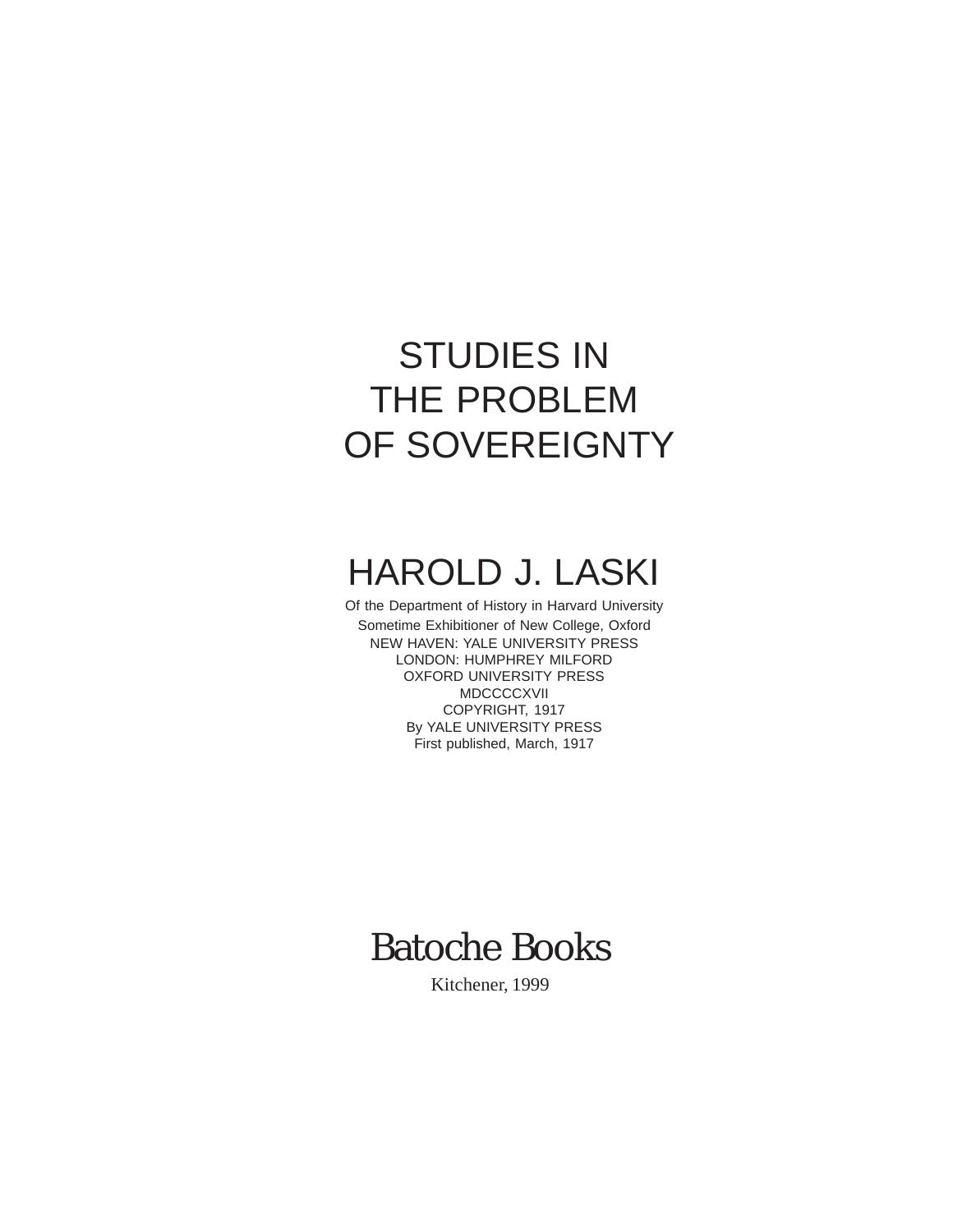Your business as thinkers is to make plainer the way from something to the whole of things; to show the rational connection between your fact and the frame of the universe.

*Speeches of Mr. Justice Holmes.*

#### TO H. A. L FISHER AND ERNEST BARKER FELLOWS OF NEW COLLEGE WITH AFFECTIONATE GRATITUDE

#### PREFACE

This volume is the first of a series of studies in which I hope to discuss in various aspects the theory of the State. Its starting point is the belief that in such a theory, the problem of sovereignty is fundamental, and that only in the light of its conception can any satisfactory attitude be adopted. It is essentially a critical work, and it is only in the most tentative fashion that I have hinted at what seems to me the right avenue of approach. When I have finished similar studies in the political theory of the Catholic Reaction in France during the nineteenth century, and of the Conciliar Movement in the fifteenth, it may be that I shall be able to attempt a more constructive discussion. But it has not seemed to me entirely purposeless to point out the dangers of an attitude fraught with consequences so momentous to the character of our political institutions. How much it owes to Maitland and Saleilles and Dr. Figgis, I dare not estimate; but if it sends anyone to their books (and particularly to Maitland's) I shall be well content. I owe much, too, too, to the work of my friend and colleague, Professor McIlwain, from whose 'High Court of Parliament' I have derived a whole fund of valuable ideas. Nor have I, as I hope, failed to learn the lesson to be learned from the constitutional opinions with which Mr. Justice Holmes has enriched this generation. I would add that it was from Mr. Fisher that I first learned to understand the value of individuality, as it was from Mr. Barker that I first learned the meaning of community.

I should like, too, to associate whatever there is of good in the thought of this book, with the name of my friend, Alec Rowan Herron, Scholar of New College and second-lieutenant in the King's Royal Rifles, who fell at Givenchy in the first year of war. What we have lost in him only those of us who had the rare privilege of his intimate friendship can tell; but I may be permitted to say that it was the opinion of those with the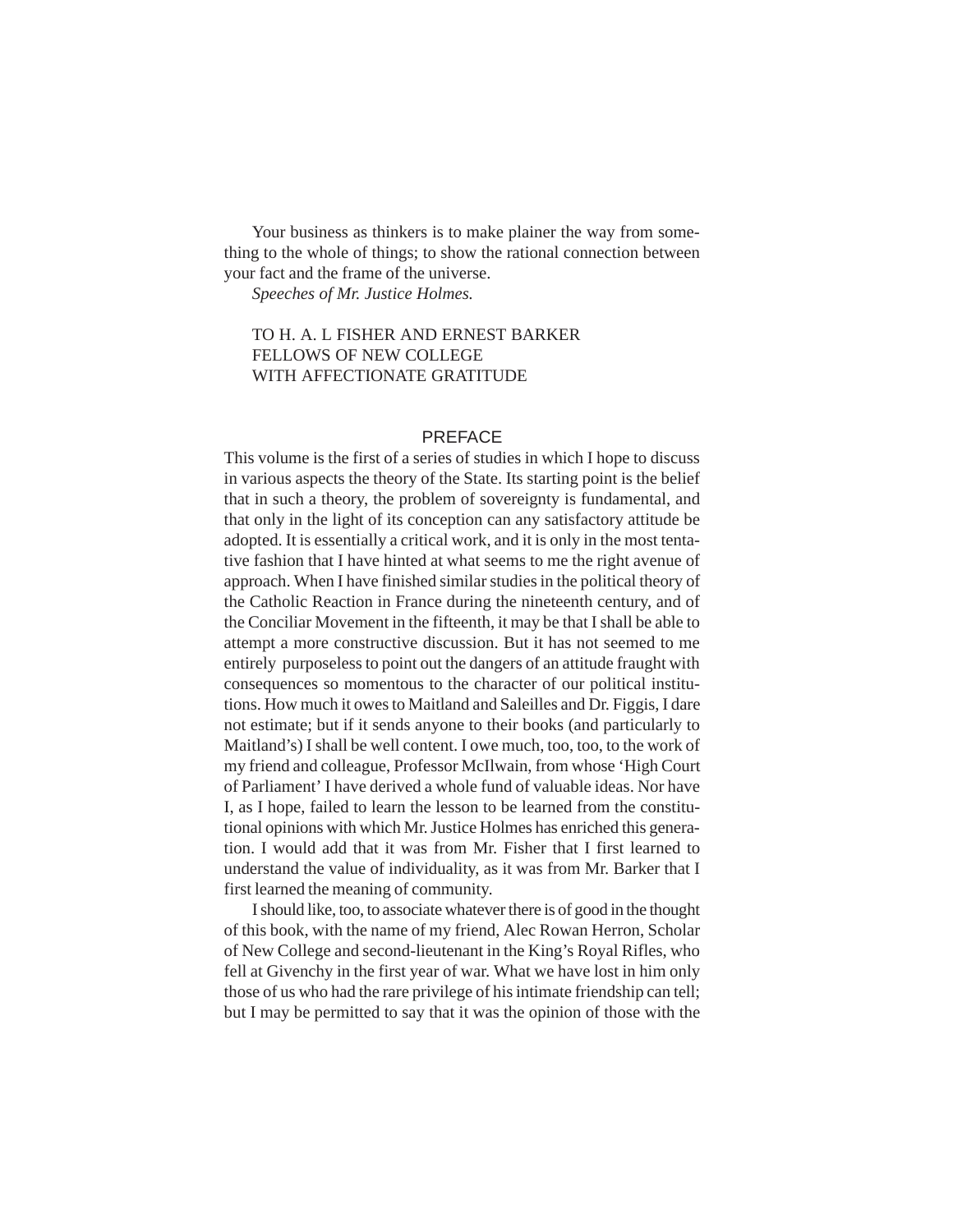right to judge that a very brilliant career lay before him.

This book could never have been written were it not for the constant and splendid sympathy of my friend, Professor Frankfurter of the Harvard Law School. If I mention that, and the debt it of course owes to my wife, it is not in repayment, but in recognition. They, I know, will understand.

I have to thank the editors of the *American Political Science Review*, the *Canadian Law Times*, the *New Republic*, and the *Journal of Philosophy*, *Psychology and Scientific Methods* for leave to use material already printed in their pages.

H.J.L.

September 28, 1916. Harvard University.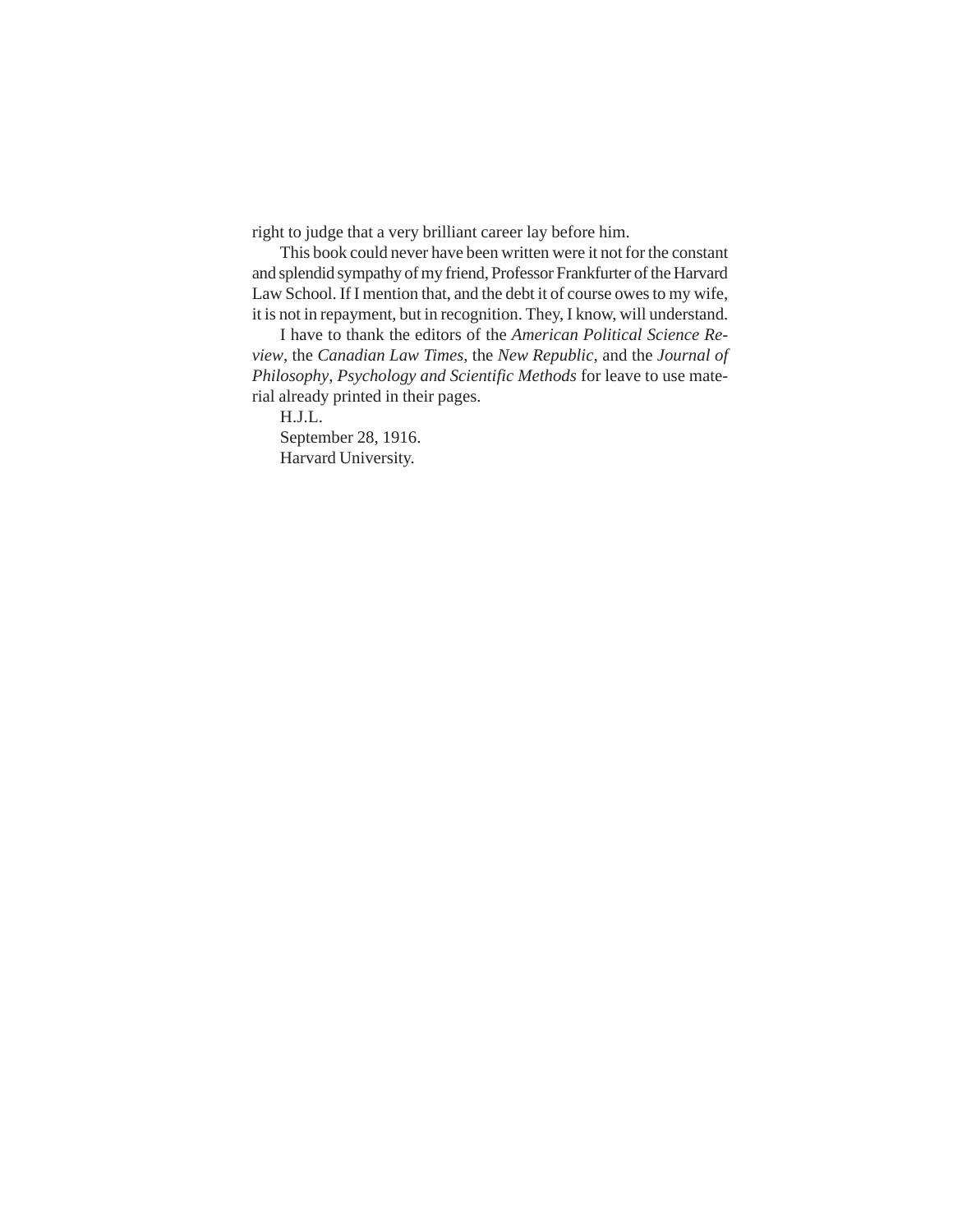# **Contents**

| III: The Political Theory of the Oxford Movement 40 |  |
|-----------------------------------------------------|--|
|                                                     |  |
|                                                     |  |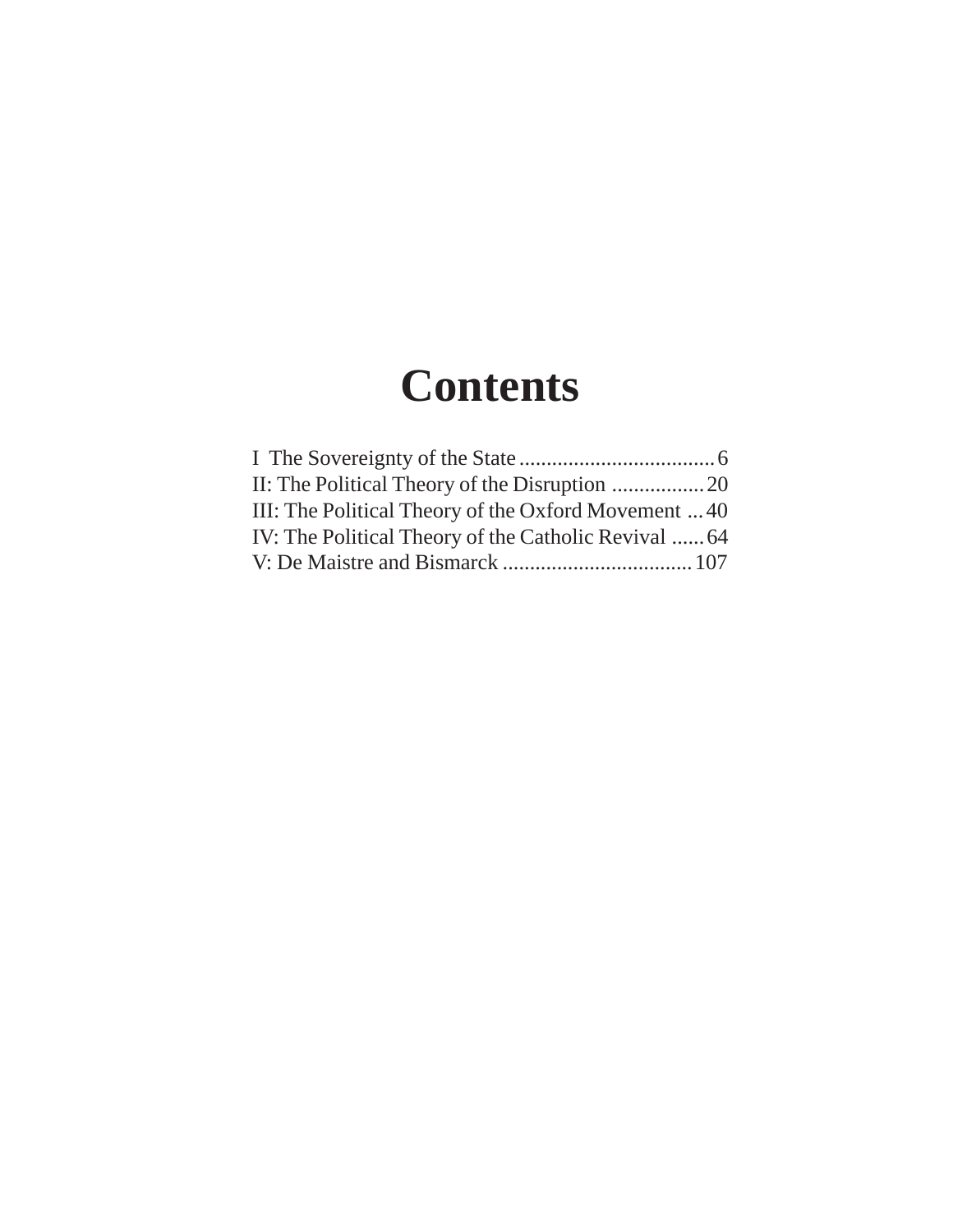### CHAPTER I THE SOVEREIGNTY OF THE STATE<sup>1</sup>

Hegelian wise, we can not avoid the temptation that bids us make our State a unity. It is to be all-absorptive. All groups within itself are to be but the ministrants to its life; their reality is the outcome of its sovereignty, since without it the could have no existence.

Their goodness is gained only through the overshadowing power of its presence. It alone, so to speak, eternally is; while they exist but to the extent to which its being implies them. The All, America, includes, 'implicates' in James' phrase, its constituent states. They are one with it and of it—one and indivisible. Each has its assigned place and function in the great Whole which gives them life. This is essential; for otherwise we should have what Mr. Bradley calls 'a plurality of reals'; which is to destroy the predicated unity.

Of the exaltation of such unity a long history could be written. To speak only of medieval times, it would have to tell of Dante with his *maxime unum* as the *maxime bonum*; nor dare we repaint the picture he drew of that world state which is one because its law is one and its spirit also. State must be, Gregory VII will tell us, absorbed in Church; and so the eighth Boniface, perhaps with some lingering thought of Aquinas in his mind, will declare the heresy of dualism and straightway make claim to the lordship of the world. *Binarius numerus infamis*—so it was Aquinas wrote; and so it is that your pope must have the *plenitudo potestatis* and your emperor be *legibus solutus*. Thus will they embody all and transcend the shifting variety of an inconvenient multiplicity.

Your medieval thinker deals in worlds; with the Renaissance is born the national State. But only the perspective is altered. Still the problem is this monistic reduction. How to make of many one was surely the problem Henry VIII confronted when he declared the realm of England to be an empire; for if it is capable of such promotion then is its king imperial, and he may work his will with recalcitrant chancellors who look vainly Romewards. So, too, with the Stuart. He mistakes the popular basis of the Tudor throne, and thinks a sovereignty in practice theoretical also. It is his, he urges, by a right divine. Like another Richard II he feels that the laws are in his own breast; while non-juring Hickes will preach solemnly of the Stuart rectitude as he lays down the gospel of non-resistance.

It seems far off; yet in truth it is very near to us. It would be no inapt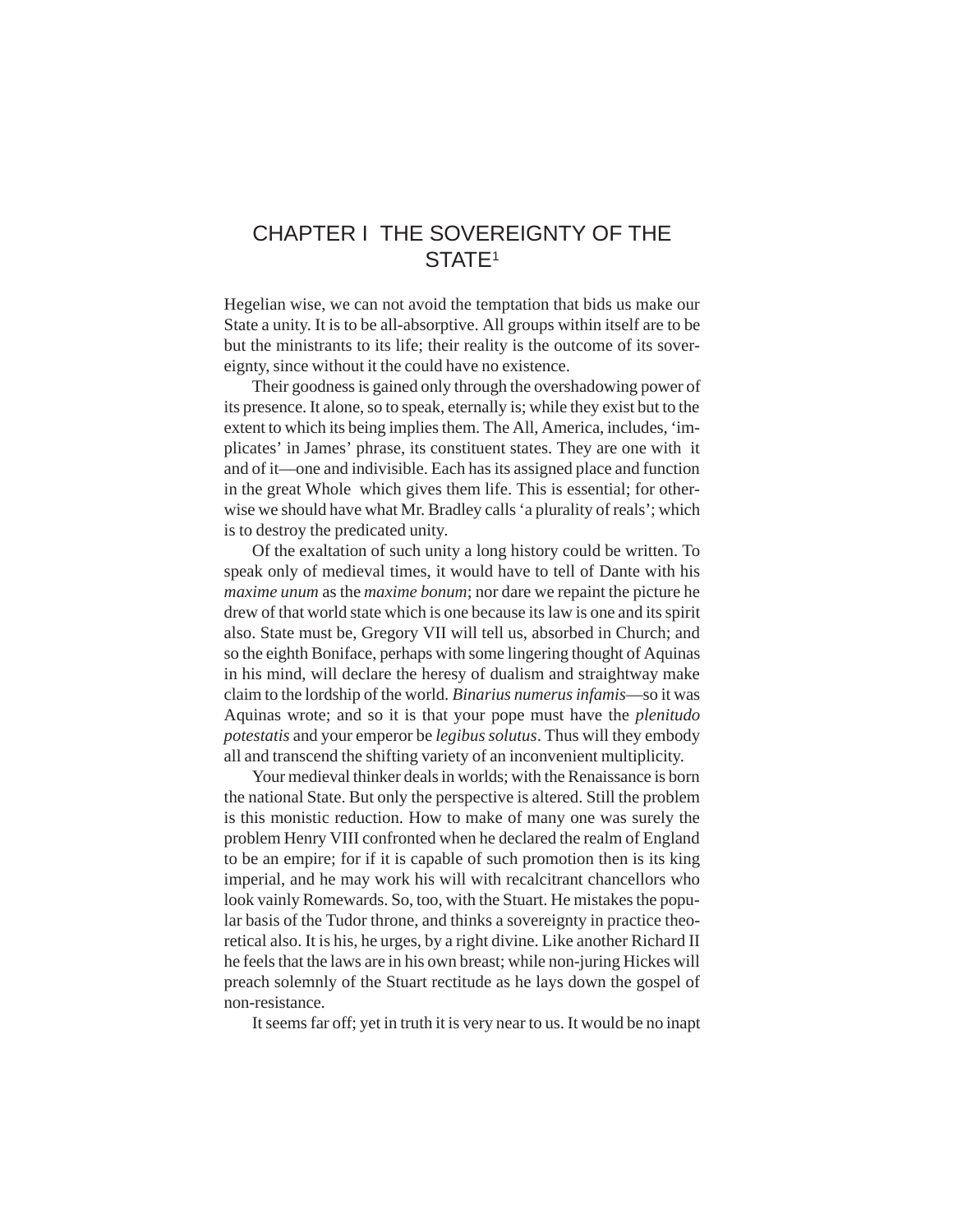definition of politics in our time to term it the search for social unity. Whatever political problems we may consider upon this fundamental question, we shall always ultimately be driven back. How far, and in what way, is our society one? How far is there an interest of the Whole, a monistic interest, which transcends the interests of the Many who compose that whole? It is a fundamental question; therefore—as the 'Parmenides' bears witness—it is amazingly subtle and difficult. We shall find, I think, that there is one best method of considering our problem. Suppose that on the one hand we adopt the monist solution, what concrete difference will that make to our political life? If we are pluralists, how does that affect our activities? What, in short, are the consequences of our attitude? It is from them we may deduce its truth.

And at the outset, let us note that we tend, in our political thinking, to adopt a sort of mystic momsm as the true path of thought. We represent a State as a vast series of concentric circles, each one enveloping the other, as we move from individual to family, from family to village, from village to city, to county, thence to the all-embracing State. We talk of England, Greece, Rome, as single personal forces, transcending the men and women who compose them. We personalise, that is to say, the collective body. 'Rome,' writes Lord Bryce, 'sacrificed her domestic freedom that she might become the mistress of others.' Here is a Rome beyond her citizens, a woman terrible in the asceticism of her supreme sacrifice.

Clearly the reality of the State's personality is a compulsion we many not resist. But the habit is common to other things also. To the American, New York has a personality no less real than that of the Republic. To the shipowner, Lloyds is not the mere sum of its individual underwriters. When we take any group of people leading a common life, to whom some kindred purpose may be ascribed, we seem to evolve from it a thing, a personality, that is beyond the personalities of its constituent parts. For us that personality is real. Slowly its reality has compelled the law, when dealing with associations, to abandon the theory of fiction. A man who looks at the battlefield of Europe will assuredly not deny that certain personalities, England, France, Germany; are real to the soldiers who die for them. A man who would remain cold to an appeal to stand by Englishmen waxes eloquent over the splendour of England; from all Englishmen he synthesises a thing greater than they. Think of the momentous consequences of such personalising and then ask if we dare attribute fiction to its nature. 'Our fellowship,' wrote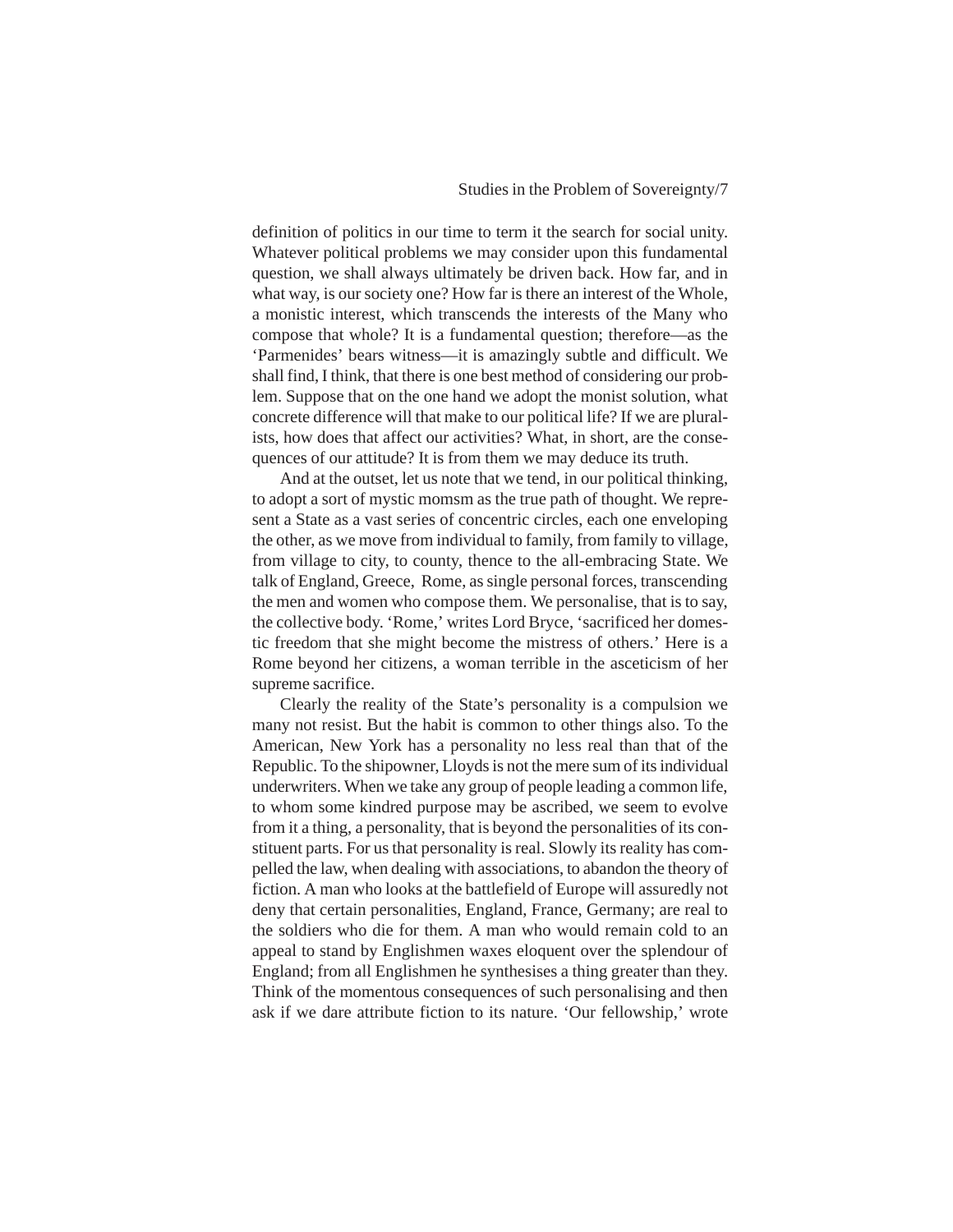Maitland, 'is no fiction, no symbol, no piece of the State's machinery, but a living organism and a real person, with body and members and will of its own.' If this be true, there are within the State enough of these monistic entities, club, trade union, church, society, town, county, university, each with a group-life, a group-will, to enrich the imagination. Their significance assuredly we may not deny.

Yet, so we are told, the State itself, the society of which they form part, is mysteriously. One above them. 'Everywhere the One comes before the Many. All Manyness has its origin in Oneness and to Oneness it returns. Therefore all order consists in the subordination of Plurality to Unity, and never and nowhere can a purpose that is common to Many be effectual unless the One rules over the Many and directs the Many to the goal.... Unity is the root of all, and therefore of all social existence.' Here is no mystic thought from the East, but a sober German jurist dealing with the essential political thought of the medieval world. Unity, it is clear, there finds laudation enough. And the State as the expression of that unity enjoys a similar benediction. It, too, must be one and indivisible. Trade-unionists and capitalists alike must surrender the interests of their smaller and antithetic group-persons to the larger demands of that all-embracing One, the State. Of that One it is first that you are part; only in secondary fashion do you belong to church or class or race. In the One differences become harmonised, disappear. There are no rich or poor, Protestants or Catholics, Republicans or Democrate, but all are members of the State. The greatest of ideas takes all others to itself. 'All Manyness has its origin in Oneness, and to Oneness it returns.'

So may be described the monistic theory of the State. It is a theory of which the importance may not be minimised in our time. That this view— largely perhaps from its evident relation to the dominant philosophy of Hegel—has triumphed not only in modern Germany, but also, in some lesser degree, in modern Europe, is the merest platitude in a world where Treitschke furnishes the theme of drawing-room conversation. A time of crisis unifies everywhere what before bore the appearance of severalty. The exclusive State makes an easy triumph.2

We have to admit, so your monist philosopher tells us, that all parts of the State are woven together to make one harmonious whole. What the Absolute is to metaphysics, that is the State to political theory. The unity is logically necessary, for were there independence, one group, as Lotze argued, could never act upon another. Were there independence there would be impenetrability. Yet nothing is so evident as the supreme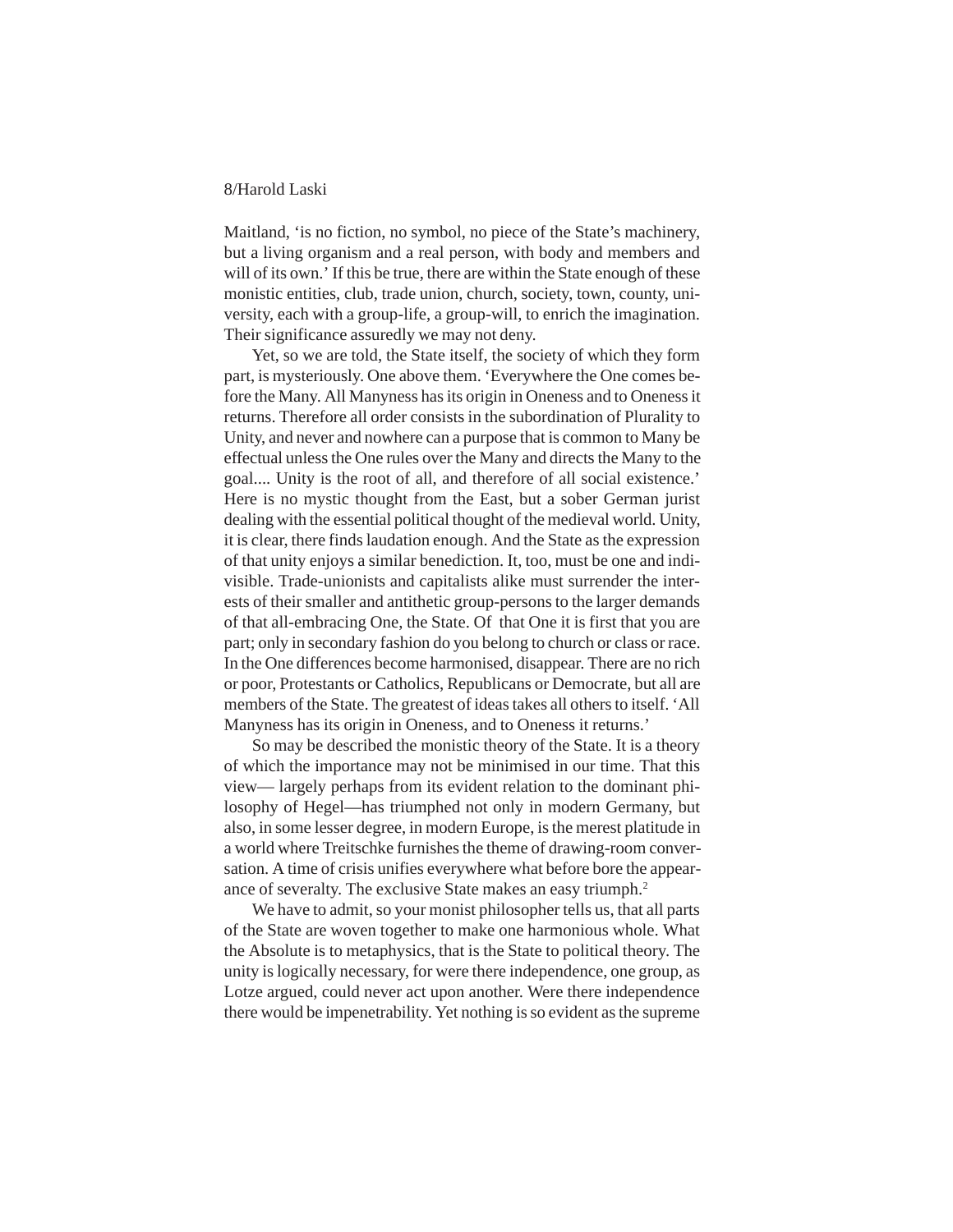fact of mutual influence. Pluralism, in an ultimate sense, is therefore impossible; for it would make unintelligible any rational interpretation of society.

Certain implications of this doctrine are worth noting before we attempt any criticism of it. If it be conceded that the analogy of State and Absolute be justified, clearly just as in metaphysics we can condemn the world as a whole, or praise it as a whole, so must the State be good or bad as totality. It can not be good or bad in its separate parts. Pessimistic or optimistic, you may be in regard to it, but melioristic you have no right to feel so far as the State is concerned. For that which distinguishes your State must be implied in its parts, however various, *is* in its parts, could we but see it, and an evil part is evil, be it capitalist or labor agitator, only if the State as a totality is evil. We bridge over, in fact, the distinction between right and wrong, between good and bad. It is due only to the limitations of our finite political intelligence. It is not, so to speak, in the State-in-itself. It is only the appearance below which we must penetrate if we would grasp political reality. That is why Mr. Bradley can regard his Absolute—for us the State—as the richer for every disharmony; for that seeming pain is in truth but a minister to joy.

And here clearly enough Sovereignty emerges. The State must triumph and has need of some organ whereby its end may be attained. If we anywhere preach a gospel of non-resistance it is here. We go to war. We must fight with the State whether or no we feel the justice of its cause. When in 1870 the Vatican Council defined papal infallibility Mr. Gladstone was quick to observe that Roman Catholic loyalty was endangered. Did not Sir Robert Peel oppose Catholic emancipation because that sect could not in his view unify its allegiance? Was not the *Kulturkampf* but the expression of Bismarck's conviction that your sovereign must be one and know no fellow? When M. Combes aids in the separation of Church and State, on what other grounds does he base his attack than this,—that only State-rights are real? Corporations—wormlike Hobbes called them—cause but troublesome disease. Forthwith let them disappear that the sovereignty of the State may be unique.

What for us is here of deepest significance is the claim that what the State wills has therefore moral pre-eminence. We pass, if I maybe oldfashioned and use Rousseau's terms, from the Will of All to the General Will, and assume their identity. So that force gains a moral sanction because the  $\tau \alpha \in \hat{V}$   $\zeta \hat{\eta} v$  is thereby to be achieved. What the State ordains begins to possess for you a special moral sanction superior in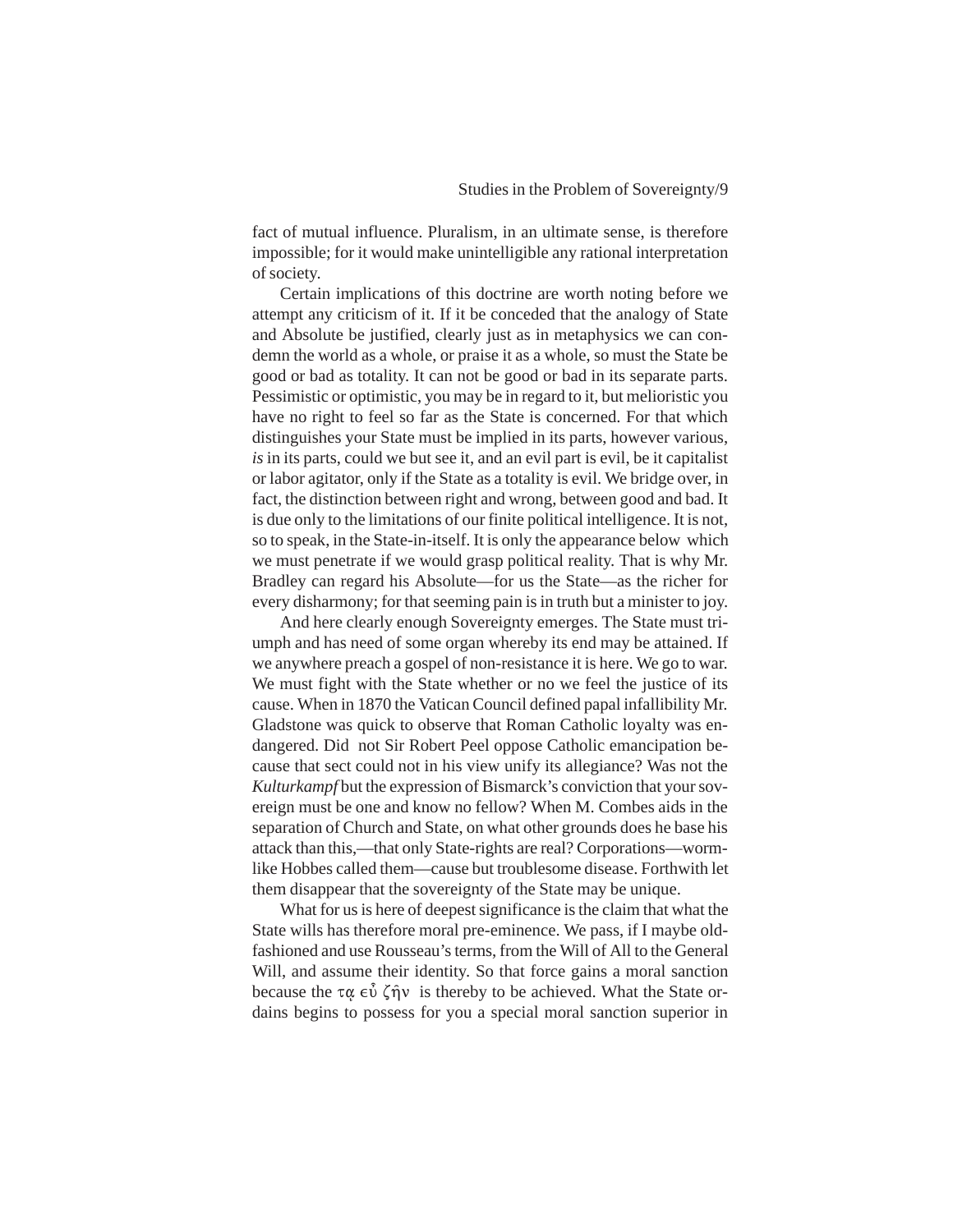authority to the claim of group or individual. You must surrender your personality before its demands. You must fuse your will into its own. It is, may we not without paradox say, right whether it be right or wrong. It is lack of patriotism in a great war to venture criticism of it. It has the right, as in this sovereign view it has the power, to bind your will into its own. They who act as its organ of government and enforce its will can alone interpret its needs. They dictate; for the parts there is no function save silent acquiescence.

For practical politics there seems no moral rightness in such an attitude as this. We have, in fact, to deem acts right and wrong. We do point to groups within the State, or parallel to it, and urge that they are really harmful and really beneficent. We judge them in reference to themselves. We take what may be appearance as actually constituting reality. We credit, in short, human knowledge. We say that there is something in appearance. If we can not credit it, assuredly there is nothing in which belief is at all possible. Its finite character we freely admit. We can not know all things. We have to be content with a certain specialism, leaving omniscience to the Absolute.

If, as I urge, we know not all things, but some things, if we know not America and Germany, but England and France, nothing of Julius Caesar, but much of Napoleon, then we claim the right to make judgments upon them. They stand by themselves, can be known, that is to say, independently. I do not mean that Julius Caesar is not ultimately connected with Napoleon or that there is no relation between England and America, but simply that there is no necessary relevance between them. Applying this to politics, I mean that we do not proceed from the State to the parts of the State on the ground that the State is more fundamentally unified than its parts, but we, on the contrary, admit that the parts are as real and as self-sufficient as the whole. I do not know England before I know, say, Berkeley Square and London; from Berkeley Square and London I come to know England. But in James' phrase, 'everything you can think of, however vast or inclusive, has, on the pluralistic view, a genuinely "external" environment of some sort or amount. Things are "with" one another in many ways, but nothing includes everything or dominates everything. The word "and" trails along after every sentence. Something always escapes... the pluralistic world is thus more like a federal republic than an empire or a kingdom. However much may be collected, however much may report itself as present at any effective centre of consciousness something else is self-governed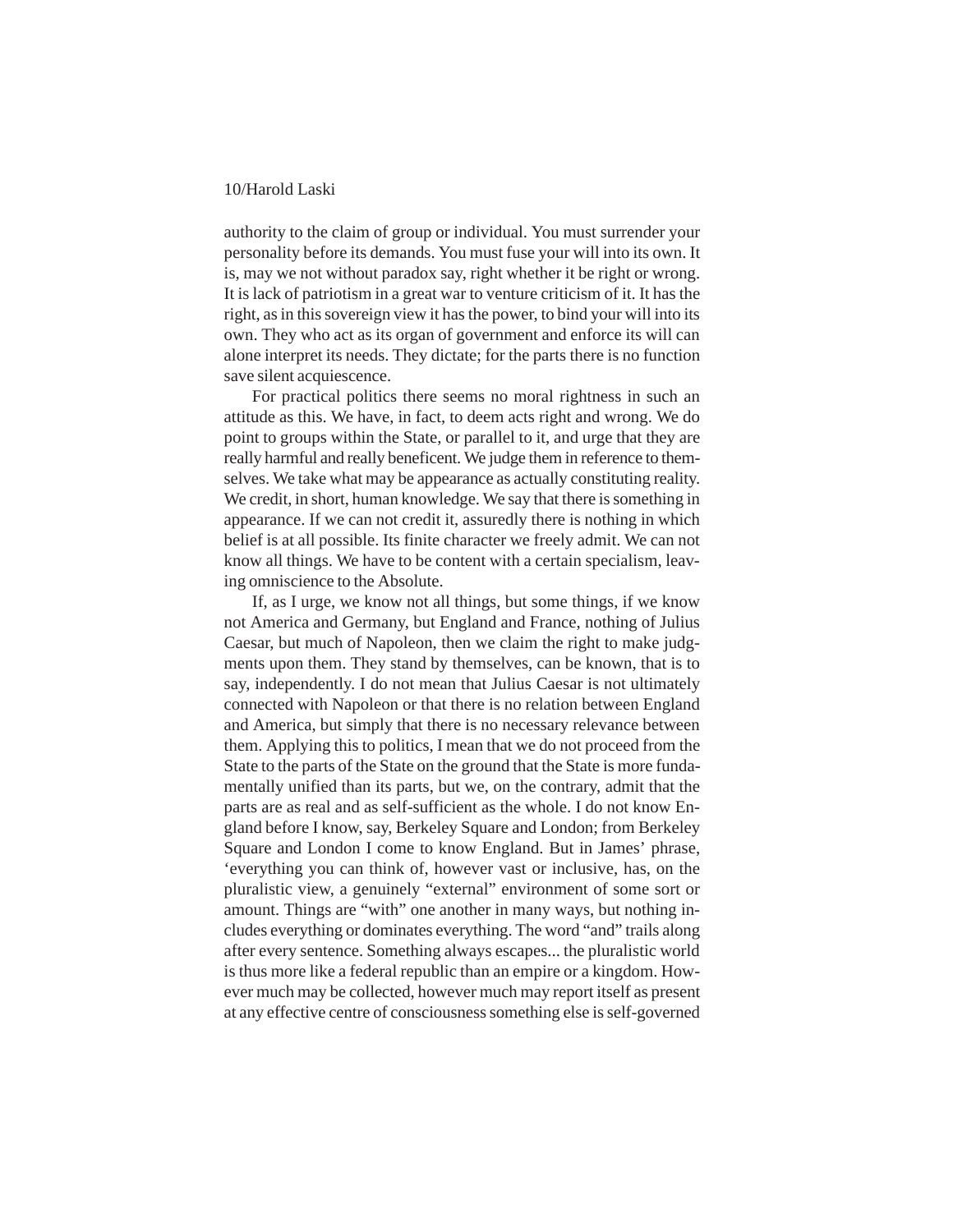and absent and unreduced to unity.'

We are urging that because a group or an individual is related to some other group or individual it is not thereby forced to enter into relations with every other part of the body politic. When a trade-union ejects one of its members for refusing to pay a political levy it is not thereby bringing itself into relations with the Mormon Church. A tradeunion as such has no connection with the Mormon Church; it stands self-sufficient on its own legs. It may work with the State, but it need not do so of necessity. It may be in relations with the State, but it is one with it and not of it. The State, to use James' terms once more, is 'distributive' and not 'collective.' There are no essential connections.

We are not taking up the position that the State has no relations with these groups. We are simply denying that the parts must be judged by the State,—the individual German, let us say, by the conduct of Germany. We have not to judge of all things in their State-context. Such a relation is a forced relation. It is charging to the account of your individual German things which are really accountable to Germany. We judge his conduct in life in reference to himself and not in reference to the State of which he is part. In the monstic theory of the State he derives his meaning from his relations; in the pluralistic theory, while his relations may be of the deepest significance, it is denied that they are the sole criterion by which a man ought to be judged. So in the pluralistic view of the State, there are, as James said of the pluralist world, 'real losses and real losers,' in the clashing of its parts; nor do these add mysteriously to the splendour of the whole.

How, then, it will: be asked, is the will of the State to be made manifest? If the State is but one of the groups to which the individual belongs, there is no thought of unity in his allegiance. The answer to that is the sufficiently simple answer that our allegiance is not as a fact unified. In the event of a great war, for example, as a member of the State you may be called upon to fight; as a member of another group, the Quakers, you may be called upon to resist that demand. It seems clear that little is gained by talk of 'over-riding demands,' of saying, for instance, that the demands of the State are all-important. They are allimportant only to the, State. The history of societies fatally contradicts the view, that in a crisis only the State will have power of compulsion. What of certain miners in South Wales? What of certain Unionists in Ulster? Of militant suffragists Did not to them the wills of certain groups other than the State conflict with it and prove more intense in their de-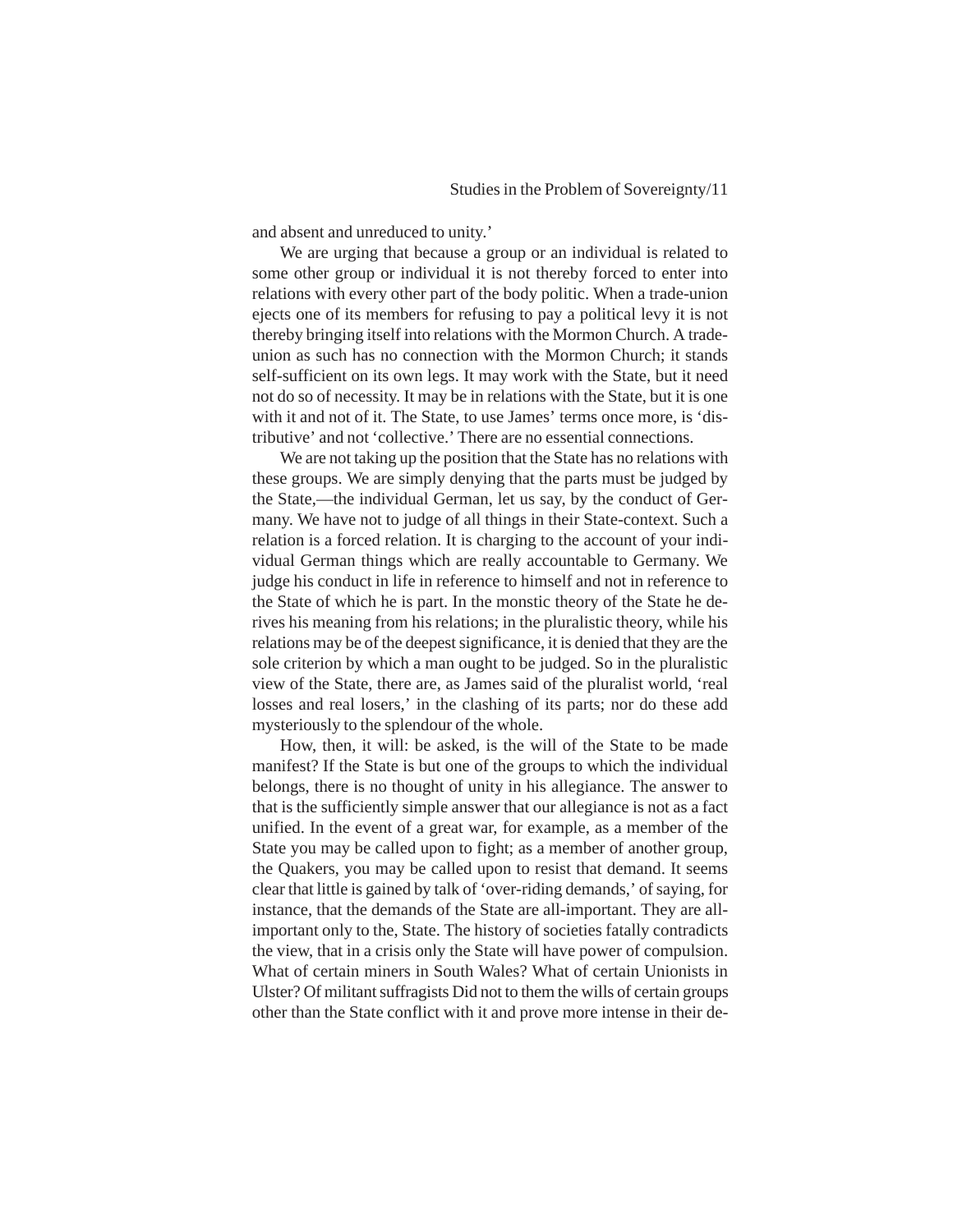mand? Such marginal cases will in all probability be rare, but there is no sort of guarantee that they will not occur.

Then, it will be protested, you will abolish what lawyers mean by sovereignty. You justify resistance to the State. You deny that each state must possess a legally determinate superior whose will is certain of acceptance. But it is surely evident that no such instrument does exist. We have nowhere the assurance that any rule of conduct can be enforced. For that rule will depend for its validity upon the opinion of the members of the State, and they belong to other groups to which such rule may be obnoxious. If, for example, Parliament chose to enact that no Englishman should be a Roman Catholic, it would, certainly fail to carry the trite into effect. We have, therefore, to find the true meaning of sovereignty not in the coercive power possessed by its instru- ment, but in the fused good-will for which it stands. Men accept its dictates either because their own will finds part expression there or because, assuming the goodness of intention which lies behind it, they are content, usually, not to resist its imposition. But then law clearly is not a command. It is simply a rule of convenience. Its goodness consists in its consequences. It has to prove itself. It does not, therefore, seem wise to argue that Parliament, for example, is omnipotent in a special sense. The power Parliament exerts is situate in it not by law, but by consent, and that consent is, as certain famous instances have shown, liable to suspension. An omnipotence that Cardinal Wiseman can over throw in 1851, that J. H. Newman can smilingly dissolve in 1875, that constitutes in the Judicial Committee of the Privy Council a tribunal for ecclesiastical causes which clergymen of repute will regard as of no authority, and, therefore, neglect, seems to represent an abstraction of the facts. Where sovereignty prevails, where the State acts it acts by the consent of men.

What guarantee have we, then, in the pluralist view that the will of the State will prevail? It may seem that this view gives a handle to anarchy. It does not, I believe, give any more handle to anarchy than it at present possesses. If we become inductive-minded and make our principles grow out of the facts of social life we shall admit that the sanction for the will of the State is going to depend largely on the persons who interpret it. The monarchs of the *ancien régime* were legally the sovereign power in France, but their will was not the will of the State. It did not prevail because of the supreme unwisdom of the manner in which they chose to assume that their good was also the popular good. They confused what Rousseau would have called their 'private good' with the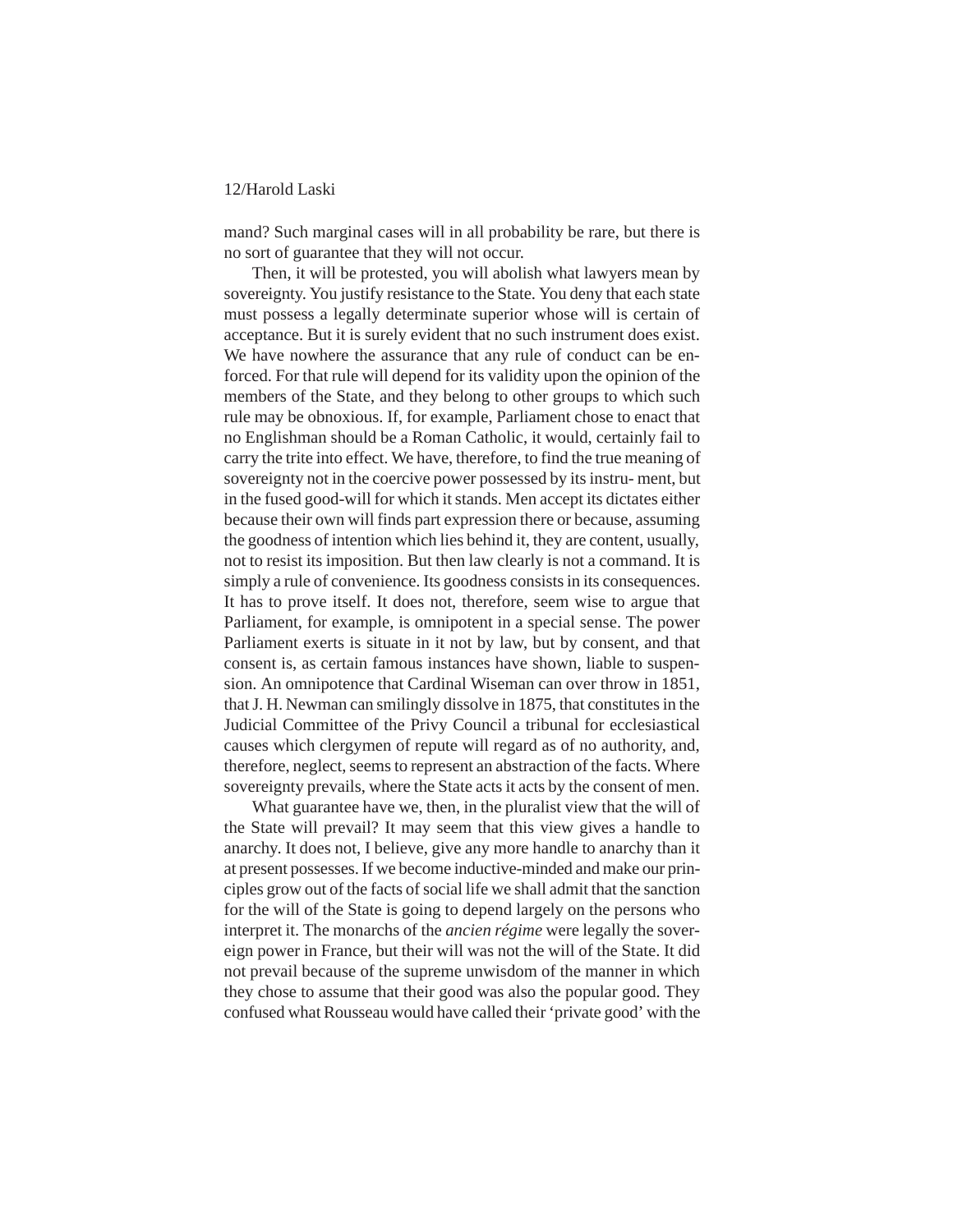'common goody and Louis XVI paid the penalty on the scaffold. The will of the State obtains pre-eminence over the wills of other groups exactly to the point where it is interpreted with sufficient wisdom to obtain general acceptance, and no further. It is a will to some extent competing with other wills, and, Darwin-wise, surviving only by its ability to cope with its environment. Should it venture into dangerous places it pays the penalty of its audacity. It finds its sovereignty by consent transformed into impotence by disagreement.

But, it may be objected, in such a view sovereignty means no more than the ability to secure assent. I can only reply to the objection by admitting it. There is no sanction for law other than the consent of the human mind. It is sheer illusion to imagine that the authority of the State has any other safeguard than the wills of its members. For the State, as I have tried to show, is simply what Mr. Graham Wallas calls a willorganisation, and the essential feature of such a thing is its ultimate dependence upon the constituent wills from which the group will is made. To argue that the State is degraded by such reduction in nowise alters, so far as I can see, the fact that this is its essential nature. We have only to look at the realities of social existence to see quite clearly that the State does not enjoy any necessary preeminence for its demands. That must depend entirely upon the nature of the demand it makes. I shall find again and again that my allegiance is divided between the different groups to which I belong. It is the nature of the particular difficulty which decides my action.

Nor is this view invalidated by the consideration that the purpose of the State is larger than that of any other conceivable group, does, in fact, comprehend it. I am not at all certain that this is the case. A State may in theory exist to secure the highest life for its members. But when we come to the analysis of hard facts it becomes painfully apparent that the good actually maintained is -that of a certain section, not the community as a whole. I should be prepared to argue, for instance, that in the England before the war the ideal of the trade-unions was a wider ideal than that which the State had attained, one is tempted to say, desired to attain. It is possible, again, to say of the Roman Catholic Church that its purpose is wider than that even of a conceivable world-state in the future; for the State concerns itself with the lives of men on earth, while the Roman Catholic Church concerns itself also with their future existence. And, moreover, it is not so much greatness of purpose that seems important as the capacity to secure intensity of affection. This, as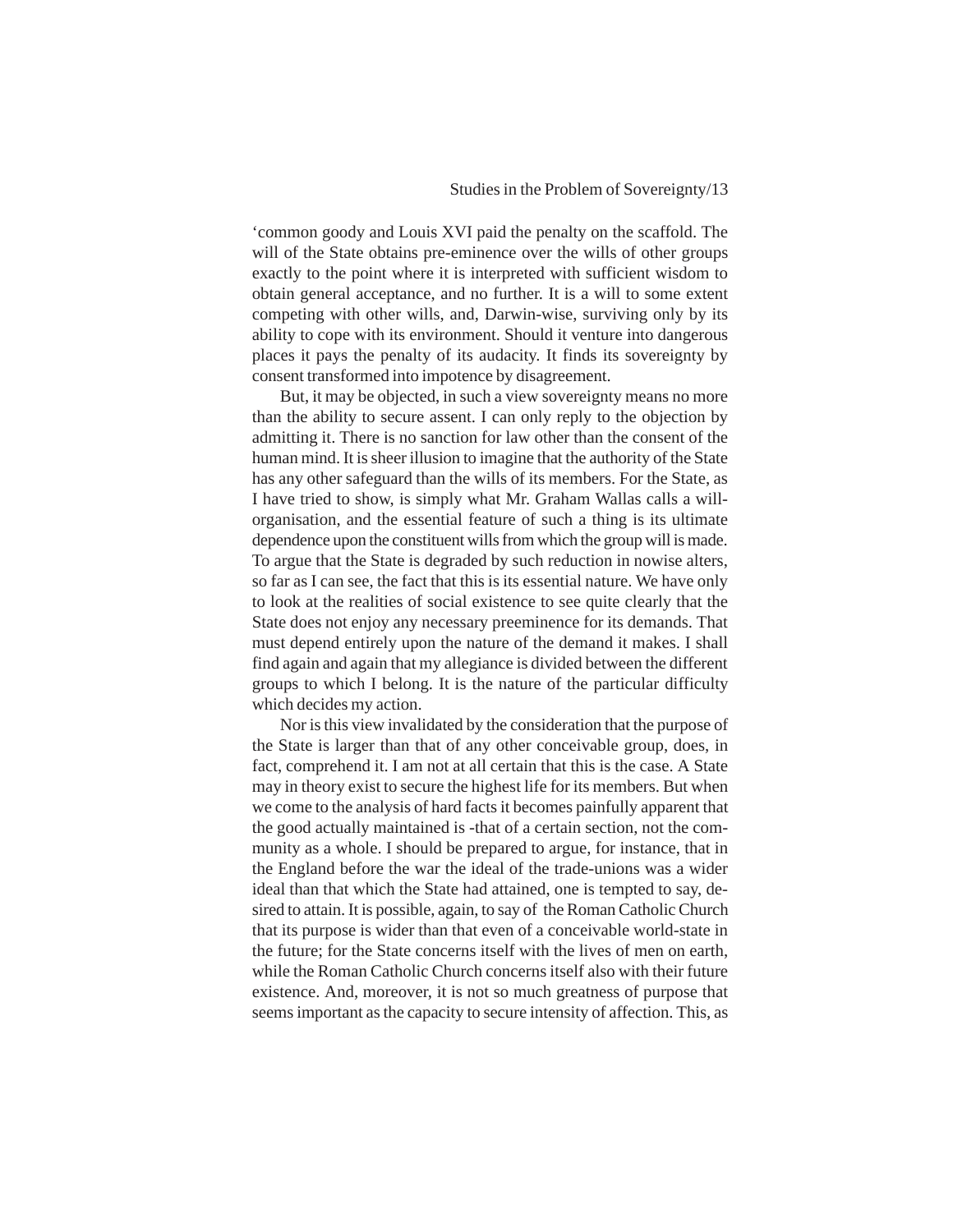I argued earlier, is surely the explanation of the attitude of those who resist the State. The purpose of their organisation is not more vast, but it comes nearer home to what the individual immediately desires; so it has for him a greater momentary validity. He subordinates the will of the State to the will of his group because the latter accords with his desire or his conscience. I think that any one who reflects on the history of opposition to the State will find that this is, psychologically, the most fruitful source of its understanding.

Now I admit quite freely that I have been discussing a sovereignty far wider than that which lawyers are accustomed to recognise. When a distinguished jurist thinks that 'sovereign power is that which within its own sphere is absolute and uncontrolled' and when another equally distinguished legal thinker argues that law rests on sovereignty. I can only throw up my hands. For while, for example, in England, the sovereign power is Parliament, and, broadly speaking, only the rules laid down by it will be enforced by the courts, yet Parliamentary opinion, Parliamentary statute, are the result of a vast complex of forces towards which men and groups, within and, without the State, make often enough valuable contributions. It seems to me that you can never find in a community any one will which is certain of obedience. That is why Korkunov is profoundly right when he urges that its phenomena can not be regarded as the manifestation of such unity. I can not too greatly emphasise the importance of a phrase used by John Chipman Gray. 'The real rulers of a society,' he says in a striking sentence, 'are undiscoverable.' But with the real rulers must go sovereignty; and if you can not find them it too must be beyond the reach of human insight. When you come to think of it, the sovereignty of legal theory is far too simple to admit of acceptance. The sovereign is the person in the State who can get his will accepted, who so dominates over his fellows as to blend their wills with his. Clearly there is nothing absolute and unqualifled about it. It is a matter of degree and not of kind that the State should find for its decrees more usual acceptance than those of any other association. It is not because of the force that lies behind its will, but because men know that the group could not endure if every disagreement meant a secession, that they agree to accept its will as made manifest for the most part in its law. Here, at any rate, we clear the air of fictions. We do not bestow upon our State attributes it does not possess. We hold it entitled to ask from its members that which conduces to the achievement of its purpose not because it has the force to exact their consent, but because what it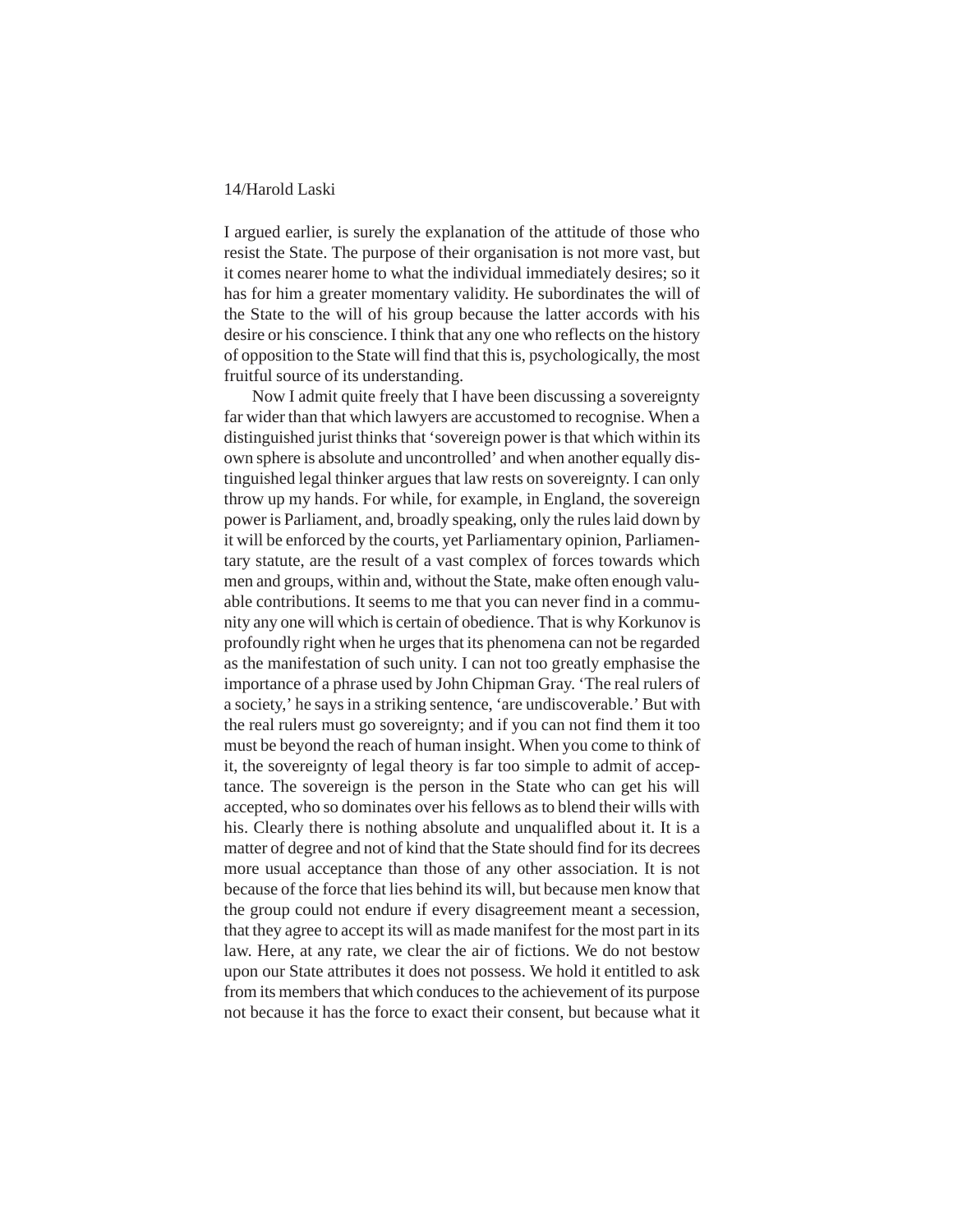asks will in the event prove conducive to that end. Further than this we can not go.

There are, in this view, things the State can not demand from its members. It could not, for instance, demand from one of them that he assassinate a perfectly blameless man; for so to demand is to violate for both men the whole purpose for which the State exists. It would have, on the other hand, a clear right to ask from each member such contribution as he can afford to a system of national education, because the modern State has decided that the more educated are its members the more are they likely to fulfil its end. What I mean by 'right' is something the pragmatist will understand. It is something the individual ought to concede because experience has proved it to be good. So when the State demands from one of its members toleration for the religious belief of another as a right each should enjoy, it means that the consequences of toleration are more coincident with the end of the State than the consequences of religious persecution. Our rights are teleological. They have to prove themselves. That is why, I confess, one of the main comforts I derive from the study of Aristotle is the conviction that he attempted to delineate a pragmatist theory of the State. He gave to his rights the rich validation of experience; and surely a right that has no consequences is too empty to admit of worth.

The view of the State I am endeavouring to depict may perhaps be best understood by reference to a chemical analogy. The chemist draws a picture of his molecule—it is a number of atoms grouped together by certain links of attraction each possesses for the other. And when a molecule of, say, hydrogen meets a molecule of oxygen something new results. What is there may be merely hydrogen plus oxygen; but you must treat it as something different from either. So I would urge that you must place your individual at the centre of things. You must regard him as linked to a variety of associations to which his personality attracts him. You must on this view admit that the State is only one of the associations to which he happens to belong, and give it exactly that preeminence-and no more-to which on the particular occasion of conflict, its possibly superior moral claim will entitle it. In my view it does not attempt to take that pre-eminence by force; it wins it by consent. It proves to its members by what it performs that it possesses a claim inherently greater than, say, their Church or trade-union. It is no dry *a priori* justification which compels their allegiance, but the solidity of its moral achievement. So, I shall fight for England because I can genu-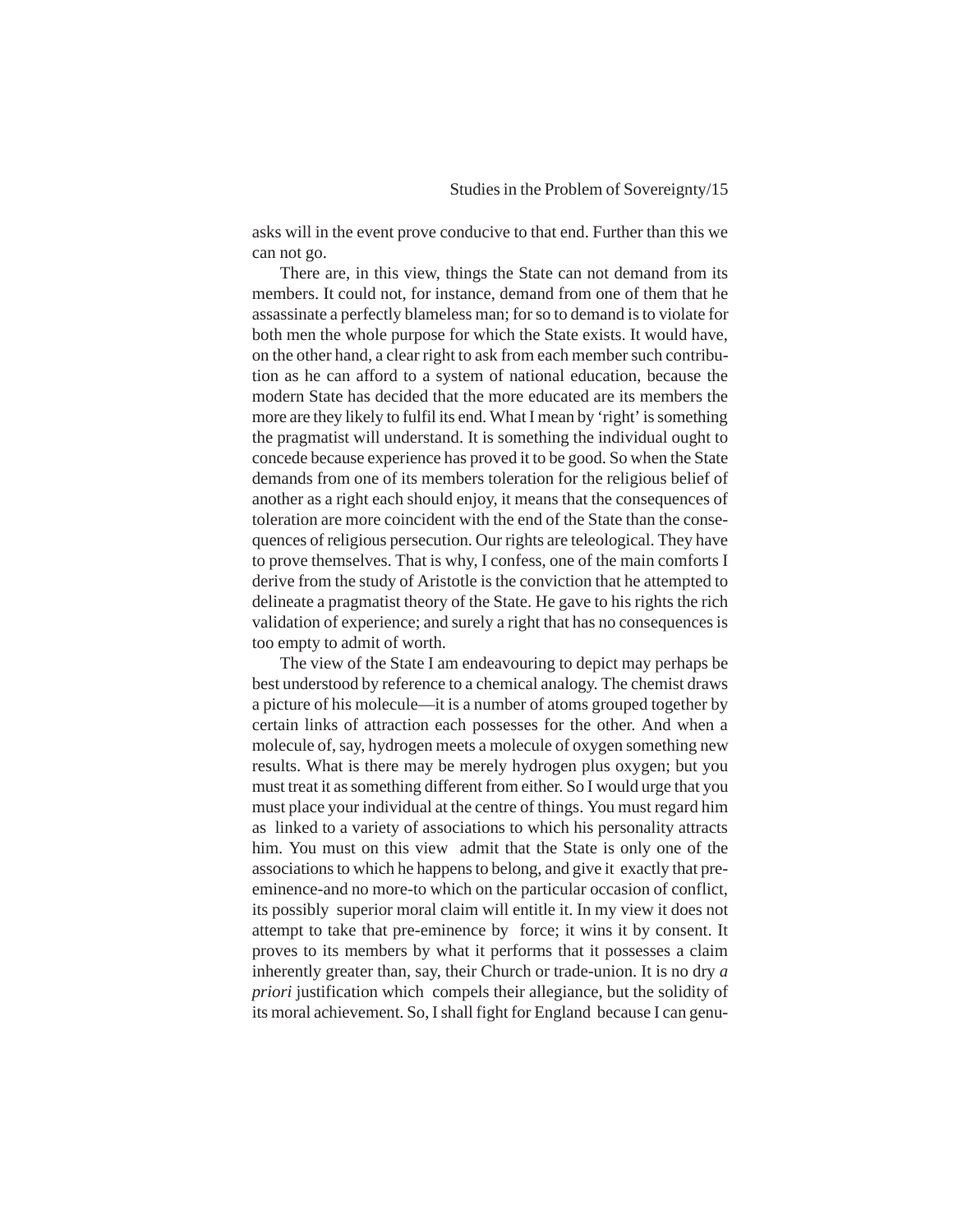inely accept the rightness of its cause; not because when the call comes I must unheedingly and, therefore, unintelligently obey it.

Surely, too, that State will be the stronger which thus binds to itself its members by the strength of a moral purpose validated. When, for example, your miners in South Wales go on strike, rather than attempt their compulsion by Munitions Acts to obey that for which they feel no sympathy, and thus produce that feeling of balked disposition of which Mr. Graham Wallas has written so wisely, you seek means of finding common ground between their group and yours, you will have 'done better. Is there not a tremendous danger in modern times that people will believe the legal sovereign of a State to be identical with its moral sovereignty? Right is a dangerous word—for it is political no less than ethical, and in the hands of a skilful statesman the meaning may be insensibly fused So it will be preached eventually that where a State, from this theoretic conception of Oneness, has a legal right, it has also a moral right which passes so easily into a moral obligation. Government, then, stands above the moral code applied to humbler individuals. It is almost unconsciously exalted into tyranny. It gains the power to crush out all that conflicts with its own will, no matter what the ethical' implication of that will. I can then well understand why to an historian like Treitschke power can be the end of all things. For then power is moral and becomes more profoundly moral as it grows in extent. Is there the slightest historical justification for such a conclusion?

The thing of which I feel afraid, if the State be admitted limitless power, Professor Dewey has expressed felicitously in a single phrase, 'It has been instructed [he is speaking of the German State] by a long line of philosophers that it is the business of ideal right to gather might to itself in order that it may cease to be merely ideal.' Nor is what he urges true of Germany alone. When you hear in Great Britain of unamiable retired colonels on half-pay writing from the comfortable seclusion of a London club that the working-classes must be compelled to do certain things because the existence of the State is threatened, the voice may be the voice of an English colonel, but verily! the spirit of a certain retired German cavalry officer creeps into that voice. The State may ask the workers for their aid; but the condition must assuredly be, that when it fights, their good, no less than its own, is bound up with victory. It seems to me, frankly, that when many of us use the term 'State' at the present time we are performing a mental operation of which the content is essentially different. The State is not the same 'thing, for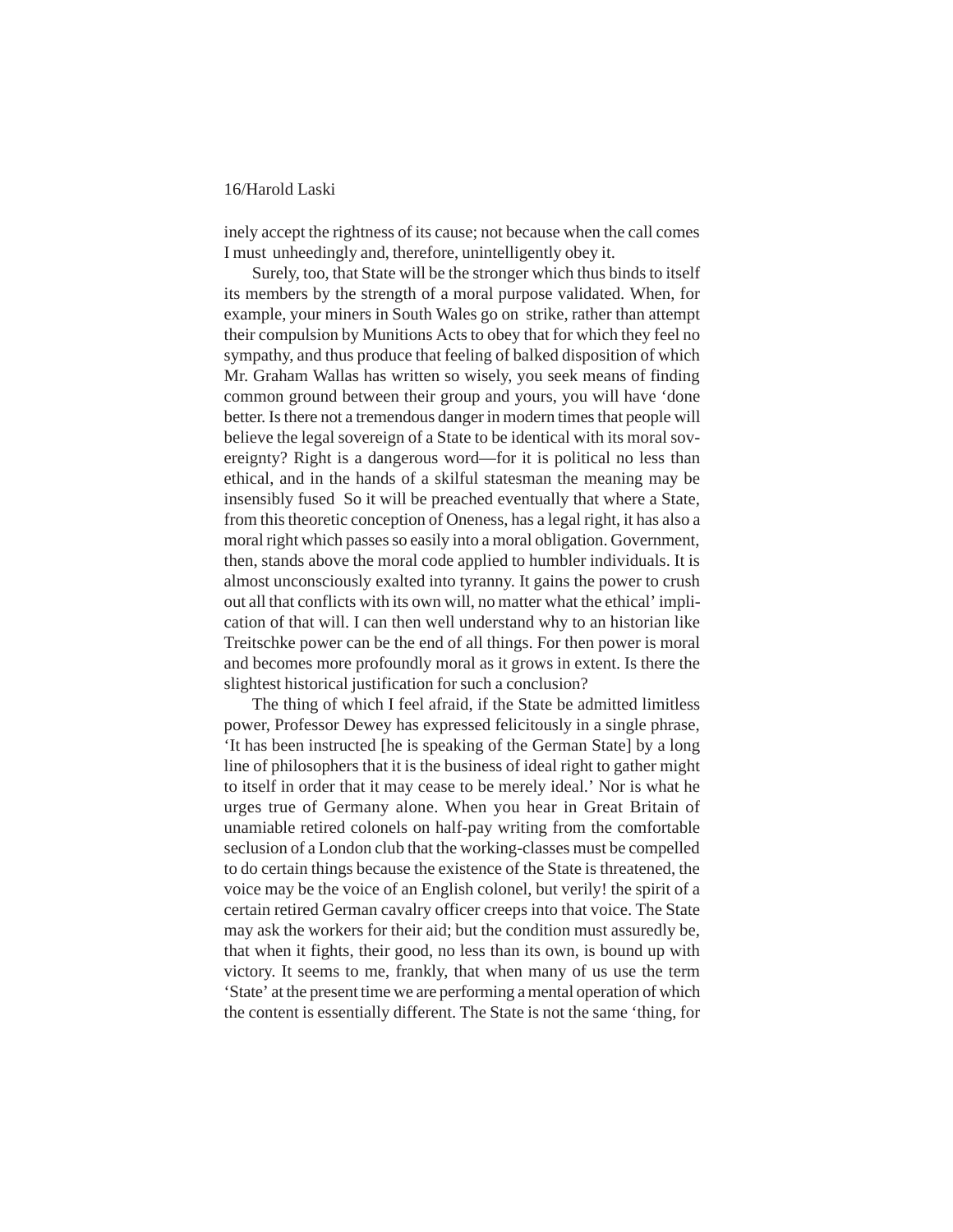instance, to the Kaiser and to Herr Karl Liebknecht. When the former asks for the support of Germans that the State may not perish, he has in mind a thing almost antithetic to what it means for Herr Liebknecht. Is anything gained by ignoring this difference, and urging that this State, so fundamentally different to both men, is to have for 'both an equally valid claim? Assuredly, as the event proves, that can not be the case.

I have tried to show that the monistic theory of the State, making it sovereign and, therefore, absolute, runs counter to some of the deepest convictions we can possess. I have urged that it will ask from us sacrifices it is against our consciences to give. It may of course be said that such a sacrifice has in it a discipline it is well for men to undergo. But when men begin, at the cost of suffering, to surrender their convictions with a monotonous regularity they will end by surrendering them without a pang. May we not here apply that stinging aphorism of Coleridge— 'He who loves Christianity better than truth, will love his sect or Church better than Christianity, and end by loving himself best of ally?

In the realm of philosophy, the last forty years have seen the consistent disruption of absolutisms. In the sphere of politics they are assuredly but the expression of what our rulers are fain to believe from halfinstinctive desire. The history of recorded experience seems to show that this kind of dogma is the stumbling-block in the way of all progress. The State has sovereign rights; and those who manipulate it will too often cause it to be used for the protection of existing rights. The two get identified; the dead hand of effete ancestralism falls with a resounding thud on the living hopes of to-day. I said earlier that such absolutism bridges over the distinction between right and wrong. Is it not clearly so? Is it not claimed in Germany that an act is justified when State necessity compels it, and that without reference to the accepted criteria of moral action? In the South African War were there not statesmen who, because they condemned it, were adjudged morally degenerate? Is there not in the United States a tendency to approximate criticism of the constitution to original sin? Please observe that I am only asking questions.

How ever are we to get any worth out of historical experience if such absolutism is to be held valid? Every state then becomes exalted above the moral law. Spain was right in its attack on the Netherlands, and the Netherlands wrong in resisting the attack. Great Britain was right absolutely in the American War of Independence. Truly there is point in Mr. Chesterton's remark that only logic drives men mad.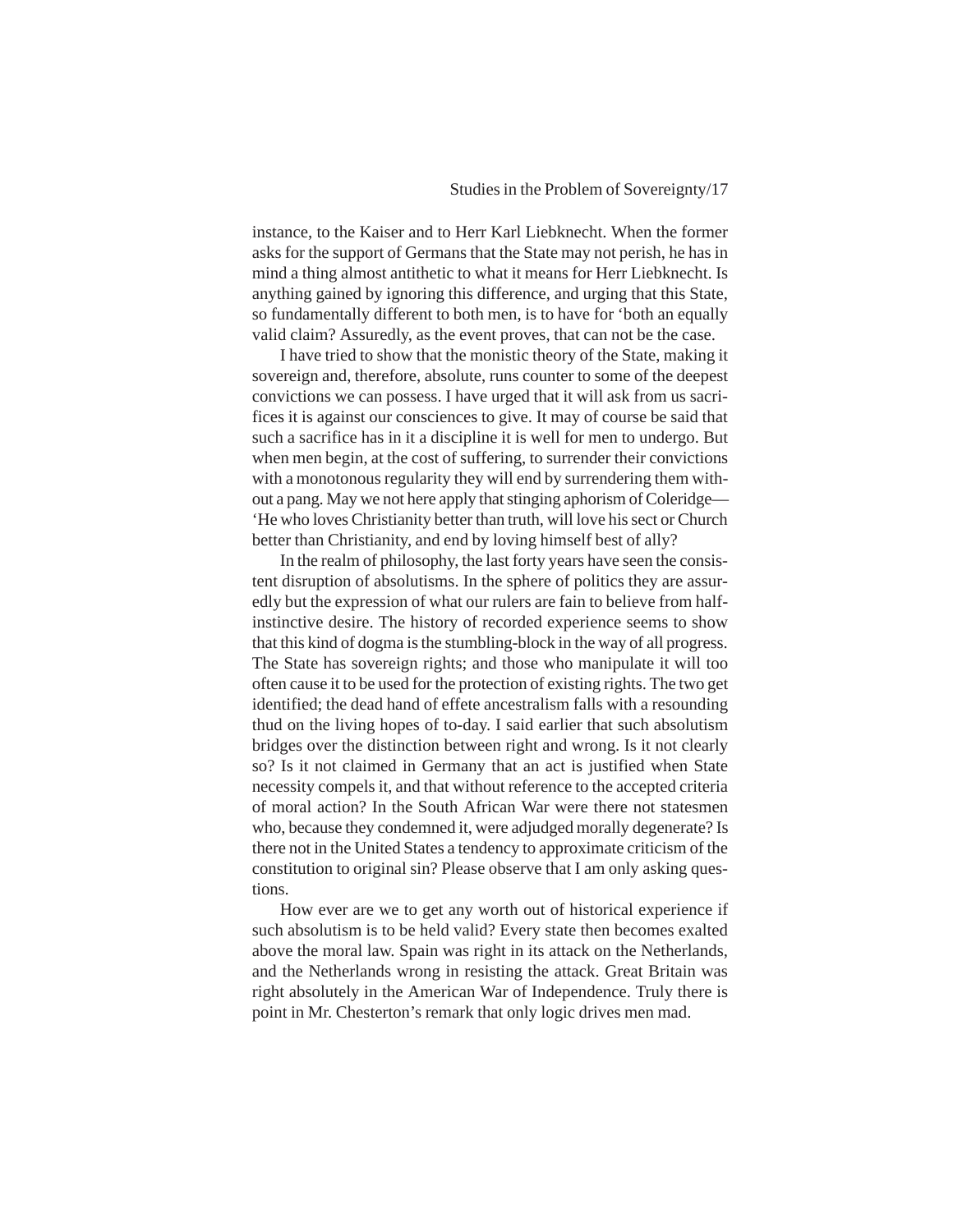Such difficulties as this the plura1istic. Theory of the State seems to me to remove. As a theory it is what Professor Dewey calls 'consistently experimentalist', in form and content. It denies the rightness of force. It dissolves—what the facts themselves dissolve—the inherent claim of the State to obedience. It insists that the State, like every other association, shall prove itself by what it achieves. It sets group competing against group in a ceaseless striving of progressive expansion. What it is and what it becomes it then is and becomes by virtue only of its moral programme. It denies that the pursuit of evil can be made good by the character of the performer. It makes claim of the member of the State that he undertake ceaseless examination of its moral foundations. It does not try to work out with tedious elaboration the respective spheres of State or group or individual. It leaves that to the test of the event. It predicates no certainty because history, I think fortunately, does not repeat itself. It recognises the validity of all wills to exist, and argues no more than that in their conflict men should give their allegiance to that which is possessed of superior moral purpose. It is in fact an individualistic theory of the State—no pluralistic attitude can avoid that. But it is individualistic only insofar as it asks of man that he should be a social being. In the monist theory of the State there seems no guarantee that man will have any being at all. His personality, for him the most real of all things, is sacrificed to an idol which the merest knowledge of history would prove to have feet of clay.

I am well enough aware that in any such voluntarism as this room is left for a hint of anarchy. To discredit the State seems like enough to dethroning it. And when the voice of the State is viewed as the deliberate expression of public opinion it seems like the destruction of the one uniquely democratic basis we have thus far attained. But the objection, like the play queen in Hamlet, protests too much. It assumes the homogeneity of public opinion, and of that homogeneity not even the most stout-hearted of us could adduce the proof. Nor is its absence defect. On the contrary, it seems to me that it is essentially a sign that real thought is present. A community that can not agree is already a community capable of advance. And if public opinion is not homogeneous where and how is it constituted? How will it prevail? I have already raised these questions. I have urged that the proof is not general, but particular, lies in each special occasion as it arises. And that is to postulate a State far from uniquely sovereign, since on occasion it will not prevail as on occasion it may not be right.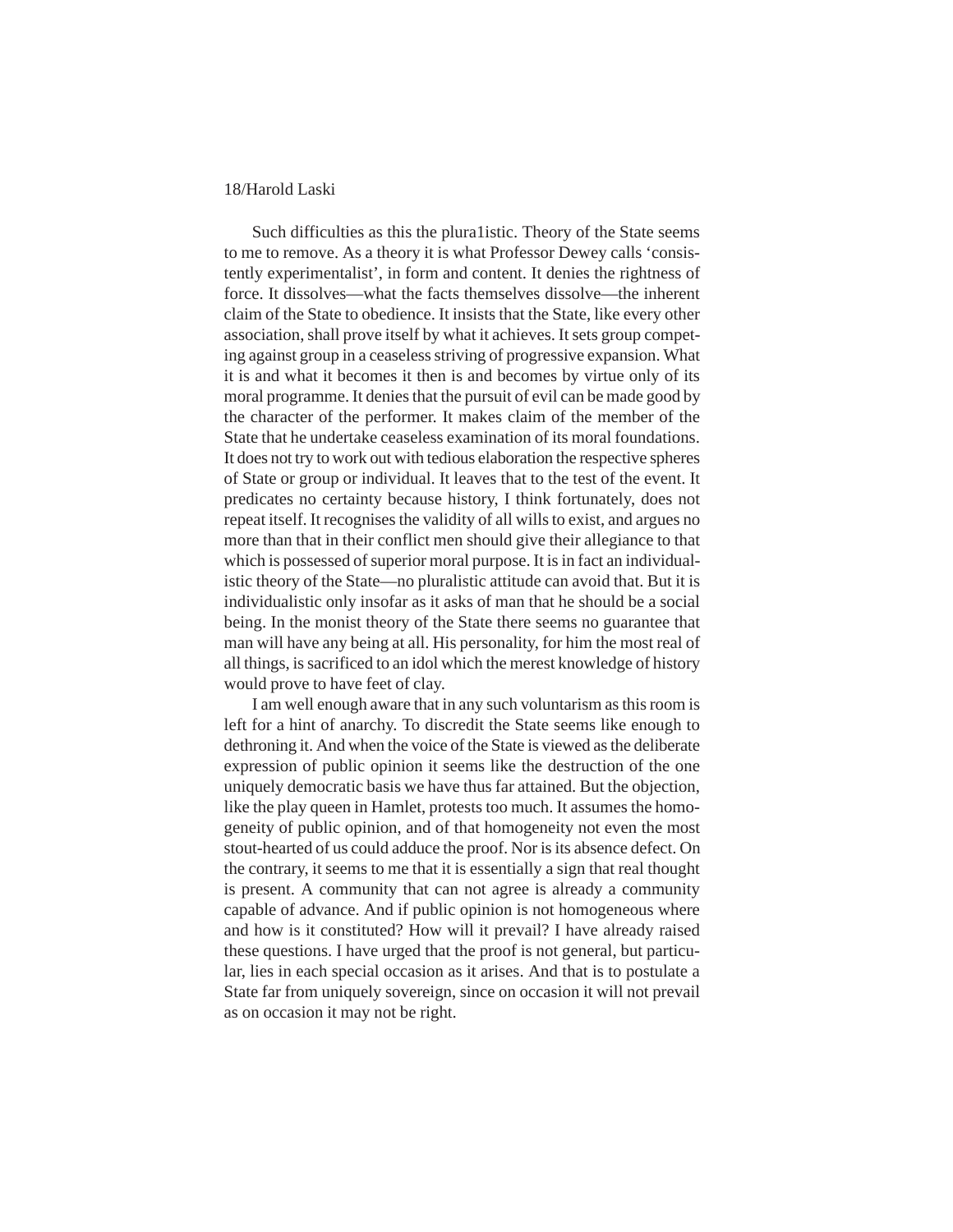#### Studies in the Problem of Sovereignty/19

I imagine the absolute Hobbes, who has seen internal dissension tear a great kingdom in pieces, hold up hands of horror at such division of power. Maybe I who write in a time when the State enjoys its beatification can sympathise but too little with that prince of monistic thinkers. And the reason is simple enough. It is from the selection of variations, not from the preservation of uniformities, that progress is born. We do not want to make our State a cattle-yard in which only the shepherd shall know one beast from another. Rather we may hope to bring from the souls of men and women their richest fruition. If they have intelligence we shall ask its application to our problems. If they have courage we shall ask the aid of its compelling will. We shall make the basis of our State consent to disagreement. Therein shall we ensure its deepest harmony.<sup>3</sup>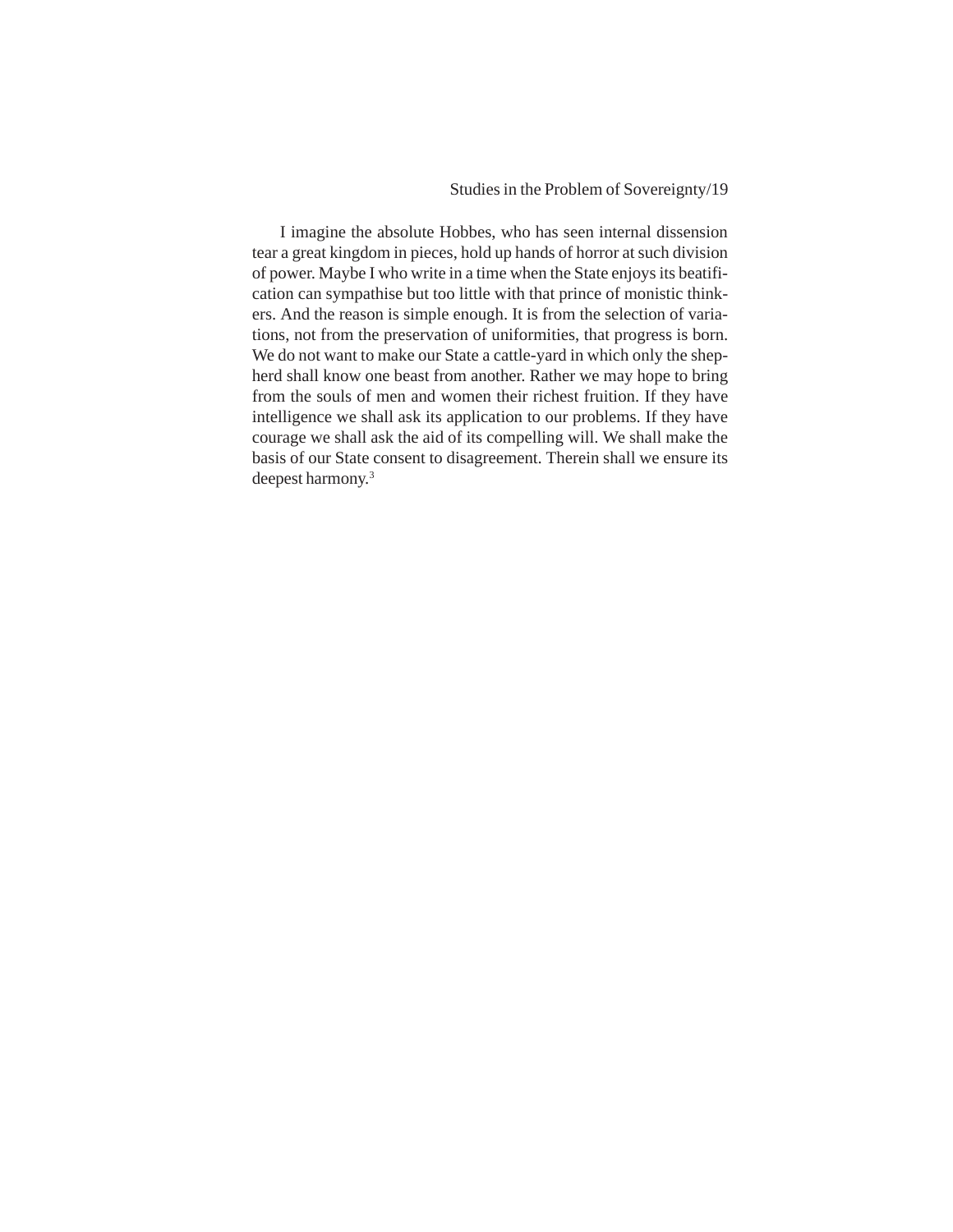### CHAPTER II: THE POLITICAL THEORY OF THE DISRUPTION4

'Of political principles,' says a distinguished authority,<sup>5</sup> 'whether they be those of order or of freedom, we must seek in religious, and quasitheological writings for the highest and most notable expressions.' No one, in truth, will deny the accuracy of this claim for those ages before the Reformation transferred the centre of political importance from Church to State. What is too rarely appreciated is the modernism of those writings in all save form. Just as the medieval State had to fight hard for relief from ecclesiastical trammels, so does its modern exclusiveness throw the burden of a kindred struggle upon its erstwhile rival. The Church, intelligibly enough, is compelled to seek the protection of its liberties lest it become no more than the religious department of an otherwise secular organisation. The main problem, in fact, for the political theorist is still that which lies at the root of medieval conflict. What is the definition of sovereignty? Shall the nature and personality of those groups of which the State is so formidably one be regarded as in its gift to define? Can the State tolerate alongside itself churches which avow themselves *societates perfectae*, claiming exemption from its jurisdiction even when, as often enough, they traverse the field over which it ploughs? Is the State but one of many, or are those many but parts of itself, the One?

There has been no final answer to these questions; it is possible that there is no final answer. Yet the study of the problems they raise gives birth to certain thoughts which mould in vital fashion our theory of the State. They are old enough thoughts, have, indeed, not seldom been deemed dead and past praying for; yet, so one may urge, they speak with living tongues. At certain great crises in the history of the nineteenth century they have thundered with all the proud vigour of youth. A student of modern ultramontanism will not fail to find its basis in the stirring phrases of an eleventh century Pope; just as he will find set out the opposition to it in the stern words of a fifteenth century Chancellor of Paris University. Strikingly medieval, too, is the political theory no less of the Oxford Movement than of that *Kulturkampf* which sent a German prince a second time to Canossa. And in a piece of Scottish ecclesiastical history the familiar tones may without difficulty be detected.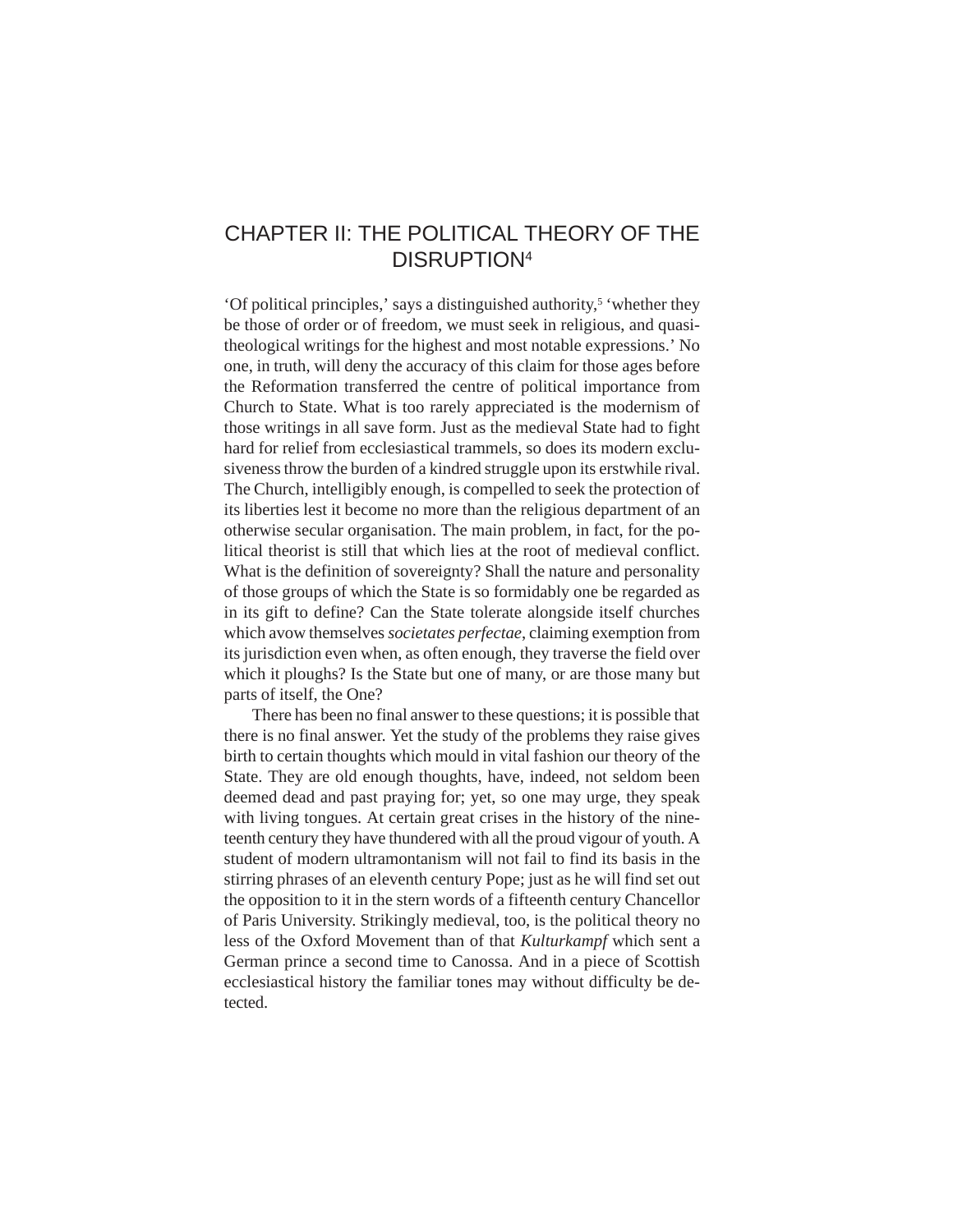On the eighteenth of May, 1843, Dr. Welsh, the Moderator of the General Assembly of the Established Church of Scotland, took a course unique in the history of his office. He made no formal address. Instead, there came the announcement that as a protest against an illegal usurpation of the rights of the Church, and in order to maintain that freedom of action essential to the Assembly, two hundred and three of its members were compelled to sever their connexion with it.<sup>6</sup> With a large number of lay and clerical followers he then withdrew to a hail that had been prepared near by. Prayer was offered up; the moderatorship of the seceding members was offered to, and accepted by, Dr. Chalmers; and the Assembly then proceeded to constitute itself the governing body of the Free Church of Scotland.<sup>7</sup>

To the adequate understanding of this striking event some brief survey of early Scottish ecclesiastical history from the time of Knox's invasion. is necessary. Recognised as the State Church in 1567,<sup>8</sup> from the first a conflict of authority arose. The first General Assembly had approved the Book of Discipline of the Church, but the Council from the outset was unwilling to sanction it.<sup>9</sup> As a result, the General Assembly proceeded to act as though this approval, having reference to an ecclesiastical matter, was unnecessary. The Book was made an essential part of the Church's doctrinal constitution; and from the first the conception of a *societas perfecta* was of decisive importance.10 On the threshold, therefore, of ecclesiastical history in Reformation Scotland a problem arises. For while the State never accorded the desired recognition, it is at least equally clear that the Church was in nowise dismayed by that refusal. Jurisdiction, indeed, was awarded to it by the State in the same year;11 but in terms ominous of future discord. To 'declaration' no objection could be raised; but the insertion of a power to 'grant' clearly cut away the ground from under the feet of Knox's contention that the power of jurisdiction was inherent without parliamentary enactment.12 Yet, in a sense, the Church's desire for the recognition of its complete spiritual powers may be said to have received its fulfilment in 1592, when it was declared that an Act of Supremacy over Estates Spiritual and Temporal<sup>13</sup> 'shall nowise be prejudical nor derogate anything to the privilege that God has given to the spiritual office-bearers in the kirk, concerning the heads of religion... or any such like essential censures specially grounded and having warrant of the word of God.'14 Here, at any rate, was the clear admission that in the ecclesiastical sphere the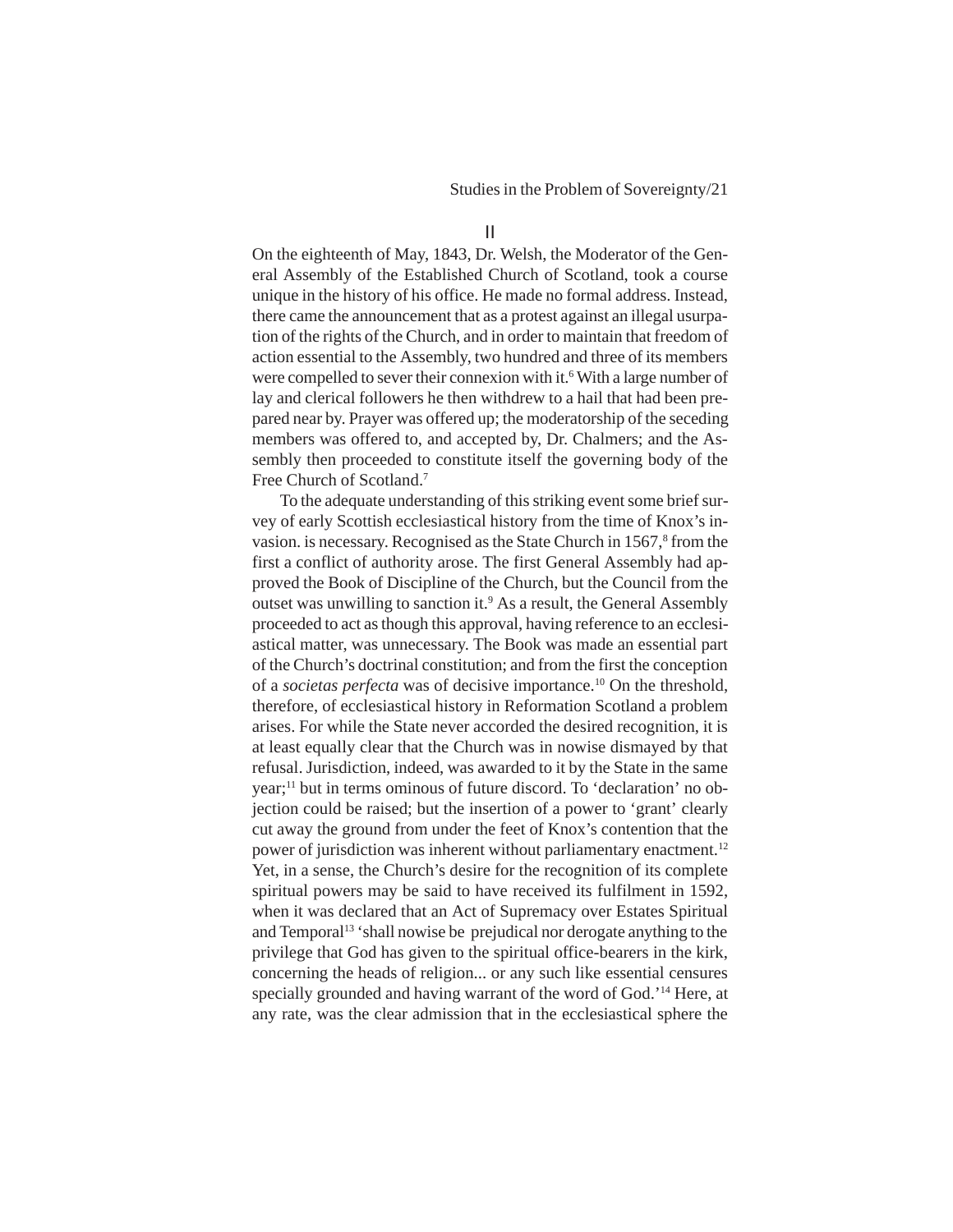Church possessed powers no less than divine; and it may not unjustly be assumed that when the State affixed civil punishment to ecclesiastical censure, it stamped those powers with its approval.<sup>15</sup>

What pain the Church had to endure in the next century of its history it lies outside our province to discuss; for our purpose its relation to the Revolution Settlement is the next halting place. An Act of 1669 had asserted the royal supremacy over the Church;<sup>16</sup> this was rescinded,<sup>17</sup> and another statute, passed simultaneously, adopted the Westminster Confession as part of the law.<sup>18</sup> At the same time the abuse of lay patronage—complained of from the outset—was abolished, and the right of ministerial appointment was practically vested in the full congregation<sup>19</sup>

Clearly, there was much of gain in this settlement, though about its nature there has been strenuous debate. To Lord President Hope, for instance, the Act of 1690 was the imposition of doctrine on the Church by the State, and so the recognition of the latter's supremacy.20 But it is surely clear that what actually was done was to recognise the Church practice without any discussion of the difficult principles involved; $21$ and even that silent negligence did not pass uncriticised by the General Assembly.22 Yet, whatever the attitude of the State, it is certain that the Church did not conceive itself either by this Act, or in the four years' struggle over subscription to its formularies, to have surrendered any part of its independence.<sup>23</sup>

The next great epoch in the history of the Scottish Church was, naturally, its connexion with the Act of Union in 1707. So securely was it deemed to be settled that the Commissioners appointed in 1705 to treat with the English Parliament were expressly excluded from dealing with the Scottish Church;<sup>24</sup> and the Act of Security was deemed fundamental to the Union. The Act pledged the Crown to the maintenance of the Acts of 1690 and 1693 in terms as solemn as well may be; $25$  and it may reasonably be argued that Parliament conceived itself as then laying down something very like a fundamental and irrevocable law.<sup>26</sup> These may, indeed, have been no more than the recognition of a specially solemn occasion, for it is certainly difficult otherwise to understand why in 1712 Parliament should have restored that lay patronage which the Act of 1690 abolished.27 The measure was carried through with indecent haste by the Jacobite party, and a spirit of revenge seems to have been its chief motive.28 From this time until almost the close of the eighteenth century the General Assembly protested against the measure; but Par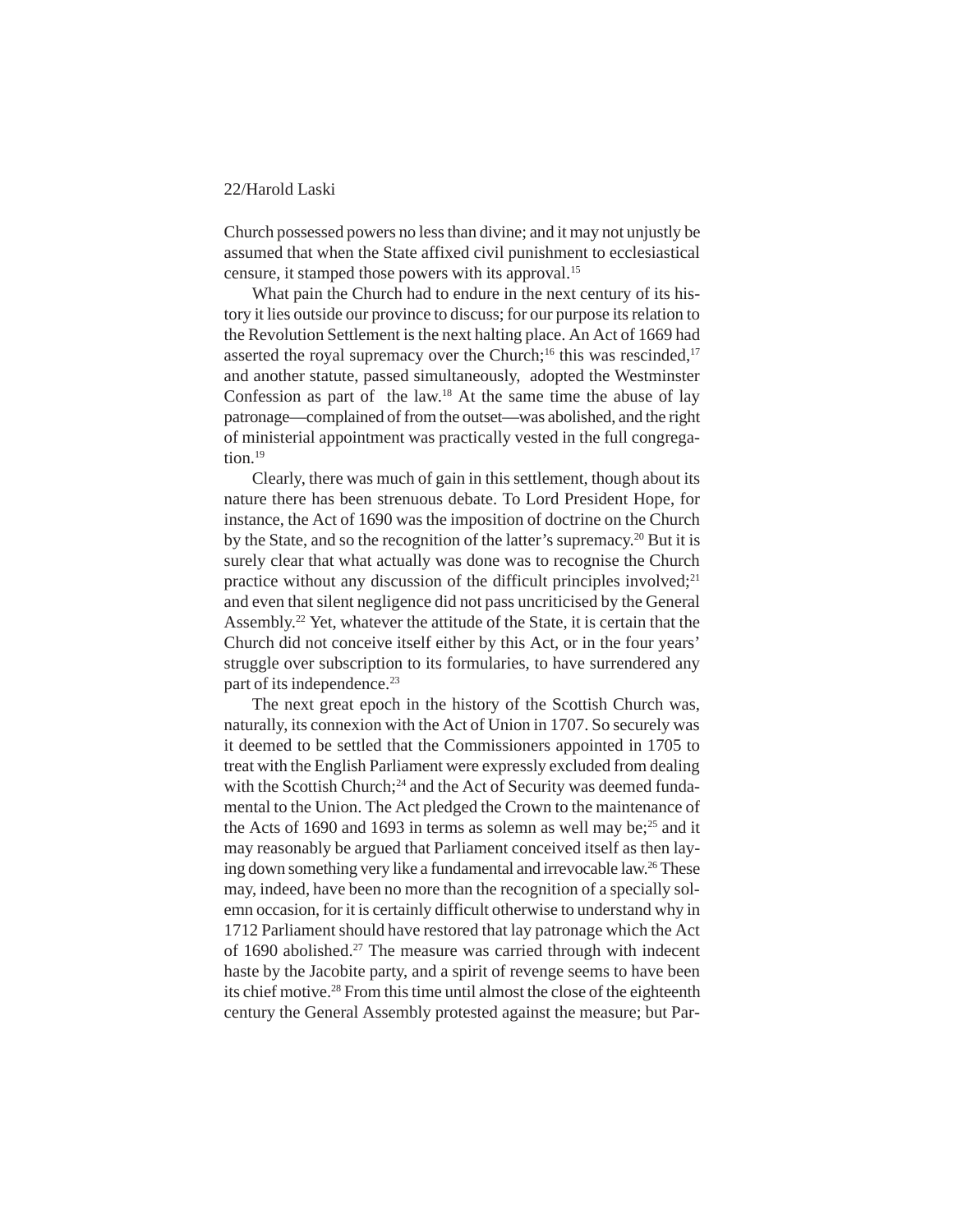liament could not be moved.29

That such a course was a violation of the Act of Security is, of course, evident without argument; but the chief significance of the repeal lay rather in the future than in the past. 'The British legislature,' Macaulay told the House of Commons,<sup>30</sup> 'violated the Articles of Union and made a change in the constitution of the Church of Scotland. From that change has flowed almost all the dissent now existing in Scotland.... year after year the General Assembly protested against the violation, but in vain; and from the Act of 1712 undoubtedly flowed every secession and schism that has taken place in the Church of Scotland.' This is not the exaggeration of rhetoric, but the moderation of sober truth. For what the Act of 1712 did, in the eyes at least of the Church, was essentially to deal with a right fundamentally ecclesiastical in its nature, and so to invade the Church's own province. It became clear to the leaders of the Church that so to be controlled was in fact to sacrifice the Divine Supremacy to which they laid claim. Christ could no longer be the Supreme Head of the Presbyterian Church of Scotland if that Church allowed lay authority to contravene His commands. So that when it came, as they deemed, to a choice between His Headship and freedom on the one hand, and endowment and State control on the other, they could not hesitate in their duty.

#### III

The Disruption takes its immediate rise in an Act of the General Assembly in 1834.31 There had long been signs in the Church of a deep dissatisfaction with the Establishment. It meant, so, at least, the voluntarists urged, enslavement to the civil power; and to the answer that the Church had spiritual freedom, the existence of civil patronage was everywhere deemed a sufficient response.32 If voluntaryism was to be combated, some measures against intrusion must be taken; and it was upon the motion of Lord Moncrieff, himself a distinguished lawyer, that it was declared, 'a fundamental law of the Church that no pastor shall be intruded on any congregation contrary to the will of the people.'33 Patronage, in fact, was not abolished; but, clearly, the need for congregational approval deprived it of its sting. It is important to note that not even among the opposition to the measure was any sort of objection urged against the competency of the General Assembly to enact it.<sup>34</sup>

The challenge, however, was not long coming. Within six months of the decision of the General Assembly, a vacancy occurred in the parish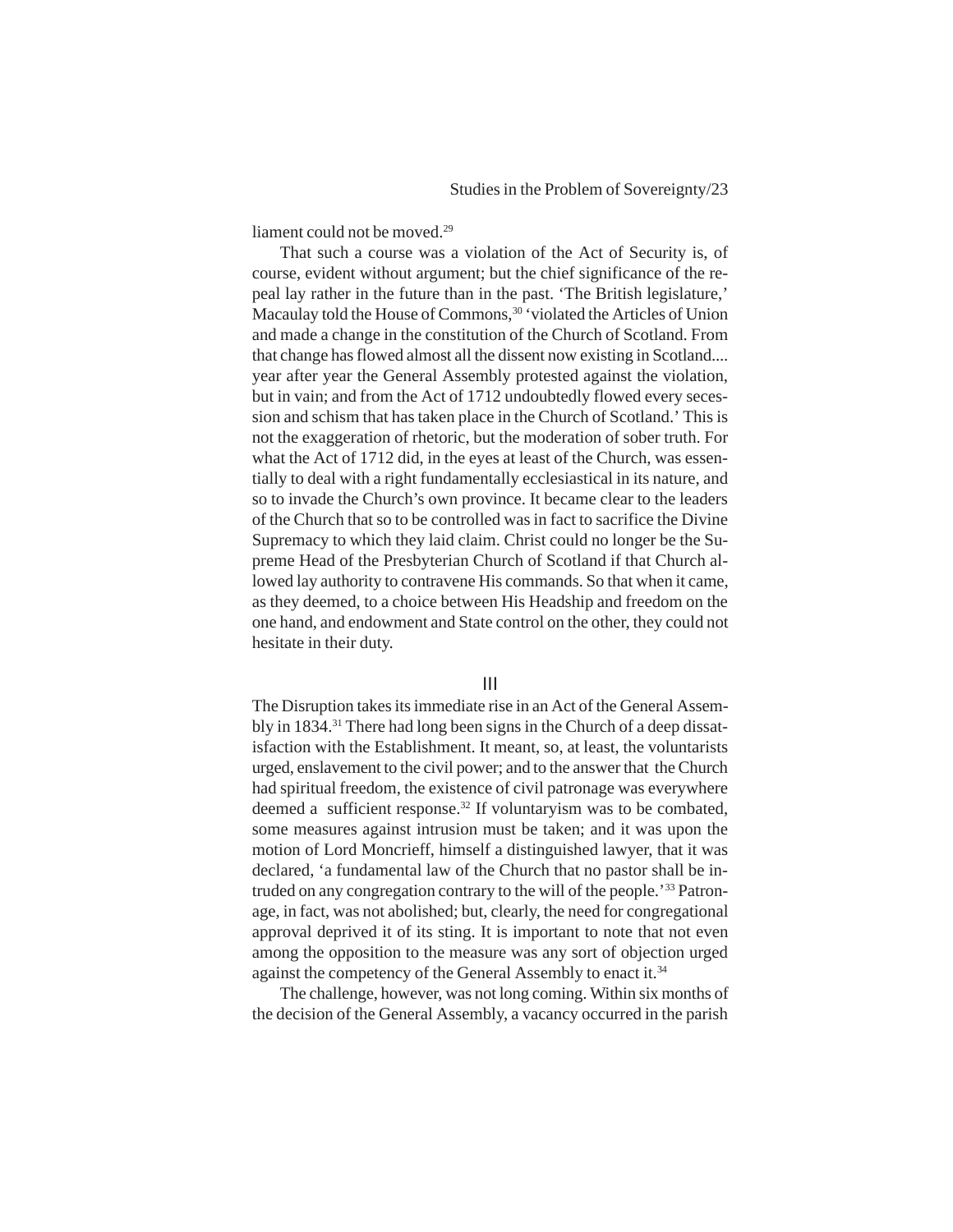of Auchterarder in Perthshire. Lord Kinnnoull, the patron, made his presentation to a Mr. Robert Young, and the congregation promptly rejected him by an overwhelming majority.35 The Presbytery then took steps to carry out the Veto Law.36

Lord Kinnoull was not long in deciding to contest his rights in the Courts. Into the history of the struggle it is unnecessary to go in any detail; the merest outline of its history must here suffice.<sup>37</sup> The Court of Session refused to accept the defence of the Presbytery that the rejection of a presentee for unfitness concerned only the ecclesiastical authorities, and laid it down that the Church was dependent upon the State.<sup>38</sup> To this the General Assembly replied almost immediately in a resolution which bound the Church 'to assert, and, at all hazards, to defend not only the freedom of the Church from outside interference but also its determination to exact obedience to the Veto Law.39 The consequence of this defiance was the Strathbogie cases. A Presbytery, following the decision of the Court of Session, neglected the Veto Act of 1834 and was suspended by the General Assembly.<sup>40</sup> The Court of Session at once protected it,<sup>41</sup> and ordained that the vetoed minister should be received.42 The Presbytery of Auchterarder was condemned in damages to Lord Kinnoull and Mr. Robert Young;<sup>43</sup> a minority of the Presbytery opposed to the Veto Act was declared to be capable of acting as the Presbytery proper and the majority was inhibited from any interference.<sup>44</sup> The rejected presentee was forced upon the Presbytery;<sup>45</sup> and the condemnation of the Presbytery by the General Assembly for disregard of the Veto Act was put on one side.46 Truly the outcome of Knox's nationalism had been different from the conception of its founder.<sup>47</sup>

Attempted interference by statesmen proved of no avail. Upon so fundamental a problem the Church could not compromise, since it was her independence as a society that was at stake. Parliament would not surrender the position taken up by the Court of Session and the House of Lords. 'No government would recommend,' Mr. Bruce told the House of Commons,48 'and no Parliament would ever sanction the pretensions of the Church of Scotland, because if those claims were granted, they would establish a spiritual tyranny worse and more intolerable than that of the Church of Rome from which they had been delivered.' If it was less outspoken, the government, in the persons of Sir James Graham and Sir Robert Peel, was equally emphatic.<sup>49</sup> The Assembly took the only step that lay in its power. It presented a formal Claim of Right in  $1842^{50}$  which set out the theory of its position. This refused, the adher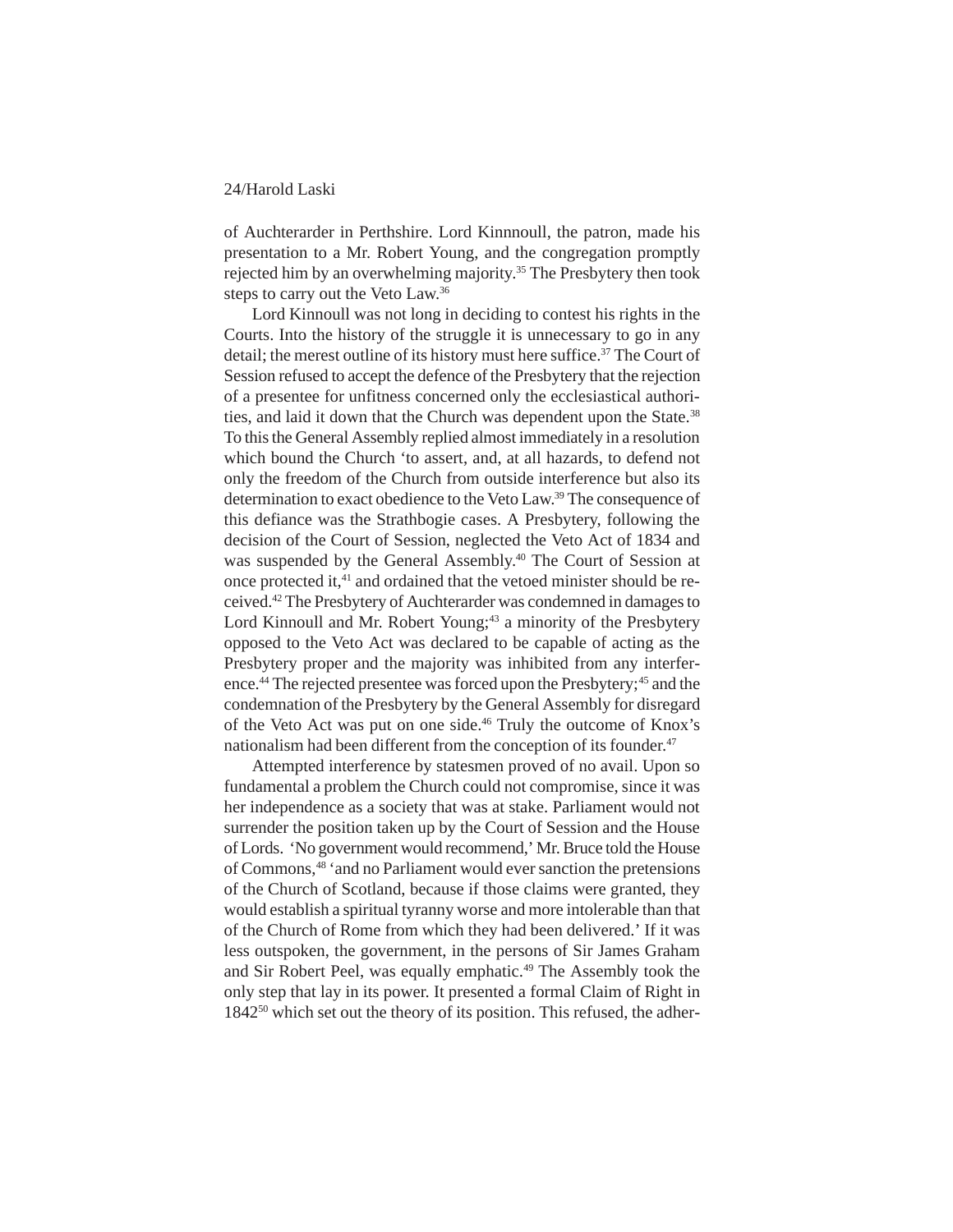ents to that Claim presented their Protest<sup>51</sup> in the following year, and withdrew from the Assembly to form the Free Church of Scotland.

#### **IV**

The party of which Dr. Chalmers was the distinguished leader had, whatever its deficiences, the merit of maintaining a consistent and logical position. The Church to them was a society itself no less perfect in form and constitution than that of the State. To the latter, indeed, they acknowledged deference in civil matters, 'a submission,' Chalmers himself said, which was 'unexcepted and entire.'<sup>52</sup> That to which they took so grave an objection was the claim laid down by the authorities of the State, to an absolute jurisdiction over every department of civilised life. They admitted, in brief, her sovereignty over her own domain; it was when she entered a field they held to be without her control that the challenge was flung down. 'The free jurisdiction of the Church in things spiritual, the Headship of Christ, the authority of His Bible as the great statute book not to be lorded over by any authority on earth, a deference to our own standards in all that is ecclesiastical... these are our principles."53 To them, therefore, the hand which was laid upon the Church was an unhallowed hand; for when it thus struck at the foundation of her life it insulted the word of God.

The position of the Free Church is not different from that advocated by all who have accepted the principles of the Presbyterian system. It is a State of which the sovereignty is vested in the General Assembly. It acknowledges no superior in the field with which it deals. That sovereignty is sanctioned by a right which even in high prerogative times would have seemed to its adherents a thousand times more sacred than its kingly analogue.<sup>54</sup> The sovereignty of the State over its own concerns is not denied; but its universality would never have been admitted. The distinction between the societies must be maintained, otherwise the grossest absurdities would follow.55 So Chalmers can make his striking claim. 'In things ecclesiastical,' he told a London audience in 1838,<sup>56</sup> 'we decide all. Some of these things may be done wrong, but still they are our majorities which do it. They are not, they can not, be forced upon us from without. We own no head of the Church but the Lord Jesus Christ. Whatever is done ecclesiastically is done by our ministers as acting m his name and in perfect submission to his authority.. even the law of patronage, right or wrong, is in force not by the power of the State, but by the permission of the Church, and, with all its fancied omnipotence,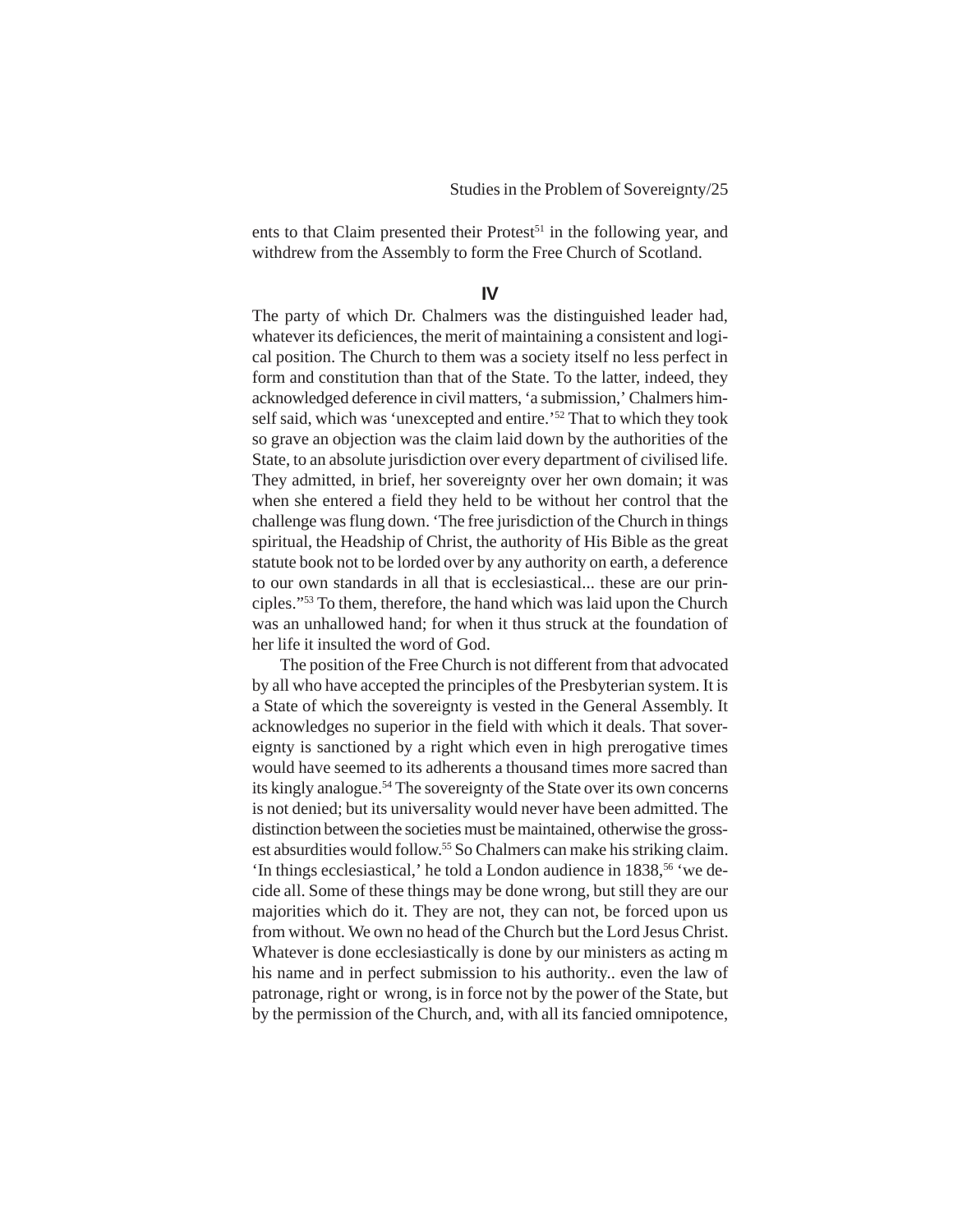has no other basis than that of our majorities to rest upon. It should never be forgotten that in things ecclesiastical, the highest power of our Church is amenable to no higher power on earth for its decisions. It can exclude; it can deprive; it can depose at pleasure. External force might make an obnoxious individual the holder of a benefice; it could never make him a minister of the Church of Scotland. There is not one thing which the State can do to our independent and indestructible Church but strip her of her temporalities. *Nec tamen consumebatur*—she would remain a Church notwithstanding, as strong as ever in the props of her own moral and inherent greatness; and although shrivelled in all her dimensions by the moral injury inflicted on many thousands of her families, she would be at least as strong as ever in the reverence of her country's population. She was as much a Church in her days of suffering, as in her days of outward security and triumph; when a wandering outcast with naught but the mountain breezes to play around her, and naught but the caves of the earth to shelter her, as when now admitted to the bowers of an Establishment. The magistrate might withdraw his protection and she cease to be an establishment any longer; but in all the high matters of sacred and spiritual jurisdiction she would be the same as before. With or without an establishment, she in these is the unfettered mistress of her doings. The king by himself or by his representative might be the spectator of our proceedings; but what Lord Chatham said of the poor man's house is true in all its parts of the Church to which I have the honour to belong; "in England every man's house is his castle; not that it is surrounded with walls and battlements; it may be a straw-built shed; every wind of heaven may whistle round it; every element of heaven may enter it; but the king can not—the king dare not."'

A more thoroughgoing rejection of the royal supremacy on the one hand, and the legal theory of parliamentary sovereignty on the other, could hardly be desired. It is clear that an invasion of the Church's rights is not contemplated as possible. The provinces of State and Church are so different that Parliament could only interfere if the rights it touched originated with itself. Such a general theory of origin the adherents of Presbyterianism strenuously repudiated. 'Our right,' Professor McGill told the General Assembly of 1826,<sup>57</sup> 'flows not from Acts of Parliament.... I maintain the powers and rights of the Church of Scotland... to determine the qualifications of its members; that their right in this matter did not originate with Parliament; that Parliament left this right untouched and entire to the courts of this Church—nay, that of this right it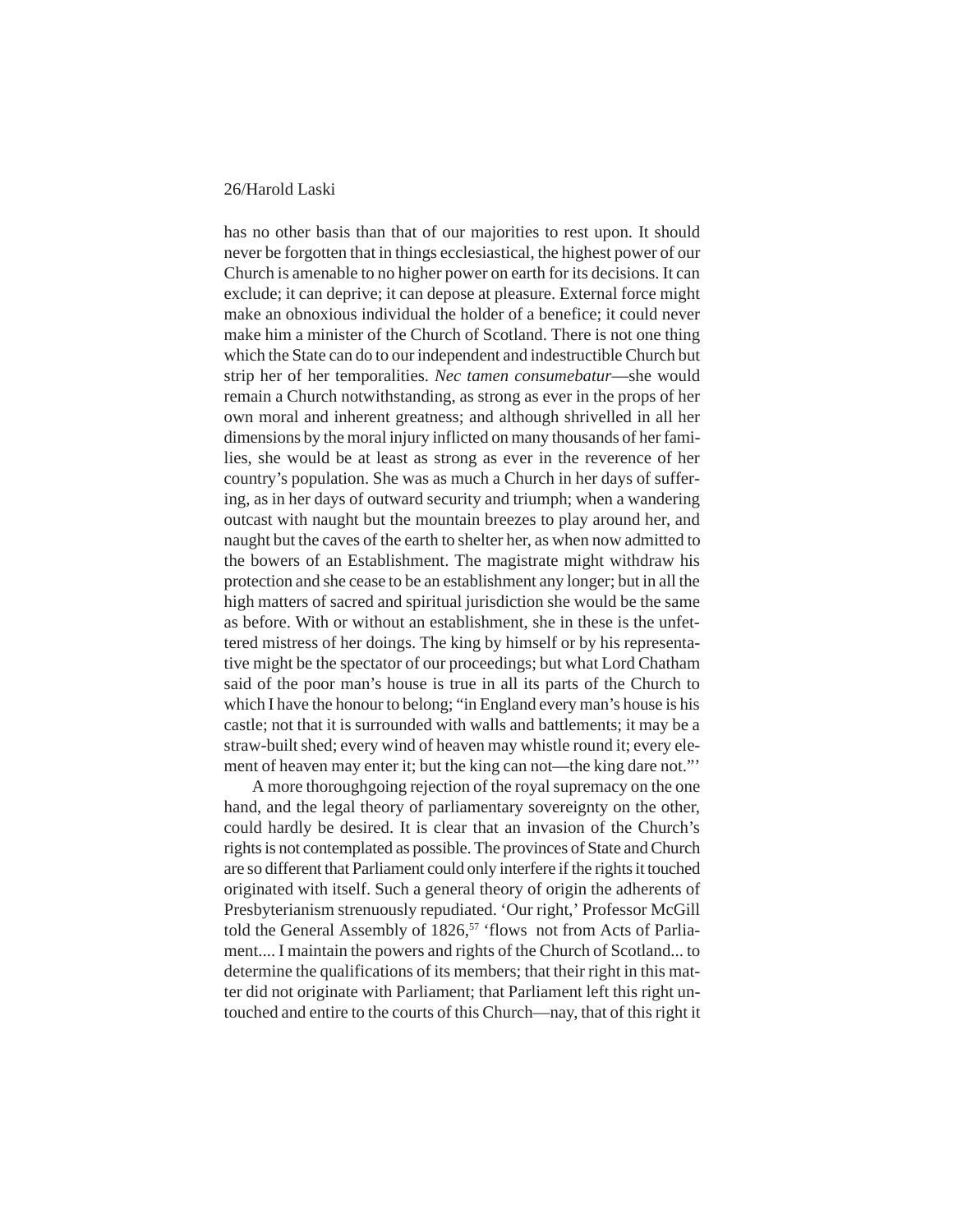is not in the power of Parliament to deprive them... The religion of Scotland was previously embraced by the people on the authority of the word of God, before it was sanctioned by Parliament.' It is obvious that the relation of State to Church is, in this view, that of one power to another. Nor did Professor McGill stand alone in his opinion. When, in 1834, Lord Moncrieff considered the competency of the General Assembly to enact the Veto Law, he expressly repudiated the contention that any part of the ecclesiastical constitution except its establishment was derived from the civil power.<sup>58</sup> The establishment, indeed, they regarded as no more than a fortunate accident.<sup>59</sup> They were even accustomed to point to the distinction between their own position, and that of the Church of England. 'The Scottish Establishment,' said Chalmers in 1830,<sup>60</sup> 'has one great advantage over that of England. It acknowledges no temporal head, and admits of no civil or parliamentary interference with its doctrine and discipline. The State helps to support it, but has nothing to do with its ministrations.' Nor did he shrink from the obvious conclusion to such a situation. 'They may call it an imperium in imperio,' he said, thirteen years later,<sup>61</sup> 'they may say that we intrude upon the legitimate power of the civil courts or the civil law. It is no more an intrusion on the civil law than Christianity is an intrusion on the world.' He resented the suggestion that the Church was dependent on the State. 'We are not,' he told the General Assembly of  $1842$ ,  $62$  'eating the bread of the State. When the State took us into connexion with itself, which it did at the time of the Union, it found us eating our own bread, and they solemnly pledged themselves to the guarantees, or the conditions, on which we should be permitted to eat their bread in all time coming.' To the Church, clearly, the Act of Security was the conclusion of an alliance into which Church and State entered upon equal terms. It was an alliance, as Lord Balfour of Burleigh pointed out,<sup>63</sup> 'with the State as a State in its corporate capacity,' the union for certain purposes of one body with another. But it certainly was not conceived by the Church that its acceptance of an Establishment was the recognition of civil supremacy. Otherwise, assuredly, it could not have been argued, as in the resolution of the General Assembly of 1838,<sup>64</sup> that 'her judicatories possess an exclusive jurisdiction founded on the word of God,' which power ecclesiastical 'flows immediately from God and the Mediator Jesus Christ.'

Such, in essence, is the basis, as well of the Claim of Right in 1842, as of the final Protest in the following year. The one is a statement of the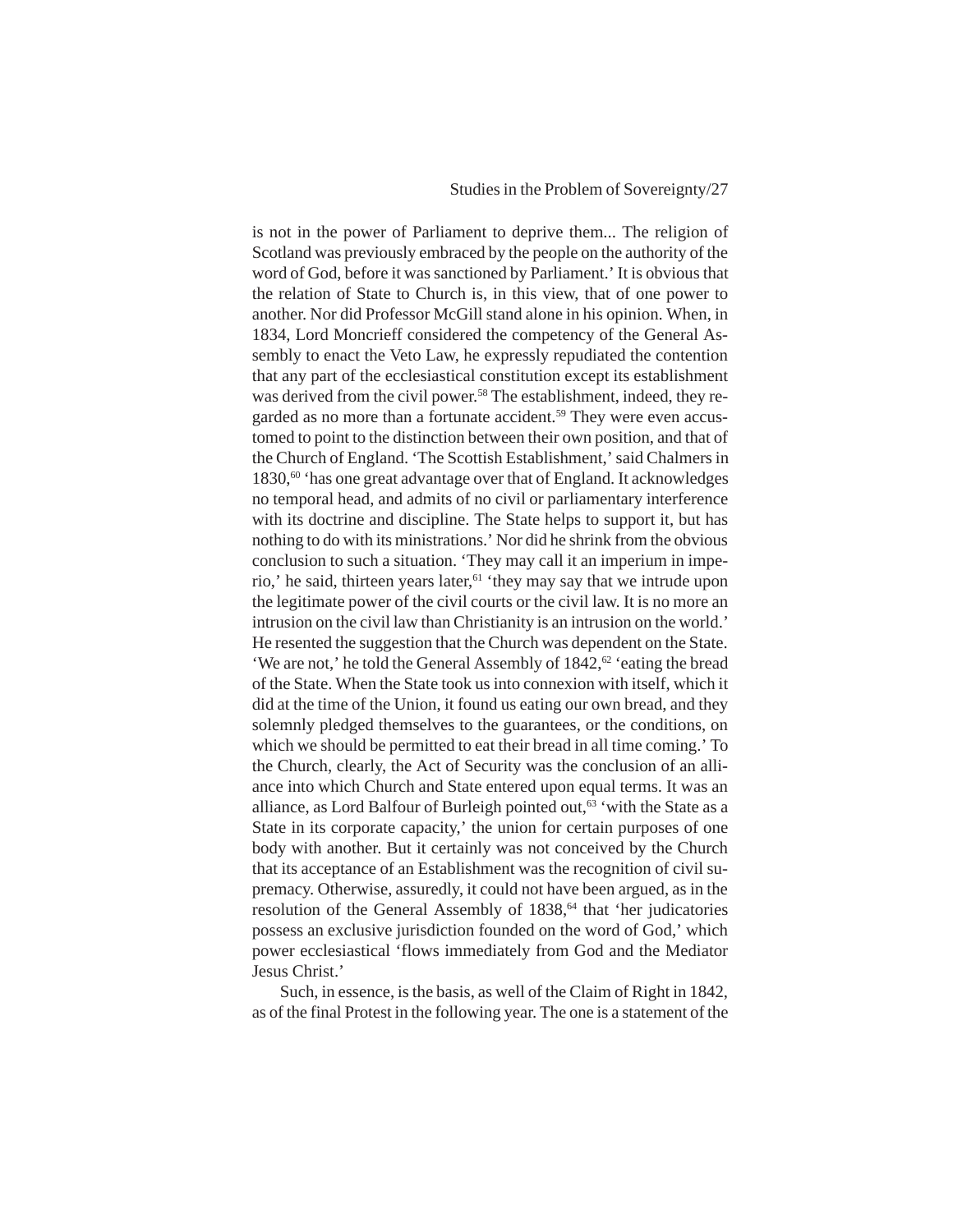minimum the Church can accept; the other is the explanation of how acceptance of that minimum has been denied. In ecclesiastical matters, the function of the civil courts was neither to adjudicate nor to enquire, but to assist and protect the liberties guaranteed to the Church.<sup>65</sup> The maintenance of those liberties is essential to its existence, since without them, it cannot remain a true Church. Were it to admit any greater power in the civil courts, it would be virtually admitting the supremacy of the sovereign; but this is impossible since only Jesus Christ can be its head. Not only, so the Claim holds, can the admission not be made, but the State itself has admitted the rightness of the Church's argument.<sup>66</sup> Already in 1842 the Claim foreshadows the willingness of the Church to suffer loss of her temporalities rather than admit the legality of the Courts' aggression.67 The protest of the following year does no more than draw the obvious conclusion from this claim. An inherent superiority of the civil courts, an inhibition of the ordinances of the General Assembly, the suspension or reduction of its censures, the determination of its membership, the supersession of a Presbyterian majority, all of these decisions of the Court of Session, 'inconsistent with the freedom essential to the right constitution of a Church of Christ, and incompatible with the government which lie, an the Head of his Church, hath therein appointed distinct from the civil magistrate,'68 must be repudiated. So that rightly to maintain their faith, they must withdraw from a corrupted Church that they may reject 'interference with conscience, the dishonour done to Christ's crown, and the rejection of his sole and supreme authority as king in his Church."69

It is worthy of remark that this is the position taken up by counsel for the Church in the Auchterarder case. 'If the Call be shown to be a part of the law of the Church,' Mr. Rutherford argued before the Court of Session,70 it is necessarily a part of the law of the land,—because the law of the Church. is recognised by the State: and if the Veto Act, in regulating that call, has not exceeded the limits within which the legislature of the Church is circumscribed, it is impossible, in a civil court, to deny the lawfulness of its enactments.' From the standpoint of the Church it is clear that this is theoretically unassailable. If the Church has the right to regulate her own concerns, she must have the right to regulate appointment of ministers. If, as a Rutherford of two centuries earlier argued, $71$  'the Church be a perfect, visible society, house, city and kingdom, Jesus Christ in *esse et operari*; then the Magistrate, when he cometh to be Christian, to help and nourish the Church, as a father he can not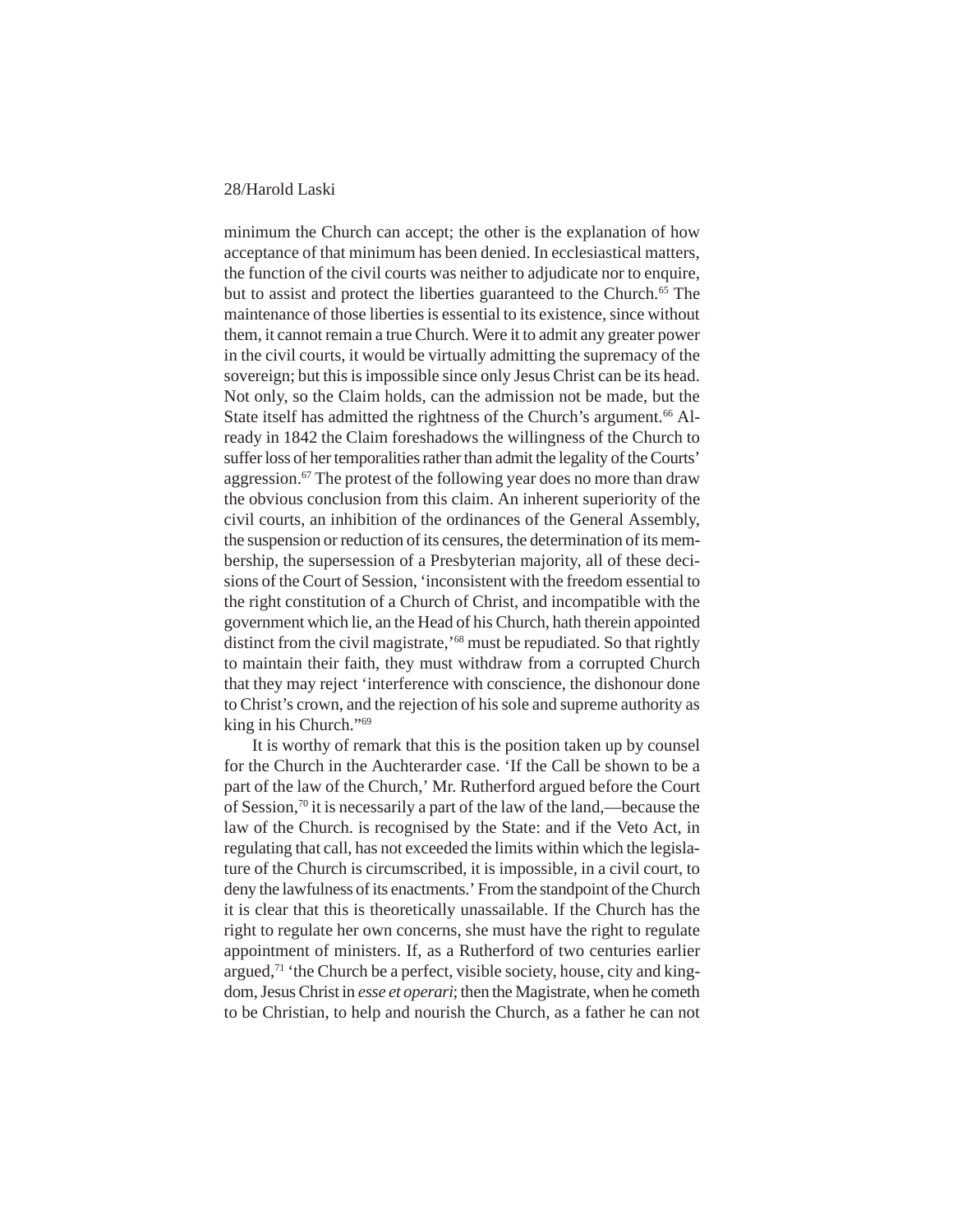take away and pull the keys out of the hands of the stewards.' The State admitted her law to be its law in the Act of Security. The only question, therefore, that called for decision was the problem of whether the principle of non-intrusion was ecclesiastical or not. If it was, then clearly it was not *ultra vires* the General Assembly, and, unless the Act of Security were to be rendered nugatory, the civil court must uphold the Church's plea. In that event, to remedy the wrongs of the Church does not lie with the civil court. 'The question is,' so Mr. Rutherford urged, $72$  'whether an abuse by the Church of her legislative powers will justify the interposition of this court. It has been maintained on the other side that it will in all cases. I maintain the reverse of the proposition, that however competent it may be for the State, by the power of the legislature, to withdraw their recognition of a jurisdiction which is no longer exercised so as to warrant the continuance of the confidence originally imposed, it is not within your province.' 'In matters ecclesiastical,' he said again,<sup>73</sup> 'even if the Church acts unjustly, illegally, *ultra vires*, still the remedy does not lie with this court—nor can your lordships give redress by controlling the exercise of ecclesiastical functions when in the course of completing the pastoral relation.' Mr. Bell, the junior counsel, even went as far as to urge the Court not to hazard its dignity 'by pronouncing a judgment you can not enforce.'74

It is to be observed that the Presbyterian theory is not the assertion of a unique supremacy. It did not claim a sovereignty superior to that of the State. Rather, indeed, did they take especial care to explain the precise limitations of their demand. 'He was ready to admit,' Sir George Clerk told the House of Commons in 1842,75 'the Church of Scotland is ready to admit, that in all civil matters connected with that Church, the legislature had a right to interfere. The Church of Scotland did not refuse to render unto Caesar the things that were Caesar's, but it would not allow of an interference with its spiritual and ecclesiastical rights.' Mr. Buchanan, the historian of the Disruption, and one of its leading figures, explained at length the difference between the two organisations. 'It is,' he wrote of the Church,76 'no rival power to that of the State—its field is conscience; that of the State is person and property. The one deals with spiritual, the other with temporal things, and there is therefore not only no need, but no possibility of collision between the two, unless the one intrude into the other's domain.' Mr. Fox Maule, who was the authorised spokesman of the General Assembly in Parliament,<sup>77</sup> went so far as to say that even a claim to mark out the boundaries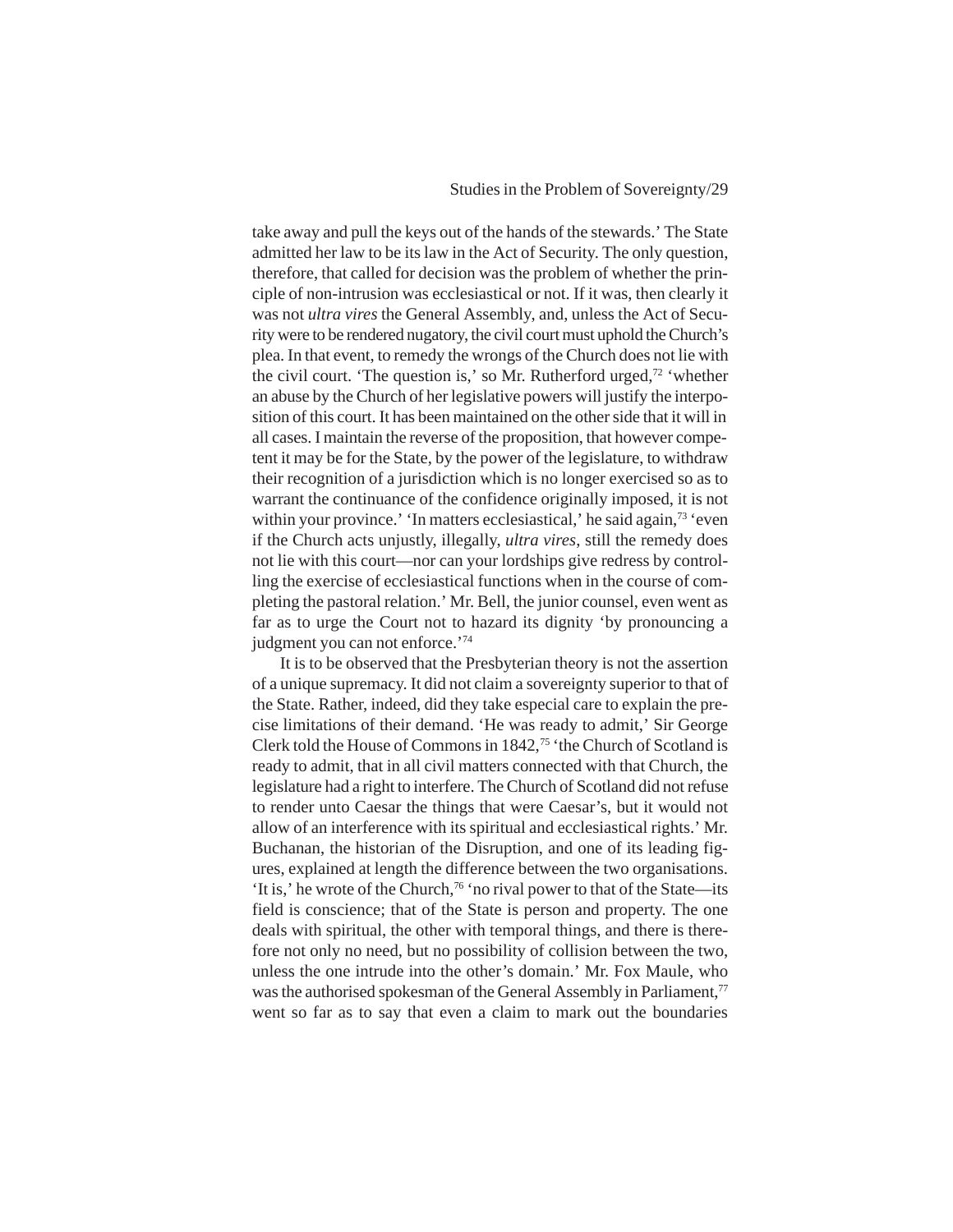between the civil and the ecclesiastical provinces he would repudiate 'because it was fraught with danger to the religious as well as the civil liberties of the country.<sup>78</sup> 'He was aware,' he remarked,<sup>79</sup> 'that it was difficult at all times to reconcile conflicting jurisdictions; but for one he would never admit that when two Courts, equal by law and by the constitution, independent of each other, came into conflict upon matters however trifling or however important, so that one assumed to itself the right to say that the other was wrong, there was no means of settling the dispute. As he read the constitution, it became Parliament, which was the supreme power, to interfere and decide between them.'80 The separation of the two powers is, finally, distinctly set forth by the Claim of Right in 1842. 'And whereas,' it states, <sup>81</sup> 'this jurisdiction and government, since it regards only spiritual condition, rights and privileges, doth not interfere with the jurisdiction of secular tribunals, whose determinations as to all temporalities conferred by the State upon the Church, and as to all civil consequences attached by law to the decisions of Church Courts in matters spiritual, this Church hath ever admitted, and doth admit, to be exclusive and ultimate as she hath ever given and inculcated implicit obedience thereto.' Than this no statement could well be more plain.

Mr. Figgis, indeed, has doubts of this conclusion. 'Presbyterianism,' he has written,<sup>82</sup> 'as exhibited in Geneva or Scotland, veritably claims, as did the Papacy, to control the State in the interests of an ecclesiastical corporation.' Certainly this fairly represents the attitude of Knox;<sup>83</sup> and it is the basis of the able attack on that system by Leslie and Bramball in the seventeenth century.84 Yet the vital conception of the two kingdoms, separate and distinct, was put forward in the first epoch of Scottish Presbyterian history by Andrew Melville;<sup>85</sup> and it is safe to say that the attempt thus to define the limits of authorities basically conceived as distinct is the special contribution of Presbyterianism to the theory of political freedom. The difference is of importance since it constitutes the point of divergence between ultra-montanism and the Scottish system. The one teaches the supremacy of the ecclesiastical power, the other its co-ordination with the civil. Cardinal Manning, indeed, in the course of those controversies arising out of the definition of papal infallibility in which he played so striking a part, $86$  went so far as to claim that every Christian Church makes the same demand of the State as the communion to which he belonged, and urged that the theories of Presbyterian writers are in substance papalist. $87$  But Mr. Innes, in a very bril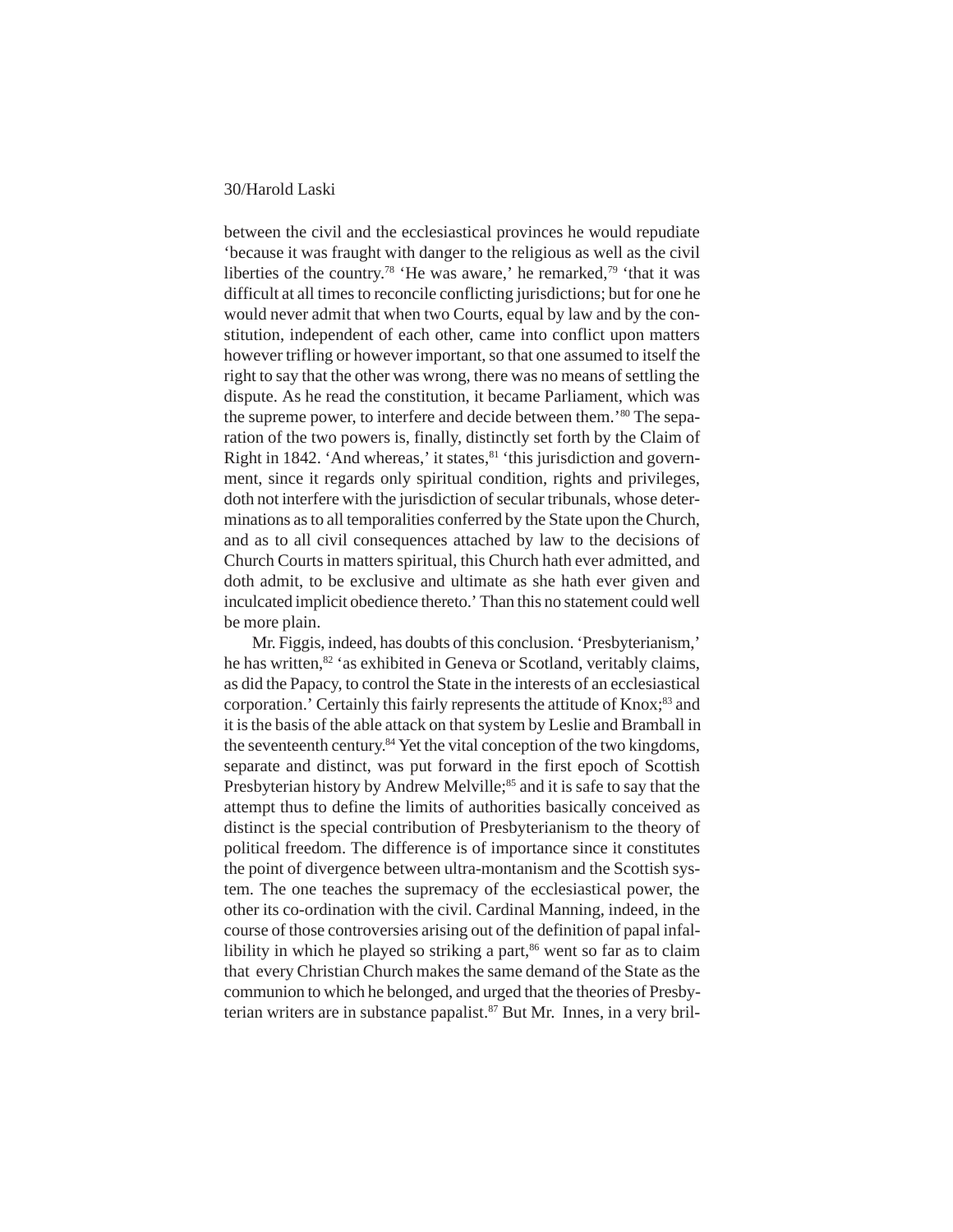liant essay, was able most conclusively to dispose of this claim.88 A theory of mutual independence is as far as possible removed from papalism.89 The conscience of the State and that of the Church are kept as separate in Presbyterian theory as they have been combined in that of Hildebrand and his successors. Cardinal Manning, indeed, was (probably unconsciously), a fervent upholder of the Austinian theory of sovereignty; and he found his sovereign in the will of the Universal Church as expressed by its pontiff. But not even the boldest opponent of Presbyterianism can accuse it, outside its own communion,<sup>90</sup> of an Austinian bias. It is the antithesis of what Mr. Innes well terms the 'centralised infallibility' of the Roman system.<sup>91</sup>

Not, indeed, that contemporaries were wrong who judged that, equally in 1843 as in 1870, the implicitly Austinian doctrines of Erastianism were at stake. 'We can not,' said the *Catholic Tablet*,<sup>92</sup> 'avoid seeing that on this question they have taken their stand on the only principles which, as Catholics, we can respect... their cry is down with Erastianism, and so is ours.' 'When the Civil Courts,' said the *North British Review*, 93 'assumed the power of determining the whole matter, the controversy was forced to assume its true character as in reality involving the very essence of the spiritual independence of the Church.' And Macaulay, who fought Edinburgh in the election of 1841, regretted that he could not teach the anti-Erastians some straightforward whig doctrine.<sup>94</sup>

 $\vee$ 

Not less firm than that of Chalmers and his party was the stand taken by the opponents of the Scottish Church. It is, indeed, possible to find two, and perhaps three, different theories of the relations between Church and State in the various judicial opinions upon the Auchterarder and its connected cases; but all of them, with a single exception,<sup>95</sup> are traceable to a single basic principle. The judges found a conflict between two societies—the Church and the State. Which was to prevail? Was the State to be deemed inferior to the Church, since the latter was grounded upon divine authority? 'Such an argument,' said Lord MacKenzie, 96 'can never be listened to here.' In general, the attitude of the Courts seemed to imply an acceptance of the argument used by the Dean of Faculty in his speech against the Presbytery of Auchterarder. 'What rights,' he asked, $97$  'or claims had any religious persuasion against the State before its establishment... When he (Mr. Whigham) described the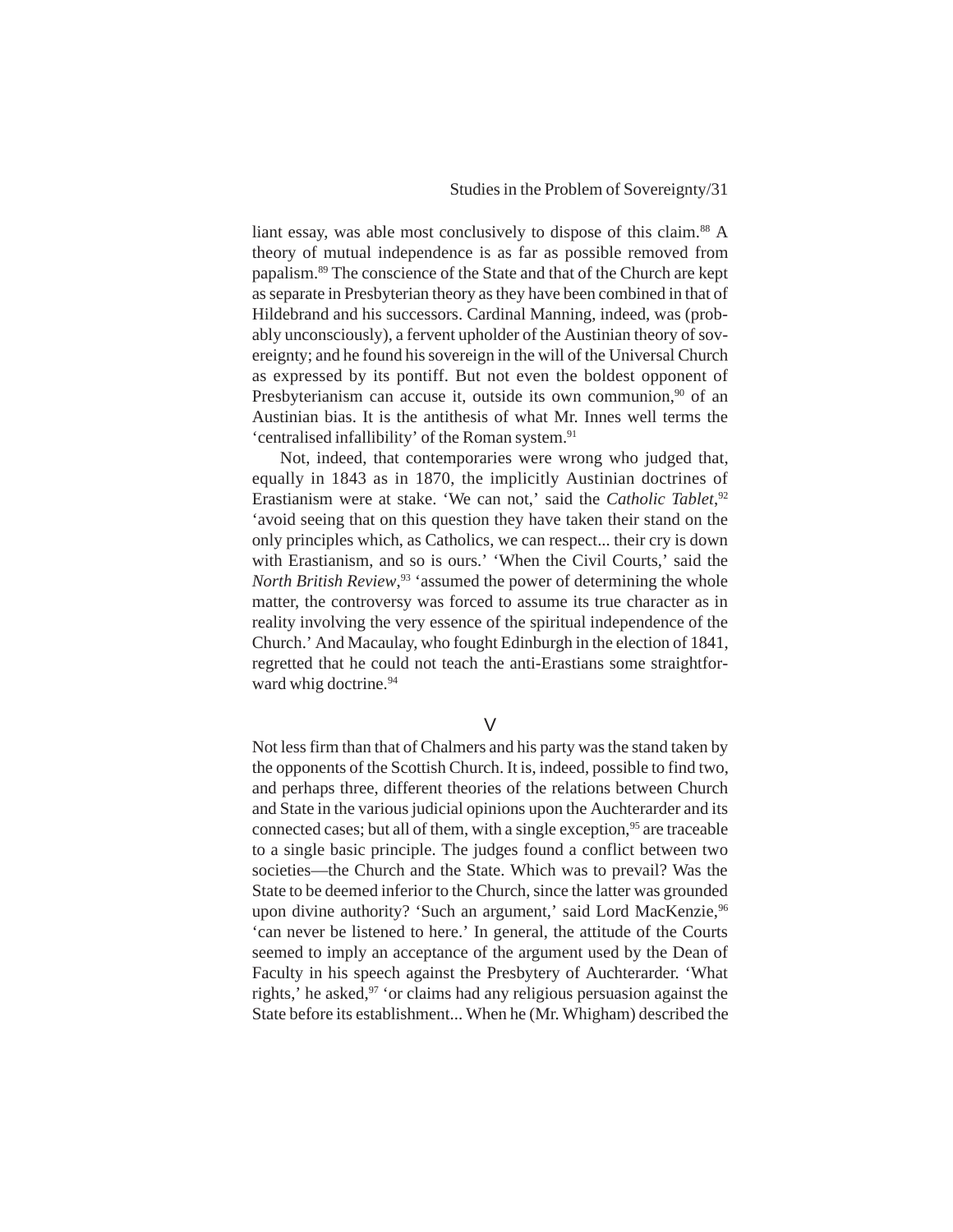establishment of, the National Church as a compact.. he took too favourable a view of the matter for the defenders. For any such compact implies the existence of two independent bodies, with previous independent authority and rights. But what rights had the Church of Scotland before its establishment by Act of Parliament to assert or surrender or concede?' He put forward, in fact, the concession theory of corporate personality.98 There were no rights save those which the State chose to confer; and the Church of Scotland was merely a tolerated association until the Act of Security legalised its existence. This seems to have been the judicial attitude. Lord Gillies emphatically denied the possibility of looking upon the Act of Security as a compact. 'I observe,' he said, <sup>99</sup>.'.. that it is an improper term. There can be no compact, properly speaking, between the legislature and any other body in the State. Parliament, the king, and the three Estates of the Realm are omnipotent, and incapable of making a compact, because they cannot be bound by it.' Even Lord Cockburn, in his dissenting judgment, based his decision rather on the supposed historic basis for the Veto Law than on the co-equality of Church and State.<sup>100</sup> The Lord President went even further in his unqualified approval of Erastian principles. The Church, he held, has no 'liberties which are acknowledged... *suo jure*, or by any inherent or divine right, but as given and granted by the king or any of his predecessors.. The Parliament is the temporal head of the Church, from whose acts and from whose acts alone, it exists as the national Church, and from which alone it derives all its powers.'101 He would not for a moment admit that a conflict of jurisdiction between Church and State might occur, for, 'an Establishment can never possess an independent jurisdiction which can give rise to a conflict... it is wholly the creation of Statute.<sup>'102</sup> The General Assembly possessed no powers, but only privileges.103 It could not be a supreme legislature, for there could only be one such body in a State. Any other situation 'would be irreconcilable with the existence of any judicial power in the country.<sup>'104</sup>

To Lord Meadowbank the Church of Scotland seemed comparable to a corporation to which as an 'inferior and subordinate department' of itself the State had given the right to make bye-laws. But its power was limited. It was a statutory creation which could exercise only the powers of its founding Act. 'The' civil magistrate,' he said,'105 'must have authority to interpose the arm of the law against what then becomes an act of usurpation on the part of the ecclesiastical power. Were it otherwise, anarchy, confusion and disaster would inevitably follow.' So, too,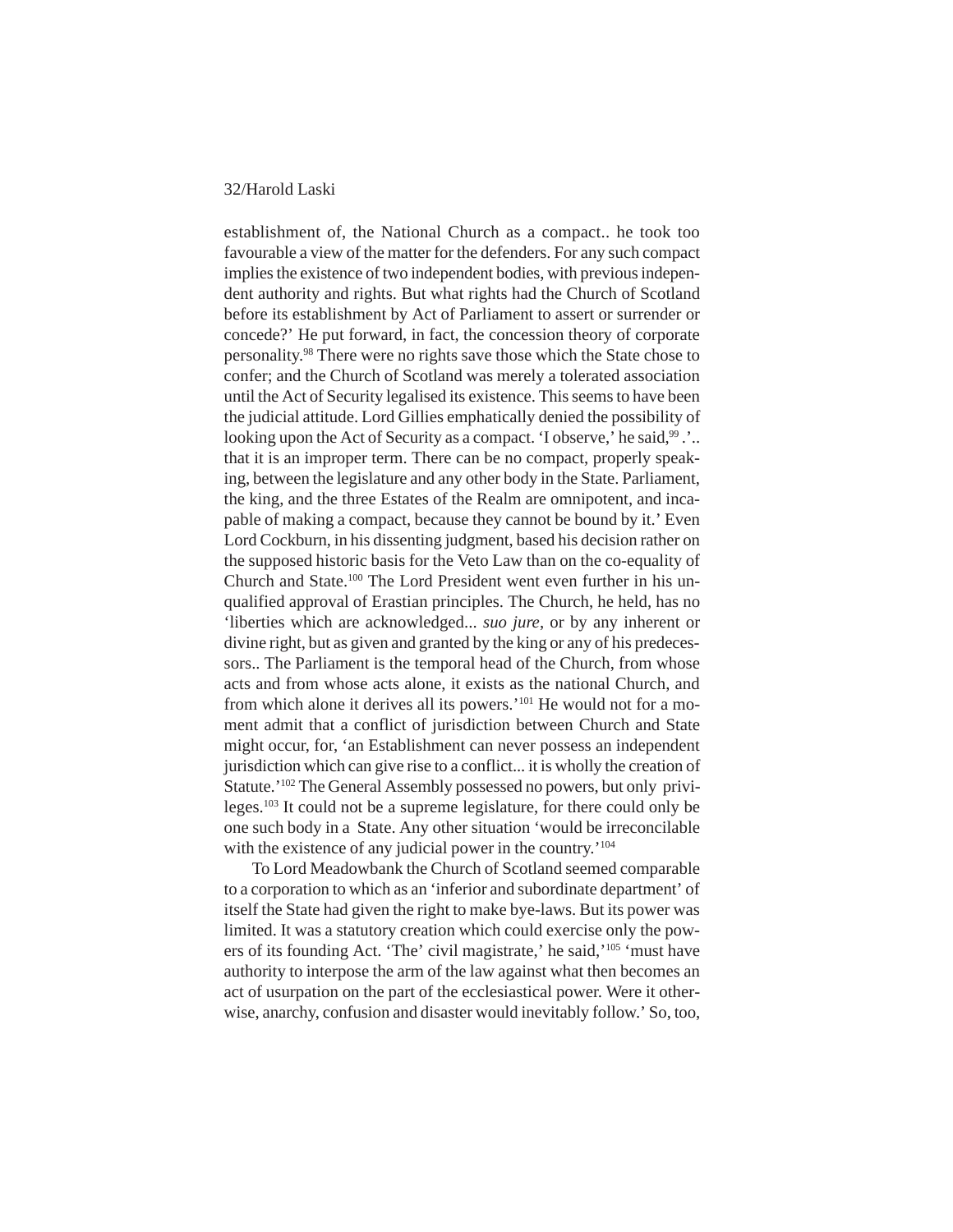did Lord MacKenzie. urge the final supremacy of the legislature, though, very significantly, he admitted that a churchman might think differently. 'The subjection of the Assembly,' he said,106 to the State, 'is not owing to any contract between Church and State, but simply to the supreme power of the legislature, which every subject of this country must obey.... I repeat therefore that when the question is whether anything is illegal as being contrary to Act of Parliament, it is utterly vain to cite any act of the Assembly as supporting it in any degree.'

Here, of a certainty, was the material for ecclesiastical tragedy. The difficulty felt by the majority of the Court is one that lies at the root of all discussion on sovereignty. Anarchy, so the lawyer conceives, must follow unless it be clearly laid down at the outset that beyond the decision of Parliament as interpreted by the Courts there can be no question. It is not a question of spheres of respective jurisdiction. The legislature of the State, the king in Parliament, exercises an unlimited power.107 If the legislature be sovereign, then comparison between its powers and those of any other body becomes impossible since it follows from the premise that what Parliament has ordained no other organisation can set aside. Clearly, therefore, to the jurist, the claim of the Presbyterian Church to be a *societas perfecta* was ab initio void; for that claim would involve the possession of a sovereignty which theory 'will admit to none save king in Parliament.<sup>108</sup> That was what the Lord President meant by his assertion that the Church possessed not rights but privileges; for rights it could hold only by virtue of an unique supremacy, whereas privilege emphasised the essential inferiority of its position. The Courts, in fact, were denying the doctrine of the two kingdoms. Where the Presbyterian saw two States within society one of which happened to be his Church, the lawyer saw no distinction between society and the State and held the Church to be but an arm of the latter. By grace of Parliament the Church might legislate on matters purely ecclesiastical and a certain comity would give respect to its decisions. But the power was of grace and the respect was merely courtesy; for the definition of ecclesiastical matters in no way lay with the Church's jurisdiction.<sup>109</sup> Clearly between such an attitude as this, and the theories of Dr. Chalmers there could be no compromise. The premises of the one denied the axioms of the other. The Church dare not admit what Lord Fullerton called 'the supposed infallibility of the Court of Session '110 without destroying its own independence. Nor could there be grounds for such a course. 'No church,' the pious Buchanan told the General Assembly of 1838,<sup>111</sup> 'could ever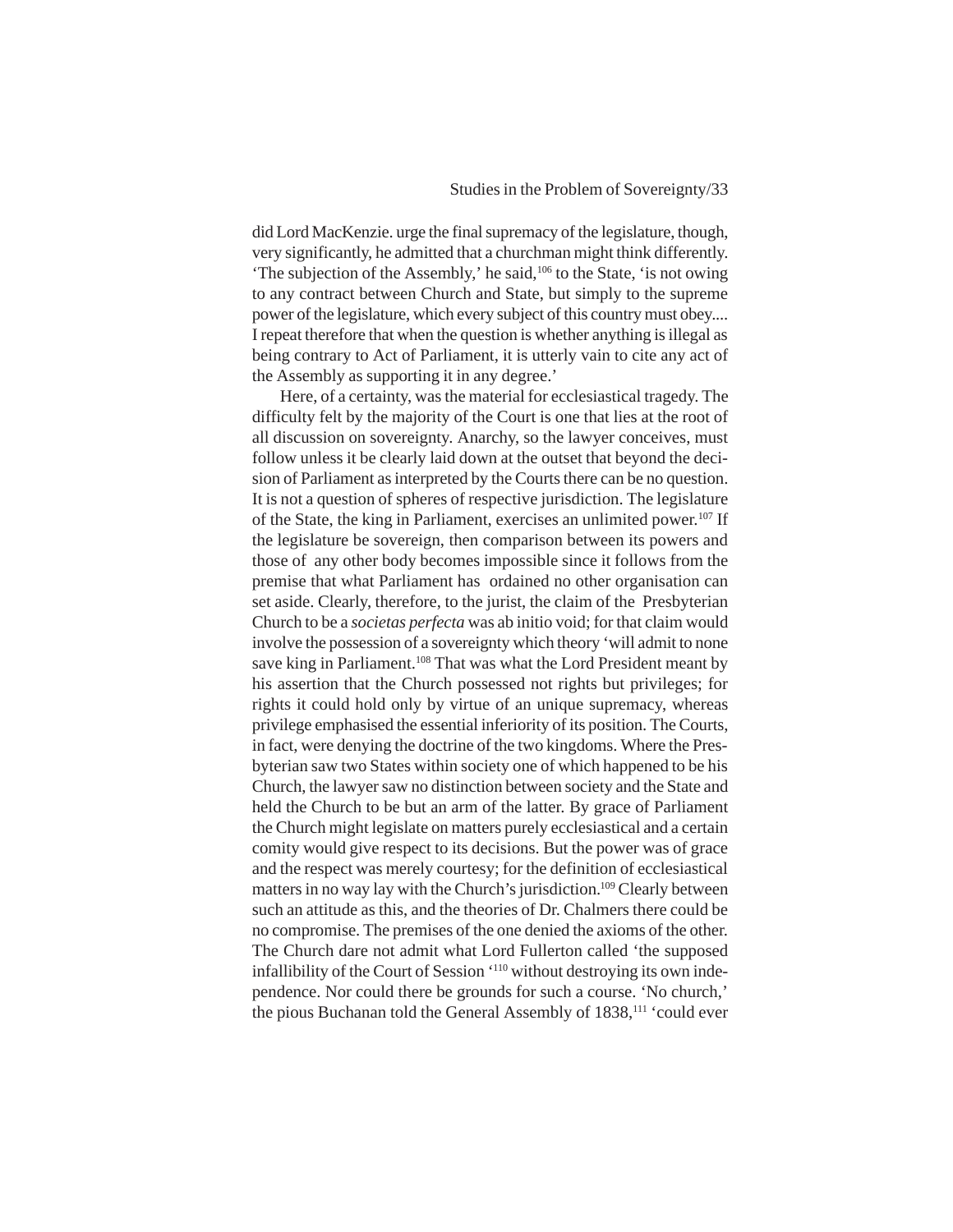be justified in obeying another master than Christ.' It was useless to contend that if state-endowed the Church must be unfree, for it was on the basis of freedom that endowment had been accepted. The demands of the Court of Session would make the oath of ministerial obedience a mockery.112 So was the issue joined.

#### VI

The attitude of the ministry was in an important way different from that of the Court of Session. It was, indeed, very akin to that of the Moderate Party in the Church itself, of which the able Dr. Cook was the leader.<sup>113</sup> To him the Church was not the creature of the State. It was independent. There were the two provinces, civil and ecclesiastical, but where a difference arose between the two powers the ultimate decision must rest with the Courts of Law. 'When any law,' he urged in 1838,<sup>114</sup> 'is declared by the competent (civil) authorities to affect civil right, the Church can not set aside such a law... so to do would be to declare ourselves superior to the law of the land.' To him the claim of the Church seemed little less than an attempt at the erection of a new popery, and he refused from the outset to identify it with liberty of conscience.<sup>115</sup> The acceptance of an establishment made, in his view, a vital difference. It meant that the Church accepted the secular definition of its powers, and that resistance to such definition was tantamount to rebellion.116 He did not deny the Headship of Christ. But he did believe, 'that there may be ground for diversity of opinion as to what is comprehended under that Headship in all cases,' and the decision, in an ambiguous case where conflict arose between Church and State, seemed to him to belong to the State.117 He was impressed, as the Court of Session was impressed, with the impossibility of arriving at a decision if the co-ordination of powers be admitted, and it was clearly upon their grounds that he urged the Church to give way. It was this difference between established and voluntary churches which finally weighed with Sir Robert Peel. The right of the Roman Catholics or the Protestant Dissenters absolutely to control those who choose to submit to their jurisdiction was unquestionable. The State would attempt no interference with it. 'But if,' he pointed out,118 'a Church chooses to have the advantage of an establishment and to hold those privileges which the law confers—that Church, whether it be the Church of Rome, or the Church of England, or the Presbyterian Church of Scotland, must conform to the law.' To him the position taken up by the Church was inadmissible since it involved the right to deter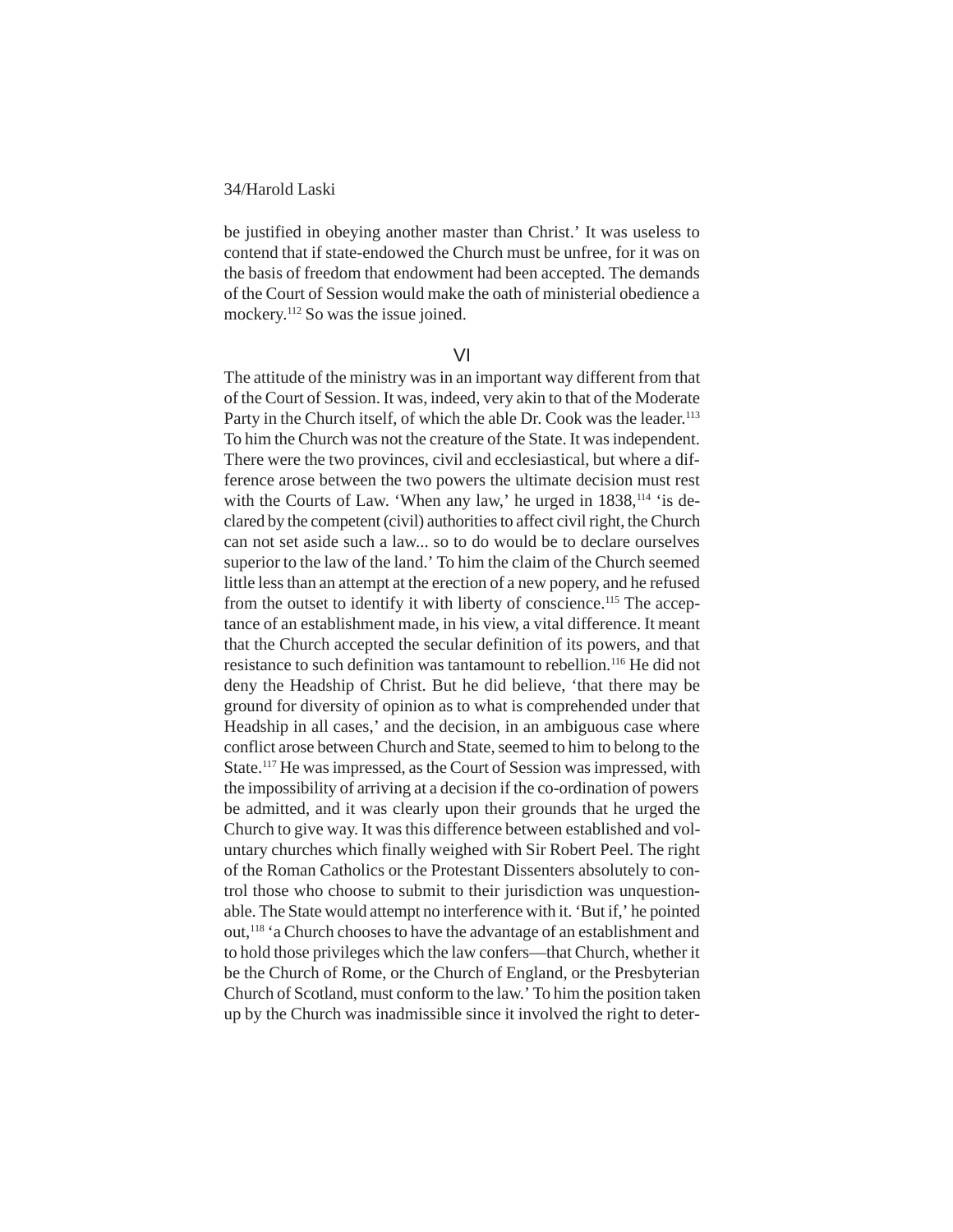mine the limits of its jurisdiction. That could be done only by 'the tribunal appointed by Parliament, which is the House of Lords.' Nor did Sir James Graham, upon whom the defence of the government's attitude mainly rested, offer any greater consolation to the Church. 'They declare,' he told the House of Commons,<sup>119</sup> 'that any Act of Parliament passed without the consent of the Church and nation shall be void and of none effect.... I think that to such a claim... no concession should be made.' Since the sphere of jurisdiction between Church and State had not been defined, to admit the Presbyterian claim would be to admit 'the caprice of a body independent of law,' with the result that no dispute could ever admit of settlement. The Church was established by the State and was spiritually bound by the terms of its establishment. If it was not the creature of the State, 'still the state employs the Church on certain terms as the religious instructor of the people of Scotland,' and the employee was virtually demanding the right to lay down the conditions of its employment. That demand could not be admitted; for those conditions were embodied in statutes of which the interpretation must rest with the supreme civil tribunal. The Church was definitely inferior, as a source of jurisdiction, to the House of Lords. 'These pretensions,' he said,<sup>120</sup> 'of the Church of Scotland as they now stand, to co-ordinate jurisdiction, and the demand that the government should by law recognise the right of the Church to determine in doubtful cases what is spiritual and what is civil, and thereby to adjudicate on matters involving rights of property, appears to me to rest on expectations and views so unjust and unreasonable, that the sooner they are extinguished the better.'

Some points of importance deserve to be noted in this connexion. The Church, certainly, did not claim the right to decide the nature of its jurisdiction.<sup>121</sup> What in fact it claimed was the essentially historic grant of a right to control its own affairs. To itself, that right, admitted in 1690, and doubly confirmed in 1705, was wantonly violated in 1712; and the Church was compelled to regard that Act as a nullification of the fundamental law made but seven years previously. The real head and centre of the whole problem was thus the theory of parliamentary sovereignty. The Church could not conceive an inherent right in Parliament to disregard an obligation assumed with such solemnity. Nor, equally, was it within the competence of the courts to disregard an Act which the Church, wrongly or rightly, condemned. For them there was no such thing as a fundamental law. They could not, with the Act of 1712 before them, announce that patronage was an ecclesiastical ques-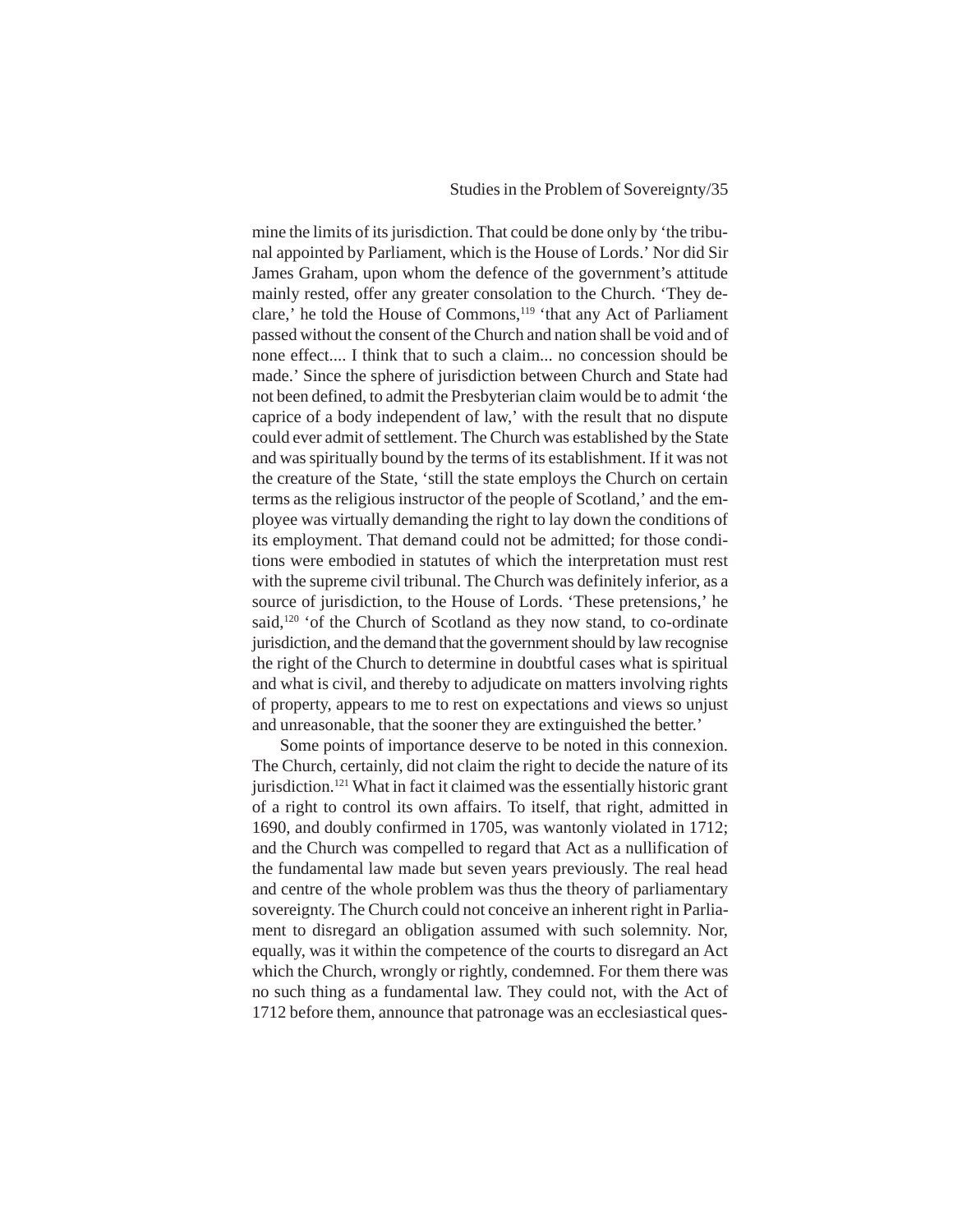tion and therefore within the competence of the General Assembly for so to do would be not merely to question the sovereignty of Parliament, but also to admit that the General Assembly was a co-ordinate legislature with Parliament. A new theory of the State was required before they would admit so startling a proposition.

A second point is of interest. In the judgment of Lord Medwyn there is a theory of Church and State, which, impliedly at least, was also the theory of Sir Robert Peel.<sup>122</sup> A voluntary Church possesses the authority and the rights claimed by the Church of Scotland; but when the alliance with the State was made the rights must be regarded as surrendered. All that the Church can do is to break the agreement, should it feel dissatisfied with the results of the alliance. But, as a fact, it was not law in 1838, and it is not now law, that a voluntary association is independent of the State in the degree claimed by the Scottish Church. If our antagonism to such societies has not found such open expression as in France,<sup>123</sup>—if, in brief, we have had no *loi le Chapelier*<sup>124</sup>—that is rather because by implication the power of control is already to hand. For, in the view of the State, immediately a Church receives property upon condition of a trust the State is the interpreter of that trust, and will interfere even with an unestablished Church to secure its enforcement.125 Lord Medwyn and Sir Robert Peel were claiming for the State a sovereignty far less than that of orthodox legal doctrine.126 For if the Church once take any step which involves property-relations, it brings itself within the scope of the civil law; and its own inherent rights can not be a ground of contest against the supremacy of Parliament.<sup>127</sup> Allegiance to the law is absolute, since the law does not admit degrees of acceptance. What Lord Justice Clerk Hope said as to the effect of statute remains as true in relation to a voluntary body as in relation to the Established Church of which he spoke. 'Their refusal to perform the ecclesiastical duty is a violation of a statute, therefore a civil wrong to the party injured, therefore cognisable by Courts of Law, therefore a wrong for which the ecclesiastical persons are amenable to law, because there is no exemption for them from the ordinary tribunals of this country if they do not perform the duties laid upon them by statute.'128 Clearly, Disruption was the one outlet from this impasse.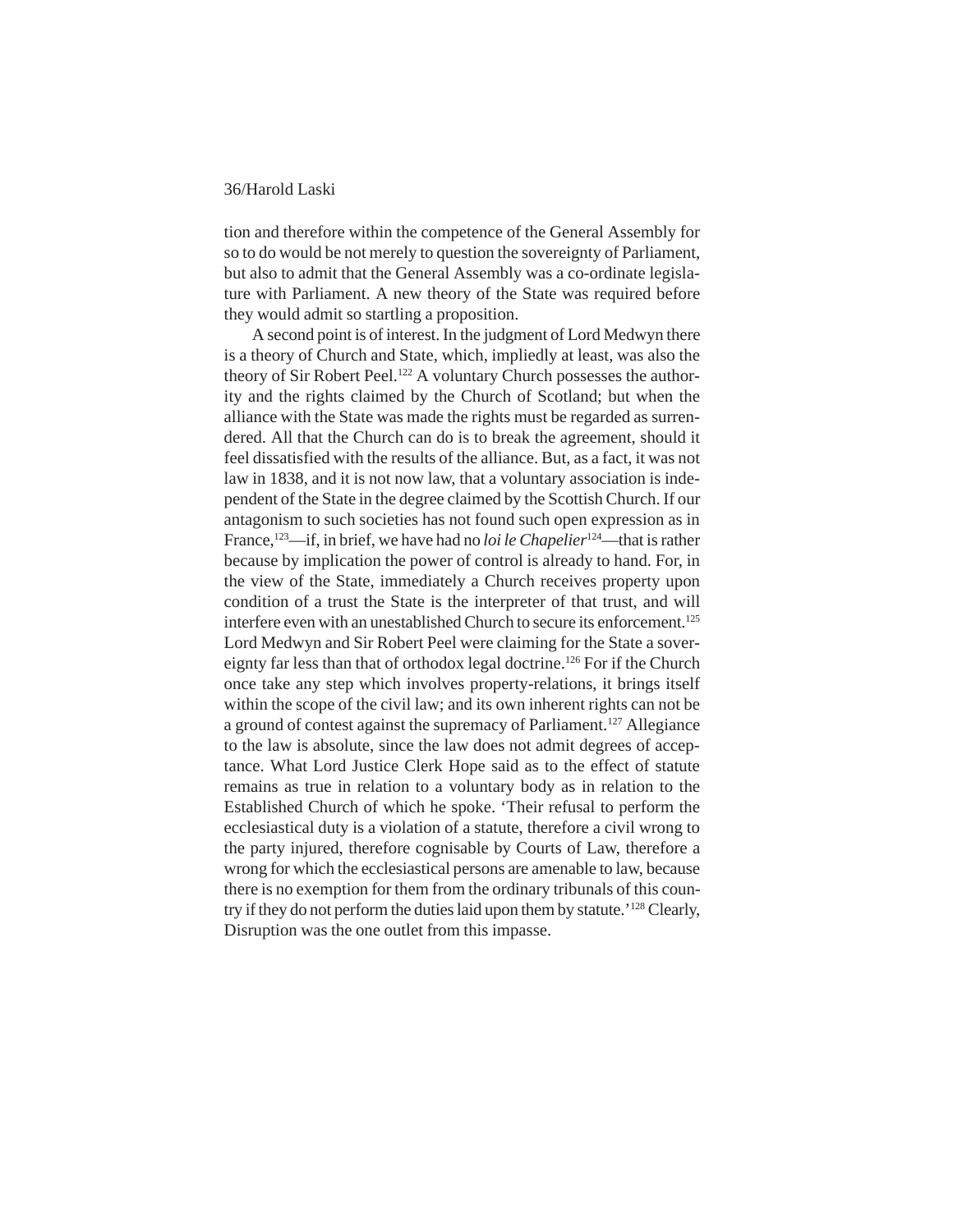#### VII

 One last judicial theory deserves some consideration. In his brilliant dissenting judgment, Lord Jeffrey took a ground very different from that of his brethren.129 His whole conception of the problem was based on his belief that once Lord Kinnoull had presented Mr. Young to the living of Auchterarder, the proceedings became ecclesiastical in nature; and for the Court of Session to force Mr. Young upon the Presbytery was to intrude 'in the most flagrant manner almost that can be imagined on their sacred and peculiar province. It would be but a little greater profanation if we were asked to order a Church Court to admit a party to the Communion Table,130 whom they had repelled from it on religious grounds, because he had satisfied us that he was prejudiced in the exercise of his civil rights by the exclusion.'131 Lord Jeffrey, in fact, argues that there is a method of discovering the right province of any action of which the exact nature is uncertain. The result of the action ought to be considered, and if that result be fundamentally ecclesiastical rather than civil, the Courts ought to treat the case as the concern of an independent and co-ordinate jurisdiction—the Church Court. He pointed out that practically every action has in some sort a civil result. 'When the General Assembly,' he said,<sup>132</sup> 'deposes a clergyman for heresy or gross immorality, his civil interests, and those of his family suffer to a pitiable extent. But is the act of deposition the less an ecclesiastical proceeding on that account?' He adopts, it is clear, a pragmatic test of the ownership of debatable ground. The limits of jurisdiction are not, as in Chalmers' view, so clearly defined at the outset as to make collision impossible. Rather is its possibility admitted and frankly faced. What Jeffrey then suggested as the true course was to balance the amount of civil loss Lord Kinnoull would suffer against the ecclesiastical loss of the Church; if that were done, he urged that the Church would have suffered more, and he therefore gave his decision in its favour. The argument is a valuable contribution to that pragmatic theory of law of which Professor Pound has emphasised the desirability.<sup>133</sup>

#### VIII

 It was a dictum of Lord Acton's that from the study of political thought above all things we derive a conviction of the essential continuity of history.' Assuredly he who set out to narrate the comparative history of the ideas which pervade the Disruption of 1843 would find himself studying the political controversies of half a thousand years. For than the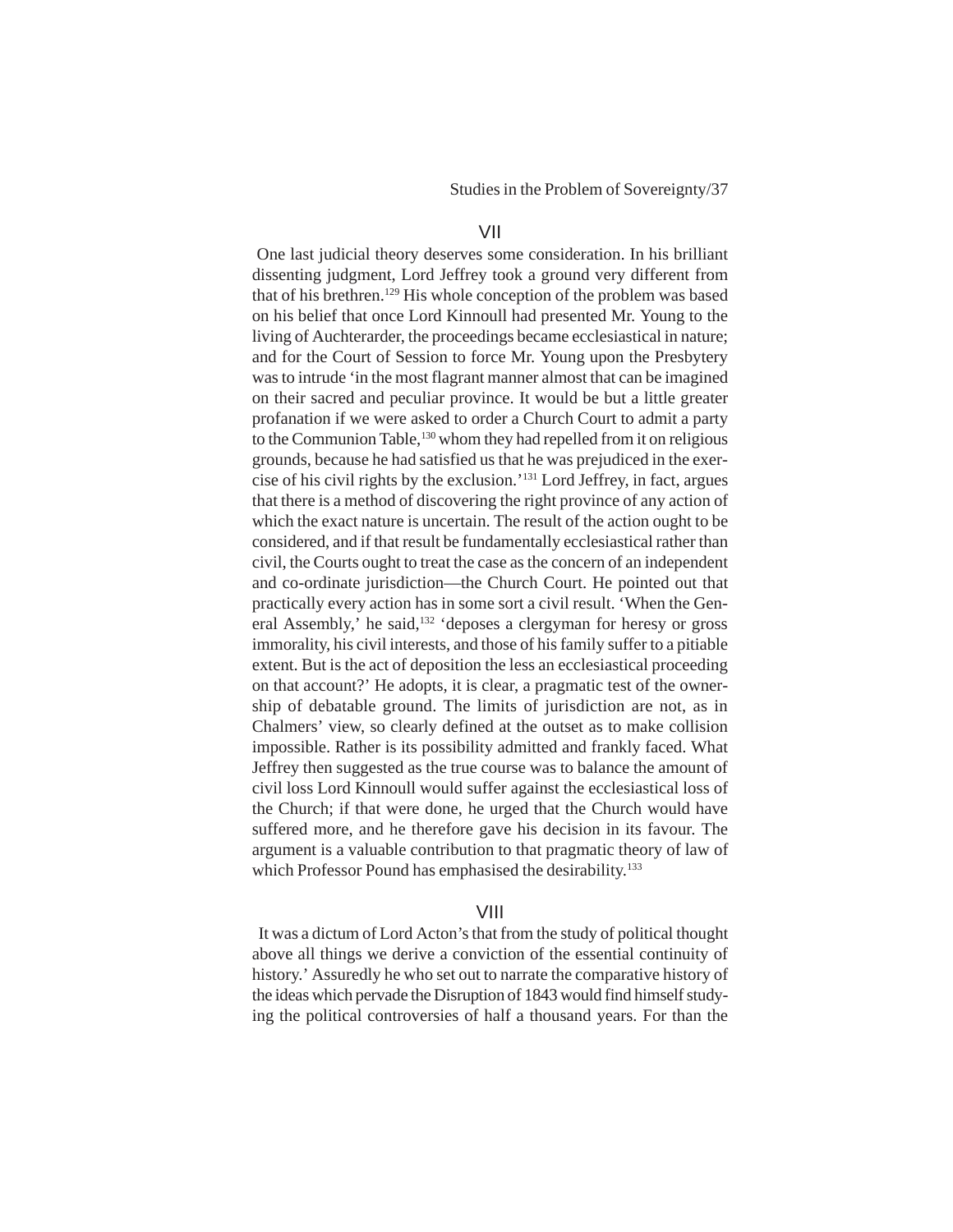questions the Disruption raised it is difficult to find more fundamental problems; nor has there been novelty in the answers that then were made. The theory of those who opposed the Free Church has its roots far back in the Reformation. It can be paralleled from Luther and Whitgift, just as the theory of Chalmers and his adherents is historically connected with the principles with which Barclay confronted Ultramontanism, and the Jesuits a civil power that aimed at supremacy.'134

The Presbyterians of 1843 were fighting the notion of a unitary state. To them it seemed obvious that the society to which they belonged was no mere cog-wheel in the machinery of the State, destined only to work in harmony with its motions. They felt the strength of a personality which, as they urged, was complete and self-sufficient, just as the medieval state asserted its right to independence when it was strong enough not merely to resent, but even to repudiate, the tutelage of the ecclesiastical power. They were fighting a State which had taken over bodily the principles and ideals of the medieval theocracy. They urged the essential federalism of society, the impossibility of confining sovereignty to any one of its constituent parts, just as Bellarmine had done in the seventeenth century and Palmieri and Tarquini in even later times.<sup>135</sup> If there seems something of irony in such a union, the Miltonic identification of priest and presbyter will stand as voucher for it.136 The problem which Presbyterian and Jesuit confronted was, after all, at bottom fundamentally identical. We must not then marvel at the similarity of the response each made.

Nor was the attitude of the Court of Session less deeply rooted in the past. Historically, it goes back to that passionate Erastianism of Luther which was the only answer he could make to the Austinianism of Rome.137 If, in the nineteenth century, the divinity he claimed for civil society has disappeared, the worship of a supposed logical necessity in unified governance—itself a medieval thing138—has more than taken its place. Lord President Hope seems to have been as horrified at the implicit federalism of the Free Church as was good Archbishop Whitgift at the federalism of Cartwright.139 He does not understand the notion of the two kingdoms and so falls back on the stern logic of parliamentary sovereignty. The State, so it is conceived, can not admit limitations to its power; for from such limitation anarchy is eventually the product. Therefore the societies within the State can exist only on sufferance; and if the England of 1843 did not emulate the France of sixty years later, it was from no want of theorising about the rights of congregations.140 It is one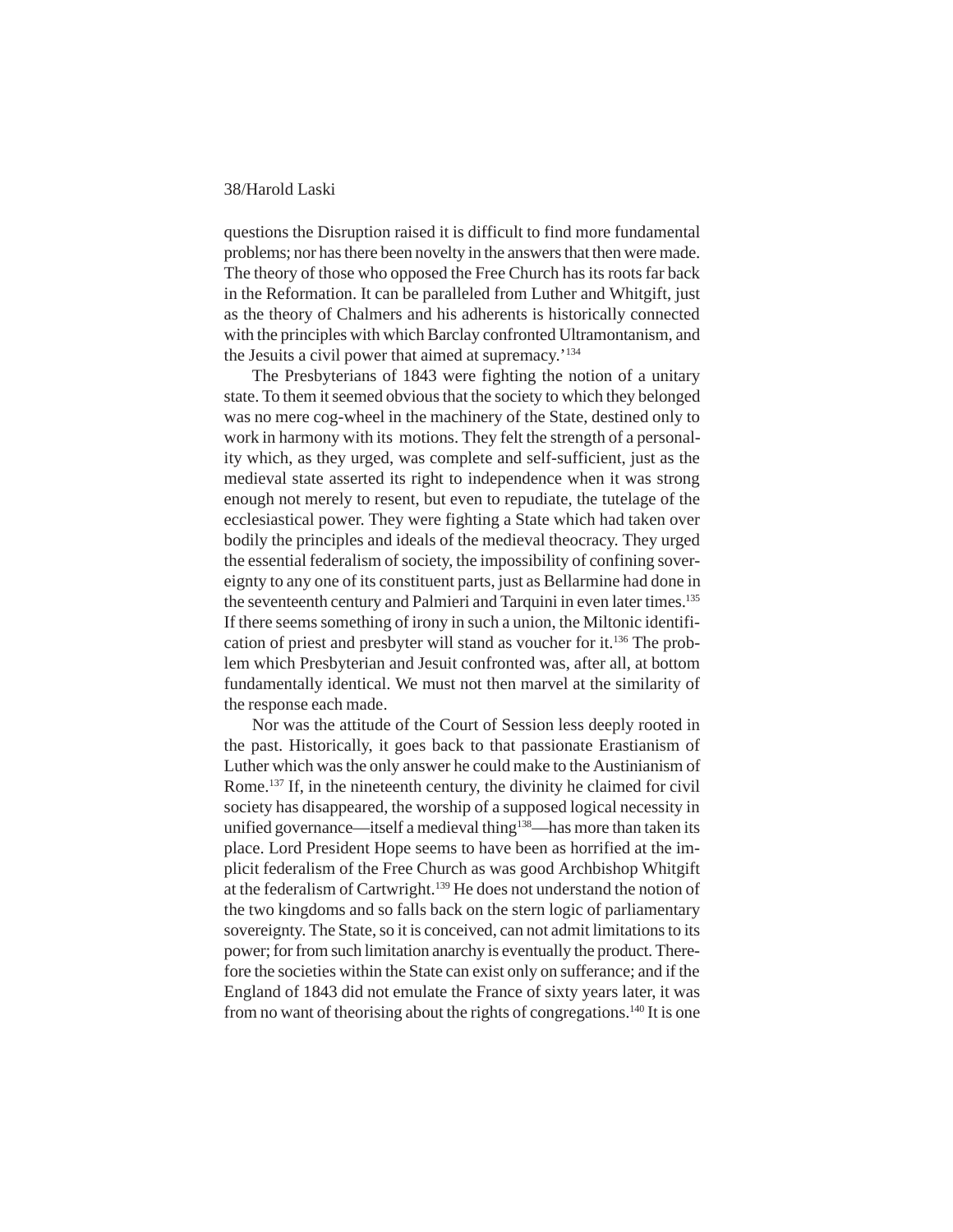of the curiosities of political thought that just as in the medieval Church insistence on the unity of allegiance should ultimately have led to the Reformation, yet its consequence should have been the creation of an organism demanding no smaller rights than its predecessor. The State, like the Church of past days, is set over against the individual, and stout denial is given to the reality of other human fellowships.

Between two such antithetic ideals compromise was impossible. The assertion of the one involved the rejection of the other. If the State, theoretically, was in the event victorious, practically it suffered a moral defeat. And it may be suggested that its virtual admission in 1874 that the Church was right $141$  is sufficient evidence that its earlier resistance to her claims had been mistaken. If its resistance was mistaken, the source of error is obvious. A state that demands the admission that its conscience is supreme goes beyond the due bounds of righteous claim. It will attain a theoretic unity only by the expulsion of those who doubt its rectitude. It seems hardly worth while to discuss so inadequate an outlook. The division of power may connote a pluralistic world. It may throw to the winds that omnicompetent State for which Hegel in Germany and Austin in England have long and firmly stood the sponsors. Yet insofar as that distinction is achieved will it the more firmly unite itself to reality.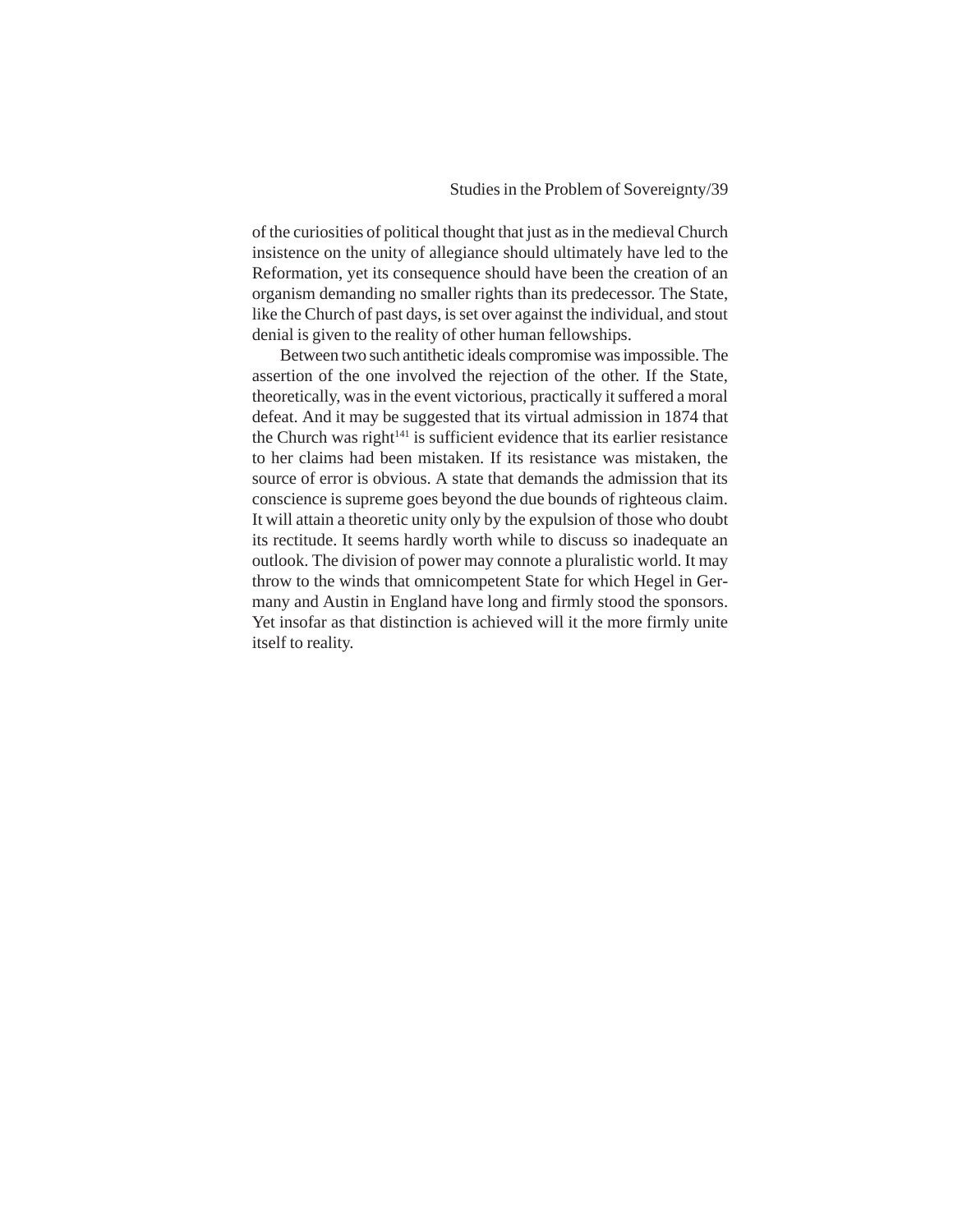## CHAPTER III: THE POLITICAL THEORY OF THE OXFORD MOVEMENT<sup>142</sup>

If, in its broader aspects, Tractarianism is no more than the English side of that reactionary romanticism which, on the Continent, drove men like Schlegel back to the ideals of the Roman Church,<sup>143</sup> in a more narrow sense, it is to certain great political causes that we must look for its origin.144 The Church of England ceased to derive benefit from that indifference which, in an age of benevolent complacency, had shielded it from criticism. 'The Church of England,' Bentham remarked with a calm joy,145 'is ripe for dissolution.' The famous *Black Book* which John Wade flung in 1820 at an outraged aristocracy146 did much to reveal a state of affairs with which not even the most comfortable could express contentment. There had been for some time signs of movement from within. The evangelism of Knox and Simeon, of Milner and of Wilberforce, had been essentially a protest of spiritual insight against political worldliness;147 and if the movement was distinguished rather by its moral, than by its mental strength, there was good reason to see in men like Daubeny and Knox the hope of a great intellectual renaissance.<sup>148</sup>

Simultaneously with the hopes of this revival, the growth of liberal ideas in the second and third decades of the nineteenth century did much to destroy the privileged position of the English Church. The repeal, in 1828, of the Test and Corporation Acts placed the Dissenters on an equal political level with Anglicans. In the next year Roman Catholic emancipation followed; and when, in 1832, the Reform Bill was forced upon a reluctant House of Lords, it must have seemed to indignant Tories that the flood gates of democracy had been opened.149 It was certainly possible no longer to see Church and State as convertible terms. The State was accepting as its fully qualified members men who by no possible stretch of the imagination could be deemed Anglican in outlook. There were even thinkers of repute, like Arnold, to whom the peculiar identity of the Church of England counted as nothing,150 but who simply desired a vague, generalised Christianity as the best of citizenship.151

It was scarcely remarkable that there should be deep apprehension for the future. 'The Church of England,' wrote the *Quarterly Review* in 1834,152 'is as a beleaguered city.' Even the placid Greville was convinced that its reform must be undertaken;<sup>153</sup> and an able writer in the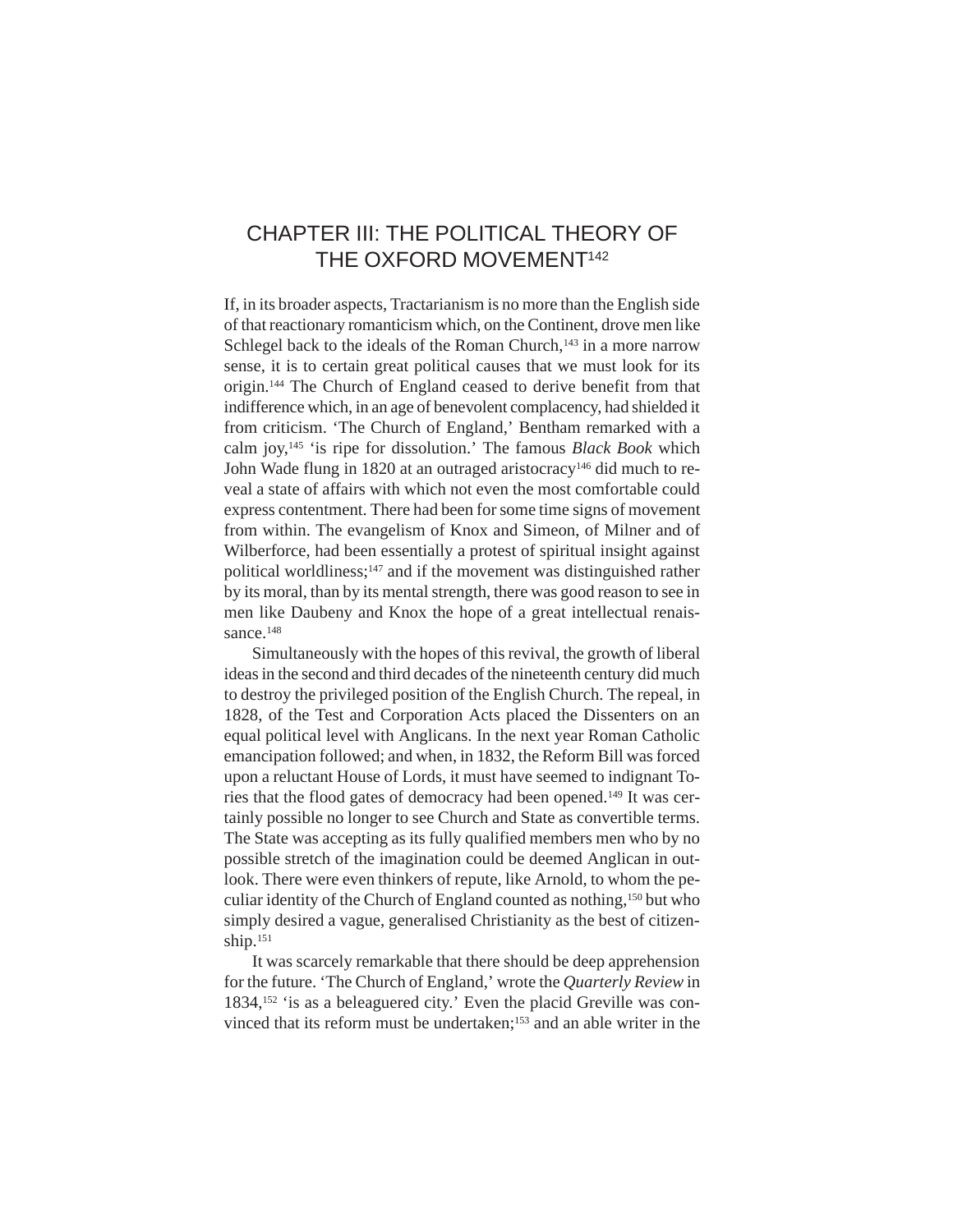next year went so far as to maintain that 'the only point worthy of consideration was how that reform may be effected so as at once to occasion the least amount of hazard to the party about to be reformed,'154 while James Mill complacently speculated as to how best the Church might be transformed into a kind of gigantic mechanics institute.155

It was into such an atmosphere that the Ministry of Lord Grey flung their bombshell of Irish Church Reform. The English Church in Ireland had long been the object of fierce and bitter attack. The establishment of a small minority, it was supported by the tithes of an alien community. It had means that were, unquestionably, more than sufficient to its end. The collection of its revenues had long been one of the plagues of the Home Secretary. At last the ministry decided upon a drastic reform. If State support was continued, nevertheless ten of the bishoprics were suppressed;<sup>156</sup> and it was perhaps even more striking that in his admission of its abuses,157 Lord John Russell went out of his way to state that where Church funds could be more profitably utilised they should be confiscated.'158 It was long since the Church had received so thoroughgoing a challenge.

Newman has told<sup>159</sup> us how bitter was his resentment against the Liberals when news of the event travelled out to Italy. It was not the Bill itself so much as the movement of which it was the striking manifestation that angered him. 'It was,' he wrote,<sup>160</sup> 'the success of the Liberal cause which fretted me inwardly. I became fierce against its instruments and its manifestations.' He hurried home to England with the perception clearly in his mind that a great work had been committed to his charge.161 Five days later Keble, already famous as the author of the *Christian Year*, from his pulpit in the University Church, attacked the impious hands of the government in his famous sermon on 'National Apostasy.' From that utterance the Oxford Movement takes its rise.<sup>162</sup> It was a protest not merely against a particular measure. The Oxford group felt that 'the Government's real object was to gratify the priests by the abolition of the hierarchy of the Church of England as a first step to the entire destruction of the Church's status and property, and the formation of a Roman Catholic establishment; but they did not venture to avow this motive and pretended that the measure was for the purpose of reforming 'and strengthening the Church itself... the shock upon the introduction of this sacrilegious bill was electric. The bill called upon Newman and his friends to resist as one man the enactment of laws contrary to the first principles of the Church's discipline, divesting Chris-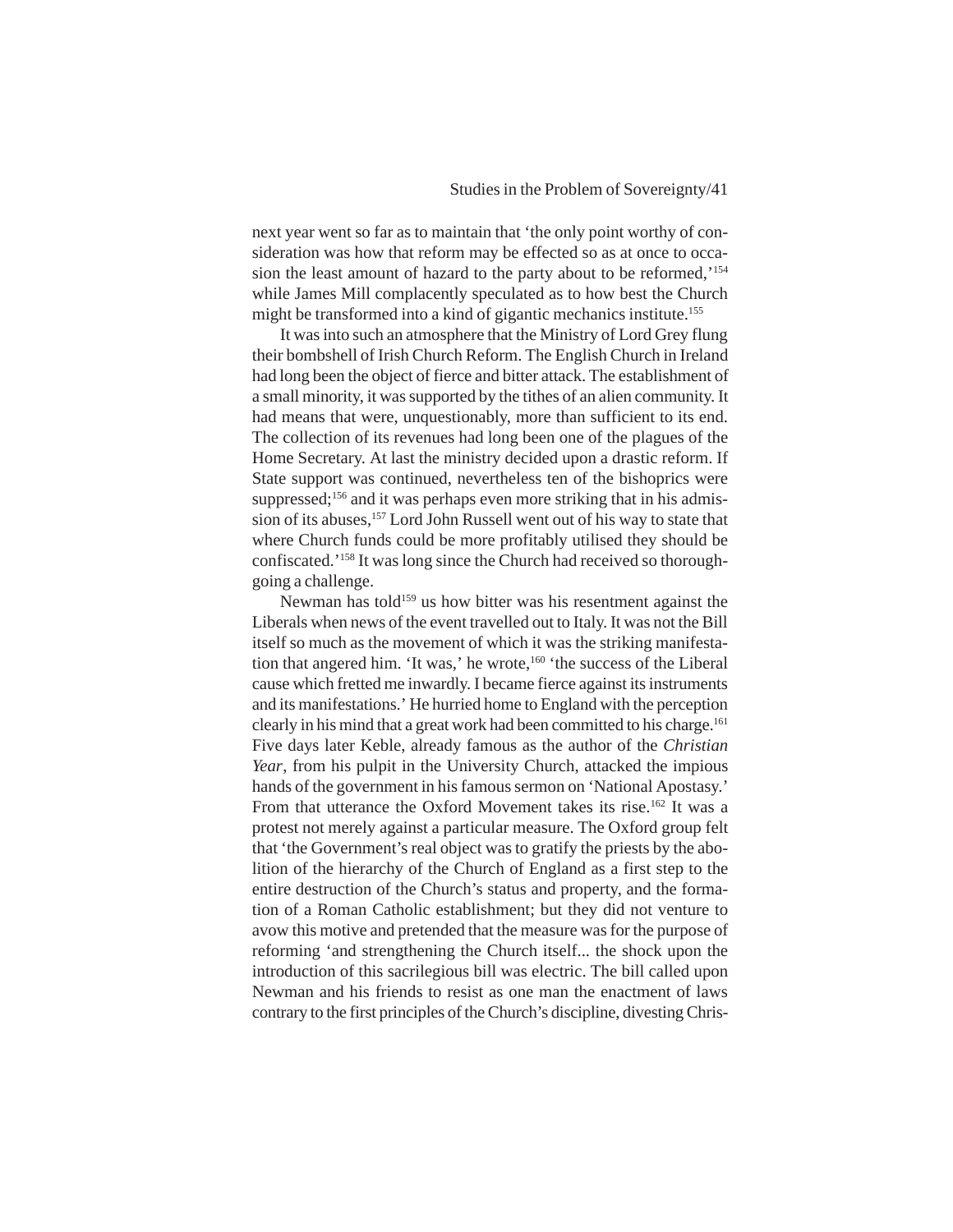tians of spiritual privileges not originally bestowed by the State, and which the State could not take away.'<sup>163</sup> It was obvious that some measure of protection must be taken. Palmer, Froude, Newman and Keble founded the *Association of Friends of the Church* of which the object was to preserve 'pure and inviolate' its identity.164 In the *British Magazine*, then under the able guidance of Hugh James Rose, with whom at this time Newman became acquainted, they already had an organ for their opinions.165 Newman himself, with the strong approval of Froude and Keble, had begun the publication of the famous Tracts for the Times; he was writing on Church reform in the religious journals.<sup>166</sup> Care was taken to secure their circulation among the clergy where they seem to have met with a large measure of approval.<sup>167</sup> In 1834 the important adhesion of Pusey—already Regius Professor—was gained.168 The confidence of the Tractarians was high. 'It would be,' wrote Newman, 'in fact a second Reformation:—a better, reformation, for it would be a return not to the sixteenth but to the seventeenth century.'

But the movement was not to meet without opposition. From the outset it was bitterly anti-Erastian. 'With Froude,' Newman tells us,<sup>169</sup> and it must be remembered that by Froude, Newman was above all influenced, 'Erastianism was the parent, or if not the parent, the serviceable and sufficient tool of Liberalism.' But anti-Erastianism was not likely to meet with approval among the political ecclesiastics of London. It drew its inspiration, at any rate, in its Tractarian expression, from the Middle Ages;<sup>170</sup> and to admire the medieval popes was already to conceive of a Church infinitely superior to the secular state. It was as passionately opposed to the latitudinarian spirit of the politicians; Sir Robert Inglis with his uncompromising orthodoxy was its political ideal. The Oxford Movement set its face firmly towards the past. It did not desire a charitable breadth of view. The truth was to be found in the writings of the fathers, and of the divines of the seventeenth century.<sup>171</sup> The Church was to purge itself of heresy and to build itself around the essential doctrine of the Apostolic succession.172 The identity of the Church, in fact, was to be found not in its life but in its tradition.173 It thus relied essentially upon authority, and for its source it went back to the ages when, as it deemed, the Church was untrammelled by a Stateconnexion. Clearly, it had thus no sympathy from the outset with the notion of a royal supremacy— 'that blighting influence upon our Upastree' as Hurrell Froude termed it<sup>174</sup>—and was naturally alien in spirit to those who, like Arnold, looked upon Christianity essentially as a spirit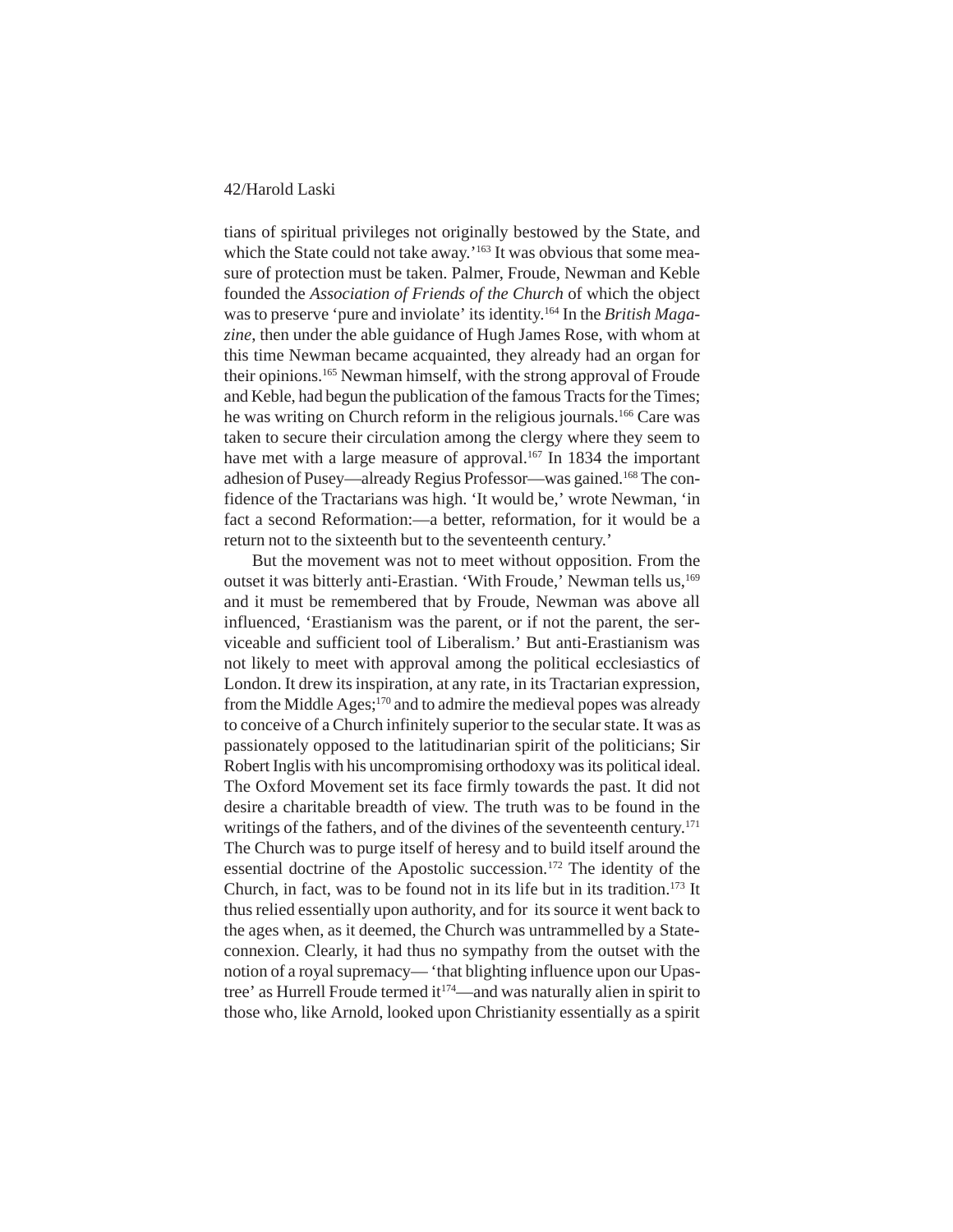and not a body of doctrine. It was, in brief, a Catholic and not a Protes $t$ ant conception,<sup>175</sup> and was thus bound to challenge dissent from its conclusions.

For to the majority of men, and certainly to the majority of influential men, the Church was not the Church, but the Establishment.176 What it was, perhaps, even more, what it might become, was essentially a matter of parliamentary enactment. With Newman's keen sense of a separate clerical order,<sup>177</sup> and his challenging demand for independence, it was impossible for them to feel any sympathy. To men like Lord John Russell, for instance, the Church was no more than one among many national institutions, and, equally with James Mill, though unconsciously, he was prepared to apply to its revenues the criterion of social utility.<sup>178</sup> Sir James Graham did not hesitate to affirm that the State might redistribute Church property in any manner it thought fit, 'as long as it was distributed for purposes strictly Protestant.'<sup>179</sup> 'The Church of England,' John Cam Hobhouse told the House of Commons,<sup>180</sup> 'is emphatically the offspring and child of the law, and the parent may deal with the child.' Even Sir Robert Peel could only defend the right of the Church to the increment-value of its improved property by urging that no distinction should be introduced between its possessions and those of other corporations.181 Clearly such an attitude was virtually antithetic to that of the Tractarians. It explains the appointment of Dr. Hampden to the Regius Professorship of Divinity; for Hampden was at least a Liberal and had shown no notions of high prerogative in regard to the Church. And it was precisely on the ground of his liberalism that his appointment provoked so vehement an opposition.182

From the moment of that conflict the story possesses a tragic inevitability. The Tractarians went to extremes in their effort at least to neutralise the appointment;183 and Dr. Hampden did not forget the part they played when the opportunity for return arose.<sup>184</sup> The contest turned the inchoate band of sympathisers into a party; and its members began to understand their responsibilities not less than the need for giving them expression.<sup>185</sup> Into the story of its growth it is not now possible to enter;186 but it is permissible to point out that few movements have been so admirably served by their leaders. They were tireless with pen and with tongue. The Tracts flowed on without end. The four o'clock sermons at St. Mary's drew audiences which, if never very large, contained much of what was best in the University. There was endless thinking and endless investigation into the one fundamental question—What is the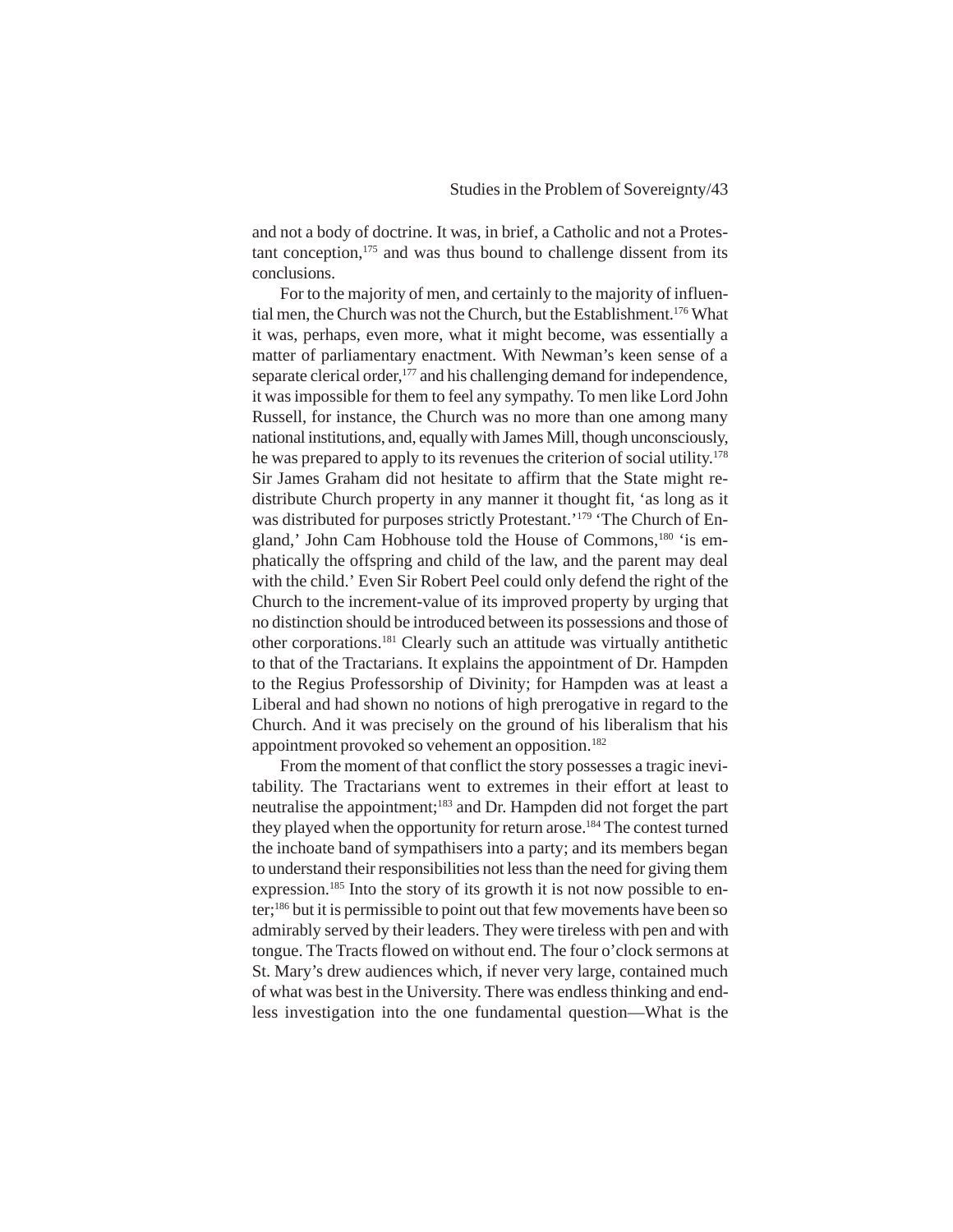Church? Enquiry began to be made into that most fascinating and dangerous of questions its origins. Quite early in its history the necessity of defining the relation of the movement to the Church of Rome became apparent, and the consequent change of emphasis in the tone adopted to that organisation was the point of disruption between the Tractarians and the Evangelicals.<sup>187</sup> The arrival of Monsignor Wiseman on his mission served also to emphasise the need for a right understanding of Catholic doctrine.188 The Tractarians were already astutely aware that they were working out a midway between two extremes; but they saw, too, that in certain decisive fundamentals Catholicism and Anglicanism were in essential agreement.189 Little by little they drew further along the road. Newman notes the first rumblings of the storm in 1838.<sup>190</sup> By 1841 it is clear that accusations against Rome had lost their former significance. Tract 90 was essentially an attempt to exclude Protestantism from the Thirty-Nine Articles—'they were tolerant,' he wrote,191 'not only of what I called "Catholic teaching," but of much that was Roman.' The authorities treated the Tract in the one way that was bound to create difficulties. It was met, writes Dean Church, 'not with argument, but with panic and wrath.'192 The acrimony of the atmosphere was intensely aggravated; suspicion of Rome set in everywhere. Every question was made a theological question. The Tractarian candidate to the poetry chair was defeated; Dr. Hampden obtained an ignoble, if curious revenge; Pusey was suspended in absurd fashion by the Vice-Chancellor from preaching.193 In the midst of difficulties a man born to intensify them plunged precipitately into the conflict. Mr. W. G. Ward seems to have had all the logical remorselessness of Hurrell Froude with a physical vigour of which the latter was deprived. His *Ideal of a Christian Church* was tantamount to an admission that Rome had always been right.194 That would have been harmless enough at another time. As it was, the condemnation it invited only drove Newman steadily along the road upon which it was now, as it seemed, inevitable<sup>195</sup> he should travel. He gave up his college position and retired to Littlemore to work and to think. Of the mental struggle through which he vainly lived he has himself written matchlessly, nor dare another retell the story.<sup>196</sup> In October, 1845, there occurred that event of which Mr Gladstone so rightly said that 'it had never yet been estimated at anything like the full amount of its calamitous importance.'197

For a time there was peace. If Newman and Ward had gone, Keble and Pusey remained and they devoted themselves with singular courage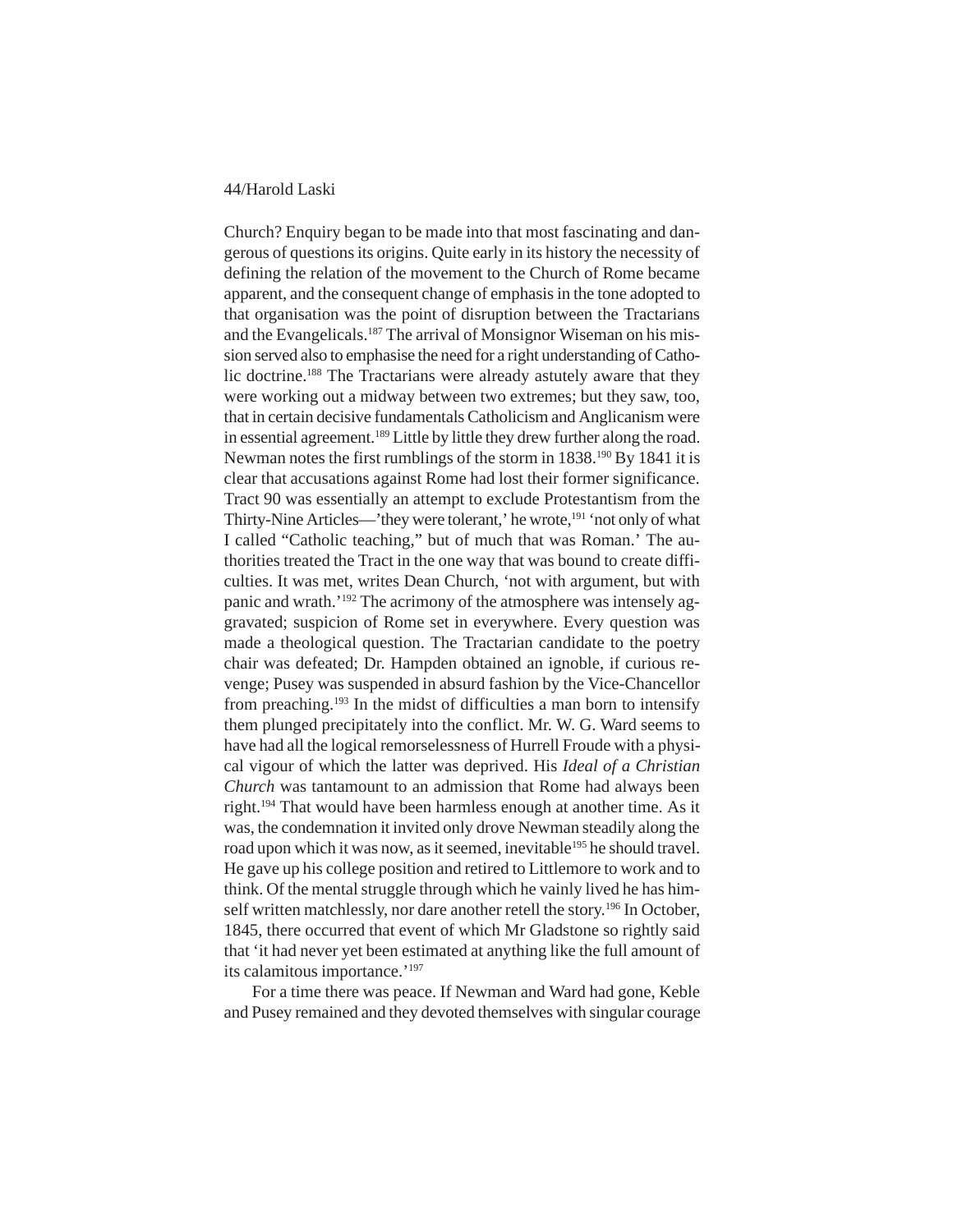to the task of repairing the breach that had been made.<sup>198</sup> Yet the Church had by no means completed its time of travail. In 1847 Lord John Russell precipitated a further controversy by making Dr. Hampden a bishop— 'an indication,' Lord Morley comments<sup>199</sup>.'.. of a determination to substitute a sort of general religion for the doctrines of the Church.' Certainly, it was not the type of appointment which might reassure those whom the secession of Newman had caused to waver. But worse was to follow. In the year 1850 Bishop Philpotts refused to institute to the living of Bampford Speke the Reverend George Gorham on the ground of uncertain doctrine in regard to baptism. Mr. Gorham sued the bishop in the Court of Arches; but the court decided against him. He thereupon took his case on appeal to the Judicial Committee of the Privy Council—a purely lay body in which the two archbishops and the bishop of London sat as assessors. This latter Court reversed the proceedings of the Court of Arches by a majority verdict and Mr. Gorham took the living. But the decision was a disastrous one.200 Every one knew that the Court had been instituted to satisfy the restless ambition of Lord Brougham;<sup>201</sup> and the latter himself testified in the House of Lords that it had not been intended that the Court should deal with such a class of cases.202 It was urged that political causes had not been without their influence on the judgment;<sup>203</sup> certainly it asserted in a striking manner the inherent right of the Crown to settle matters of faith. Pusey and Keble no less than Gladstone and Manning were horrified. 'The case of the Church of England at this moment,' wrote Mr. Gladstone to Lord Lyttleton,<sup>204</sup> 'is a very dismal one, and almost leaves men to choose between a broken heart and no heart at all. But at present it is all dark or only twilight which rests upon our future.' A declaration of protest was issued by all the leaders of the High Church movement.<sup>205</sup> It was clear to Manning that the parting of the ways had come. Mr. Gladstone tried to urge delay, but to him the implications of the judgment were irresistible.206 He tried to stimulate the clergy to an attack on the extension, as he deemed it, of the royal supremacy to ecclesiastical affairs, but met with little or no response.<sup>207</sup> A letter to his bishop was equally unavailing. His friends, men Like Dodsworth and Maskell,<sup>208</sup> could do nothing by their protests. The government seemed determined to stand by the judgment. In the end Manning felt himself compelled to give up the struggle. 'I gradually came to see,' he wrote, $209$  'that there was no intermediate position between the Catholic faith and an undogmatic pietism.' By September, 1850, it is clear that he was convinced,  $2^{10}$  and when he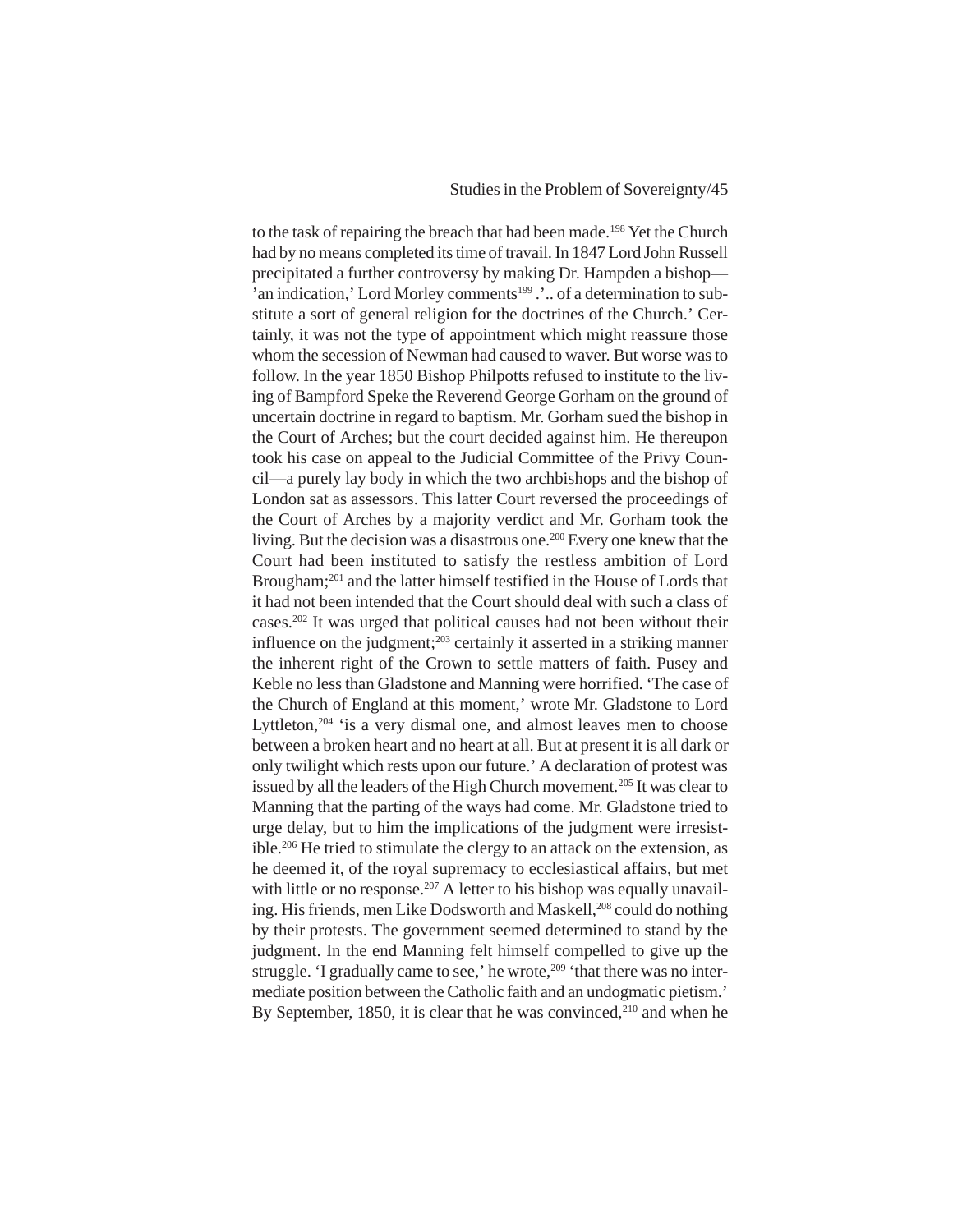was called upon to protest against the Papal Aggression of 1851 he found it impossible to do so.<sup>211</sup> On the sixth of April, 1851, he was received into the Roman Catholic Church. His conversion was the last of those which may be directly traced to the influence of the Oxford Movement

II

No one can read the *Tracts for the Times* without realising how far removed is their atmosphere from one of contented acceptance of State interference. They do not, indeed, specifically reject the establishment;<sup>'212</sup> but they point out with unhesitating directness the distinction between their position and that of the world at large. The Church does not depend upon the State. Its property is its own. It will not submit to the test of utility. The clergy must choose whether they will be for the Church or against it;213 they must magnify their office. They must protest against what seems 'a most dangerous infringement on our rights on the part of the State.' They must not be content to be its creation. 'No one can say that the British legislature is in our communion, or that its members are necessarily even Christians. What pretence then has it for, not merely advising, but superseding the Ecclesiastical power?"214 The Church must resist such encroachment on its rights. 'You may keep it before you as a desirable object that the Irish Church should at some future day meet in Synod, and protest herself against what has been done; and then proceed to establish or rescind the State injunction as may be thought expedient."215 Here, clearly, is a high sense of prerogative. Its origin is equally obvious. It is not from a secular legislature that change must derive. 'When corruptions,' says the fifth tract,'<sup>216</sup> 'prevalent among the professedly Christian world render it necessary for her to state the substance of her faith in articles (as was done in A. D. 1562), or when circumstances appear to require any change or variation either in the Forms of her Liturgy, or in her general internal government, the king has the constitutional power of summoning the houses of convocation, a sort of ecclesiastical parliament composed of Bishop or clergy, from whom alone such changes can fitly or legally emanate.' But the king is only the temporal head of the Church. 'We are not thence to infer that she gave, or could give to an earthly monarch, or to his temporal legislature, the right to interfere with things spiritual."217 It was natural that a protest should in this sense be made against the re-arrangement of dioceses by a Royal Commission in 1836"218 'without confirmation of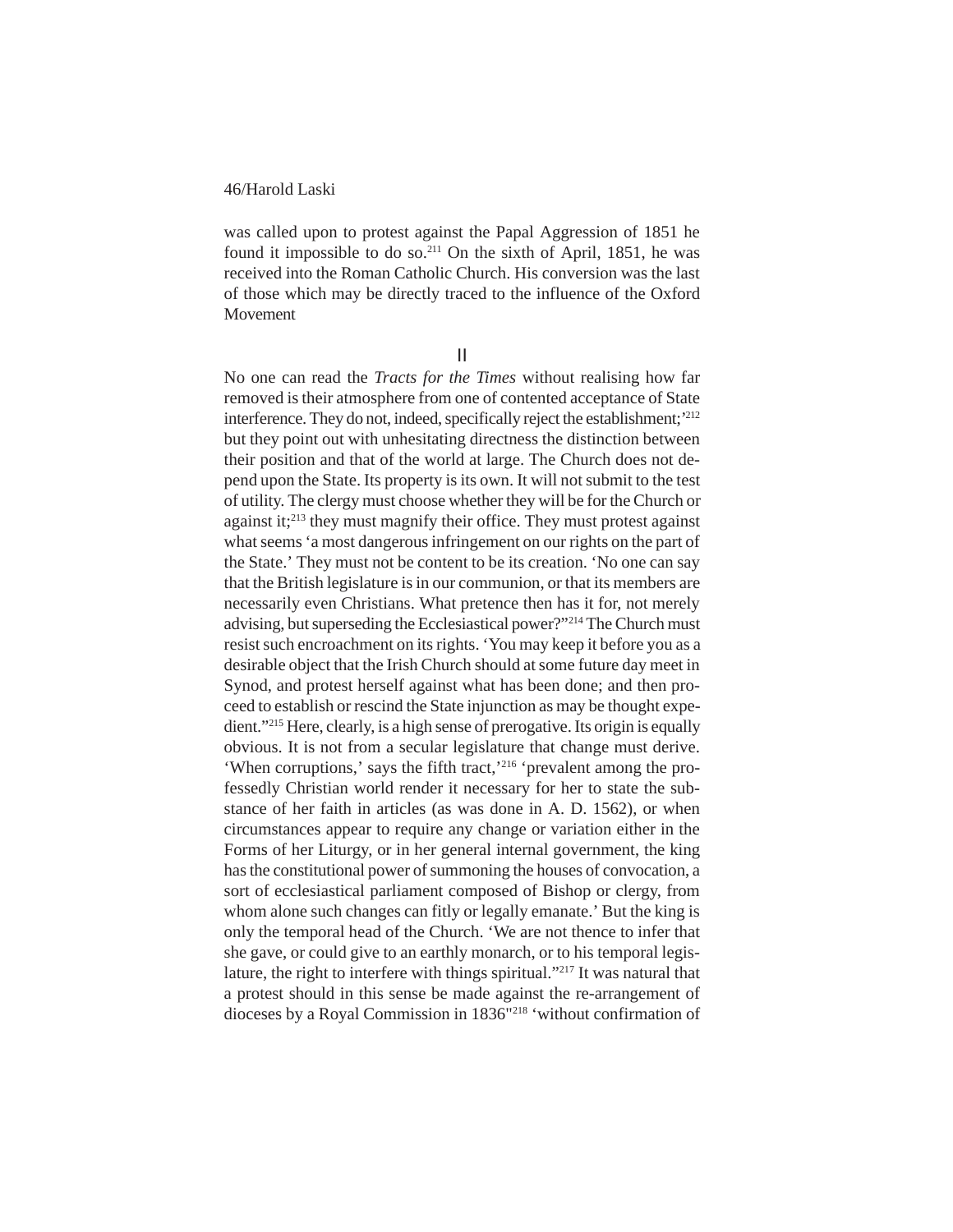their acts on the part of the Church."219

It is clearly against a presumed supremacy of the State over the Church that protest is made; and it is this which constitutes the key to the political theory of Tractarianism. Starting as it does in a movement against an invasion of what Keble deemed its prerogatival right to selfreformation, it was inevitable that this should be the case. Indeed seven years before the commencement of the Oxford Movement, Whately, in his *Letters on the Church*,<sup>'220</sup> had emphasised the idea of the Church as a perfect and self-sufficing society of divine institution, and had argued from that conception first to its rights of jurisdiction over all who voluntarily become its members;<sup>221</sup> and next to the need for a complete separation of Church and State since the idea underlying each of the societies was essentially distinct.<sup>222</sup> Nor was he alone in this attitude. Almost at the end of the eighteenth century Bishop Horsley of St. David's had insisted that to think of the clergy as State-servants is self-excommunication.223 The work of Whately, as we know, profoundly influenced Newman and Froude. 'What he did for me in point of religious opinion,' wrote the former,  $224$  'was, first, to teach me the existence of the Church as a substantive body or corporation; next to fix in me those anti-Erastian views of Church polity which were one of the most prominent features of the Tractarian movement.' For if once it was admitted that Church and State were distinct, and that the former possessed Apostolic succession, to admit the superiority of the latter would be intolerable. That had been the importance of Keble's sermon. The nation had apostatised itself; it was no longer the Church. 'This hateful circumstance it was,' Lord Morley has written, $225$  'that inevitably began in multitudes of devout and earnest minds to produce a revolution in their conception of a church, and a resurrection in curiously altered forms of that old ideal of Milton's austere and lofty school,—the ideal of a purely spiritual association that should leave each man's soul and conscience free from "secular chains" and "hireling wolves."' Once a new conception of the Church was needed it was inevitably upon dogma and orthodoxy that the Tractarians were driven back.<sup>226</sup> To find out what the Church was they were compelled to discover what it had been. They sought to know it in the days of its purity—in its Catholic time. Hence the necessity for a rigid exclusiveness; since it could not claim to be a branch of the Church Catholic and Apostolic unless that steady and decisive continuity of unimpaired doctrine had been maintained.

It is this notion of a Church as a *societas perfecta*, founded upon a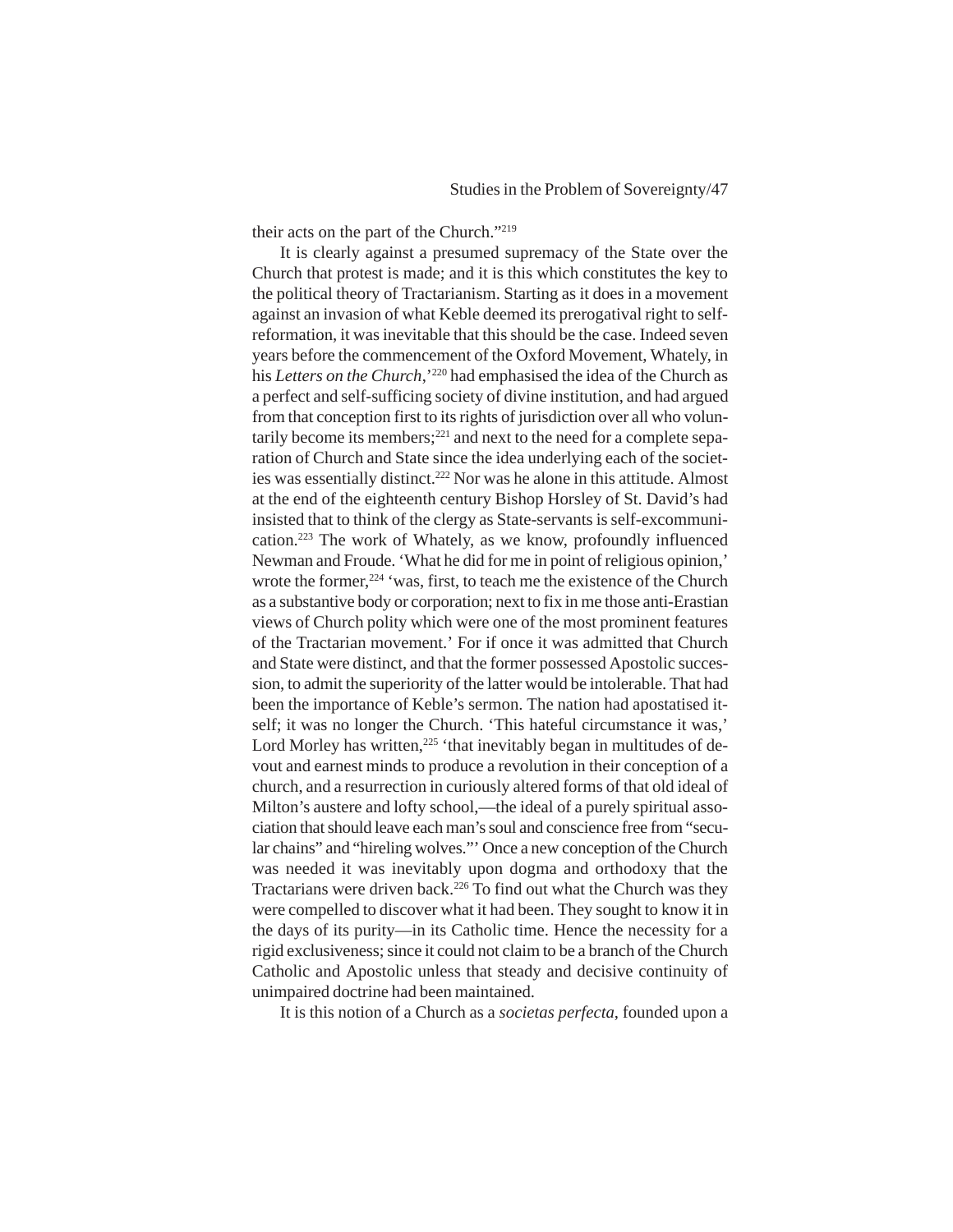definite and statutable creed, which so clearly lies at the basis of the Tractarian antagonism to the State. For the State had become non-Anglican, or, as they would have said, non-Christian, and they could not submit to a reform they knew to be inevitable at the hands of men whose doctrines they abhorred.<sup>227</sup> They had an uncomfortable suspicion that, as J. A. Froude remarked,<sup>228</sup> 'the laity would never allow the Church of England to get on stilts... the State would remain master, let Oxford say what it pleased.' Inevitably, therefore, the central point of their attack was the royal supremacy since in it, as they were to learn,  $229$  was involved the notion that the State was supreme no less in spiritual than in temporal affairs. Their object from the outset was, if not to free the Church from the trammels of an Establishment, at any rate to minimise its consequences in the direction of secular control. 'Churchmen,' said Dean Church many years later, $230$  'believe the Church to be a religious society as much as a congregational body, as much so as the Roman Catholic body. It has also become in England an Established Church; but it has not therefore ceased to be a religious society with principles and laws of its own.' The claim is that of the Presbyterians in 1843231 and, repudiated in both cases by the State, it led to the foundation of the Free Church of Scotland in one event as to the revival of Roman Catholicism in the other.

It was emphatically against Erastianism that the Tractarians were contending. 'Lord Grey,' Mr. Froude has reported,<sup>232</sup> 'had warned the bishops in England to set their houses in order, and was said to have declared in private that the Church was a mare's nest.' Bishop Wilberforce—assuredly no enemy to the Establishment—quoted in the House of Lords an extraordinary example of contemporary opinion. 'The Church of England,' so the Globe asserted, $233$  'as by law established, is emphatically a creature of this world. It is impossible to affix any intelligible character to her profession or practice unless we bear steadily in mind that she is essentially a machine for embodying the spiritual element in the changing public opinion of the day, and not a contrivance for transmitting sacraments, or defining creeds.' The doughty Mr. Faithfull was urging in the House of Commons that Church and nation were synonymous terms, and that the nation might dispose freely of its property; he had no high conception of office-bearers in the Church who were merely 'the arbitrary choice of the Crown or of certain individuals who had the right of appointing them.'234 To assert that the Church had any 'absolute and unalienable rights,' Lord Brougham told the House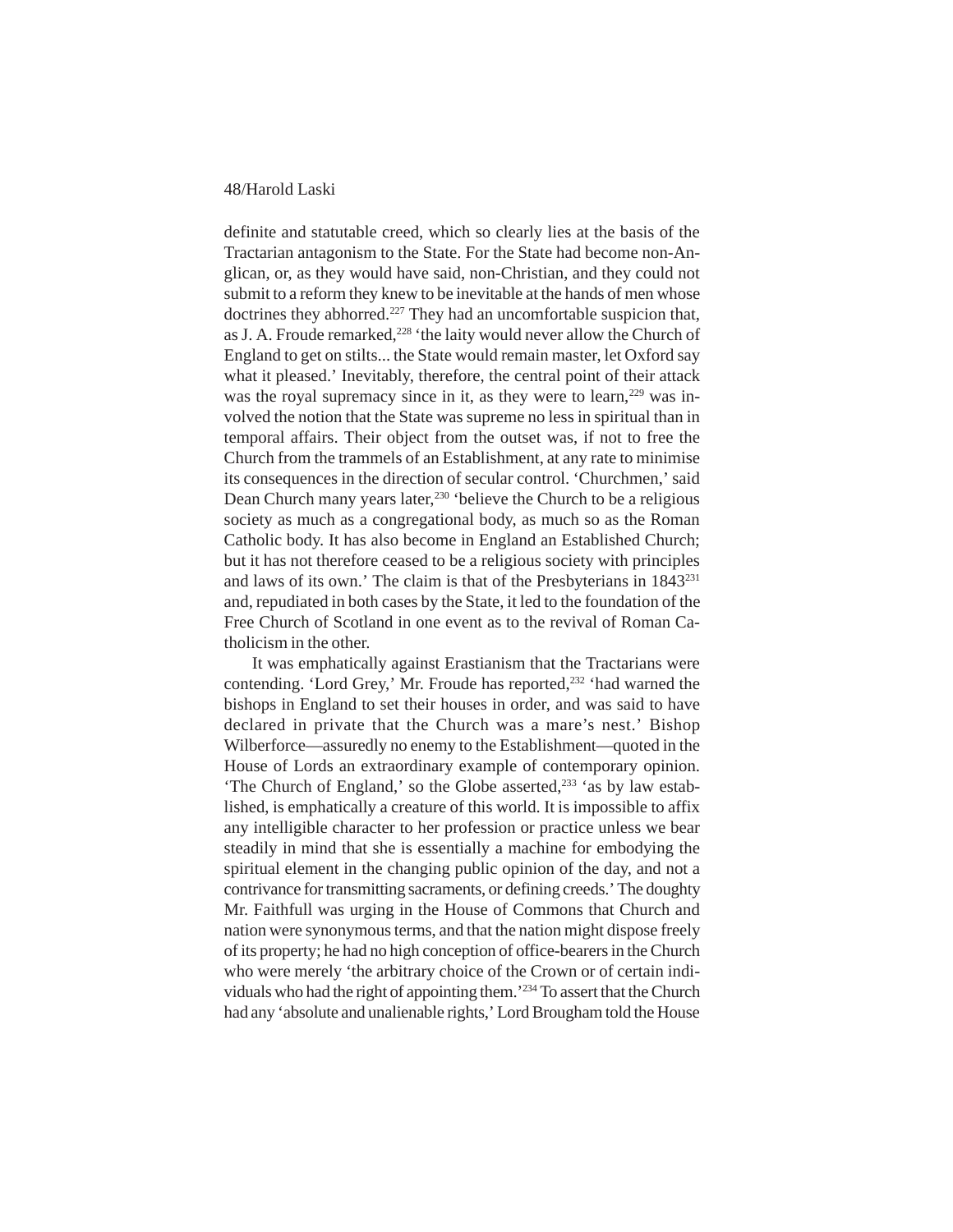of Lords,235 was a 'gross and monstrous anomaly' since it would make impossible the supremacy of Parliament. The argument of Dr. Arnold against the admission of 'Jews or any other avowed unbelievers in Christ' into Parliament was based on the fact that in such an event 'Parliament can not be the legislature of the Church, not being an assembly of Christians; and as there is no other Church legislature to be found under our actual constitution, the government of the Church will be de jure extinct,'236—an unqualified acceptance, even if on high grounds, of the fuliest Erastianism. 'The House,' Joseph Hume complacently remarked in 1823,237 .'... must be well aware that there was no precise authority in the Scriptures for any particular establishment; it was altogether a civil institution, the creature of the law; and by every rule of reason, the same authority that created could alter, nay! could even annul it altogether.' Nor was the purport of such doctrines mistaken by the more high-minded bishops of the time. 'The legislature, in fact,' wrote Lloyd of Oxford to his old pupil, Sir Robert Peel,<sup>238</sup> 'say to the Church of England: so long as we guarantee you your property, we will take for ourselves the right of controlling your discipline, and of preventing you from exercising any spiritual power over your own members.' It is a villainous argument, and as oppressive as it is mean.'

It is sufficiently clear that between such an attitude as this, and that of the Tractarians, there could be no compromise. If the Church of England was to fulfil the function assigued to it by the Globe, and do no more than mirror in itself the shifting gusts of popular opinion on religious questions the notion of a dogmatic basis must be abandoned. What to men like Newman were its very roots would have to be torn up. There would be room for the continuous exercise of private judgment and influence—to the Tractarians essentially a dangerous thing.<sup>239</sup> There would be 'fraternisation' with 'Protestants of all sorts' which, in the matter of the Jerusalem bishopric Newman called 'a fearful business.'240 It would have prejudiced what they deemed the essential thing in Anglicanism the title to be a branch of the Apostolic Church.<sup>241</sup> State control to them was essentially a handle to novelty—itself among the most deadly of religious sins. 'If the English Church,' wrote Newman to the Bishop of Ox- ford, $242$  'is to enter upon a new course and assume a new aspect, it will be more pleasant to me hereafter to think that I did not suffer so grievous an event to happen without bearing witness against it.' They were anxious, moreover, to emphasise their complete dissociation from temporal concerns, even such as were concerned with the pos- sessions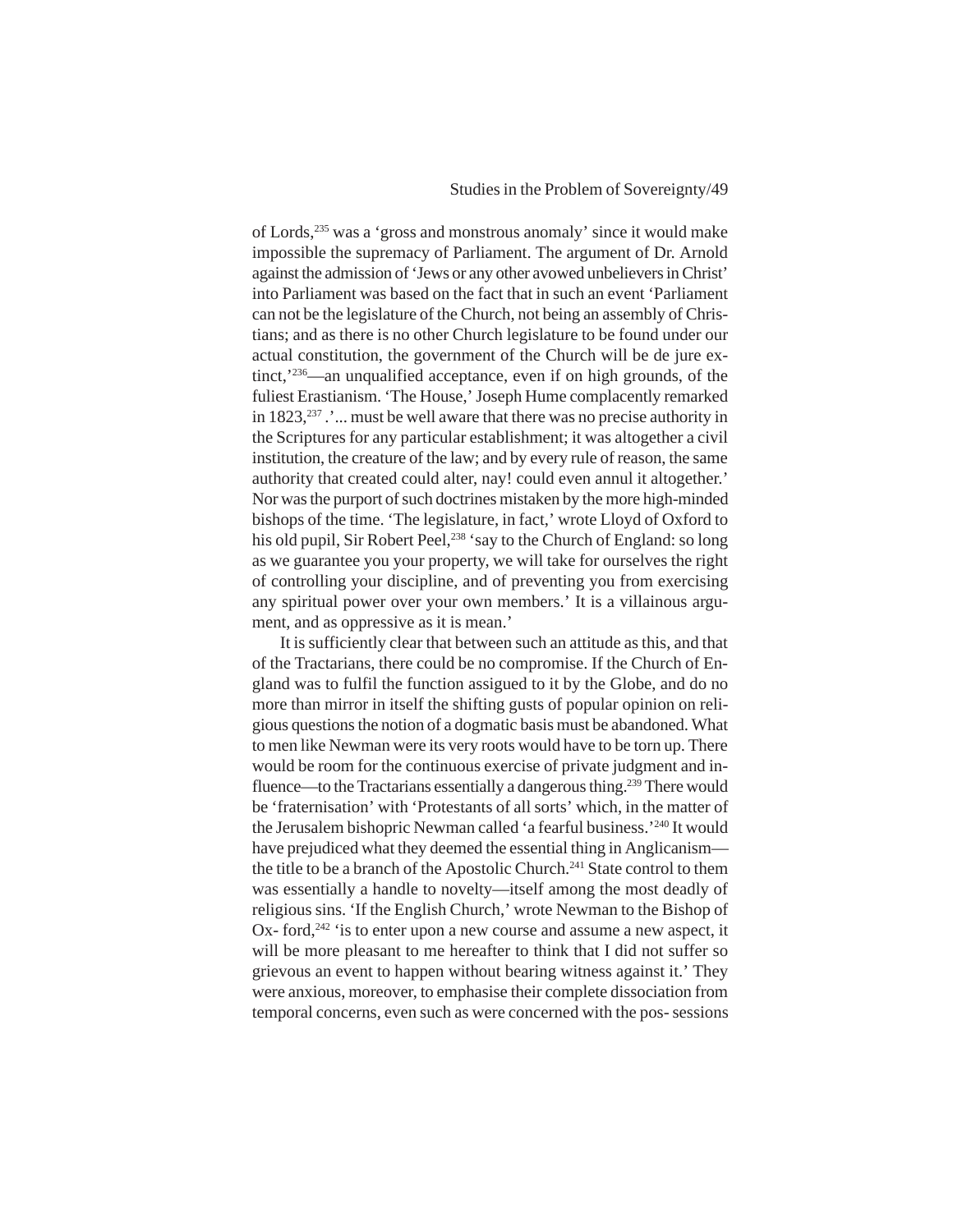of the Church.243 Their only reason, indeed, for not 'dreading' alliance with the State was the fact that they simultaneously emphasised their determination to maintain 'the integrity of the Church's rights and privileges.'244 Their relations were being continuously altered by the civil power and it was 'the duty of the Church to demand corresponding alterations' in favour of the prevention of any extra-ecclesiastical interference.245 So eager are they for the rigid defi- nition of doctrine that, as they urge,'246 'the abandonment of State prosecutions for blasphemy, etc.... and the disordered state of the Christian Knowledge Society, where books are taken cognisance of and condemned, render it desirable that there should be some really working Court of heresy and false doctrine... the chief advantage of this would be its practical curb upon the exercise of the king's power... the whole Church would be kept in order, the theological law of the Church must be revived, and ecclesiastical law, moreover.' They are anxious to take patronage out of the hands of the Crown, on the ground that it encroaches on the action of the Archbishops.<sup>247</sup> They expect the probable abandonment of Church by State and ask how it may best be builded in the hearts of the people;<sup>248</sup> for the Church is essentially a divine institution 'with nothing to hope or fear from Whig or Conservative governments, or from bishops, or from peers, or from courts, or from other visible power. We must trust our own  $\hat{\eta} \theta$ OC—that is, what is unseen, and its unseen Author.<sup>'249</sup> Where people shrink from the Catholicity of their doctrine as 'implying want of affection for our National Church' they are bidden 'remind them that you take the National Church, but only you do not take it from the Reformation. In order to kindle love of the National Church and yet to inculcate a Catholic tone, nothing else is necessary but to take our Church in the Middle Ages<sup>'250</sup>—that is, to take the Church at a time when the Tractarians believed it to be pure from the corruption of the State control introduced by Henry VIII. They object to an effort after Church comprehension which does not include 'public revocation' by dissenters, 'of their wicked errors.'251 Even should the State Church remain there would be special and peculiar ground for its retention. It would be because a visible Church existed upon earth upon which all States should depend and by which they should be guided. Within her sphere the Church would retain her independence and the State would refuse to assist those who were hostile to her claims. It was an alliance of two kingdoms; $^{252}$ nor were there wanting those who were prepared to assert that the Church was far from being the inferior power.<sup>253</sup> So moderate a man as Dean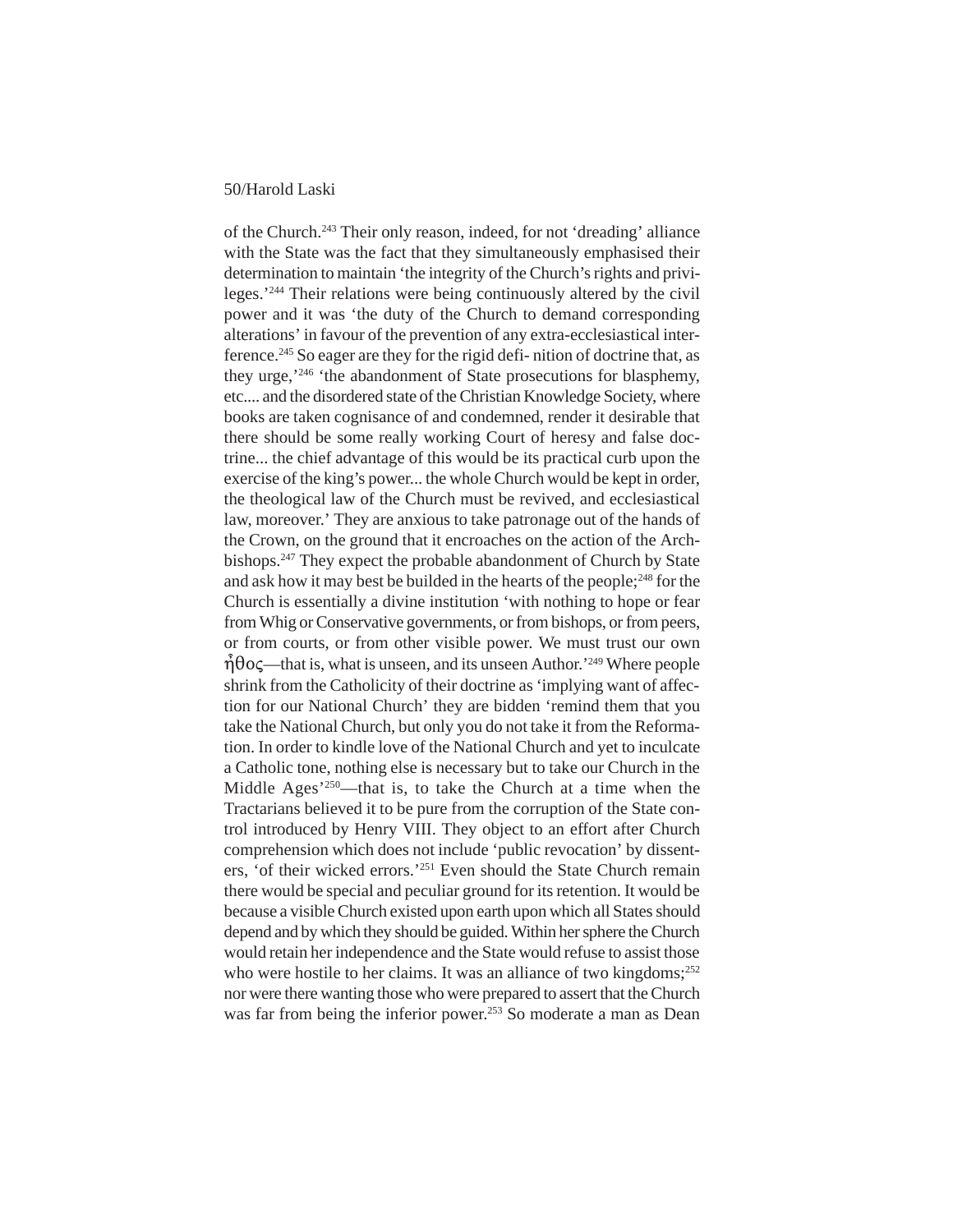Church thought that it might urge the deposition of kings, and in a choice between a weak church system and one with the pretensions of Gregory VII and Innocent III, he approves of the latter's decision.254

It is a tremendous and brilliant plea for ecclesiastical freedom that is clearly born from the passionate sense of a corporate church. The Tractarians were anxious, so to speak, to delimit its boundaries that the exclusiveness of its character might become the more apparent. They insist on a rejection of all doctrine that encroaches upon its independence. They desire to proclaim definitely the character of its doctrine and to insist on the acceptance of that doctrine so that none save those who felt as they did might be its members. They were eager to control Church patronage and Church discipline<sup>255</sup> for the same reasons as those urged by Presbyterian theorists—because the Church only can deal effectually with ecclesiastical matters. Since they do not possess the safeguards which make possible such self-control, 'it may obviously be the duty of churchmen in mere self-defence to expose and protest against their destitute and oppressed condition.'256 They need these things because the Church must possess unity, and unity can not be obtained if they allow the play of private fancy about its dogmas.<sup>257</sup> Everywhere, too, the Tractarians magnify the clerical office and depreciate whatever in the liturgies or doctrine seems traceable to lay influence.258 Nor do they admit the possibility of change save in the limited degree that expansion may take place 'only as to whatsoever is read in Holy Scripture, or may be proved thereby';<sup>259</sup> and it is rather to the declaration of old truth than the determination of new that they desire men's energies to be directed. That such an unconscious theory of the State was at the bottom of much Tractarian speculation becomes the more obvious when one examines those times at which the leaders of the movement judged themselves to have special cause for resentment against the government of the day. Keble's sermon in 1833 was nothing so much as the casting off of a nation which by following false gods had been guilty of grave heresy.<sup>260</sup> Mr. Golightly, having urged Newman to arouse an indignant activity among the Irish clergy, goes on to beseech him not to be too moderate in what he says of the Establishment. 'One of your principles,' he wrote,<sup>261</sup> 'I own I do not like; you protest "against doing anything directly to separate Church and State." I would do the same, perhaps, in ordinary times; but, when the State takes upon herself to decide, and that without consulting the Church, how many bishops are necessary for the superintendence of the clergy, and the clergy are cowardly or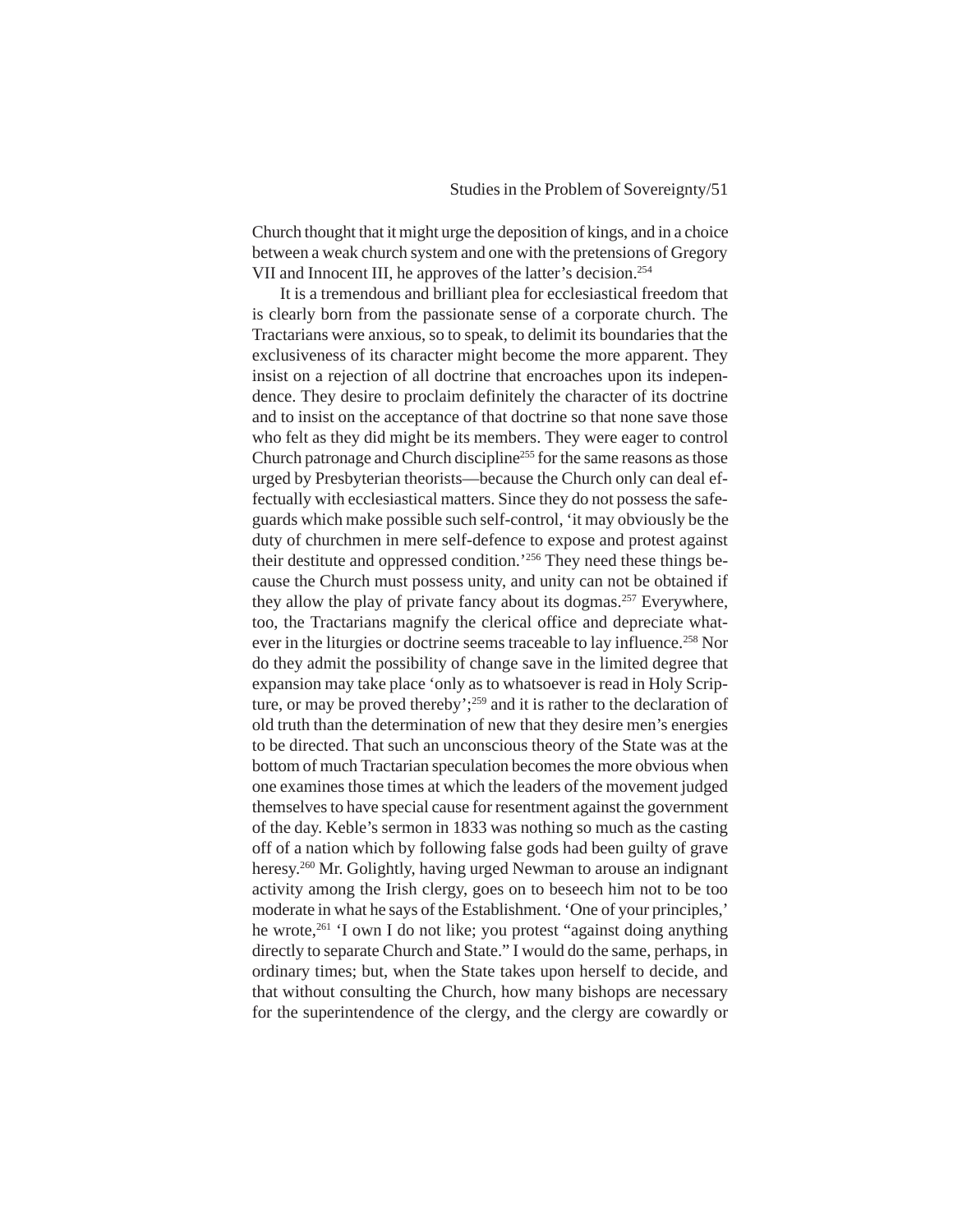ignorant enough to submit to her decisions, it appears to me that the time for separation is come.' Though Newman is eager for the retention of the Establishment he writes to F. Rogers that 'the State has deserted us,' and that 'if the destructives go much further in their persecution of us—e.g., if they made Arnold a bishop—I might consider it wrong to maintain that position longer, much as I should wish to do so.'262 'They who are no Christians themselves,' wrote Mr. Rickards to New- man,  $^{263}$ 'must not legislate on matters of religion for those who are Christians.' It was the events of these past few months, so he told Hurrell Froude, <sup>264</sup> which brought to Newman the realisation that with most Englishmen 'the Church is essentially a popular institution, and the past English union of it with the State has been a happy anomaly.' How passionate was the sense of resentment against the State the reader of Mr. Palmer's fascinating narrative will not fail to detect.<sup>265</sup> The Address to the Archbishop of Canterbury, for which he was responsible, was well understood to have no other significance than this.266 Not less clearly does this vivid corporate sense appear on the two occasions when Dr. Hampden was made a protagonist in the drama. It has already been noted that his appointment it was which made the Tractarians from a scattered band of enthusiasts into a party.267 For whatever merits Dr. Hampden may have possessed, he represented in the highest possible degree those latitudinarian principles against which the Oxford Movement was the incarnate protest. 'He had just reasserted,' wrote Church<sup>268</sup> 'that he looked upon creeds, and all the documents which embodied the traditional doctrine, and collective thought of the Church, as invested by ignorance and prejudice with an authority which was without foundation.' He had, in fact, no sense whatever of its corporateness, and no respect for its history. He regarded its creeds and dogmas as matter not for belief but for speculation. He did not realise, as Dean Church so strikingly said,<sup>269</sup> 'that the Church is so committed to them that he can not enter on his destructive criticism without having to excuse, not one only, but all these beliefs, and without soon having to face the question whether the whole idea of the Church, as a real and divinely ordained society, with a definite doctrine and belief is not a delusion.' That Dr. Hampden did answer that question in the affirmative does not admit of doubt; but he was suspect because, Scripture apart, all other authority was to him matter for human inference. The appointment, however well meant, was a mistaken one; but what was far more significant was the way in which, despite almost unanimous protest in Oxford, Dr. Hampden was forced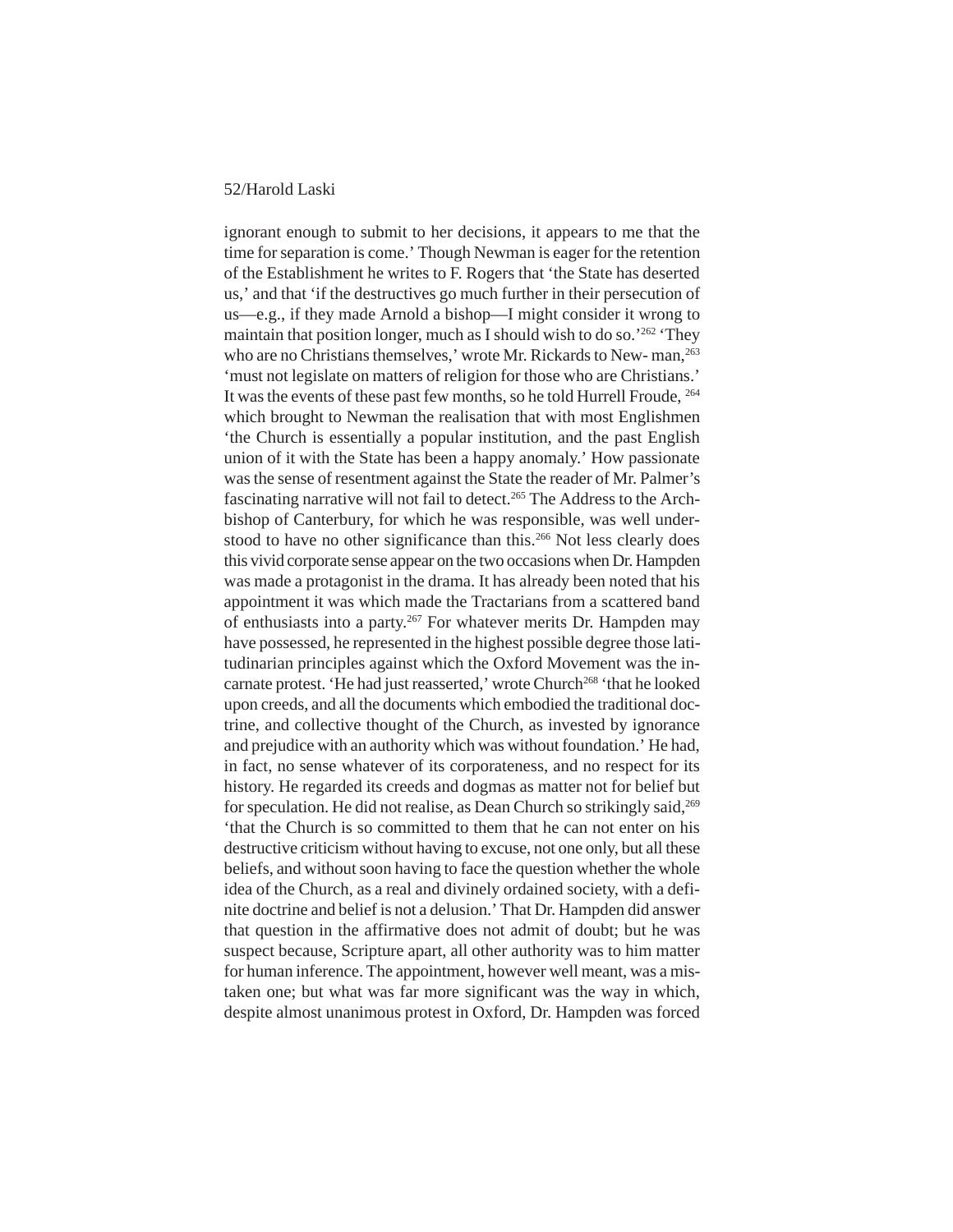upon the University.<sup>270</sup> 'Again,' said Newman,<sup>271</sup> 'the Ministry will be at open war with the Church.' The idea of a petition to the king—which frightened the Archbishop—called forth a protest from a nettled Prime Minister who unwarily betrayed the realities behind a legal fiction.<sup>272</sup> Convocation protested against the appoint- ment, though the Proctors vetoed the proposal.273 Almost immediately, and very significantly, Newman writes of the 'probability of the whole subject of Church authority, power, claims, etc., etc., being re-opened.274 'It was,' said Dean Church of the appointment, $275$  'a palpable instance of what the Church had to expect' when her guardianship was taken from her own hands. Eleven years later Lord John Russell, neglecting the obvious warning of 1836, and, seemingly, with the thought of paying a tribute to the liberalism of Arnold in his mind,<sup>276</sup> appointed Hampden to the bishopric of Hereford. To accept it, protested Pusey,<sup>277</sup> 'was to connive at heresy.' They attempted to open up the whole question of Dr. Hampden's orthodoxy but in vain. Yet they learned certain important lessons. 'It is certainly humbling enough,' Pusey wrote, $278$  .... if there is no help whatever, if any person, however unfit, whether on moral or doctrinal grounds, be chosen by the Minister of the day for a Bishop, except in a resistance to the law.' 'The injury therefore to the Church of England,' said Mr. Baddeley in arguing for a mandamus in the Court of King's Bench,<sup>279</sup> 'if its pastors are thus to be forced upon it at the mere beck of the Prime Minister of the day, will be incalculable.' For the Church would lose its identity unless some means were taken to remove it from control by the chance turns of the political wheel. That, surely, was what Newman had meant in 1836 when he asked Pusey if it were not 'very clear that the English Church subsists in the State, and has no internal consistency (in matter of fact, I do not say in theory), to keep it together, is bound into one by the imposition of articles and the inducement of State protection, not by o and a common faith? If so, can we regret very much that a deceit should be detected.'280

Certain parliamentary legislation dealing with the Church at this time called forth opinions of some importance. They protested against using the churches for the announcement of dissenters' marriages.<sup>281</sup> When, in 1836, it was proposed to abolish the ancien bishopric of Sodor and Man, they urged not merely that it was an unjustifiable interference with established ecclesiastical right, but also that the Commission was acting in tyrannical fashion<sup>282</sup>—the fact that the see did not carry with it membership in the House of Lords they regarded as a valuable prece-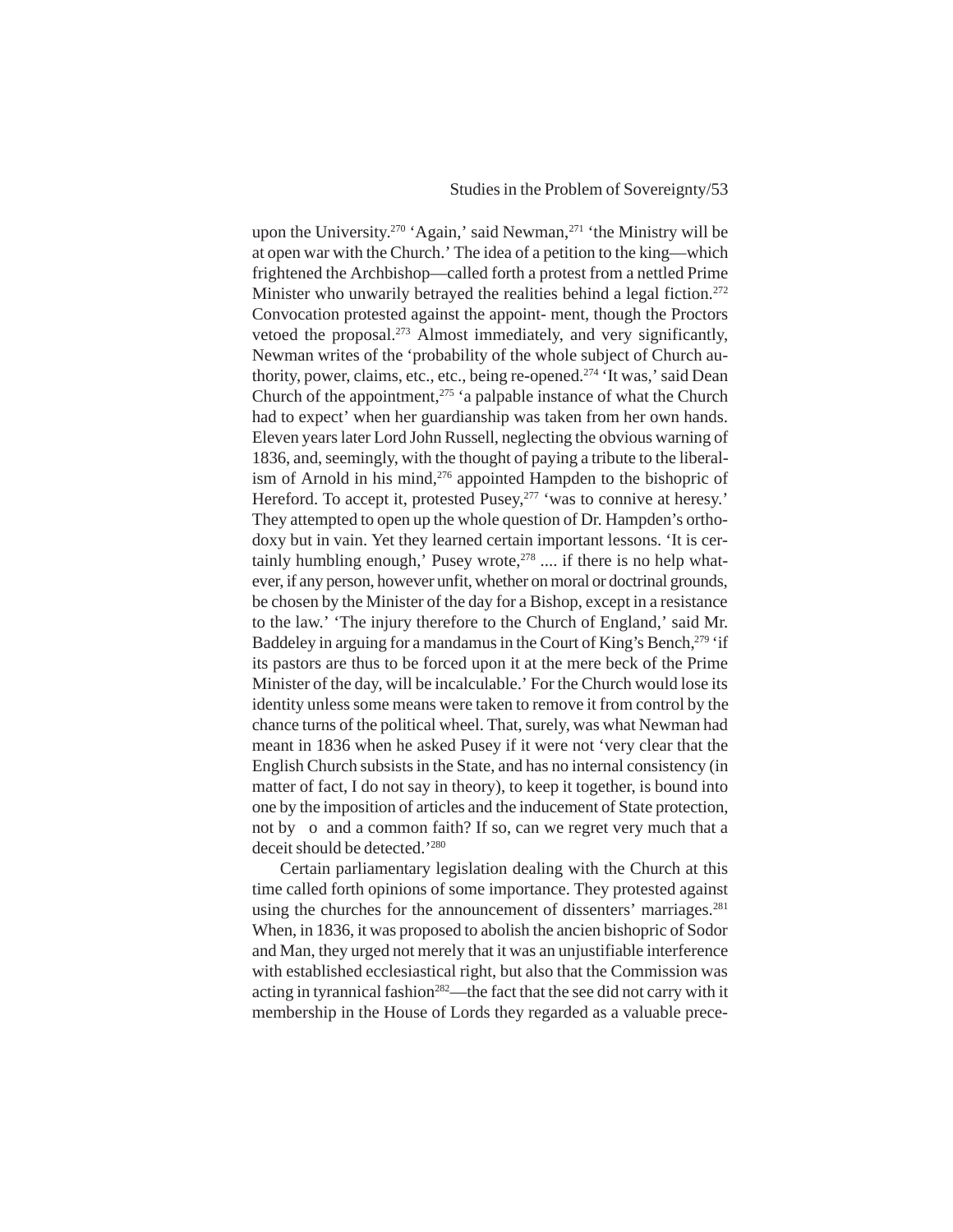dent.283 In 1838, Philpotts of Exeter protested against the Church Discipline Bill of that year in significant fashion. He condemned it because ecclesiastical authority seemed to him independent of the sanction of the temporal laws 'which merely adds temporal consequences to the ecclesiastical censures, the infliction of which is part of the power of the Keys, vested in the Church by its divine founder, and exercised by it in the earliest ages. It follows that the State, though it may refuse to add a civil sanction to the exercise of the spiritual authority, can not either grant that authority, which does not spring from any human source, or take it away from any one in whom the divine constitution of the Church has vested it;284 and it is in a similar sense that the Bishop of London protested against the Church Discipline of 1850.<sup>285</sup> The consistency of these protests is beyond all question. They connect as closely with the  $\hat{\eta}$ θος; of the Oxford Movement as the Claim of Right in 1842 with the whole character of Presbyterian history.

But nowhere is the whole nature of that  $\hat{\eta} \theta$ o $\varsigma$  so apparent as in the controversy which raged round the Gorham judgment. 'It is,' Mr. Gladstone wrote to Manning,<sup>286</sup> 'a stupendous issue.' Here was a definite declaration on the part of the State as to what must be taken to be the true doctrine of the Church of England. The judgment caused widespread consternation. It seemed to make the Church what an able writer later termed 'simply a religious body to which the State concedes certain rights, dignities and possessions not enjoyed by non-established churches, and over which the State, in return for this concession, exercises an authority from which non-established Churches are free.'287 It was, a denial of the Church's right to declare its o belief to which, so Pusey urged, Magna Charta was the pledge; 'if the State,' he told a great London audience,<sup>288</sup> 'will not, as Magna Charta pledges it, allow that "the Church should have liberities inviolate," that must ask that the State will set us from A striking protest was drawn up against the right of the Privy Council 'practically to exercise in spiritual matters a jurisdiction for which they are utterly incompetent, and which never has been, nor even can be, confided to them by the Church.'289 Mr. Maskell, the well-known liturgical scholar, wrote a pamphlet urging that not even a bench of bishops could deal with the matter, so long as their authority was not derived from the Church.<sup>290</sup> 'It was now,' writes Pusey's biographer,<sup>291</sup> 'definitely asked whether the changes which had been assented to on the part of the Church of England three centuries ago were such as to forfeit her claim to be a part of the Church of Christ.' Pusey himself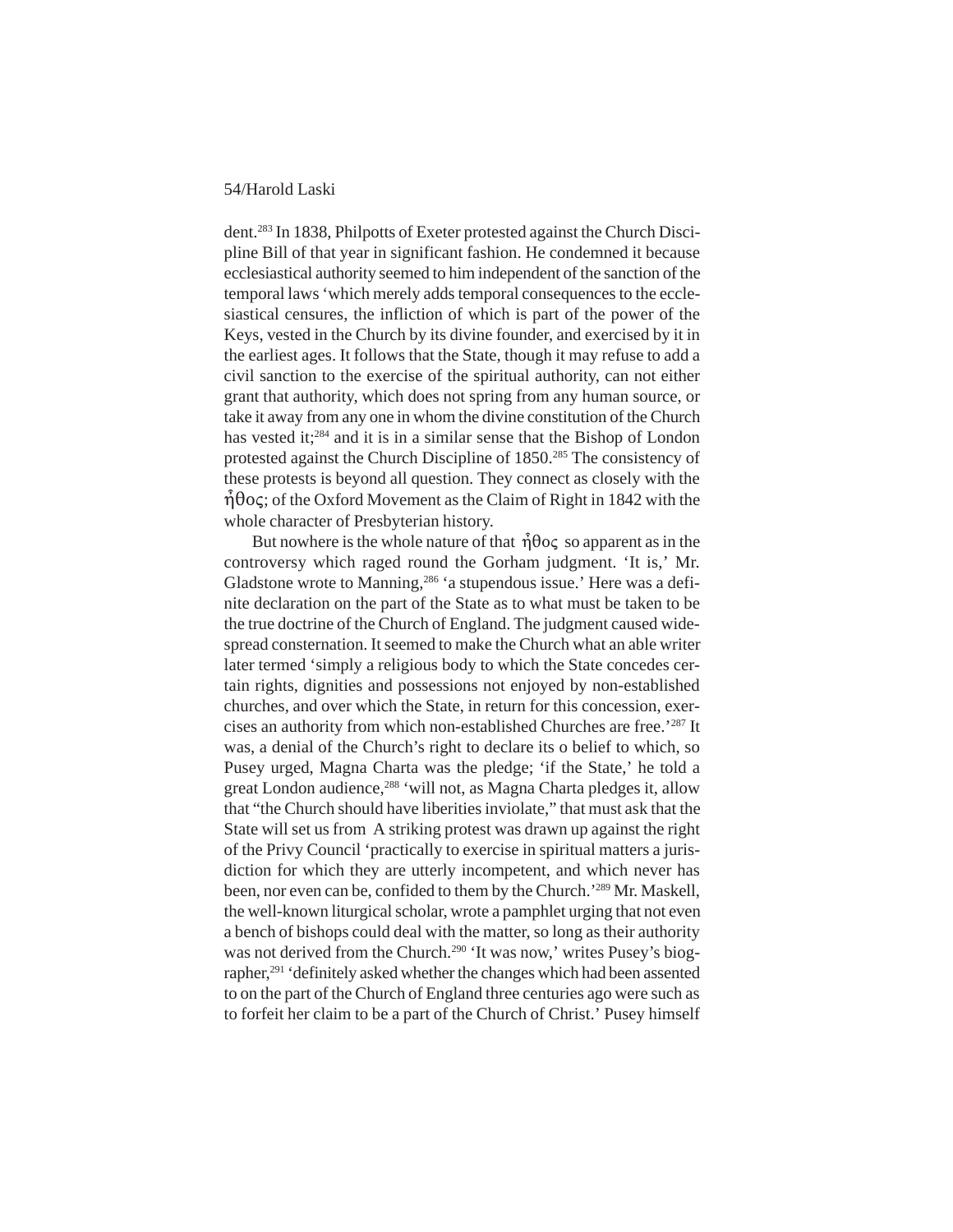wrote a laborious tract to prove, as he hoped, that ecclesiastical authority alone could decide doctrine. A priest, so he urged, who appeals to a lay court from his bishop's decision is degrading his office. Manning, Robert Wilberforce and Mill of Cambridge, drew up a protest which repudiated, all acceptance of the royal supremacy in any save a strictly temporal sense.292 Gladstone repudiated all idea of a commission to decide doctrine which did not originate with, and depend upon the Chruch.<sup>293</sup> Philpotts of Exeter actually renounced communion with the Archbishop of Canterbury his share in the judgment.<sup>294</sup>

The reason for this indignation is perfectly clear. The Church of England would cease to be a separate society did she permit such invasions of her proper sphere. 'There can be no doubt,' wrote Mr. Henry Drummond,<sup>295</sup> 'that the Church of England is not organised as the Church and Kingdom of Christ ought to be; that she has ever been, and is now more than ever, trampled upon by the civil power; that having recognised fully only two sacraments, one of these has been pronounced by the civil power to be useless, in other words, no sacrament at all, and that consequently she is almost unchurched altogether.' 'Either the governing power in the State must allow the objectionable decision to be reviewed by proper authority and the usurpation to be abated for the future,' wrote the gentle Keble,<sup>296</sup> 'or the governing power in the Church must at all hazards demur to the State's interference and disregard its enactments.' 'To all calling themselves churchmen,' he urged again,297 'we may say, is there not a treasure of Sacred Truth, and a living Body entrusted with that treasure And can it be right for any consideration to make over the trust to those who are not of the Body Again, to all candid persons of every creed we may say, Is it not a part of Religious Liberty for a Religious Body to declare its own doctrine; or, if its civil and social position equitably interfere with its freedom in this respect, to be allowed at least a choice which of the two it will forego?' 'The imposition of any doctrine by such an evidently human institution as that (the Crown),' wrote Mr. W. J. E. Bennett to Lord John Russell,<sup>298</sup> 'would be the very severest of tyranny.' 'Men have not yet learned,' the same clergyman complained again,299 'to separate the spiritual power of the Church from the temporal... the royal supremacy in civil matters, as well as in ecclesiastical matters, as long as they are merely ecclesiastical and not spiritual; also in all temporal matters, causes and trials, arising out of them we cheerfully acknowledge: but the royal supremacy in the doctrines of our Blessed Lord, in the discipline of the Church within, in the regulation of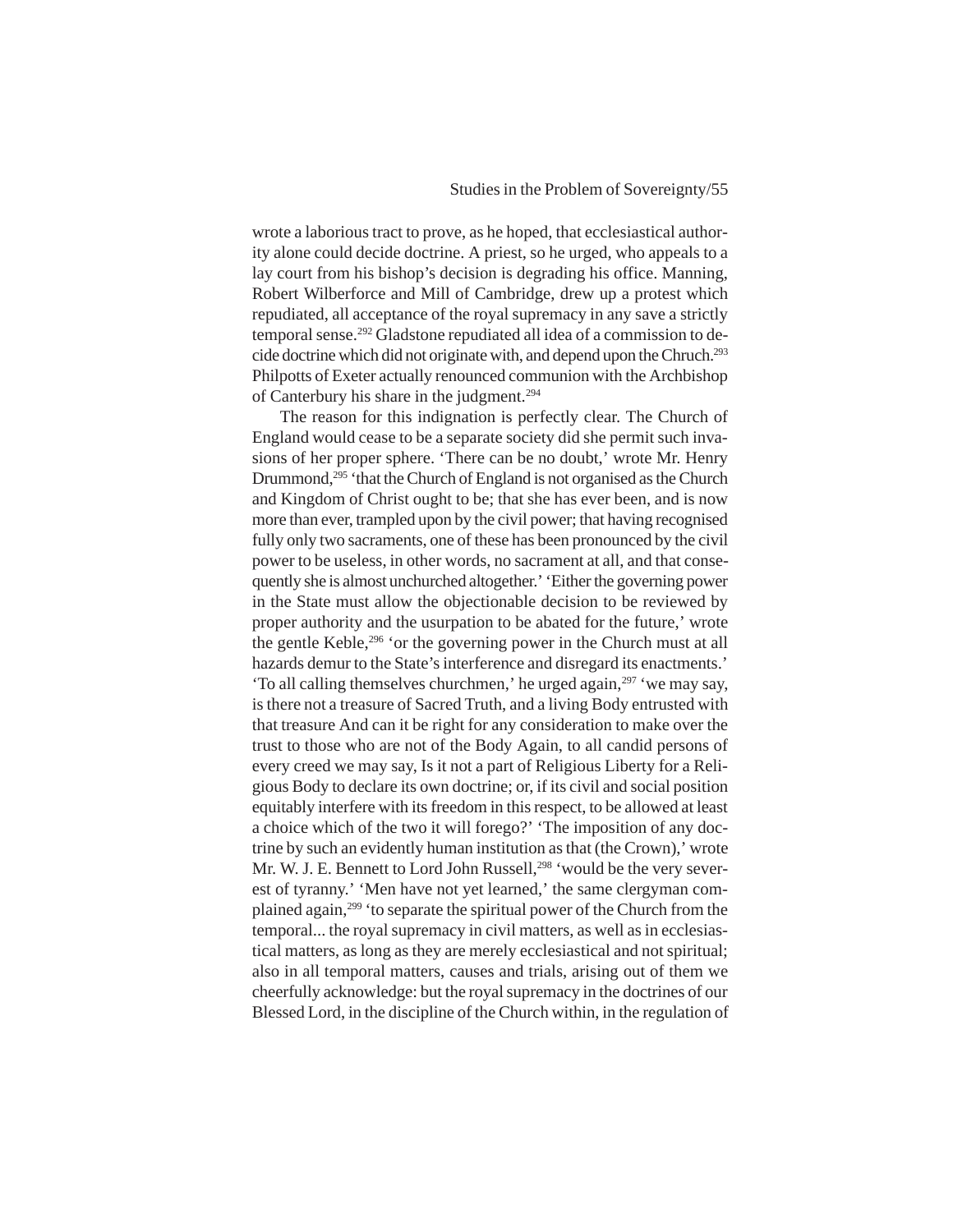her pastors, in the enunciation of her doctrines, we utterly and explicitly deny.' 'If the decision of the Judicial Committee be the voice of the English Church,' protested Mr. J. M. Neale,<sup>300</sup> 'she is actively committed to heresy.'

Of the meaning of such an attitude there can be no question; it is simply the assertion of the sovereignty of the Church over its own concerns. Naturally, this is even more vehemently asserted by those whom the decision drove into the Roman Catholic Church. 'He found,' wrote Mr Allies,  $301$  'that supremacy of the civil power to consist in a supreme jurisdiction over the Establishment in matters both of faith and of discipline, and in the derivation of Episcopal mission and jurisdiction not as to their origin indeed, but as to their exercise—from the Crown or the nation. The writer at once felt that he must repudiate either that supremacy, or every claim of the Church, that is the one divinely-constituted society to which the possession of the truth is guaranteed, the royal supremacy and the Church of God are two ideas absolutely incompatible and contradictory.' For assuredly a Church that claims to derive its character from divine institution can not admit of human interference. What she is, she is by virtue of her origin, nor does she need the aid of the State to complete her social powers. This was very distinctly proclaimed by Manning. 'The Church of England,' he said,<sup>302</sup> 'then being thus an integral whole, possesses within itself the fountain of doctrine and discipline, and has no need to go beyond itself for succession, orders, mission, jurisdiction and the office to declare to its own members in matters of faith, the intention of the Catholic Church.' He emphasised the fact that the royal supremacy was in no sense 'spiritual or ecclesiastical—understanding the word ecclesiastical to mean anything beyond a civil power accidentally applied to ecclesiastical persons or causes. To make this as clear as I can, I would further add that I know of no supremacy in ecclesiastical matters inherent in the civil power or prince but either (1) such power as all princes, Christian or heathen, alike possess; or, (2) such as has been received by delegation from the Church itself.'303 The claim to complete independence could hardly be more incisively stated. Nor would he have any compromises. 'It seems to me,' he wrote of Mr. Gladstone's proposal,<sup>304</sup> 'a plan to amuse and lull real intentions.' He felt himself compelled to admit that laws he held divine had been violated. 'My contest now,' he told his sister, $305$  'is with the State and the world, with secular churchmen, and those who of a divine would make it a human society, or at the best a Protestant Com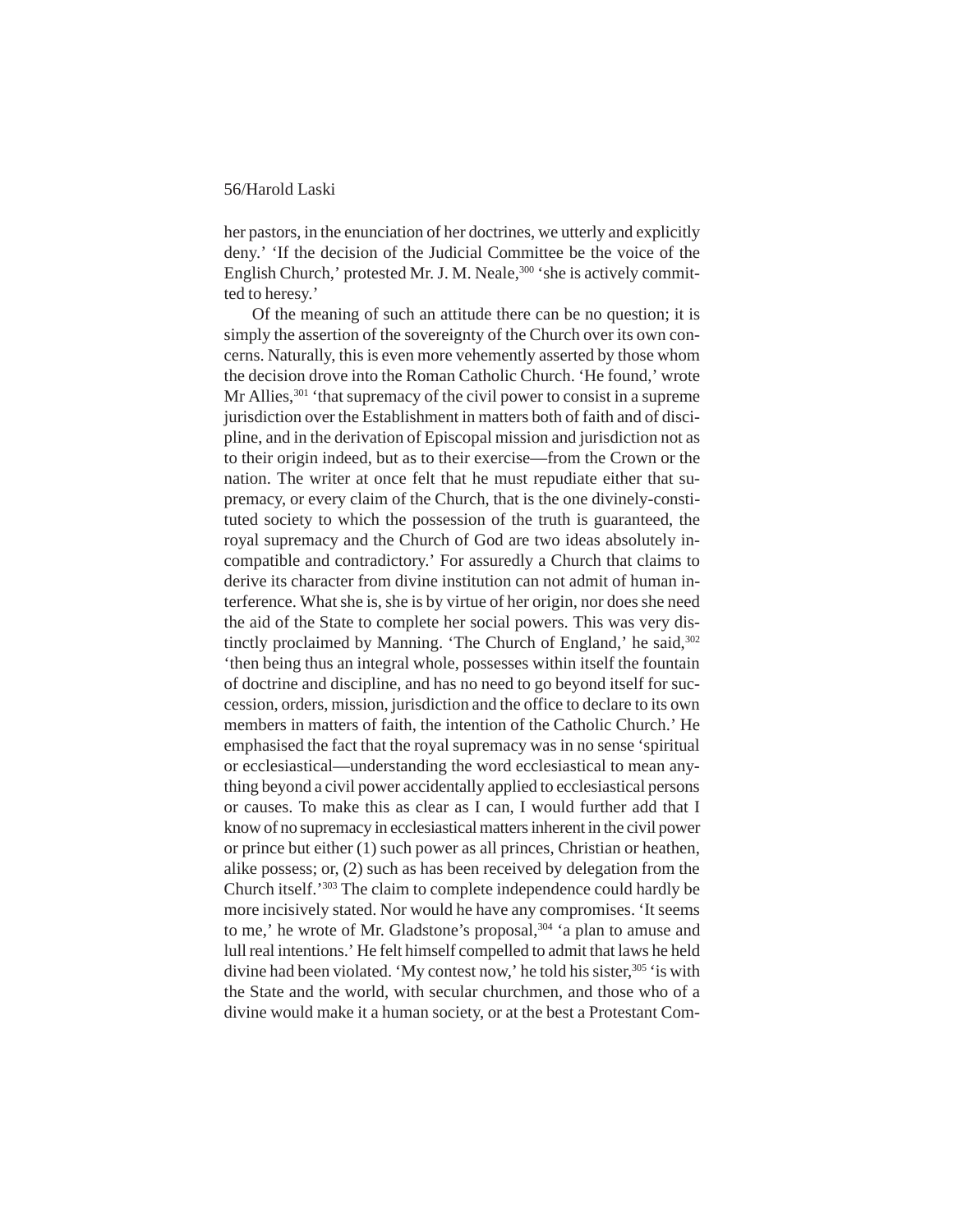munion.' 'A body,' he said again,<sup>306</sup> 'which teaches under the authority of human interpretation descends to the level of a human society,' and he felt keenly that the whole  $\hat{\eta} \theta o \zeta$  of the Church would disappear were the bishops to betray their trust and admit the judgment. He felt that 'all Divine authority in England is at stake,' and urged to Robert Wilberforce the necessity of bearing witness 'against the whole Reformation schism, which is a national and corporate private judgment. $307$  Obviously his mind turned more and more against the Erastian nature of the sixteenth century settlement. 'Surely,' he wrote a little later,<sup>308</sup> 'the Reformation was a Tudor statute. carried by violence and upheld by political power; and now that the State is divorcing the Anglican Church, it is dissolving.' The Reformation had shut out 'the authority of the living and universal church' for three hundred years until it was no longer a Church of Christ.309 And it was essentially the implicit Erastianism of the Gorham judgment which for him was decisive. 'The violation of the doctrine of baptism,' he wrote in his diary nearly forty years later,<sup>310</sup> 'was of less gravity to me than the violation of the divine office of the Church by the supremacy of the Crown in Council.'

This same feeling clearly underlay the conversion of Dodsworth.311 The attitude of the Establishment he held to be 'simply one of nonresistance, of acquiescence in what the State pleases to dictate to it,'312 and therefore was no part of the Church at all. It is plain, he argued, $313$ 'that the whole spiritual supremacy over the Church, en- joyed by the Pope before the Reformation has been transferred to the Crown and is now exercised by it, or rather by the State of which the Crown is the executive.' It does not matter that this power is exercised constitutionally since 'this would not relieve men's consciences, which are compelled to reclaim against the spiritual jurisdiction of the Crown, or of the State, in whatever way exercised.'314 It is to enter the one society which can claim the possession of Catholic principles that he is compelled to leave the Church of England. The Church has lost its  $\hat{\eta} \theta$ oc as it has lost its constitution and its freedom.<sup>315</sup>

### III

The Oxford Movement, so far as the working out of the principles of 1833 are concerned, ended with the defection of Manning. Yet because the principles for which it stood lie buried as deeply as the origins of the Church itself they are no less living to-day. If the State has ceased to invade the functions of the Church with the ruthless determination of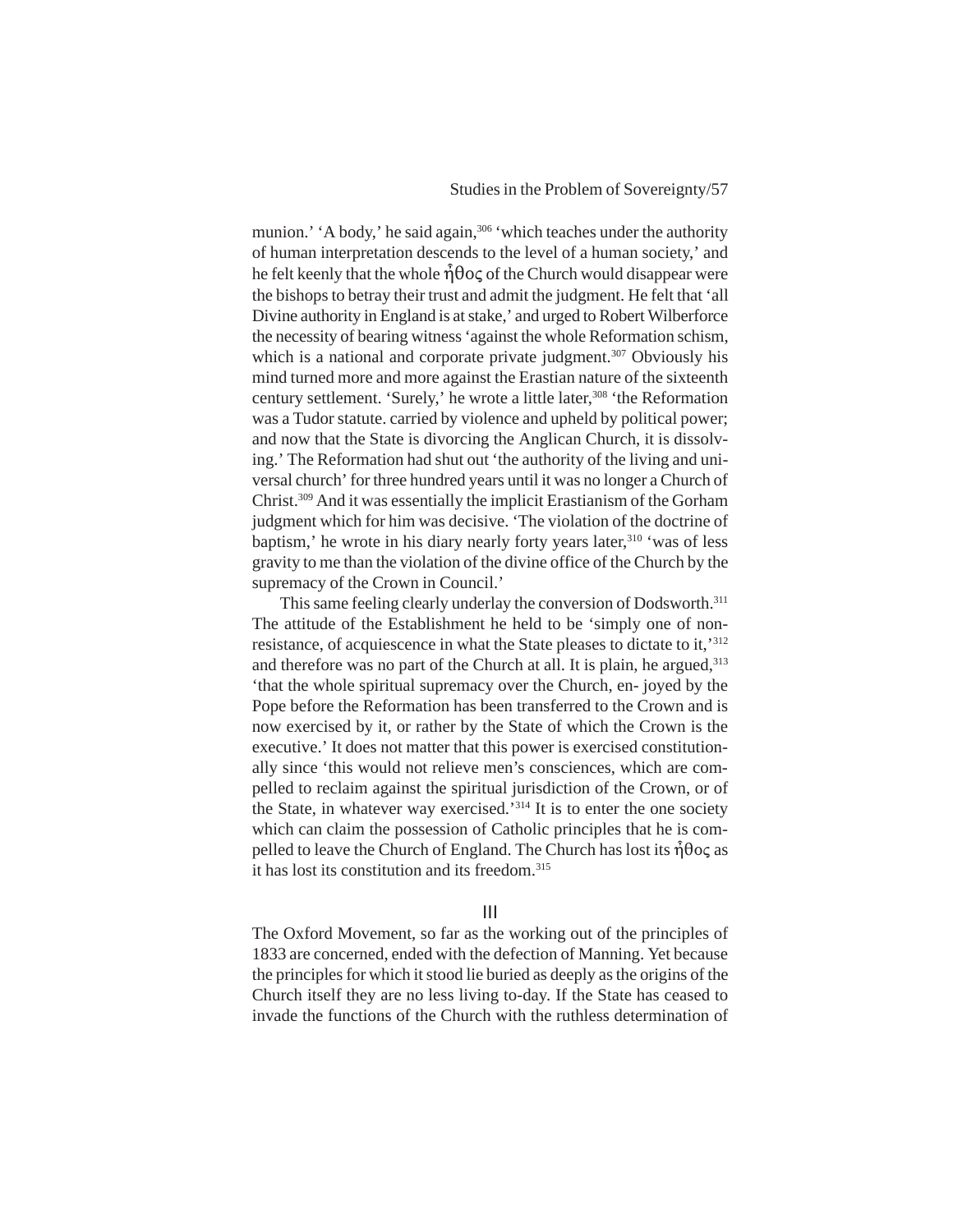the last century, Erastianism is far from dead, and so long as it remains Tractarianism can not die. For, in its essence, Tractarianism is essentially the plea of the corporate body which is distinct from the State to a separate and free existence. It is a denial that the members of the Church are as its members no more than individuals, living under the all-inclusive sovereignty of the Crown. Certain churchmen have striven increasingly to stress its corporateness, its sense of a real life to which it is of right entitled. The Church has striven to free itself from Newman's reproach that it is 'nothing more nor less than an establishment, a department of government, or a function or operation of the State—without a substance, a mere collection of officials, depending on and living on the supreme civil power. Its unity and personality are gone..' 316 Where the hand of the State has seemed to imperil the right of the Church to its own life, distinguished churchmen, willing to repudiate the Stateconnexion have not been wanting. 'Once free from State-control,' wrote Father MacKonochie,<sup>317</sup> 'we shall begin, I trust, to feel as a body and not merely as individuals, that we belong to a 'kingdom which is not of this world.' Our bishops will know that their power is that of servants of Christ, not Lords of Parliament. We of the clergy shall be free from the temptations to worldly gain and ambition with which an Establishment surrounds men; and our people will receive or reject us for Christ's sake, not as ministers appointed by the State.' A similar spirit is to be observed among those who have been responsible for the growth of ritualism in the English Church. It was Dean Church who condemned what he called the 'short and easy' method of dealing with the ritualists on the ground that 'English clergymen are ministers of an Established Church, and are therefore as much bound to submit to all that Parliament orders as any other public functionary.' 'If the Church be supposed to have an existence and, powers of its own,' he said,'318 'besides what the State gives it, and, however closely joined with the State, to be something which the State, though it may claim to regulate, may neither create nor destroy—then the debate is open whether the conditions of union and co-operation have been observed on either side.' The Royal Commission on Ecclesiastical Discipline of 1906 contains a series of comments on the Erastianism of the Supremacy of the Crown which might well date back to 1833. Clergyman after clergyman unhesitatingly rejected the right of the Judicial Committee to deal with matters of ritual. 'I deny,' is the usual formula,<sup>319</sup> 'the competence of that tribunal as a court of final appeal in matters relating to the doctrine, discipline, and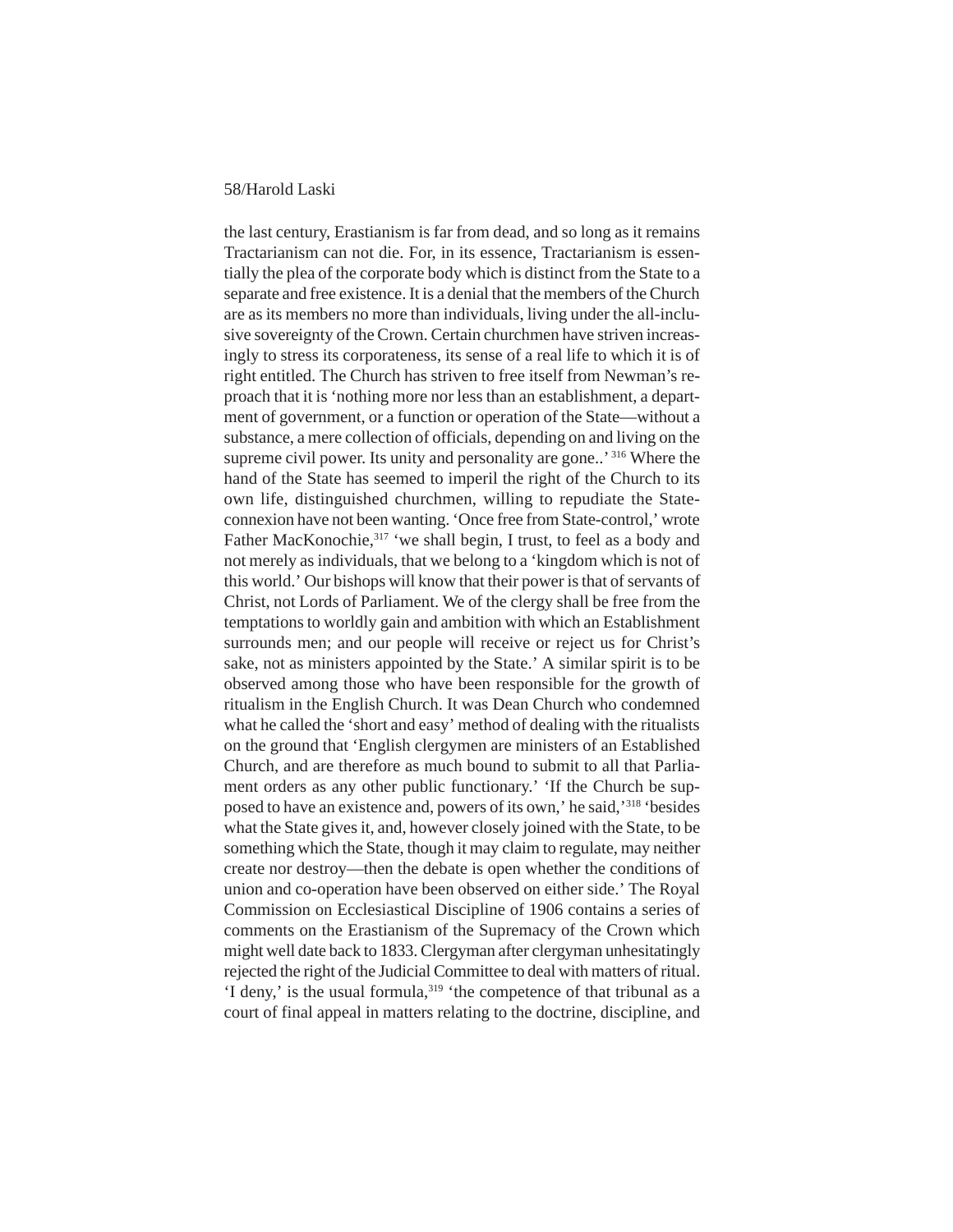ceremonial of the Church.' Lord Hugh Cecil, in his very remarkable evidence, insisted on the distinction between Church and State. 'It is untruthful and pernicious,' he said, $320$  'to go on making believe that the Church and the State are one set of people considered in different aspects. They must be now thought of as distinct bodies.' From that unhesitating rejection of Arnoldism, he drew the obvious conclusion. 'I could not, so far as I am concerned, approve of any settlement which still left it possible for any one except the bishops to define the doctrine of the Church in they course of an ecclesiastical judgment and to make that definition binding upon the whole body of the Church.'321 'For my action as a priest of the Church,' one witness informed the Commission,<sup>322</sup> 'I am responsible to the bishop alone, to whom I am ready at all times to give account, not to the Privy Council.' Mr. G. J. Talbot, one of the most distinguished of ecclesiastical lawyers, urged that the Judicial Committee as an ecclesiastical tribunal was theoretically indefensible and practically a failure.<sup>323</sup> The Bishop of Exeter drew an interesting distinction between the legal and moral sovereignty of Parliament. 'While according to our constitution,' he said,<sup>324</sup> 'Parliament has unlimited power, the effect of its legislation must depend on the moral power behind it, and churchmen generally will distinguish between legislation invited by the Church, and legislation merely forced upon the Church from without.' The Bishop of Birmingham repudiated the sovereignty of the State outside the temporal sphere in no less uncompromising fashion. 'The Church,' he said<sup>325</sup>.... has become only one of many religious bodies in the State... and in consequence the legislative and judicial authorities of the State have ceased to be in any real sense... capable of claiming the allegiance of churchmen in spiritual matters.' The attitude was that of Bishop Blomfield in 1850. 'I rest my case,' he said,<sup>326</sup> 'on the inherent and indefeasible right of the Church to teach and maintain the truth by means of her spiritual pastors and rulers, a right inherent in her original constitution.' We are clearly dealing again with the notion of a *perfecta societas* set over against the State. There is no room in such conception for that stern Erastianism of Sir William Harcourt when he urged, with reference to this controversy,<sup>327</sup> 'if there is to be such a (national) church, it must be based upon national authority, and the only national authority which we recognise is that of the Crown and of Parliament.' The very strength of such contrast is a measure of the Tractarian achievement.

It is not a little curious that more attention should not have been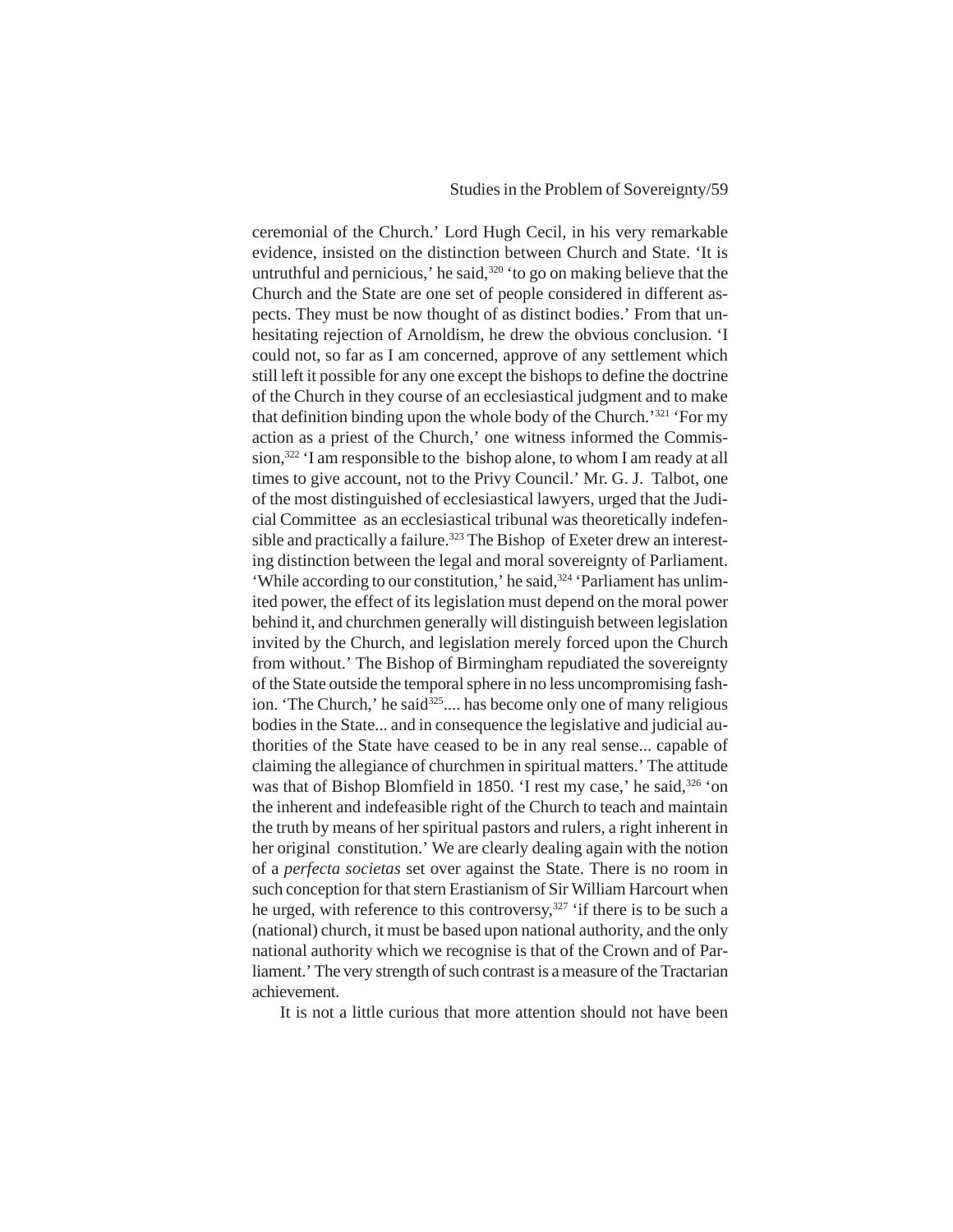paid to the remarkable analogy between the Oxford Movement and the Disruption of 1843 in the Established Church of Scotland.<sup>328</sup> Each was essentially an anti-Erastian movement. It was against an all-absorptive State that each group of men was contending. There is a striking temporal parallel between the two move- ments. That of Oxford, in the narrower sense, begins in 1833 and ends with the conversion of Newman in 1845; that of which Chalmers was the distinguished leader begins in 1834 with the abolition by the General Assembly of lay patronage, and ends in 1843 with the secession of those who refuse to accept what they term an invasion of their peculiar province by the State. In each case, as was well enough admitted by contemporaries, the attempt was made and in the case, particularly of Presbyterianism, this lay at the very root of its theory—to work out a doctrine of the Church which, neglecting the State, gave the Church the general organisation of a perfect society. In each case, that attempt was resisted by Parliament on the one hand, and by the Courts on the other. The State claimed a sovereignty against which, as it deemed, no part of itself might contend. But to this it was in each case retorted that Church and State were in essence distinct from one another, that each was a self-sufficing society, into the province of which the other might not wander. Both to Chalmers and Newman it seemed very clear that to admit a right of control on the part of the State was to deny that divine constitution to which their churches laid claim. They would have urged, with Warburton, that the two societies are 'sovereign and independent of each other;' but they would have denied his conclusion that 'their joint forces must co-operate thus to apply and enforce the influence of religion'329 if in that union the sovereignty of the Church was impaired. If, as seems probable, the effort of Chalmers was more logical and more consistent than the somewhat chaotic antagonism of the Tractarians, that was rather because he had inherited a definite theory of Church and State, which Newman and his followers had to hammer out for themselves. Both Chalmers and Newman believed in a purified Establishment;<sup>330</sup> but each also asserted roundly that the benefit was derived by the State rather than the Church. It was when it was conceived that the fact of a statutory alliance involved also the idea of a statutory control, that they found themselves compelled to abandon the Church of their origin.331

It was a definition of the Church that the Tractarians attempted, and they found almost immediately that to define its identity was to assert its exclusiveness. If it was created by God it could not be controlled by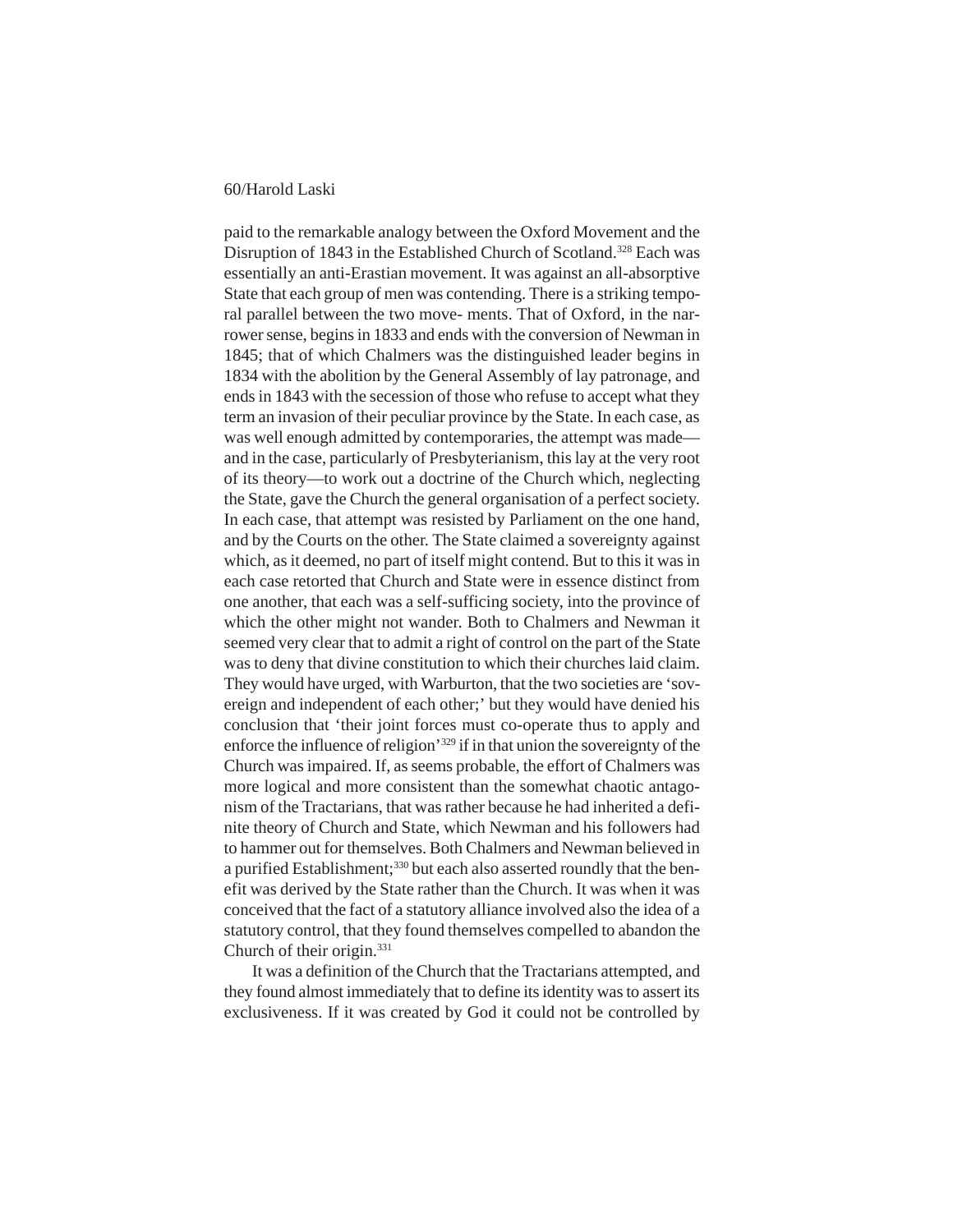man; if it was created by God, it was not subject to the ordinances of a man-created institution like the State. They would never have accepted the federalism of Nicholas of Cusa, with its implied admission that the State might reform the Church;332 between *jus publicum* and *jus sacrum* they drew a firm distinction. In reality, their position is singularly medieval: it is almost an adequate description of their attitude to the State to say that it is a Guelfic attitude. It was against the pretensions put forward in the name of the Prince by men like John of Paris<sup>333</sup> that they were contending, of Wycif,<sup>334</sup> of Hus,<sup>335</sup> and of Gregory of Heimberg.<sup>336</sup> For, in all these cases, the position of the controversy between Pope and Emperor had led the imperialists to assume the superiority of kingly power, and, as a consequence, the right of the Crown to deal as it would with the Church; just as Lord John Russell in 1833 implicitly assumed the right of the State to deal with the Irish Church. Marsilio of Padua's claim that the Church is no more than an institution within the State, 337 was exactly the expression of the Whig government's attitude. With him it would have said that the ecclesiastical sovereign was the body of the faithful, just as he would, with their approval, identify the faithful with the nation as a whole. The whole foundation of Tractarianism lies in the fact that this had ceased to be the case. They argued, therefore, that the change meant logically the impossibility of confiding the government of the Church to those without its fold. This sense they felt so passionately is already fully developed in Thomas Aquinas,<sup>338</sup> and in as in them, this led to the common notion of the Church itself as a State; <sup>339</sup> and in the Middle Ages not even the stoutest imperialist denied the truth of this, even when he repudiated its connexion with worldly concerns.340 So that it is not difficult to understand the medievalism of the Oxford Movement. It is therein but seeking its natural affiliations. If it goes back for its atmosphere to those beginnings of the controversy it so strikingly illustrates, that is because it is itself the continuator of that controversy. The Reformation had decided the battle in favour of the State, but it had secured rather independence than sovereignty for the State and sovereignty the Church could still, and does still, challenge. If it seems, as with the Tractarians, to have put aside the dreams of men like Gregory VII with his absorption of Church in State,<sup>341</sup> that is, as the work of W. G. Ward makes very clear, rather from necessity than from desire. They realised that the time for a world-church had passed away. It seemed then natural to demand that what remained of her mighty dominion she should have the right to cultivate undisturbed.<sup> $342$ </sup> It is in one significant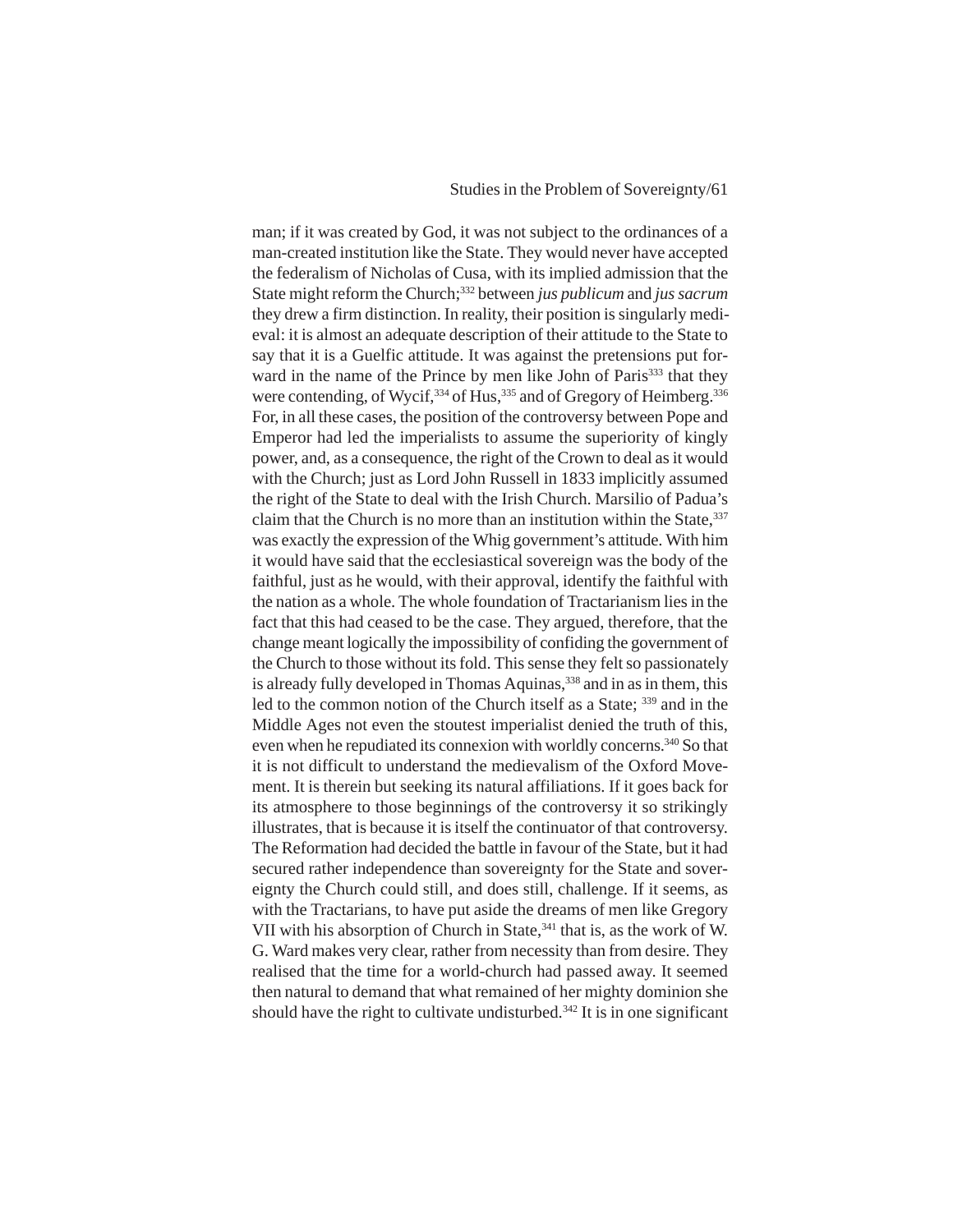sense alone that they have advanced beyond the prevalent conceptions of medieval thought. Where, to men like Baldus and Innocent IV, the Corporation of the State—whether that State be lay or ecclesiastical is essentially a fictitious thing, the Tractarians had transcended the limited conception of personality as associated only with the individual life. One who reads the sermons of Newman, above all that most eloquent and most tragic of farewells before his Hegira to Littlemore, will not doubt that to him than the Church there is no life more real or more splendid. She is his mother; it is for her infinite woes that above all he has concern. In her is all the richness of his life, and her injury brings to him what is worse than desolation. Nor is that sense less keenly felt, even if it finds a less eloquent expression, in Pusey and Keble. To all of them to be members of a Church was to be of a fellowship the more precious because in its life they found the mysterious oneness of a vivid personality.343

#### IV

It is becoming more and more clear that the future trend of political theory is away from that attitude which bids us read all things in their relation to the State. Certain things that body will not undertake because it is not competent to undertake them. It will cease to attempt the control of religious doctrine. The tribunals of the State no less than its legislature only interfere with the most precious part of corporate freedom when, though an alien organisation, they attempt a perilous invasion. The Church has its history, its laws, its doctrines; the State can not, from a stunted theory of its sovereign power, attempt the fusion of her customs with its own.<sup>344</sup> It will rather leave her free to work out, as she best may, the grave and complex problems that confront her. From her own sense of righteousness it will welcome the good. From her own right to freedom it will cherish the beneficent product. From a new world, moreover, that has been perhaps untrammelled by the struggles of the old, it will learn certain great and significant lessons. Where civil right is not directly concerned, it will, as in America,<sup>345</sup> maintain that it has no jurisdiction. It will say that Church membership is a Church right not a civil right,346 Church discipline a matter for the ecclesiastical tribunal. It will realise that, should the Church use her powers ill, she and she only, will suffer. She will forfeit her privileges not because they are conditional, and therefore subject to revocation, $347$  but because where men are wronged they will renounce their membership of the State, be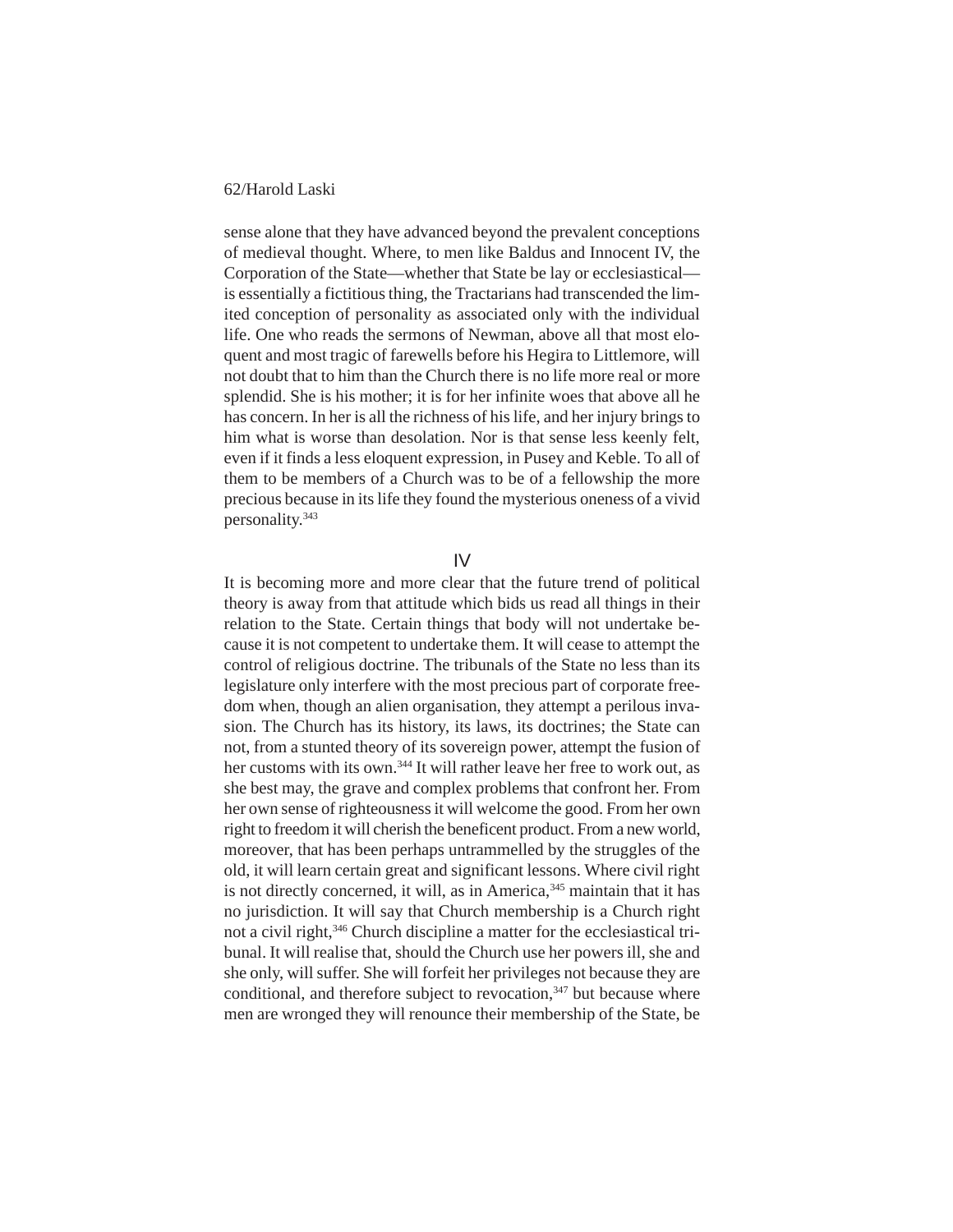Studies in the Problem of Sovereignty/63

its nature lay or clerical. And the State will understand that the degree of her freedom will be the measure of her progress. In that event the tragedies of Oxford will not have been vain.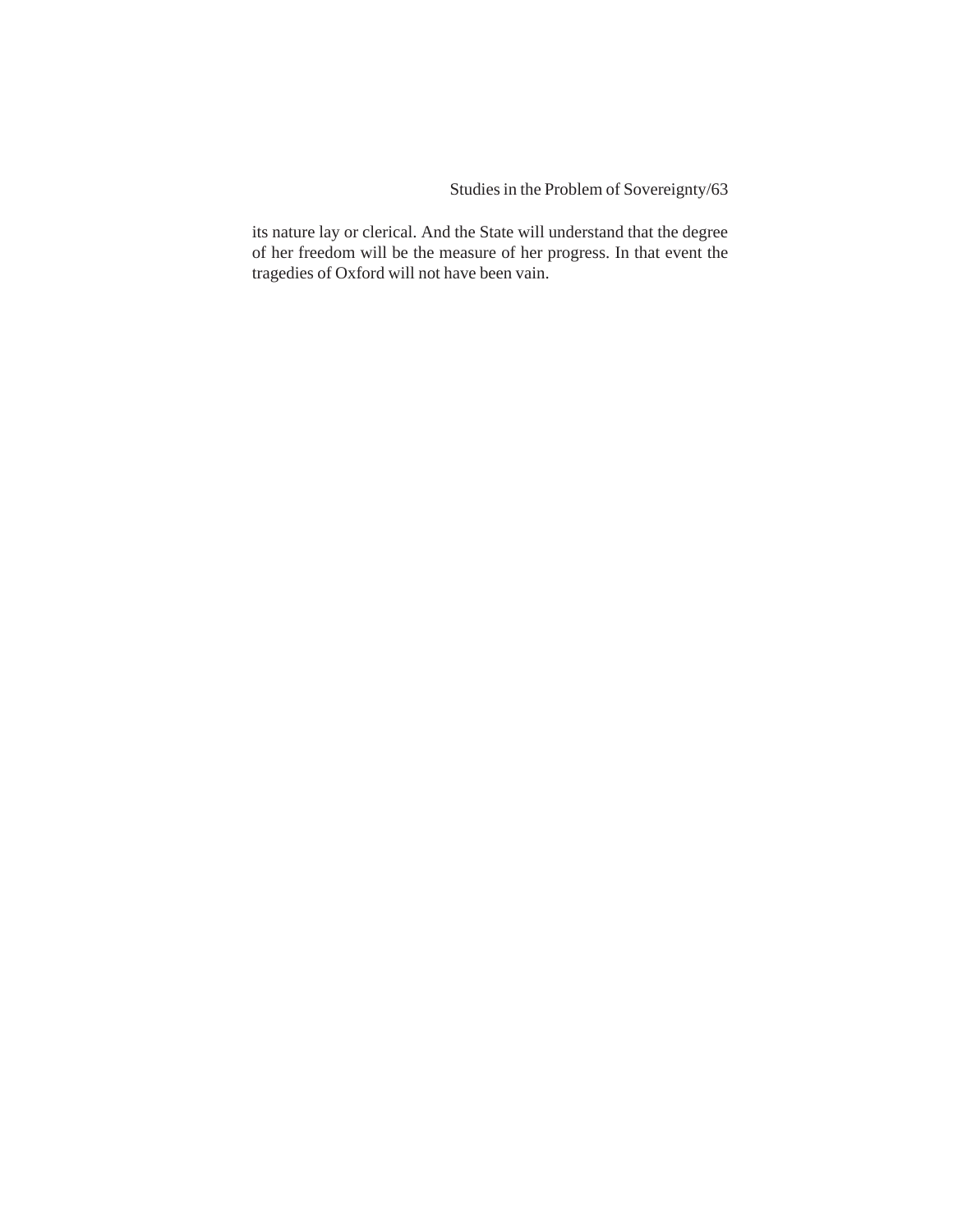# CHAPTER IV: THE POLITICAL THEORY OF THE CATHOLIC REVIVAL<sup>348</sup>

I

With the passage of the Roman Catholic Relief Act of 1829, a body of men who had been for too long excluded from political privilege became once more citizens of the State.349 The grounds for their exclusion had been, for the most part, based upon a single fact. 'The modern theory,' writes Lord Acton,<sup>350</sup> 'which has swept away every authority except that of the State, and has made the sovereign power irresistible by multiplying those who shared it, is the enemy of that common freedom in which religious freedom is included. It condemns, as a State within the State, every inner group and community, class or corporation, administering its own affairs; and, by proclaiming the abolition of privileges, it emancipates the subjects of every such authority, in order to transfer them exclusively to its own.' The divine right of kings, was, in fact, replaced by a right divine inherent in the State; and it was argued that men owed to it an allegiance that should be undivided. But the Pope was a temporal. sovereign, and to him, as the head of their Church, the Catholics owed a full allegiance. They were a close and united body, the typical *imperium in imperio* of which Lord Acton wrote; and it was perhaps logical, even if it was ungenerous, that men should deem it impossible for such allegiance to be compatible with loyalty to the British Crown.351 That argument had, during the previous half- century, prevailed no less against the calm and splendid philosophy of Burke, than against the annual eloquence of Grattan.<sup>352</sup> Sir H. Parnell had summed up their unanswerable case in a single sentence, when he asked if Catholic emancipation could have other than beneficent effect. 'What,' he demanded,<sup>353</sup> 'can be its certain and practical effect on the Catholic body at large but universal content and unqualified gratitude to the legislature that granted it?' Yet the musty prejudices of two centuries, and the unthinking obstinacy of George III proved too strong for the principles of political reason, until the genius of Daniel O'Connell perceived the value of militant agitation.354

It was, prejudice apart, emphatically a question of unity of allegiance which had lain at the root of the Catholic difficulty. To the majority of statesmen and ecclesiastics there are certain noble exceptions— Great Britain was still the country of 1688,<sup>355</sup> essentially a Protestant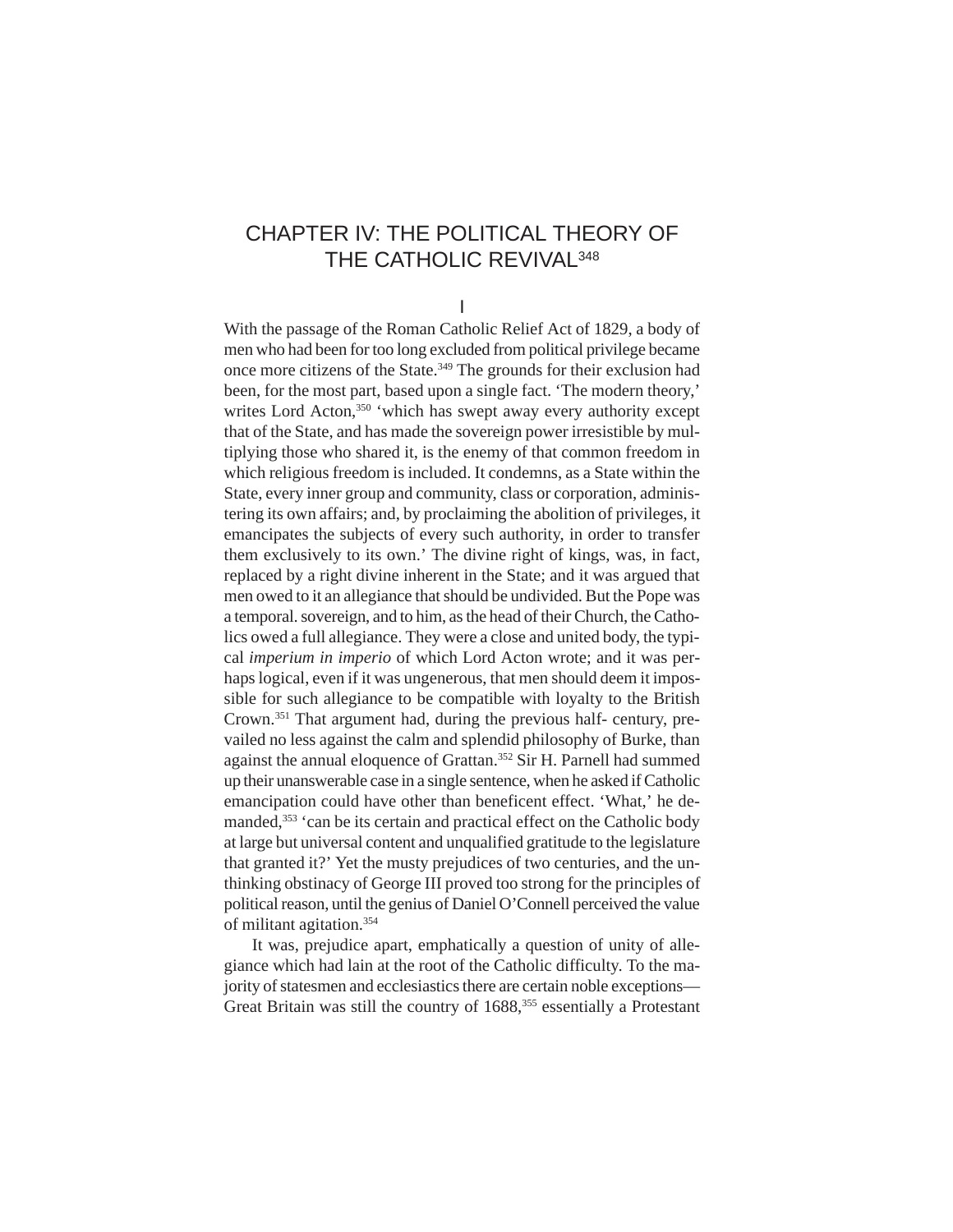#### Studies in the Problem of Sovereignty/65

country of which the identity would be destroyed by the admission of Catholics to political power. The practical unanimity of the bishops on this question is little less than amazing. They seemed united in what Andrew Marvell—confronted by a not dissimilar problem—gaily called 'pushpin theology'—the theory that 'there can not be a pin pulled out of the Church, but the State immediately totters.'356 'The reason for adhering to this principle in this country,' the Bishop of Worcester told the House of Lords,<sup>357</sup> 'was particularly forcible, as the Protestant religion was so intimately woven with the whole system of the Constitution.' 'Be allegiance what it will,' said the Bishop of Norwich,<sup>358</sup> 'if that allegiance is divided between the king of the country and the foreigner, the king of the country has not the share he ought to have and which in this country he really has from members of the Established Church.' 'Such exclusion,' urged the Bishop of Llandaff,<sup>359</sup> 'may be justified on grounds of civil delinquency... the allegiance of the churchman is entire—he acknowledges the king as supreme in matters ecclesiastical as well as civil... but if a Church is governed by a foreigner who has neither dependence on, nor a common interest with, the king of the country, the civil allegiance of those who belong to that Church can not fail to be weakened by their ecclesiastical allegiance.... They are not so good and so useful members of the State as members of the Establishment.' It was in a similar vein that the Bishop of Ossory argued that by their principles the Catholics must attempt the destruction of the Established Church, which would place the State in grave danger. 'Pushpin theology' may be; but it was keenly felt. 'They were,' he said,<sup>360</sup> 'so intimately connected that whatever tended to injure the one must infallibly injure the other.' The principle of Lord Liverpool's uncompromising antagonism was in no wise distinct from this episcopal opposition. The State had need of the Church, and the Revolution of 1688 had 'settled that the principle of our government in all its parts was Protestant... the moment you throw open your door to equal and general concession... Parliament will cease immediately to be a Protestant Parliament.<sup>'361</sup> Nor did the pamphleteers feel otherwise. The government, 'Julius' told the people of England,<sup>362</sup> 'is not only essentially, but vitally Protestant. And it is thus that the admission of persons professing Catholic tenets to political power, either now or at any time hereafter becomes a thing literally impossible.'

The supporters of the Catholics realised quite clearly that the fundamental question was that of the nature of the State. Plunkett urged that their exclusion on religious grounds 'was calculated to impress an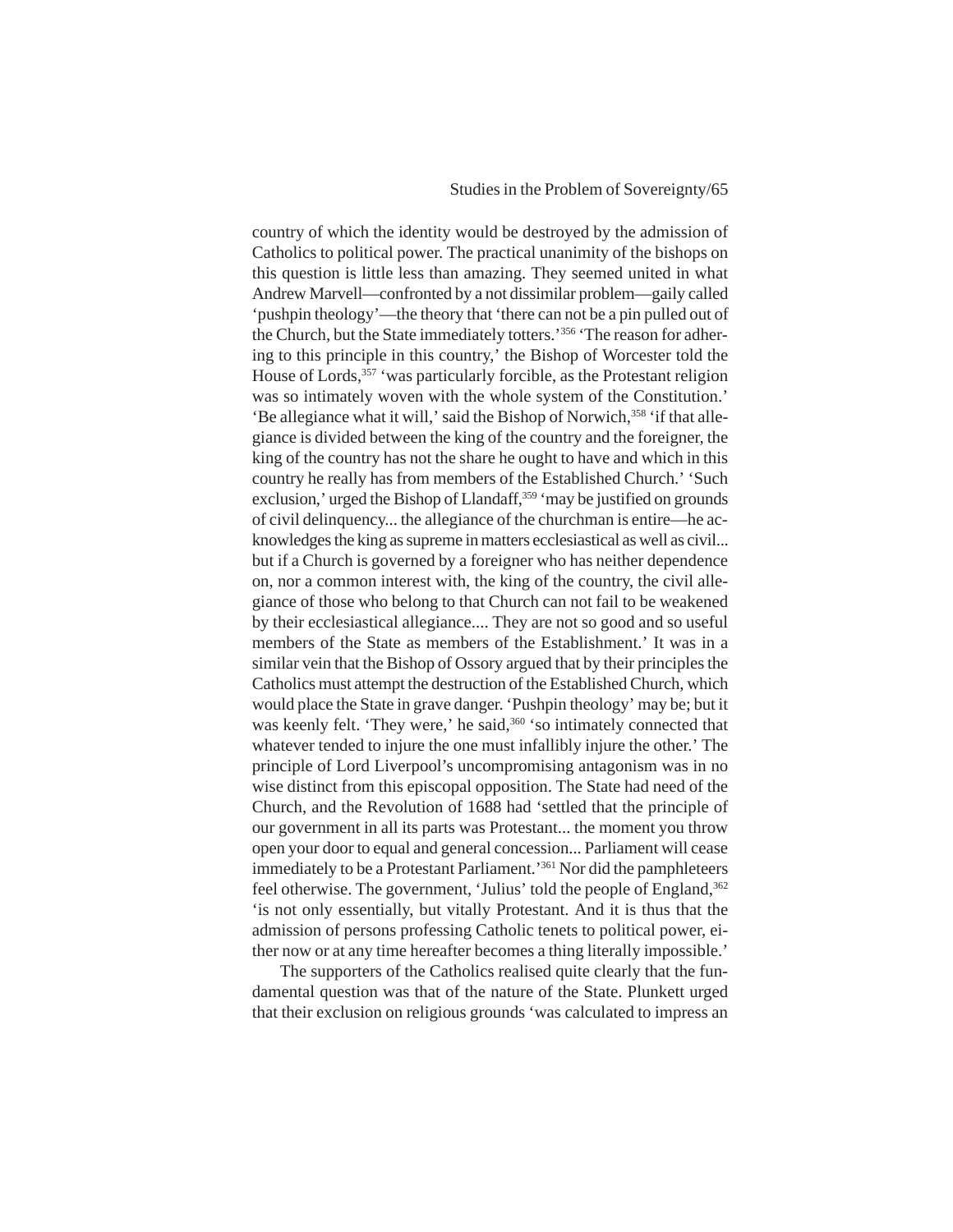opinion that religion was only an instrument for State purposes.'363 The constitution was to him essentially secular in its nature. His attitude was very like that of Penn and the Tolerationists of the seventeenth century. As to the latter it seemed evident that 'religion is no part of the old English government,'364 so to Plunkeit the law enjoined certain duties, and whoever performed those duties was entitled to the privileges of citizenship.365 Canning admitted that there had been a time when Catholic and Protestant had struggled 'to see which should wed the State and make her exclusively its own. But the time of combat had passed—the Catholics tendered a willing submission... the Protestant religion. and the Constitution were inseparably united' so that no danger need be apprehended from Catholic antagonism to the Church of England.'366 And Sidney Smith, who perhaps more than any other writer made. plain to humble men the Catholic argument,  $367$  went directly to the charge of divided allegiance as the root of the matter. The Catholics were charged with owing allegiance to one who might dethrone kings, and were themselves bound to destroy heretics. 'To all of which,' wrote Smith,<sup>368</sup> 'may be returned this one conclusive answer that the Catholics are ready to deny these doctrines upon oath. And as the whole controversy is whether the Catholics shall by means of oaths be excluded from certain offices in the State, those who contend that the continuation of these excluding oaths is essential to the public safety, must admit that oaths are binding upon Catholics, and a security to the State that what they say is true.' Nor did he fear the fact that the Catholics owed an allegiance no less to the Pope than to the British Crown. The one was spiritual, and not even distantly connected with the second, which was concerned with civil policy. 'What is meant by allegiance to the crown,' he said,<sup>369</sup> 'is, I presume obedience to Acts of Parliament and a resistance to those who are constitutionally proclaimed to be the enemies of the country. I have seen and heard of no instance for this century and a half past, where the spiritual sovereign has presumed to meddle with the affairs of the temporal sovereign. The Catholics deny him such power by the most solemn oaths which the wit of man can devise. In every war the army and navy are full of Catholic soldiers and sailors; and if their allegiance in temporal matters is unimpeachable and unimpeached, what matter to whom they choose to pay spiritual obedience, and to adopt as their guide in genuflexion and psalmody? Suppose these same Catholics are foolish enough to be governed by a set of Chinese moralists in their diet, this would be a third allegiance; and if they were regulated by Brahmins in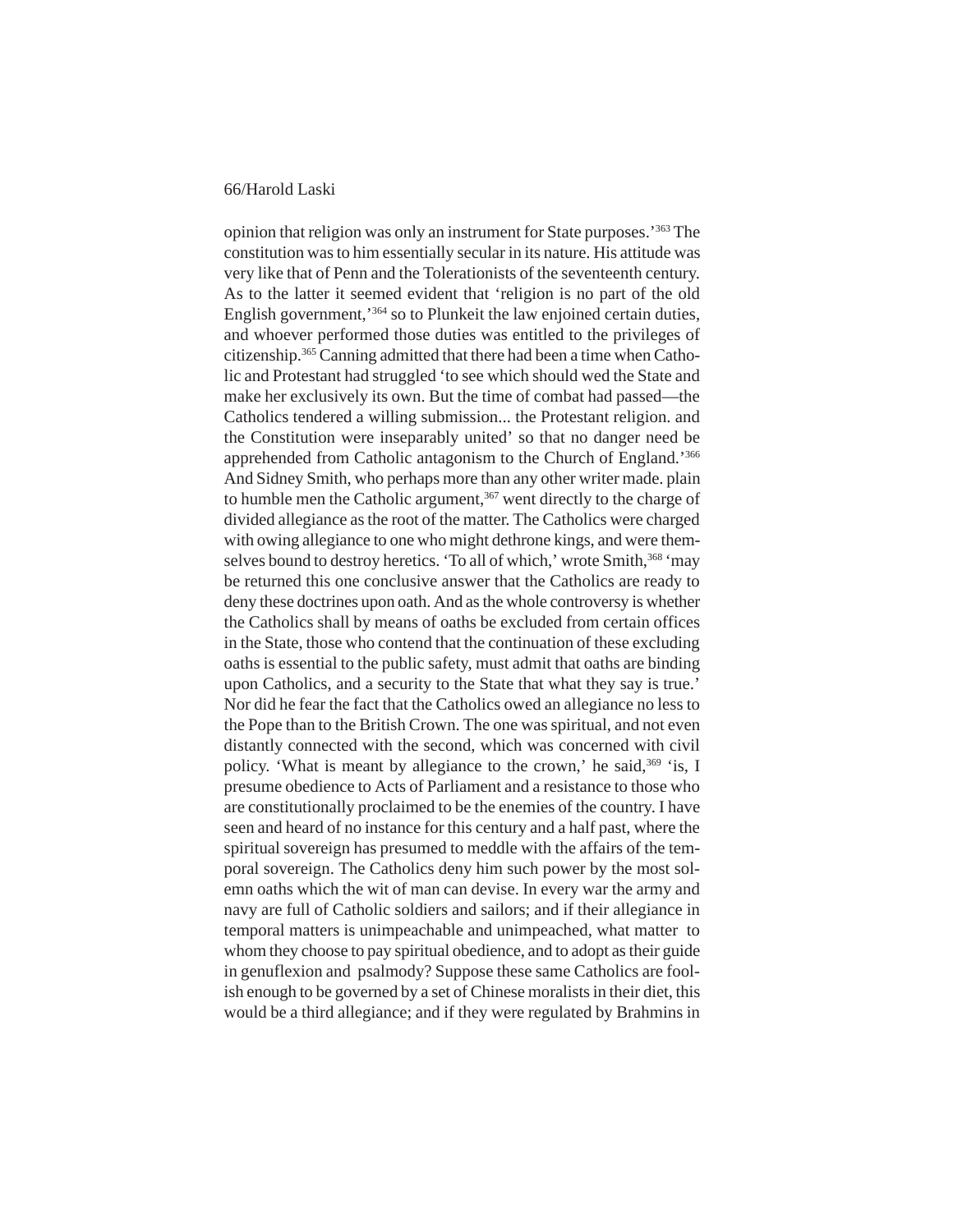their dress, this would be a fourth allegiance; and if they received the directions of the Patriarchs of the Greek Church in educating their children, here is another allegiance; and as long as they fought and paid taxes, and kept clear of the Quarter-Sessions and Assizes, what matter how many fanciful supremacies and frivolous allegiances they choose to manufacture or accumulate for themselves?' Here, at any rate, Sidney Smith was as irresistible in his logic as in his humour.

The attitude of the Catholic authorities was in no wise different from that of their Protestant supporters. From the early days of the struggle, they tried to make it plain that, whatever their connexion with the Church of Rome, the loyalty they owed the British Crown in civil affairs was unexcepted and entire. 'We acknowledge,' wrote the Vicars Apostolic of England in 1813,<sup>370</sup> 'that we owe to the State a proof of our civil allegiance and security against all treasonable designs. You (the Catholic laity) in common with us... have given to our country the strongest proofs of civil allegiance, and an abhorrence of all treasonable designs by the profession of your religious principles, by the solemn oaths you have taken with unquestionable sincerity, and by the known loyalty of your conduct.... We are all British-born subjects, and as such we feel an interest and a glory in the security and prosperity of our country. We can no more betray our country than our religion.' This is a sufficiently clear pronouncement. Yet two years later O'Connell made an even more striking repudiation of any claim of the Pope to temporal allegiance. "I deny,' he said $371$  'the doctrine that the Pope has any temporal authority, directly or indirectly, in Ireland, we have all denied that doctrine on oath, and we would die to resist it.' 'I know of no foreign prince,' he went on to, assert,<sup>372</sup> 'whom, in temporal matters the Catholics of Ireland would more decidedly resist than the Pope.' Nor did Charles Butler—whose great legal powers give to his declaration a peculiar value speak otherwise. 'If the Pope,' said the pamphlet reprinted by him,<sup>373</sup> 'should pretend to dissolve or dispense with his Majesty's subjects from their allegiance, on account of heresy or schism, such dispensation would be vain and null; and all Catholic subjects notwithstanding such dispensation or absolution, would still be bound in conscience to defend their king and country at the hazard of their lives and fortunes (as far as Protestants would be bound) even against the Pope himself, in case he should invade the nation.' To the same effect was the petition of the Catholic Board to the king. 'To your Majesty,' it says, <sup>374</sup> 'they swear full and undivided allegiance; in your Majesty alone they recognize the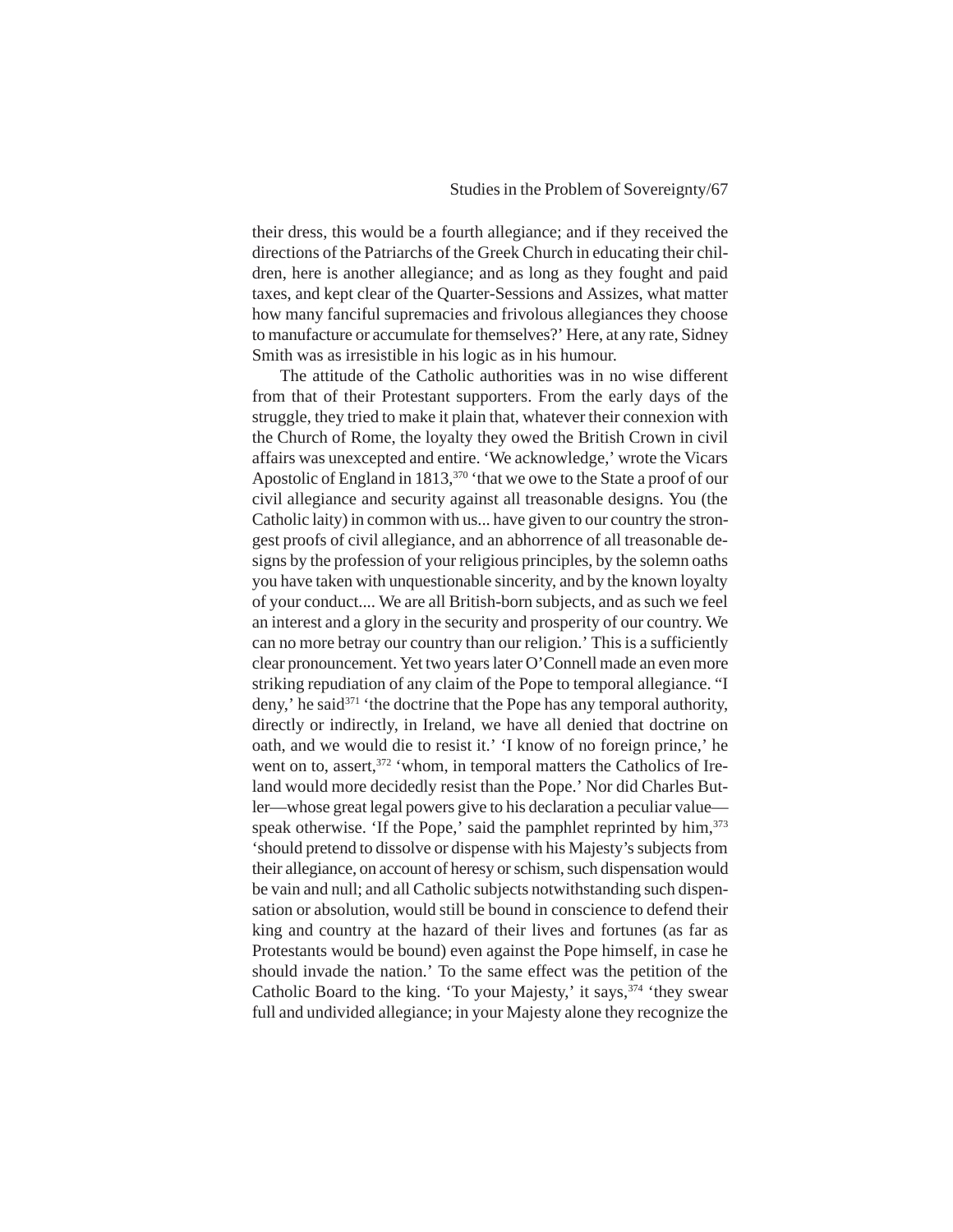power of the civil sword within this realm of England. They acknowledge in no prince, prelate, State, or potentate, any power or authority to use the same within the said realm, in any matter or cause whatever, whether civil, spiritual or ecclesiastical.' Dr. O'Hanlon of Maynooth told Lord Harrowby's commission that the college virtually taught Gallicanism. 'We teach in Maynooth,' he said,<sup>375</sup> 'that the Pope has no temporal power whatever, direct or indirect. We have affirmed that doctrine upon our solemn oaths, and we firmly maintain it.... We hold the same doctrine in regard to the Church.' In 1826, all the Catholic bishops united in a declaration that in civil matters 'they hold themselves bound in conscience to obey the civil government of this realm... notwithstanding any dispensation or order to the contrary to be had from the Pope or any authority of the Church of Rome.'376 And Dr. Doyle, the most influential, if the youngest,<sup>377</sup> of the Irish Catholic bishops, assured Lord Liverpool that 'Papal influence will never induce the Catholics of this country either to continue tranquil or to be disturbed, either to aid, or to oppose the Government; and that your lordship can contribute much more than the Pope to secure their allegiance or to render them disaffected.'378

It is obviously a political question as to the nature of sovereignty that is at the bottom of this discussion; and the attitude of Parliament, on the one hand, and of the Catholics on the other, to the problem of security against Roman aggression throws this aspect of emancipation into very striking relief. The fear clearly is that the nature of their religious allegiance will compel Catholics to endanger the Protestant nature of the State. Means must therefore be had to make the government sufficiently in control of Catholic loyalty as to guard against that risk. In Grattan's Bill of 1813 a long oath of loyalty was inserted by Canning intended to secure Great Britain against Roman interference. A Board of Commission, selected from distinguished Catholics, was to be chosen and was to accept all appointees to vacant bishoprics in the Roman Church, and to examine all documents from Rome before admitting them into the country.379 But this measure raised in its turn a curious problem. While it did not hurt the implicit Gallicanism of men like Butler, it was unalterably opposed by the redoubtable Milner and by the Irish bishops. It was, said the latter,<sup>380</sup> 'utterly incompatible with the discipline of the Roman Catholic Church and with the free exercise of our religion,' since it involved the admission that the State had the right to interfere with the internal affairs of the Church. The bill, said Milner,<sup>381</sup>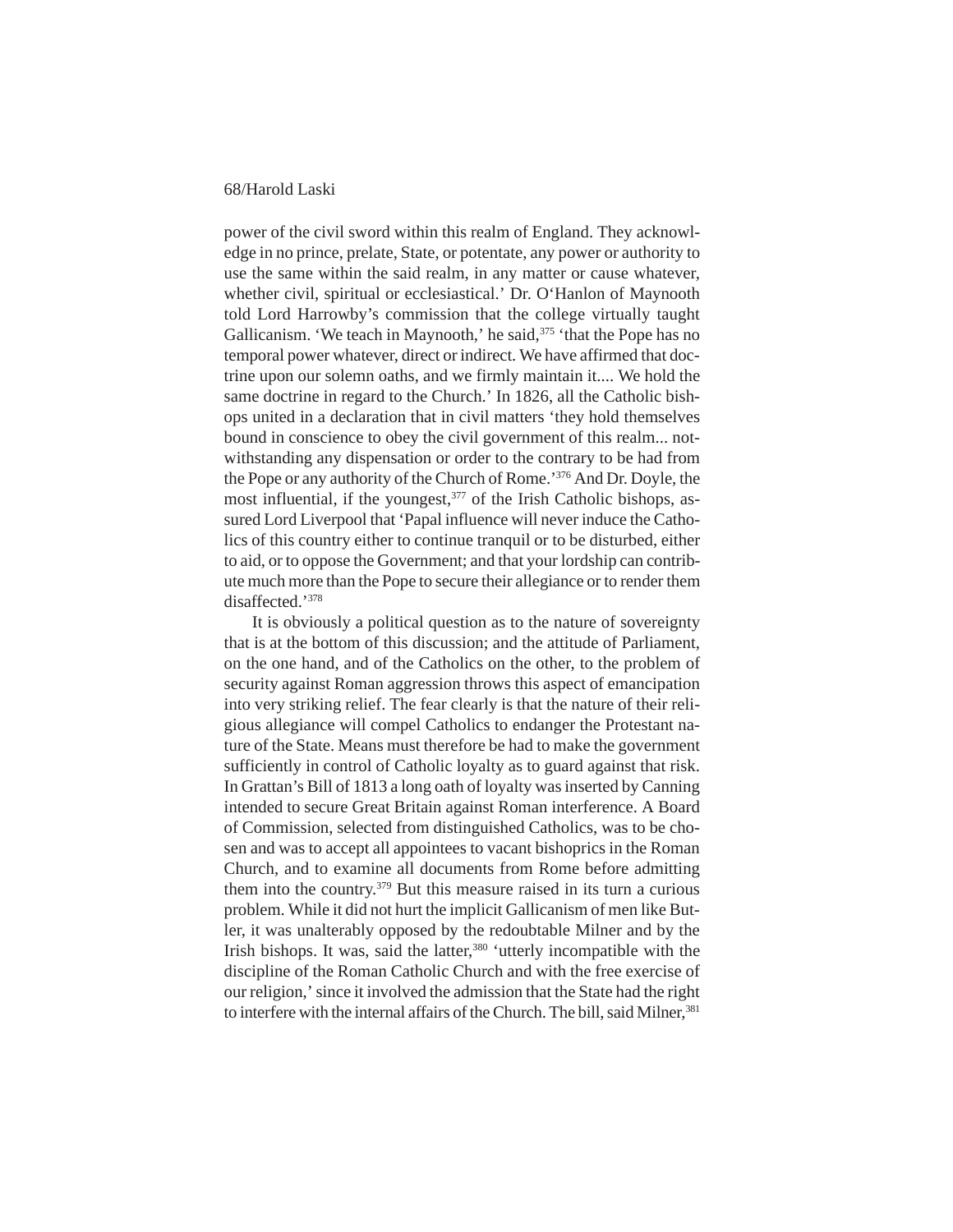'was contrived with a heart and malice which none but the spirits of wickedness in high places... could have suggested to undermine and wither the fair trees of the English and Irish Catholic Churches.' Nor would he admit the rescript of Monsignor Quaranotti, the sub-prefect of Propaganda, who, in the enforced absence of the Pope as Napoleon's prisoner, approved the proposal.382 O'Connell even went so far as to assert that not even the Pope himself would make him admit such an invasion of Catholic integrity.<sup>383</sup> 'The Catholics of Ireland,' said the *Dublin Daily Chronicle*, 384 'will not recognise any of its acts as binding and obligatory.., they have distinctly and on their solemn oaths protested against the recognition of any foreign temporal authority.' By 1817, it was clear that Catholic opinion would tolerate neither the royal approval of bishops, nor the regulation of ecclesiastical intercourse with Rome.385

The reason is sufficiently plain. The Roman Catholic Church has always claimed that the Church is itself a perfect society, and as such it could hardly acknowledge the supremacy of the State. Milner, indeed, from this standpoint insisted, and logically, that no Catholic could swear undivided allegiance to the temporal sovereign 'as there might always be occasions when the authority of the State might be at variance with that of the Church';386 and he seems to have objected to the limited sense in which the Catholics interpreted allegiance. Securities of any kind seemed to him 'Bills of Pains and Penalties' which struck at the root of Catholic independence, and he actually organised a petition against a Relief Bill of Plunkett's on this ground.<sup>387</sup> His position seems to have won the support of the Roman authorities, who expressed surprise and sorrow that the laity of the Church should have presented a petition to the king 'in which they have protested that they acknowledge in no one but himself any power or authority, either civil, spiritual or ecclesiastical' and emphasised their opinion that such an attitude would be 'unlawful and schismatical.'388 The reason of this attitude becomes clear from a note of Bishop Milner's on what he understood allegiance to mean under the laws of England. It is not to allegiance itself 'which means nothing more than the duty which a subject owes to the Prince or State under which he lives' that he objected, but, 'as it is gathered from the laws of the country which invested the king with the power of excommunication, or cutting off from the body of Christ, and of reforming all heresies, and, therefore, of judging of them.'389 It was thus against the theoretical limitations upon all bodies not the State which is implied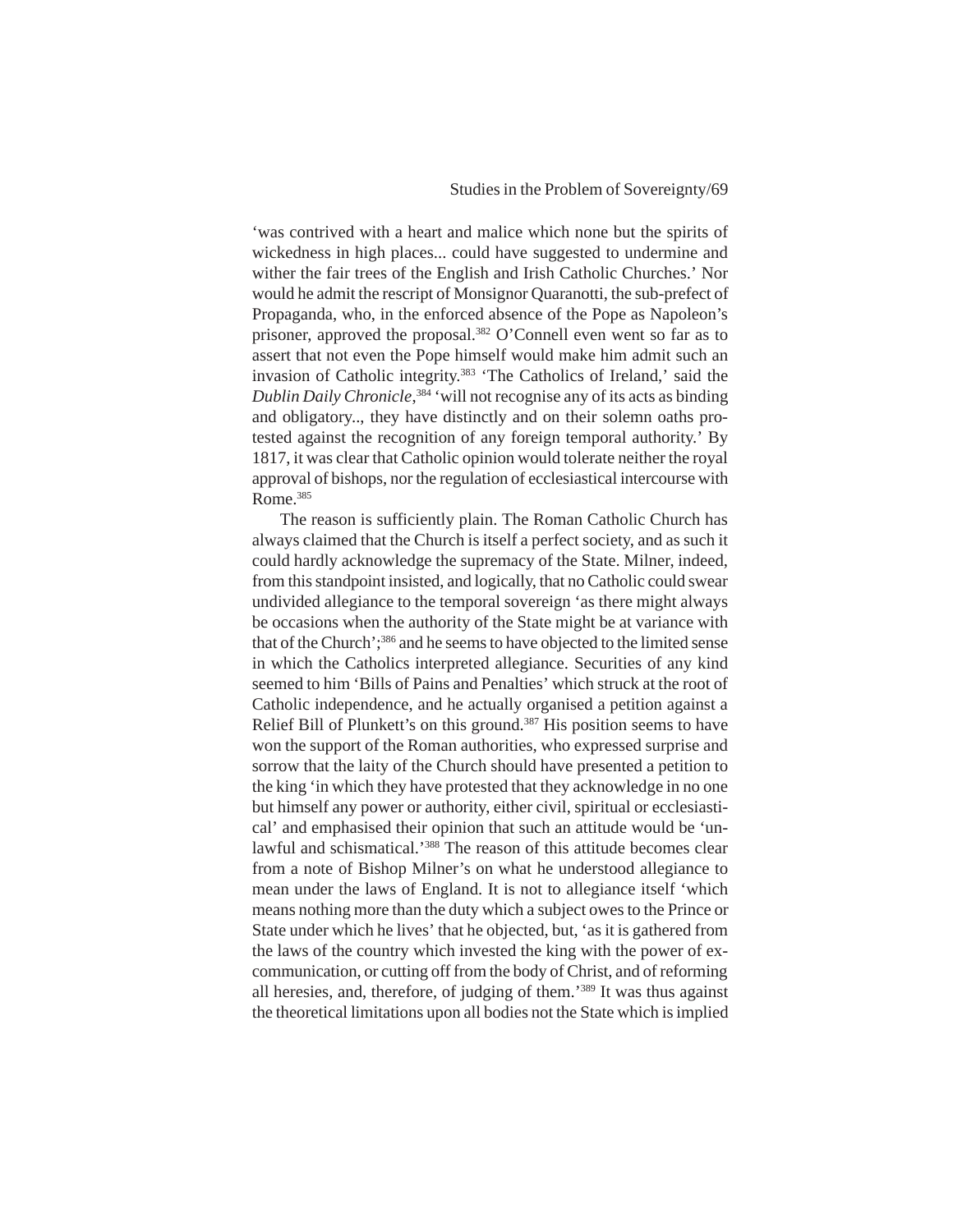in the doctrine of parliamentary sovereignty that he made his protest. He could owe allegiance to the State only so far as it did not conflict with the loyalty his Church had the right to demand.

A twofold tendency within the Catholic fold was clear thus early. Men like Butler were Gallican in their attitude,<sup>390</sup> willing to combine with the Unitarians to secure emancipation on the broad basis of a general religious toleration;<sup>391</sup> while others, like Milner, were profoundly Ultramontane in temper. It was with the first body of thought that general English sentiment allied itself. 'You will consider,' said the Speech from the throne announcing the Relief Bill,<sup>392</sup> 'whether the removal of these disabilities can be effected consistently with the full and permanent security of our establishments in Church and State.' It was the knowledge at Rome that this feeling must be respected which had prevented the recognition of the Jesuits in England;<sup>393</sup> and when, in 1815, Cardinal Gonsalvi had visited England he had, in deference to public sentiment, not only put aside the ordinary robes of his office, but had been most careful to avoid all questions of precedence.<sup>394</sup> For the old prejudices were far from dead. As late as 1827, Arthur Hallam told Mr. Gladstone how the gibes in 'King John' against the Pope had met with eager applause; and the Oxford bedmakers thought separation might be preferable to emancipating the Catholics.395 When the Bill actually came, the concession to this sentiment was apparent. The oath was of the most drastic nature, and prevented any Catholic from attempting to secure a change in the character of the State.396 The Catholics were forbidden to take the names of Protestant sees for their bishoprics—a clause which, ignored in Ireland, was in England to lead to serious trouble.<sup>397</sup> Catholics were forbidden from religious celebration outside a church or private house, and from wearing the habits of their orders.<sup>398</sup> The Jesuits were prohibited from entrance into England.<sup>399</sup> On the more negative side, Catholics were not to hold certain offices, nor were they to have direct concern with religious appointments.400 Gifts to religious orders were made void,<sup>401</sup> and the rule against tracts for superstitious purposes was sufficient to invalidate such bequests as one for masses or prayer for the repose of souls.<sup> $402$ </sup> It is perhaps worth noting that in the year before the passage of the Relief Act, a bequest for inculcating the doctrine of the Pope's supremacy was declared illegal;<sup>403</sup> and it was not until 1836 that a Roman Catholic marriage became valid in the eyes of the law.404

The Relief Act clearly bears upon its face the marks of the difficult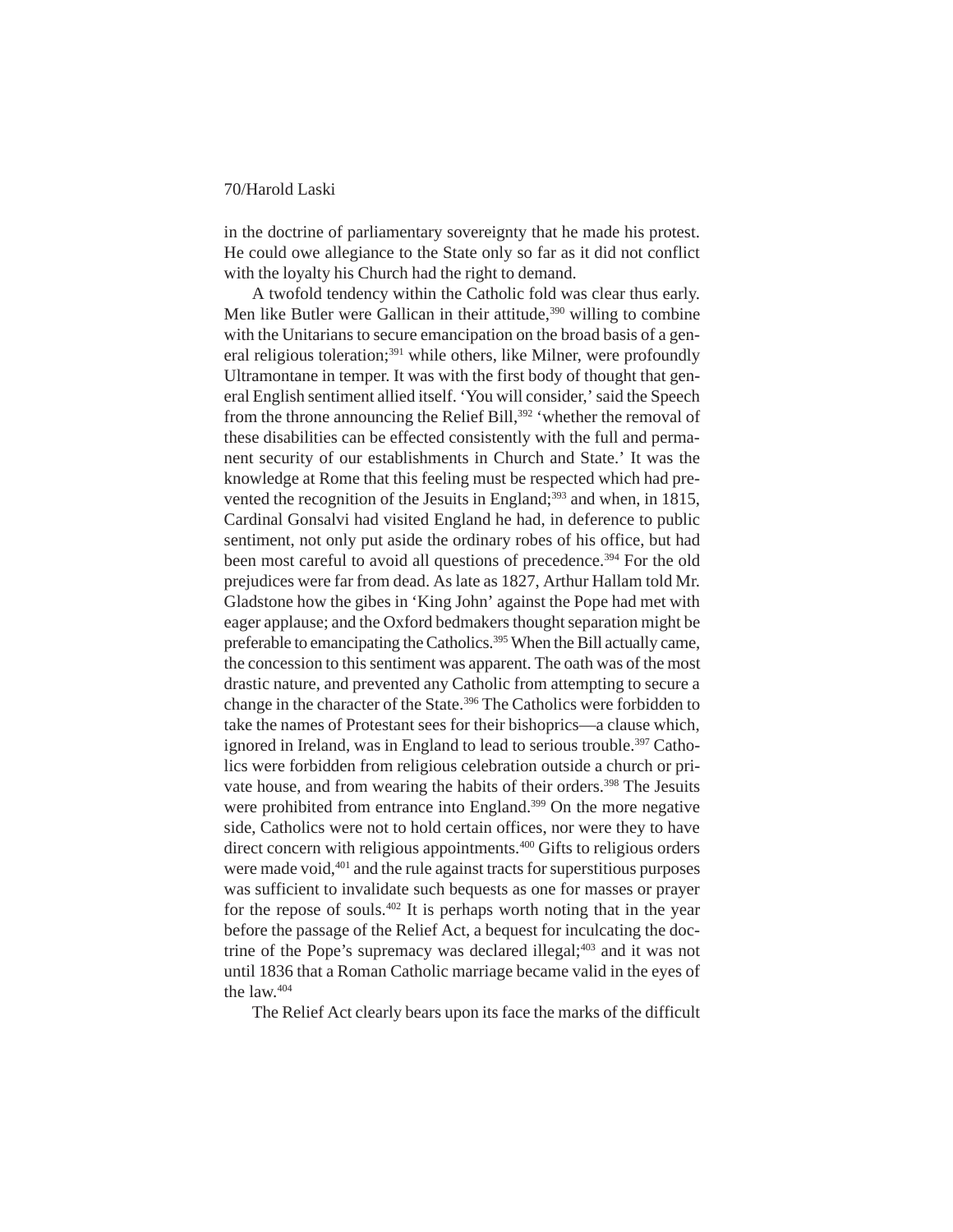circumstances under which it was passed. It is evident that most Englishmen suspected the Catholic religion of sapping the foundations of civic loyalty; and the Act rather lulled than removed that suspicion. The securities were plainly enough the mark of a fear that the sovereignty of the Crown might suffer impairment; for if, as Plunket had stated fifteen years before, the 'true principles of the Constitution' were 'the safety of the Established Church and of the Protestant throne,'405 'and if no concession not consistent with these could be yielded, it was clear not only that religious proselytisation must be circumscribed but also that enthusiasts would hesitate to suffer such a limitation of religious freedom as was here implied. Certainly Bishop Doyle's way out of the impasse was more casuistically ingenious than politically logical.<sup>406</sup>

The fact of the matter is that, as is usually the case, English practice was better than English theory. The Irish difficulty apart<sup>407</sup>—and only complete emancipation could be its solution—to the attitude of men like Charles Butler it was scarcely possible even for the most bigoted of Protestants to take political exception. He admitted the authority of common law and statute law, both of which he had himself illuminated by his profound learning. He did not hesitate to accept the claims of constituted jurisdiction in all civil and religious matters that did not touch his conscience. He repudiated the temporal supremacy of the Pope. To have excluded him from the exercise of political power when, without its possession, he had been for so long loyal to the British Crown, would have been to create an allegiance which no thinking man could accept. The Catholic had been 'a marked man and a plotting sectary'408 in the eyes of the populace for more than two hundred years, yet he had not attempted the destruction of an oppressive State. Emancipation came as the half-unwilling and half- accomplished recognition of the error inherent in a theory of sovereignty which, because it makes political outcasts of those whose intimate beliefs it fails to control, is at war with all the deeper realities of human life.

### II

If the Papacy, as Thomas Hobbes so scornfully remarked, be no more than the 'ghost of the Holy Roman Empire sitting crowned upon the ruins thereof,' it has not seldom possessed sufficient substantiality to cause Englishmen some vigorous tremors. Whatever its defects, Ultramontanism has, at any rate in its broader form, the merit of a respectable pedigree. Nor has the attitude of England to its demands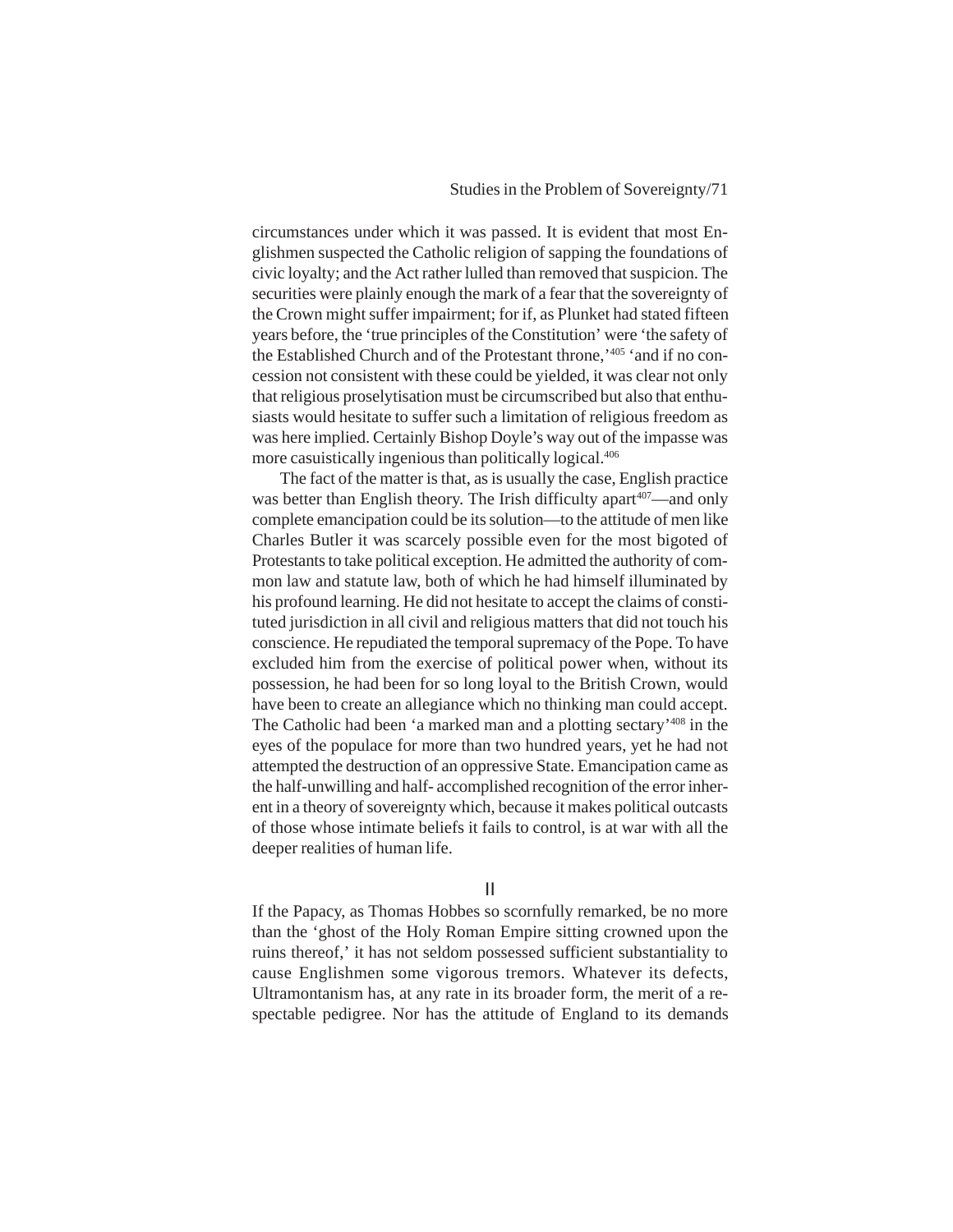changed very greatly in the centuries since the Reformation Parliament bestowed on the omnivorous Henry the attributes of papal sovereignty.409 But an Anglican usurpation was not likely to decrease the pretensions of that organism of which changelessness was the proud boast. The claims of Gregory VII and Boniface VIII may have slumbered; but dead they were not. Certainly to the divines of the seventeenth century it was the supreme merit of the Reformation that it prevented an allegiance to the sovereign which had been heretofore precarious because divided.<sup>410</sup> But the condition of its removal was a narrow and uncritical antagonism to whatever savoured of Roman practice. The penalisation of the Catholic religion turned it once more into a secret society—mistakenly since the Armada had sufficiently proved the implicit Gallicanism of the English Catholics. Nevertheless it was true that they owed allegiance to an ecclesiastical monarch who claimed the deposing power. Men never forgot the Bull of Pius V, and they were determined not to endure a repetition of his offence. So that when an enlightened opinion at length admitted of a fair measure of toleration, it was upon conditions that the boon was extended. The fear of Rome was far from dead; it was rather the suspicion of the English Catholics that had been removed and the latter were to find how easily the lightest indiscretion might fan those suspicions once more into flame.

The twenty years succeeding emancipation were used by the Catholics in reaping the harvest that had been so long and so painfully sowing.411 They were not unfortunate in their position. Englishmen discovered that the Catholic gentry had virtues very similar to their own. The reputation of statesmen like Montalembert, the history of thinkers like Schlegel, and, from 1846, the suspected liberalism of Pius IX, but, above all, the influence of the Oxford Movement and the skilful social ability of Cardinal Wiseman, were all bound to add greatly to the prestige of their situation. People began with interested amazement to hear O'Connell declare that the Catholic Church had ever been on the side of democracy,412 and the corrosive sublimate of which Hurrell Froude's mind was mainly composed assisted in the dissolution of Newman's evangelical suspicions.413 The Napoleonic adventure, moreover, had done much to check men's fears of a Catholic revival. The political edifice of the temporal power seemed less secure than at any former time in modern history. The things of which De Maistre did not lightly dream, the *Symbolik* of Möhler, the grave charm of the Münich reaction—all these might logically lead to a reformulation of the Catholic political system,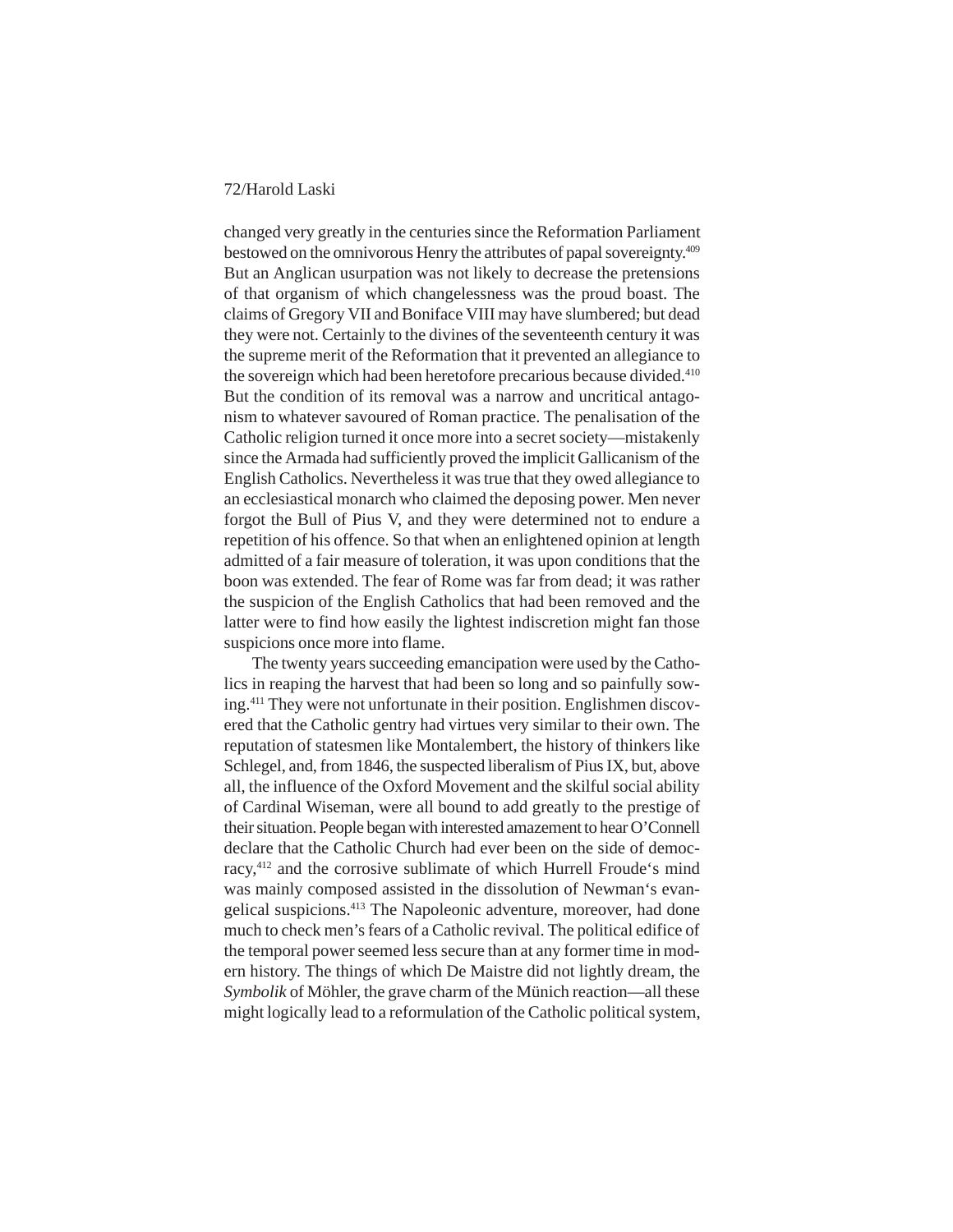but it was a reformation of which men had ceased to be afraid.<sup>414</sup> Newman, Manning, Gladstone—all of them visited Rome in the full vigour of early manhood; but if they were historically impressed, they were in nowise religiously convinced.<sup>415</sup> And even the rosy optimism of Pius IX was quite early to expect the fall of the temporal power.<sup>416</sup>

Then, suddenly, there came a change. From an attitude of watchful waiting, Wiseman, who in 1847 had become pro-Vicar Apostolic of the London district, assumed a critical offensive. In the *Dublin Review* he had an admirable means of propaganda—and that the more important since it was an age when men still read theology with interested acumen. A skilful controversialist, he followed the fortunes of the Oxford Movement with unfailing eagerness; nor had he failed to contribute his observations. An article on the Donatist schism in 1839 had perhaps done more than any other single event to convince Newman that the 'via media' was untenable.417 He perhaps did more, as Mr. Ward reminds us, to reawaken Englishmen to the historic significance of his Church than any other Catholic of the age.418 It was the beginning of the Romeward movement. The folly of Oxford completed in W. G. Ward a process that logic had already begun. Dalgairns, St. John and Richard Stanton followed, while Newman, as Dean Stanley caustically put it, 'had recourse to whispering, like the slave of Midas, his secret to the reeds.'419 Then he, too, went and with his conversion a flood-gate of proselytisation seemed open. The secession, says Mr. Lecky,<sup>420</sup> 'was quite unparalleled in magnitude since that which had taken place under the Stuarts.' It was no wonder that Wiseman rejoiced. The accession of so strong a body of intelligence seemed to synchronise naturally with his plans for broadening the basis of English Catholic culture.<sup> $421$ </sup> Then in 1846 came the election of the new pope and the dawn, as men thought, of a new liberal Catholicism. It seemed clear to Wiseman and his colleagues that this was a time for action. On a visit to Rome in 1847,<sup>422</sup> he first broached his plans for the restoration of the Catholic hierarchy in England. There were good reasons for his plan; though at the time the antagonism of Cardinal Acton and the excitement of the crisis at Rome was sufficient to delay any action, Wiseman himself was able to secure the exercise of Lord Palinerston's influence against Austria and the despatch of an unofficial but important envoy—Lord Minto—to the papal Curia.423 Though the negotiations for the hierarchy were in abeyance, they were by no means forgotten. By 1848 the Papacy was convinced; and Lord John Russell, on behalf of the English government, had made public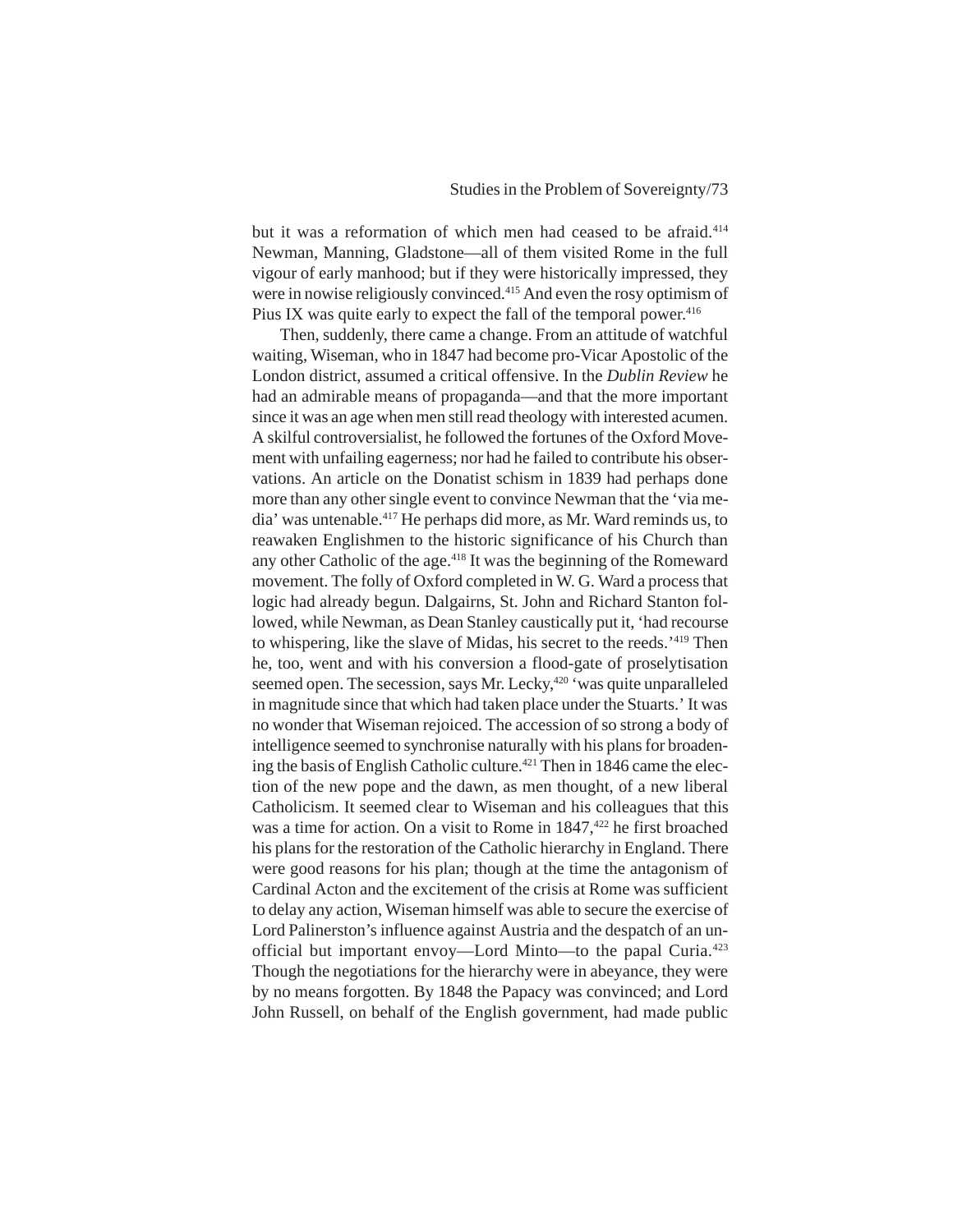announcement that though he would not assist, at any rate he would not interfere.424 In 1850 the expected event took place. Wiseman was created Cardinal-Archbishop of Westminster and the Pope's brief of September 29 re-established the hierarchy.<sup>425</sup> In his famous Pastoral of October 7, 'from out of the Flaminian Gate' Wiseman, dramatically perhaps, but with an intelligible pride, announced the event to the Catholics of England.

He had anticipated no storm. It had seemed to. him that the matter was one of no more than Catholic concern, the announcement of a metropolitan that the method of internal ecclesiastical administration had been changed. Yet he had, perhaps, been supremely unfortunate in the method of reporting he chose to adopt. Himself a man of exuberant temperament, it was with some genial bombast that the good news was told. 'So that at present' ran the Pastoral,<sup>426</sup> 'and till such time as the Holy See shall think fit otherwise to provide, we govern, and shall continue to govern, the counties of Middlesex, Hertford and Essex as Ordinary thereof, and those of Surrey, Sussex, Kent, Berkshire and Hampshire, with the islands annexed, as Administrator with Ordinary jurisdiction.' He was, of course, doing no more than marking the confines of his ecclesiastical jurisdiction. But it was not thus that his action was interpreted. The claim of government was at once taken in its fullest and most literal sense. The Pope was claiming to supersede Queen Victoria; nothing less than her supersession was intended. He was the new Hildebrand aiming at a new Canossa. 'We can only receive it,' said the *Times,*427 'as an audacious and conspicuous display of pretensions to resume the absolute spiritual dominion of this island, which Rome has never abandoned.' Nor did the *Times* alone fan the flame of popular resentment. In an extraordinary letter to the Bishop of Durham, Lord John Russell gave full rein to his feelings. 'There is an assumption of power in all the documents which have come from Rome,' he wrote,<sup>428</sup> 'a pretension to supremacy over the realm of England, and a claim to sole and undivided sway which is inconsistent with the Queen's supremacy, with the rights of our bishops and clergy, and with the spiritual independence of the nation as asserted even in. Roman Catholic times.' But the pretensions would be resisted. 'No foreign prince or potentate will be permitted to fasten his fetters upon a nation which has so long and so nobly vindicated its right to freedom of opinion.' The legal position of Dr. Wiseman would be considered and due steps taken to enforce the law.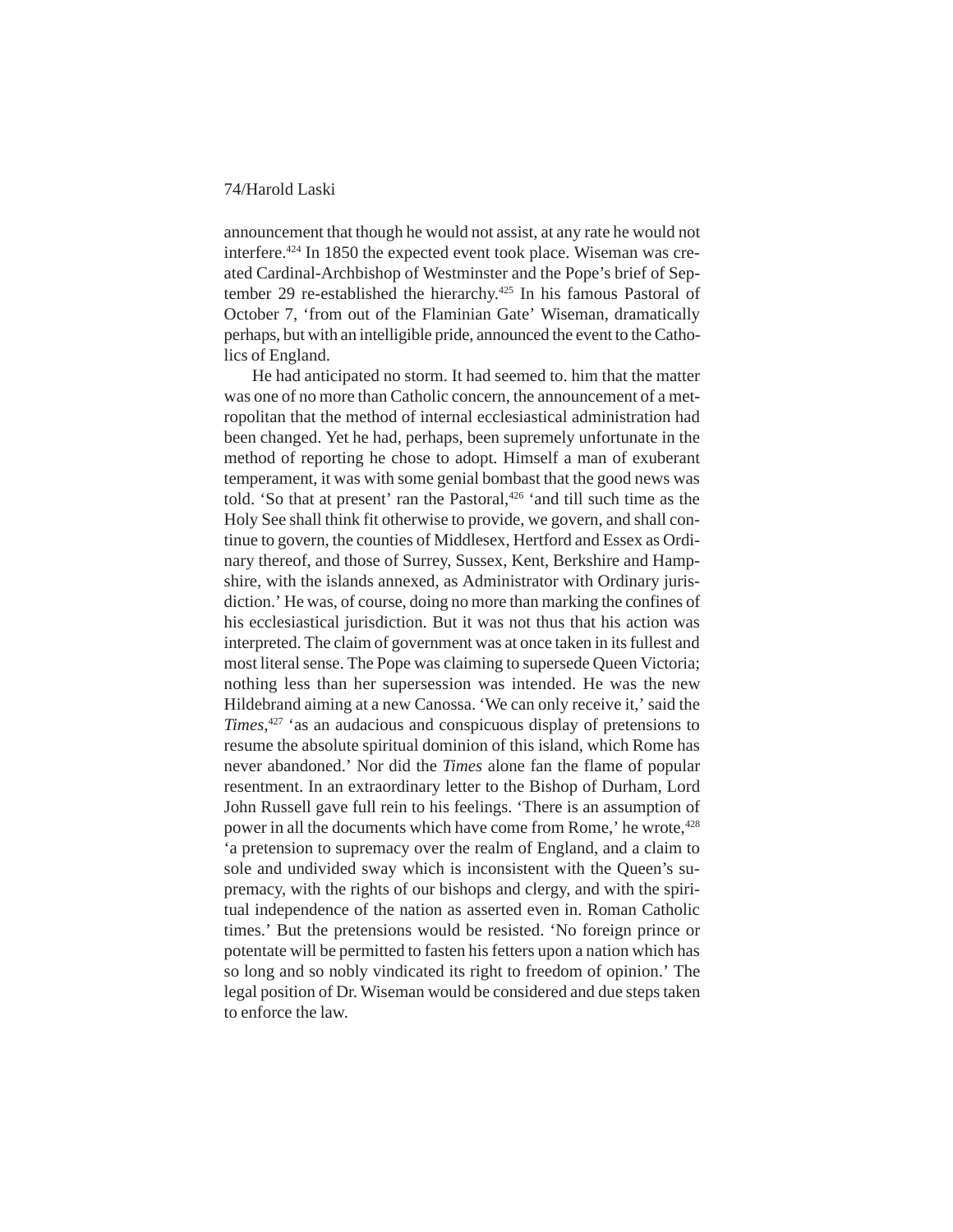# Studies in the Problem of Sovereignty/75

For four months England luxuriated in a recrudescence of all its ancient prejudices. The Lord Chancellor quoted *King John* at the Guildhall. Bishops vied with one another in the choice of extravagant epithets and addressed a petition of loyalty and remonstrance to the Queen. In reply the sovereign was made to assure them of her 'determination to uphold alike the rights of my crown and the independence of my people against all aggressions and encroachments of any foreign power.'429 Meetings of protest were held all over the country; everywhere, too, since Russell's letter happily coincided with Guy Fawkes' Day, Pope and Cardinal were committed in effigy to the flames. Crowds broke the windows of Roman Catholic churches. So serious did the feeling become that the Catholic authorities were doubtful if it was wise for Wiseman to return.<sup>430</sup>

But the Cardinal was equal to the occasion. He hurried back to England and immediately issued an able 'Appeal to the English Nation' which not only did much to quieten public sentiment but even was successful in procuring a reluctant retractation from the *Times*. 431 In a skilful letter Disraeli sneered gracefully at the whole affair, while Mr. Roebuck publicly rebuked Russell as the successor of Lord George Gordon.432 Wiseman himself, in certain lectures at St. George's Cathedral, explained the decree in detail and in circumstance. What, perhaps, did most to assuage popular indignation was the passage of the Ecclesiastical Titles Bill which received the Royal Assent in August, 1851. The declaration that Roman Catholics should not assume titles of bishoprics under penalty of fine nor publish papal bulls seemed to act like a soothing charm.433 By the end of 1851 the excitement had entirely disappeared.

The episode is perhaps more theoretically than practically important. It is clear that to the majority of Englishmen the effect of the new Ultramontanism was to invade the integrity of English sovereignty. 'The day is coming,' said the *Edinburgh Review*, 434 'when either the Ultramontane theory, as developed by such writers as De Maistre, will be universal and paramount, or the theory of the infallibility and supremacy of the Church of Rome will crumble to atoms. The theory of a divided allegiance the nations will at length find untenable.' Lord Shaftesbury seems particularly to have feared the introduction of the Roman Canon law. 'Do you know what the Canon law is?' he asked a great meeting.<sup>435</sup> 'It is a law incompatible with the civil law of this realm; it is subversive of all religious liberty; it permits—nay, enjoins—persecution of heresy,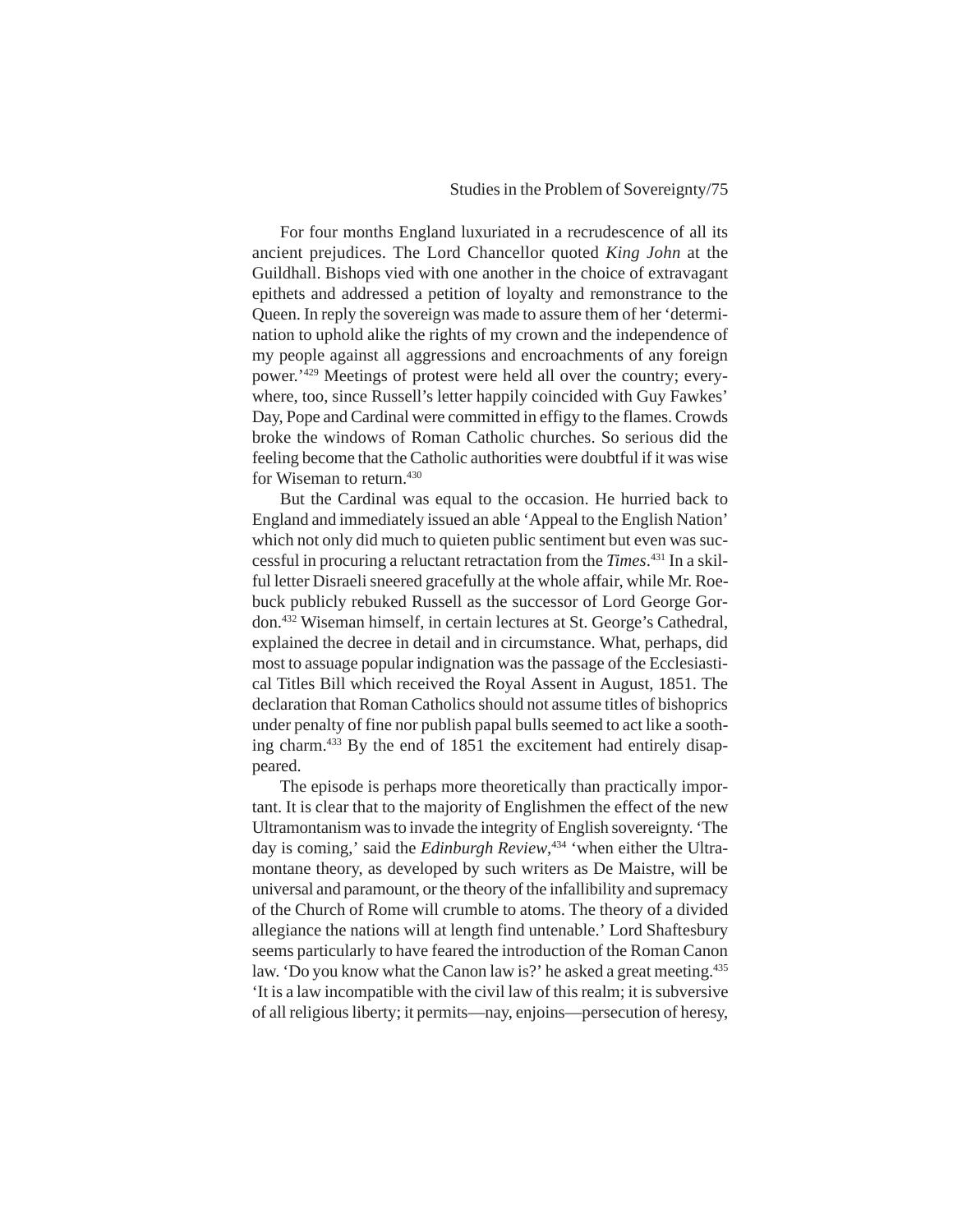it elevates the Pope as God, and asserts that he is superior to all human and national laws. We deny synodal action to our own Church—shall we allow it to a rival and hostile body?' A section of Catholic opinion seems to have concurred in these views. 'The late bold and clearly expressed edict of the Court of Rome,' wrote Lord Beaumont, 436 'can not be received or accepted by English Roman Catholics without a violation of their duties as citizens.' 'I should think,' said the Duke of Norfolk,<sup>437</sup> 'that many must feel, as we do, that Ultramontane opinions are totally incompatible with allegiance to our Sovereign and with our Constitution.' Though Macaulay himself had no fear of the Bull, some of his friends were 'angry and alarmed' and he did not regret their fright 'for such fright is an additional security for us against that execrable superstition.438 Mr. Gladstone seems to have disapproved with vehemence of the papal action but desired to draw a distinction between the action of Rome and the attitude of the English Catholics.<sup>439</sup>

It is clearly the old argument against Catholic emancipation clothed in a newer garb. The demand from Catholics is for an undiluted loyalty, and it is believed that such loyalty is incompatible with their spiritual allegiance. The answer made by the Catholics is masterly alike in form and substance. It is admitted by Wiseman that for the Pope to appoint Catholic bishops in England is a virtual denial of the royal supremacy in ecclesiastical affairs. But he correctly pointed out that this denial was not confined to members of the Catholic faith. 'The royal supremacy,' he wrote,440 'is no more admitted by the Scotch Kirk, by Baptists, Methodists, Quakers, Independents, Presbyterians, Unitarians and other Dissenters than by the Catholics.' He quoted Lord Lyndhurst to the effect that so long as no mischievous temporal consequences ensue from Catholic recognition of the papal supremacy, it was lawful for them to hold that belief. 'If the law,' said Lord Lyndhurst,<sup>441</sup> 'allowed the doctrines and discipline of the Roman Catholic Church, it should be allowed to be carried on perfectly and properly.' Not to do so was a practical refusal of religious toleration. 'To have told Catholics,' Lord Lyndhurst added,<sup>442</sup> "you have perfect religious liberty, but you shall not teach that the Church can not err; or, you have complete toleration but you must not presume to believe holy orders to be a sacrament" would have been nugatory and tyrannical.' Wiseman was able to show that Lord John Russell himself had admitted that the introduction of papal bulls was essential to Church discipline. 'There are certain Bulls of the Pope,' Russell had told the House of Commons,<sup>443</sup> 'which are absolutely necessary for the appoint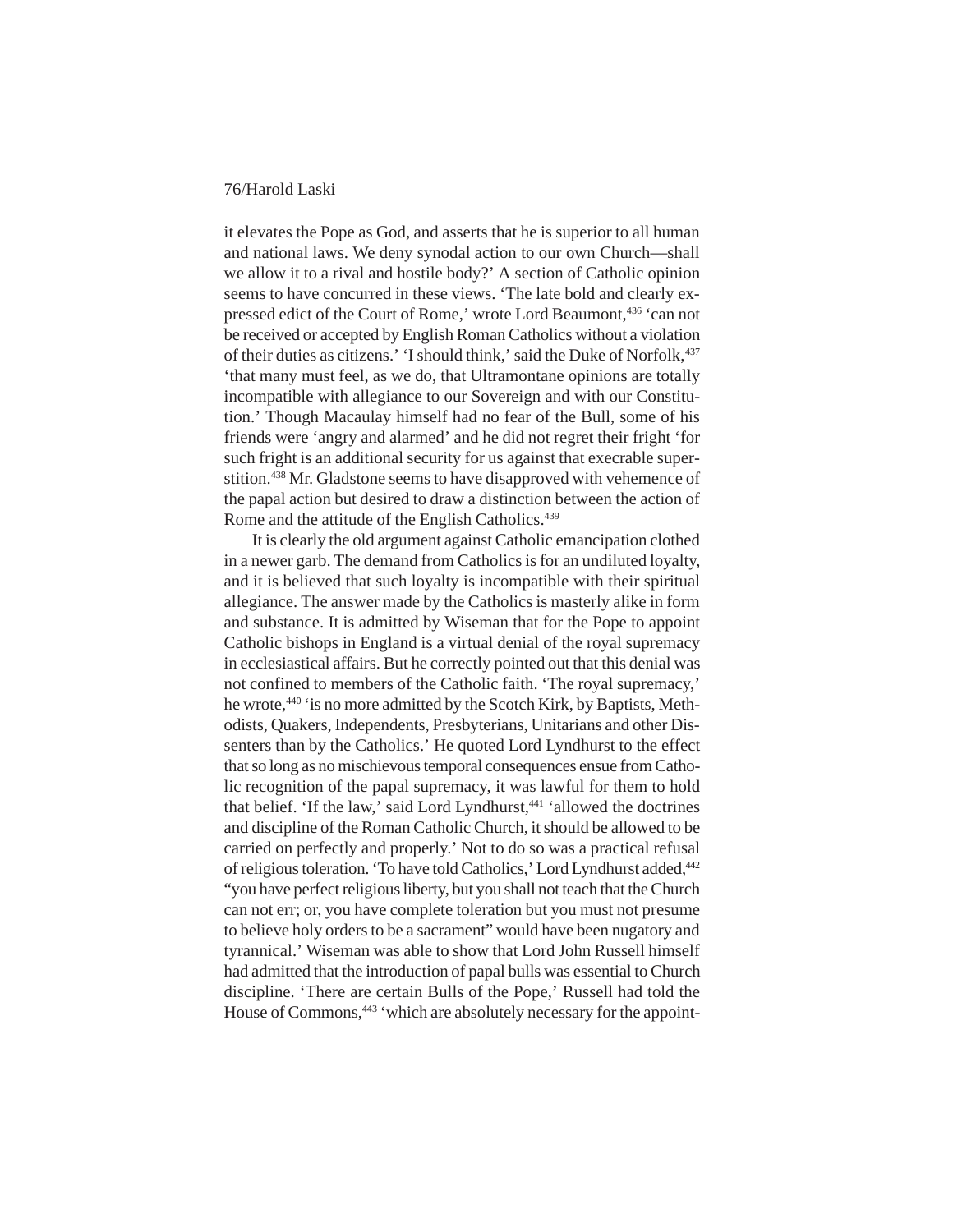ment of Bishops and pastors belonging to the Roman Catholic Church. It would be quite impossible to prevent the introduction of such Bulls.' But this was all that Wiseman had brought. And his case was strengthened by the fact that in Canada the local governments admitted the titular creations of the colonial hierarchy and had incorporated them by name in acts of Parliament.<sup>444</sup> He very pertinently enquired what distinction existed between the papal act of 1850 and the creation by Act of Parliament of the Anglo-Prussian bishopric of Jerusalem. 'Suppose,' asked Wiseman,<sup>445</sup> 'his Majesty of Abyssinia or the Emir Beshir had pronounced this to be an intrusion "inconsistent with the rights of bishops and clergy and with the spiritual independence of the nation" how much would this country have cared ?' The ground he took in the St. George's Cathedral lectures was exactly similar. People complained that 'it was the, State in every department which was invaded... the Crown was wounded in its prerogative, its supremacy, its right to allegiance, its very sovereignty... suppose that any one had told you six months ago that the Bishop of Rome had it in his power to throw this vast empire into convulsions; to upheave by the breath of his nostrils the granite foundations of the noble British constitution; to shake to its basis the throne of our gracious Queen... you would have laughed to scorn the man who would have presumed to tell you that he had such tremendous power. And if, by way of jest, or through curiosity, you had asked the fanatic who told you so by what wonderful machinery, by what magical agency' he could do all this; and he had answered you "by a scrap of paper, wherein he should desire the Catholic districts of England to be henceforth called dioceses, and the Bishop of Trachis to be called Bishop of Beverley and the Bishop of Tloa to be called Bishop of Liverpool," you would, I am sure, have considered the man little better than an idiot who asserted or believed in such effects from such a cause.<sup>'446</sup> Nor was he alone in his contempt for this agitation. Roebuck pointed out to Lord John Russell that if Catholic allegiance was divided as he asserted, the issue of a papal bull dividing England into dioceses would in nowise alter their situation. 'Let us, if we will,' he wrote,<sup>447</sup> 'fulminate an Act of Parliament against the Catholics; does any one suppose that their faith will be in the slightest affected thereby? We can not make people loyal by Act of Parliament; we can not by excluding certain names, keep out the doctrines of the Catholic religion.' This practical limitation on a theoretical power was ably insisted upon by the *Westminster Review*. It pointed out that the claim of the Catholic Church to be a heaven-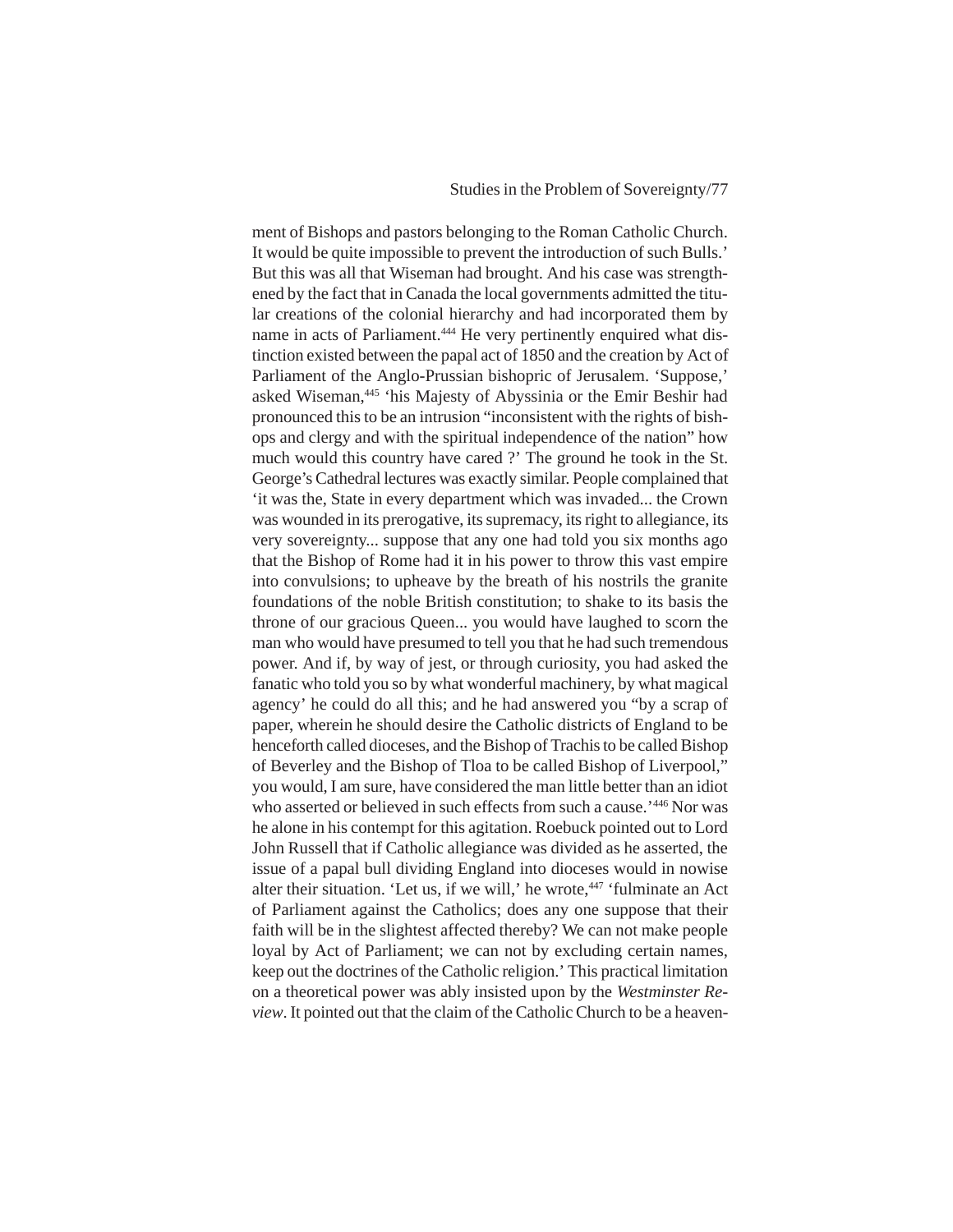appointed body made it theoretically impossible for a human organisation to live upon amicable terms with it. 'Those who wield the sceptre of the Most High,' it urged,<sup>448</sup> 'will pay small heed to the baton of the constable. Where the Almighty reigns what room will there be for the police magistrate? and where Omniscience directs, for debates in Parliament? What natural function can fail to undergo eclipse where the mystic shadow of the supernatural traverses the air?' But the wide claims of the imagination suffer diminution amid the stress of everyday life. '*De jure*,' as it wisely suggested,<sup>449</sup> 'the divine commission extends to everything and might absorb this planet into the Papal State; de facto it includes what it can, and stops where it must.' And amid its gibes and protests the *Edinburgh* was constrained to admit<sup>450</sup> that 'we do not for a moment question either the loyalty or the patriotism of the mass of our Roman Catholic fellow-subjects. We believe that, whether consistently or not, they would be as ready as were their Roman Catholic ancestors, or as are their Protestant contemporaries, to resist any aggression on the civil or political supremacy of England.' But, as Professor Dicey has admitted,451 no absolute theory of sovereignty can ever be consistent since it is always subject to the opinions of those it commands. And it is immensely difficult to understand why the Catholics should have been subject to a political logic which never has and never will be put into operation.

The argument for the Roman Catholic upon the basis of toleration seems well-nigh unanswerable. 'It is a mockery of toleration,' said the Westminster Review,<sup>452</sup> 'to permit people to believe in a divine corporation, and then to refuse them their corporate offices.' Sir George Bowyer, in an exceedingly able pamphlet, pointed out that 'the Pope has only created certain offices in a Church which is, in the eye of the law a dissenting body, and as much a voluntary society as any other incorporated body enjoying no legal privileges or franchises. And the theological claims of our Church do not alter the case. They belong to religion, and are within the inviolable rights of liberty of conscience over which no human power can exercise jurisdiction.'453 They were doing no more than attend to the internal organisation of the Church. They submitted to the law 'as good Englishmen and loyal subjects... but we claim full liberty so long as we do not infringe the law and the rights of our fellowcountrymen.'454 It was ridiculous to talk of toleration if this was not the case. 'If we are not allowed by law to hold a doctrine,' he said,<sup>455</sup> 'without which we should cease to be Roman Catholics, it obviously and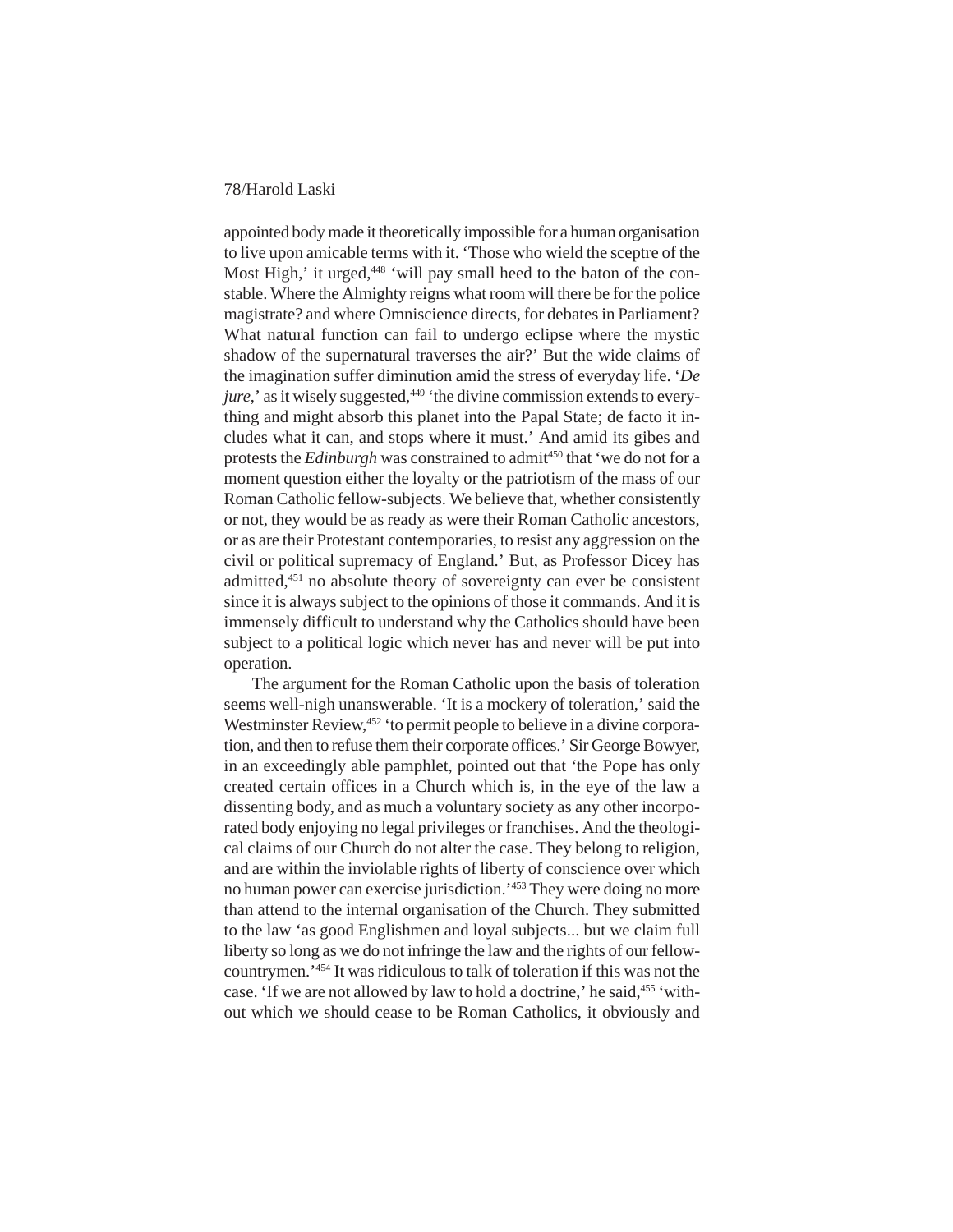inevitably follows that the law does not permit us to be Roman Catholics at all, which is absurd. Persecute us, drive us out of the realm altogether and into perpetual banishment, but do not hold out to us the delusive phantom of an apparent toleration, and then deny us the liberty to hold that doctrine on which the very existence of our Church, as the Catholic Church... most undeniably depends.' And Roebuck pointed out that dangerous consequences would ensue from this lack of toleration. 'Will not Catholics in Ireland,' he asked,<sup>456</sup> 'assert their own preeminence in that country and insist upon equality at least in the baneful right of persecution?' Mr. Bright had no doubts about the policy of Russell's government. Lord John's speech, he said, would have been 'very good if delivered some three hundred years ago,' and he denounced the measure as 'nothing better than a sham.'457 But he opposed it on higher and more splendid grounds. 'The course on which the noble Lord has been so recklessly dragging us,' he told the House of Commons,<sup>458</sup> 'is fruitful in discord, hatred, religious animosities—it has separated Ireland from this country, has withdrawn her national sympathies from us, and has done an amount of mischief which the legislation of the next ten years can not entirely, if at all, abate. The noble Lord has drawn up an indictment against eight millions of his countrymen; he has increased the power of the Pope over the Roman Catholics, for he has drawn closer the bonds between them and their Church, and the head of their Church. The noble Lord has quoted Queen Elizabeth and the great men of the Commonwealth, as though it were necessary now to adopt the principles which prevailed almost universally two hundred years ago. Does the noble Lord forget that we are the true ancients, that we stand on the shoulders of our forefathers and can see further?' It was, however, reserved for Mr. Gladstone in a speech which Lord Morley has placed among his 'three or four most conspicuous masterpieces' to make plain the essential wrongness of the government measure. 'Recollect,' he reminded the House,<sup>459</sup> 'that Europe and the whole of the civilised world look to England at this moment not less, no, but even more than ever they looked to her before, as the mistress and guide of nations in regard to the great work of civil legislation. Show, I beseech you—have the courage to show the pope of Rome, and his cardinals, and his Church, that England, too, as well as Rome has her *semper eadem*, and that when she had once adopted some great principle of legislation, which is destined to influence the national character, to draw the dividing lines of her policy for ages to come and to affect the whole nature of her influ-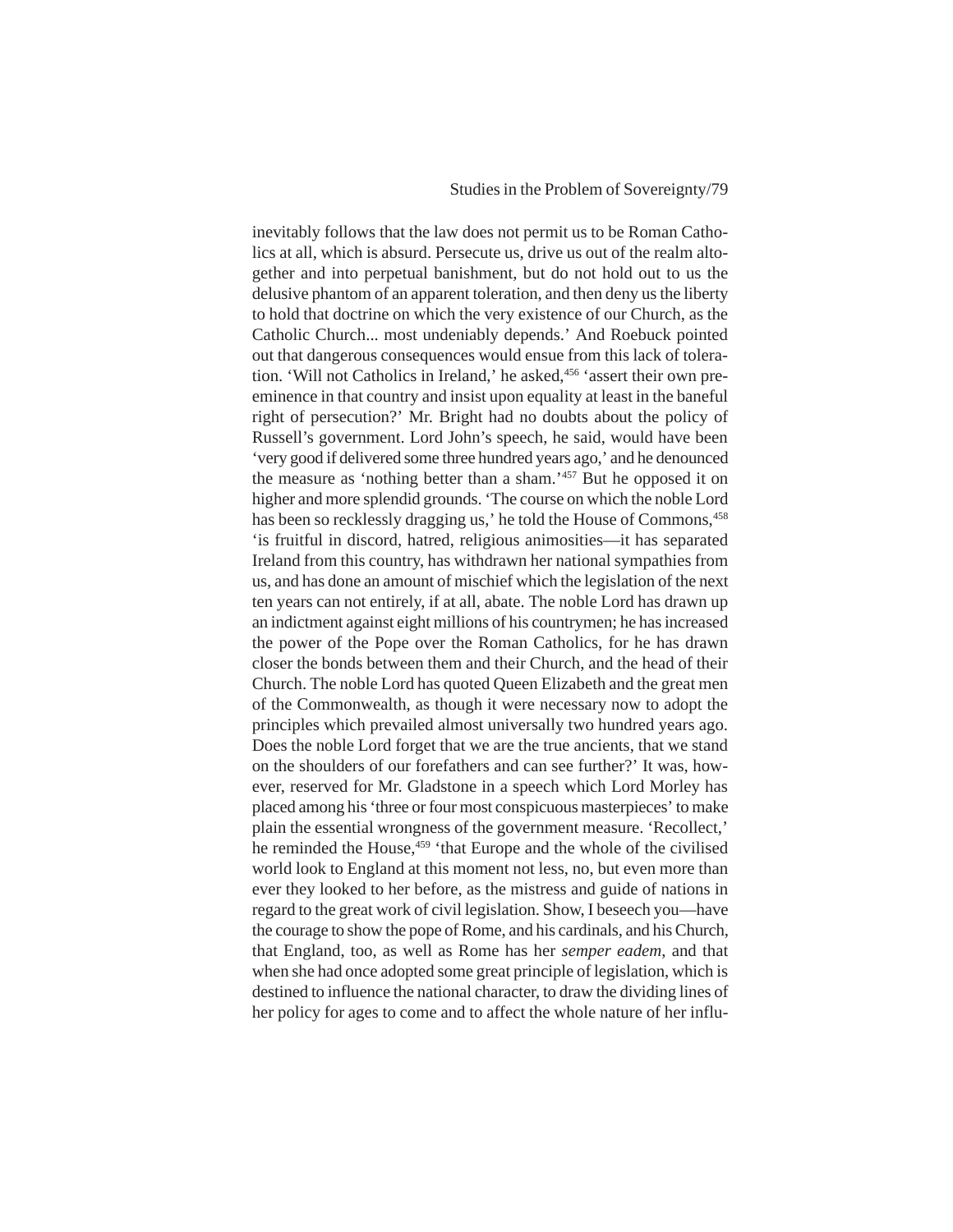ence and her standing among the nations of the world—show that when she has done this slowly and done it deliberately, she has done it once for all; and that she will no more retrace her steps than the river which bathes this giant city can 'flow back upon its source.' The character of England is in our hands. Let us feel the responsibility that belongs to us, and let us rely on it; if to-day we make this step backwards it is one which hereafter we shall have to retrace with pain. We can not change the 'profound and resistless tendencies of the age towards religious liberty. It is our business to guide and control their application; do this you may, but to endeavour to turn them backwards is the sport of children, done by the hands of men, and every effort you may make in that direction will recoil upon you in disaster and disgrace.' Rarely have the principles of religious toleration been more splendidly vindicated with a more profound sense of the issues at stake. '*O'u se réfugiera la liberté religieuse*,' wrote de Tocqueville to Senior,<sup>460</sup> 'si on la chasse de l'Angleterre?' It was fortunate for the good sense of Englishmen that their practice was an advance upon their precept. The act was never put into operation. 'The weapon that had been forged in this blazing furnace by these clumsy armourers proved blunt and useless; the law was from the first a dead letter, and it was struck out of the statute book in 1871 in Mr. Gladstone's own administration.'461

It is of interest to go back to the summer of 1850, when the first of English theologians was explaining to the Church he had deserted the principles of that which had gained his powerful allegiance. The essential point of his effort was the demonstration that Church and State ought to be separate organisations, that the one can not rightly invade the province of the other. 'The life of a plant,' he wrote, $462$  'is not the same as the life of an animated being, and the life of the body is not the same as the life of the intellect; nor is the life of the intellect the same as the life of grace; nor is the life of the Church the same as the life of the State.' It was this distinction the movement of 1833 had endeavoured to emphasise; but, as he conceived it was foreign to the spirit of the National Church. For that organisation is not its own mistress, it is nothing but the creature of the State. It is not, like the Catholic Church, a perfect society living a life of its own. When the test of separateness is applied, it is seen at once to fail. What is the test? 'We know,' he argued,<sup>463</sup> 'that it is the property of life to be impatient of any foreign substance in the body to which it belongs. It will be sovereign in its own domain, and it conflicts with what it can not assimilate into itself, and is irritated and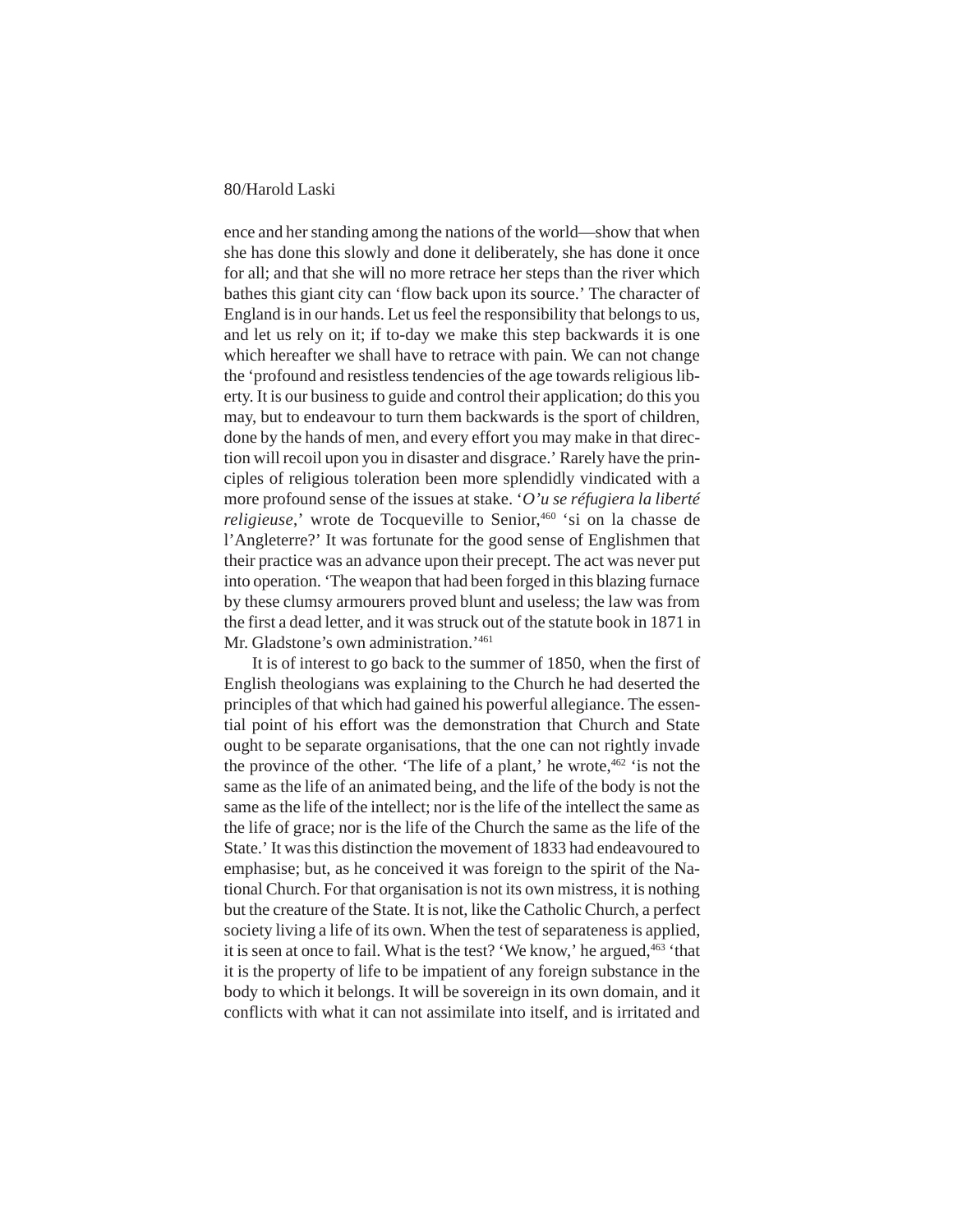disordered until it has expelled it.' The Church of Rome fulfils this test of separate identity, for over itself it is essentially sovereign. It has, as Möhler argued, its own special character and genius, stamped infallibly in its every act.464 With the heresy of Erastus which, politically, is the Royal Supremacy, it can make no alliance of any kind. 'Erastianism, then,' he said,465 'was the one heresy which practically cut at the root of all revealed truth.... dogma would be sacrificed to expedience, sacraments would be rationalised, perfection would be ridiculed, if she was made the slave of the State.' It was here that Anglicanism essentially was distinguished from the ideals of Rome as the Oxford Movement gave expression to them. For while the Establishment desired nothing more than to be 'the creature of Statesmen,' the ambition of the Tractarians was to force it to self-action. It was not 'contented to be the mere creation of the State, as schoolmasters and teachers may be, as soldiers or magistrates, or other public officers.'466 The Roman Church could not but regard the question of ecclesiastical liberty as the fundamental question. Her independence was no theological question to be proved by theological argument. 'If the Church is independent of the State in things spiritual,' he scornfully said,<sup>467</sup> 'it is not simply because Bishop Pearson has extolled her powers in his exposition of the Creed, though divines are brought forward as authorities too; but by reason of "the force of that article of our belief, the one Catholic and Apostolic Church."' The source of her power is a divine mystery which, because reason may not penetrate it, that reason may never resolve. She has her unvarying principles and dogmas which do not change with the shifting sands of time. Nor is the Catholic Church a national church since that must, man's nature being what it is, be necessarily Erastian. For if the Church be Erastian it can not be independent; yet her independence is the very root of her nature. 'You hold and rightly hold,' he told his audience,468 'that the Church is a sovereign and self-sustaining power in the same sense in which any temporal State is such. She is sufficient for herself; she is absolutely independent in her own sphere; she has irresponsible control over her subjects in religious matters; she makes laws for them of her own authority, and enforces obedience on them as the tenure of their membership with her.' He admits that membership of the Church will coincide, in many cases, with membership of the State; but the distinction is nevertheless clear. 'There is no necessary coincidence in their particular application and resulting details, in the one and the other polity, just as the good of the soul is not always the good of the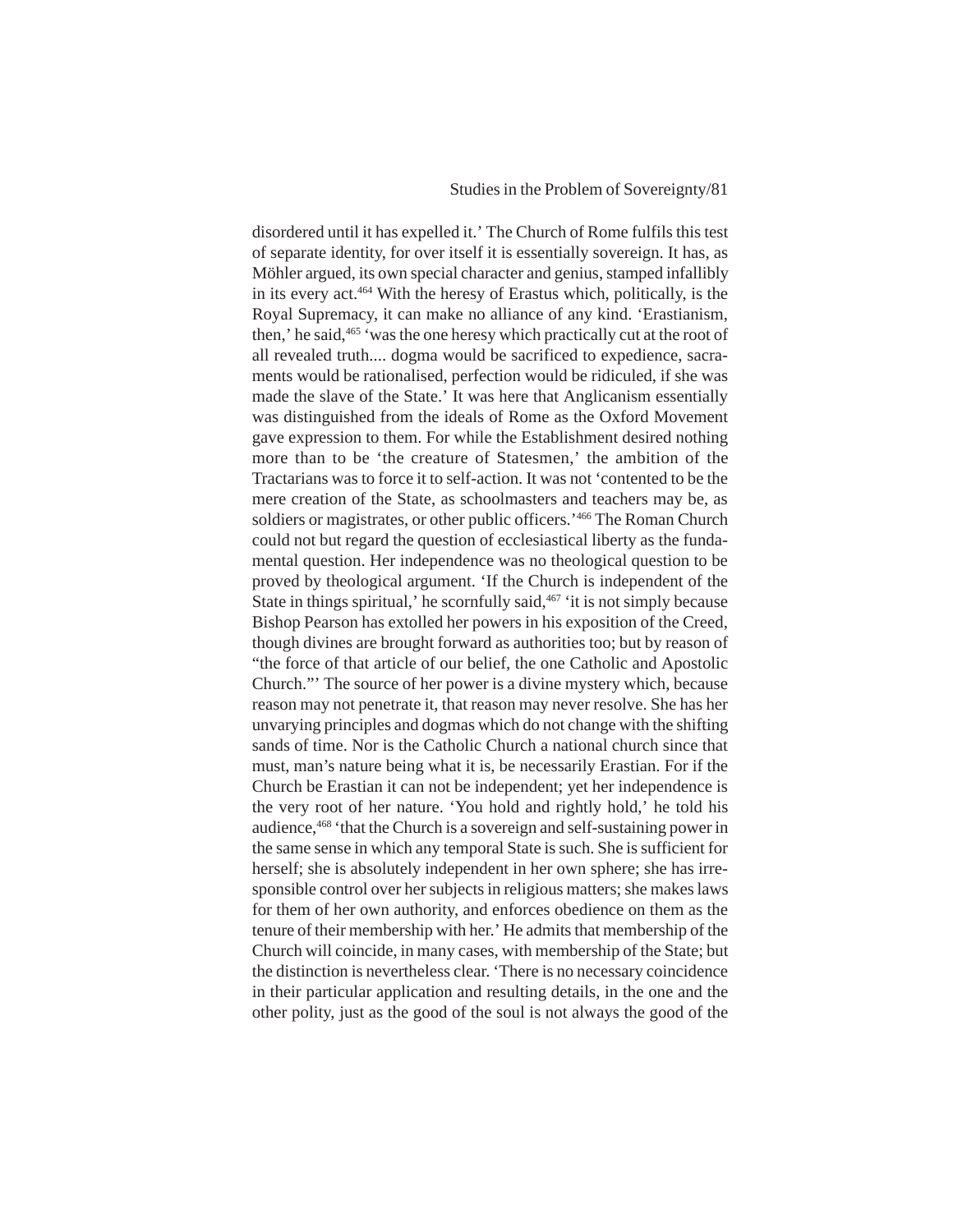body; and much more so is this the case, considering there is no divine direction promised to the State, to preserve it from human passion and human weakness.'469

Difficulties, of course, abound; and Newman does not fail to recognise their existence. 'It is not enough,' he says,<sup>470</sup> 'for the State that things should be done, unless it has the doing of them itself; it abhors a double jurisdiction, and what it calls a divided allegiance; *aut Caesar aut nullus is its motto*, nor does it willingly accept of any compromise. All power is founded, as it is often said, on public opinion; for the State to allow the existence of a collateral and rival authority is to weaken its own.' Clearly, if the State desires to be an Austinian sovereign, collision is inevitable, and Newman admits that the State is physically the superior power. The problem then becomes the search for means whereby the Church 'may be able to do her divinely appointed work without let or hindrance' from an organisation that has been 'ever jealous of her, and has persecuted her from without and bribed her from within.' One way, he decides can alone be found. 'If the State would but keep within its own province, it would find the Church its truest ally and best benefactor.' Her principles are the principles of the State. 'She upholds obedience to the magistrate; she recognises his office as from God; she is the preacher of peace, the sanction of law, the first element of order, and the safeguard of morality, and that without possible vacillation or failure; she may be fully trusted; she is a sure friend, for she is defectible and undying.'471 He urges this the more strongly since the Church is anxious to avoid collision. The quarrel of Becket and Henry, with its appeals and counter appeals, its legatine commission, its papal rebukes of the Saint, seems to him the proof of its forbearance.<sup>472</sup> He contrasts that humility and patience with what seems to him the proud Gallicanism of Louis XIV and the insolent Byzantinism of Joseph II.'473 They recognised the value of controlled religion to the State. 'The State wishes to make its subjects peaceful and obedient; and there is nothing more fitted to effect this object than religion.<sup>'474</sup> For the Church that aims at universality this is, of course, an impossible attitude. However disguised, it is still Erastianism; and it is the nature of the Catholic Church to be proof against that heresy.475 He reinforces that conclusion by urging that the Church has a mission fundamentally distinct from that of any other society. It is on the ground of 'tangible benefits' that the State claims the loyalty of its subjects;<sup>476</sup> but the Church is the sole guardian of a truth which none but her children may understand. 'She is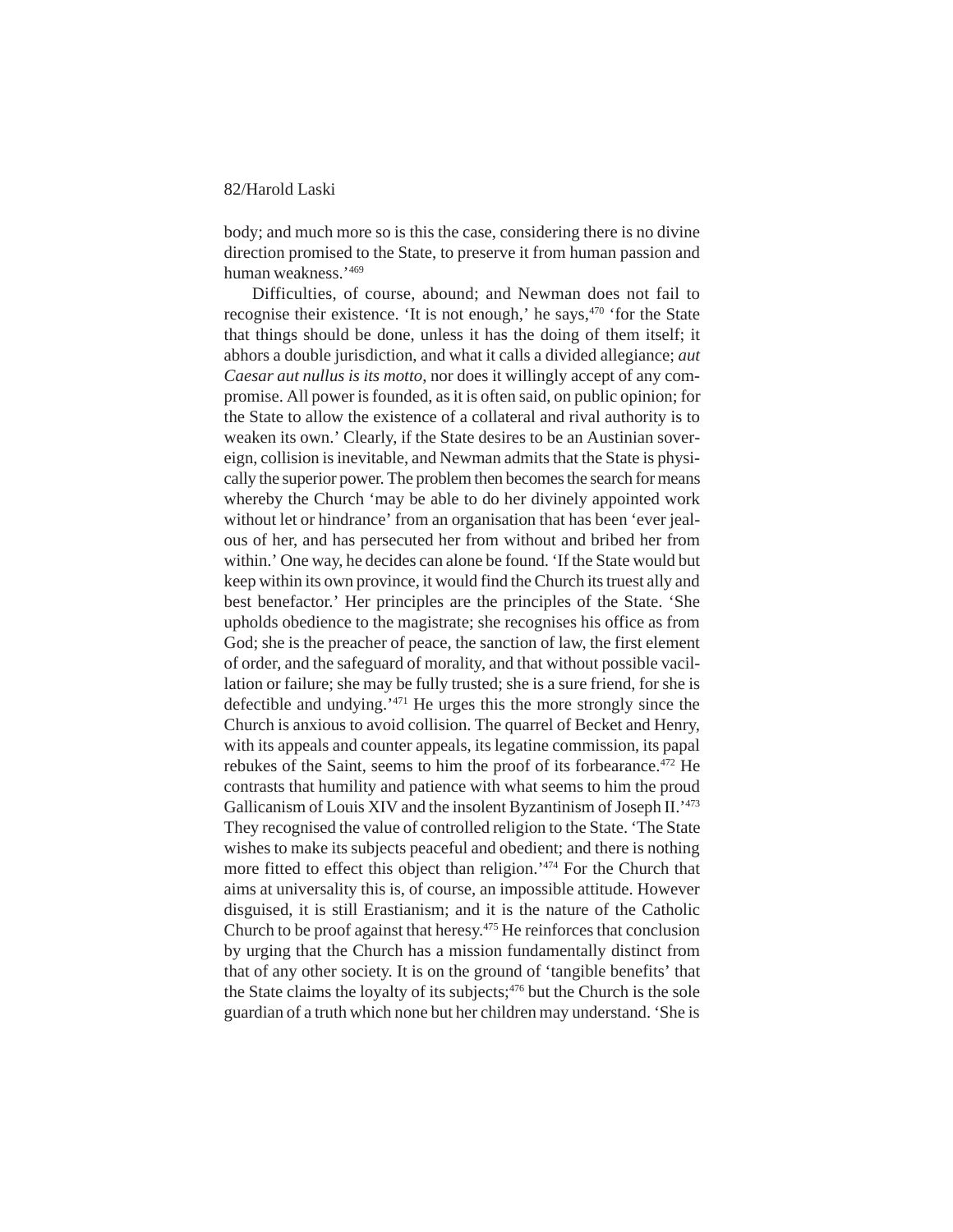the organ and oracle, and nothing else, of a supernatural doctrine, which is independent of individuals, given to her once and for all,... and which is simply necessary to the salvation of every one of us... hence, requiring, from the nature of the case, organs special to itself, made for the purpose, whether for entering into its fulness, or carrying it out in deed.477

Here, surely, is the basis upon which the Hierarchy of 1851 was reestablished. The bare statement does less than the merest justice to the splendid eloquence with which it was adumbrated. The theory is not original with Newman; its origins are to be found in the fifth century of the Christian era. Confronted by difficulties which were not in essence distinct from those which had called forth the Durham letter from Russell, Gelasius I had constructed a theory of Church and State of which the main characteristic is the dualism for which Newman had argued. Felix II had already urged the Emperor Zeno to leave ecclesiastical affairs to the ecclesiastical authorities;478 and Gelasius added, as Newman would have added, that while the imperial authority was divine, it does not extend to control of the Church.<sup>479</sup> Gelasius points out that there was a time—witness Melchisedech and the Pontifex Maximus—when Church and State were capable of identification; but with the coming of Christ, the two were separated and to each distinct functions were assigned.<sup>480</sup> Within its sphere each power is supreme, nor should it suffer interference with its independence. The theory exercised a profound influence upon medieval thought. In the ninth century it was the basis of the episcopal definition sent to Lewis the Pius;<sup>481</sup> it was accepted by Hincmar of Rheims.482 But already the incidence of the theory had changed. Where Gelasius found the two societies in the world, the bishops saw but one Church,<sup>483</sup> and the obvious inference, when there came the struggle between Papacy and empire, was to argue the inferiority of the secular branch. This is, of course, but fitfully apparent in the ninth century, when papal pretensions are almost at their minimum;<sup>484</sup> but when it is apparent in the letters of court favourites like Alcuin,485 its reality is hardly to be doubted. And in the claim that the priest is responsible to God for the acts of kings there is room for illimitable expansion.<sup>486</sup> And when the problem of delimitation becomes difficult it was inevitable that use should be made of the implicit elasticity of the Gelasian theory. Mr. Carlyle has pointed out the irony with which Stephen of Tournai repeats the tradition he had inherited.<sup>487</sup> We can not here narrate the transformation which the views of Gelasius were to undergo in the hands of men like Hildebrand and Boniface VIII. Certainly the attempt at du-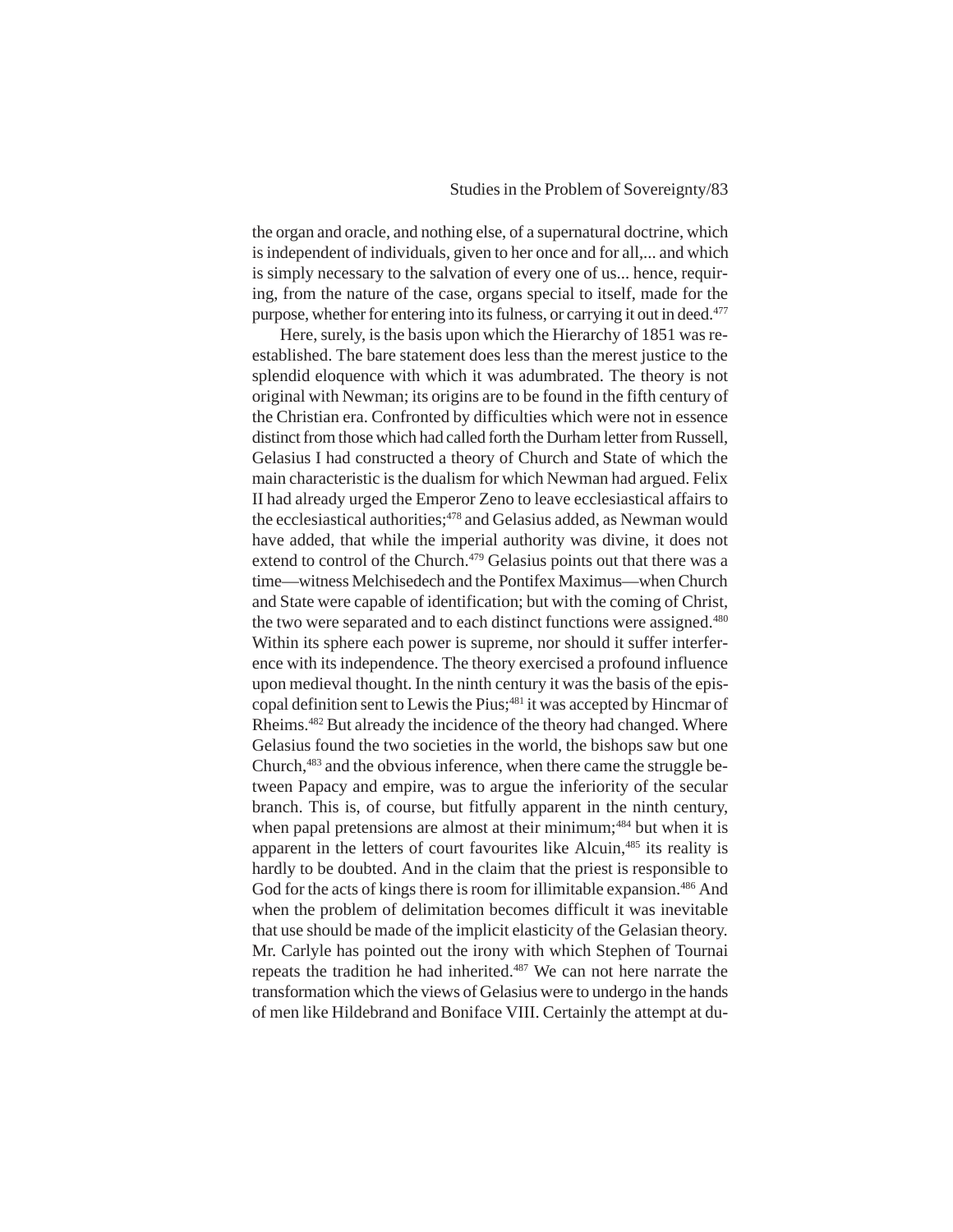alism was given up. The Church wins its victory only to promote a return, fostered by the revival of the study of Roman law in the eleventh century,488 and the birth of nationalism in the fifteenth, to the older and better conception.489 Newman's attitude, as it was evinced in his *Diifficulties of Anglicans* seems to represent the end of the reaction against Hildebrandinism—the end, because, with the revival of the Jesuit power, the official theory of the papal Curia becomes once more monistic in character.490

A rigid adherence to Newman's attitude was compatible enough with the utmost loyalty the English crown could have desired. If it is true, as a Catholic historian a little maliciously reports,<sup>491</sup> that when Queen Victoria read Cardinal Wiseman's Pastoral she remarked, 'Am I Queen of England or am I not?', she showed a lamentable misunderstanding of the nature of sovereignty. Hume had long ago emphasised the dependence even of the most despotic power on public opinion; and the wise remark of the Westminster reviewer that the divine commission 'includes what it can and stops where it must'492 might have suggested the obvious limits to Wiseman's claims. As a fact, it is clear enough that the Cardinal did not himself intend—whatever he may ultimately or secretly have desired—any more than the fullest spiritual jurisdiction permitted by the peculiar organisation of the papal Curia. The English challenge to that claim was, in effect, a denial of the right of private judgment in religious matters. It was an old objection. Underlying it was the ancient desire for unity, perhaps, also, for uniformity, of which Dante's *De Monarchiâ* is so supreme an expression. To the Protestant statesman of the mid-Victorian age, the single society which Hildebrand envisaged had become the English State. The ecclesiastical ideal Cavour had embraced seemed to him open to the most grave theoretical advantages even while he practically admitted its completest consequences. But a genius for political abstractions is perhaps no part of the English heritage.

# III

The establishment of the Hierarchy in England coincided with perhaps the greatest change in the character of the Papacy since the Council of Trent.<sup>493</sup> The failure of Rosmini's mission and the murder of Rossi<sup>494</sup> seem to have convinced the Pope that the Jesuits might, after all, be right, and henceforward there were but fitful gleams of his ancient liberalism. The assassination of the minister was followed by the flight to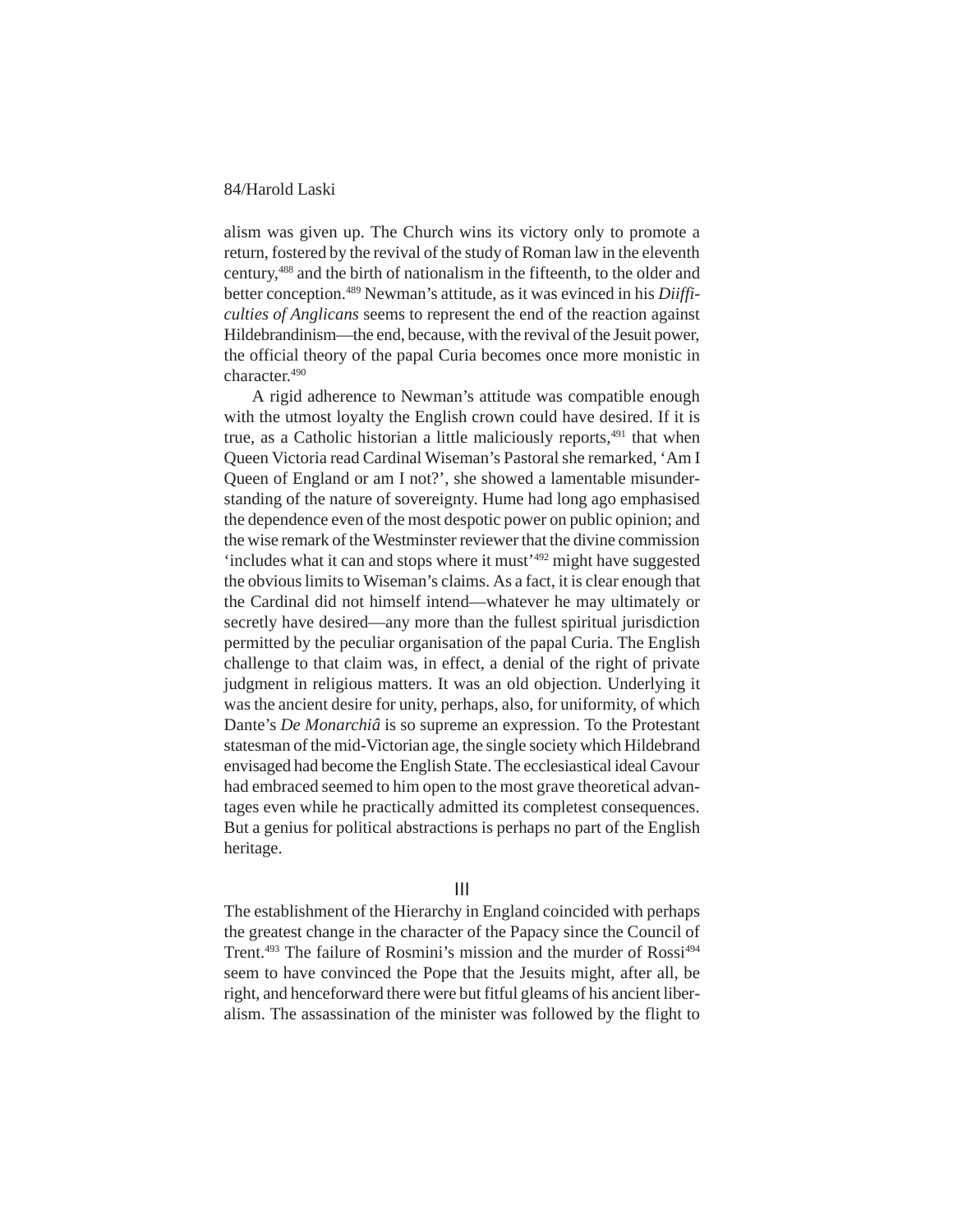Gaëta and the attainment of Antonelli to supreme power. The use of the latter synchronised with the condemnation of Rosmini which Antonelli seems to have thought essential to his security.<sup>495</sup> Pius' interest in reform seemed almost immediately to vanish. It was said openly by the Pontiff and his minister that there was no compatibility possible between the spiritual supremacy of Rome and the gift of a free constitution to the Papal States.<sup>496</sup> As the Romans mockingly but truly said, it was a *Pio nono secondo* who returned to Rome.<sup>497</sup> Simultaneously the General of the Jesuit Order, Father Roothaan, came back from voluntary exile, and the publication of the notorious *Civiltià Cattolica* was begun.498 Within six months, the restoration of the English hierarchy followed. The imprisonment of Franceso Madiai and the prohibition of a new edition of Muratori showed clearly how thoroughgoing was the reaction.499 Two years later Pius, already more bold than his reactionary predecessor, promulgated the dogma of the Immaculate Conception,500 which Schräder was later to interpret as the inferential claim of papal infallibility.501 Pius had already embarked on the path which led directly to the catastrophe of 1870.

It was inevitable that English Catholicism should respond to the eddies of this reaction. Nor was the ground unprepared. W. G. Ward's genial remark that he would 'like a new Papal Bull every morning with my Times at breakfast<sup>'502</sup> was in fact symptomatic of a whole philosophy. It is possible to trace two, and perhaps three, definite schools of thought among English Catholics of the time. Ward himself, and Manning also when he came to a position of influence in the Church of his adoption, was thoroughly in sympathy with the reactionary ideas of continental Ultramontanism.503 It seemed to him that between thoroughgoing skepticism on the one hand, and an equally uncompromising conservatism on the other there could be no alternative. His political philosophy was that of De Maistre, and he would have asserted with the latter that it was Rome which gave its stability to the Christian world.<sup>504</sup> De Maistre identified sovereignty with infallibility,<sup>505</sup> and Ward would have followed him blindly in that striking claim. He himself, in the Dublin Review of which in 1859 he became editor,<sup>506</sup> devoted his energies to combating religious liberalism in every shape and form. He believed whole-heartedly 'in shutting the intellect within the sacred influences which the Church supplies, in order to preserve it from error. The freedom which leads to anarchy is the danger; the surrender to restraint and authority is the safeguard.'507 'It is obvious that such an attitude must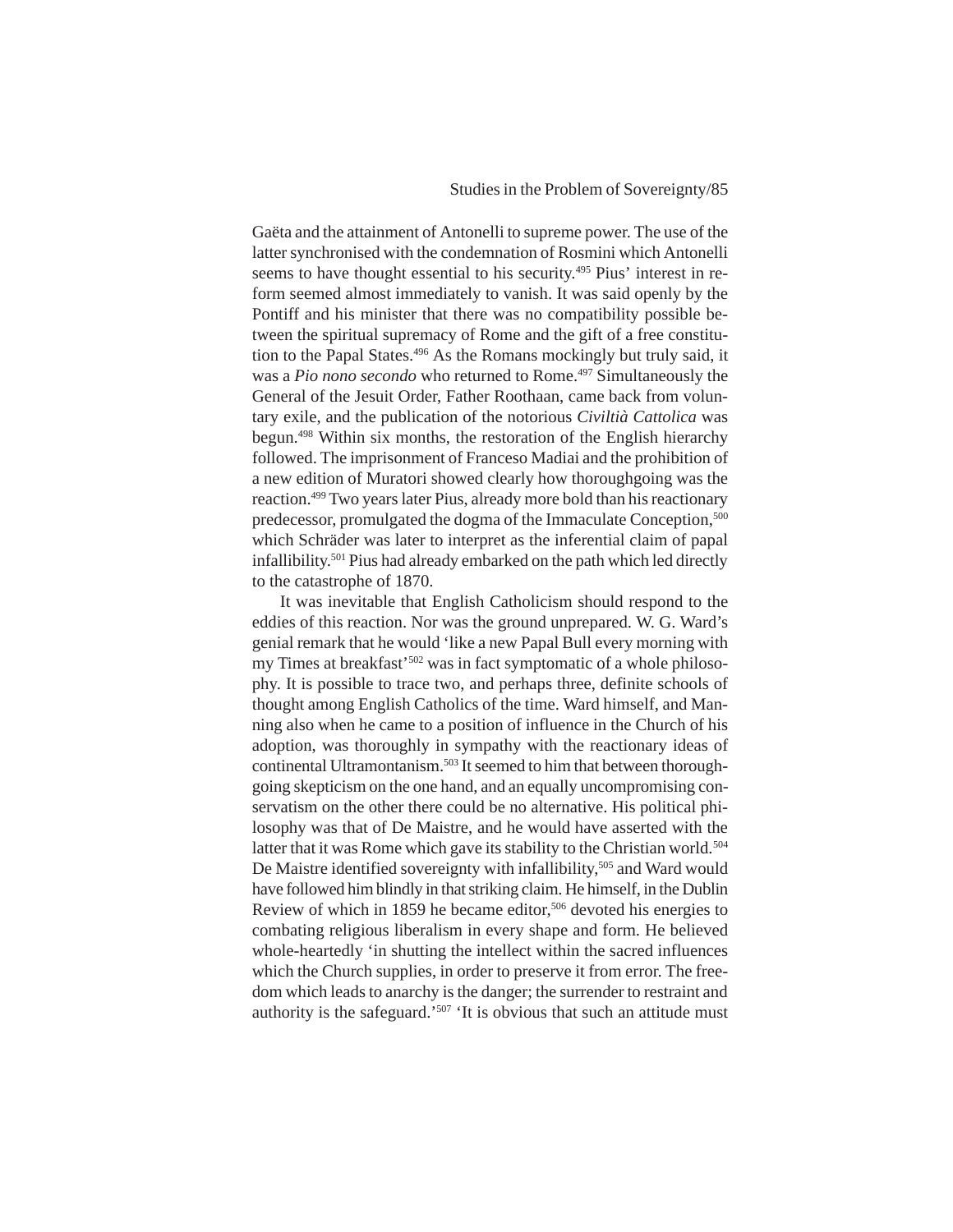have led very easily and naturally to Ultramontanism. It was the more inevitable where the thinker was, once his premises had been reached, so rigorous a logician as Ward. Nor did he confine his doctrine to religion alone. He could not separate out the realms of thought. The world had to be drummed into subjection and the universal supremacy of the Pope was the weapon with which the change was to be effected. Few men have had so genuine and whole-hearted a belief in the medieval theocracy as Mr. Ward. A friend called him a 'theopolitician' and the epithet was literally true.<sup>508</sup> The Holy Roman Empire most nearly achieved his ideal. He admired the 'civil intolerance of heresy.' In that time 'it was the civil ruler's highest function to co-operate with the Church in preserving unshaken the firm conviction of Catholic truth, and in preserving unsullied the purity and unearthliness of Catholic sentiment.' But that day has passed and the Church has lost its hold on the minds and hearts of men. 'They give far more of their obedience to the Church than of their loyalty and affection; they give to her, and to God whose representative she is, but a divided allegiance.'509 So the unity of the Church's sovereignty is broken with the onset of liberalism. An aggressive campaign was essential if the enemy was to be defeated.<sup>510</sup> In the true ethics of Catholicism it could bear no part.

The school of ecclesiastical thought most antagonistic to Ward was nobly represented by Lord Acton. To the study of a man who so strenuously devoted a whole life to the understanding of liberty it is difficult to approach without emotion. Acton's life was spent in repelling at once the claims either of Church or State to a unique sovereignty over the minds of men. He saw that a State which attempts the control of ecclesiastical authority is virtually denying the right of religious freedom.<sup>511</sup> He no less equally and thoroughly condemned the whole effort of the Catholic Church after religious uniformity.<sup>512</sup> He saw the inevitability of a certain convergence between Church and State. 'She can not,' he wrote of the Church,<sup>513</sup> 'permanently ignore the acts and character of the State or escape its notice. While she preaches submission to authorities ordained by God, her nature, not her interest, compels her to exert an involuntary influence upon them. The jealousy so often exhibited by government is not without reason, for the free action of the Church is the test of the free constitution of the State, and without that free constitution there must necessarily be either persecution or revolution. Between the settled organisation of Catholicism and every form of arbitrary power there is an incompatibility which must terminate in conflict.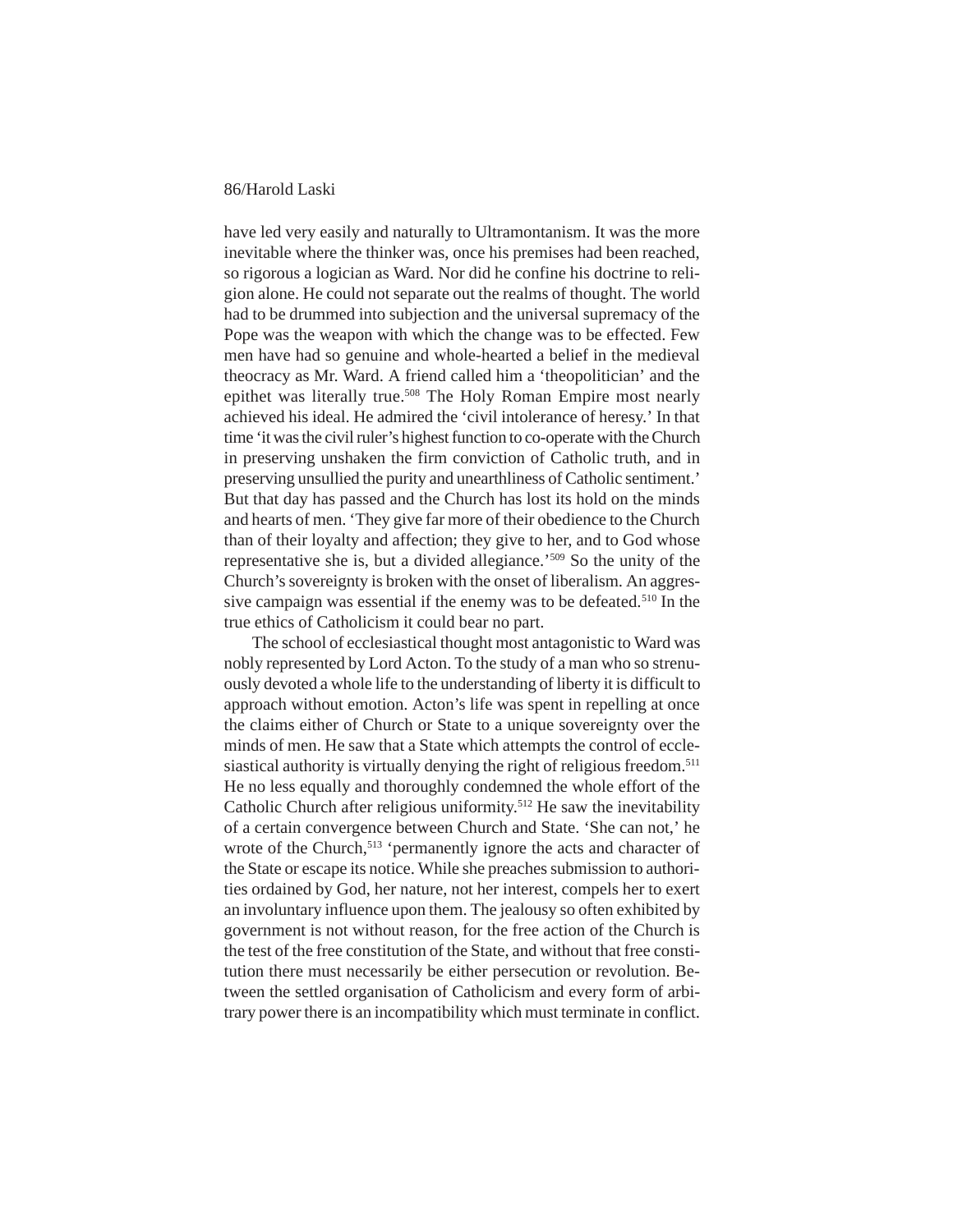In a State which possesses no security for authority or freedom, the Church must either fight or succumb.' The Catholic Church was thus a weapon in the search for liberty. Toleration was an essential part of its method. 'Persecution is the vice of particular religions,' he argued;<sup>514</sup> 'and the misfortune of particular stages of political society. It is the resource by which States that would be subverted by religious liberty escape the more dangerous alternative of imposing religious disabilities. The exclusion of a part of the community by reason of its faith from the full benefit of the law is a danger and disadvantage to every State, however highly organised its constitution may otherwise be. But the actual existence of a religious party differing in faith from the majority is dangerous only to a State very imperfectly organised. Disabilities are always a danger. Multiplicity of religions is only dangerous to States of an inferior type.' Ultimately and fundamentally the object of the Church and the State was not dissimilar. It was this essentially which prohibited the possibility of intolerance. Nor should the Church attempt to enslave the secular organ. 'The direct subservience of the State to religious ends,' he said,'515 'would imply despotism and persecution just as much as the pagan supremacy of civil over religious authority.'

These, it is clear, are the watchwords of liberalism. Nor did he hesitate to draw from them certain obvious conclusions. The Papacy must suit its activities to the needs of the age. The *plenitudo potestatis* of Boniface VIII was no universal right which defied the problem of time. The political power of the Holy See,' he wrote,<sup>516</sup> 'was never a universal right of jurisdiction over States, but a special and positive right, which it is as absurd to censure as to fear or to regret at the present time. Directly, it extended only over territories which were held by feudal tenure of the Pope, like the Sicilian monarchy. Elsewhere the authority was indirect, not political but religious, and its political consequences were due to the laws of the land.' He points out that the Pope can not interfere between the Crown and its subjects. 'The idea of the Pope stepping between a State and the allegiance of its subjects is a mere misapprehension. The instrument of his authority is the law, and the law resides in the State.' The old notion of a right to depose was fundamentally at variance with the nature of ecclesiastical authority. 'A moral, and, *à fortiori*, a spiritual authority moves and lives only in an atmosphere of freedom.'517 A control over every sphere of life it was not possible for the Church to claim. The spiritual world was hers; 'but the ethical and intellectual offices of the Church, as distinct from her spiri-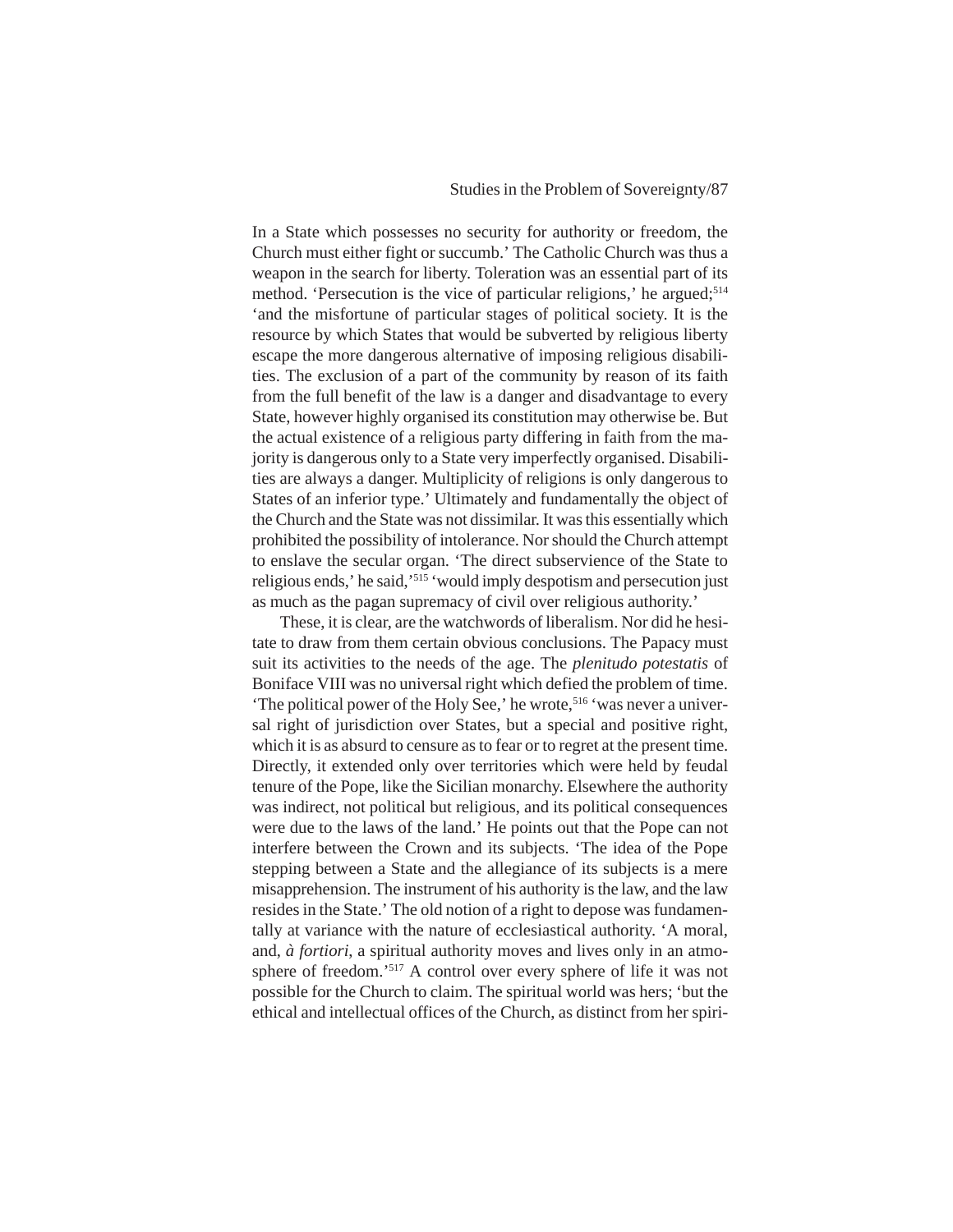tual office,' are not hers exclusively or peculiarly."518 The worlds of politics and intelligence move on lines parallel to that of the spirit. The latter dare not challenge their right. 'A political law or a scientific truth may be perilous to the morals or the faith of individuals, but it can not on this ground be resisted by the Church.... A discovery may be made in science which will shake the faith of thousands, yet religion can not refute it or object to it.' 'Within their respective spheres,' he said again,<sup>519</sup> 'politics can determine what rights are just, science what truths are certain... they have become, not tools to be used by religion for her own interests, but conditions which she must observe in her actions and arguments.' The attempt to put truth into blinkers which W. G. Ward so vehemently condoned seemed to him a profound mistake. It was making principles of no more than temporary value. Nor, in the end, was anything gained. 'They have betrayed duties more sacred than the privileges for which they fought,' he said in eloquent condemnation of the Ultramontane School,<sup>520</sup> 'they have lied before God and man; they have been divided into factions by the supposed interests of the Church, when they ought to have been united by her principles and her doctrines; and against themselves they have justified those grave accusations of falsehood, insincerity, indifference to civil rights, and contempt for civil authorities which are uttered with such profound injustice against the Church.' 'Modern Society,' he urged,<sup>521</sup> 'has developed no security for freedom, no instrument of progress, no means of arriving at truth, which we look upon with indifference or suspicion.'

It is clearly a concordat with modern society that he is proposing, and perhaps no finer defence of religious liberty has ever been penned.<sup>522</sup> No less is it obvious that the proposal was utterly out of harmony with the dominant Catholicism of the time. Acton's own journalistic experiences were sufficient proof of the antithesis,<sup>523</sup> The very article in which his most eloquent defence of liberalism appeared was itself an announcement that those enterprises were concluded.<sup>524</sup> For the alliance between scholarship and Catholic theology for which his whole life was so moving a plea was exactly the antithesis of that which the ecclesiastical authorities were willing to admit. His liberalism dethroned the Church from its position of universal sovereignty. It asked that control be surrendered over all save the sphere of the spirit. But this was to make an end of the 'intellectual captivity' which Ward and Manning deemed so essential. It was to expose the Catholic to disturbing influences he was perhaps unfitted to encounter. It gave a loophole to that '*thätige skepsis'*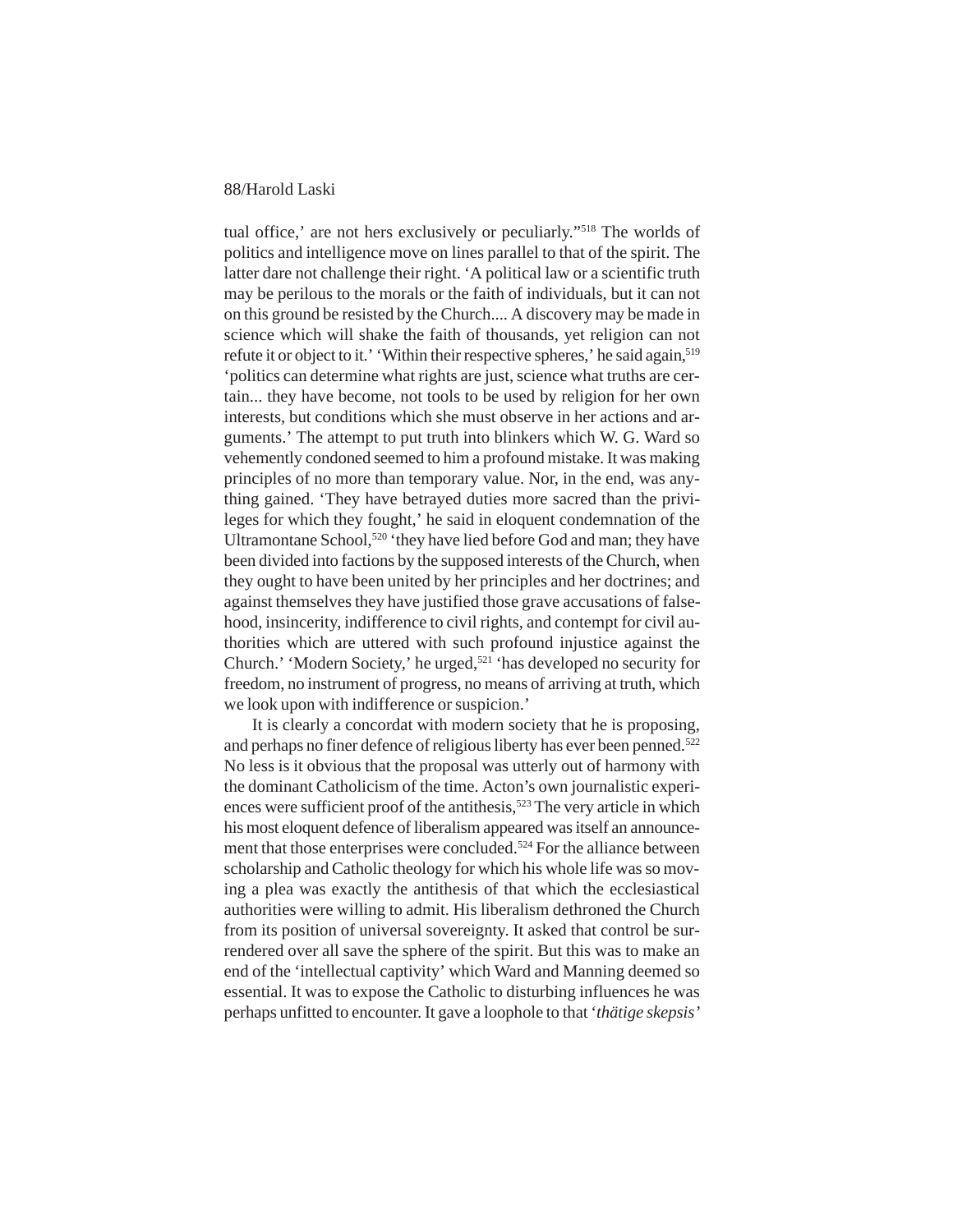of which the consequences could be seen in men like Darwin and Huxley. But its intellectual dangers apart, it contained implications which could never be admitted. The papal dominions apart, it entirely nullified the dream of a territorial sovereignty for Rome. It suggested that there was a system of rights in which heretics might be entitled to share. It drew a distinction between religious and political salvation. It implied the existence of a moral code to which the Roman Church, as any ordinary, and human, institution was subject. It gave to the laws of men a validity in their own sphere no' less absolute than that which the Church had urged its own dogmas could alone enjoy. It was, in fact, the negation of every dogma of the Ultramontane belief. Nor did Acton take pains to conceal his antagonism. Ultramontanism seemed to him politically dangerous and—he would perhaps have identified the two—morally corrupt. 'A speculative Ultramontanism,' he wrote many years later,<sup>525</sup> 'separate from theories of tyranny, mendacity, and murder, keeping honestly clear of the Jesuit with his lies, of the Dominican with his fagots, of the Popes with their massacres, has not yet been brought to light.' It was obviously no more than a moral influence in the sphere of politics that Acton desired for his religion. He seems to have regarded it, in England at least, as a voluntary and dissenting sect, which, if in his eyes it enshrined the truth, might yet be held by others untrue, and could not force itself upon an unwilling people.<sup>526</sup> But so to believe in the age of Pius IX was to invite the onset of ecclesiastical tragedy.

The position of Newman is most difficult, at any rate before 1870, to understand.527 The implicit liberalism of his Difficulties of Anglicans has already been noted. He was sympathetic towards Acton in his journalistic difficulties. His struggle for a freer Catholic education suggests an acceptance of some of the most fundamental of liberal ideas.<sup>528</sup> His antagonism to Manning is one of the most famous episodes in his career. Yet his liberalism is always wavering and hesitant, hedged about by subtle reservations and implied doubts so that it is dangerous to affix to him the label of any party. The attitude of W. G. Ward he stigmatised as 'preposterous,'529 yet he did not hesitate to accept the *Encyclical* of 1864. He believed in papal infallibility because, seemingly, he did not deem it could be dangerous; 'I am confident,' he told Pusey,<sup>530</sup> 'that it must be so limited practically that it will leave things as they are.' To the latter he defended the Jesuits—the main weapon in the service of reaction.531 He had written a famous article in the *Rambler* on the place of the laity in the Catholic Church which struck a serious blow at the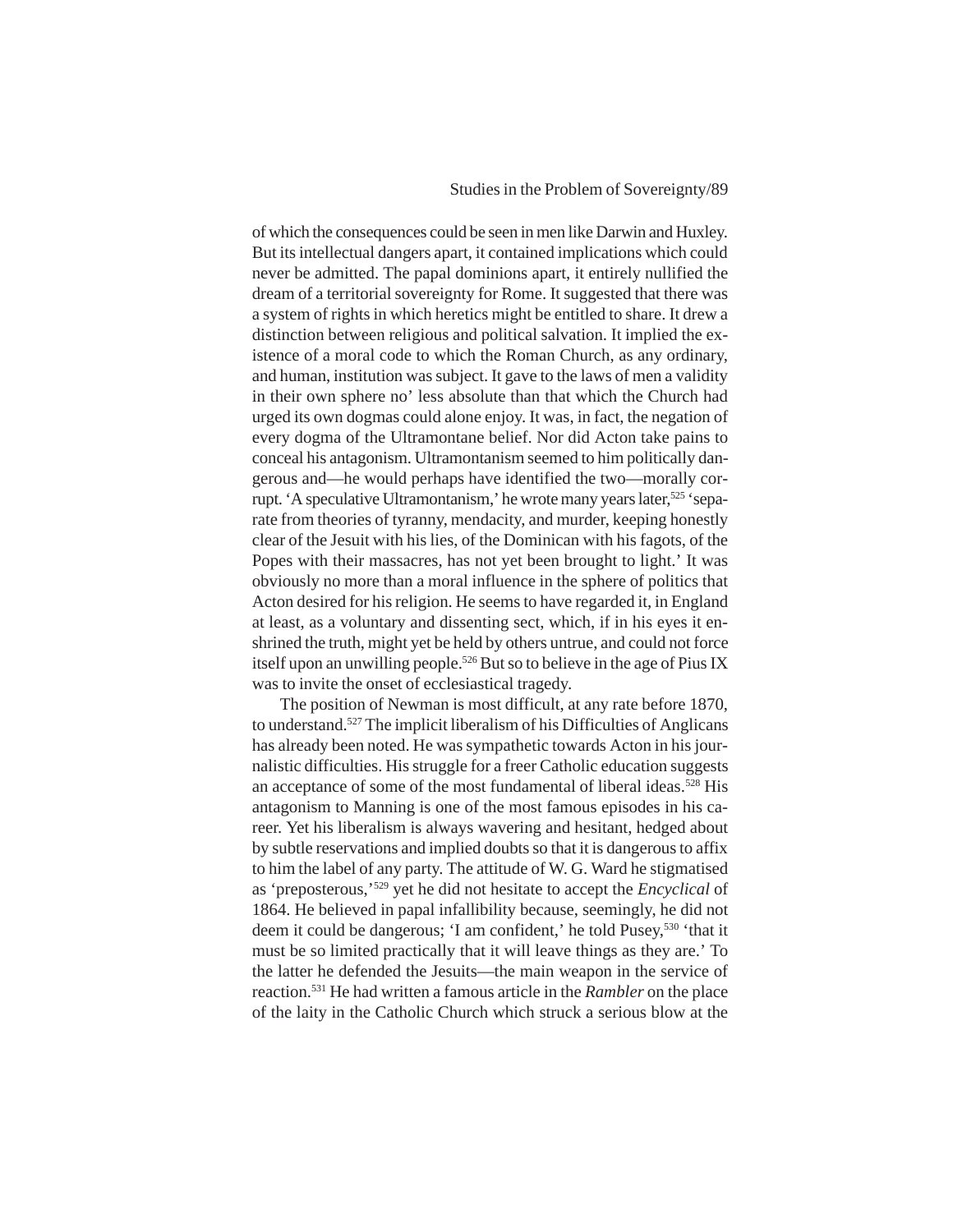notion of despotic ecclesiasticism.532 He hated passionately the extreme Ultramontane views of Ward and Louis Veuillot,<sup>533</sup> which seemed to him to commit Catholic theology to a view entirely out of accord with historic tradition. Yet he insisted always on the necessity of implicit loyalty to the Pope. 'As a matter of Principle,' he wrote to Pusey,<sup>534</sup> 'the Pope must have universal jurisdiction' because otherwise there would be no bond of unity in the Church. 'An honorary head,' he said,<sup>535</sup> 'call him primate, or premier duke, does not affect the real force, or enter into the essence of a political body and is not worth contending about.' Yet at the same time that he endorsed this virtual Austinianism he noted the limitations in practice. 'His abstract power is not a practical fact.... I observe it is not so much even an abstract doctrine as it is a principle; by which I mean something far more subtle and intimately connected with our system itself than a doctrine, so as not to be contained in the written law, but to be, like the common law of the land, or rather the principles of the Constitution, contained in the very idea of our being what we are.'536 It is perhaps not difficult to understand why the abstractly logical mind of Ward should have been puzzled by the tortuous subtleties of Newman's attitude. He does, in fact, seem, on occasion, to have been rather the master, than the servant of truth.

#### IV

At Rome there were few hesitations. The dogmatisation of the Immaculate Conception was essentially a Jesuit victory,<sup>537</sup> and it was the Jesuits who were the main upholders of papal infallibility.<sup>538</sup> Ten years after its promulgation, on the eighth of December, 1864, came the Encyclical *Quanta Cura*, and its accompanying Syllabus of errors.<sup>539</sup> In these Pius virtually declared war on modern society. The encyclical condemned the application of naturalism to civil society, liberty of conscience, the right of public worship, the freedom of the press. Communism was condemned as a 'destructive errors; excommunication was launched against those who should attack either the rights or the property of the Church.<sup>540</sup> But striking as was the papal brief, it was almost weak by the side of the formidable Syllabus. Theological questions apart, the denunciations wandered boldly into the civil sphere. It was no longer permissible to argue that either popes or councils had exceeded their power;<sup>541</sup> that the Church could not avail herself of force or of direct or indirect temporal power;<sup>542</sup> that National Churches could be established;<sup>543</sup> that the civil law ought to prevail in a contest between Church and State;<sup>544</sup> that Church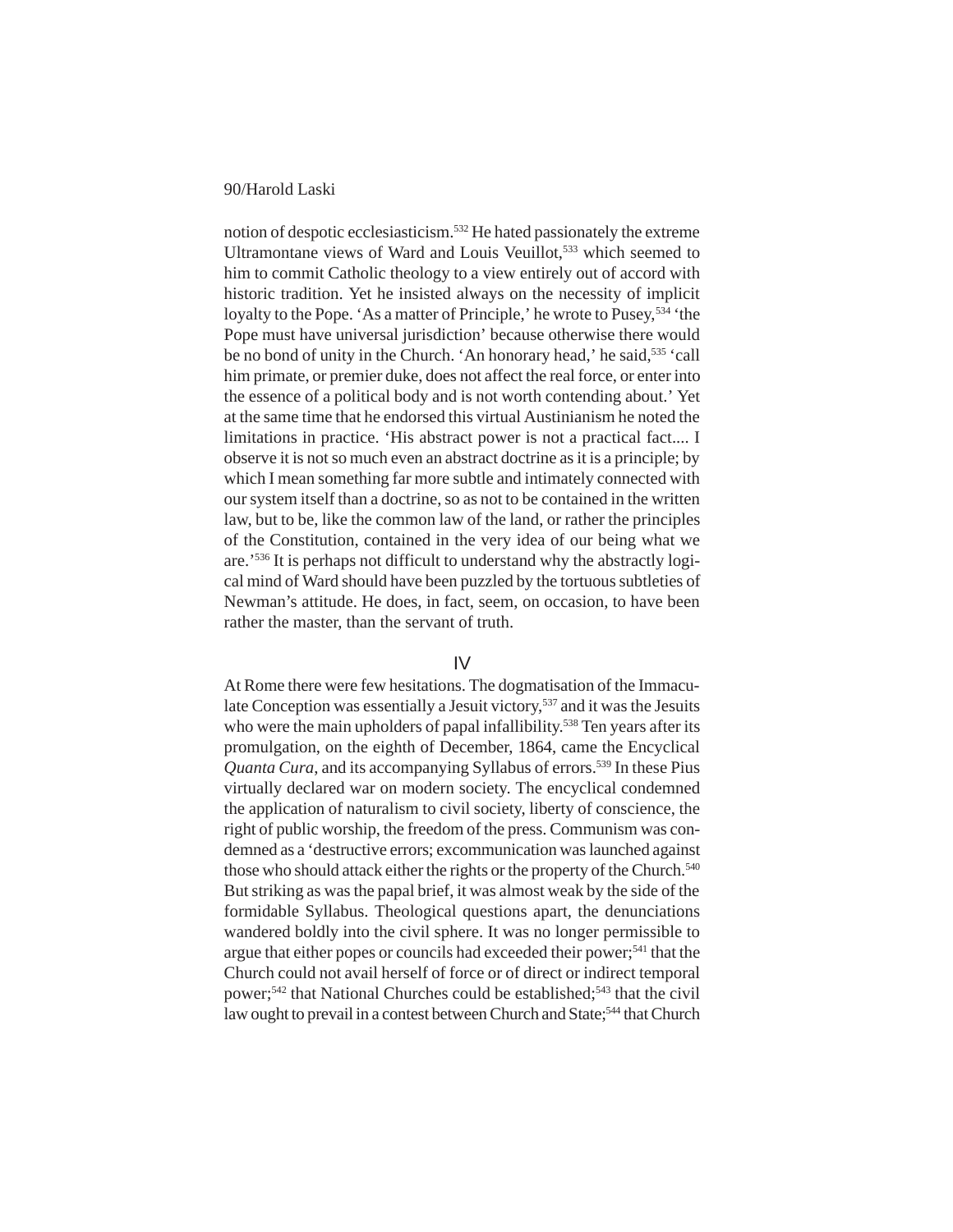and State should be separated;<sup>545</sup> that the civil authority may pronounce marriages dissolved;<sup>546</sup> that a civil contract can constitute a true marriage;547 that the Catholic religion need no longer be the only religion of the State;<sup>548</sup> and, finally, there came the last and most tremendous of anathemas against the thought that the Roman Pontiff could or should reconcile himself with progress, liberalism and modern civilisation.<sup>549</sup>

The promulgation of this tremendous indictment had not been made without opposition or careful thought. The task had occupied four able theologians of the Curia almost ten years.550 Dupanloup had urged Antonelli to withhold it on the ground that trouble would be bound to follow its publication; and the Archbishop of Tours had given similar advice.551 It was probably the growth of liberal Catholicism in France and Belgium which finally provoked its promulgation. In the Congress of Malines in 1863, Montalembert had read a brilliant essay on a 'Free Church in a Free State' and had been immediately delated to Rome.552 The publication of most of the Syllabus in France was actually prohibited by the French government.553 In England, Newman insisted that the document did not come from the Pope;<sup>554</sup> but W. G. Ward immediately accepted it as infallible, and seems to have rejoiced in the variety of subjects with which it dealt.<sup>555</sup> It seems probable that Newman's view was the more correct; for Lord Acton has pointed out that the officials of the Curia emphasised the informality of the Syllabus and that Pius himself did not dare to repudiate the minimising interpretations.<sup>556</sup> But when all the explanations had been made, the document still remained as a forcible and thoroughgoing challenge.

A yet more striking determination was to come. Even before the issue of the Syllabus, his decision to effect the restoration of the papal power had made Pius convinced of the necessity of a General Council.557 The need of the Church, doctrinally, politically, intellectually, was immense, and the decision was in a high degree intelligible. Nor was care lacking to obtain a general consensus of ecclesiastical opinion before any decisive step was taken.558 By 1867, Pius had finally made up his mind; and some of the bishops who were at Rome for the celebration of the eighteenth celebration of St. Peter urged the need for a definition of papal infallibility. 'To proclaim the Pope infallible,' says Lord Acton,<sup>559</sup> 'was their compendious security against hostile States and Churches, against human liberty and authority, against disintegrating tolerance, and rationalising science, against error and sin.' Even at the time when the dogma of the Immaculate Conception had been promulgated, the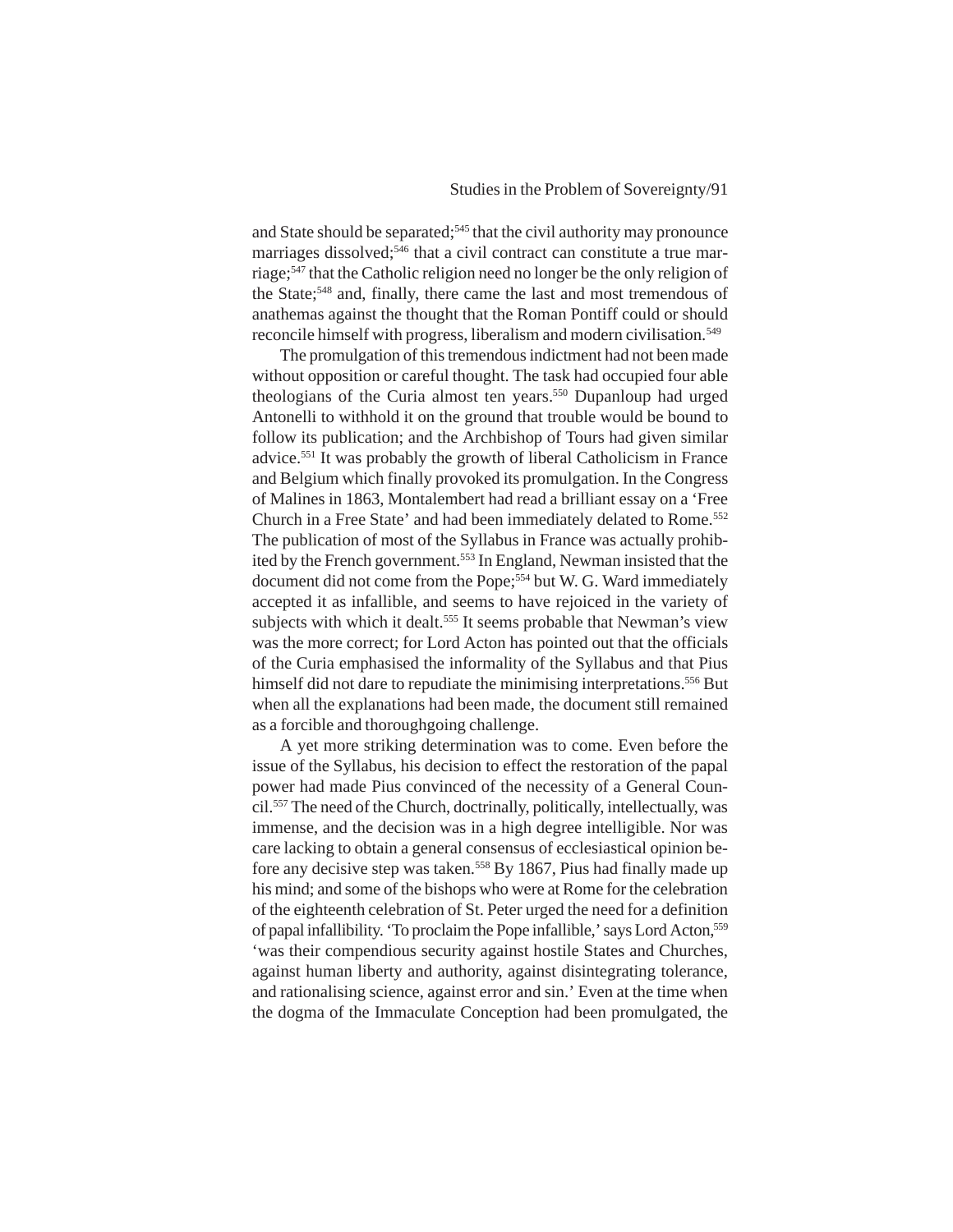idea of infallibility had been in Pius' mind.<sup>560</sup> Manning, then in Rome, had taken a vow to devote his utmost efforts to secure the publication of the new dogma; and on his return to England he began to move Catholic opinion in that direction.561 The Jesuits, of course, were whole- heartedly enthusiastic; and the presence of three of their leading members upon the dogmatic commission seemed to point to the direction in which affairs would trend.562

The determination was not made known without grave misgivings on the part of those outside the Ultramontane party. Manning tells us that Baron Hübner, then Austrian ambassador at Rome, felt it would injure the Church;<sup>563</sup> even the ecclesiastically minded Ollivier feared that the omission of an invitation to the sovereigns of Europe was tantamount to the separation of Church and State.<sup>564</sup> Prince Hohenlohe, then foreign minister of Bavaria, urged the governments of Europe to intervene;565 and the publication of Janus' Pope and the Council gave the liberal Catholics possession of an overwhelming historical indictment against the projected definition which neither the action of the Index nor the reply of Hergenröther could adequately efface. Hefele, greater as a historian than as a bishop, condemned infallibility in a stinging phrase.<sup>566</sup> In England, Newman did not conceal his fears. He stimulated Father Ryder to write a trenchant attack on Ward's extremism, and personally identified his views with those of the pamphlet.<sup>567</sup> He urged a friend to discuss the condemnation of Pope Honorius, one of the crucial cases in the argument against infallibility.<sup>568</sup> The dogma itself he regarded not as certain but as probable and 'anyhow it... must be fenced round and limited by conditions.'569 While he did not doubt that what the General Council pronounced would be the word of God, 'still we may,' he wrote to Canon Walker,<sup>570</sup> 'well feel indignant at the intrigue, trickery and imperiousness which is the human side of its history—and it seems a dereliction of duty not to do one's part to meet them.' He criticised with scornful indignation the " $\mathring{\nu}$ βρις όρ θίων κνωδάλων, the arrogant *ipse dixit* of various persons who would crush every opinion in theology which is not theirs,<sup>'571</sup> and elsewhere he stigmatised the extreme Ultramontanes as an 'insolent and aggressive faction.'572 He prayed 'those great early Doctors of the Church... to avert so great a calamity. If it is God's will that the Pope's infallibility should be defined, then it is his blessed will to throw back the times and moments of that triumph He has destined for His Kingdom.'573 What is done, he told Ambrose de Lisle,<sup>574</sup> 'I will accept as a fact; but until then, I will believe it impos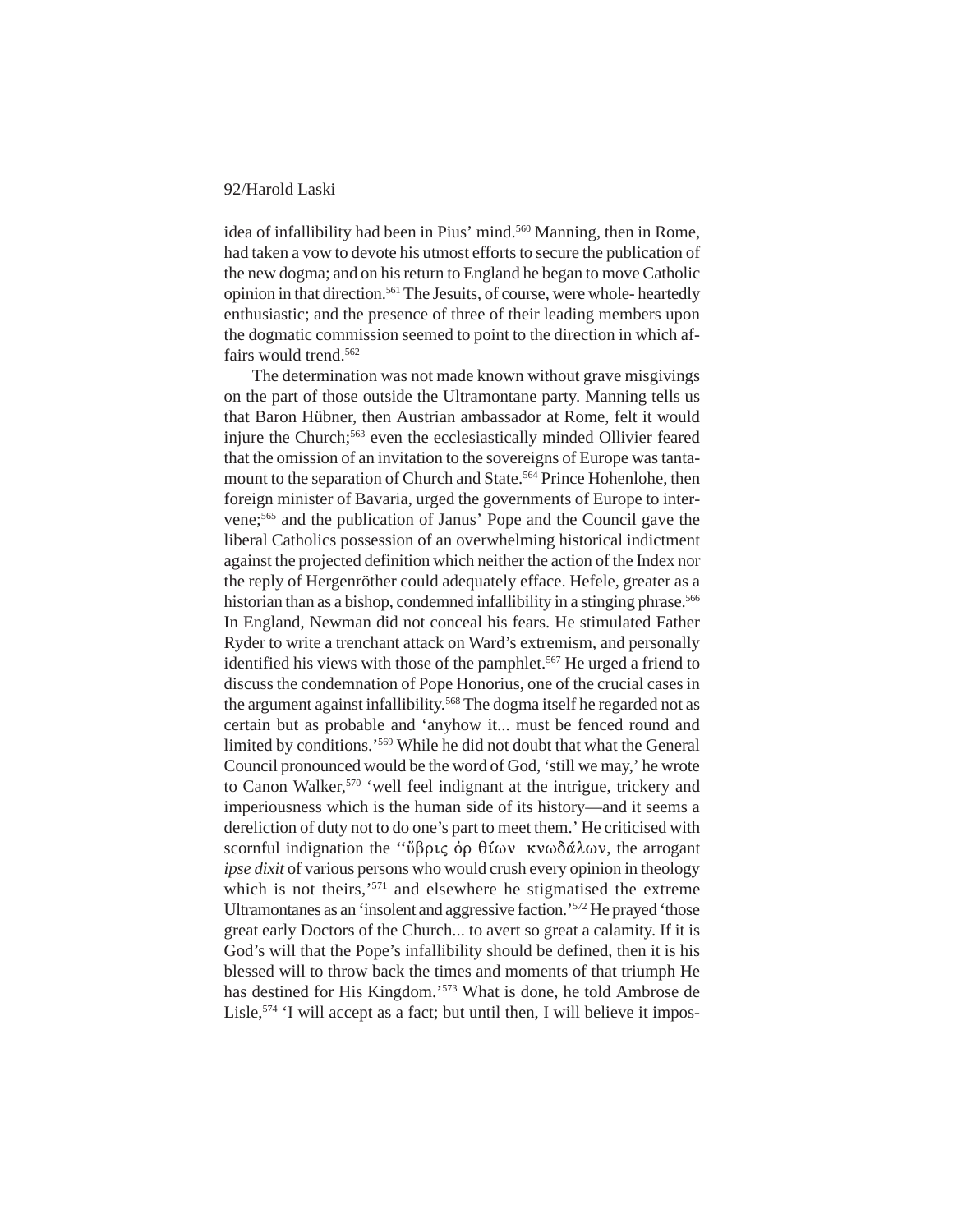sible.' Nor did he like the atmosphere in which the proposed definition was enshrouded. 'To outsiders like me,' he told Father Whitty,<sup>575</sup> 'it would seem as if a grave dogmatic question was being treated merely as a move in ecclesiastical politics,' and he pointed out its effect in causing a recrudescence of anti-Catholic sentiment in England. It is clear that Newman was absolutely convinced of the impolicy of the Jesuits' decision even while he was prepared loyally to abide by its consequences.

Protests of all kinds, were, however, unavailing; and after some stormy scenes the Council passed the dogma on the eighteenth of July, 1870.576 Amid the horrors of the Franco-German War and the almost immediate fall of Rome men perhaps hardly realised that the event had come to pass. It had, of course, its tremendous consequences. The excommunication of Dollinger deprived the Church of its greatest living historian;577 and if Hefele submitted it was permissible to doubt whether he believed.578 Infallibility did not prevent the confiscation of Church property in Italy,579 and in Germany it gave birth to the famous Faick Laws. Bavaria did not permit the publication of the Bull which announced the definition on the ground that priests could no longer be loyal subjects of the Crown.<sup>580</sup> France was too occupied with its internal reconstruction to pay much attention to the change; and, in any case, nationalistic sentiment would probably have been sufficient to prevent any action similar to that of Germany. It was on political and diplomatic grounds that the publication of Veuillot's paper, *L'Univers*, was forbidden.581

In England, for the moment, the definition made little stir. Statesmen were more interested in the Franco-German War, and its possible relation to Belgium to give heed to the politics of ecclesiasticism. Measures like the Education and Land Bills were more than sufficient to absorb their attention. But in 1873, Mr. Gladstone's Irish University Bill failed and the Irish Catholic bishops were mainly responsible for its failure.582 In the next year Mr. Gladstone retired from the leadership of the Liberal party, and, in his leisure, had the opportunity to renew his acquaintance with Dr. Dollinger. Not unnaturally he studied anew the problem of infallibility and he could not help being moved to indignation at the sufferings of a man whose only faults were his scholarship and his honesty. With Mr. Gladstone, thought was commensurate with action. On his return to England he launched a bitter attack on the Ritualist movement in the Anglican Church. He traced its existence to the new and vaunting pretensions of the Roman Curia. It has, he wrote,<sup>583</sup>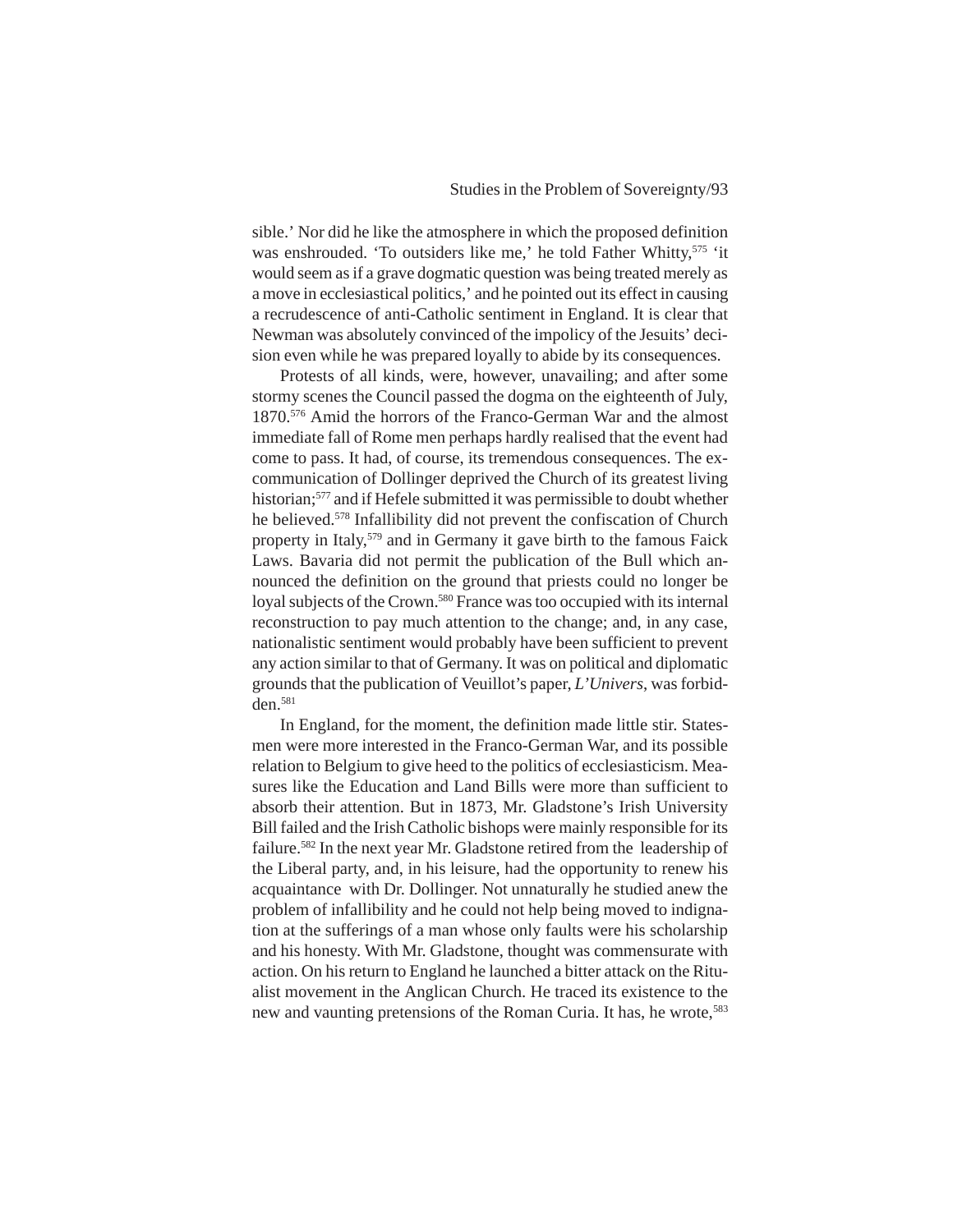'substituted for the proud boast of *semper eadem* a policy of violence and change of faith... when no one can become her convert without renouncing his moral and mental freedom, and placing his civil loyalty and duty at the mercy of another.'

These were hard words, and it was perhaps not unnatural that they should have aroused keen resentment.584 But it was not Mr. Gladstone's habit to shrink from justifying his conclusions. In his *Vatican Decrees in their bearing on Civil Allegiance* he explained at length the causes which had led to his angry outburst. The Church of Rome, he argued, occupied a position essentially different from all other churches. While they loyally accepted the sovereignty of the State in return for their religious freedom, the Church of Rome, like the medieval Church, desired to lord it over the world.<sup>585</sup> That desire might be resisted as of old were not Rome now fighting with new weapons; for she had made a claim to the acceptance of her demands incompatible either with civil right or the duty of obedience.<sup>586</sup> He urges that in the Syllabus of 1864, 'Rome has refurbished and paraded anew every rusty tool she was fondly thought to have disused.'587 The effect of this novelty is to bring once more into the field of discussion certain civil questions which must be answered differently from the reply given at the time of Catholic emancipation. He points out that the strength of antagonism to Catholic liberties 'had lain' in the allegation that it was not possible for the consistent Roman Catholic to pay to the Crown of this country an entire allegiance, and that the admission of persons, thus self-disabled, to Parliament, was inconsistent with the safety of State and nation.'588 But satisfactory assurances were given, and the emphatic denial of civil responsibility to the Pope made by men like Bishop Doyle, the declaration of the Vicars Apostolic, and the Hierarchy, was sufficient to make men accept as a limitation in theory what was inevitably necessary as a limitation in practice.589 But the situation, in Mr. Gladstone's view, had now changed. 'Since that time,' he wrote,<sup>590</sup> 'all these propositions have been reversed. The Pope's infallibility, when he speaks *ex cathedra* on faith and morals, has been declared, with the assent of the Bishops of the Roman Church, to be an article of faith, binding on the conscience of every Christian; his claim to the obedience of his spiritual subjects has been declared in like manner without any practical limit or reserve; and his supremacy, without any reserve of civil rights, has been similarly affirmed to include everything which relates to the discipline and government of the Church throughout the world. And these doctrines, we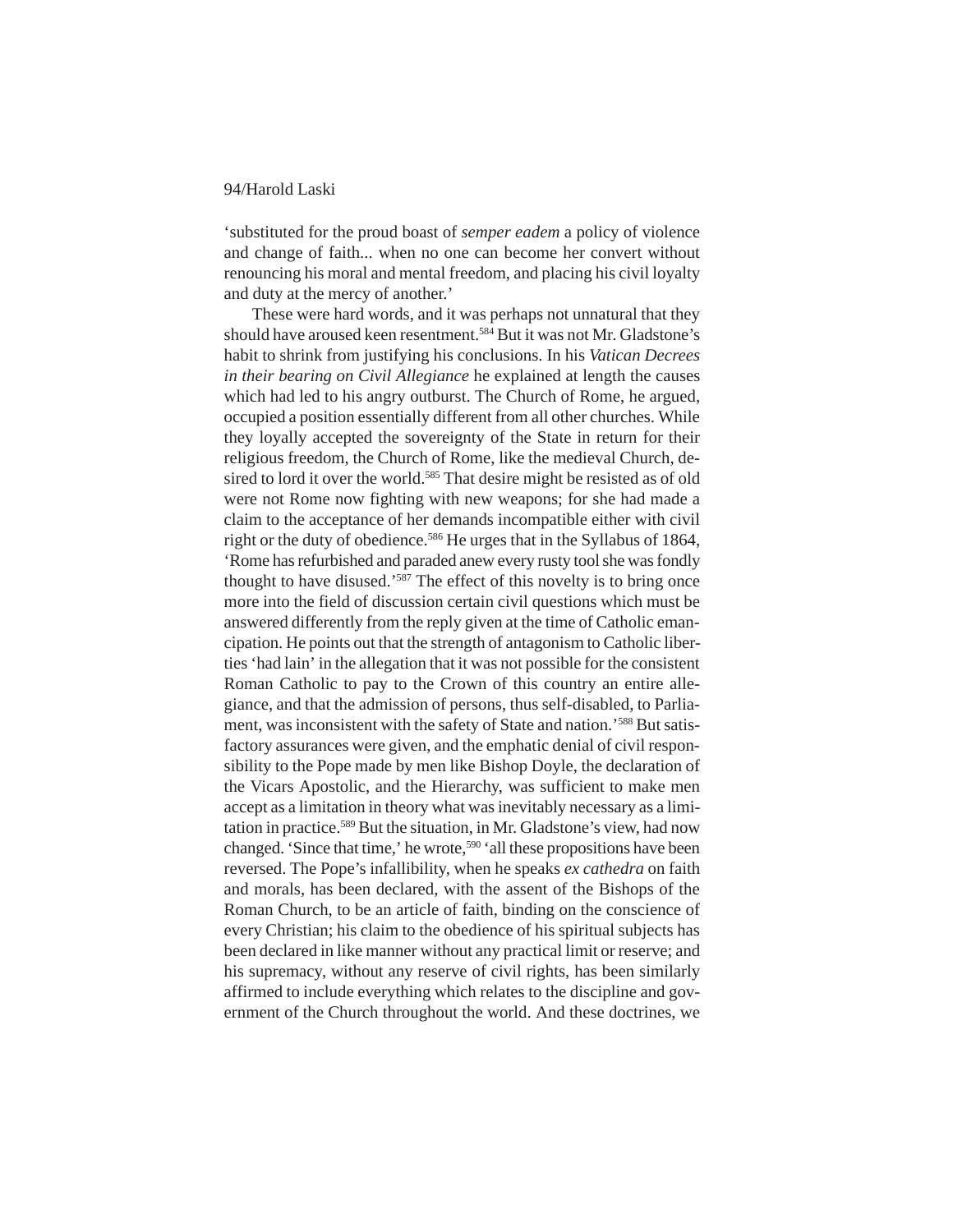now know on the highest authority, it is of necessity for salvation to believe.'

This seemed to him a claim to universal sovereignty. It would of necessity involve the State no less than the individual. The medieval history of the Papacy showed how easily the gap between individual and corporate difficulty might be bridged. There were cases of national protest and the Papacy did not always emerge successful from the conflict. Yet, on the whole, a theory of separate spheres, such as was the basis of the Roman Catholic Relief Act, was worked out—a theory for which it seems that Mr. Gladstone did not hesitate to claim divine sanction.591 But of this an end had been made. The stern demand for absolute obedience 'swept into the papal net whole multitudes of facts, whole systems of government, prevailing, though in different degrees, in every country in the world.'592 It denied the severance of Church and State even while it asserted the superiority of the former organisation. It drew within the ecclesiastical domain much of what had formerly been deemed matter for the State's decision. The result was that 'this new version of the principles of the papal Church inexorably binds its members to the admission of these exorbitant claims, without any refuge or reservation on behalf of their duty to the Crown.'593 The civil loyalty of Catholics was thus made impossible since their ecclesiastical sovereign had claimed the rights of their temporal sovereign also.

If this was a logical deduction from the Decree of 1870 two conclusions seemed to Mr. Gladstone to follow. Either the Catholics must reject the possible civic interpretation of the new dogma, or the assurances of the twenties must be repeated. For the claims had substance behind them. It was true that the Court of Rome could neither secure an invasion of England, or fulfil the visions of Gregory VII.<sup>594</sup> But a contest with civic authority Rome was determined to have, and the result of the Falck Laws seemed to him to demonstrate that she was merely fighting her enemies one by one.595 The events in Germany and the intransigeant policy of Rome in Italy seemed to him to portend danger of no mean kind. It was a serious incentive to European wars because the possible disaffection of Roman Catholic subjects might hinder the action of the State.596 He seems to suggest that the type of influence which the Dogma of Infallibility of 1870 is bound to extend was shown in the influence of the Irish prelates over the Nationalist members in 1873.597 The attitude of converts to Rome seems to him fraught with danger. The phrase 'a Catholic first, an Englishman afterward' seems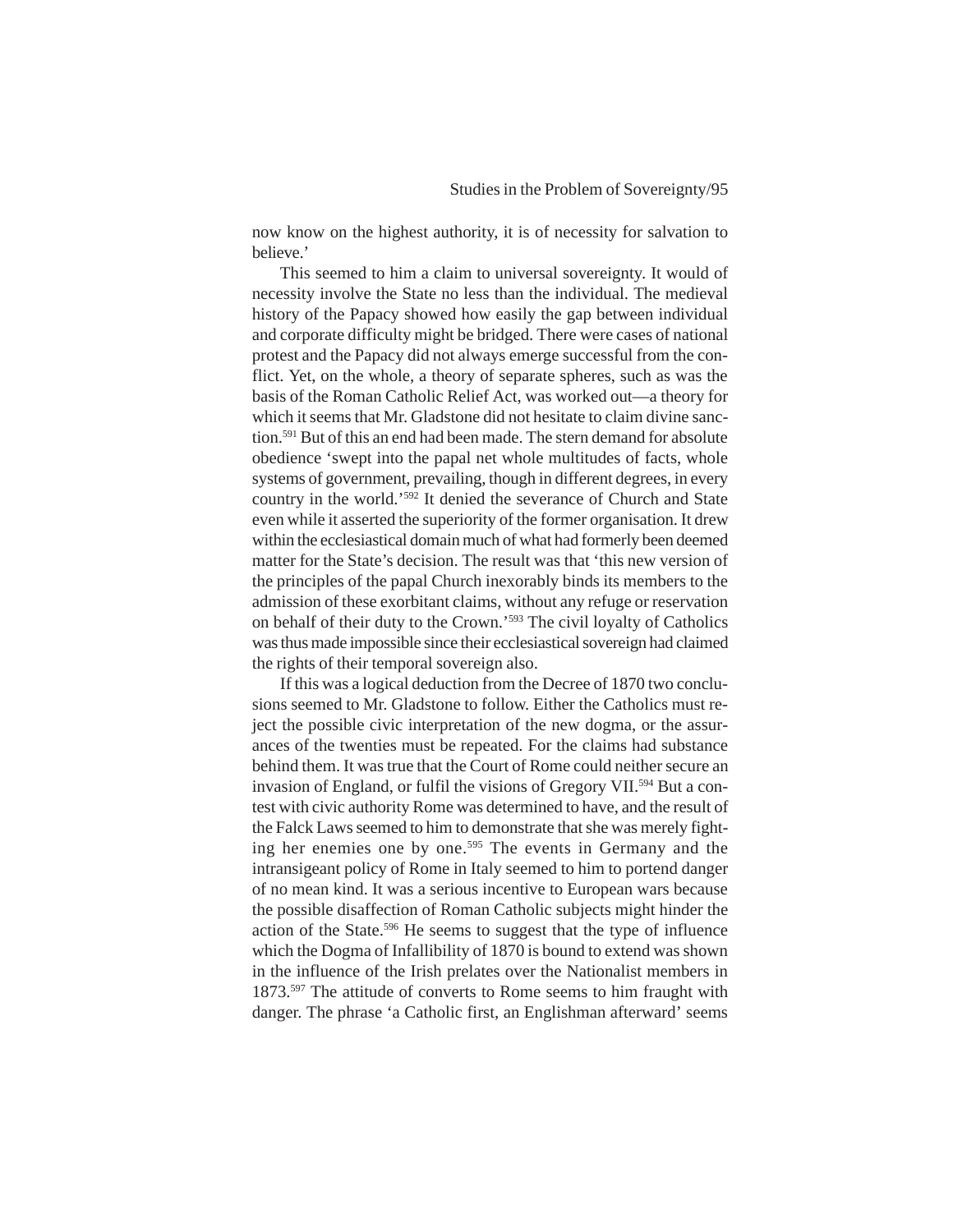to him now to mean 'that the "convert" intends, in case of conflict between the Queen and the Pope, to follow the Pope, and let the Queen shift for herself; which happily, she well can do.'598 Before 1870 Mr. Gladstone felt that he could ask for religious liberty 'for whatsoever be the follies of ecclesiastical power in his Church, the Church itself, has not required of him, with binding authority, to assent to any principles inconsistent with his civil duty.'599 But of that consolation he has been deprived even though he will continue to urge the necessity of toleration. For, at bottom, he believes in the loyalty of English Catholics. What they did in the sixteenth century they will, he hopes, do in the nineteenth. He hopes it, and expects that it will be so. And into the hateful path of religious persecution England will not be drawn by the 'myrmidons of the Apostolic Chamber.'600

If it is in no sense an original thesis, it is, at all events, an ably argued one, and it derived a peculiar significance when maintained by the most important of English statesmen. The whole point of Mr. Gladstone's thesis was in his emphasis on the novelty of the position in which English Catholics had been placed: they had before been able truthfully to make declaration of their loyalty; now they were compelled to make choice between Queen and Pope. But, as a fact, Mr. Gladstone's argument was vitiated by exactly the same fallacies as those which, half a century before, had been used to defeat Catholic emancipation. He depicted Vaticanism as an attack on the sovereignty of the State. The sphere of the latter body was invaded if the implications of papal infallibility were fulfilled. But that was in its turn to imply that the claims were possible of fulfilment, and of this Mr. Gladstone himself made emphatic denial. It was exactly that old problem of a unified allegiance which, as Sydney Smith had so whimsically shown, no man can have if his interests are of a varied character.<sup>601</sup> It was not very serious that Pius IX should make claim to the lordship of the world if he could not make good his pretensions. If Catholics did not obey the Papacy in the sixteenth or in the seventeenth century, when the reality of its power was a far more powerful tradition with men, it was hardly likely that they would bow to it in the nineteenth, when its temporal possessions were gone and it stood as a forlorn ghost of a glory which now adorned a novel and secular power. To a claim of spiritual supremacy Mr. Gladstone could raise no objection; he had himself often enough lamented the Erastianism of the English State.<sup>602</sup> If, as it seemed, the spiritual demand was justified, and the temporal was unimportant, Mr. Gladstone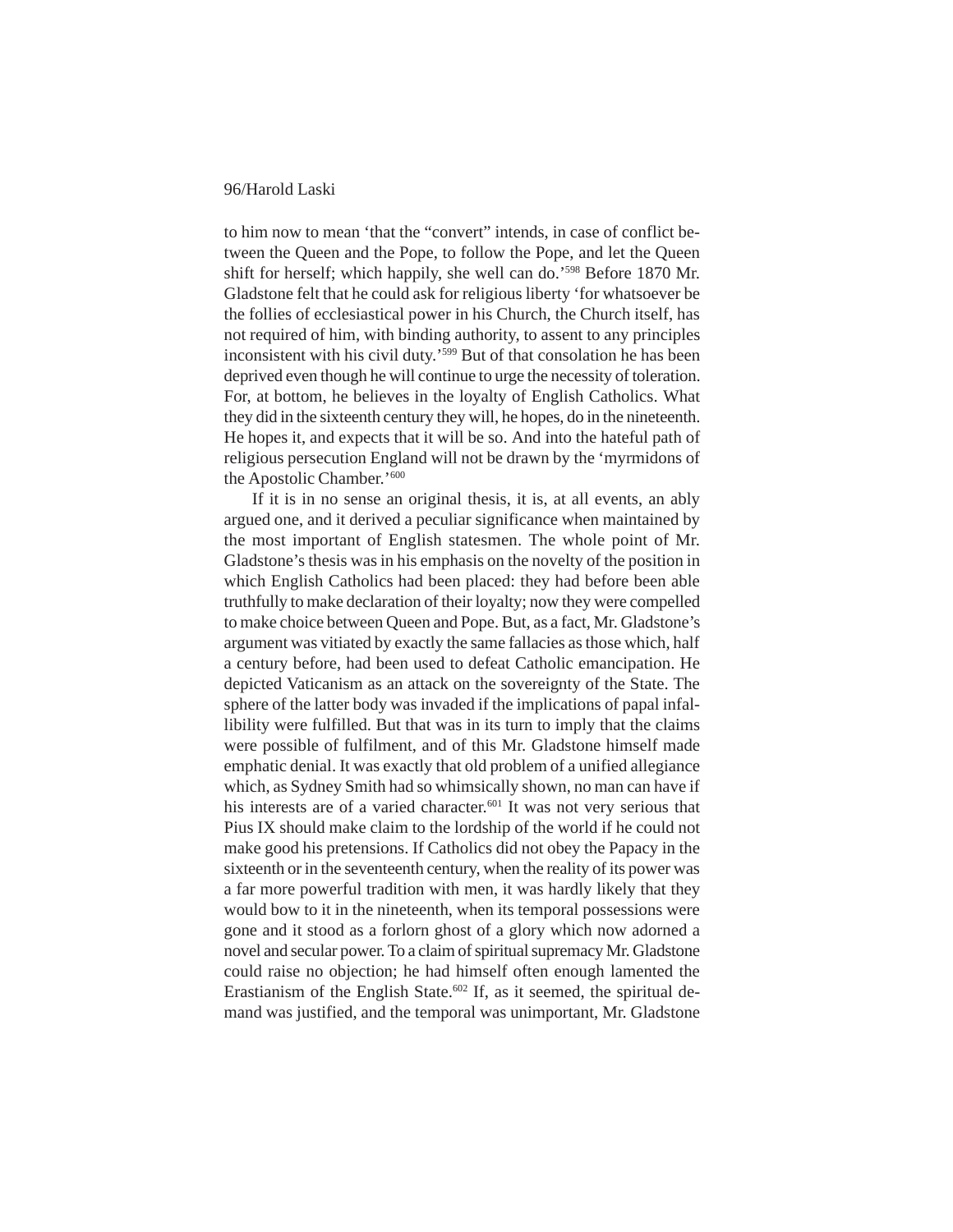was fighting a shadow. The sovereignty he feared had no more than a historic interest. It depended, as he must have realised, on the consent of men; and there was no evidence that that consent could in any dangerous degree be obtained.

The answers to Mr. Gladstone's pamphlets were varying in nature, and perhaps of a greater interest than his own attack. Manning at once declared that the decrees 'have in no jot or tittle changed either the obligations or the conditions of civil allegiance' of Catholics whose 'civil allegiance is as undivided as that of all Christians, and of all men who recognise a divine or moral natural law'; but he was careful to emphasise that 'the civil allegiance of no man is unlimited, and therefore the civil allegiance of all men who believe in God, and are governed by conscience, is in that sense divided.'603 Lord Acton pointed out that the claims of the Ultramontane school had a far longer history than Mr. Gladstone cared to admit, and he wisely, if a little sardonically, suggested that to repel the demand of the Pope needed a little more than 'a written demonstration.'<sup>604</sup> 'The fact is,' said Lord Emly, one of the most distinguished of Catholic laymen,<sup>605</sup> we should deal with a Pope's orders to be disloyal as Stephen Langton and the Barons of Runnymede dealt with a similar order.' Lord Camoys and Mr. Henry Petre spoke in similar fashion.<sup>606</sup> Nor were Protestants wanting to repudiate Mr. Gladstone's contentions. His assumptions appeared to the *Edinburgh Review* entirely erroneous. 'English Roman Catholics,' it wrote,<sup>607</sup> 'are quite as loyal now as they were in the days of Lord Howard of Effingham and the Spanish Armada... all men in some degree hold a divided allegiance to conscience and the law. A Quaker who refuses to take an oath... A Nonconformist who refuses to pay a Church rate,... the High Church party in England, are continually setting the law at defiance. We think these conscientious people are mistaken, but we do not accuse them of throwing off their allegiance,' and, in an admirable sentence it pointed out that 'Catholics do and can give their consciences the benefit of the great "nevertheless."608 The Times, while pointing out that certain claims of Dr. Manning would 'possess the power of determining for Queen Victoria and her subjects the bounds of their mutual obligations,' did not fear the claims. 'The guns may look, very formidable,' it argued,609 'but they require men to fire them; and if the word of command should ever be given, the obedience rendered to it will be too irregular to produce any dangerous result.' Father Reilly protested that a truly divine religion could not possibly make its members disloyal subjects of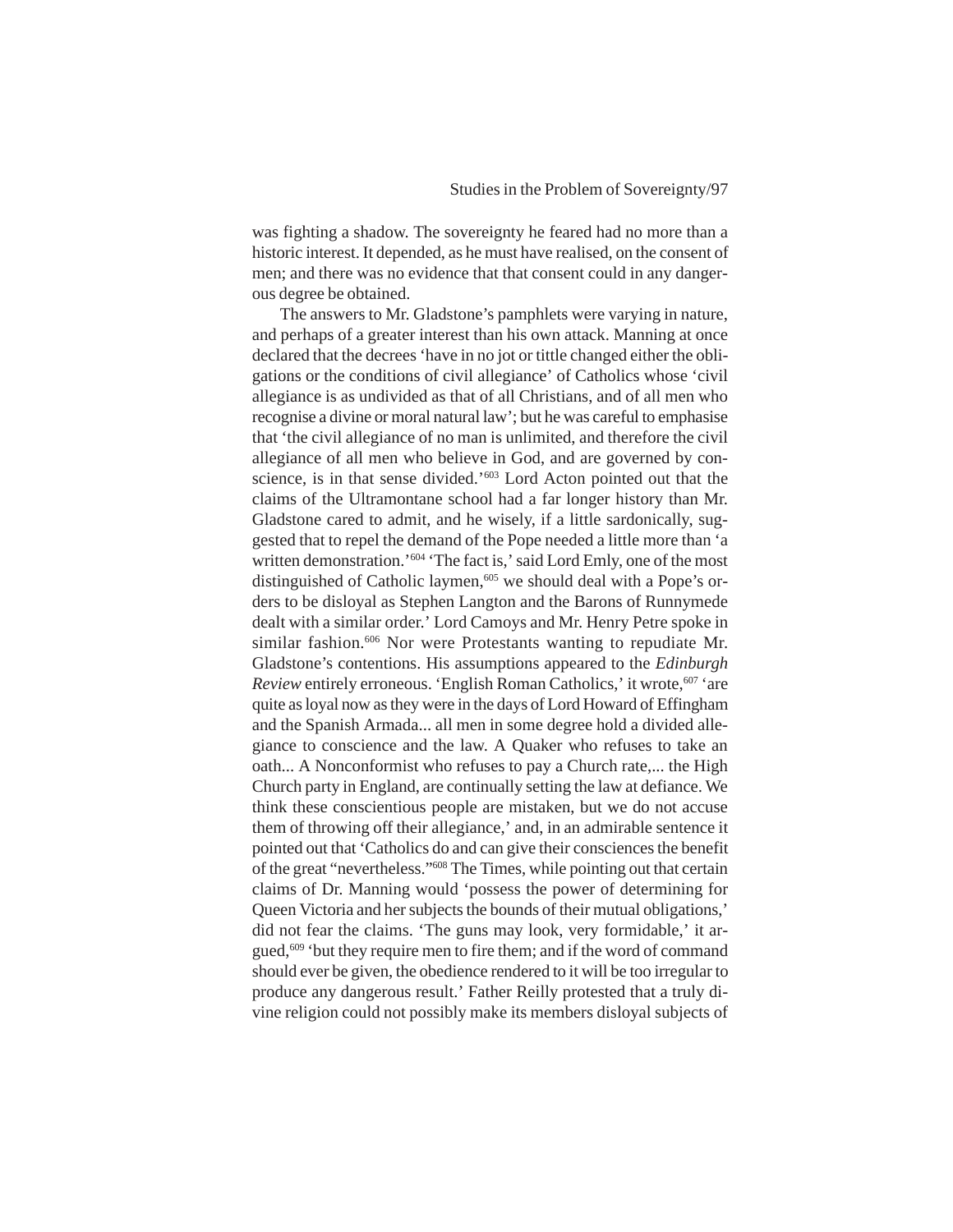society.<sup>610</sup> Clearly, here, the notion of an absolute sovereignty is disregarded altogether. Your sovereign obtains what obedience he can, and it seems to be admitted that the judgment, or the conscience, of men, is in truth the actual arbiter of events.

Yet different interpretations were not wanting. W. G. Ward boldly stated that the Bull *Unam Sanctam* was his ideal and that he had 'no other wish than that its doctrines may find acceptance in Europe.'611 The ground of his attitude is quite evident. A Catholic theocracy on earth was his ideal and without the absolute supremacy of the Pope it seemed to him that anarchy would follow.<sup>612</sup> Ambrose de Lisle, on the other hand, thought 'it dangerous and untrue' thus to assert the superiority of the ecclesiastical to the civil power, or to suggest that the former defined the limits of the latter.<sup>613</sup> The distinguished historian Thirlwall echoed with grave concern Mr. Gladstone's theories. 'It has now become impossible,' he said,<sup>614</sup> 'for a Roman Catholic, consistently with the first principles of his religion, to be a loyal subject of any government which is not itself subject to the Pope.' Canon Oakeley, one of the most distinguished of the Newmanite converts, argued that the Syllabus and its consequences embodied no more than the natural consequences of the Oxford Movement. 'There is not,' he told Mr. Gladstone,615 'one of the popular maxims condemned in the Syllabus which such men as Mr. Keble and Mr. Hurrell Froude would not have held in utter detestation,' and he argued for the dutiful reception of the Vatican decrees. But the two fullest answers, on the Ultramontane side, to Mr. Gladstone, came from Manning, and his subordinate, Monsignor Capel. Cardinal Manning, in his brief note to the *Times*, had already explained that the civil allegiance of Catholics was unimpaired by the promulgation of the dogma. He now explained the grounds upon which his assertion was based. He pointed out again that no allegiance is undivided. 'Every moral being,' he wrote,<sup>616</sup> 'is under two authorities, human and divine. The child is under the authority of parents, and the authority of God; the subject is under the authority of the Civil State and the divine authority of natural or revealed religion. Unless we claim infallibility for the State, its acts must be liable to revision and resistance by natural conscience. An unlimited obedience to parents or to States would generate a race of unlimited monsters.' So far he had done no more than to give an admirable criticism of Austinianism. But he proceeded to questions of a different kind. He urged that to allow complete liberty of conscience was virtually to allow anarchy and against this the Church must provide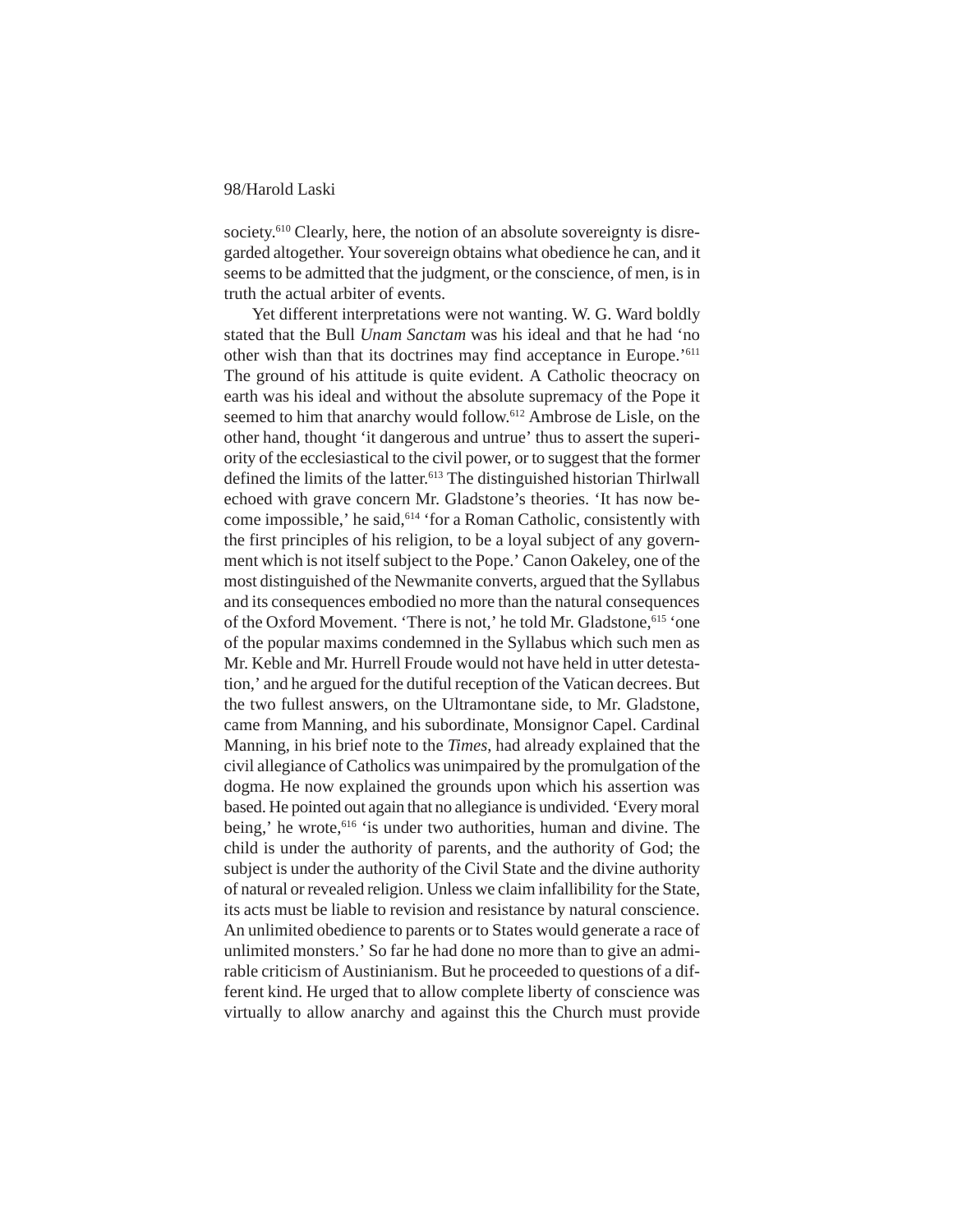corporate protection. The sixty-third proposition of the Syllabus adjudged anathema against him who rebelled against legitimate princes. 'The political conscience of Catholics,' he said,617 'is not left to the individual judgment alone. It is guided by the whole Christian morality, by the greatest system of ethical legislation the world has ever seen, the Canon Law and the Moral Theology of the Catholic Church.' But this was virtually to admit that the Church controlled the Catholic as a citizen, which was exactly the position against which Mr. Gladstone had made his protest. Nor did Manning stop here. While he admitted that, within his own sphere, the State was a perfect and supreme society, he denied that it was the highest society on earth;618 the Church was higher than the State because it had a higher aim and was therefore supreme above the State. What did that supremacy imply One thing only to his mind: that the Church only can fix the limits of its own jurisdiction;<sup>619</sup> and he admitted that if it can fix the limits of its own jurisdiction, it can fix the limits of all other jurisdictions. From this, as he conceived, two consequences followed: the Church did not concern itself with temporal matters, and in all things which hinder or promote the eternal happiness of men, the Church has a power to judge and enforce.'620

It will perhaps be admitted that the argument is more controversially interesting than historically accurate. Its truth can only be maintained by giving to the word 'eternal' a connotation which includes all temporal things. But temporal things had been adjudged the province of the State, and on that basis Manning had suggested that if each organisation kept to its rightful sphere, collision was impossible. He did not doubt which was the offender. 'Modern Liberalism,' he wrote in 1877,621 'is the Caesarism of the State. Liberalism seems to believe that "all power in heaven and on earth" was given to it—that the State has power to define the limits of its own jurisdiction and also those of the Church. All sin and blasphemy against God is forgiven to men. There is only one unpardonable sin. Any one who speaks a word against the omnipotence of the State is disloyal, and shall never be forgiven.' So thoroughgoing a criticism leaves no doubt as to the direction in which Manning's sympathies lay. Theoretically, it seems clear that his attitude lays itself open to the objections urged by Mr. Gladstone. If only the Church could define the limits of her jurisdiction, and if she chose, as under Gregory VII and Innocent III, the medieval Church seems to have chosen, to interfere with every possible domain of civilised life, then collision between Church and State was not merely possible but inevi-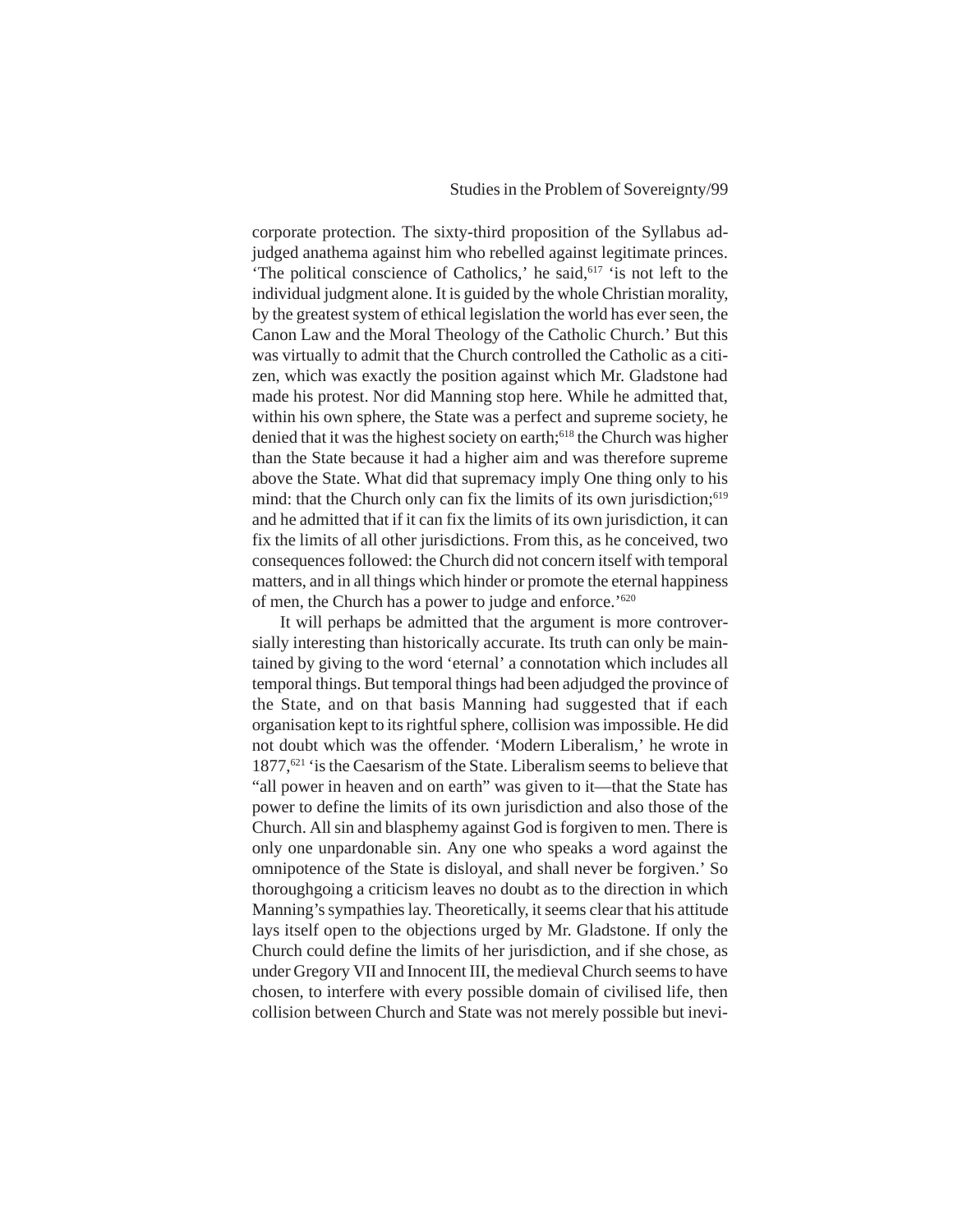table. That, in fact, was the central problem of Ultramontanism. It postulated a theocracy of which the Pope was the Austinian sovereign. It could hardly then be surprised if those out of sympathy with Catholic ideals showed themselves unwilling to admit such unlimited power. Cardinal Manning, indeed, when confronted with the facts, seems to have been driven to that conclusion. 'The first principles of morals,' he wrote in a very striking paragraph,<sup>622</sup> 'forbid the extension of the supreme judicial power of the Church on such a civil order as that of England. When it was *de facto* subject to the Church, England had, by its own free will, accepted the laws of the Church. It can never again be subject to such laws except on the same condition—namely, by its own free will. Till then the highest laws of morality render the exercise of such Pontifical acts in England impossible.' It is difficult to see exactly why this should be the case unless the Austianism for which Manning had previously contended becomes impossible. For whereas he had argued for a papal sovereignty based upon Divine Right, now he does not ask for its exercise except upon the basis of human consent to its activities. In such a connotation the Austinian spectre is more formidable in appearance than in reality.

Monsignor Capel went even further in the direction of an extreme interpretation than Manning. His historical disquisition it is probably unnecessary at this date to treat with any seriousness; it is in his political theses that the interest of his pamphlet lies.<sup>623</sup> He explains that God has established on earth three powers, paternal, civil and spiritual. 'Each of these powers is supreme and independent in its own province; has full and free activity in its own order; preserves its own autonomy; and ought never to be absorbed by either of the other powers.'624 We have, in fact, a kind of Presbyterian doctrine of three kingdoms instead of two, and since allegiance to each is absolute, the theory is really, on the surface at least, a theory of toleration and liberty. But then Monsignor Capel begins to introduce curious limitations. He explains that the Spiritual Power is pre-eminent over the other two not only because of 'its nobler end and greater empire, but also in its very nature'; for that reason 'it is manifest that this power is not exercised directly in its own sphere, but likewise indirectly over the actions of the other two powers. In this sense, it is supreme, and the other powers are subordinate to it.'625 So that the freedom and independence of which he had previously spoken are not really existent. He explains the cause of this seeming contradiction. 'The Church has held,' he writes, $626$  'that politics, or the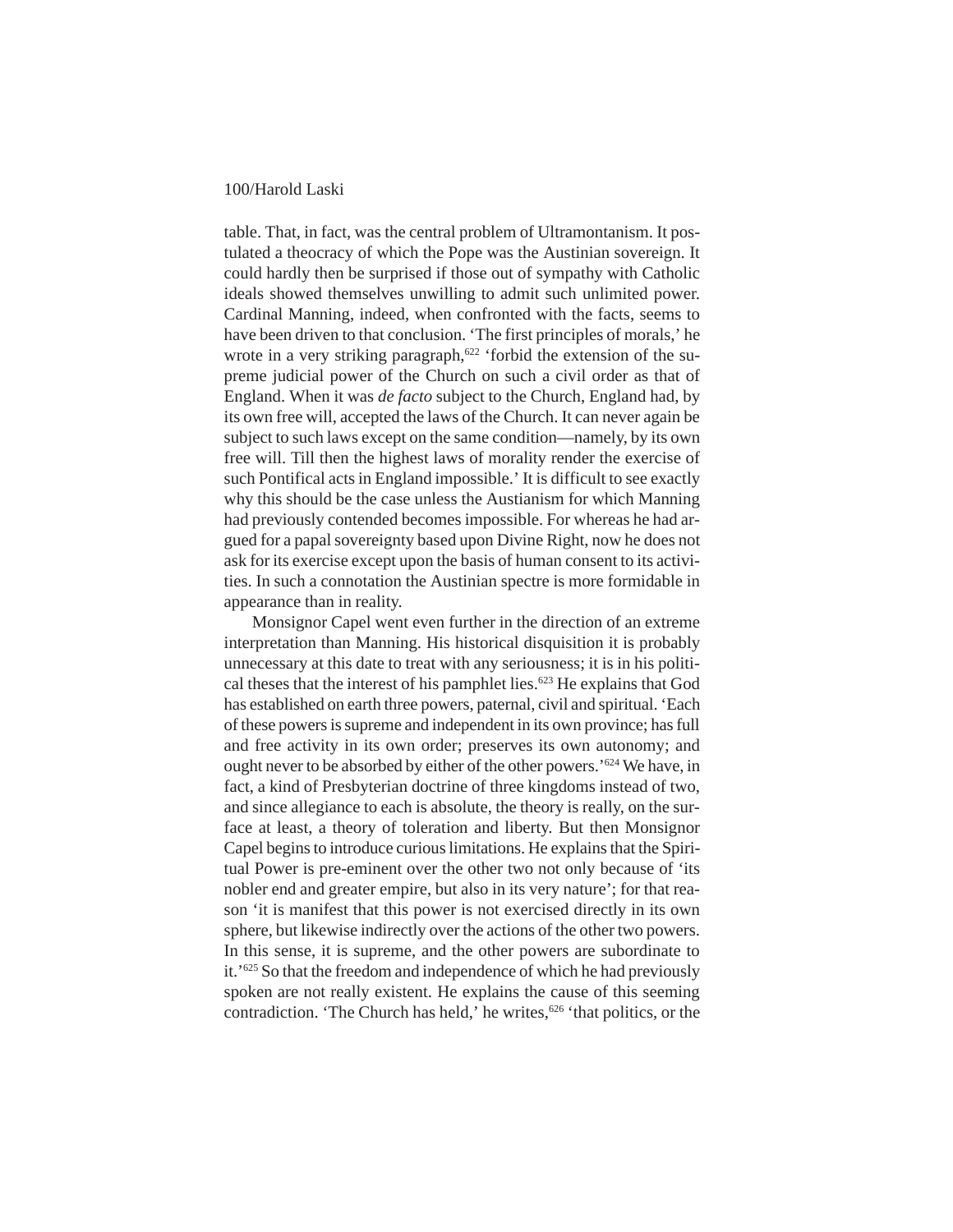science which treats of the State, must necessarily, from its ethical character, present many points of contact with revealed truth. The principles on which it is based flow from the natural law. They can never, therefore, be in real contradiction with the precepts of the divine and positive law. Hence the State, if it only remain true to its fundamental principles, must ever be in the completest harmony with the Church and Revelation. Now so long as this harmony continues, the Church has neither call nor right to interfere with politics, for earthly politics do not fall within her jurisdiction. The moment, however, the State becomes unfaithful to its principles, and contravenes the divine and positive law, that moment it is the Church's right and duty, as the guardian of revealed truth, to interfere, and to proclaim to the State the truths which it has ignored, and to condemn the erroneous maxims which it has adopted.' So that, in the last analysis, the Ultramontanism of which Capel was representative is only willing to allow the State its freedom so long as its actions meet with the approval of the Church. It goes back to medieval ideas, and reduces politics to a branch of theological study of the truth of which it is necessarily and obviously the sole arbiter.627 So that we ultimately have a State that finds the expression of its freedom in compliance with the wishes of the Church; and the Church, we are told, has judged of the conduct of States as a consequence of the universal desire of nations.628 It is perfectly clear, therefore, that Monsignor Capel's theories of the Church make it logically impossible to hold the idea of separate supremacies which he had previously put forward; for a supremacy that is not supreme seems rather to belong to a Looking-Glass world than to a well-reasoned political treatise. It was essentially to bring out the implications of this Ultramontanism, historically and politically, that Dollinger had written his Pope and the Council and Mr. Gladstone his pamphlet. Logically, Monsignor Capel, like Manning, virtually admits the main conclusions at which Mr. Gladstone arrived, and in theory their conclusions led exactly to that questionable loyalty of which he spoke as established by the new dogma. Where both he and they were in error was in their regarding an Austinian sovereignty as a working hypothesis. Theoretically admirable, in practice it would not work. Mr. Frederic Harrison made this abundantly clear in an admirable letter. 'Exeter Hall denounced the opium war, he wrote,<sup>629</sup> some of our civil and military officers are under the inspiration of Exeter Hall; therefore we may expect them to desert to the enemy in a possible war with China. These exercises of irritating logic are as easy as they are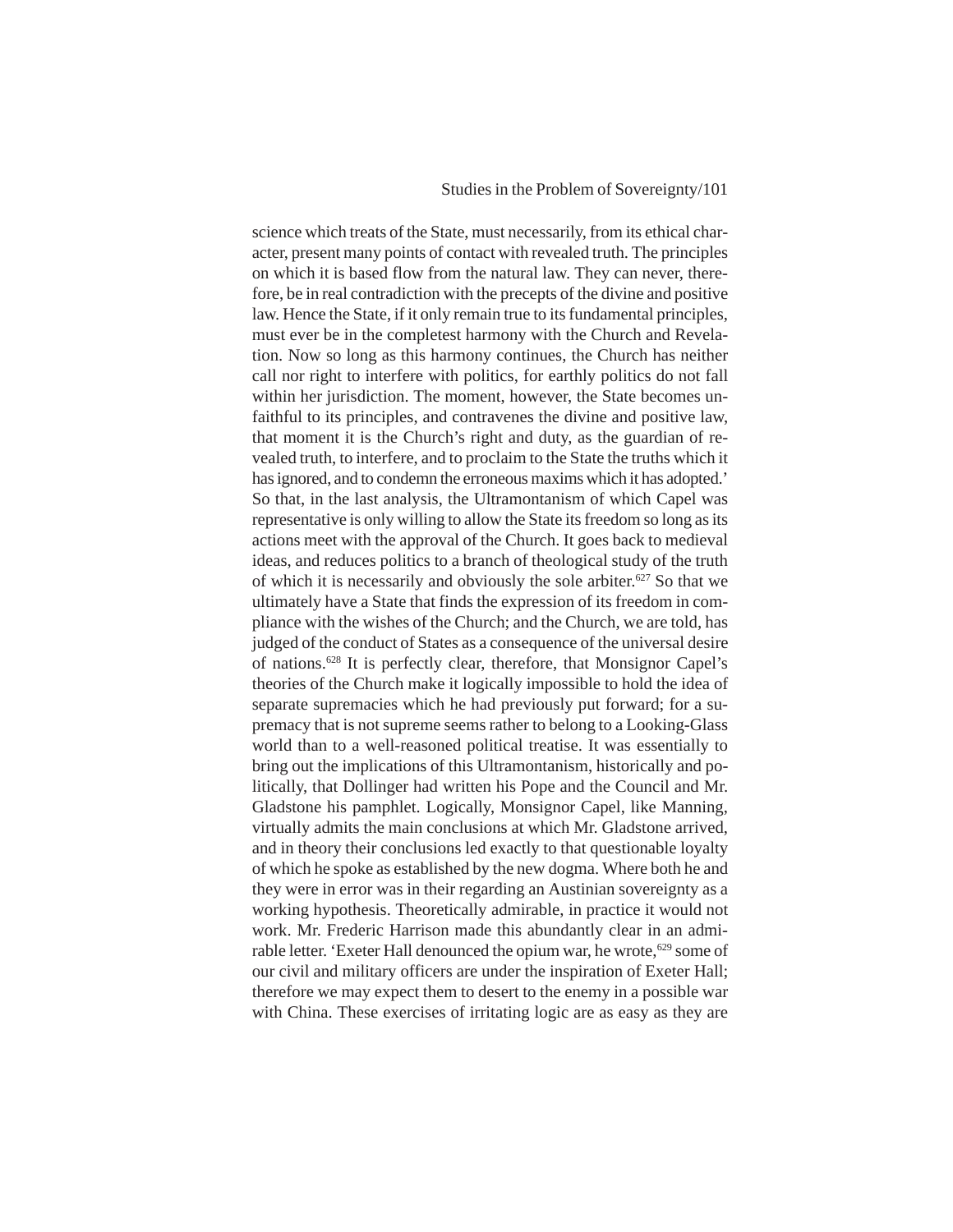puerile. If every opinion a man may hold is to be followed out to what we think its logical result, and every man is to be supposed in any dilemma which our ingenuity can frame, every man is a rebel.' The pity was that the advocates of Ultramontanism did not see the application of these remarks no less to their own demands upon the minimisers of their own faith, than to the criticism passed upon them by Mr. Gladstone. For the fact is, that in any contest between life and logic, it is not logic that is successful. It required a man whose philosophic outlook was essentially based upon this realisation to understand the actual nature of the debate. Newman's *Grammar of Assent*, then but four years old, was above all things a study of the psychology of mental processes, and a demonstration that certain dormant conceptions, when once aroused, would justify convictions for which no logic could adequately account.<sup>630</sup> But the line between belief and action was not very wide and it required but a step to transfer the ideas of the philosophical volume to the political arena. Quite early in the controversy with Mr. Gladstone he determined to speak out his mind, and though his 'old fingers'—he was then seventy-three—'did not move quick,' he seems to have worked with astonishing rapidity.631 The *Letter to the Duke of Norfolk*, 632 the *Apologia* apart, was Newman's masterpiece. Its profound psychology, its subtlety, its humour, its loyalty to his friends, its whimsical castigation of his enemies, place it in a class by itself of the controversy of which it formed a part. But it is more than a piece of ephemeral argument. It remains with some remarks of Sir Henry Maine and a few brilliant dicta of F. W. Maitland as perhaps the profoundest discussion of the nature of obedience and of sovereignty to be found in the English language. In the reply to his critics which Mr. Gladstone published it is clear that of this argument alone did he take serious account.633 For Newman, even apart from his theology, was an able political thinker who had devoted the twelve years of his connexion with the Oxford Movement to the study of the problem of sovereignty in its acutest phase—that of Church and State. The pamphlet, in a sense, was the summation of his life's work. He seems to have felt that the clouds which had gathered about so much of his early life were now dispersing and that he might hope, if not for justification, at any rate for peace.<sup>634</sup> And it is difficult not to feel that the service he rendered to his Church upon this occasion was closely connected with the bestowal of that honour which was his official vindication. But in the hearts of Englishmen it was a vindication he did not need. Newman was quick to see that the central problem was the rela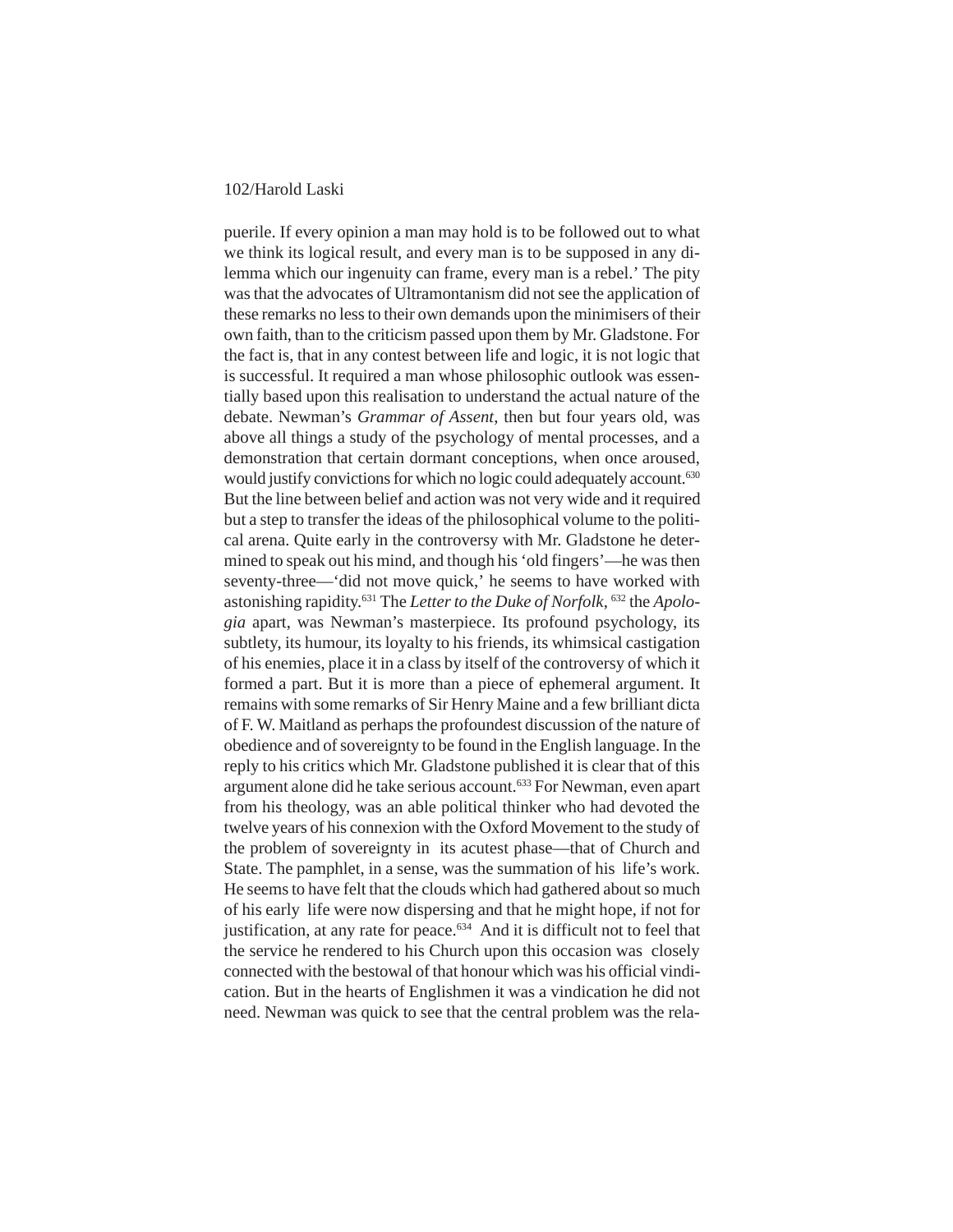tions of sovereignty to allegiance on the one hand, and to conscience on the other. The Pope was sovereign and infallible, said Mr. Gladstone; therefore no British subject can be at once loyal to the Crown and a Catholic. But Newman at once points out that there are degrees of obedience and that they determine the nature of sovereignty. Mr. Gladstone, as he said, objected to the 'supreme direction' exercised by the Pope over Catholics.635 But Newman urges that the State, through the law, makes a precisely similar claim. 'The State,' he said,<sup>636</sup> 'as well as the Church, has the power at its will of imposing laws upon us, laws bearing on our moral duties, our daily conduct, affecting our actions in various ways, and circumscribing our liberties; yet no one would say that the Law, after all, with all its power in the abstract, and its executive vigour in fact, interferes either with our comfort or our conscience.' But the papal activity is less than this. ' At first sight,' Newman says, $637$  'I have not known where to look for instances of his actual interposition in our private affairs.' The fact is that, of necessity, whatever be the claims of the Papacy, it can in practice do no more than lay down perfectly general laws and trust to the good sense of Catholics for their wise application to the facts of any particular case.638 And he goes on to show how Catholic loyalty to the Pope must receive limitation in the event. 'Suppose England,' he wrote, $639$  'were to send her ironclads to support Italy against the Pope and his allies, English Catholics would be very indignant, they would take part with the Pope before the war began, they would use all constitutional means to hinder it; but who believes that when they were once in the war, their action would be anything else than prayers and exertions for a termination?' In so difficult a case, in fact, Catholics would do no more than play the perfectly constitutional part of an opposition in Parliament, as did John Bright during the Crimean war. But what, Newman asks, would Catholics do if a direct command from the Pope came actively to oppose their country? If, for example, Parliament forced Catholics to attend Protestant service weekly, and the Pope told Catholics to disobey the law, he would obey the Pope. To Mr. Gladstone's argument that such a case is impossible he replies by admitting it, and, almost in Mr. Harrison's words he points out the obvious circumscription to which an absolute obedience is subject.640 He would not obey the Pope if, as a Privy Councillor, he was ordered to give acknowledgment to a Prince of Wales who became a Roman Catholic. He would not obey the Pope if, when a soldier or sailor, the Pope ordered all Catholics to retire from the services. In ex-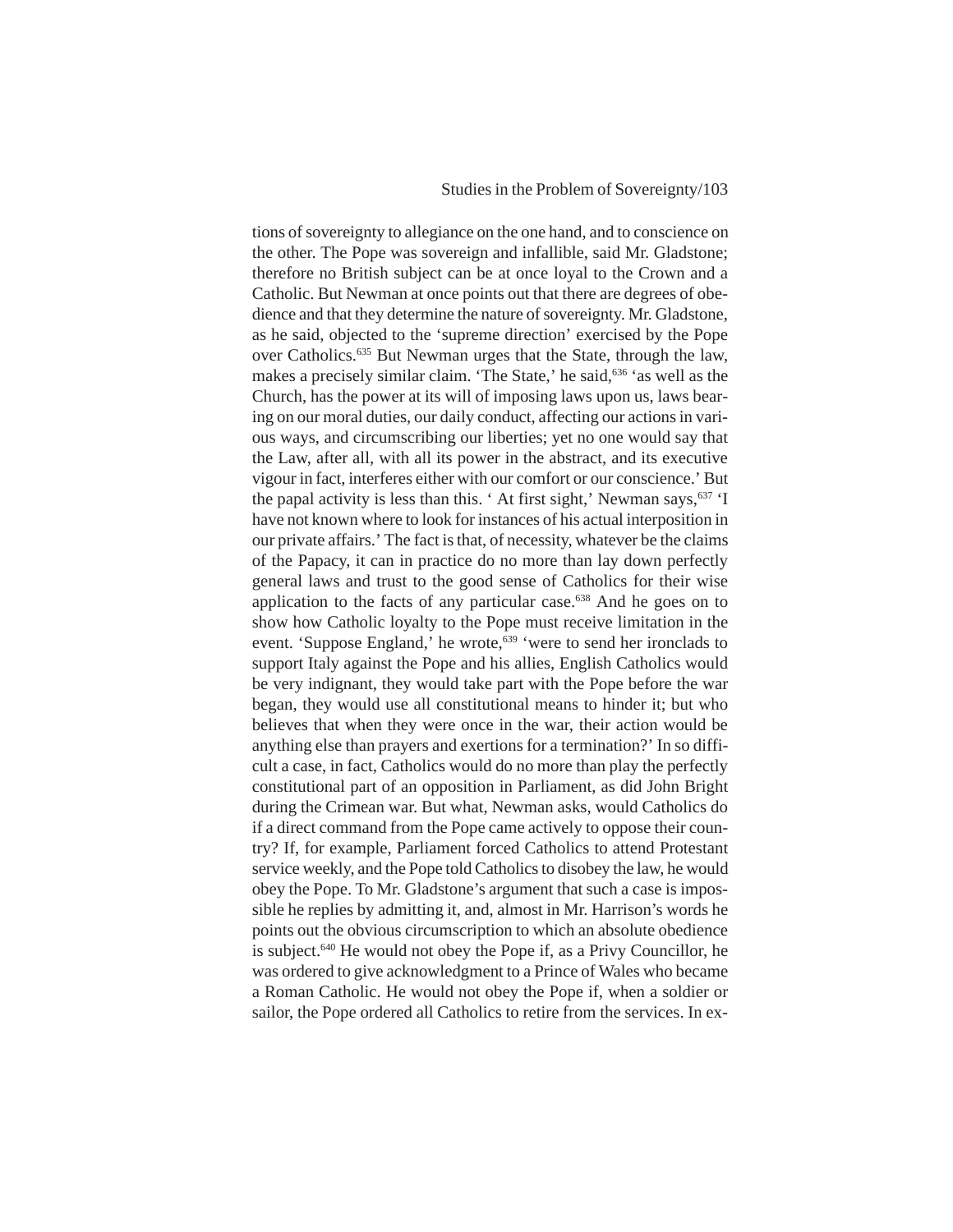treme cases, in brief, that is 'when his conscience could not be reconciled to any of the courses of action proposed to him by others,' he will follow the dictates of his conscience as men like Turrecremata and Bellarmine have alike argued he must do. $641$  For such a demand of absolute obedience 'would be transgressing the laws of human nature and human society' since 'there is no rule in this world without exceptions.'<sup>642</sup> He is careful to point out that this is not the doctrine of private judgment as held by Protestants; for while with the latter private judgment is the arbiter of common events, with him it is decisive only 'in very extraordinary and rare, nay, impossible cases' The term 'conscience' must not be misunderstood. 'Conscience is not a longsighted selfishness, nor a desire to be consistent with oneself, but it is a messenger from Him who, in nature and in grace, speaks to us behind a veil and teaches and rules us by his representatives.'643 Such a freedom of conscience no Pope dare deny; did he do so 'it would be a suicidal act. He would be cutting the ground from under his feet... on the law of conscience and its sacredness are founded both his authority in theory and power in fact.'644 If he trampled on the consciences of men thus conceived he would meet his due reward. And conscience thus conceived is the real abiter of conduct. Nor can it collide with infallibility. For the one, he says, quoting St. Thomas, is engaged only with immediate things while infallibility deals with general propositions.<sup>645</sup> And he is careful to point out that the Pope 'is not infallible in his laws, nor in his commands, nor in his acts of state, nor in his administration, nor in his public policy.'646 He is infallible only when he speaks ex cathedra in the name of the Church; and it is a difficult theological problem to decide when he does so speak. Newman feels certain that the essence of Catholic doctrine is the duty of obeying conscience 'at all hazards."647 'If I am obliged,' runs his striking conclusion,648 'to bring religion into after-dinner toasts (which indeed does not seem quite the thing), I shall drink—to the Pope if you please—still to Conscience first, and to the Pope afterwards.'

The argument seems complete. Man should do that which he deems morally right, and the only obedience he can render is the obedience consonant with his ethical standards. Clearly in such a view the sovereign of Austin, the superior who always receives submission to his views, is an unthinkable thing. He is unthinkable because so long as men live they will vary in opinion on fundamental questions, and varying will follow their individual bent. Whether so minimising an interpretation represents with any accuracy the policy of Rome is another and very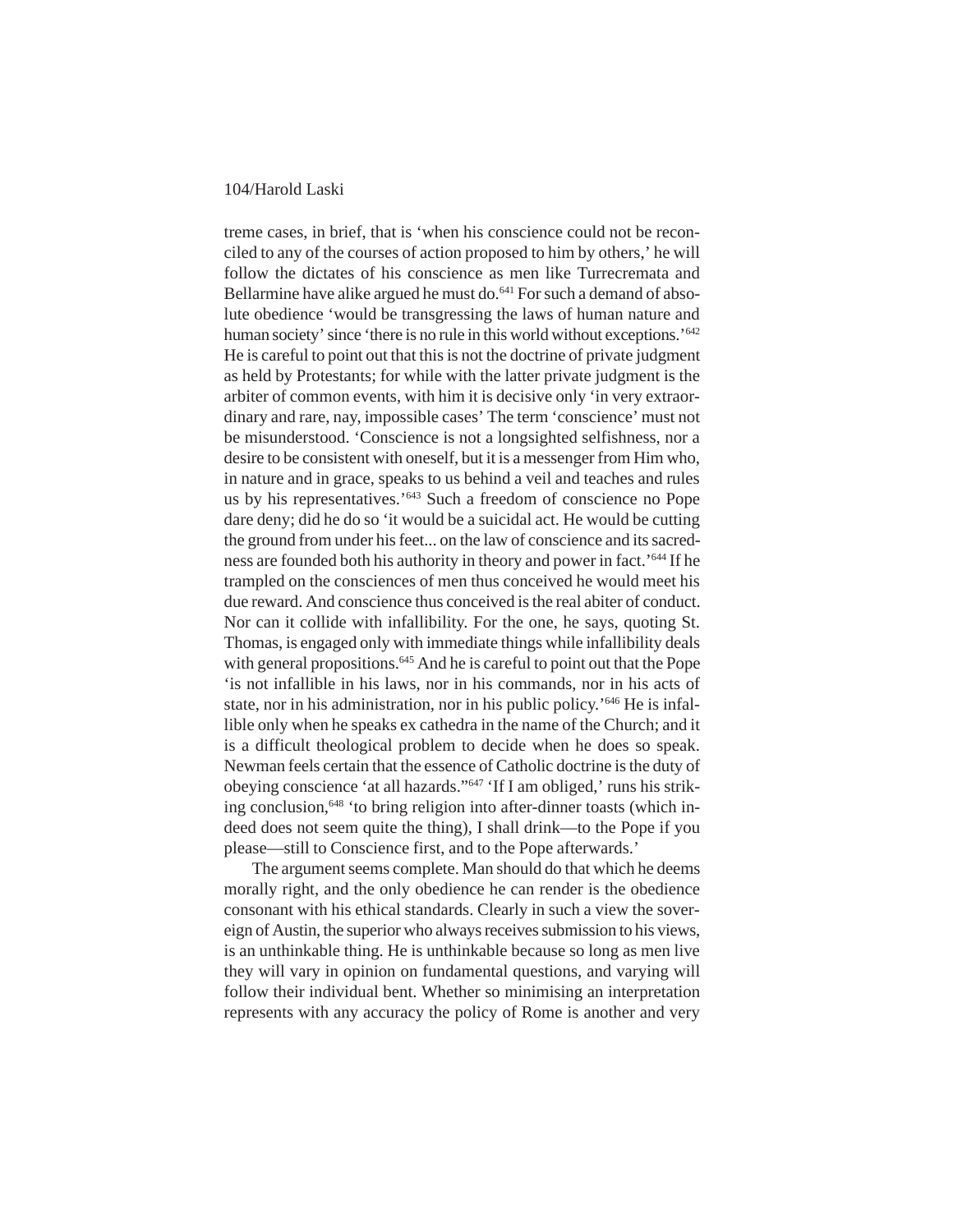different question.<sup>649</sup> Certainly one may doubt whether it would have met with the approval of *il diavolo del' Concilio*, Manning. For it deprives the Pope of his sovereignty at exactly the point where it is most needed—the crucial instance where it might be put to the test of the event. It is a theory of liberty since it bases power and obedience on the consent of men. In such a view, for instance, Newman has not the right to doubt the morality of Dollinger's secession; for the highest motives as was universally admitted—actuated the great historian in the course he took. Certain words of Mr. Gladstone, when he closed this momentous debate, contain a truth of profound importance. 'It may be true,' he said,<sup>650</sup> 'that the men of good systems are worse than their principles, and the men of bad systems better than their principles.' Theories which depend for their translation into terms of the event upon an irrevocable certainty in human nature are psychologically fallacious. Men, for the most part, have an unknown factor in their every political equation. Dogma may dream that it has extinguished right at law, and it yet will be found to suffer defeat. Divine right does not prevent the execution of kings. So long as our theories have to validate themselves in practice we may perhaps fear little the remorselessness of their logic. For human nature has evolved its separate guarantees.

# V

The problem of Church and State is in reality, as Mr. Figgis has so ably argued,651 but part of the larger problem of the nature of civil society. To distrust the old theory of sovereignty is to strive towards a greater freedom. We have been perhaps too frankly worshippers of the State. Before it we have prostrated ourselves in speechless admiration, deeming its nature matter, for the most part, beyond our concern. The result has been the implicit acceptance of a certain grim Hegelianism which has swept us unprotestingly on into the vortex of a great All which is more than ourselves. Its goodness we might not deny. We live, so we are told, but for its sake and in its life and are otherwise non-existent. So the State has become a kind of modern Baal to which the citizen must bow a heedless knee. It has not been seen, or perhaps has been too truly seen, that the death of argument lies in genuflexion.<sup>652</sup>

It is an inadequate attitude thus to perpetrate a meaningless uniformity of outlook. Societies are persons as men are persons. They have the word matters but little—their ethos, character, nature, identity. They are born to live within the pale of human fellowship. They may be wrong,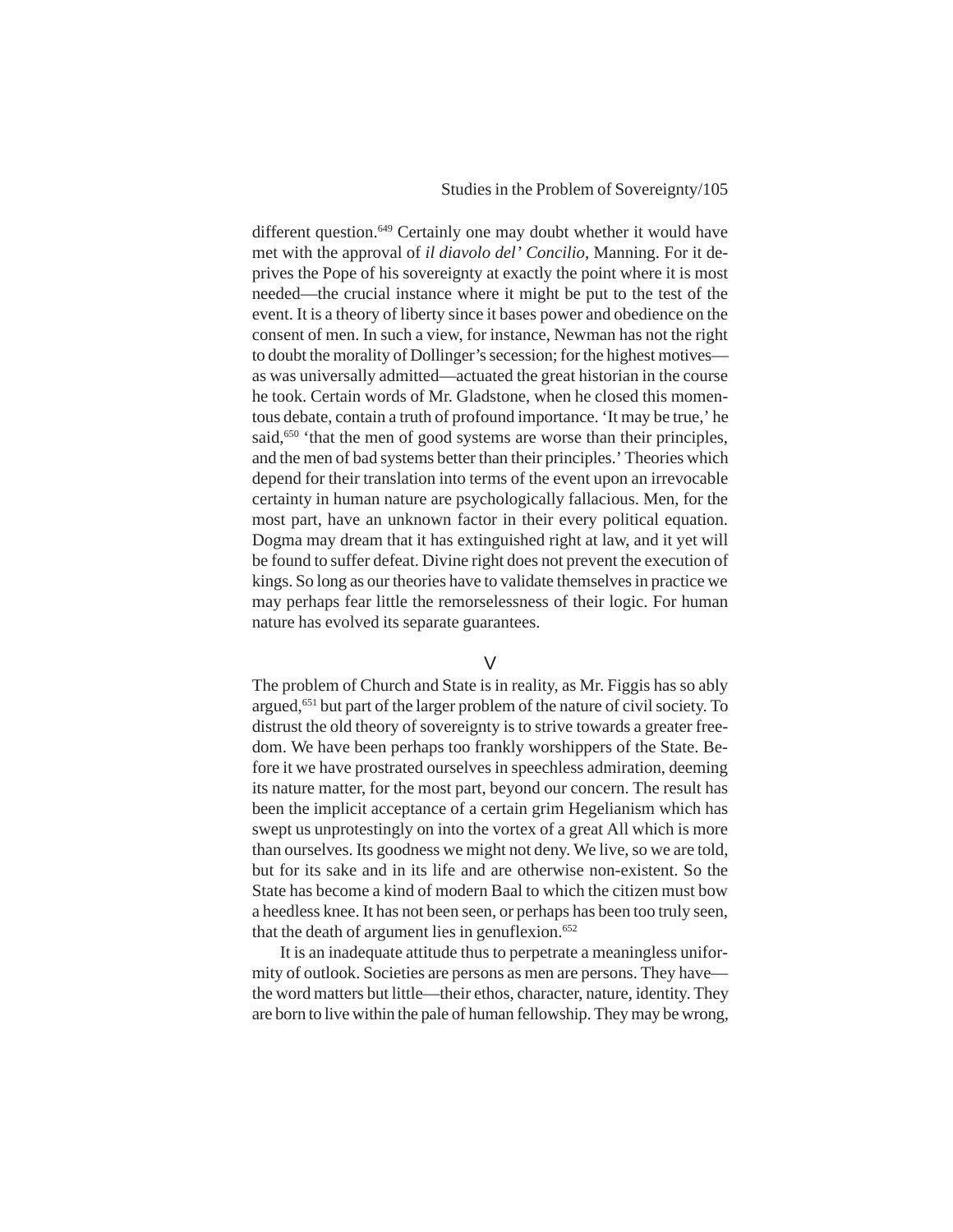as men and women are wrong, and the rules of human conduct which the processes of evolution have developed for the individual must be applied to them also. It is no answer to assert the theoretical infallibility of the State to us who possess the record of history. To acquiesce in its sin, to judge of it by criteria other than those of individual action, is to place authority before truth. The sovereignty of the State will pass, as the divine right of kings has had its day. It has been no more than a sword forged in one of the mightiest of political conflicts. It has been a victorious sword but it must be replaced by newer weapons. No dogma can hope for immortality since we live in an age of readjustment and of reconstruction.

There is an etching of Brangwyn's in which the artist has depicted the break-up of a discarded vessel. It lies on its side, dominating the picture. It overawes by its impressiveness, by its suggestion of a mighty past. One sees it as a stage in the evolution of sea-craft, a vessel which, in its day, was a very giant of human invention. Then it enabled those who piloted it through unknown and uncharted seas to do voyage of service and discovery. But it is at length cast aside. Vessels built on principles more consonant with modern knowledge take its place. So, with its past splendour borne clearly in mind, it is held to have served its purpose. What it has been, what it has accomplished, is remembered by those who plan the evolution of that science of which it is part; whatever there is in it of good, goes to the making of its successor. So should it be with the dogmas of political thought. At a time when the organisation of the State was the essential need, the dogma of its moral sovereignty was of the highest value. But newer knowledge has come, and with it the need of change. And it is sheer tragedy that men should be unwilling to realise that the majesty of the State is in nowise diminished by a frank recognition of its imperfections. The State, like man, ceases to be human when it is exalted into Godhead. We dare not so exalt it lest we be imprisoned by the errors of the past. For it is ours to hand down undimmed the torch of conscious life.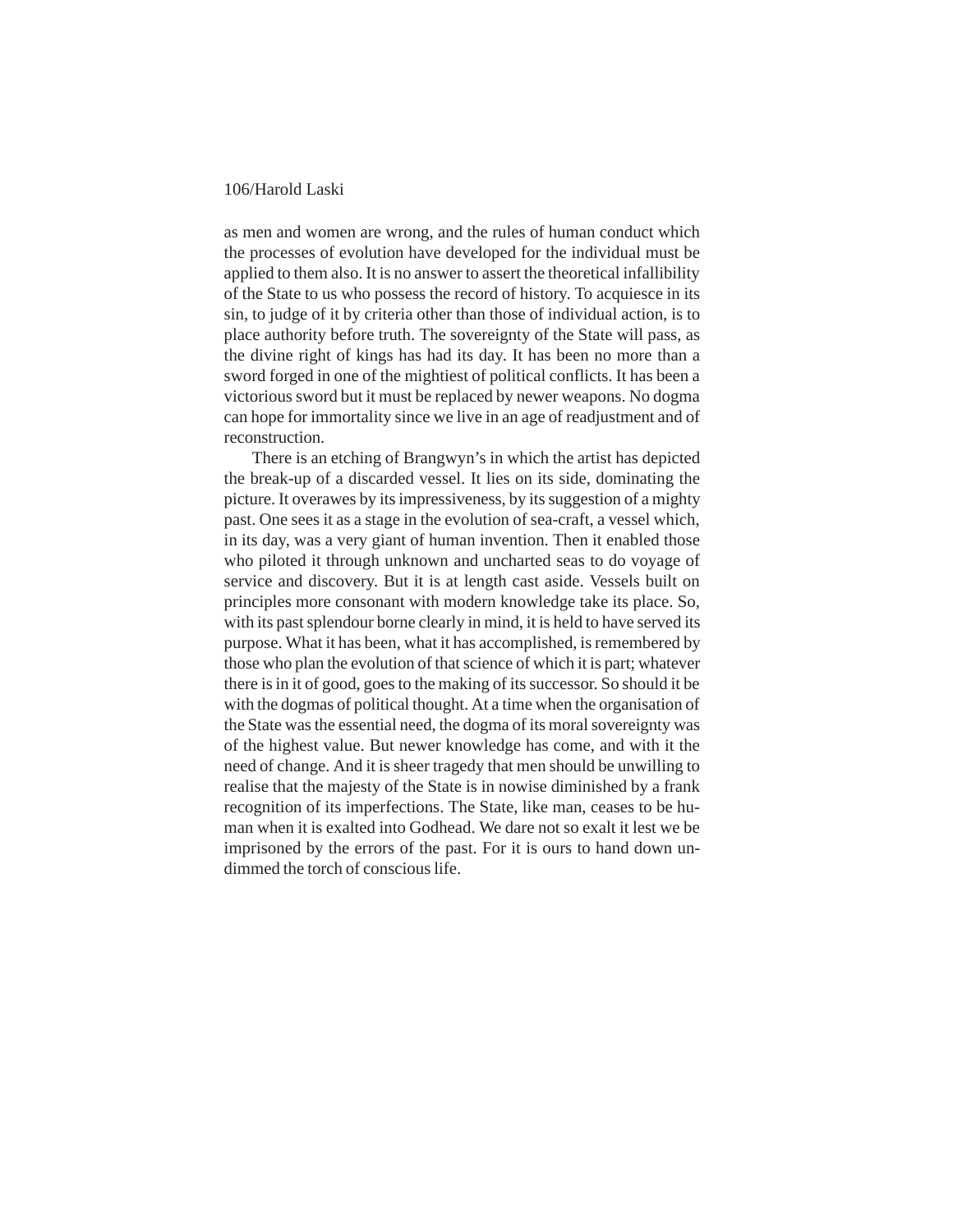# CHAPTER V: DE MAISTRE AND BISMARCK<sup>653</sup>

I

The Catholic Revival and the growth of nationalism are perhaps the two most fundamental facts in the history of the nineteenth century. Round them may very largely be grouped the ideals from which its ultimate canon may be evolved. They are largely antithetic movements; for the series of facts which each sought to control were for the most part identical. It is thus perhaps superficially difficult to discover grounds of intimate resemblance between the greatest of those who gave to the Roman Catholic system the chief rationale of its renascence, and the supreme master of nationalist statesmanship. The nineteenth century, after all, is essentially an anti-theological age. It is the age which contributed most to the dissolution of ecclesiastic structure, the age in which Cavour destroyed the political foundations of the Church, in which Darwin cast the corrosive sublimate of demonstrated evolution upon the basis of dogmas which had boasted of their eternal nature. De Maistre, it is clear enough, stands for that old medieval theocracy which the Revolution had made finally impossible. The frank opponent of Bacon, the contemptuous critic of Locke, the unmitigated hater of Voltaire, he seems essentially unaffiliated to the modern world. He is like one of those curious instances of atavism for which the science of heredity is so signally unable to account. It seems at first sight illogical to connect his thought with that of Bismarck who, in creating the German empire, was perhaps instrumental more than any other statesman of his time in rendering impossible the fulfiliment of the dream of which De Maistre was the chief exponent. Bismarck was, with Cavour, the most national of nineteenth century statesmen, and it was of nationalism that the Ultramontane theory has been the uncompromising antagonist. He was the foe of the Roman Church. For more than a decade he pursued it with a hostility that was at once bitter and unrelenting. His outlook seems antithetic to that of De Maistre. Yet the differences are more apparent than real; and examination suggests that in the search for an adequate perspective they are unimportant. Each aimed, fundamentally, at the same goal; and it was only the formal structure in which their ideas found realisation that marks a distinction in the basis of their thought.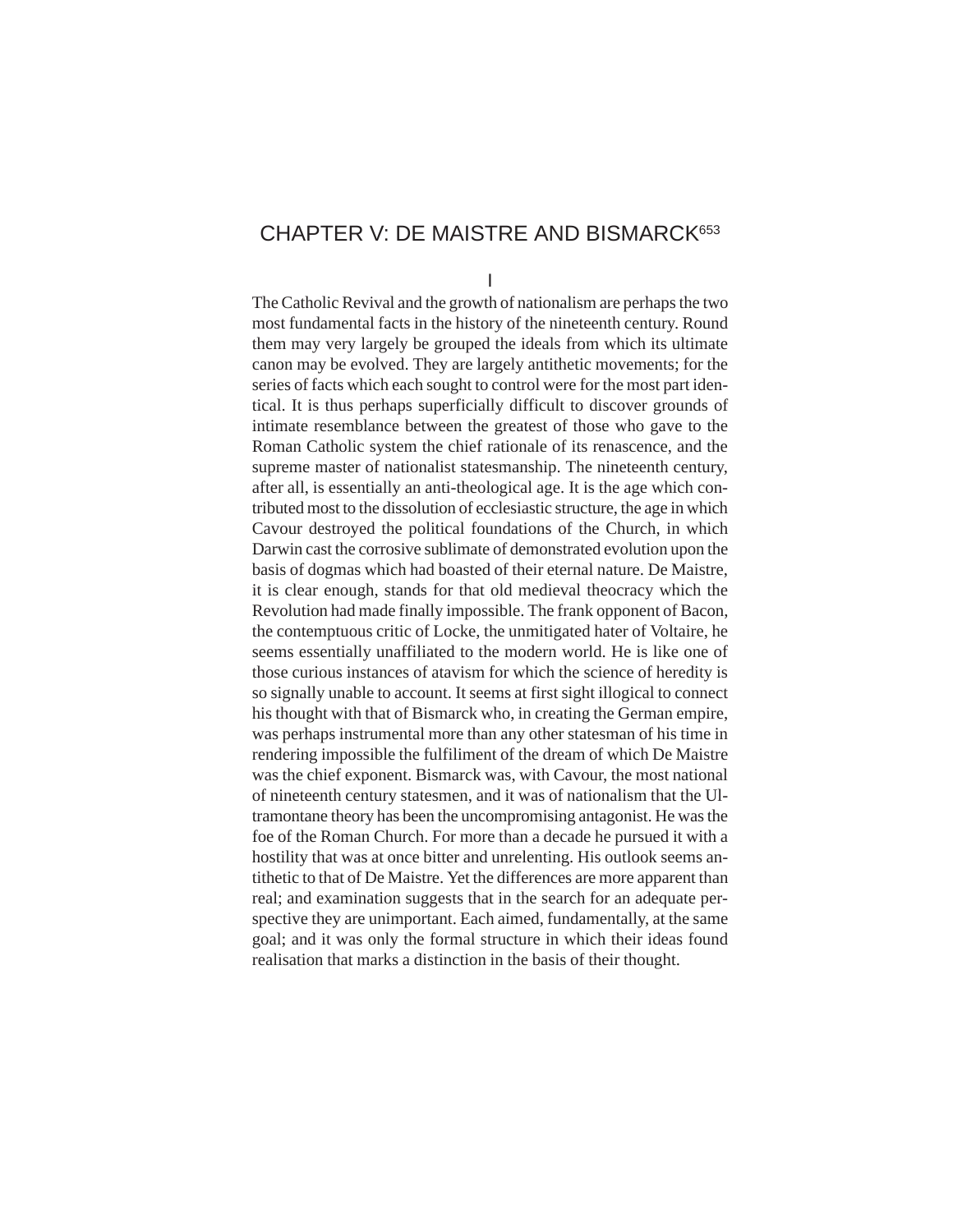There is no problem as to the origin of De Maistre's fundamental ideas. He was born to hate the Revolution and in his examination of its character he found no signs of good. Every institution he cherished it had overthrown. Every dogma he accepted it had cast away. It had tyrannised over the Church, it had mocked religion, it had executed the king. 'France was dishonoured by more than a hundred thousand murders and the soil of that noble kingdom was strewn with scaffolds.'654 The foundations of political authority were overthrown and with them the structure of ecclesiasticism seemed to perish. It was De Maistre's task to suggest the basis of their reconstruction.

The character of his response was in a large degree determined by his early life. The member of a distinguished family, he was, as M. Faguet has well pointed out,<sup>655</sup> essentially a patrician by nature. His early career had fastened on him the disposition of the bureaucrat who loves order and to whom chaos is the first of sins. He had, even from childhood, a high regard for authority; and even when at the University, he read no book without the permission of his father. Nor can the fact that the Jesuits of Chambéry played their part in the determination of his career have been without its influence; and we know that to his mother the suppression of that order in France was a serious blow to religion.<sup>656</sup> To an intelligence so trained a shock more deep than that which the ideas of the Revolution must have suggested it is impossible to imagine. The blow came, moreover, when he was nearly forty years of age,<sup>657</sup> at a time when the main lines of intellectual development have been finally determined.

He desired a reconstruction of society and it was such a method as his education had familiarised him with that he applied to his work. In no sense of the word a psychologist, it was a logical analysis of the problem that he made. He found a new dogma—the sovereignty of the people— popularised by the Revolution. No item in the term was defined, no implications had been studied. The magic of a phrase had enthralled the intelligence of men. There was easy talk of the rights of men, and, once more, no shadow of precision in the talk.<sup>658</sup> Society, he pointed out, was not born, as Rousseau devoutly urged, from deliberation; for that term itself implies the organisation which is society. Nor can we predicate a society before we have a sovereign, in order that we may refer authority to a popular origin. The very idea of human intercourse implies, to his mind, the idea of sovereignty; 'for the term "people"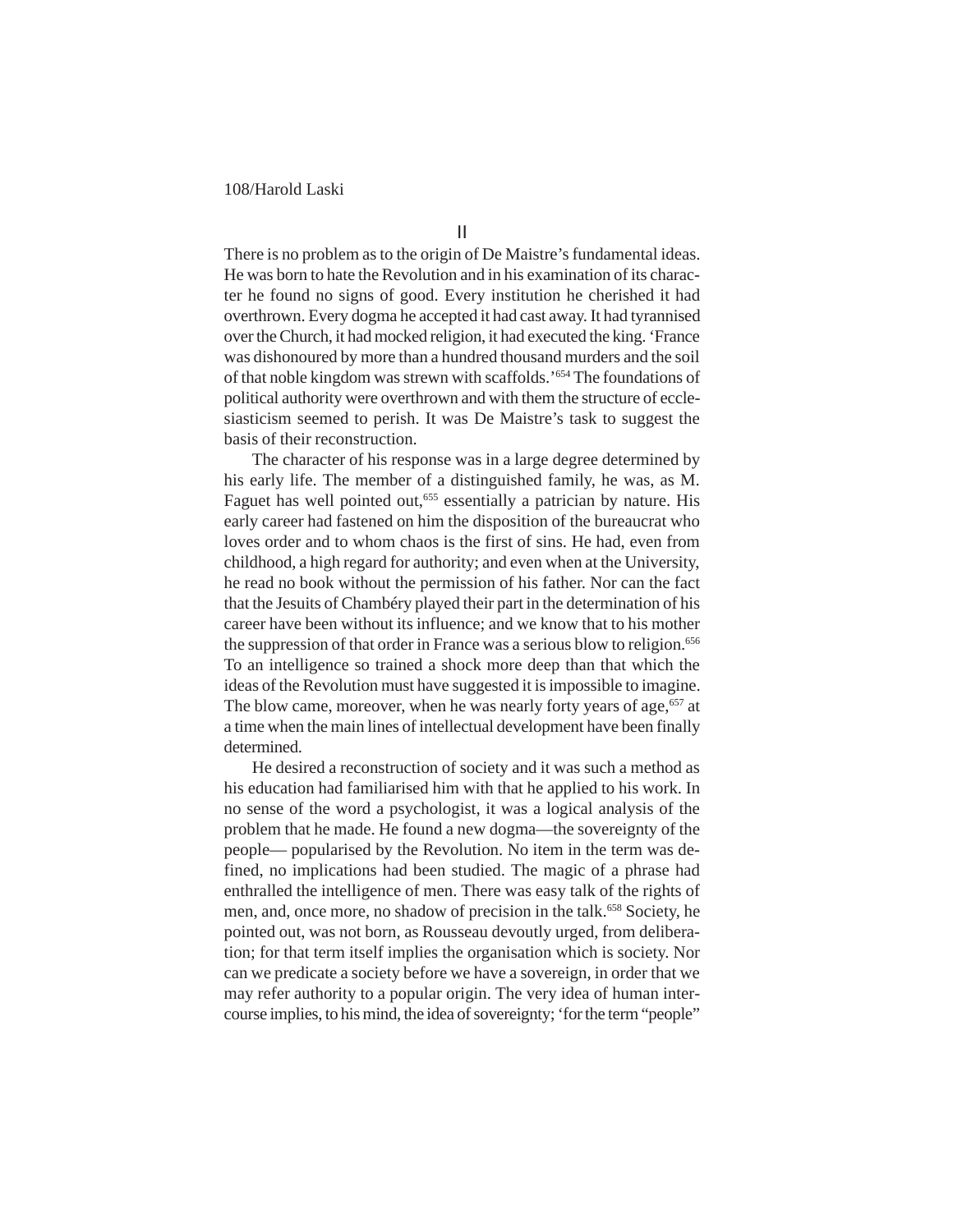suggests an organisation built round a common centre, and without sovereignty there can be neither union nor political unity.<sup>'659</sup> He is equally opposed to the suggestion that man is in any sense an independent being. He admits that the thought is an easy one, but it is founded upon a mistaken interpretation of freedom.660 We have to accustom ourselves to grasp firmly the idea of a divine will as the foundation of human society, and only in so far as man acts in harmony with that will is he capable of constructive achievement.<sup>661</sup>

It is easy to see the direction in which his thought is moving. To conceive of man as an isolation is to build a State upon the basis of his separatism.662 But that is to neglect the fact that the State is essentially an unity, over and above its constituent parts. The attempt to base it upon separatism results in an undue stress of the individual on the one hand, and of reason on the other. Reason is useless in the preservation of a political society,<sup>663</sup> and the essence of patriotism is that abnegation of the individual which a separatist theory denies.<sup>664</sup> That corporate soul which is the centre of national power can never be constructed from thought. 'If every man thinks out for himself the principles of government,' he says, 'civil anarchy and the destruction of political sovereignty must quickly follow.' So that the consequence is clear. If reason is insufficient, we must have faith; if argument is inadequate we must have authority. And since what man alone achieves is not destined to endure, he has need of the work of God. As in the Hebraic and Mohammedan systems, the wise legislator will make his political theory a religion also; so will the fidelity of his citizens become a faith and their obedience be exalted into a fanatic enthusiasm.665 Religion to him is the keystone of the arch of social structure, and the deeper the study of history the more certain becomes the realisation of how indispensable is its alliance.<sup>666</sup> That was, as Cicero realised,<sup>667</sup> the secret of Roman success. The statesman dare not neglect it since, crime apart, the best means are the most successful.<sup>668</sup>

We have abandoned reason and the individual and their main weapon must follow. If it is necessary to introduce a certain mysticism into the texture of the State, it must be preserved in all its dignity. So he urges that a written constitution is an error. The danger of its accessibility apart, it contains the stupid error of supposing that the makers of laws are men, that laws are documents, that a nation can be constituted with a pen and paper. History gives evidence to the contrary. The more feeble the institution the more does it tend to take a written form.<sup>669</sup> Men do not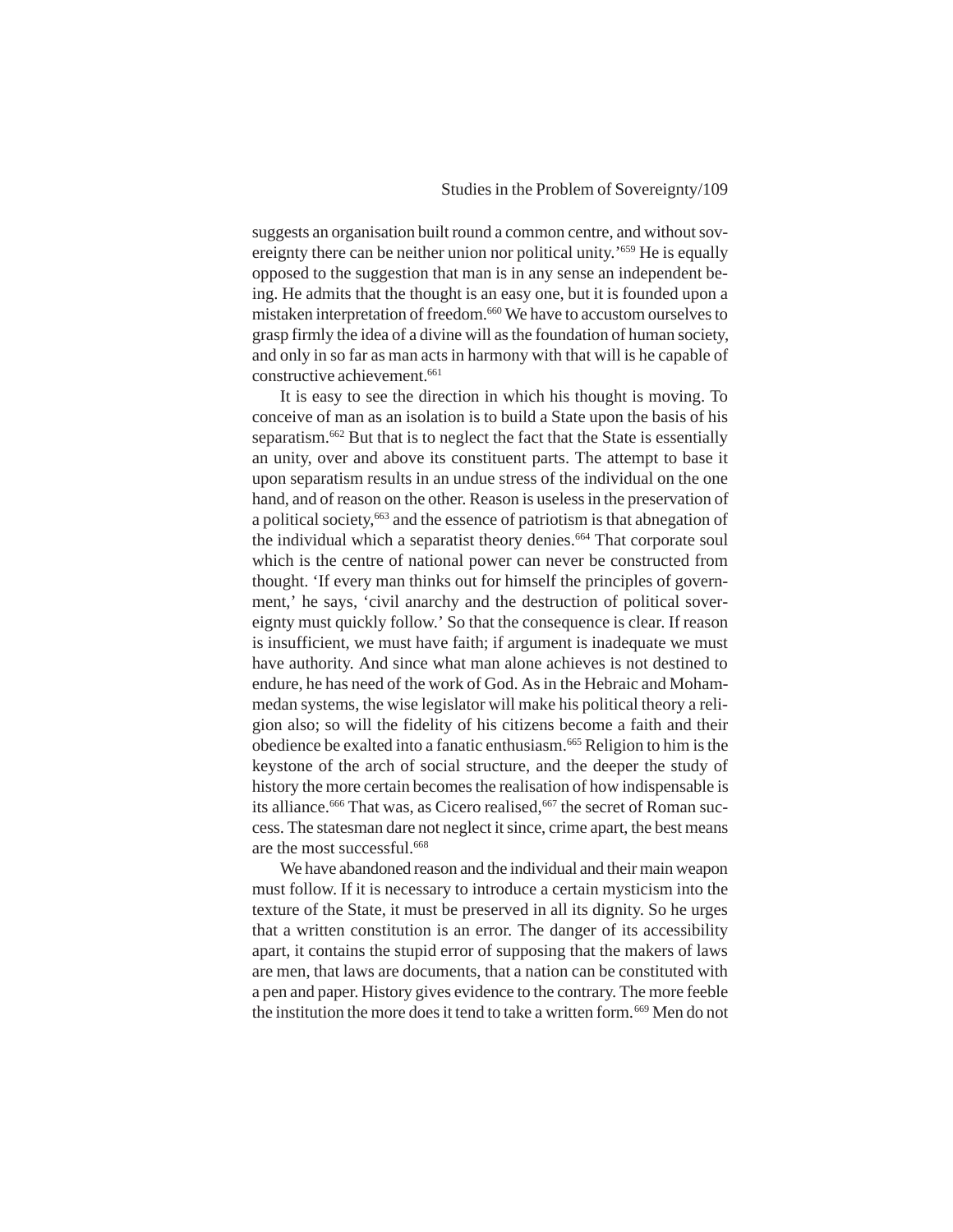respect that which they see created. A real constitution man can not create; for his function in nature is only to transform. 'Man,' he urges,  $670$ 'can not give laws to himself. He can do no more than defend what is dispensed to him by a higher power. These rights are beneficent customs which are beneficent because they are unwritten and because we know neither their beginning nor their author.' And the declaration of custom should be avoided since not only is it either the effect or the cause of great evil, but it also is invariably more costly than it is worth.<sup>671</sup>

So that it is to authority we are driven back and of its worth he has no doubt. He has emphasised the value of patriotism of which the essence is an undeliberating and heedless devotion, a sacrifice of oneself to the corporate good. Under what form of State may it be best attained? Of democracy he takes but little account; it is to be defined as an association of men without sovereignty, that is to say, without control over themselves.672 It lacks the essential conditions of stability and of justice. It gives too great a handle to selfishness, it has not the distinction of ranks which is the foundation of power.<sup>673</sup> Aristocracy he conceives to have more merit though he allows it vigour only in proportion as it approximates in character to a monarchy.674 For it is in monarchy that he places all his confidence. It is the natural form of government. It permits that concentration of sovereignty which allows the manifestation of its real virtues. Even if it has its dangers, nevertheless history gives to it a splendid justification and history is experimental politics.<sup>675</sup> It is in a monarchy that the vices of sovereignty are least apparent.<sup>676</sup> It permits, above all, of unity—an inestimable virtue in his eyes; since in the rule of many the subjects of the crown delight in its dissection and thus deprive it of its majesty.677 But kingship gives to sovereignty a character of intensity which increases its value. 'The name of king,' he writes,<sup>678</sup> 'is a talisman, a magic power, which gives to every force and intent a central direction.' It is the personal'sation of that authority which is the pivot of De Maistre's political system.

No one can doubt the reasons for his attitude. 'Ainsi done, Madame,' he wrote to a Russian lady,<sup>679</sup> 'plus de pape, plus de souveraineté; plus de souveraineté, plus de unite; plus d 'unite, plus d'authorité; plus d'authorité, plus de foi.' It is the bitter protest of the medievalist against the Revolution. Doubt is sin, and to prevent its birth we must form a political system in which it shall have no place. The antithesis of doubt is faith and faith must be imposed. It must come from without, and authority is therefore its inevitable accompaniment while sovereignty is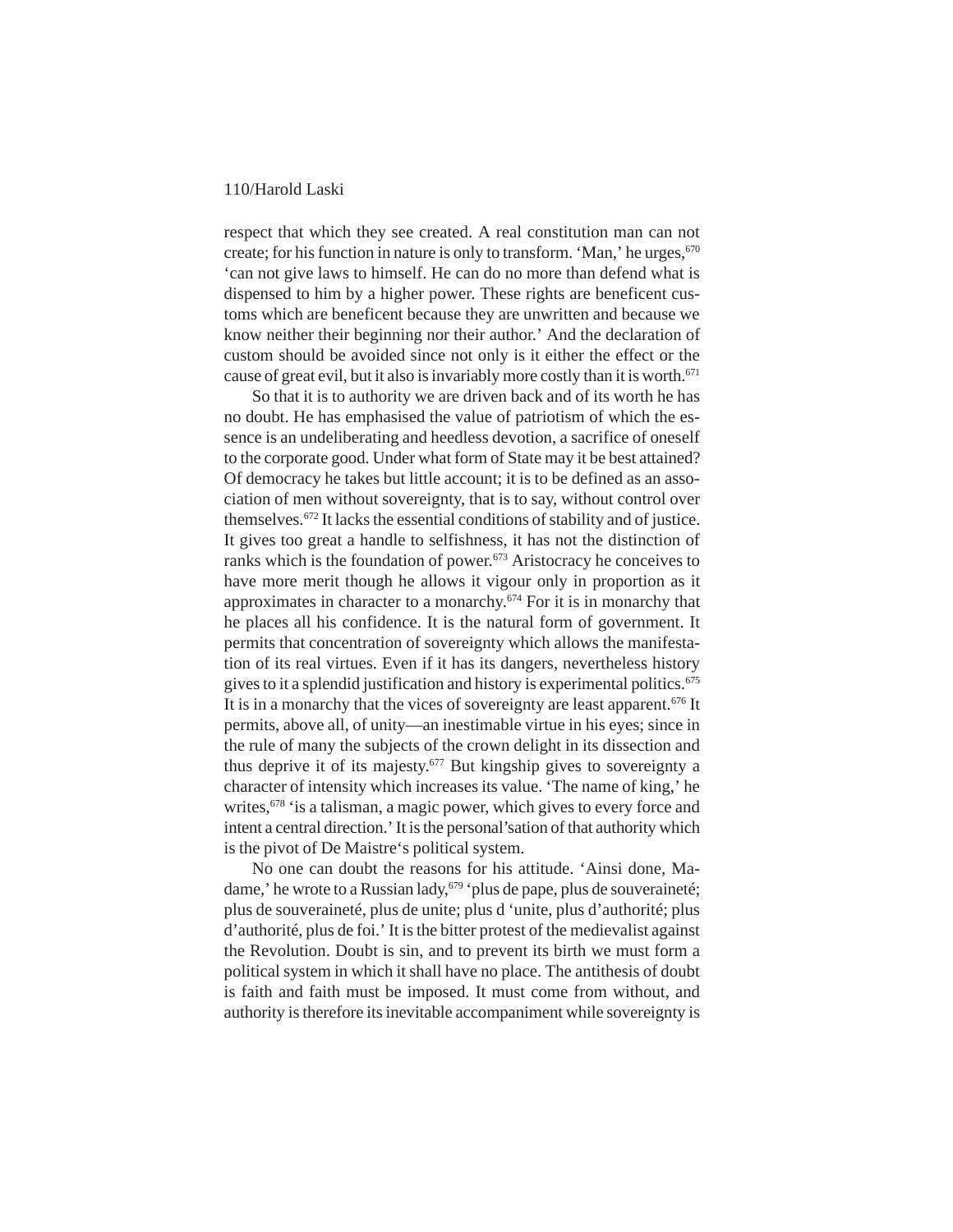#### Studies in the Problem of Sovereignty/111

no more than its full expression in political terms. It is, too, clear why he desired unity so deeply. Where men begin to differ change must result; and change is the child of that discussion which can be born only of scepticism. We recognise the medievalism of an attitude which is clearly identifying heresy with rebellion and finding therein political reason for its suppression. So long as there is unity there is peace which is the sole guarantee of survival. De Maistre can not doubt that the guarantee of a continuance of political life is the erection of a system impermeable to the currents of change. Man's truest ideas are the primeval feelings of his heart, and he could see no adequate ground for their discussion. Herein is the result of his experiences of the eighteenth century; for to deny the value of reason and of argument is to deny the fundamental purpose for which it conceived itself to exist.680 He opposes the splendour of a stable civilisation to the bewildering variety for which the age m which he lived stood sponsor. For in that variety is involved a denial of the sovereignty of the State, the division of its powers, the erection of antithetic systems of rights; and from them is born revolution.681 If you suggest that from revolution good may accrue, he will point out that between the conduct of France and the qualities of which virtue is composed there is a direct antithesis. 'Cette plaie,' he wrote angrily,<sup>682</sup> 'est du vol... cette habitude du vol, cette scandale donné et reçu mutuellement tous les jours, et tout le jour sur toute la surface de la France, ont produit la fin un état de chose dont on ne se forme ancune idée juste si on ne l'a vu de près... Il y a une antipathie naturalle et invincible entre la République Française et toutes les vertus.'

We need, then, a formula against revolution and it is in the sovereignty of authority that we find it. One tremendous consequence must result immediately from such a conclusion: our theologico-political system can not be Protestant in character. De Maistre was too bold a thinker not to admit the logical deduction from his premises and he was unsparing in his criticisms of Protestantism. It is a word that must be effaced from the language of Europe if religion is to be re-established and the foundations of political authority strengthened.683 In its various forms, as Calvinism, more insidiously as Jansenism,684 it has declared war on every sort of authority. It is protestant against sovereignty for its only dogma is to have no dogmas.685 The French Revolution is the inevitable and disastrous consequence of its principles; it has almost annihilated Christianity in Europe.686 For it is a philosophy of scepticism. 'C'est l'insurrection de la raison individuelle, he wrote,<sup>687</sup> 'contre la raison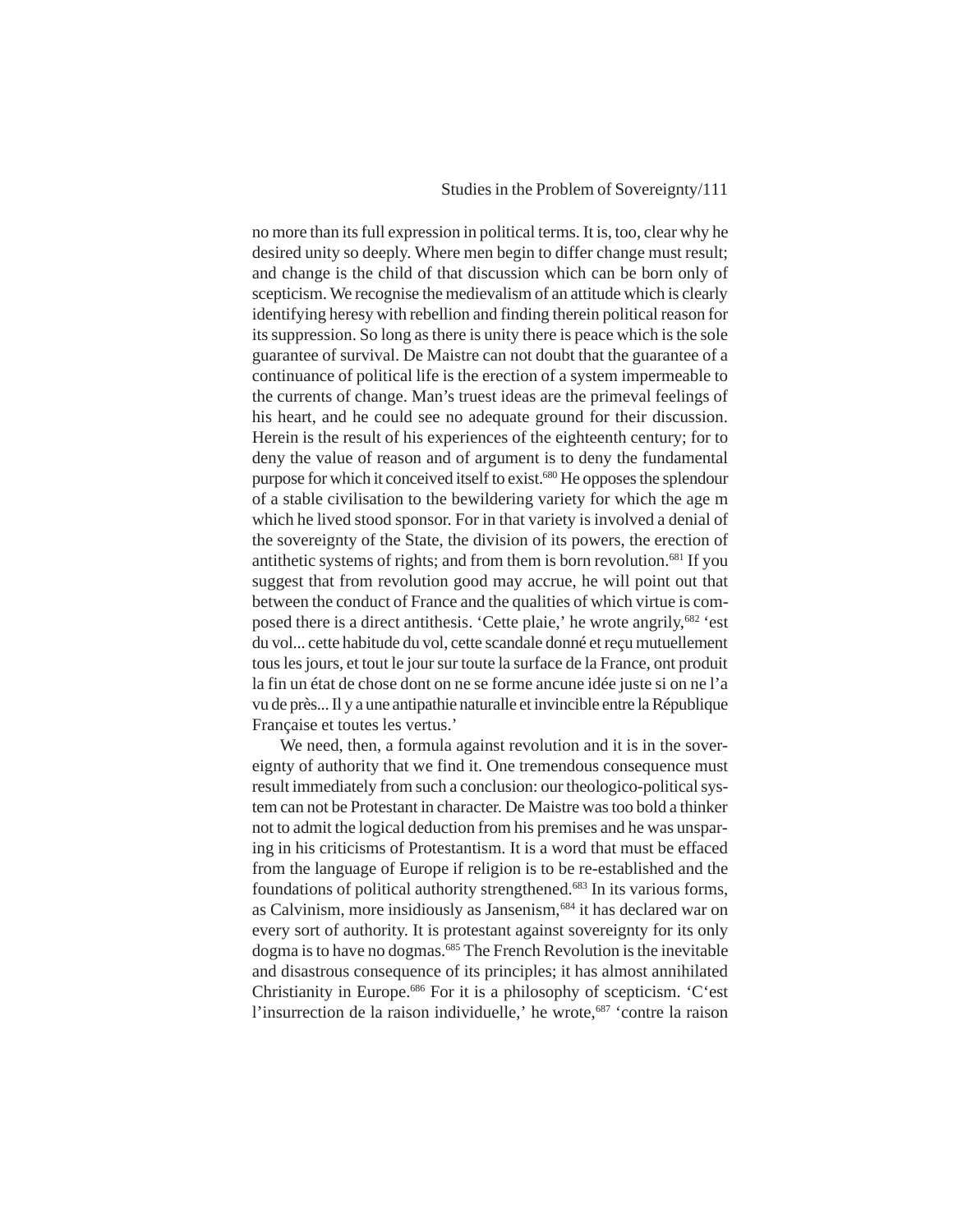générale, et par conséquent c'est tout ce qu'on peut imaginer de plus mauvais. C'est l'ennemi essentiel de tout croyance commune plusieurs hommes: ce que constitue ennemi dii genre humain.' By nature it is rebellious, for doubt is its foundation and doubt is the mother of rebellion. History gives proof of this statement. With the Reformation came the religious division of Christianity and the political division of Europe.688 Its force even then was not expended. To test the doctrines of Luther it cast Germany into the horrors of the Thirty Years' War. The execution of Charles I is traceable directly to its influence. If it urges the inhumanity of Saint Bartholomew the necessity of that massacre is the proof of its inherent danger.<sup>689</sup> It is in fact anti-sovereign, and therefore anti-authoritarian by nature. It is the very mainspring of inquietude. For sovereignty in its essence is indivisible, and Protestantism makes of each man his own sovereign.<sup>690</sup> It places faith in the category of sin, and examines dogma only to reject it. For in that desire for investigation lies the yearning for novelty, and the distrust of existing things, as is instanced in the manner in which one whom De Maistre signalises as perhaps the most odious of the Revolutionists, Condorcet, was the eager friend of reform.691 It is the sans-culottisme of religion. It is inferior as a political system even to paganism or to the theories of Mahomet which realised the necessity of dogma and faith.<sup>692</sup> It has taken the security of the State to cast it heedlessly among the multitude.

The criticism has at any rate the merit of certitude and it is also the logical result of his beliefs. For when he had based his monarchy on miracle, De Maistre had in fact placed it beyond the reach of argument, and his salvation must find itself in a political theory in which reason was but a secondary consideration. The necessities of his outlook are clear. He has his organic state, of which the nature and origins are alike enwrapped in mystery. He has asserted the need of corporate government which can not, in its turn, exist without sovereignty. For there is no adequate rule that is not absolute. If it is said that absolutism is bound to issue in injustice, he will retort that injustice is at the basis of life. It is upon sacrifice that existence is founded, and if the innocent die they will at any rate have the satisfaction of remembering that the executioner is the cornerstone of society. If it be retorted that this is irrational, he will then answer that he is thereby the more certain of its truth. So to him even Christ can be no more than 'une victime sanglante,' and M. Faguet has acutely suggested that his Christianity was basically pagan; for it lacks the very idea of love of which the Gospel is the written expres-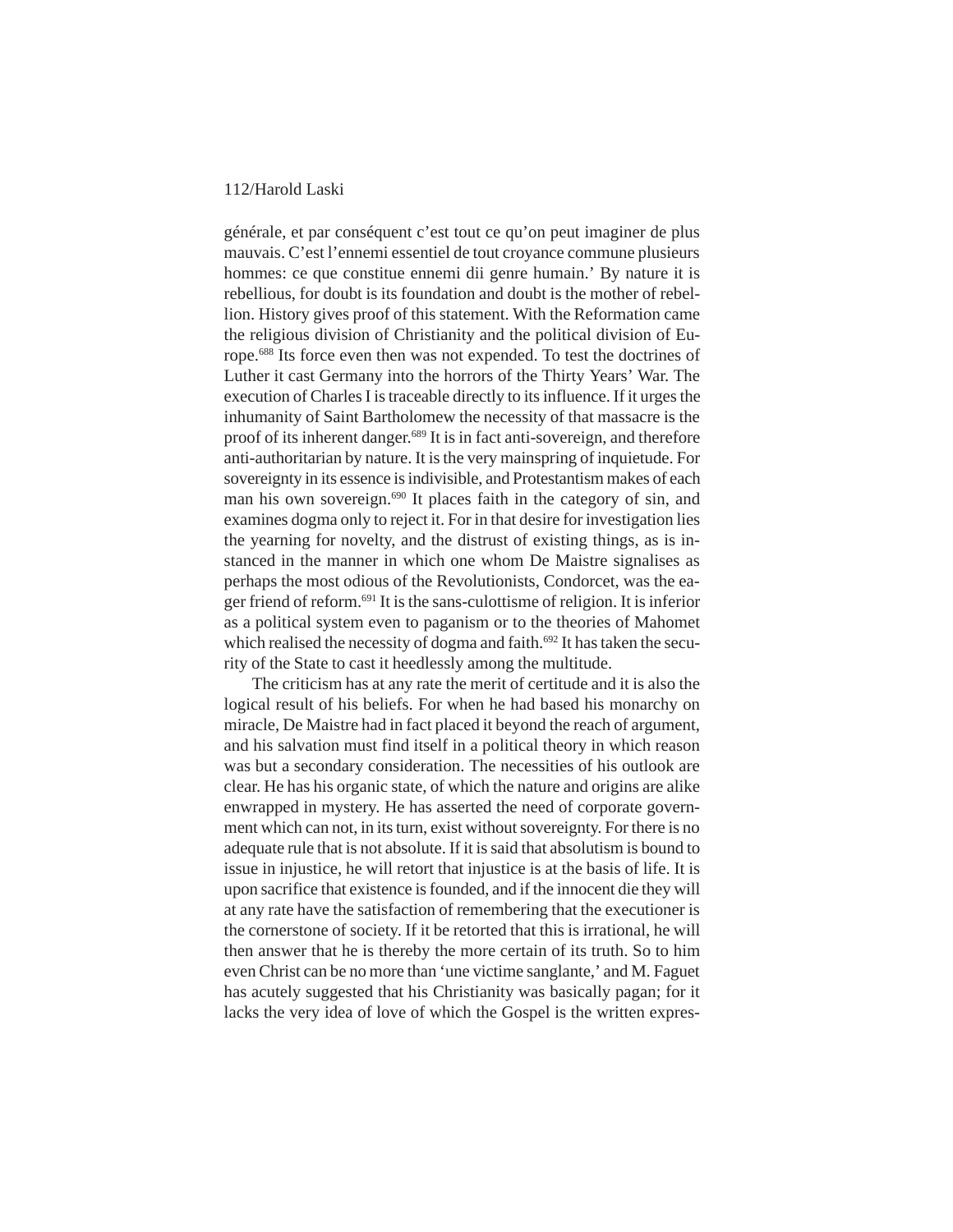sion.693 This, clearly, is the cause of his profound hatred of the Greek spirit. For he found there the same lack of vigour, of hardness of certitude, the same anxiety to examine and to doubt, which is the root of the egoism of the Protestant.694 Nothing is more characteristic of his temper than the singular but striking judgment of Plato that as a Greek he is wearying to a degree; 'Il n' est grand, sublime, pénétrant que lorsqu'il est theologien; c'est dire lorsqu' il énonce des dogmes positifs et éternels séparés de toute chicane.'695 The Greek mind was for him too pliable, too yielding, too curious to command either his affection or his admiration. What he sought for were the premises of life, and, once given, as he could not doubt they were given to the world in the Christian philosophy, the sole problem was to give them an unchangeable political expression. The discussion of Christianity itself became thus unimportant. For, once given, it was outside the realm of argument. It was in this way that De Maistre became above all a political theorist. He could subordinate philosophy and theology to his theory of the State simply because they required no more than the statement to merit acceptance. That is why, as M. Faguet has pointed out, his earliest work is a political treatise; for at the very outset of his career his other views were indelibly fixed, were, indeed, the foundation of his political thought.<sup>696</sup>

### III

 With the rejection of Protestantism he is thrown back on the Catholic theory, and to this he gave an uncompromising and unquestioning acceptance. The book was in the nature of a personal apologia; for in the stress of the Napoleonic conflict he had spoken disrespectfully of the Holy Father, and *Du Pape* was written as a method of reparation.<sup>697</sup> Certainly the Papacy has good reason to give thanks to the ability of its enthusiastic champion; for with the possible exception of Augustinus Triumphus no one has given such entire allegiance to the gravest extremism of Hildebrand and of Innocent III, and De Maistre is superior to his predecessor in that he has the important merit of being readable.

It is not difficult to understand the cause of De Maistre's papalism. *Semper eadem* might have been the motto of his thought, as it was the Catholic challenge to a revolutionary age. The Papacy had endured unchanged for eighteen hundred years. It was almost the parent of dogma. Its very life depended on the imposition of its authority. It was the guardian of a mystery into which faith alone could penetrate. Its sanction was divine; it spurned the power of human thought; it was the proud claim-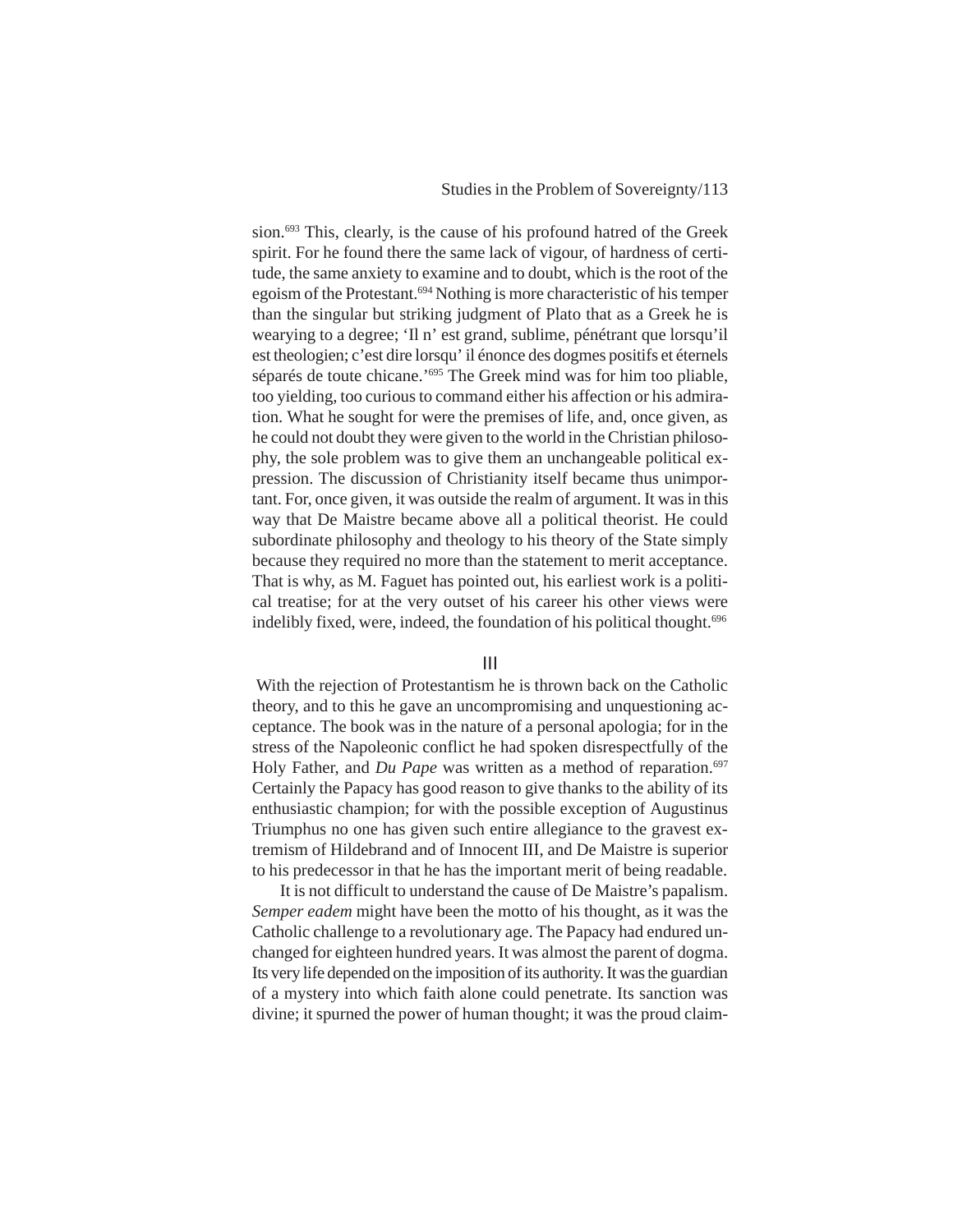ant of infallibility. What institution could be more fitted to rule the world?

It claimed infallibility. That was to mark it as a sovereign power, since infallibility is only the spiritual synonym of sovereignty.<sup>698</sup> That it should claim infallibility did not mean that it asked the possession of any special privilege, but only that the Church was a monarchy and demanded the natural attributes of its character.<sup>699</sup> It meant that error could not be charged against it, that its decisions must be accepted without question. If it be suggested that its infallibility is impossible, since Popes have erred, the reply is simply that infallible it must be since without it unity becomes impossible.<sup>700</sup> Nor is it worth while to raise the objection, since the Catholic Church does not enter into argument. 'Elle croit,' he says almost with affection,701 'elle croit sans disputer; car la foi est une croyance par amour, et l'amour n'argumente point.' It has the even greater merit of finding at once its visible unity in the Pope. De Maistre makes short work of conciliar claims. Their infrequency, the manner in which they have themselves acclaimed the papal supremacy, the analogy with the relation of States-General to King, the witness of Gallican Church and Jansenist schismatics, of Protestant theologians like Calvin and heretic jurists like Pufendorf, are all dragged, some little matters of history notwithstanding, into the service of this supremacy.<sup>702</sup> Rome, he says with Calvin, is the centre of the world, *umbilicus terrae*. 703

He is not afraid of despotism; for the Pope will be governed by the laws of his being, which are divine in character. And in any case he alone is the judge of those laws and must be obeyed without conditions unless anarchy is to result. The descent from absolute sovereignty to utter confusion is single and precipitous. Infallibility has been established in order that it may be avoided.<sup>704</sup> If it be said that Popes have meddled too intimately with the lives of men, he will reply that it has never been without justification, and to Catholics who cherish such a thought he gives the warning that it implies a human judgment upon a divine institution.705 Everything, in short, that can be known of the papal structure justifies the conclusion that it fulfils all the necessary conditions of social permanence. 'Il ne peut avoir de société humaine sans gouvernement,' he said in tremendous words,706 'ni de gouvernement sans souveraineté, ni de souveraineté sans infaillibilité, et ce dernier privilège est si absolument necessaire, qu'on est forcé de supposer l'infaillibilité, mêmes dans les souverainetés temporelles (où elle n'est pas) sans peine de voir l'association se dissoudre.' Law, then, is simple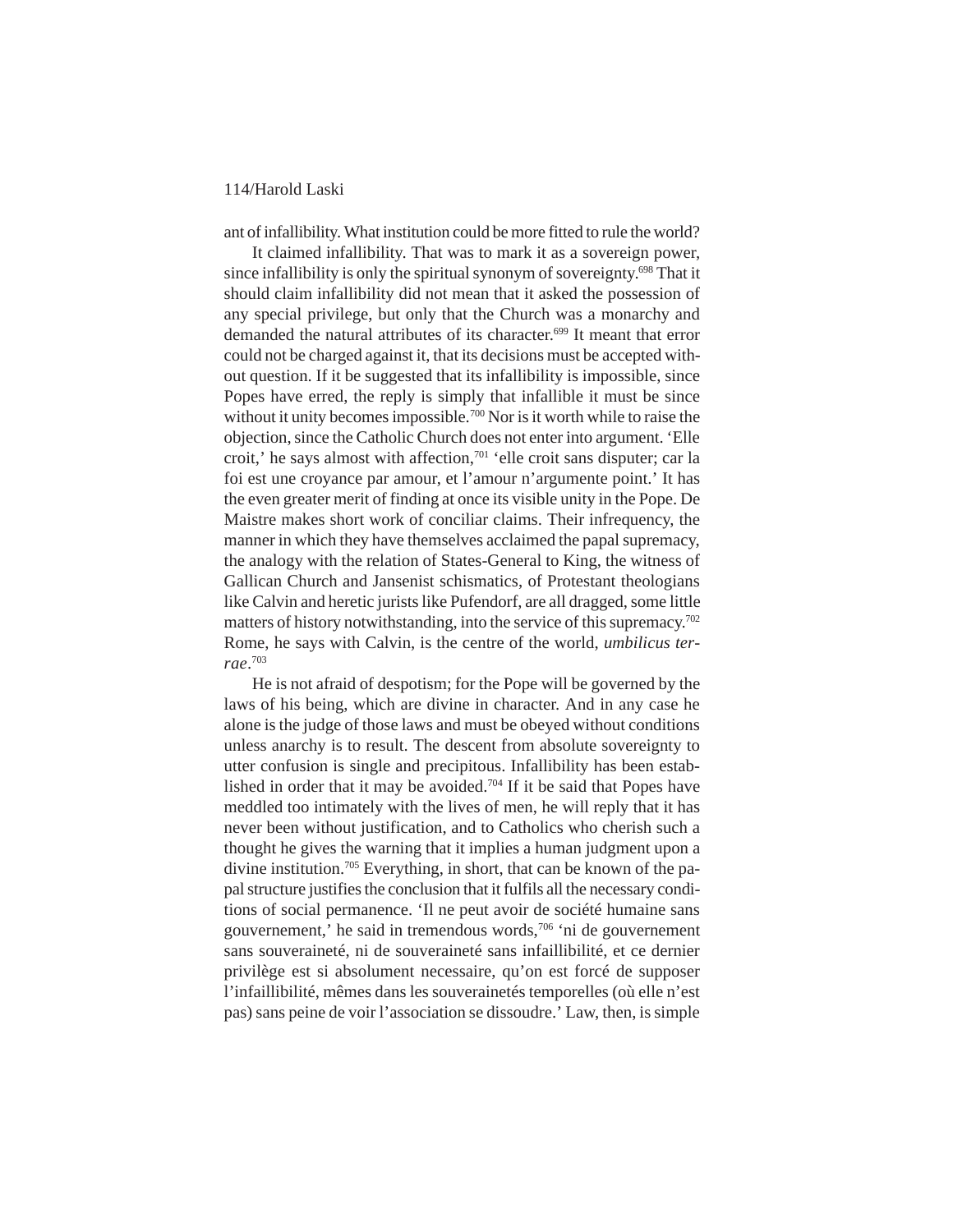enough. It is what the sovereign commands, and that sovereign must be unique that he may escape destruction.

There is a tinge of fatalism in so terrible a logic, but De Maistre is ready with explanations of its necessity. Man, he holds, is a curious mingling of good and evil, and has need of government that he may be social. The law courts—we must remember that De Maistre was for long a judge-make us understand why that government must be absolute. Where there is no sentence given dispute immediately arises; and sovereignty arising to prevent the disaster which would result therefrom. Man desires to be just, and sovereignty provides the means for the attainment of that end.707 It is true, of course, that dangers can result from its exercise; but they are less than the dangers which would result from its absence. And those who urge that the difficulty may be avoided by the erection of constitutions and of fundamental laws forget that the individual or the institution which carries them into effect will be in fact sovereign; so that in our effort to avoid it we attain it.<sup>708</sup> It is useless to object, for instance, that the difficulty has been evaded in the limited monarchy of England; for, as he urges, what has been limited in England is royalty while the king in Parliament still remains supreme.709 It can do all it desires, and there is no legal limitation upon its will. He does not deny that kings may act wrongly; but in that event they will be subject to the indirect power of the Pope, who, as the direct representative of God, can release their subjects from their oath of fidelity. It is in this case only that there exists a right of resistance in the subject. Or, rather, it is not a right of resistance so much as a duty, since it is a command laid upon them by the most supreme of powers.710 Nor have the Popes ever misused their power. If they have fought with sovereigns, with abstract sovereignty itself they have never contended. They have enforced the divine law of which they are the chosen delegates, and its very exercise has exalted the peoples of the earth.711 They have defended the sanctity of marriage;712 they have maintained the laws of the Church and the customs of the priestly caste;<sup>713</sup> they have upheld—De Maistre speaks in all seriousness—the liberty of Italy;<sup>714</sup> it is an enviable record.

The power thus theoretically conceived is justified in its practical results. It is untrue to urge, as is customary with the opponents of the Papacy, that it has plunged Europe into strife and fanaticism. The Popes are charged with the execution of a supreme power—that of excommunication— and they have used that power for public welfare. Where its use has resulted in tumult, it is due to the resistance they have encoun-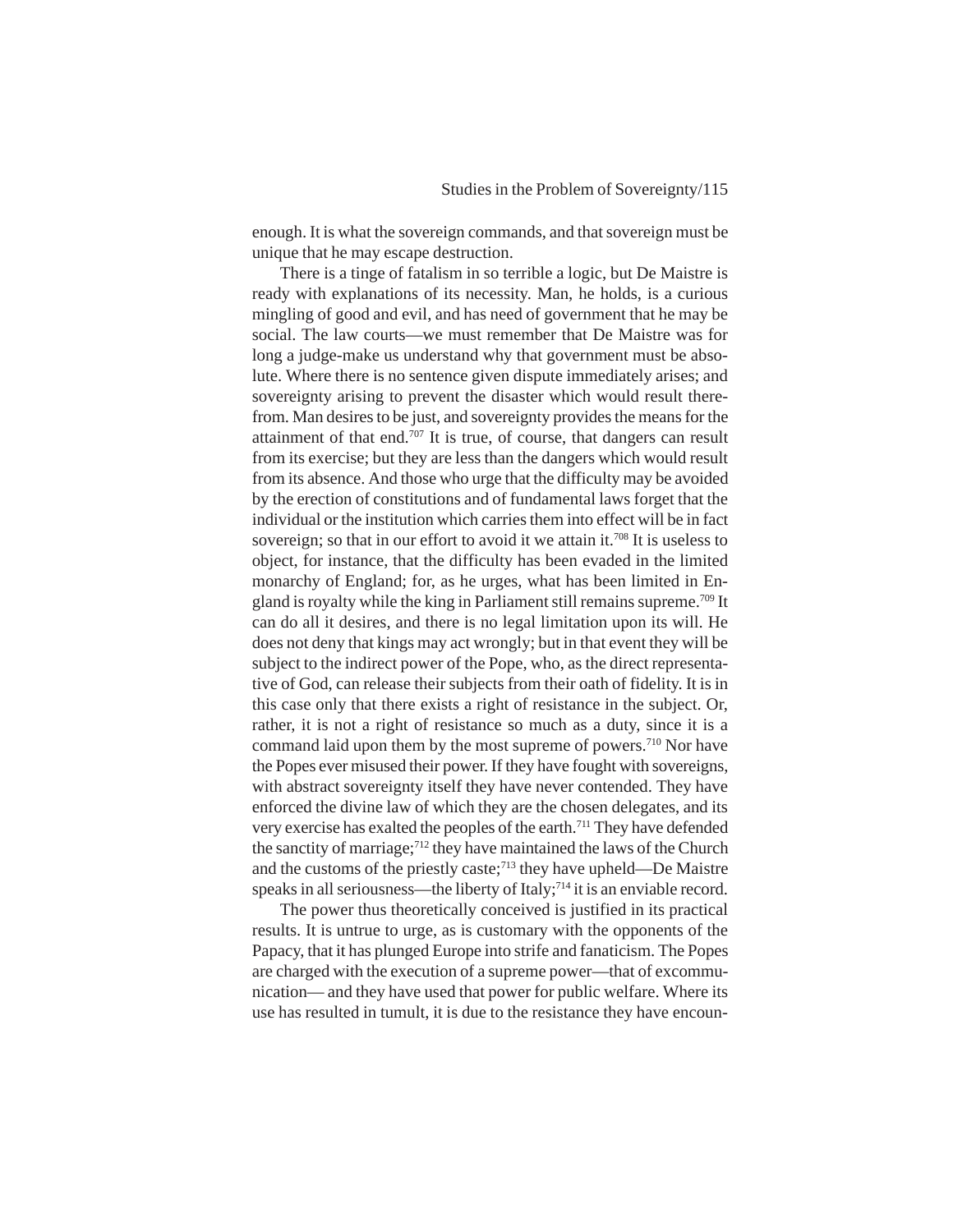tered.715 The medieval exercise of their right saved Europe from the catastrophes of barbarism. They can do so again, after the latest of barbarian irruptions, if men would but realise their power instead of remaining blinded by appearances. The good the Popes have conferred upon men is manifest in work such as missionary enterprise which is the harbinger of civilisation.<sup>716</sup> It is seen in their struggle for civil liberty,<sup>717</sup> in the admirable results that have followed on the institution of clerical celibacy718—a good which Protestantism has sought to destroy—in their almost miraculous preservation of monarchy at a time when the decay of the Roman empire, and the barbarian invasions from the North seemed destined to achieve its destruction.719 In its new infancy it was cherished and strengthened by the papal arm.720 Where kings have been obedient to the Pope their reigns have been long and prosperous—clearly a sign of virtue.721 Without the Pope, in short, a true Christianity would have been impossible. 'Des Papes,' he writes<sup>722</sup> 'furent les instituteurs, les sauveteurs, et les veritables génies constituantes de l'Europe.' It thus becomes impossible to judge of kings save in their papal context, and its achievements are the solid demonstration that the papal monarchy is the best because the most permanent and the most natural.

To such a view his theory of schism is the logical conclusion. A schismatic church is a Protestant Church, for it is destroying the essential unity of civilisation.723 The heretic churches are so many evidences of division and thus so many proofs of danger. They have no common name, their character is mutually alien, they attack each others' dogma, they have no means of final decision between their errors.724 To sympathise with their variety is to invite the onset of a cataclysm.

What, then, is the conclusion to which his speculations lead? The faulty systems of the eighteenth century must be cast aside; they have deprived the half of Europe of its Christianity.<sup>725</sup> The institution which alone has lasted for eighteen centuries can serve as the natural centre of a new political system which will be the old. It is necessary for the preservation of Christianity that Rome should undertake that leadership. She only has the power and the majesty. She only emerges unharmed from the ruthless attacks to which she is subjected. She only can guarantee unity and faith. Divine in her origin, she has been splendid in her past and is destined to a more glorious future. God has watched over her with a special love, and thus fitted her to be the protector of nations. She holds in her hands the future happiness of men. If she has to face doubt and vice and rebellion, yet is she destined to triumph. 'Hydra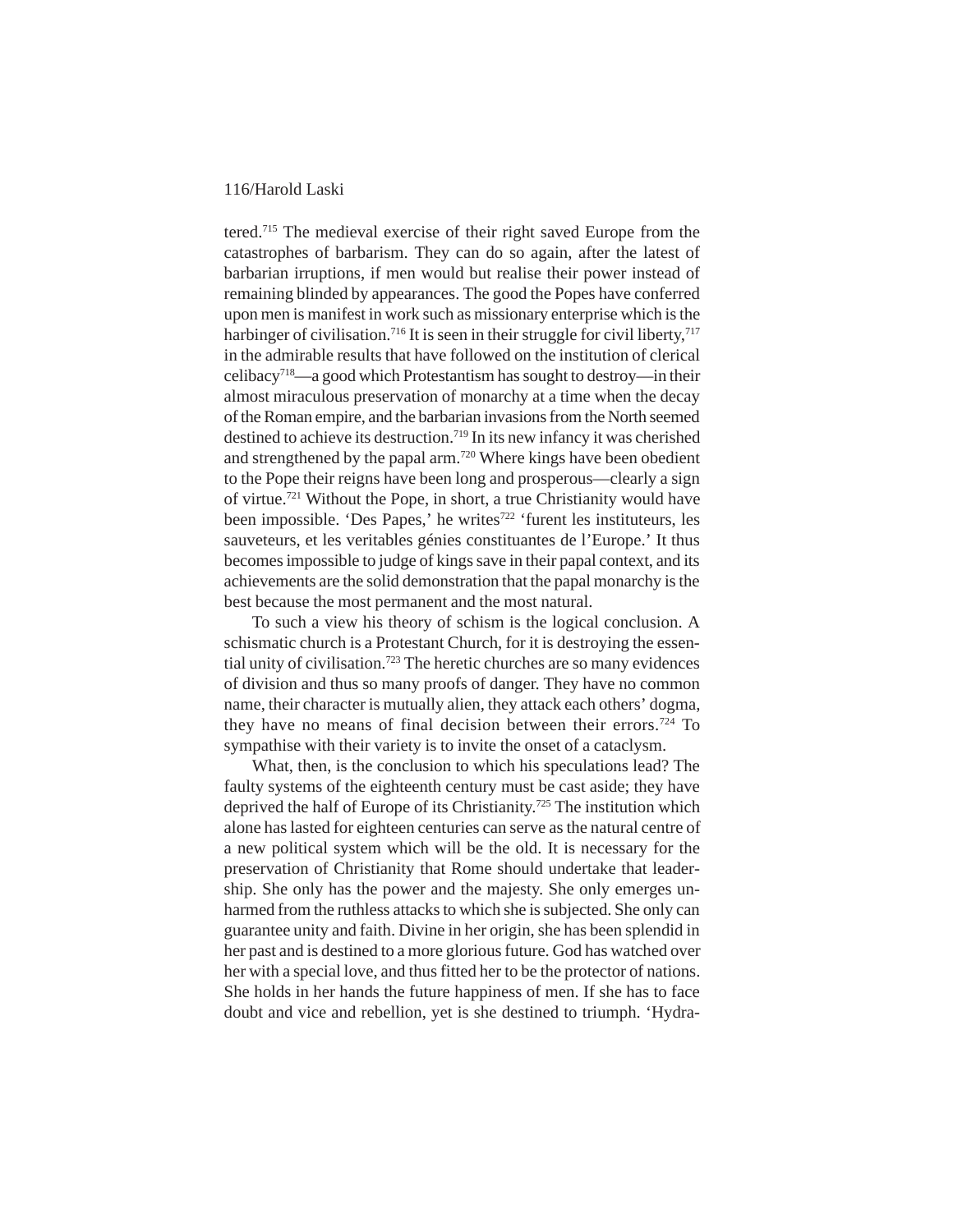headed error will be vanquished before indivisible Truth: God will reign in the Temple as He reigns in heaven, in the blessed communion of his Saints.'726

IV

Lamartine has somewhere remarked that De Maistre's political thought is at the service of his religious instincts and this must be the main and abiding impression of any one who analyses his work. His was that fanatic devotion to a cause which examines all dogmas save his own. His own faith he did not examine, for he had placed it outside the realm of discussion; and to have admitted that it was capable of analysis would have been for him the admission that it might be annihilated. It is an admirable position; and it would demand the highest reverence did it possess the single merit of truth. For it was here that the immense fallacy lay in De Maistre's argument. He had already determined his conclusions before he began his enquiry. In the result, he became not the judge but the advocate who uses history as the great storehouse of political examples from which instances such as he desired might be culled. Nor was he in the least careful as to the accuracy of his interpretations.727 He had that peculiar faculty of the eighteenth-century mind for seeing only what he believed on *a priori* grounds.728 He would not admit that he might be wrong, for that would be to give tolerance the name of virtue. So it is that to the modern sense there is something of almost unrelieved ugliness in the brutality with which he discusses his opponents. What is above all lacking in his temper is the capacity to understand humanity and, understanding, to forgive. The first necessity, after all, in a statesman, even in a theological statesman, is the readiness to admit error. History, in fact, is strewn with the wrecks of infallible systems and, in the end, De Maistre added but one more to that hapless company.

He mistook the grounds of the Revolution. He misread the character of his age. He seems, indeed, to have hated it too greatly to have made possible that understanding which, politically at least, can be born of sympathy alone. He did not remember, or else he chose to forget, the very obvious fact that no great historic event can come to pass without some justification of equal greatness as its parent. Since the Revolution did not accord with his desires, he chose deliberately to misrepresent its ideals. He would not understand that it had come as a protest against exactly that system of which he urged the reconstruction. He made the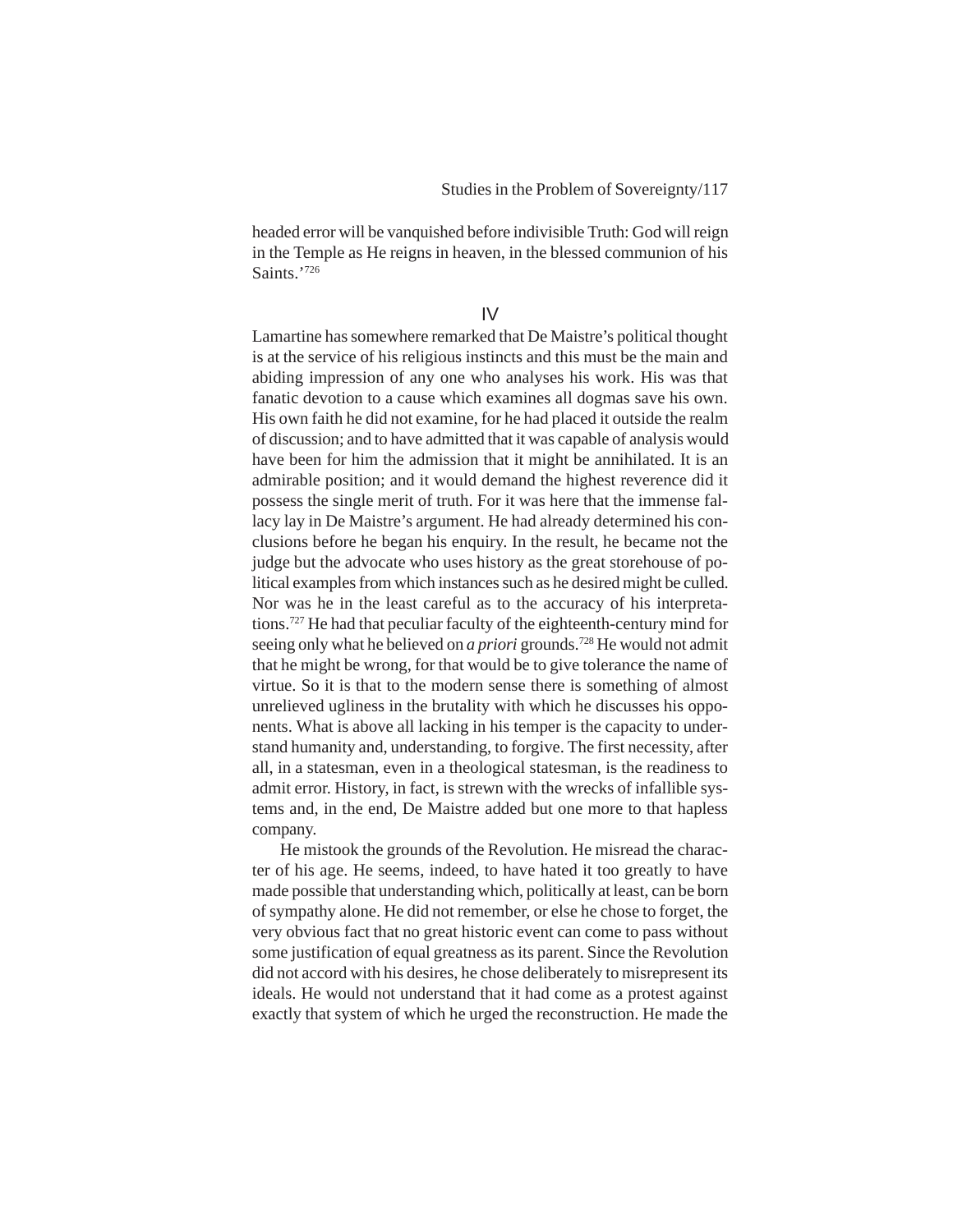capital error of taking no account of the category of time. After all, the events he had regretted were on the book of record, and to ignore them was in nowise to ensure their oblivion. The world that had seen the fall of the Bastile was bound to be a different world. To tilt against its fundamental principles may have been courage; but it was the courage which has been immortalised by the dangerous pen of Cervantes. His plan would perhaps have been admirable in the fifth century after Christ. One recognises then the need of that powerful, even absolute, centralisation for which he contended. But to apply the solution of the problems of the fifth century to the difficulties of the nineteenth was to make too bold a denial of the march of mind. Men had thought too infinitely for his conclusions to be possible. They had known the Papacy too long. They would judge it not by the programme it announced but by the character its actions suggested it to possess. If the Reformation, and its political offspring the Revolution, have any definite beginning, they can be traced back to the era when what most oppressed men was the crimes of Rome. Luther may have been ignorant, fleshly, brutal, but he said boldly what men wanted to hear. It is not enough to proclaim loudly that Rome has never erred when men of genius have occupied themselves with the pregnant examination of her error. It is an inadequate outlook to defame curiosity as sin without attempting to enquire whether it is not in fact as natural as faith itself. Easy it may be to proclaim sovereignty divine, but the real problem comes when its defender is asked to justify the results of its exercise. The brilliance of De Maistre's apologetic does not conceal the viciousness of its determined obscurantism.

But it is of his main tenets that there must be most serious question. He takes his stand upon the splendour of national and religious unity, and his books are in effect a ceaseless hymn to its praise. It is for its preservation that his dogmas are so pitilessly erected. Sovereignty is politically one that thought may cease to be manifold. The Church is a monarchy that the single judge of the content of faith may pronounce his judgment without the fatal dissolvent of argument. To the need for unity are alike sacrificed reason and liberty. We know, of course, the explanation of his attitude, nor can we lack compassion for the suffering he so courageously endured. But a theory which finds no justification in experience is not a theory but a dream. To construct a satisfactory theory of the State we must be equipped with a psychology that is realistic. We must deal with men as they are, and desist from the seductive temptation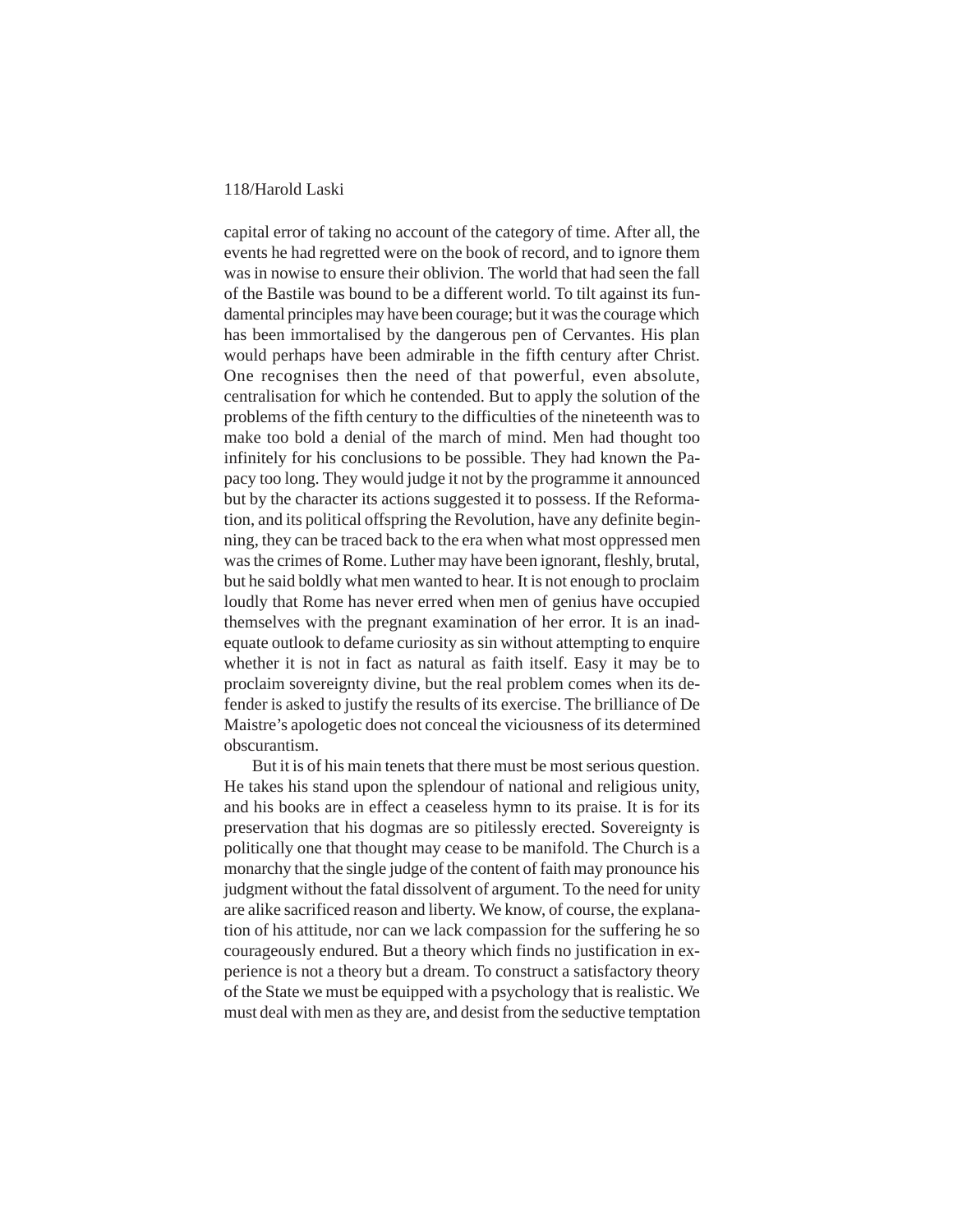to deal with men as they would be could they but be induced to appreciate the force of our ideas. For we are given variety and difference as the basis of our political system, and it is a world that takes account of them that we must plan. Race, language, nationality, history, all these are barriers that make us understand how fundamental are the natural limits to unity. And within the State itself it is only upon minute issues that agreement or compromise is possible; upon the basis of conviction, where conscience pricks to the utterance, we are, often despite ourselves, compelled to retain our souls. A system that makes entire abstraction of such facts as these is grounded in falsehood and doomed to dissolution.

Its sovereignty can not remain entire so long as there is disagreement, and the means to unity De Maistre barely sought to discuss. He argued that his papalism would prevent disunion and change but he did not see that this was true only to the point where the system carried conviction. That was the meaning of Hume's caustic saying that even despotisms are built upon consent, and it is only in a world of De Maistres that consent to such a despotism could be possible. The freedom of thought from which the Revolution was born may have been anarchy; we can then but note that its necessity makes it sacred. We can not make a fetich of obedience. To every one there comes a point where to bow the knee is worse than death. It was a realisation which Luther had at the Diet of Worms, which came to Ridley and Latimer in the open square of Oxford, to Dollinger, when, in 1871, he parted with a Church that was dearer to him than life. We who care for truth can not promote unity if its cost be the suppression of such spirits. It may be that such an attitude involves the dangerous exaltation of individuality. Yet this is an interstitial world to be absorbed into which is to lose oneself. A State that is so fundamentally one as never to need the wholesome spur of discontent will doubtless avoid a revolution; but that will only be because its corporate life is dead. The one thing that seems to be historically sure m an uncertain world is the fact that progress is born from disagreement and discussion. We have, then, to organise our State in such fashion as best permits its emergence.

We may, of course, urge as De Maistre would doubtless have argued, that the best of worlds is a static world and that the love of progress is an illusion. That may be true, but the world, after all, is not static, and it is with the given conditions that we must cope. And even De Maistre may be said to have admitted progress when he remarked that every attack on Catholicism has only strengthened it. Development is so cer-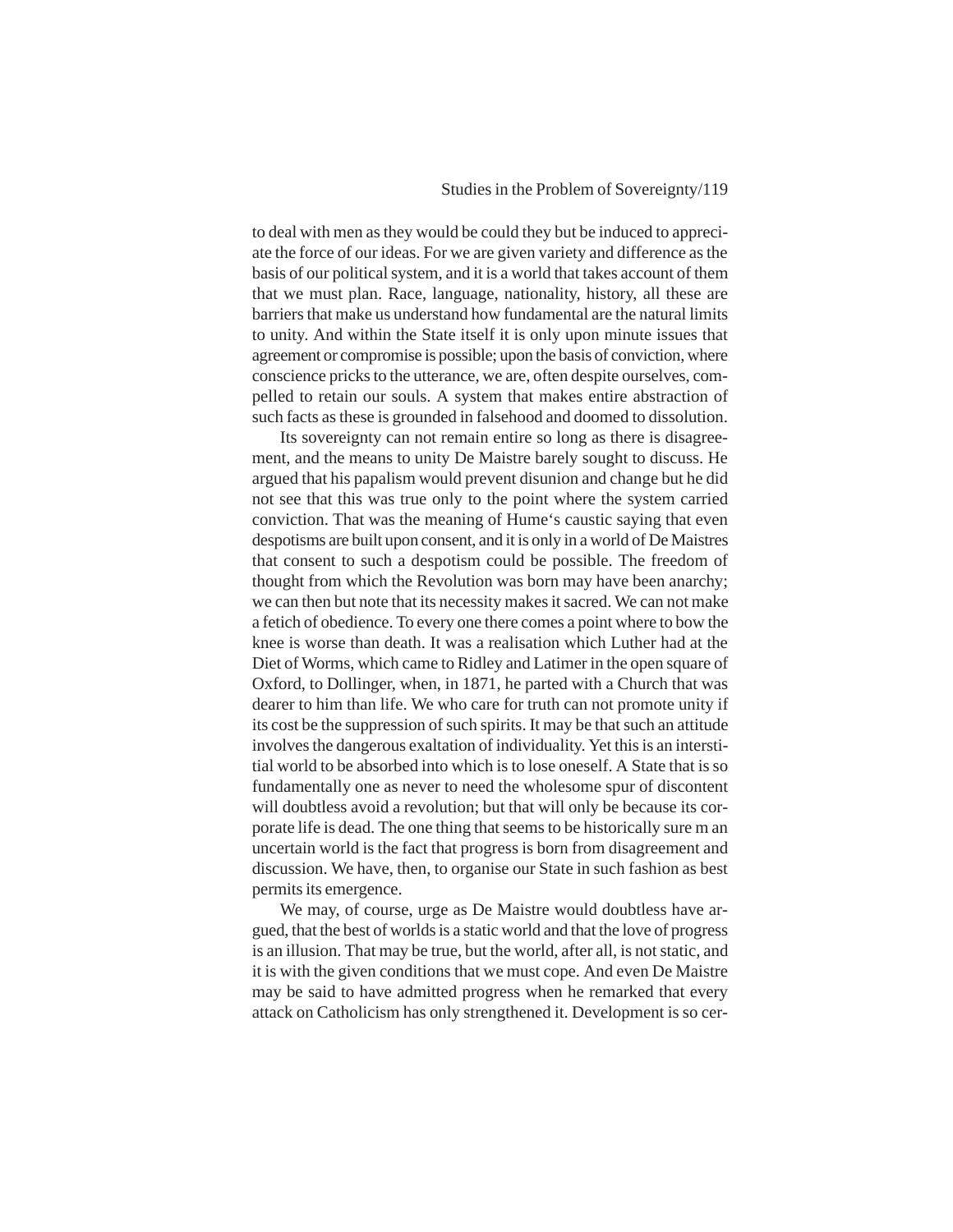tainly the fundamental law of our being that it is therein we must, however difficult be the conception, find our truest identity. And that is to say that we must lay down no immutability of political form. Since each of us lives differently our hopes and thoughts must be different. That, logically, is the negation of the extreme claims of Catholicism. It means that the Pope will not possess the sovereignty of the world, since there are people who do not agree with him. It means that he will be compelled to continuous readjustment not less from within than from without. It was not without reason that Sextus IV and Alexander VI were followed by men like Caraffa and Gregory XIII; that to Pius IX the liberalism of his successor would have been anathema it is difficult indeed to deny. But facts such as these prove the futility of a sovereignty that alone would have satisfied De Maistre.

It is not as a political theorist that he will live but as the trumpeter of a remarkable reaction. He is the real author of that Ultramontanism by which the nineteenth century Papacy sought the restoration of its prestige. It was upon his argument that it was founded and his book was in reality its watchword. For he gave it cause to hope at a time when the humiliation of the Revolution seemed to have stricken it beyond recovery. He provided logical cause for a hatred that before had been but sullenly instinctive. He created the materials for a new and more terrible Canossa. It was the spirit of De Maistre which barred the way to a united Italy. It was the new hope that he inspired which caused the condemnation of Lamennais. He was the real author of the definition of papal infallibility in 1870. And yet in every victory he suffered a defeat. Cavour built a new Italy upon the ruins of the temporal power. Lamennais is the author of a French reformation that is yet to come. The seed sown at the Vatican Council has yet to produce its harvest. For men have grown in the course of time to love freedom and slavery has become a losing cause. Yet it is impossible to withhold our admiration from a man who battled so earnestly for what he deemed right. Even if he loved a cause we deem mistaken, it is to his honour that he loved it greatly. And it may well prove in the end that he served liberty the more truly because he did not shrink from proclaiming his hate.

#### $\vee$

If in the perspective of history it seems a little grimly ironical to connect the name of Bismarck with the spirit of religion, yet is it none the less certain that his attachment to Christianity was deep and sincere.<sup>729</sup>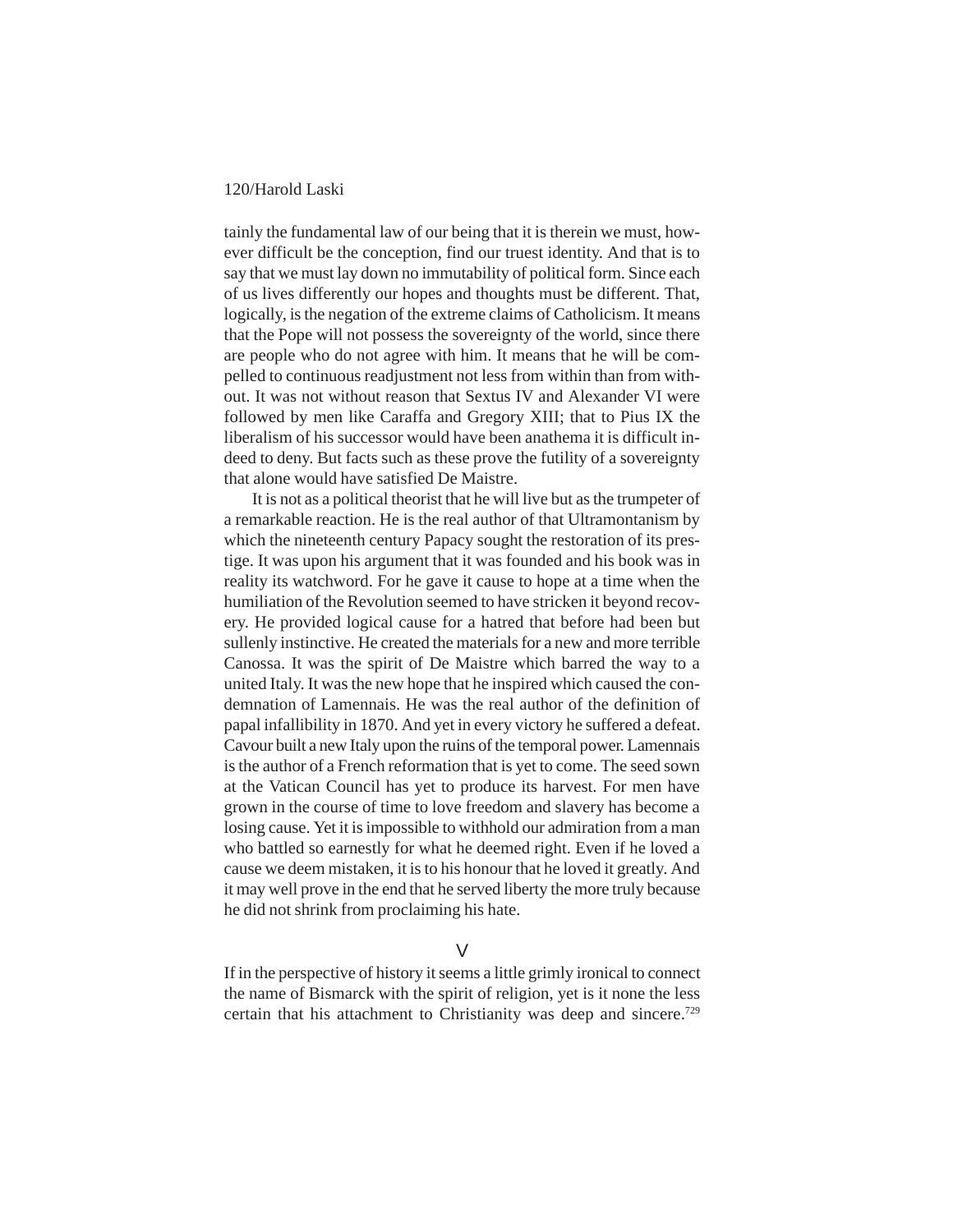Though as a young man he had been a sceptic,<sup>730</sup> his friendship with the Blankenberg circle seems to have convinced him of the truth of Christian principles, and he experienced all the typical phenomena of religious conversion.731 Henceforth he did not doubt the power of God in the direction of the world, and he felt to the full the significance of the need for human redemption from sin.732 And this new realisation of a vivid faith gave him strength in his political life. It was therein that he found all the sources of his activity. 'If I was not a Christian,' he told Ferrières in the stress of the Franco-Prussian War,<sup>733</sup> 'I could not hold my position for an hour. If I could not count on God's help, I could sacrifice nothing for the sake of earthly masters. If I lost my faith, of what avail would be my fatherland ?' Whatever happened in his career he attributed to a divine intervention. If he escaped an accident, it was God who warded off the danger;<sup>734</sup> were the French defeated, God had chosen thus to reward the piety of the German nation.735 He was, in short, essentially an Evangelical whose religion partook of that curious inwardness which, in Geneva, made of Calvin a tyrant that he might become the parent of resistance to tyranny.

And the political consequences of his attitude were no less apparent than they were logical. Because he came increasingly to emphasise the significance of this inward vision he came also certainly to suspect, perhaps even to deprecate, its expression in religious societies and institutions. Man had only to do his duty and for Bismarck, so the indefatigable Busch informs us,736 the manner in which his belief found expression was unimportant. It was this religious-spirit that he termed 'one of the foundations and bulwarks of justice and the State.'737 For him the State was essentially based upon the principles of Christianity, and to rob it of that character was to destroy that which gave it its crowning distinction. For it was from this intimate infusion of the Christian spirit that it derived the eternal renewal of its underlying truth.738

What it is here important to realise is that, like most Evangelical Christians, Bismarck lacked any deep sense of an institutional and organised Church. Indeed, he would probably have denied that religion, as internally grounded, has any need of external form, since, so he would have argued, it finds its most adequate expression in political action. He took no interest in dogmatic problems739—even the internal dissensions of the German Evangelical Churches aroused in him no echo of interested response;<sup>740</sup> he had but little confidence in the fortification supplied by religious observances.<sup>741</sup> For him there was but one institu-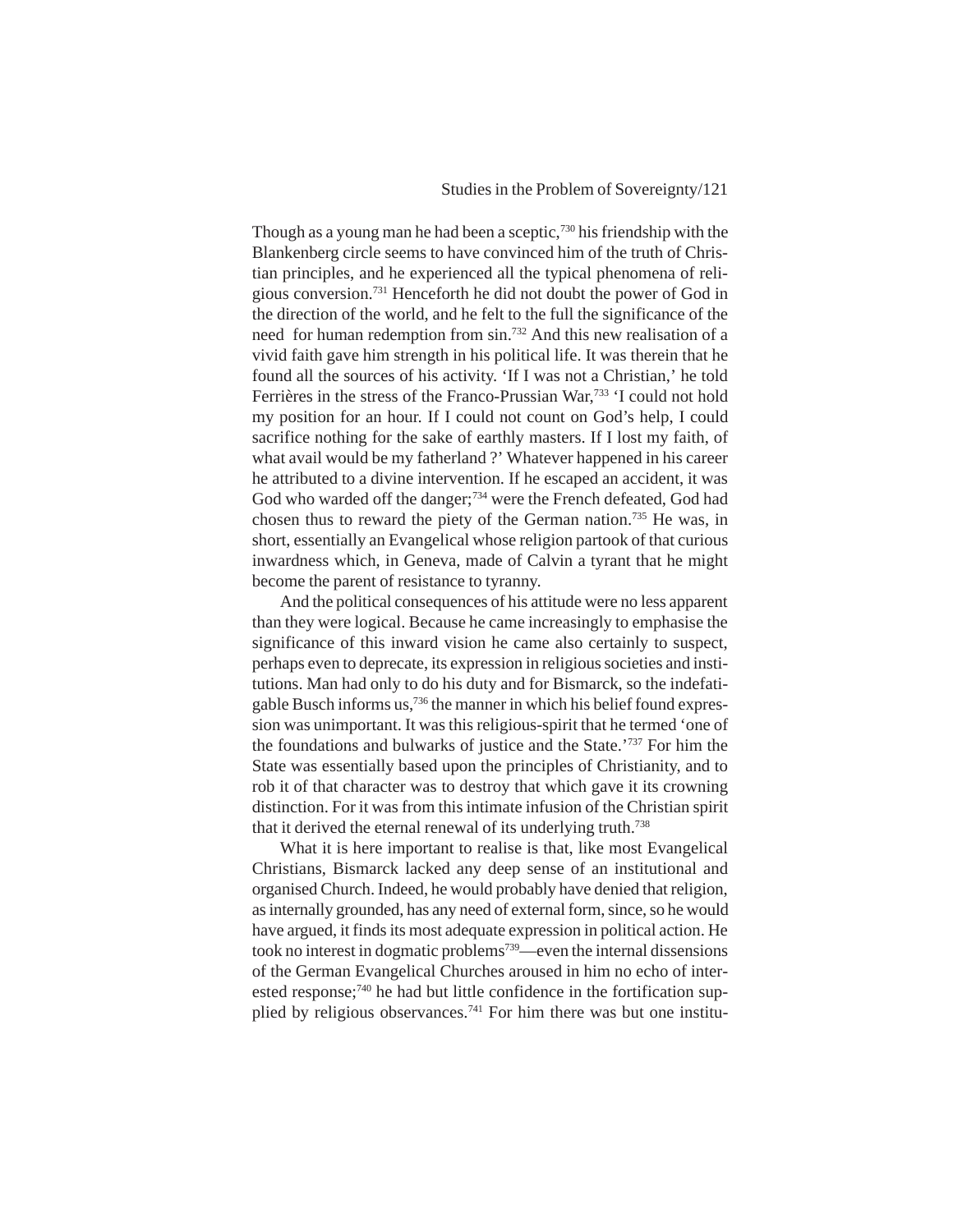tion—the State—and it was to that he devoted his energies and, on occasion, sacrificed his convictions.742 Like the great Stahl, he saw in the State a Church, and his theory of its structure was at bottom theocratic.<sup>743</sup> It was for this reason that he had, in 1847, opposed the emancipation of the Jews; for since the State was Christian in character, its identity would be destroyed by the admission of non-Christian elements into its composition.744 But the Christian State meant to Bismarck neither the vague socialism of F. D. Maurice and of Kingsley, nor the control of that State by a Church. It meant simply the governance of its political conduct by the rules of life which Bismarck, in all sincerity, believed that he received from God. He was thus logically bound to hate all organisations which might embarrass the State, for such embarrassment was the clear proof of an anti-religious spirit. His State was simply the Hegelian conception taken to the plane of action, and raison d'état justified everything.745 What he did for the welfare of the State he could not doubt was for the welfare of his Church since it came directly from his intimate union with God. 'I believe,' he said in  $1873<sup>746</sup>$  'that I am serving my God by serving my King,' and it was this which explains his love of unity in political activity. He simply could not understand antagonism to his policy where *raison d'état* was its justification; for it seemed to him not dissimilar to direct antagonism against the divine will.<sup>747</sup> He was thus, perhaps, the most completely Erastian statesman who has ever lived, since his identification of politics with religion is final and absolute. In such a view he would be compelled to regard with vehement hostility the exclusion of any sphere of life from the control of the State; and this surely explains why he seems to have regarded with suspicious dislike the Prussian measure of 1850 which had guaranteed autonomy to the Church.748 He, in fact, deified the State, and in the light of such an identification, the toleration of variety became completely impossible.

It was obvious that in such a mind the Roman Catholic Church would awaken no sympathy. It ran directly counter to all for which he stood; and that the more so in an age when, in its warfare against the Revolution, the Papacy had refurbished the weapons of Ultramontanism. For Rome claimed a sovereignty superior to that of kings. She regarded the Church as a complete and perfect society, determined to brook no interference with her internal affairs. That Church, further, like Bismarck's own State, demanded the undeviating allegiance from its subjects. It was, moreover, an infallible Church, nor did it permit question of its judgments. No organisation was so centralised or so patiently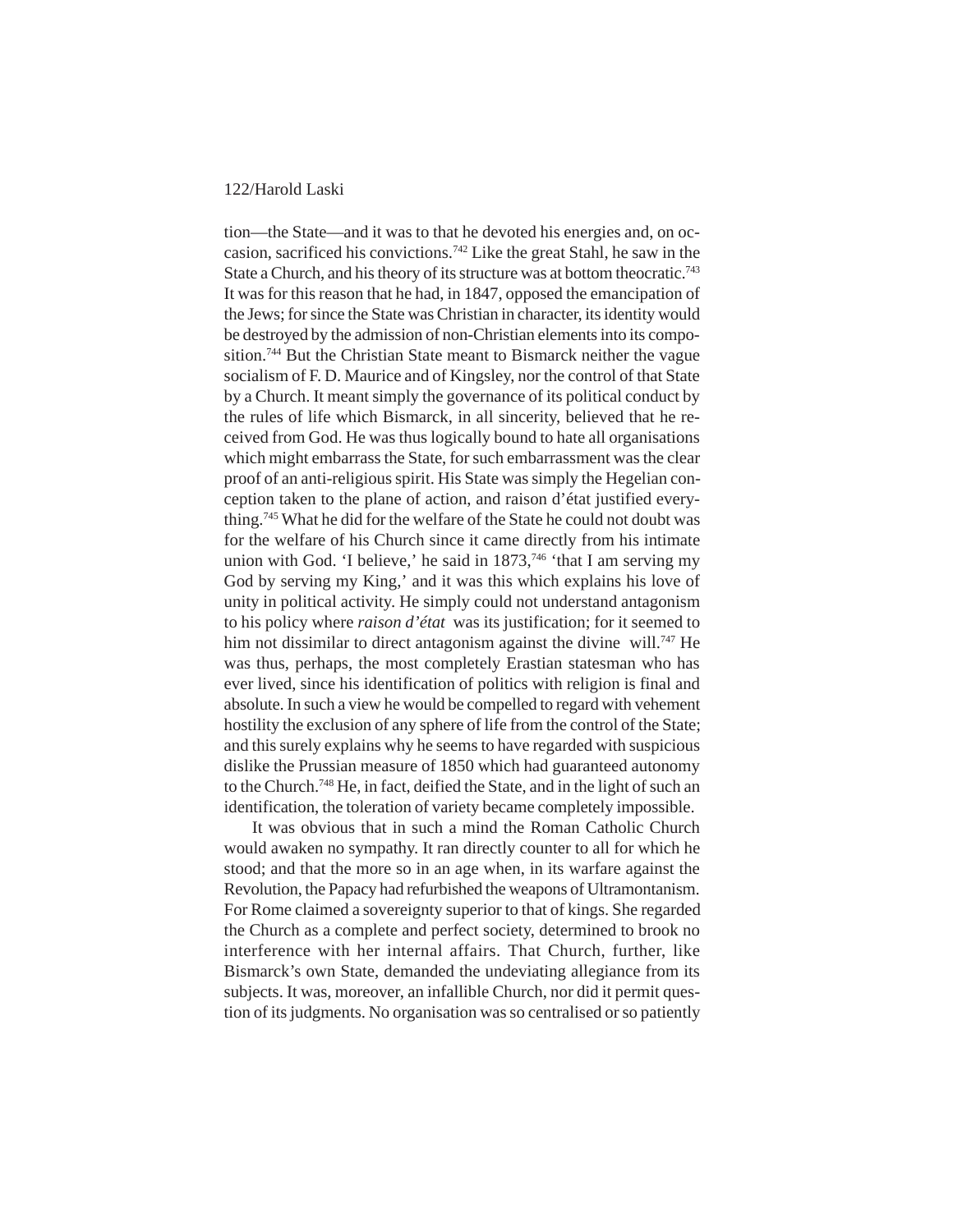#### Studies in the Problem of Sovereignty/123

efficient. No organisation was less ready to admit the virtue of change. The Church laid down its fundamental laws and, at the risk of forfeiting their salvation, men were compelled to obey. Clearly in such a view a conflict of sovereignty might arise. The attainment of unity was impossible. If Bismarck could issue commands which the Roman Catholic members of the German empire might refuse, at the papal behest, to obey, the dream of twenty years was a vain and empty thing. A struggle between empire and papacy became again essential since the absolutism of Bismarck's sovereignty would not admit the existence of spheres of separate influence. If the Roman Catholic Church differentiated between things which were of Caesar, and those which were of God, Bismarck denied the distinction. Since to him the world meant Germany, within its confines he would permit no division of power. That, to his mind, was the fundamental error of granting ecclesiastical independence. He saw no meaning in that term or, if he did, it was a meaning fraught with danger. If the emperor could not be master in his own house, Bismarck would drive out those who doubted his domination. 'If such a sect as the Ultramontanes,' he declared proudly, $749$  'can not be at one with the ambitions of the State, and even endangers those ambitions, clearly the State can not tolerate their existence.' For it would be the blasphemy of politics to destroy the identity of the ethics of the State. It was the negation of that Hegelian sovereignty the empire was proudly to personify.

#### VI

Such was the psychological basis of the *Kulturkampf*. That is not to say that it was for the enforcement of these political views that Bismarck embarked upon his most disastrous enterprise. Certainly it was not the definition of papal infallibility which moved him to action; for not only did he very decisively refuse Hohenlohe's suggestion of concerted action against the Vatican Council, but Hohenlohe at one time even suspected that he was the secret ally of the Jesuits.750 The great canonist Schulte found him unwilling to take action against the infallibilist German bishops.751 It seems, on the contrary, that with him the Roman policy was the natural result of the method he employed in founding the empire. 'My one ideal,' he said in 1879,<sup>752</sup> 'was the unification of Germany under Prussian leadership. To that everything is accessory.' It was when he discovered that, as he conceived the Catholics of Germany stood in the path of his ambition that he set out to ensure their destruction. That he did not desire war with them is surely evident enough from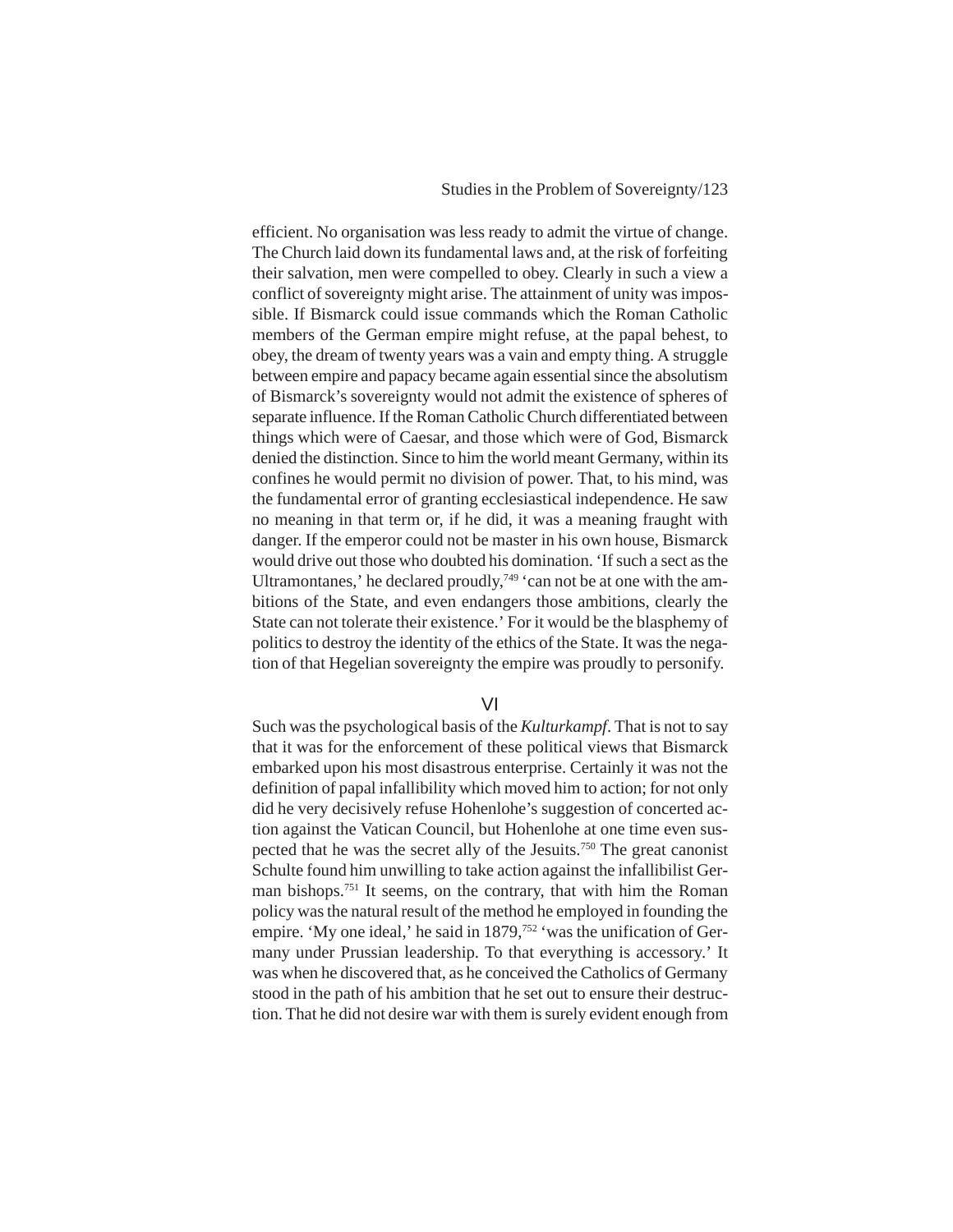August Reichensperger's express exoneration of him from hostility in motive to the Church.753 It was but one of the institutions he felt it incumbent upon him to sacrifice in his pursuit of the Austinian chimera.

It was the unity of the German empire he had set himself to achieve. He had fought Austria as a step towards its achievement, because he believed that the new Germany must have a Hohenzollern and not a Hapsburg as its leader. When Sedan gave him victory over France it was possible to state the terms of the new problem, but not, as yet, to solve it. The permanence of the new empire he did not feel wholly assured. Poland was an old danger, and it had by no means proved capable of adequate Germanisation; Poland was notoriously Catholic, and Jesuit influence there was known to be strong. The Roman question puzzled him greatly. He dreamed always of a revanche; and it seemed to him that a Franco-Italian alliance might well serve as its basis;<sup>754</sup> and if he forestalled France, as a Latin and Catholic power she might easily turn to the aid of the stricken Papacy. If the Roman Catholic sympathy for Pius IX was so deep as Bismarck believed, could he feel certain of their loyalty?755 Bavaria was preponderantly Catholic and Bavaria showed no eagerness to affirm its adherence to the new empire; and when Bismarck had asked for Antonelli's assistance in securing the Catholic vote in the Bavarian Parliament, his request had been politely ref used.756 Alsace-Lorraine, again, was predominantly Catholic in character; and its discontent with its new masters the Papacy was unwilling to alleviate.757 When he remembered that as a Protestant power, as the victor, moreover, in a conflict with the two greatest Catholic nations, Prussia could hardly inspire affection at Rome, it was not difficult for his mind to consider very seriously if the allegiance German Catholics owed to the Roman see, which he considered essentially a political power,758 was not at the root of his difficulties. If he could destroy that bond, the obstacle to unity might be removed.

Internal political causes seemed to point in the same direction. The National liberals had been enthusiastic for unification; and they were the theoretical antagonists of clericalism. It was their intellectual leader, Bluntschli, who at Worms in 1869 declared that the success of German liberty depended upon the destruction of Roman influence.759 They had already urged upon Bismarck the dangers of monasticism<sup>760</sup> and the religious control of schools.761 Journalists were writing of the French defeat as the prelude to a campaign against Ultramontanism in the party papers.762 Men of their school were speaking of the great victory as a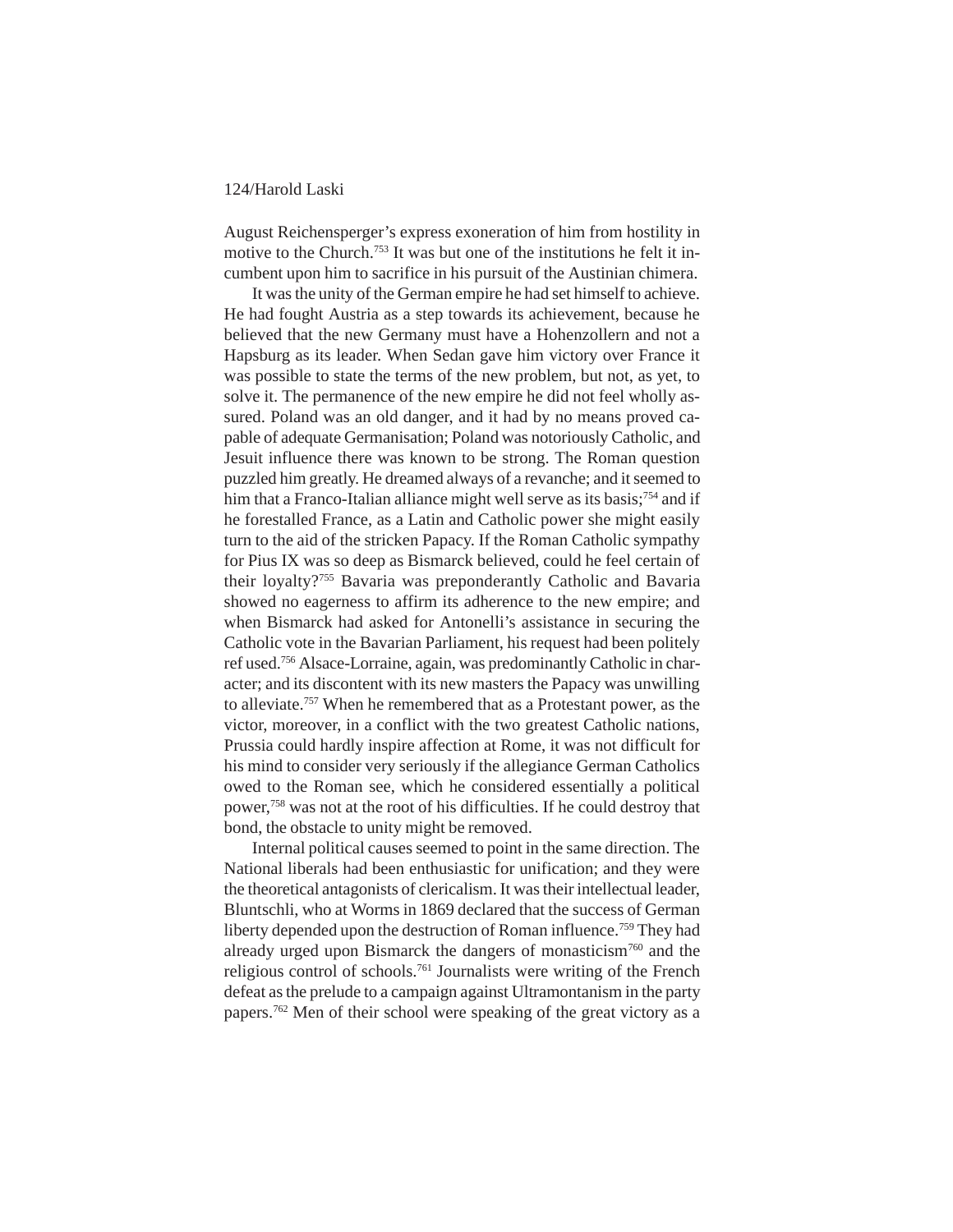step forward for Luther's cause.763 If Germanism was synonymous with Protestantism, as they did not cease to proclaim, Bismarck would have no doubts as to the requisite policy. 'Not France alone,' wrote the Alsatian Schneegans,764 'declared war on Germany; it was Rome which desired a deadly combat with Protestantism. And Treitschke was proclaiming loudly the import of that religion to Prussia.765

If Protestantism thus showed signs of militancy, the Catholics were no less watchful. In the Prussian elections of 1870, some sixty of them were returned to the Chamber, and in men like Windthorst, Savigny, Reichensperger, they had politicians of unusual ability. Their very organisation roused serious anger among the National Liberals, and they were soon charged with having as their object a conspiracy against the State.<sup>766</sup> Bismarck must have noted its formation with some disquiet; for the Ultramontane Bishop Ketteler, urging to him that the German victory over France was too largely interpreted as a Protestant victory with unfortunate results in the pacification of Alsace-Lorraine, had suggested that peace might the sooner come if the Catholics outside Prussia were given the same liberty as within it.<sup>767</sup> Did that mean, as it seemed to imply, that the Catholics were German in a different sense from the Protestants At any rate he allowed his journalist Blum to announce that the Centre was hostile to the German State-a sign of growing suspicion.768 In the imperial elections of 1871 Ketteler's letter became the basis of a definite programme and forty-three Catholics of the centre were elected.769 To the press the Centre was simply an instrument in the hands of Rome, the tool of Ultramontanism, and thus in its conception anti-national.770 Its members seemed no less suspicious since Windthorst was an enthusiastic papalist, and Ketteler, as a bishop, might be considered as an official representative of Rome; and Bismarck, at the outset of his career as a deputy, made him understand that between Catholic and layman there was already a grave distinction.771 It seemed not a little suggestive that the first speeches of these two suspects should be in response to an attempt on the part of the National Liberals to make the ground of conflict one between Rome and Germany.772 It was, to say the least, menacing that Bismarck, on the eve of the debate, should have given Italy the assurance that he was disposed to be friendly towards it.773 For friendship with Italy could mean only hostility to the Papacy, and, from such an attitude, it was but a logical road to the Falk Laws. The meaning of his attitude was clear. The old principle of a territorial religion of which the empire should be the di-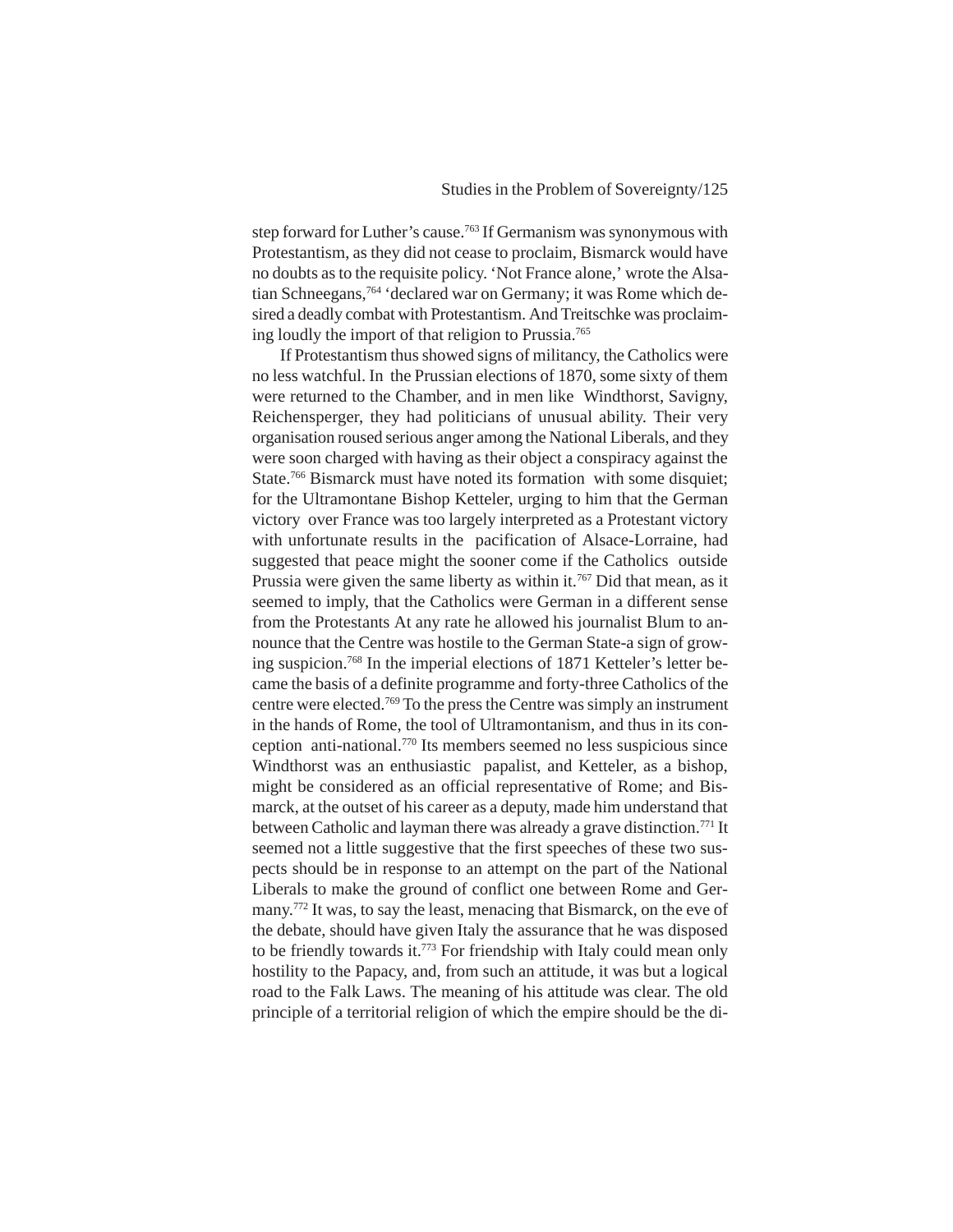vinity had come to be for him the solution of these ecclesiastical complications.

On the first of April, 1871, he made quite apparent the drift of his thought. A Polish member of the Reichstag had denied the voluntary affiliation of Poland with the Empire in the name of his country. It was a direct challenge to Bismarck's conception of the.State, and he did not fail to take it up. 'Behind you,' he retorted angrily, $774$  'you have naught save errors and illusions. You think that the Polish nation has elected you to represent it, but, in truth, you have been elected to represent the interests of the Catholic Church, and if you defend them when they are under discussion, you will have fulfilled your electoral function.' It was a notable identification. It could mean only that he had declared war on the Roman Church and the Grand Duke of Weimar regarded it as his first overt attack on Ultramontanism.775 Windthorst saw clearly the drift of his mind when he declared that it was an attempt to enslave the Church. And it is of interest to note that Treitschke denounced the Roman claim of a free Church within the State as equivalent to a demand for the right to rebellion.776 It is often difficult to distinguish between the thought of Treitschke and the practice of his master.

The issue was defined; it was not yet joined. If the Centre was antiimperial diplomatic negotiations with Rome might bring its members to their senses; and journalistic pressure might make plain to the Pope the danger of embroiling himself with the public opinion of Germany. Tauffkirchen was accordingly despatched to Rome to explain to the Papacy the help given to its enemies by the lamentable aggressions of the Centre;777 while Busch was commissioned to write articles to the same effect.<sup>778</sup> Antonelli disavowed any attempt at criticism of the Centre,779 and thus increased the anger of Bismarck who had already found new causes of suspicion in its support of the democrats<sup>780</sup>—for him outside the State—and their opposition to the grant to the successful generals of the recent war.781 Bismarck appealed in vain to the papal approval of the Versailles ceremony.782 He began to accuse the Centre of Jesuitism, and to remind the Church that for three hundred years it had failed to conquer the Teutonic genius.<sup>783</sup> But he could obtain nothing satisfactory. Rome pursued its ancient policy of patience; for Ketteler had put it on its guard against his accusations.<sup>784</sup> He sent the Prussian minister to dine at the Quirinal.785 Antonelli's reply was to inform him that 'Rome could not break with the party' he so bitterly hated.<sup>786</sup>

'The members of the Centre,' he said a little later, $787$  'are trying to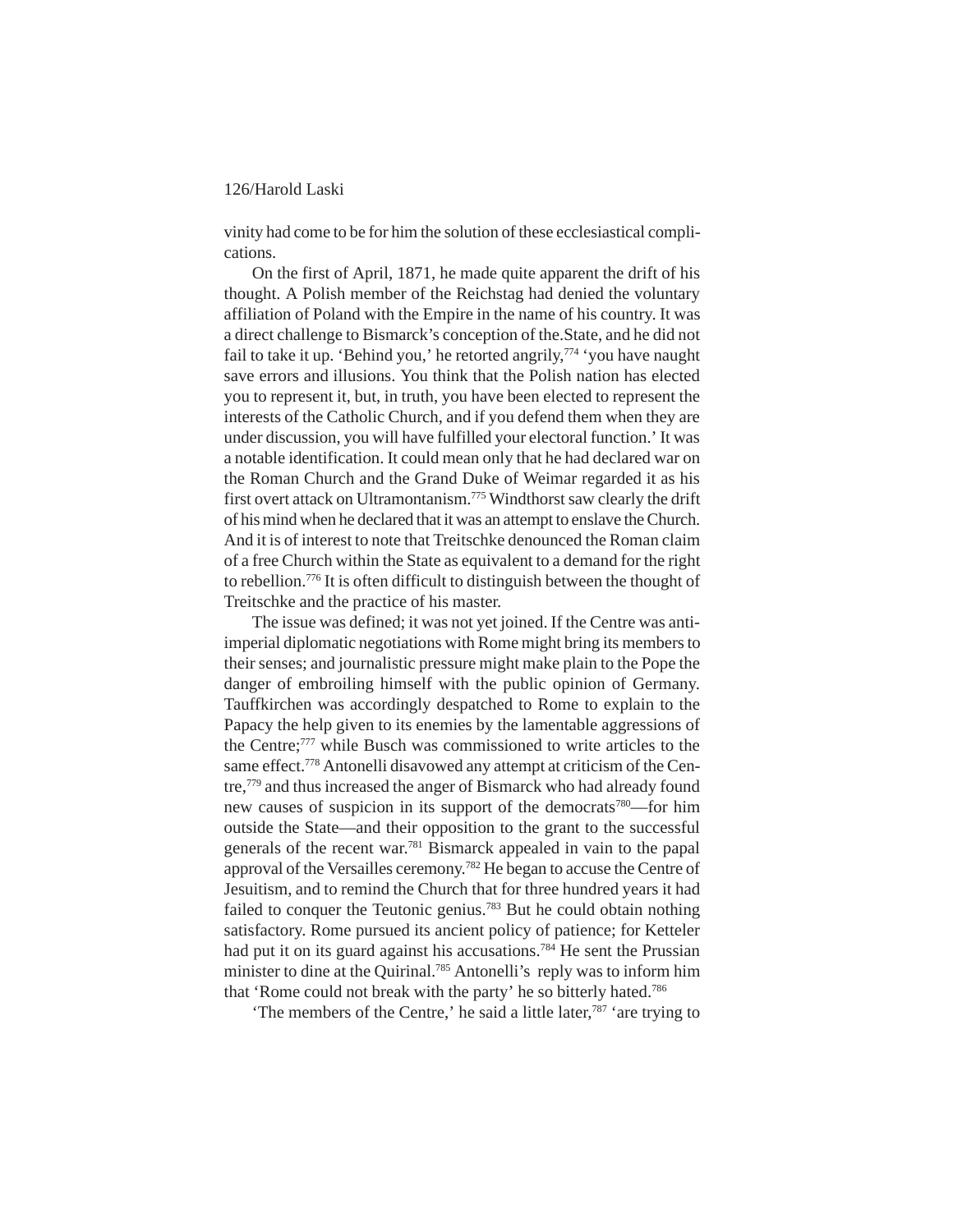make us Italians,' and it was of this he had become convinced by his negotiations with Rome. The papal refusal seemed to him evidence that he was dealing with a State within a State, and that reprisals were essential if the sovereignty of the empire was to be maintained. If he sought for means, they were near at hand in an affiance with the National Liberals who as the bitter antagonists of the Papacy were prepared with a policy that might accomplish its destruction. It was the old antagonism of priestcraft and kingcraft.788 If the Centre treated his government as an enemy it was clearly necessary to treat its master as he had treated Austria and beat him into submission. Rome, as he now saw, was associated everywhere with his enemies. She endeavoured to rule in France, in Bavaria, in Poland; at the Vatican Council, as Doflinger's excommunication seemed to show, she had laid claim once more to the lordship of the world. He would make plain the sovereignty of the State.

#### VII

It was the ancient contest of Guelf and Ghibelline prolonged into a modern time. What was changed was not so much the manner of the struggle as the roots from which it sprung. As in the medieval time it had been the function of the State to be the police department of the Church, so to Bismarck the Church in the modern age seemed to have a similar part to play.789 But there was the same attitude of suspicion between the two powers. 'This is a question of Church and State,' said Bismarck at Gastein to Monsignor Vallet,<sup>790</sup> 'as a statesman I hate the Church.' He hated it because it threatened the unity of his State. He conceived of allegiance as one, and it was part of the danger inherent in any ecclesiastical organisation that it undermined that oneness. While, verbally, he admitted the Church's right to absolute freedom in her own domain, he still held that her sphere must be defined by the State and, as the Falk Laws bear witness, controlled by it.791 The *Kulturkampf* seemed to him 'the primeval fight for supremacy between royalty and priesthood.... What we aim at is the protection of the State, the establishment of a distinct boundary-line between priestly dominion and Royal rule, defined in such sort that the State may be enabled to abide by it. For, in the kingdom of this world, the State is entitled to power and precedence.'792 But that was virtually to deny the doctrine of a separate sphere for Church and State and to assert the superiority of the latter. He can hardly have hoped for peace when he promulgated such a doctrine against Rome. A remark of Busch's on this attitude perhaps throws light on the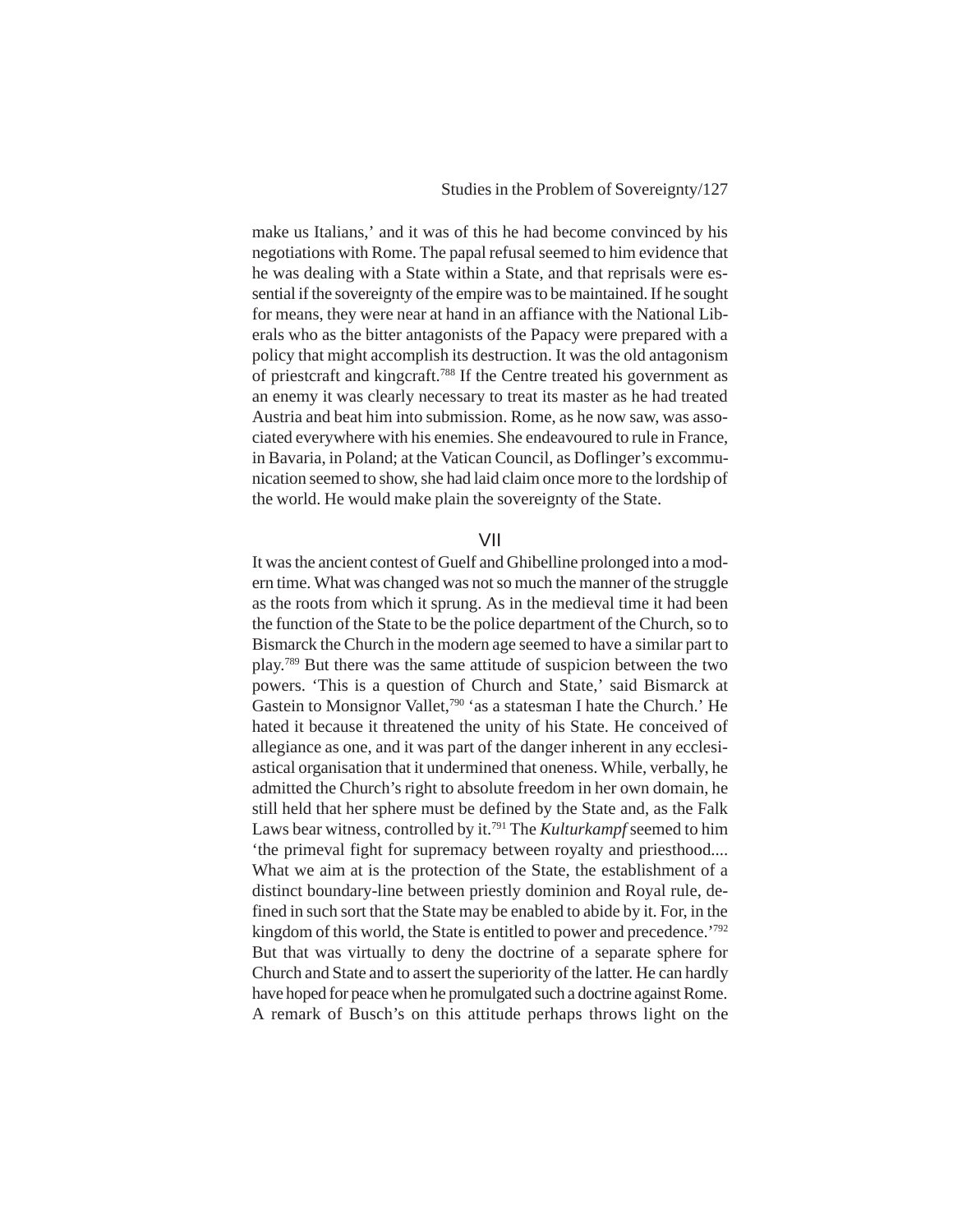Chancellor's mind. 'For Protestant States to achieve peaceful relations with the Church of Rome,' writes that dutiful commentator,<sup>793</sup> 'is under the most favourable circumstances—a problem like that of squaring the circle, the solution of which one may go very near, but never quite attain.' Such an attitude, added to his fear that the Vatican contemplated a 'gesta Dei per Francos'794 was sufficient in itself to give him a theory of political action against a foreign and interfering prelate. Regarding the Pope as he did, simply as the head of the Centre party,795 it is little wonder that difficulties should have arisen. It was not, of course, from theory that he fought. 'It is unworthy of a great State,' he had said in 1850,796 'to fight for any question that does not concern its own interests;' and he fought Rome as holding in its hand the key to his French and Polish difficulties. He believed, as the National Liberal Bennigsen put it,797 that the Ultramontanes desired 'not conciliation but domination' and he would strive against that to the end. If the Papacy chose to ally itself with a party which, in attacking him, threatened the unity of the empire, he must vindicate the sovereignty so challenged.798 It might be, as Krementz stingingly told him, that he was trying to make Prussia play the part of Julian the Apostate;<sup>799</sup> but at any rate Julian had not hesitated to assert the authority of the empire. That was why, as he laboriously explained,<sup>800</sup> he had suppressed the Catholic division in the Ministry of Public Worship, 'for it represented not the rights of the State but rather the rights of the Catholic Church.' They were rather papalists than Germans; and they must go if the integrity of the empire was to be maintained.<sup>801</sup> They destroyed the peculiarly Germanic character he had endeavoured to develop. They were Poles, and they repudiated the German nationality.802 The Catholic division facilitated the teaching of Polish in Polish schools-a thoroughly anti-German work. And when he remembered that the Poles were born rebels, it was not difficult to see a widespread conspiracy.803 His press continually compared the Ultramontanes to the Poles and the French—the enemies of German nationality.<sup>804</sup> 'Your bishops,' he told Auguste Reichensperger, <sup>805</sup> 'are not safe; Ketteler corresponds with that Pole Kosmian. They only care about ecclesiastical interests. I respect every manner of faith but I can not allow a powerful enemy threatening to Germany to organise itself.' He believed he had proofs of the Polish taint in the Jesuits;<sup>806</sup> later he urged that they were guilty of the almost equal sin of plotting to lead the Social democrats.<sup>807</sup> Hohenlohe explained the true character of the conflict. 'We begin the old medieval conflict again,' he said,  $808$  'I am a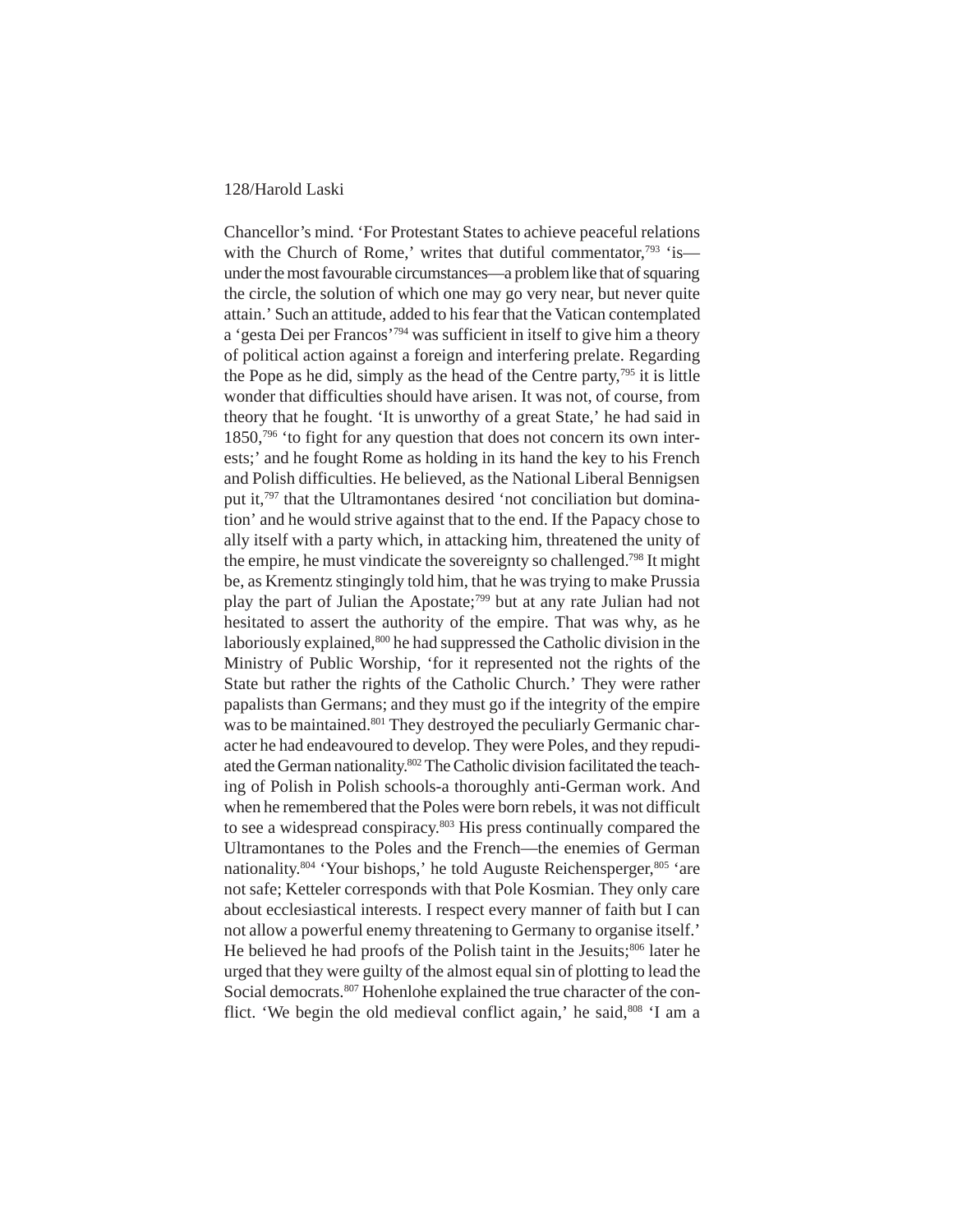Ghibelline and I shall always be of that party.' And to consolidate the empire Bismarck, too, would take up the ancient text.

It is thus that we have to interpret the nature of the anti-clerical legislation.809 The Falk Laws are an attempt to insist on the universal paramountcy of German influences. The expulsion of the Jesuits removed an order which he believed to be concerned with the promotion of Polish interests.810 The refusal of bishoprics to any save a German who has followed a course of study approved by the government<sup>811</sup> has a clear purport not merely of purging the Catholic episcopate of men not likely to be in sympathy with German ideals, but also of placing their education under a strict governmental supervision. The third clause in the sixteenth article of this law is particularly noteworthy. 'When there exists,' it states, <sup>812</sup> against a candidate facts which give grounds for the opinion either that he will not observe the laws of the State and the arrangements made by the authorities within the legal limits of their powers, or that he will disturb the public peace,' his confirmation may be refused. 'Raison d'état,' in fact, will serve as a sufficient excuse for denying an otherwise fit appointment; in this way Germany could rid itself bit by bit of the Ultramontanes. It is important, moreover, to bear in mind both the civil penalties attached to the laws and the establishment of a State Court of Appeal. This was, in implication, the assertion of the superiority of State to Church. The twenty-fourth article<sup>813</sup> went even further and gave the State the right of interference with ecclesiastical functions where it deemed them improperly performed. Against the law of thirteenth of May, 1873, which limited ecclesiastical punishments to those of a purely spiritual kind, $814$  it is difficult to take serious objection; though it is worth remarking that the Church is forbidden to inflict or to threaten pecuniary penalties. The law of the twentieth of May, 1874,<sup>815</sup> virtually handed over the control of vacant bishoprics to the State, thus rendering it difficult to enforce an objectionable appointment. All religious orders, save those of a semi-medical character, were forbidden on Prussian soil.816 Catholic Churches on Prussian soil were handed over to the old Catholics in such parishes as those in which the majority consisted of their sympathisers, for certain hours of the day;<sup>817</sup> though Bismarck must have known that to the Catholics this was simply the desecration of a sacred edifice. The State charged itself with the surveillance of the fiscal administration of the Church, forbidding it to build or collect funds without permission; a law which of course placed in lay hands half the possibility of church extension.<sup>818</sup> To the lay con-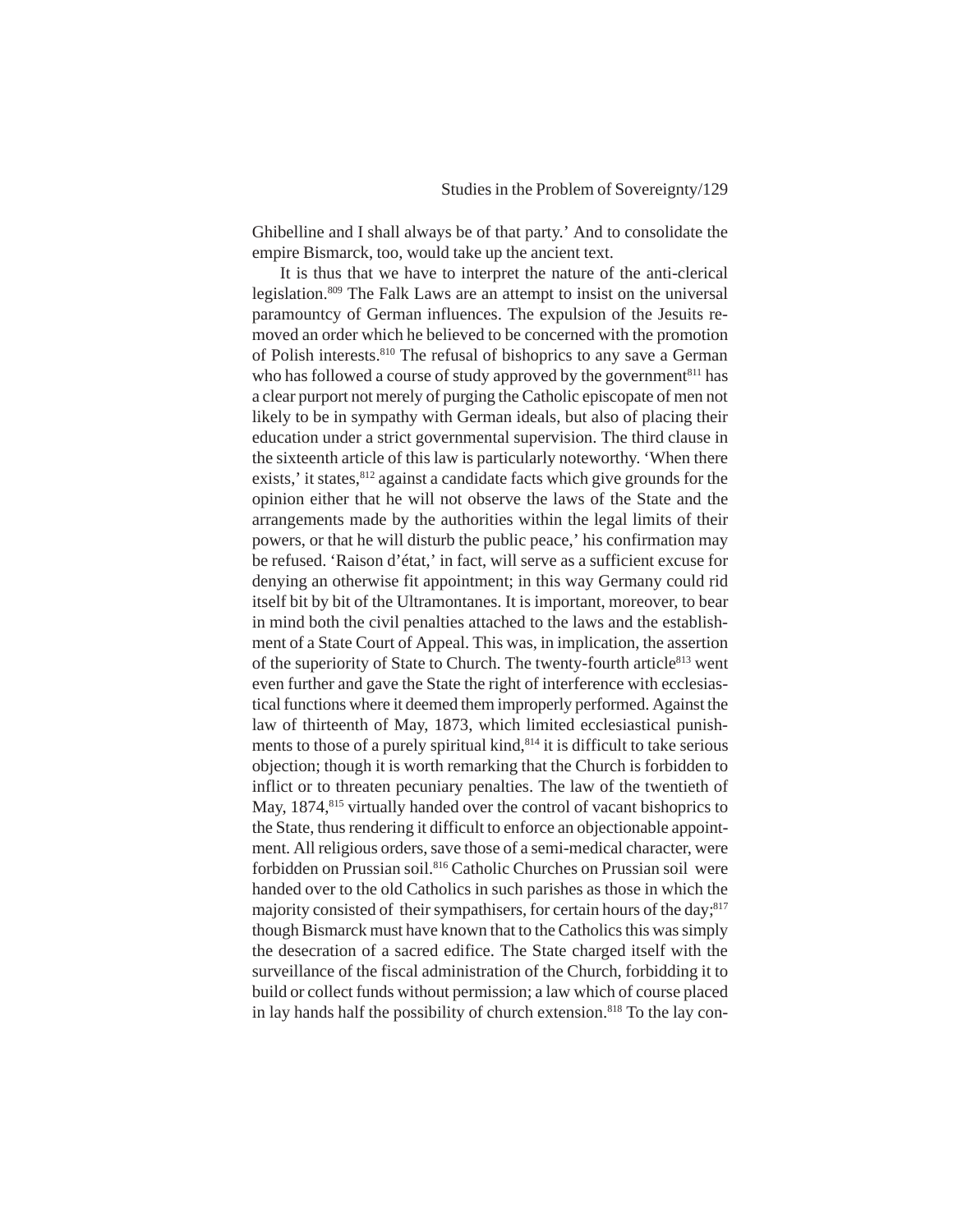trol of schools, established with a similar object, it is difficult to find grounds of exception. But it is clear that no more thorough-going Erastianism than this has ever been attempted. Every corner of Church policy was swept by the grim hand of the State. While it is possible to admire the relentless thoroughness with which the legislation is conceived, it is also difficult to deny that such legislation would have annihilated any conception of a Church worthy of the name. It would have turned it into no more than an organ for the propagation of the opinions of an imperious chancellor upon German unity. It would have prevented the Roman Catholic Church from remaining true no less to the letter than to the spirit of its endeavour. It would have made it admit to virtual membership excommunicated members of its own communion. Clearly to antagonism such as this only an unfaltering hostility was possible.

The history of the *Kulturkampf* showed how greatly Bismarck had mistaken the strength of his opponents. He fined, he imprisoned, he inflicted a virtual exile; but the Church replied only with contempt. In the Reichstag itself he found in men like Windthorst and Reichensperger foemen in every way worthy of his own powers. Despite his utmost efforts and unconcealed chagrin the numbers of the Centre grew, and those of the National Liberals diminished until the Catholics were in virtual control of the House. The banished prelates continued, in despite of his laws, to exercise their functions from Rome and Holland, and they found a willing obedience. All his efforts to obtain some compromise with the Centre or with the Vatican met with the utmost diplomatic politeness but also with the completest refusal. Little by little he was compelled to turn from affiance with the National Liberals to his old friendship with the Conservatives—a change which involved also his humiliation. 'If,' he had said in  $1874$ , $819$  'I was stranded on an island where there were only two men, a Catholic and a Scandinavian, I believe I should make friends with the latter.' But in 1879 the same Bismarck was nominating a member of the 'anti-German' Centre, Frankenstein, to the vice-presidency of the Reichstag;<sup>820</sup> on the twenty-ninth of June, 1879, he was dismissing Falk;<sup>821</sup> in 1883 he sent the Crown Prince Frederic to the Vatican;<sup>822</sup> in 1884 he asked for papal mediation in his difficulties with Spain;823 finally, in 1886 and 1887, came the abrogation of the Falk Laws. It was the 'little Canossa' he had tried vainly to conceal amid his smiles.<sup>824</sup>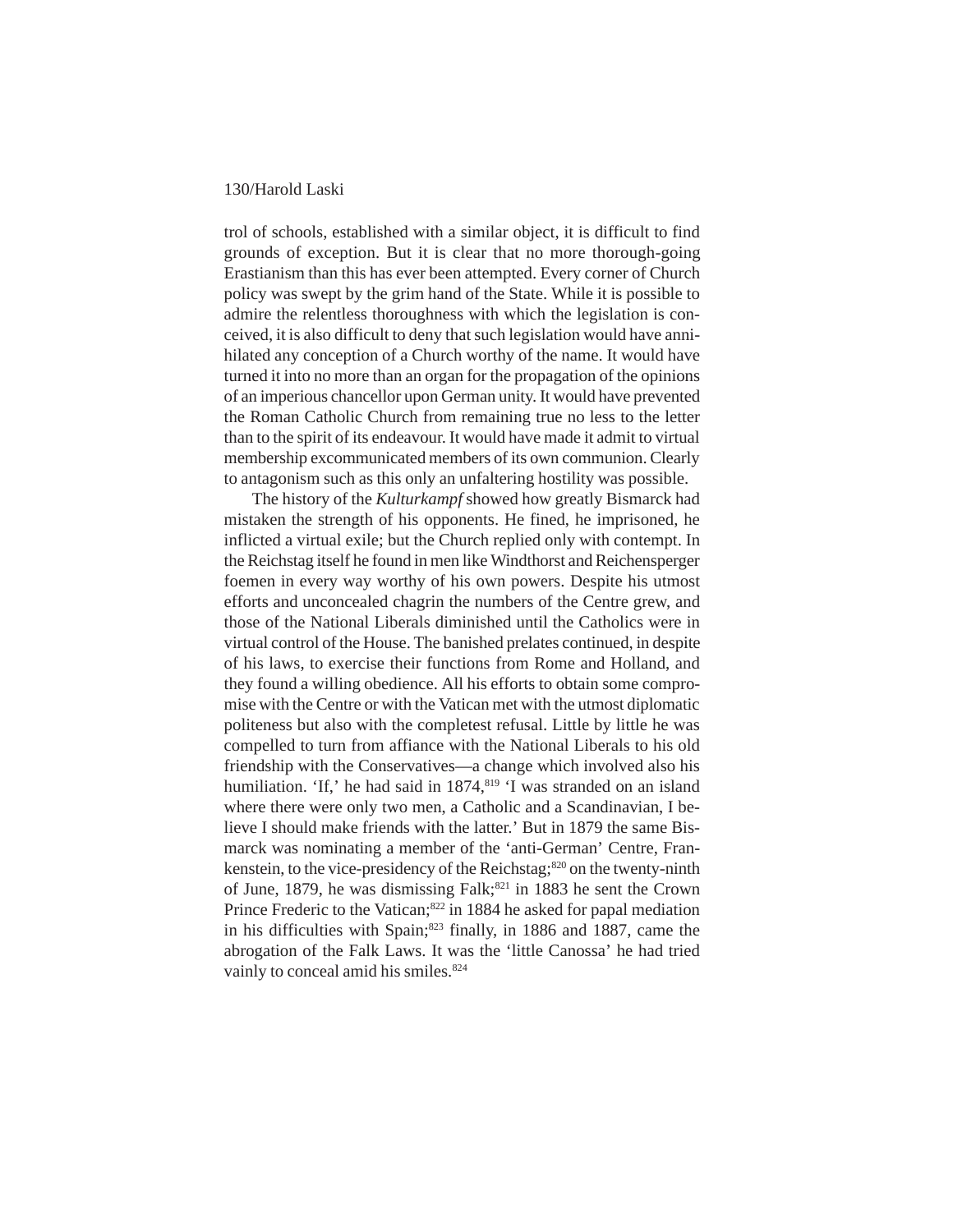#### VIII

So he learned the meaning of a sovereignty within Germany which yet did not belong to the German State. 'You will never be German citizens,' said the historian Baumgarten to the Catholics in words which might have been Bismarck's;<sup>825</sup> and if that meant that they were to be faithless to their religion its truth was undeniable. But it was a different Bismarck who, in 1881, acclaimed the German Catholics as his compatriots, and the institutions of their Church, the Papacy included, as part of the great confederation it had been his task to create.826 It was a different Bismarck from him who, in 1875, had urged that if France submitted to the new Ultramontanism the peace of Europe must be broken;827 and in the same year had urged the vital necessity of defending the State against an aggressive Catholic Church.828 In the interval he had learned a mighty lesson.

He had learned that the world, even the Germanic world, is not one and indivisible. He had defined the State to himself as a power which, to maintain itself, must prove its sovereignty over every department of human life. He would have agreed with Calhoun that the division of sovereignty was its destruction. So, in one aspect, he would contend that the Kulturkampf was no more than the vindication for the State of rights that were in reality its own. 'We can not,' he said,<sup>829</sup> 'concede to the Church the permanent right of exercising part of the powers of the State; and while the Church is in possession of such a prerogative we must, for the sake of peace, restrain its activities.' But the Falk Laws show clearly that his notion of restraint involved the extension of the powers of the State into a field where no Catholic could admit its exercise and where conflict was bound to result. Doubtless so to derogate from the unity he envisaged as desirable was to lessen the completeness of the sovereignty he pursued; but it was to limit it in the direction of its natural boundaries. It was useless for him to contend that no difficulties would ever have arisen if the Centre had only helped him to complete the unity of the empire.<sup>830</sup> He defined unity in such a manner as to make possible only their opposition. He did not see, as Treitschke so clearly understood, that the sovereignty of a State is simply the power that State has at its disposal;<sup>831</sup> though where the Prussian historian would have found that power in the army, we tend, in the modern State, to find it in the degree of consent a measure can command. Bismarck learned that sovereignty must thus be essentially an illusory concept since its exercise at any moment belongs to the realm not of the certain but of the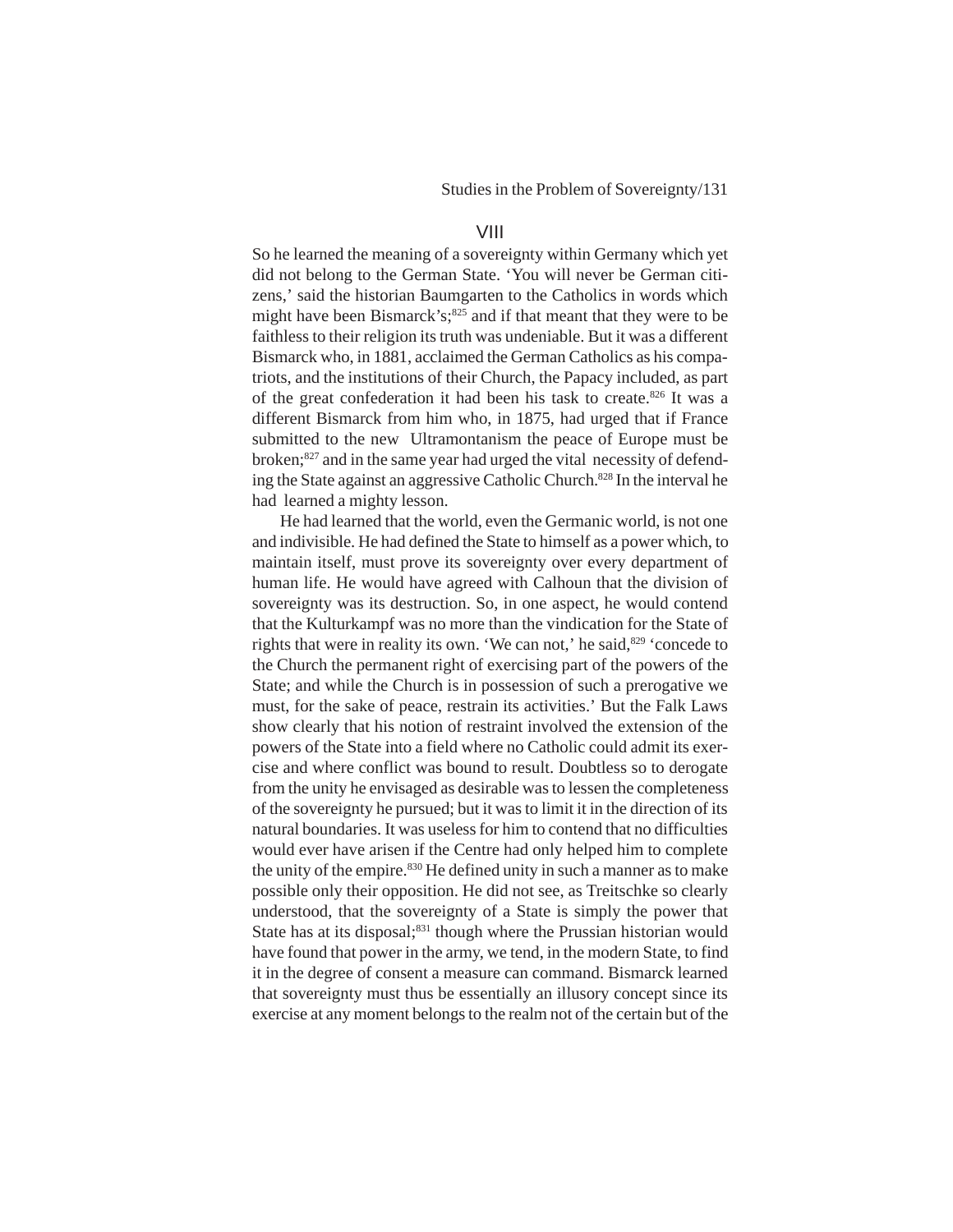probable. But his defeat would have taught him also the error in Treitschke's teaching that the State is 'born and dies with the exercise of its sovereignty,'832 for assuredly the German State did not disappear because it was worsted in the *Kulturkampf*. It was simply demonstrated that men belong not to one all-inclusive group, the State, but to a variety of groups, and that, in the last resort, they will follow the demands of their conscience. It was useless for Bismarck to demand its subjugation to the needs of the State, to urge that in making war on the State the Church was usurping one of the. State's prerogatives. Such argument was born from the failure to understand that the State is an institution like any other and that rights must find their justification in the support they can command. There may be a divorce between politics and morals, but, in all final questions, we begin to perceive the clear sign of their essential identity. It was Bismarck's difficulty that he failed to understand their union, and was thus unable to resolve his problem into its constituent parts.

### IX

Where De Maistre speaks of the Church, Bismarck speaks of the State; where De Maistre discusses the Papacy, Bismarck is discussing the German empire. Otherwise, at bottom, the thought is essentially the same. Nor was their problem different. De Maistre had to confront a world which the Revolution had smashed into an atomic chaos and it was in the world-sovereignty of Rome that he found its new centre of unity. Bismarck found a bewildering congeries of unimportant and fragmentary communities from which a great empire had to be builded and it was in the single hegemony of Prussia that he found his instrument. What De Maistre feared was intellectual opposition; the chief bane of Bismarck was political antagonism. The fundamental faith of each was beyond the sphere of reason—with De Maistre it was the dogmas of Catholicism, with Bismarck the revelations of an evangelical Christianity. Each saw in a world of individualisation the guarantee of disruption and evolved a theory to secure its suppression. Each loved passionately the ideal of unity since that seemed to them both the surest guarantee of survival. Each saw truth as one and therefore doubted the rightness of a sovereignty that was either fallible or divisible; and each in the end came to the realisation that his theories were inconsistent with the facts of life. Each failed to understand that tremendous truth inculcated by Lamennais when he urged that the real unity of doctrine-whether politi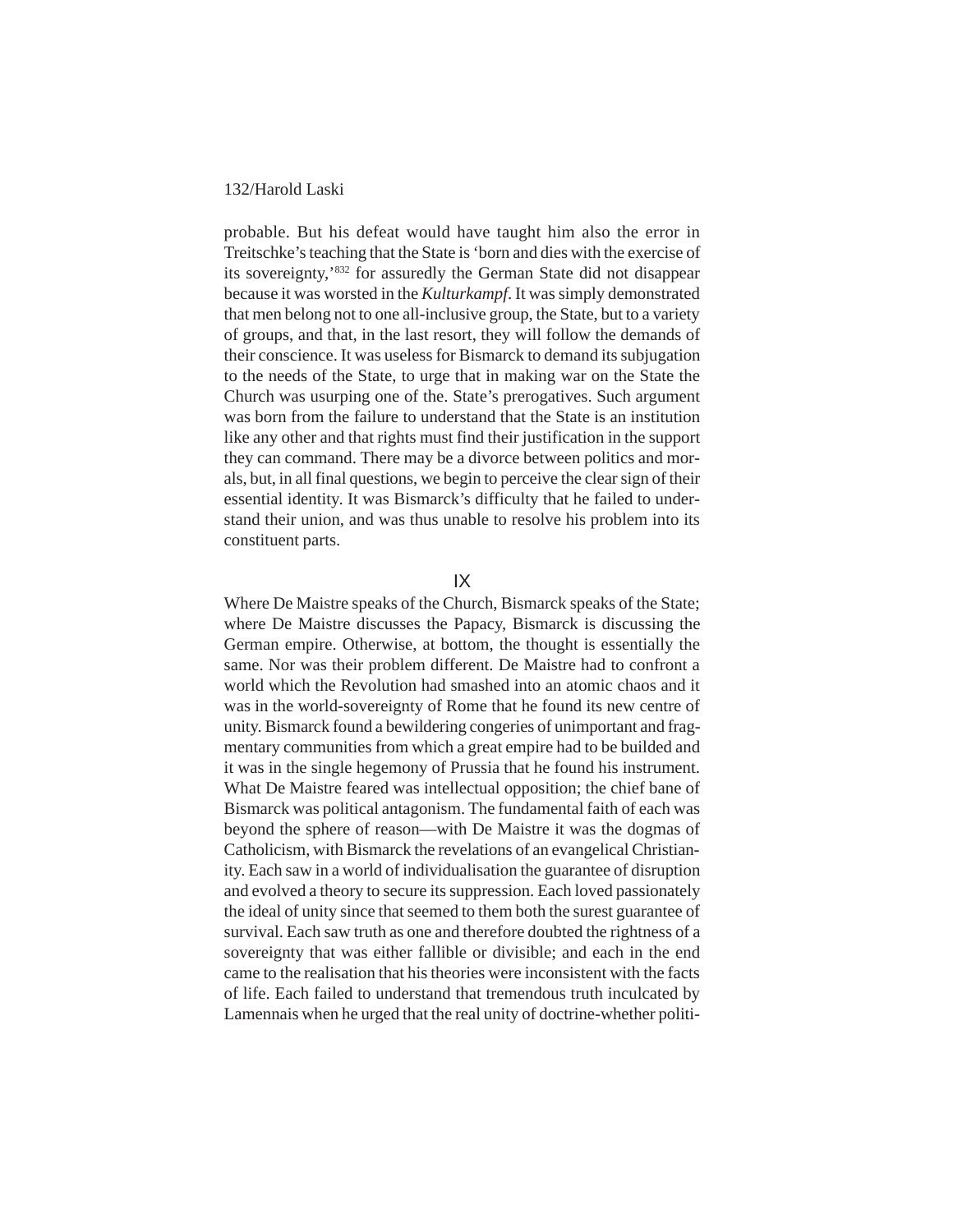cal or religious—can come only from possession of freedom. It is useless to paint truth as one unless preparation is made to carry on the perpetual warfare that will result from disagreement with its nature. That was the fundamental defect in the minds of both. They did not see that however organic be the community in which we live, man is a solitary no less than a social being, and his ideal world is at bottom interstitial. However much he acts in common, he wishes also to act alone; however much he thinks as a member of the herd, he will wish also to think as a lonely wanderer. It is, perhaps, an antinomy; but it is one which no theory of the State dare afford to neglect. For an attitude which makes the boundaries of authority commensurate with the bounds of mind is at war with the instincts most pregnant with human good.

# APPENDIX A: A NOTE ON SOVEREIGNTY AND FEDERALISM

Had he commented with any fullness upon it, the Constitution of the United States would doubtless have provoked the vehement derision of John Austin, for nowhere, either in theory or in practice, has it chosen to erect an instrument of sovereign power. In England, as De Lolme told us a century ago, nature alone has set limits to the omnicompetence of the king in Parliament, and what he so forcibly taught Professor Dicey has reiterated in the most famous of all his books. So that, in some sort, there would seem a theoretical deficiency in American government. We do not know who rules. Certainly the president is not absolute. Neither to Congress nor to the Supreme Court is unlimited power decreed. And, as if to make confusion worse confounded, there cut athwart this dubiousness certain sovereign rights possessed by the States alone.

Professor Dicey would shrug his shoulders and tell us that it is the natural consequence of federalism. It is, he writes, 'the method by which federalism attempts to reconcile the apparently inconsistent claims of national sovereignty and State sovereignty.' The sarcasm is but thinly veiled. The fathers reconciled these opposites by abolishing altogether any notion of Austinian sovereignty. Federal government, we are therefore told, is notoriously weak government, since in it there is no final arbiter. The legislature of the United States, or of Canada, for the matter of that, is degraded to the level of an English railway company. It is a non-sovereign law- making body. It derives its powers, like the Great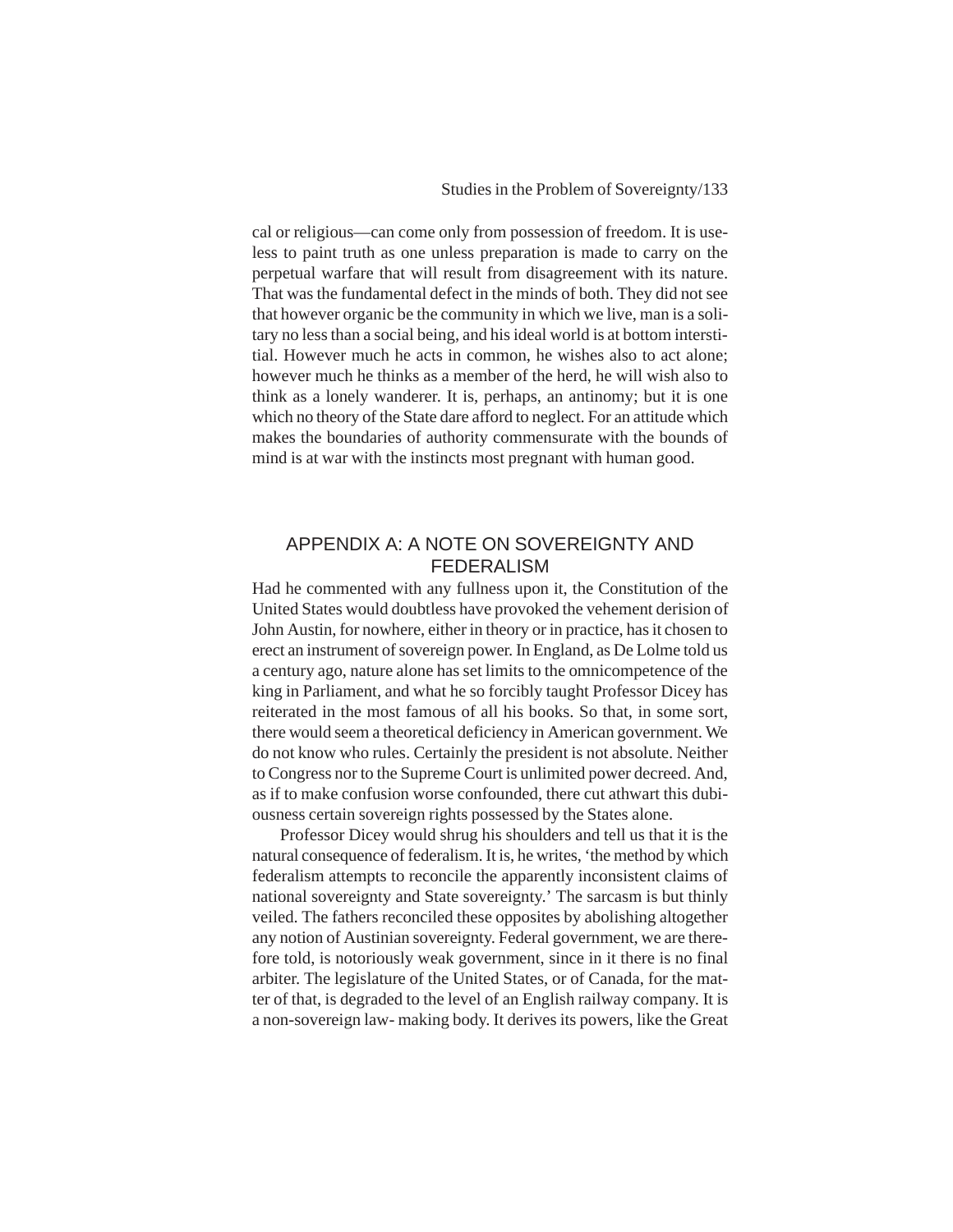Eastern Railway Company, from a written document, which simultaneously limits them. Federalism, Professor Dicey notes further, tends to produce Conservatism. For the Constitution is written and rigid. It acquires a kind of sacrosanct character in the eyes of the people. Change of any kind becomes difficult because it almost seems irreligious. It is condemned before it is attempted. The unitary method of government impresses Professor Dicey as being as far more admirable in conception as it is more efficacious in results.

Any criticism of this well-established doctrine has at least two obvious lines of attack. We might, in the first place, urge that to talk of parliamentary omnicompetence in such downright fashion is to beg the whole question. Theoretically existent, practically Parliamentary sovereignty is, in the technical sense, an absurdity. The British Parliament may be the legal superior of the colonial legislatures; but everyone is well aware that it dare not in fact override them on any fundamental question. When the South African Parliament forbade the admission of Indians to the Transvaal, Great Britain felt that a grave injustice had been inflicted on a meritorious section of its subjects; but Great Britain did not dare, despite the theoretical sovereignty of its legislature, to repair the injustice so inflicted. When Lord Grey tried, in 1849–1850, to turn the Cape of Good Hope into a penal colony, he was compelled, despite the delegation to him of sovereign power, to desist. Lord Brougham caused the Judicial Committee of the Privy Council to be created the supreme tribunal in ecclesiastical cases; but it is notorious that churchmen have refused to accept its decisions as binding in spiritual matters. Sir James Graham, in 1843, took the legally admirable ground that if the courts upheld the right of lay entry into patronage in the Scottish Church he must uphold their decision in Parliament; but that legal rectitude did not prevent Dr. Chalmers and his colleagues disrupting the Church to emphasise their dissent. In a more recent time, when the Welsh miners struck in complete defiance of the provisions of the Munitions Act, it was found simply impossible to enforce its penalties. The American Revolution was, on the English side, an experiment in applied Austinianism. It is surely obvious that a sovereignty so abstract is practically without utility.

The second method of approach is more constructive. It is the result of the view that sovereignty, rightly regarded, ought not to be defined as onmicompetence at all. Sovereignty is, in its exercise, an act of will, whether to do or to refrain from doing. It is an exercise of will behind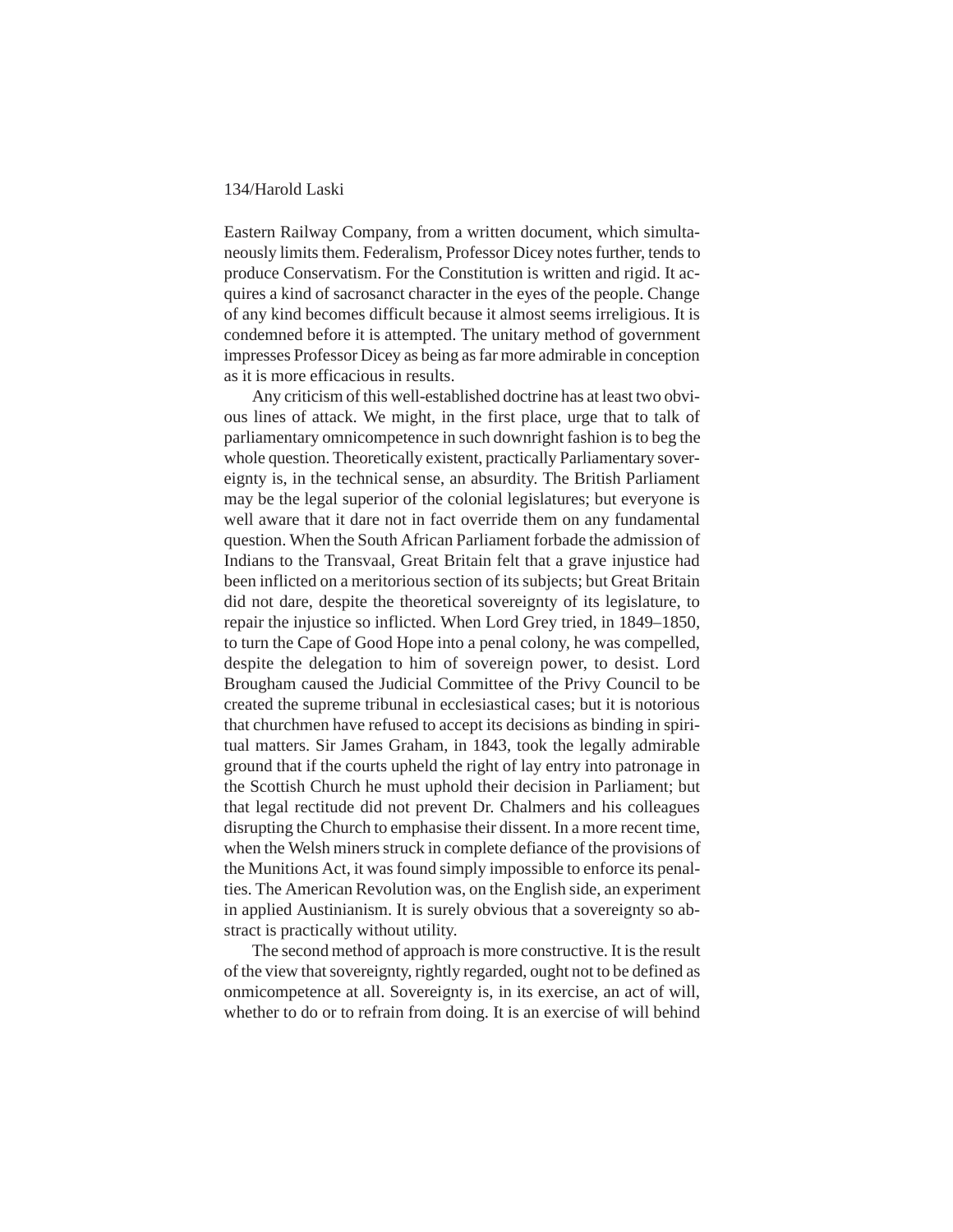which there is such power as to make the expectation of obedience reasonable. Now it does not seem valuable to urge that a certain group, the State,' can theoretically secure obedience to all its acts, because we know that practically to be absurd. This granted, it is clear that the sovereignty of the State does not in reality differ from the power exercised by a Church or a trade' union. The obedience the Church or trade union will secure depends simply on what measure of resistance the command inspires. So that, on this view, when Louis XIV revoked the Edict of Nantes, when a Church issues a new doctrinal order, when a trade union proclaims a strike, all are exercising a power that differs only in degree, not in kind, from that of the State. Analysed into its elements sovereignty is, after all, not such a very formidable thing. It is the obvious accompaniment of personality, and the main characteristic of personality is the power to will. Sometimes wills, whether individual or corporate, conflict, and, only submission or trial of strength can decide which is superior. The force of a command from the State is not, therefore, bound to triumph, and no theory is of value which would make it so. When Germany orders its subjects to refrain from the discussion of peace terms it may enforce its rule when only Rosa Luxemburg or Liebknecht is concerned; it could not do so were the Socialists as a whole to rebel.

Aside from the historical accident which has given the constituent States of the American federation a certain sovereignty, at any rate in well-defined spheres, it may well be argued that Hamilton and his coadjutors would have had theoretical justification even if they had not had history to guide them in their determination of the division of constitutional powers. That division is more consonant with political facts than the unitary theory so favoured by the majority of European observers. Certain local groups have a life of their own that is 'not merely delegated to them by the State. They are capable of directing their own concerns. Their interest in themselves is revivified and inspired by the responsibility for such direction. When New York wants a new Constitution it can apply itself to that manufacture. When Australia needs one, or Canada, they must be made—the phrase is sinister—in Whitehall. The history of Lord Grey's experiments in the direction of colonial selfgovernment makes clear the utter inadequacy of the latter method. If Wisconsin wants an income tax it can obtain one by winning the assent of its citizens. If Manchester wants a ship canal it must persuade Parliament that its needs are more important than the jealousies of Liverpool.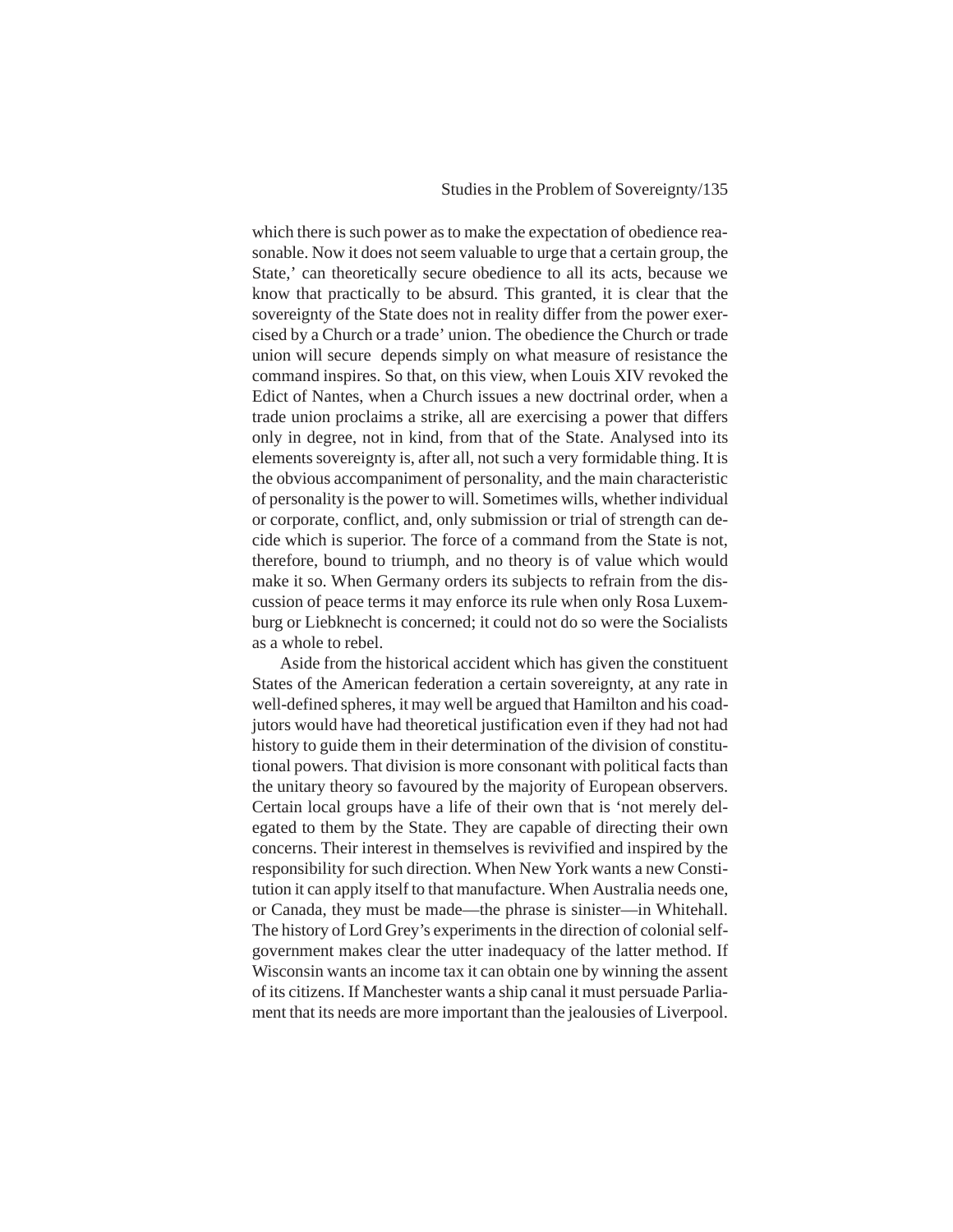There is no more tragic history than that which comes under the rubric 'the decline and fall of the parish.'

Lawyers, for the most part, have tended to believe that the status of a person is something it is in the power of the State alone to confer, and in this view Austin, doubtless, would have most fully concurred. But surely it is abundantly clear that the personality of associations is primary, that it springs from the fact of their existence, and is not conceded to them by the State. This concession theory has, it is true, the authority of great men like Savigny behind it. It was urged, in effect by that subtle lawyer Pope Innocent IV when he argued that the corporate person is sheer fiction. That claim, however, is becoming increasingly impossible of acceptance. Things, for example, like the Disruption in the Church of Scotland, or the failure of the Privy Council as the supreme ecclesiastical tribunal, show that in truth the churches live lives of their own, independent and self-contained, and that they will not tolerate external interference. The State, for good and special reasons, withheld corporateness from trade unions; but the Taff Vale decision showed how real was its existence in despite of statute. The failure of the Sherman Act may be traced to a similar cause. You can not make men compete by Act of Congress. They have wills of their own that the statute does not form. Everywhere we 'have diversity, plurality. It seems indeed time to admit its existence.

It is really difficult to understand what special merit attaches to unity. Germany points proudly to the complete absence of differences among her citizens. Contempt is openly expressed for a country like the United States where diversity of opinion is most clearly apparent. In Germany, it is moral error to doubt the rightness of her cause. It is certainly dangerous to resist the sovereign mandate to sacrifice all to her need. Yet there is clearly grave danger in her attitude. 'The man,' Lord Acton wrote, 'who prefers his country before every other shows the same spirit as the man who surrenders every right to the State. They both deny that right is superior to authority.'

In fact, there is real moral insufficiency in any theory of the State which impresses upon its members the need for any consistent uniformity of outlook. The fact that no one in Germany doubts her rightness in sinking, for example, the Lusitania, does not morally, or even politically, justify her position in that regard. It is simply evidence that in Germany to-day necessity has exacted the sacrifice of right to authority. Faith there is more urgent than thought. We prefer a country where the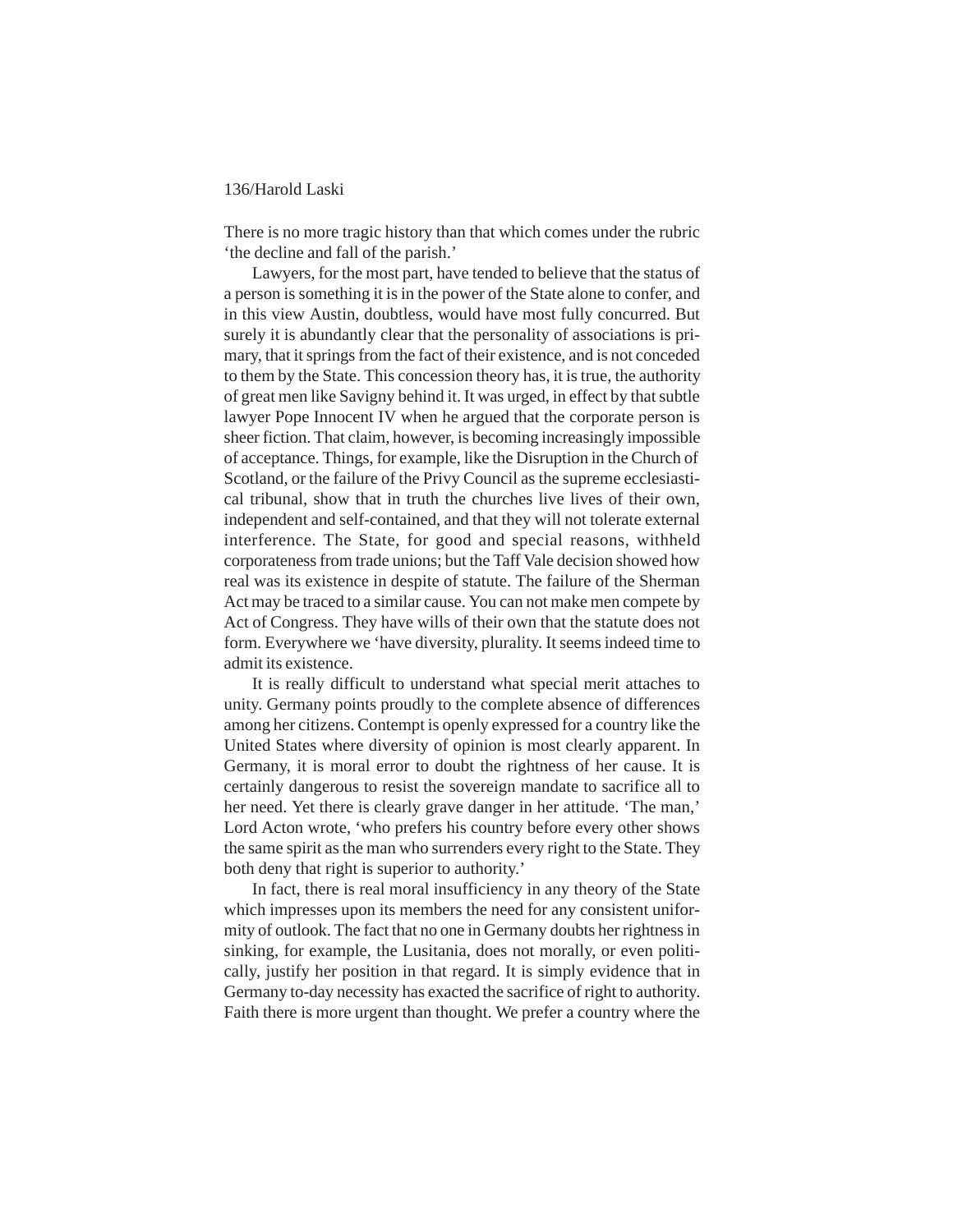sovereignty is distributed, where the richness of the corporate lives is insurance against such sterility of outlook. The Austinian theory of sovereignty, ungenial enough even in its abstract presentation, would as a fact breed simple servility were it capable of practical application. There can be no servility in a State that divides its effective governance. The necessity of balancing interests, the need for combining opinions, results in a wealth of political thought such as no State where the real authority is single can attain. The price of liberty is exactly divergence of opinion on fundamental questions. The well-ordered and neatly arranged products of recent German thought on politics testify to the existence of its opposite. No man, and even more, no State, can ever be so right as not to need doubts of his rightness.

It is probable that even the most extreme supporters of parliamentary authority would sympathise with this view. Certainly Professor Dicey adopted it when he gave, his adhesion to the Ulster cause. For he thereby announced his willingness to resist the authority he had declared omnipotent, and he would surely not resist unless he had some hope of success. If the truth of this attitude be admitted, if the State be viewed, in brief, as something more than a delegator of powers, we begin to approach an organisation that in essence is not distinct from a federation even if in name it be different. We begin to see the State as akin to that medieval empire which was above all a community of communities. The sovereign appears as a thing consistently to revere rather than as a thing undeviatingly to obey. It expresses a unity of feeling, not a unity of opinion—the feeling that, as Aristotle pointed out long ago, the object of the State is the good life; while it implies a diversity of opinion as to the means by which that good life may be attained. Federal government may be weak government, but it is weak only as other governments are weak—that is, in the degree to which it commits acts of trespass. Parliamentary government has only remained strong, has only retained the appearance of omnicompetence, by reason of the delicate skill with which its footsteps have been directed.

A last word may be hazarded. One who comes to America from Europe may well crave leave to doubt whether, fundamentally, there is truth in the judgment that federalism is conservative. The forms, it is true, may be preserved, may even seem to be revered as sacred things, but the spirit glows with a life that is ever new and abundant. The one thing that must strike the modern observer of any federal Constitution is the growing impatience with its rigid encasement, the ever insistent de-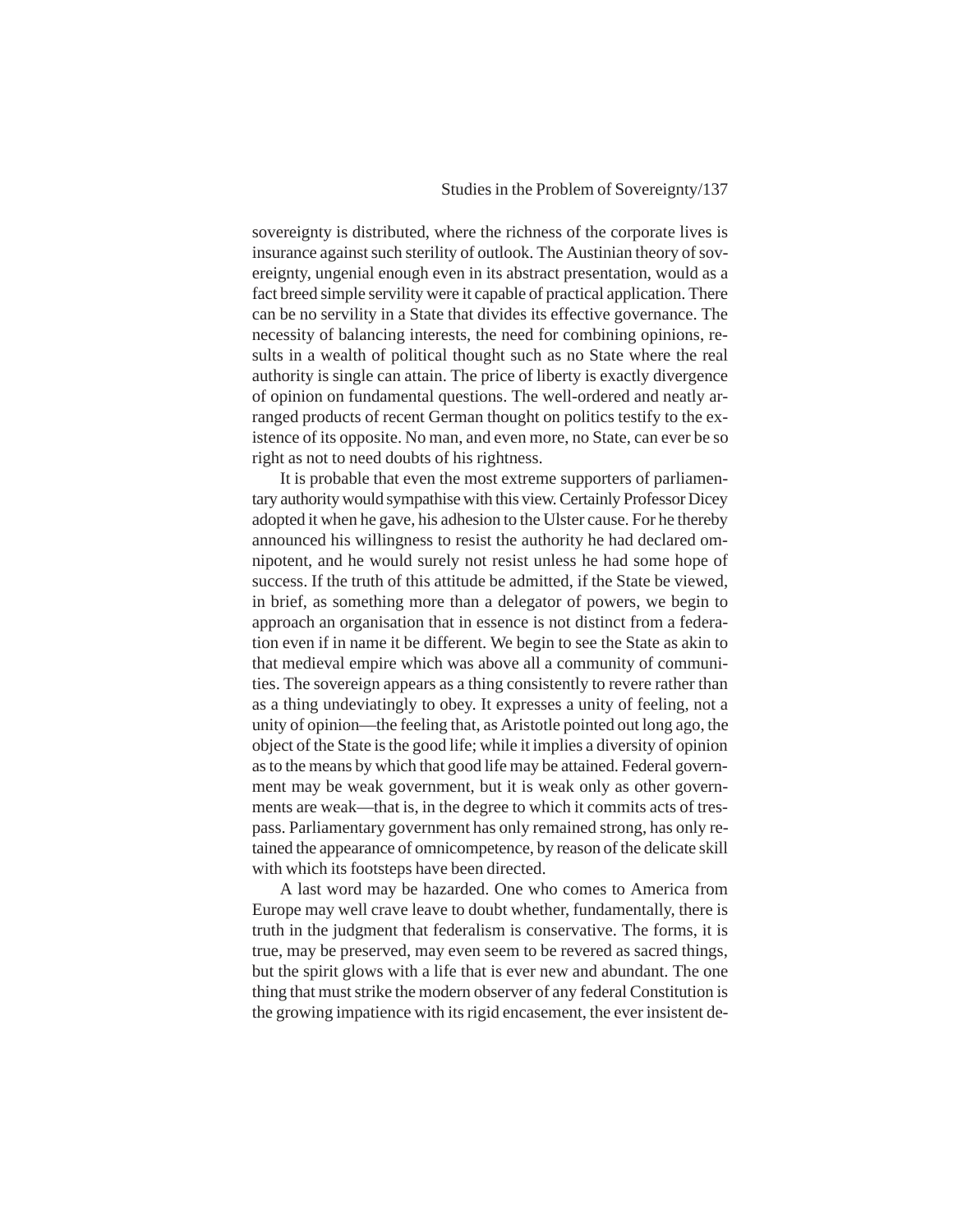mand that the form shall be made equally elastic with the spirit. And in the variety of its group life, the wide distribution of its sovereign powers, he may not unjustly see the surest guarantee of its perennial youth.

## APPENDIX B: SOVEREIGNTY AND CENTRALISATION

It can never be too thoroughly emphasised that the founders of the American Constitution did not intend to create a complete system of government. They took the States for granted, and it was upon their complex foundation that they attempted to build. What they attempted was essentially its supplement, the binding together of certain strands which the withdrawal of British sovereignty had grievously untied. Yet, as the event was to show, it was no easy matter to achieve a working efficiency for the new instrument of sovereign power. If we can say to-day that the interests of the American nation are supreme, and that the old States' rights theory of sovereignty is largely obsolete, we have to remember that a Civil War was needed to give it its death-blow. For the Constitution was doubtfully imposed and regretfully accepted. Men found it difficult to understand that two jurisdictions largely co-ordinate can work towards a similar end. They imagined that co-ordination meant antithesis, and drew a distinction between State and nation. Antagonism not unnaturally resulted; for where men believe there is enmity, its appearance may with certainty be predicted. In the result we may utter our *requiescat* over the grave of localism.

Nationalism, then, is triumphant. The natural question any statute must now raise is not whether Missouri or Alabama will benefit from its enactment, but whether the United States will so benefit. But there is another aspect of this unified sovereignty about which certain doubts may be expressed. It stands for centralisation; that is to say, it changes the whole character of the federal idea. It may be, indeed, that this centralisation is essential to the future of the United States. It may be that until the power of the latter undergoes a further concentration, it can never adequately be exercised. The interests of the whole may so uniquely transcend the interests of the parts as to give their separate claims little or no validity. Yet even an observer handicapped, as I am, by an alien tradition, can not help but realise that there is in America a certain fundamental disunity of circumstance. When I am in Kansas, I know that I am not in New York. The problems, even the thoughts and the desires, are different and affect people differently. Is it wise to make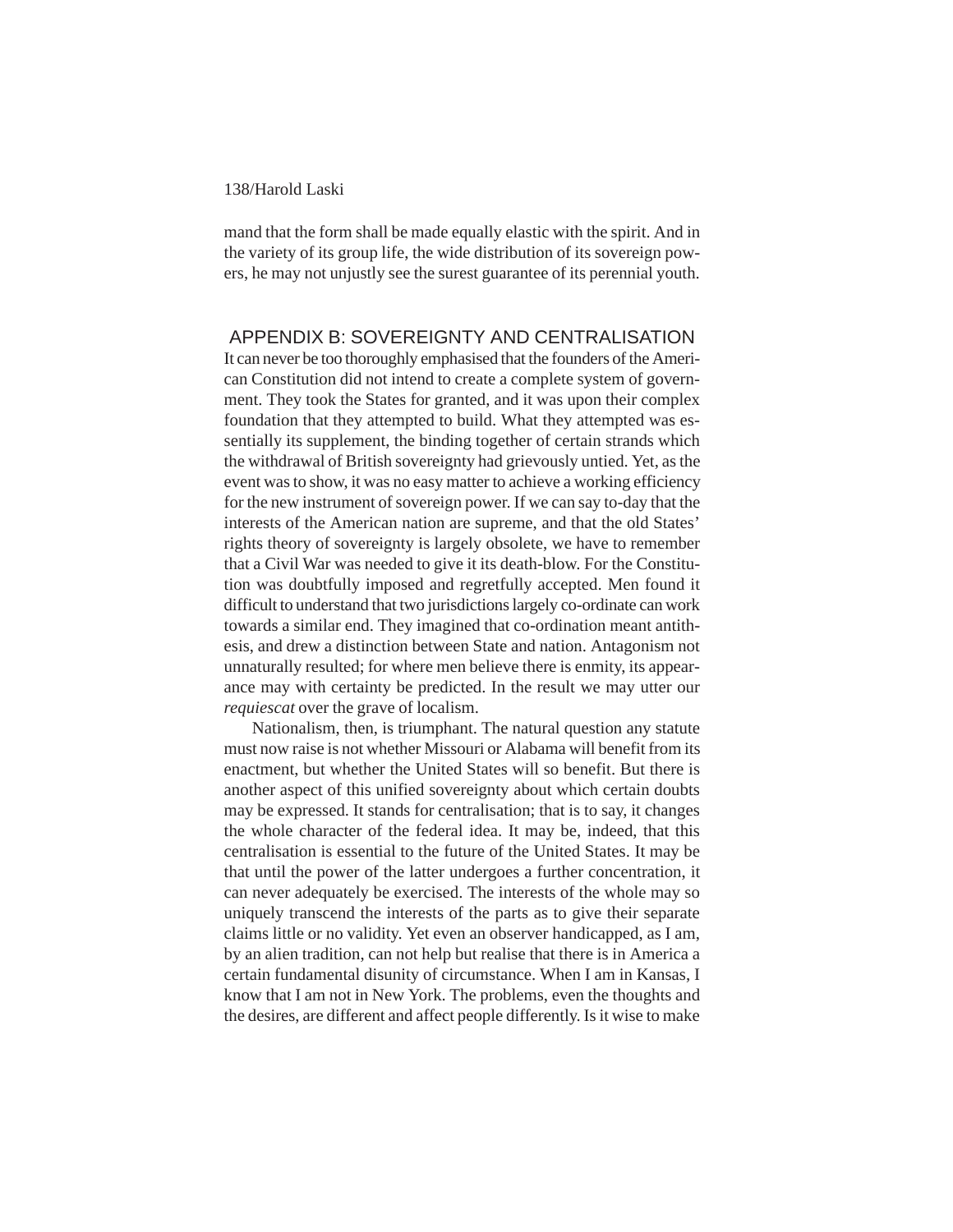Washington a kind of Hegelian harmonisation of these differences and say that Congress can transcend them in a federal statute? In the result, as every statesman must know, what are called the 'interests of the Republic' in New York will probably be called 'discrimination against the Middle West' in Kansas. And that is intelligible, even if it is rarely praiseworthy. For while action in Kansas would have attempted to cope with the difficulties of the Middle West, action at Washington aims since a balance of interests must be struck—at their genial evasion. Surely this suggests the existence of a problem which has aroused less attention than it deserves.

The growth of national government, with the consequent strengthening of its sovereign character, leads, as I have urged, to its increasing centralisation. This is true not of America alone. The whole history of England, Maitland once remarked, could be brought under the rubric of the decline and fall of the sheriff. One of the resultant and fundamental problems Great Britain will have to face when its reconstruction comes is precisely this. Its local life will have to be made real. It will undergo revivification. Its units of local government will have to be made real. They will have to receive a sovereignty that is something more than an anaemic reflex of the central power. An interest in local problems will have to be aroused not less keen and vivid than the interest in national problems. Nor is this less true of France. Her local group-life has been sacrificed to the absorptiveness of Paris; with the result that since the fall of Napoleon, France has been striving to regain the local creativeness now stricken with impotence. The vigorous self-government of the modern German city derives from the at any rate partial admission by higher authority that its powers, to be responsible, must be complete. It was there remembered, as in England and France it has been forgotten, that the tissue of the civic parts changes more frequently than the tissue of the national whole. Since in the latter countries an adequate nutrition of final responsibility was not provided, the result has been in a real sense death from starvation.

I know well enough that nothing like this stage has been reached in the United States. Yet the difficulty is ominously near. No kind of working compromise has been reached between the States on the one hand, and the federal government on the other. Each has gone its own way, often almost wilfully duplicating the work of the other. The State, it is assumed, must do what the federal government has not done; the federal government merely acts as the bracket to a series of algebraic symbols.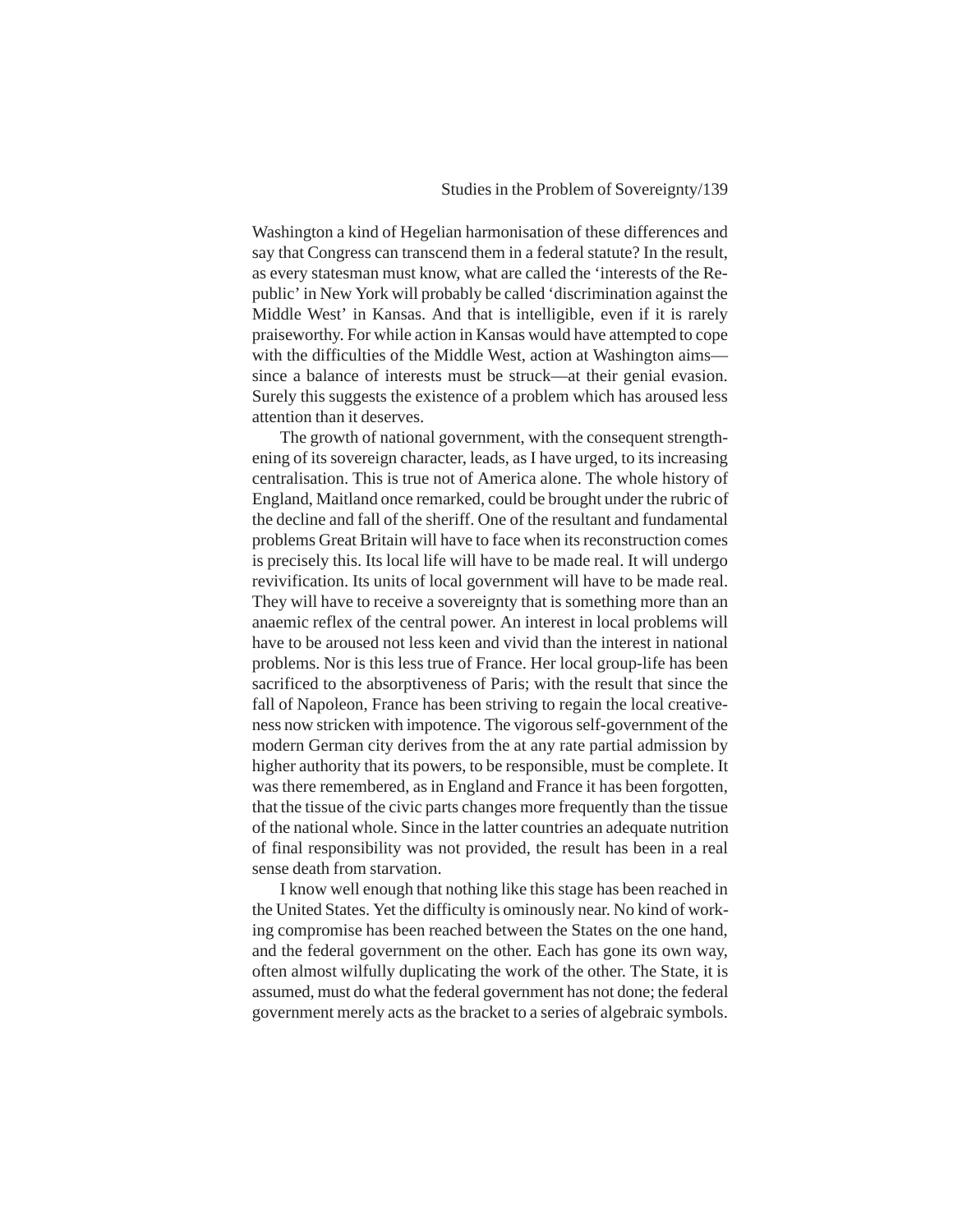The possibility of a co-operation is not considered. The lines of demarcation are never made plain. It is never adequately realised that both are overcrowded with business, that they can not, with all the good will in the world, waste an ounce of energy in this complex age. Congress, of a certainty, can not give proper attention to local problems. It is, moreover, all the more difficult to obtain a rapprochement with a Constitution uniquely inaccessible to amendment. It may be admitted frankly that the centralisation of the modern federal government has won some tremendous victories. An Englishman needs no convincing that the victory won in 1865 for union, and, implicitly, for centralisation, was a victory for the beneficent forces of the civilised world. He may well stand amazed at the quality no less than the volume of work performed by such centralising agencies as the Interstate Commerce Commission. He has no doubts as to the past. It is about the future that he must feel uncertain.

For there are many able thinkers in the United States who are convinced that where national thought is, generally speaking, superior in quality to State thought, where it is temporally in advance, national, that is to say centralised action should follow. The sovereign, in fact, should show his powers of self-assertion. Where he is in possession of a progressive idea which fails to obtain sanction in a backward state, then he should use his reserve power in compensation for its reactionary character. It is, of course, easy to sneer at people who cling to the ideas of the midVictorian age. It is easier still to remember that there is outside the State government a federal power which pays no heed to regional opinion. State government and State opinion must, so the reformer urges, be overridden if progress is to be made.

A typical instance is that of prohibition. Reformers in Maine do not see why they should suffer for the stupid inability of New York to control its liquor traffic. Congress, they say, should legislate for the nation, and prevent either the enactment of anomalies, or the retention of so pathetic an ancestralism as a taste for beer. Now I waive the whole question of whether Maine does in fact benefit from its more acute perception; reputable authority assures me that the contrary is the case. But the real question to which I want an adequate reply—more convincing than rhetorical statements of the case for prohibition—is whether America will not gain more from the slow self-struggle of New York to intelligence, than from the irritating imposition from without of a belief to which it has not been converted. I can not avoid the emphatic opinion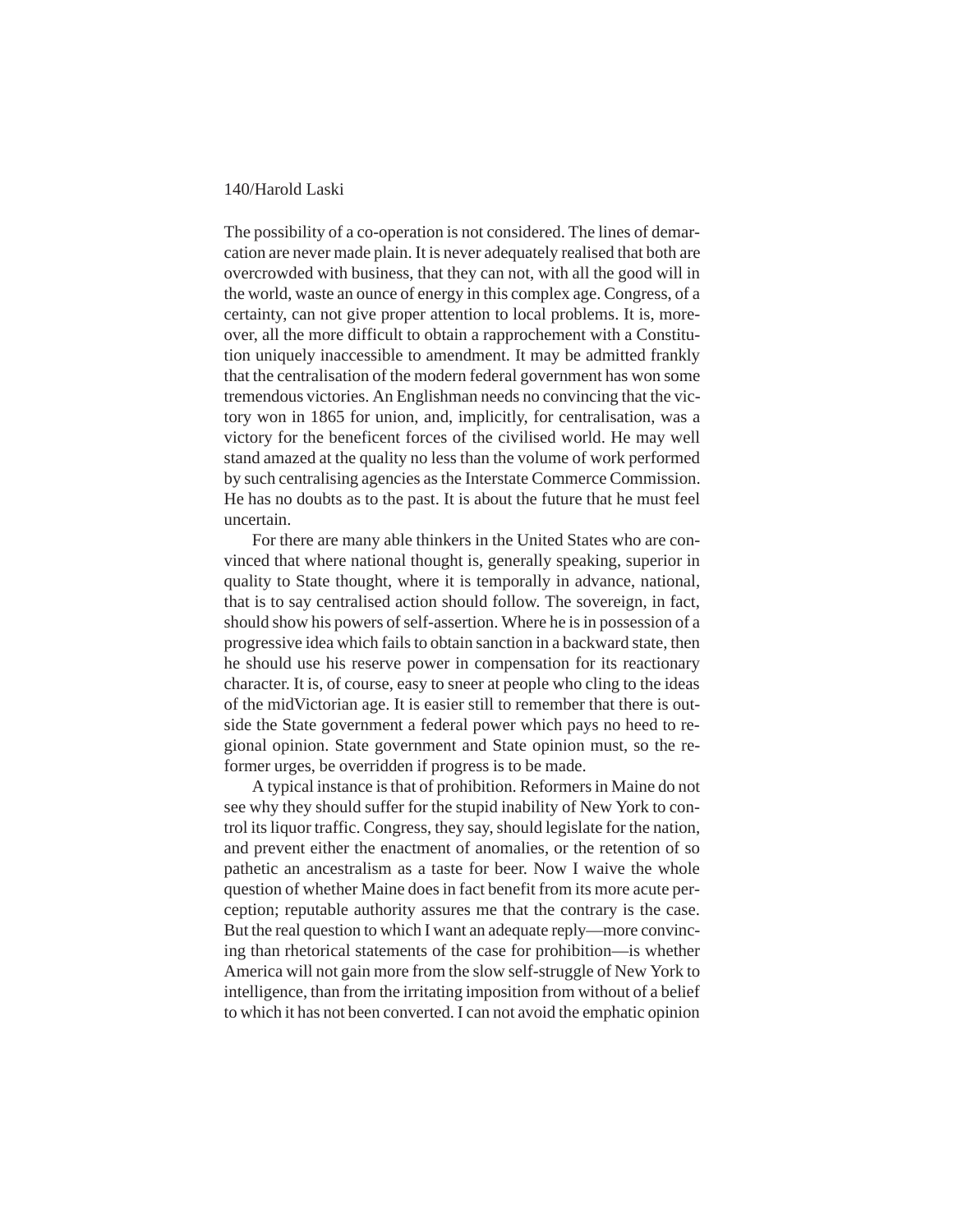that in this, as in other matters, nature is not saltatory. Politically we probably gain more from the slow, and often painful erosion of prejudice by education, than when we attempt its elimination by more drastic methods. It is, of course, annoying for those of us who consider we have found the truth; but if we are to have democratic government we must bear with the inconveniences of democracy.

The traditional separation of powers in American government has been assailed as often as it has been explained. Yet I believe it is in fact a natural division. Of course to lawyers like Professor Dicey, federalism of any kind appears but a step on the road to centralised government; it is, in his own phrase, the union which precedes unification. I am a frank medievalist in this regard. It seems to me admirable that a country which, in certain aspects, is one, should yet adapt its governance to suit the severalty which is no less characteristic of other aspects. In a democracy, the surest guaranty of civic responsibility seems to lie in the gift of genuine functions of government no less to the parts than to the whole. No doubt, on occasion, the dissipation of sovereignty will result in conflict. But even without it there is conflict of a kind far more wasteful, since it in nowise depends upon principle. And anyone who reads the reports of the United States Supreme Court for the last twenty-five years will realise that the national powers have not been extended without opposition and that Washington has not always been victorious. What seems to me dangerous is that the expansion no less than the contraction of the central power should always have been planless and unthinking. It has depended always—witness the recent embarkation upon the governmental regulation of railway wages—upon the haphazard accidents of momentary events, instead of upon a scheme of considered and inherent policy. It has grown without thought of local needs or of local personality. Had the sovereign federation given respectful recognition to those other sovereigns, no less real, which we call the States, there would have resulted no less an impulse to creation than an economy of effort.

It is the fashion to regard federalism as the merest *pis aller* and to hope piously for the time when a more adequate centralisation will render it unnecessary. This seems to me to neglect certain obvious lessons to be drawn from other experience. In education, for example, we have learned that the more pupils per teacher, the less efficient, on the whole, is the instruction. Commercially, Mr. Brandeis has shown that certain business units may become so large as to be physically incapable of successful administration. I would urge that a similar law of diminish-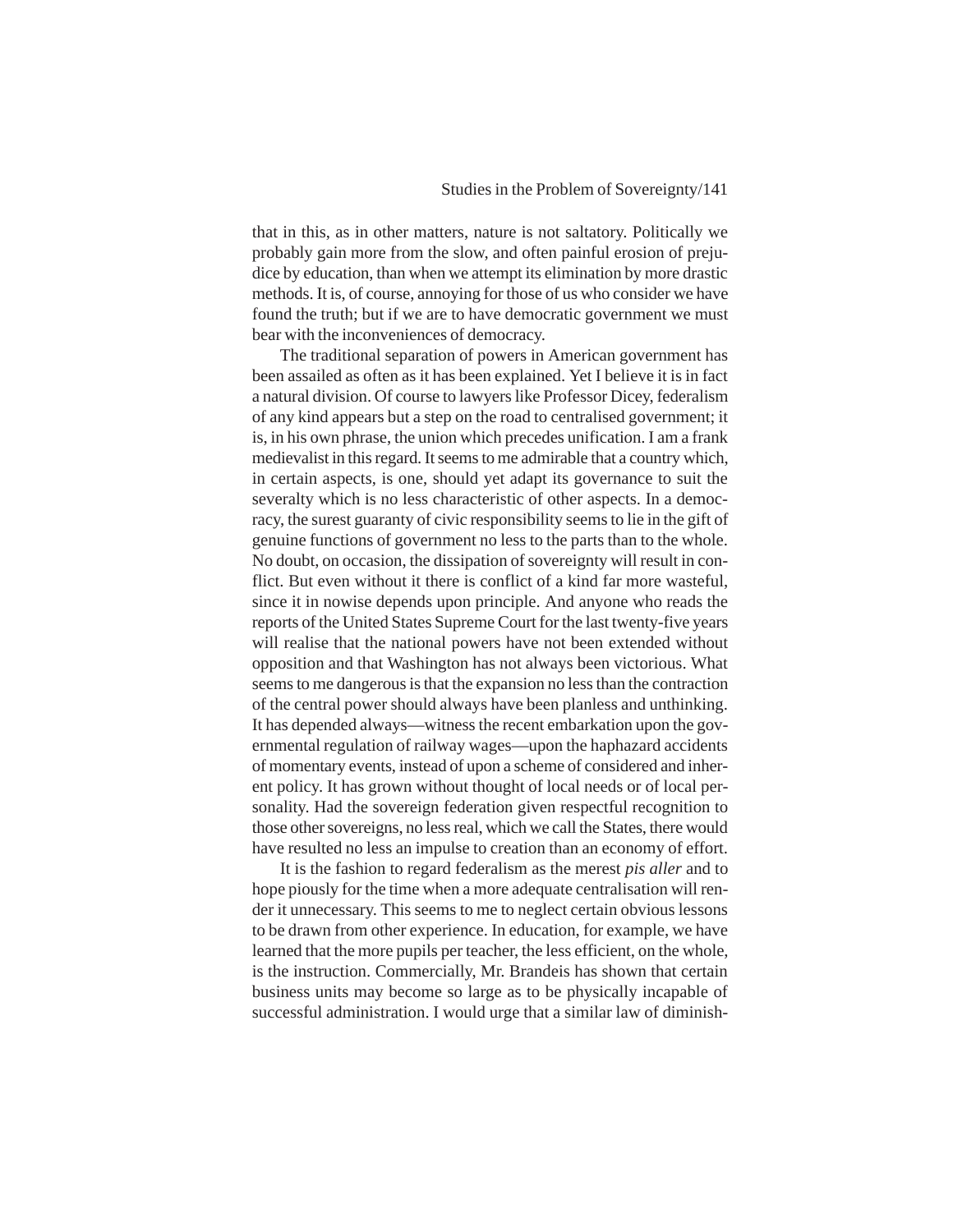ing returns applies also to the sphere of government. It becomes more and more obvious that we must recognise certain natural units of political administration, but also see to it that we do not duplicate that power. It is admitted freely that the result will probably derogate from the unique sovereignty of the whole. Yet that is surely but a theoretical derogation from which no practical consequences ensue; and I am pragmatist enough to contend that it is therefore no derogation at all.

I can imagine no more fruitful political thinking than that which should attempt to read for our own day the due lesson of the failure of certain emperors who, because they took the whole world for their field of vision, gave Voltaire the material for the most admirable of his gibes. We seem in genuine danger of going back to an ancient and false worship of unity, to a trust in an undivided sovereignty as the panacea for our ills. Surely the vitality of political life depends rather on the conference of final responsibility where there is the willingness to assume it and the capacity to assume it wisely. Only thus can we prevent Washington from degenerating into Dublin Castle. In the end, maybe, the ways of attainment will be as difficult as the objects at which they aim; but the good of the universe is manifold and not single. We are as travellers breasting a hill, and we reach its summit by a thousand devious paths.<sup>833</sup>

#### **Notes**

1. Read at the Fourth Conference on Legal and Social Philosophy, at Columbia University, November 27, 1915.

2. On Bismarck and Hegel the reader can consult an admirable paper by Mr. William Clarke in the *Contemporary Review* for January, 1899.

3. On this whole subject see Mr. Barker's paper in the *Political Quarterly* for February, 1915.

4. No adequate history of the secession of 1843 has yet been written. What exists is for the most part pietistic in form and content. Perhaps the least unsatisfactory work is that of R. Buchanan, *The Ten Years' Conflict*, Edinburgh, 1850. The Rev. W. Hanna's *Life of Chalmers*, Vol. IV, will be found to contain much material of value, though naturally of a biassed and edifying kind.

5. J. N. Figgis, *From Gerson to Grotius*, p. 6.

6. Buchanan, II, 594.

7. Buchanan, II, 607.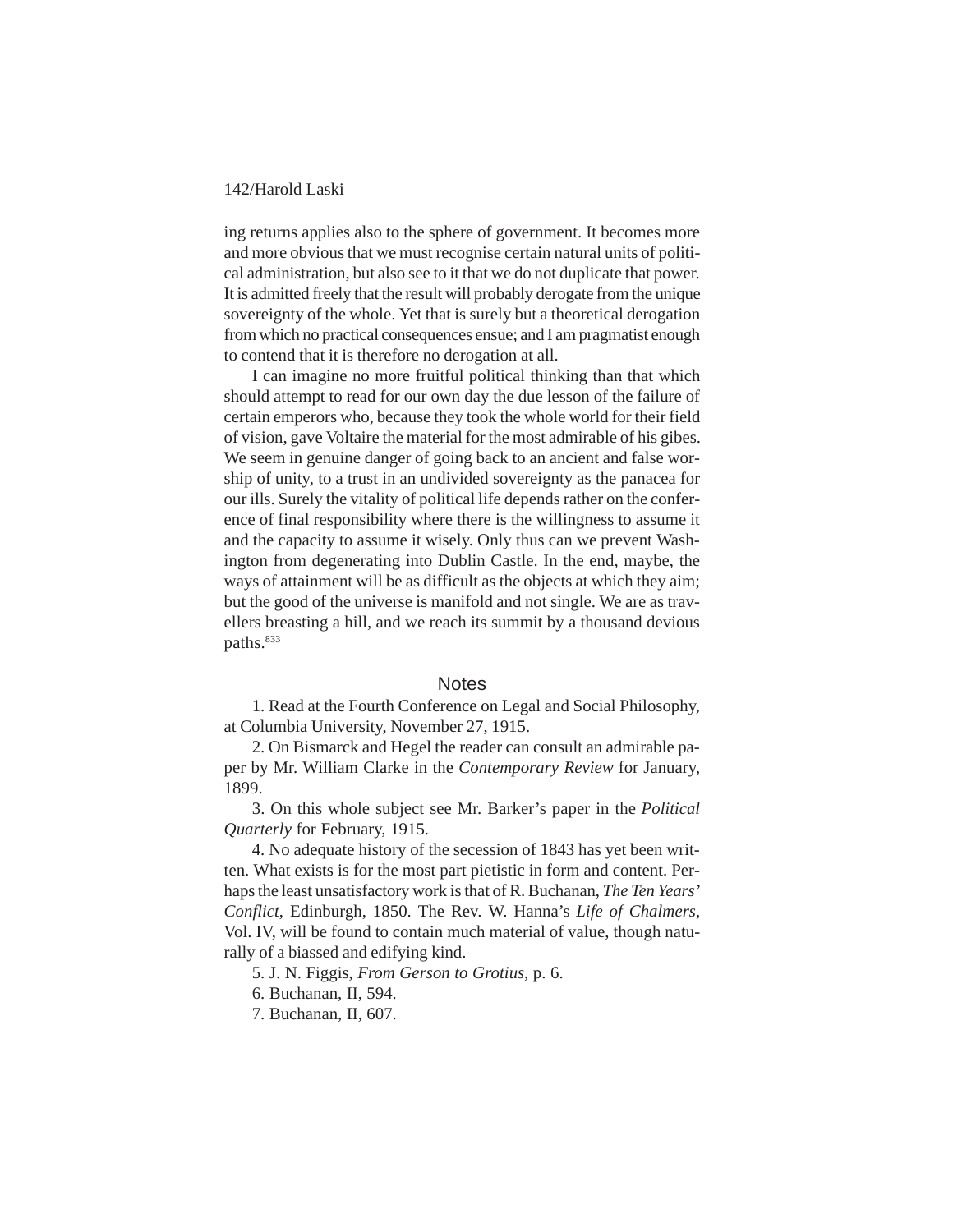8. Calderwood, II, 388–389. Innes, *Law of Creeds in Scotland*, p. 14. I can not too fully acknowledge my debt to this admirable book.

9. Innes, op. cit., p. 20.

10. As is apparent in Melville's famous sermon before James I. Cf. Innes, p. 21.

11. Acts of Parliament of Scotland, III, 24.

12. Knox, History of Reformation, p. 257, and cf. McCrie's *History of the Scottish Church*, p. 44.

13. 1584, c. 129. The so-called 'Black Acts,' Calderwood, IV, 62– 73.

14. 1592, c. 116. Acts Par. Scot., III, 541. Calderwood, v, 162.

15. 1593, c. 164.

16. Acts Par. Scot., VII, 554.

17. 1690, c. 1.

18. 1690, c. 5.

19. McCrie, op. cit., p. 418.

20. See his judgment in the Auchterarder case. Robertson's Report,

II, 13.

21. This is well brought out by Mr. Innes, op. cit., p. 45.

22. Innes, p. 46.

23. Buchanan, I, 136. Cf. Hetherington's *Hist. of Ch. of Scotland*, p. 555; and for some strenuous criticism of William's attitude, Mr.

McCormick's *Life of Carstares*, pp. 43-44.

24. McCrie, op. cit., 440.

25. Mathieson, Scotland and the Union, p. 183. Innes op. cit., p. 58.

26. See Sir H. W. Moncrieff, *Churches and Creeds*, p. 19.

27. 10 Anne, c. 12.

28. Woodrow's *Correspon*., 1, 77, 84. Caratares' *State Papers*, 82. Burnet, VI, 106–107.

29. Innes op. cit., p. 60.

30. Speeches, II, 180.

31. Buchanan I, 280 ff.

32. Ibid., I, 282.

33. Ibid., I, 293. The motion was carried by 184 votes to 138. Ibid.,

p. 307.

34. Ibid., I, p. 325.

35. Buchanan, I, 399.

36. Ibid., I, 408.

37. The reader will find full details in Buchanan and the cases noted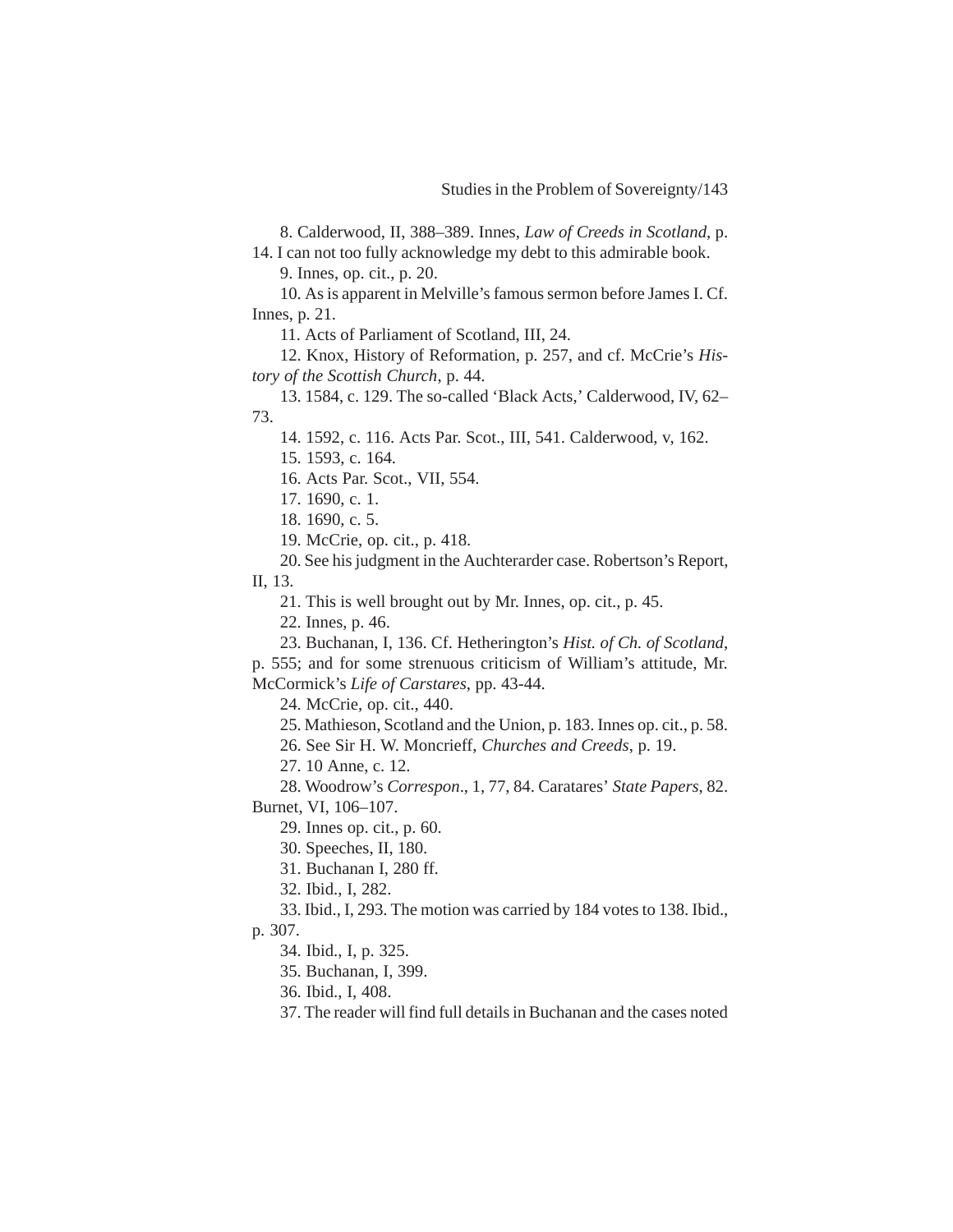below.

- 38. First Auchterarder case. Robertson's report.
- 39. Buchanan II, 479.
- 40. Ibid., II, 284.
- 41. 1840, 2 Dunlop, p. 585.
- 42. 1840, 3 Dunlop, p. 282.
- 43. 1841, 3 Dunlop, p. 778. This is the second Anchterarder case.

44. 1843, 5 Dunlop, p. 1010. This is the third Auchterarder case. I have not discussed the judgments of Brougham and Cottenham L. C. in the Lords, as they add nothing to the Scottish opinions.

45. 1840 3 D. 283.

46. 1843, 5 Dunlop, p. 909.

47. Buchanan, II, 194.

48. Hansard, 3d Series, vol. LXVII, p. 442, March 8, 1843.

49. Hansard, 3d Series, vol. LXVII, pp. 382, 502. See also below.

50. Buchanan, II, 633.

51. Innes Appendix K.

52. *Life of Chalmers*, vol. IV, p. 199.

53. *Life of Chalmers*, loc. cit.

54. Cf. Figgis, *Divine Right of Kings*, ed. 2, p. 267.

55. *Jus Divinium*, p. 42, quoted in Figgis, op. cit., p. 275.

56. *Life of Chalmers*, vol. IV, p. 54. Mr. Gladstone was present at and deeply impressed by these lectures. Morley (Pop. ed.), I, 127.

57. Quoted in Moncrieff, *The Free Church Principle* (1883), p. 35.

58. See Moncrieff, *The Free Church*, p. 37.

59. Buchanan, I, 367.

60. *Life*, III, 270.

61. March 16, 1843. Moncrieff, op. cit., p. 111. The remark is all the more significant since it is made on the eve of the Disruption.

62. Moncrieff, op. cit., p. 102.

63. Hansard, 5th Series, vol. XIII, February 12, 1913, p. 119.

64. Innes, op. cit., p. 73.

65. Buchanan, II, 633.

66. Buchanan, II, 634, 'the above-mentioned essential doctrine and fundamental principle... have been by diverse and repeated Acts of Parliament, recognised, ratified and confirmed.'

67. Buchanan, II, 647.

68. Ibid, II, 649

69. Buchanan, loc. cit., 650.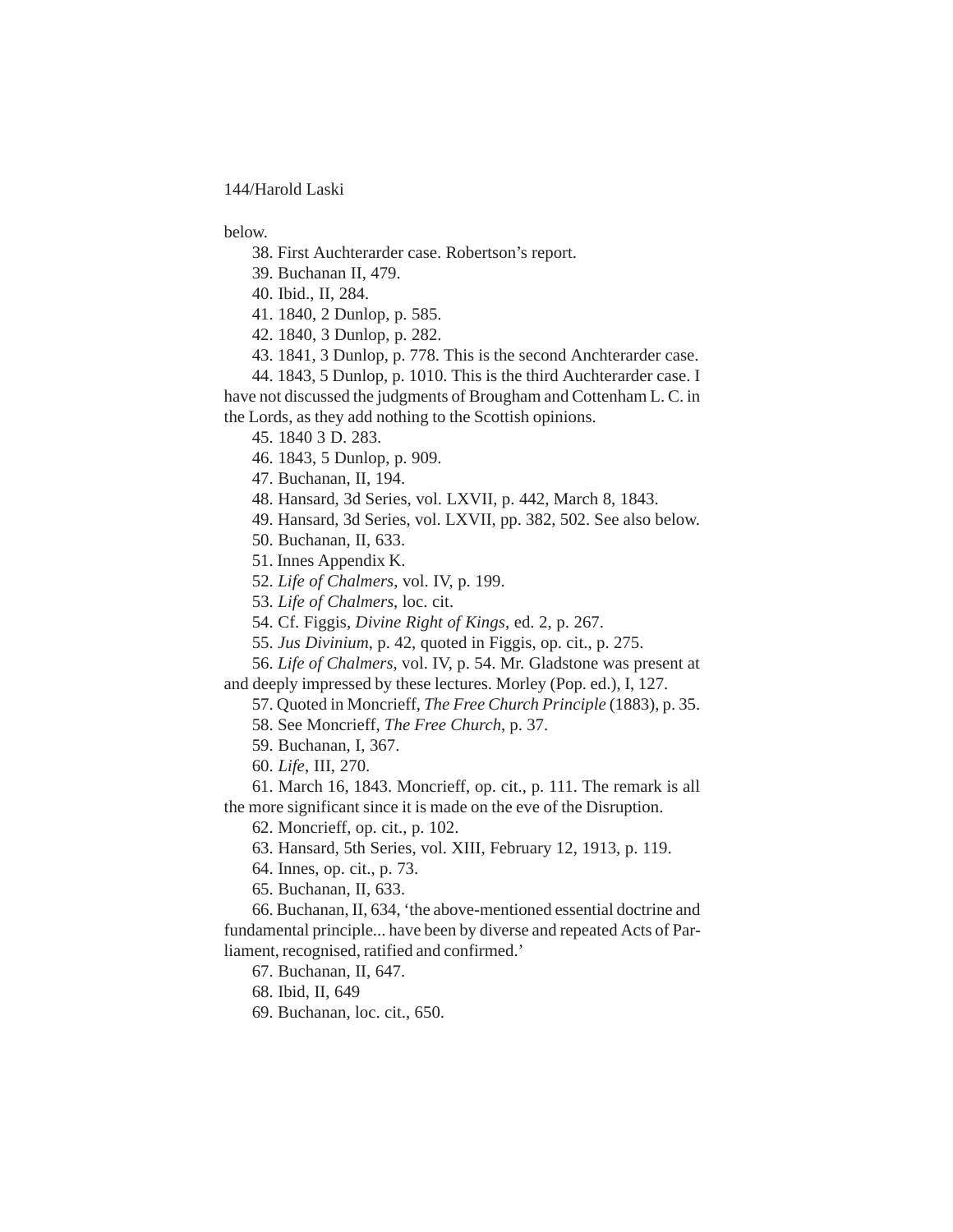Studies in the Problem of Sovereignty/145

70. Robertson's Report, I, 356.

71. Quoted in Figgis, *Divine Right of Kings*, p. 278.

72. Robertson, I, 382.

73. Loc. cit., I, 383.

74. Loc. cit., I, 124.

75. Hansard, 3d Series, vol. xxxv, pp. 575–581.

76. Buchanan, II, 25.

77. Ibid., II, 572.

78. Hansard, 3d Series, vol LXVII, p. 356, March 7, 1843.

79. Ibid. p. 367.

80. Yet a doubt must be permitted whether the Free Church party would have accepted an hostile decision even of Parliament. Chalmers, certainly, had not such doubts of his position as to think of mediation.

81. Buchanan, II, 634.

82. *Divine Right of Kings*, p. 186. But in the preface to his second edition Mr. Figgis considerably modifies his conclusion.

83. Cf. works, IV, 539.

84. Cf. Leslie, The New Association and Bramhall's *A Warning to the Church of England*.

85. As Mr. Figgis notes, *Divine Right of Kings*, p. 286.

86. See his *Caesarism and Ultramontaniam*, 1874.

87. See his article in the *Contemporary Review* for April, 1874.

88. See his paper 'Ultramontanism and the Free Kirk' in the *Contemporary Review* for June, 1874.

89. Though the Encyclical *Immortale Dei* of 1885 in Denziger's *Enchiridion*, pp. 501–508, and Newman's *Letter to the Duke of Norfolk* are, as I hope to show in a later paper, very akin to the Presbyterian theory; and the Jesuits of the seventeenth century worked out a similar claim.

90. I say outside because the General Assembly claims a control that is very like that of an Austinian.

91. *Contemporary Review*, vol. 24, p. 267.

92. Quoted in *Fraser's Magazine* for July, 1843.

93. *North British Review*, 1849, p. 447.

94. Trevelyan's *Life* (Nelson ed.), II, 57.

95. That of Lord Medwyn, see below.

96. Middleton v. Anderson, 4 D. 1010.

97. Robertson, I, 185.

98. See my paper on 'The Personality of Associations' in the *Harvard*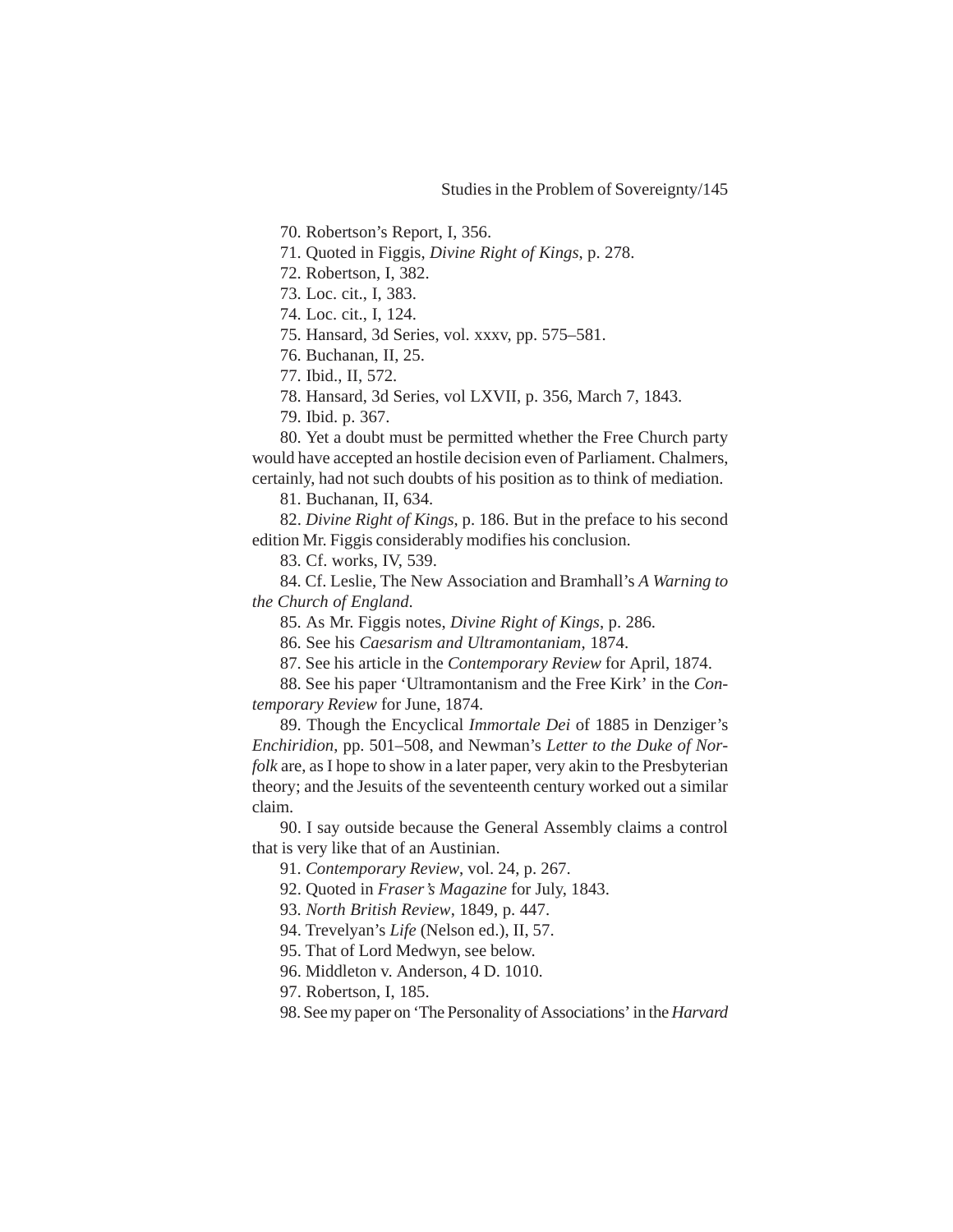*Law Review* for February, 1916.

99. Robertson, II, 32.

100. Robertson, II, 359.

101. Robertson, II, pp. 2, 4, 5, 10.

102. Cuninghame v. Lainshawe, Clark's report of the Stewarton case, 1843, p. 53.

103. Robertson, II, 23.

104. Loc. cit.

105. Robertson, II, 88.

106. Robertson, II, 121.

107. This is of course the simple doctrine of parliamentary sovereignty discussed by Professor Dicey in the first chapter of his *Law of the Constitution*. It is very effectively criticised in the last chapter of Professor McIlwain's *High Court of Parliament*.

108. Cf. 'The Sovereignty of the State,' supra.

109. Robertson, II, 37. Per Lord Gillies.

110. Buchanan, 1, 465.

111. Ibid., I, 472.

112. Ibid., I, 478.

113. The reader of Mr. Buchanan's work should be warned that the writer's prejudices lead him consistently to misrepresent Dr. Cook's attitude.

114. Buchanan I, 481. II, 21.

115. Ibid., II, 24.

116. Ibid., II, 261.

117. Ibid., II, 516. Cf. this with Manning's view that the power to fix the limits of its own power was essentially the right of the Church. *The Vatican Decrees* (1875), p. 54.

118. Hansard, 3d Series, vol. LXVII, p. 502, March 8, 1843.

119. Ibid., March 7, 1843, pp. 382 ff.

120. Ibid.

121. See above the references at notes 60 and 61.

122. Cf. Innes p. 74 and the interesting note on that page.

123. Cf. Combes, *Une Campagne taïque*, p. 20—the citation from the Duc de Broglie.

124. And article 29 of the Code Pénale forbids associations of more than twenty persons even for social purposes. Seilhac, *Syndicat Ouvriers* (1902), p. 64.

125. See my paper, 'Trusts in favour of Religious Bodies' in the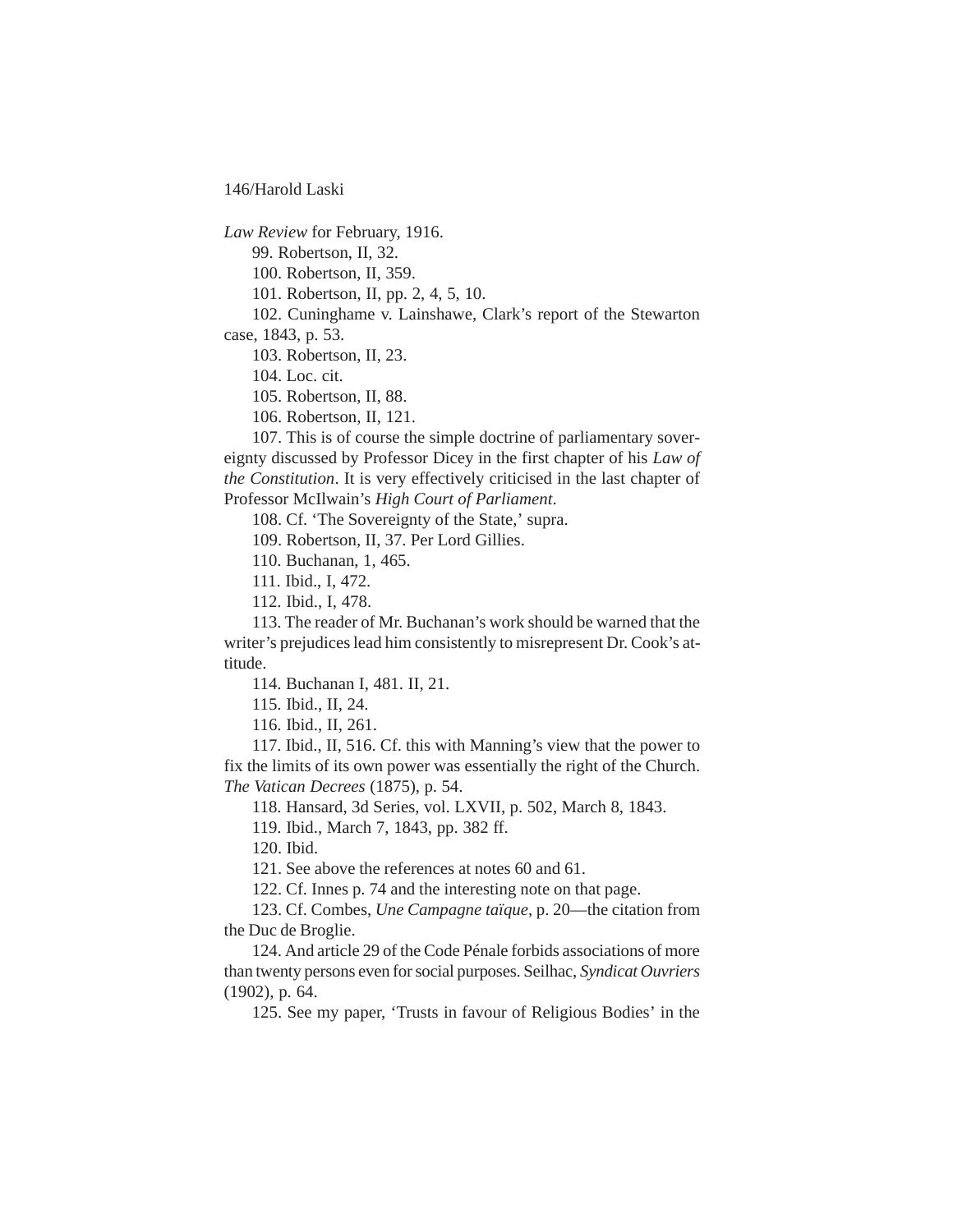*Canadian Law Times* for March-April, 1916.

126. Sir F. Pollock has protested (10 L. Q. B., 99) that English lawyers do not accept this view; it is certainly the theory of the Courts.

127. Robertson, II, 121.

128. Kinnoull v. Ferguson, March 10, 1843,5 D. 1010. Innes, p. 82.

129. See Robertson II 380 ff.

130. But this has now been done in the Church of England. See Bannister v. Thompson [1908], pp. 362, and on the rule for Prohibition B. v. Dibden [1912], A. C., 533.

131. Robertson, II, 372.

132. Robertson, II, 362.

133. 27 *Harvard Law Review*, 735. For a splendid example of the way in which the theory can be worked out see his paper in 29 *Harvard Law Review*, 640.

134. Figgis, *From Gerson to Grotius*, p. 63.

135. Cf. Figgis, op. cit. p. 184.

136. It is a matter of great interest that the Presbyterians, like the Jesuits, should have had two quite distinct theories of the State. In the seventeenth century one has to distinguish sharply between that of men like Cartwright and that of the Presbyterians in the Parliaments of Charles I. The latter was definitely Erastian and it was against that theory that Milton intelligibly inveighed. Cf. Figgis, *Divine Right of Kings*, Chapter ix.

137. Works, Jena ed., 12, 339.

138. Cf. Maitland's *Gierke*, p. 102.

139. Shype, *Life of Whitgift*, II, 22 ff.

140. Mr. Figgis, both in his *From Gerson to Grotius* and *Churches in the Modern State* attacks very bitterly the Austinianism of M. Combes as seen in his *Campagne Laïque* but I do not feel that he understands the provocations to which the Republic was subjected.

141. Innes, p. 113.

142. For he purposes of this paper I have regarded the movement as ending with the conversion of Manning rather than of Newman. There is, of course, a sense in which the movement has not yet ended. In that view Mr. Figgis' *Churches in the Modern State* might be read as the lineal successor to Pusey's tract on the royal supremacy.

143. Cf. V. F. Storr, *Development of English Theology During the Nineteenth Century*, pp. 126 ff.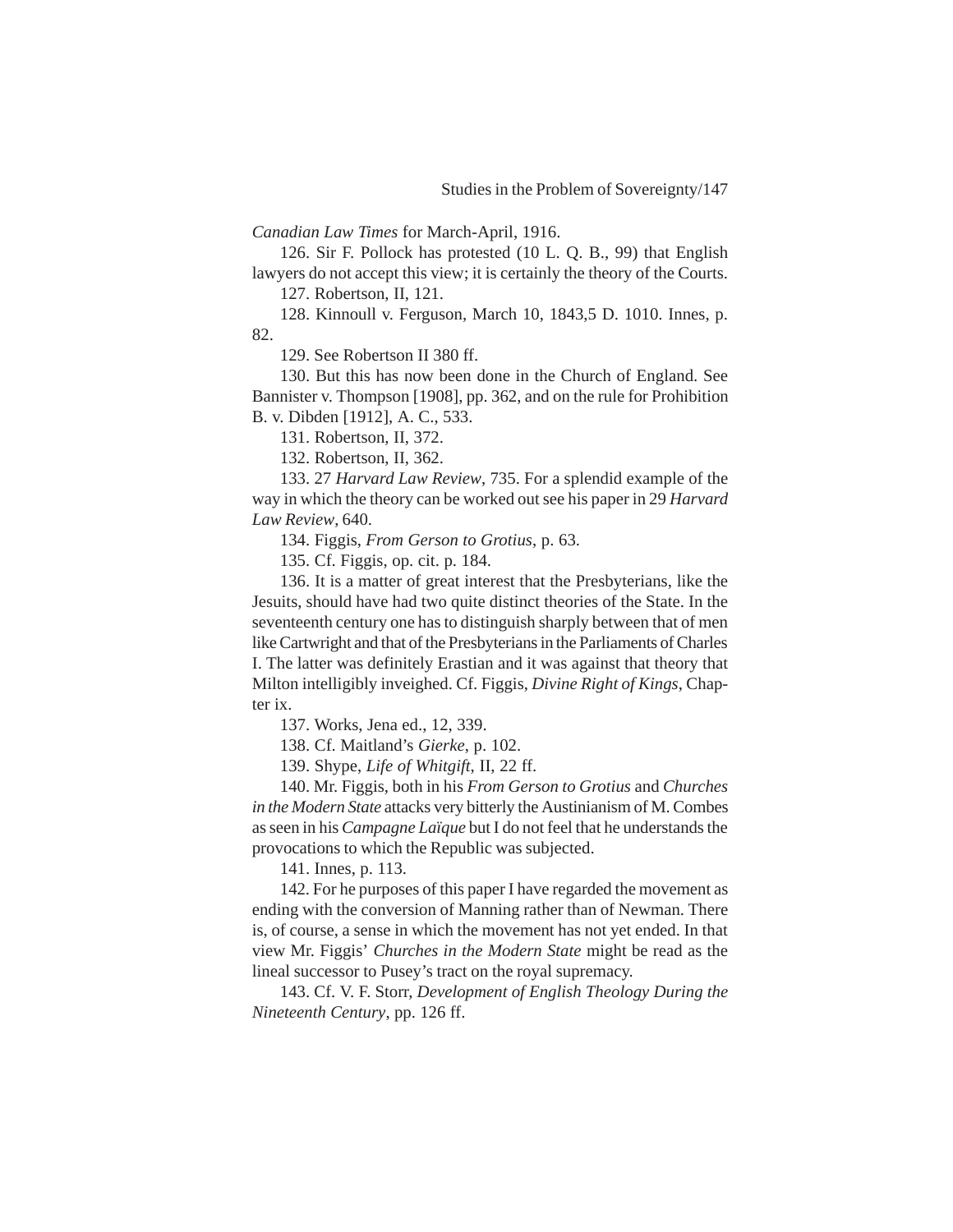144. Cf. Church, *The Oxford Movement*, p. 1, n. 1.

145. Church of Englandism, Works, II, 199. Cf. Stanley, *Life of Arnold*, I, 326. *Fraser's Magazine*, March, 1835, p. 247. *Quarterly Review* (1834), Vol. 50, p. 509.

146. D. N. B., vol. 58, p. 416.

147. Cf. Storr, op. cit., p. 63 ff.

148. Mr. Storr, indeed, contends that Knox anticipated most of the characteristic ideas of the Tractarians, op. cit., p. 85.

149. Sir John Walsh is an admirable index of thin attitude. See his voluminous pamphlets especially *Popular Opinions on Parliamentary Reform Considered* (London, 1832), pp. 7, 12, 16, and Colonel Stewart's *Examination of the Principles and Tendencies of the Ministerial Plan of Reform* (Edinburgh, 1831). Scarlett, *Letter to Lord Milton* (London, 1881), p. 37, 'I hold it as a maxim that every government which tends to separate property from constitutional power must be liable to perpetual revolutions.'

150. Cf. Newman's question as to Arnold, *Apologia* (ed. Wilfrid Ward), p. 134.

151. Cf. Stanley, *Life of Arnold*, vol. I, pp. 205, 207, 333. II, p. 133, and his consequent opposition to Jewish emancipation, II, p. 40, 44.

152. vol. 50, p. 509.

153. Greville, III, 206.

154. *Fraser's Magazine*, March, 1835, p. 247.

155. *London Review*, July, 1835. Cf. II. Stephen, *English Utilitarians*, II, 57.

156. Brodrick and Potheringham, *History of England from 1801– 1837*, p. 322.

157. Greville (ed. of 1874), vol. III, pp. 9, 267. Lord Grey had already warned the bishops to set their house in order. Storr, op. cit., p. 250.

158. Walpo1e, *Life of Lord John Russell*, I, 197.

159. *Apologia* (Ward's ed.), p. 134.

160. Loc. cit.

161. Op. cit., p. 135.

162. Loc. cit., p. 136.

163. Palmer, *Narrative of Events*, p. 45. It is difficult to say how much truth there is in his story of a contemplated Roman Catholic establishment. Peel had certainly considered the idea. *Life*, vol. I, p. 369.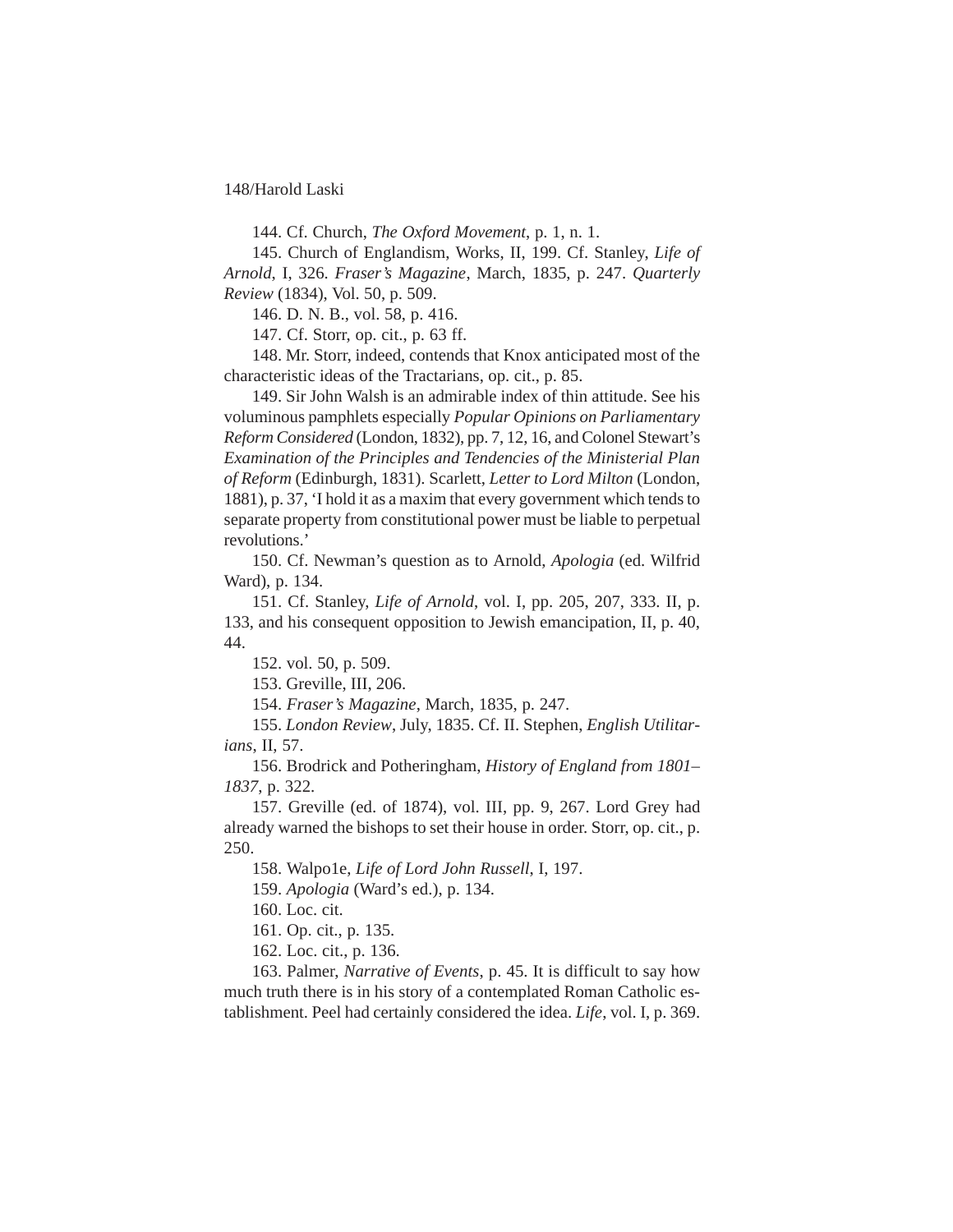164. Ibid., p. 49.

165. *Apologia*, p. 140.

166. *Apologia*, p. 144.

167. See Appendix A to Palmer's *Narrative*.

168. Palmer p. 60.

169. *Apologia*, p. 141.

170. *Apologia*, p. 154.

171. Cf. Starr, op. cit., p. 258.

172. Cf. *Tract* 4.

173. Hence, in Tract 90, Newman logically endeavours to read the Tridentine tradition, i.e., to him the pre-Reformation tradition, into the Thirty-Nine Articles.

174. Remains, I, 405.

175. The reader may note how in Dr. Figgis' *Churches and the Modern State* this attitude is, perhaps a little vaguely, implied. Cf. especially pp. 43–47.

176. Cf. Church, *The Oxford Movement*, p. 51.

177. Cf. the startling commencement of the first tract—*Ad clerum*.

178. Cf. Hansard, New Series, vol. xxiv, p. 802, June 23, 1834.

179. Hansard, New Series, Vol. XXVII, March 30, 1835, p. 423.

180. Loc. cit., p. 534, March 31, 1835.

181. Gladstone noted that Peel was wholly anti-Church and unclerical and largely undogmatic. Morley, I, 132. Hansard, New Series, vol. xvii, April 16, 1833, p. 1002.

182. Cf. Church, *The Oxford Movement*, p. 168 ff.

183. Church, op. cit., p. 170. Palmer, *Narrative*, p. 131. Mr. Palmer makes it clear that the Tractarians were only a small number of the opposition.

184. Church, op. cit., p. 320.

185. *Apologia*, p. 166.

186. It is needless, perhaps, to refer to Dean Church's incomparable *Oxford Movement*.

187. *Apologia*, p. 163.

188. Op. cit., p. 164.

189. Op. cit., p. 169.

190. Op. cit., p. 175.

191. Op. cit., p. 182.

192. Church, op. cit., p. 290.

193. Church, op. cit., 312–335.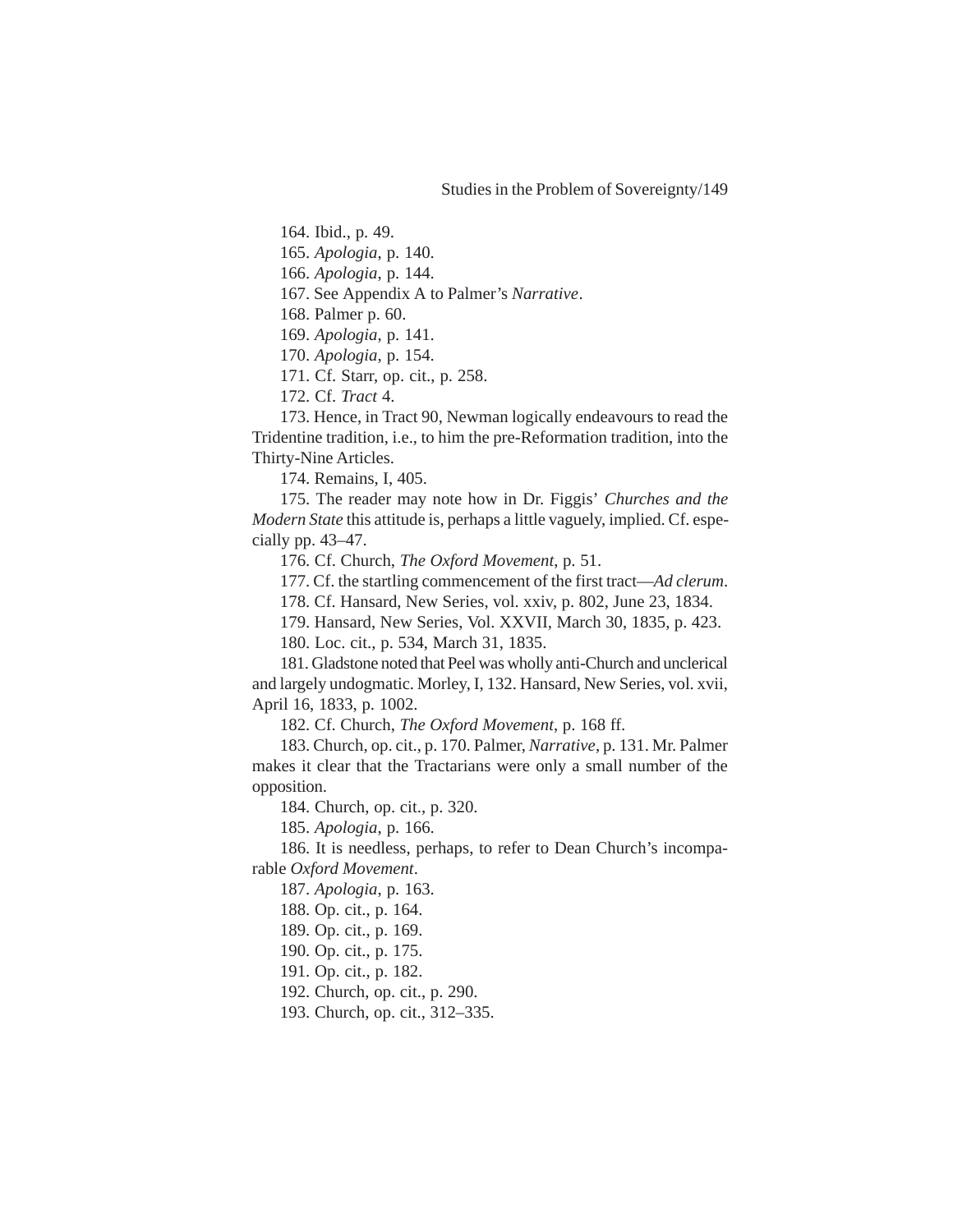194. It is hardly needful for me to remark here how greatly I am indebted to Mr. Wilfrid Ward's brilliant *W. G. Ward and the Oxford Movement*.

195. Cf. Morley's *Gladstone*, i, 230. *Apologia*, p. 293.

196. See especially Part VI of the *Apologia*.

197. Morley, I, 234.

198. Church, op. cit., p. 406. Palmer, op. cit., p. 240.

199. *Life of Gladstone*, II, 280.

200. See the special report by Moore. The facts of the case and Lord Langdale's judgment are given conveniently in Brooke's *Six Privy Council Judgments*. it is noteworthy that Bishop Blomfield, the most ecclesiastically minded of the three prelates, should have refused to concur in the judgment.

201. Greville, I, 18.

202. Hansard, 3d Series, vol. III, p. 629.

203. Palmer, *Narrative*, p. 245. Purcell's *Manning*, I, p. 523.

204. Morley, I, 283.

205. The document in Purcell's *Manning*, I, 532.

206. Purcell I, 539 ff.

207. Op. cit., I, 543–545.

208. The great authority on liturgy.

209. Purcell, I, 558, n. 1.

210. See the letter of S. Wilberforce to Gladstone, Purcell, I, 568.

211. Purcell, I, 578.

212. The first tract actually points out 'how miserable is the state of religious bodies not supported by the State.'

213. *Tract* 1, p. 4.

214. *Tract* 2, p. 2.

215. *Tract* 2, p. 4.

216. P. 13.

217. Loc. cit., p. 13.

218. The reference is apparently to the Ecclesiastical Commission-

ers' Act, 1836, 6 and 7 William iv, c. 77, but the protest is written in 1839.

219. *Tract* 33, note on p. 7.

220. It is simply stated to be by 'an Episcopalian' and Whately, I believe, never acknowledged the authorship. But it is usually ascribed to him.

221. In the third letter.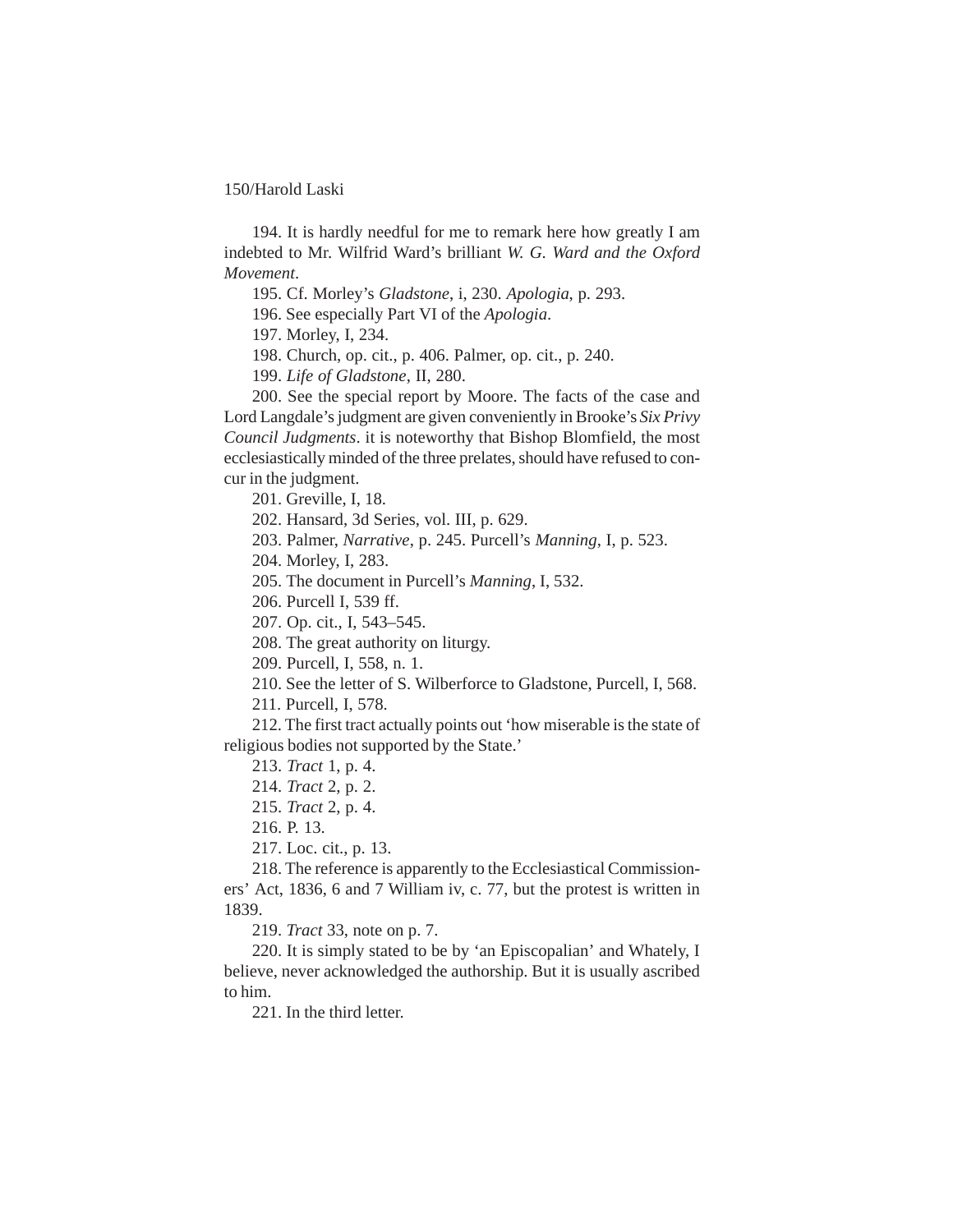222. See the fourth letter.

223. Cf. Storr, *Development of English Theology*, p. 84.

224. *Apologia*, p. 115.

225. *Life of Gladstone*, I, 115.

226. In our own day an eloquent and brilliant defence has been made of this position by Dr. Figgis in his *Churches in the Modern State* from the Anglican standpoint and Dr. Forsyth in his *Theology in Church and State* from the Nonconformist.

227. Cf. Froude—*The Oxford Counter-Reformation in Short Studies* (ed. of 1883), Vol IV, p. 154..

228. Op. cit., p. 164.

229. I say 'were to learn' since it is clear from a variety of sources, e.g., Purcell's *Life of Manning*, I, 541, that many of the clergy did not understand the royal supremacy in this broad sense.

230. *Life and Letters of R. W. Church*, p. 289. He is speaking of the Church Boards Bill.

231. See my paper on *The Political Theory of the Disruption* printed in this volume.

232. *The Oxford Counter-Reformation in Short Studies*, IV, 185.

233. Hansard, 3d Series, Vol. cxviii, p. 552.

234. Hansard, New Series, vol. XVIII, p. 185, April 16, 1833. One imagines how this would have been greeted by Newman and Hurrell Froude.

235. Hansard, New Series, vol. xix, p. 991, July 19, 1833.

236. Quoted in Wilfrid Ward, *W. G. Ward and the Oxford Movement*, p. 378.

237. Hansard, New Series, Vol. viii, p. 368, March 4, 1823. He is speaking of the Irish church, but he would of course have applied the doctrine to that of England, and doubtless he was speaking with the support of the Utilitarians.

238. *Memoirs of Sir Robert Peel*, Vol. I, p. 84.

239. Cf. Newman's *Correspondence*, Vol. II, p. 310. The letter to a 'lady of excitable temperament.'

240. *Correspondence*, II, 315, letter to J. W. Bowden.

241. Cf. *Correspondence*, II, 323, letter to the Bishop of Oxford.

242. Loc. cit.

243. *Correspondence*, II, 4.

244. Ibid., II, 16.

245. Op. cit., II, p. 23. The reference to Warburton's *Alliance be-*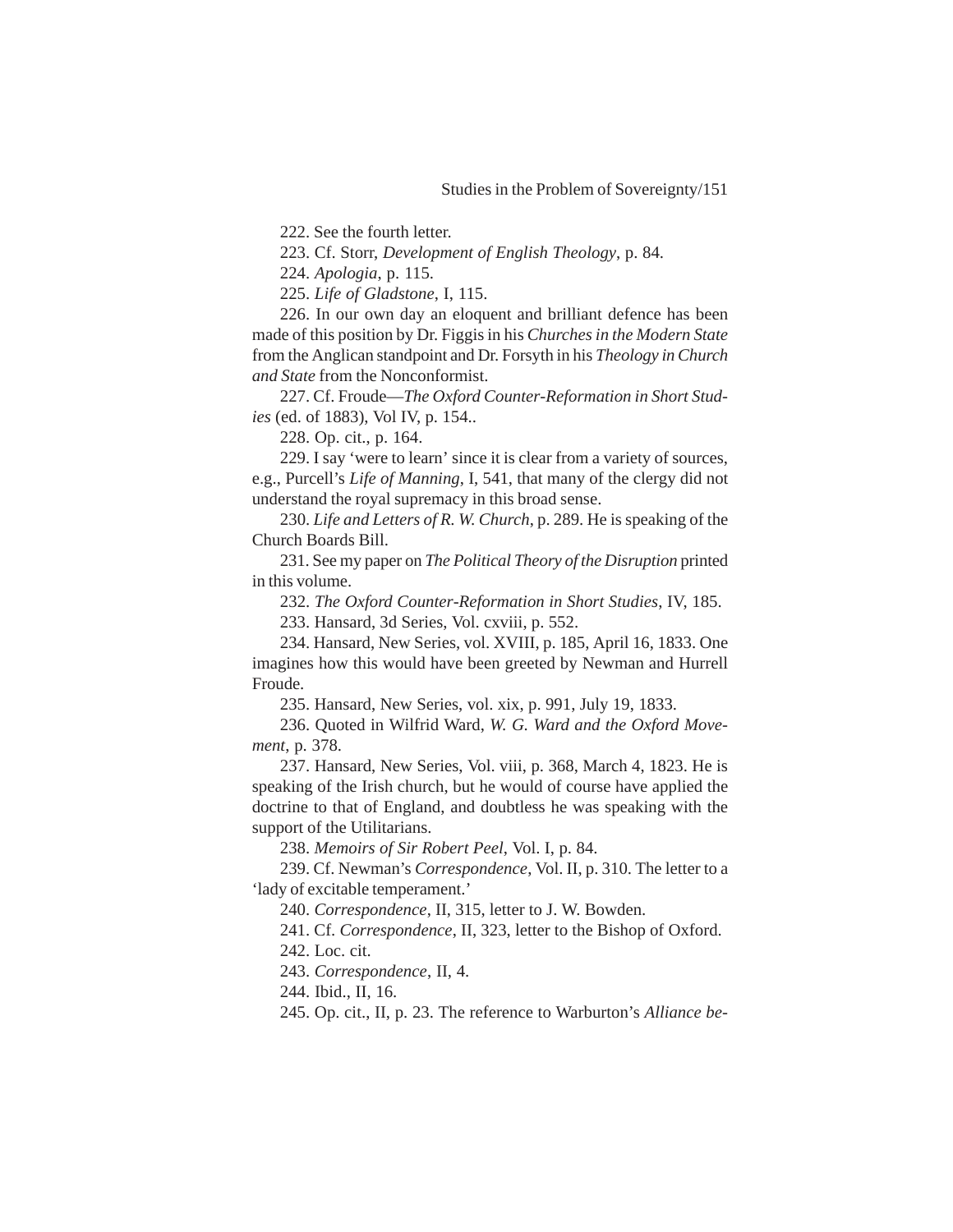*tween Church and State* in this letter is very significant.

246. Op. cit., II, 77.

247. Loc. cit., II, 160, letter to Keble.

248. Op. cit., II, 166.

249. Op. cit., II, 216.

250. Op. cit., II, 308.

251. Op. cit., II, 329.

252. So at least I would summarise Mr. Gladstone's State in its Relations with the Church—though, as Bagehot (*Collected Works*, III, 294) whimsically said, he defended it 'mistily.' I assume it more or less met with Tractarian approval. It was mainly influenced by James Hope and W. Palmer of Worcester; and Newman thought that it would do good. Morley, I, 135.

253. Cf. Ward, *Ideal of a Christian Church*, p. 49; and compare the remarkable letter to Manning written in 1844 by Dean Church. Purcell, I, 696.

254. See the letter quoted in the last note.

255. Cf. *Tract* 59.

256. The closing words of *Tract* 59.

257. *Tract* 60.

258. Cf. for instance *Tract* 71, the discussion of the liturgy and the account of the quarrel between the Upper and Lower Houses of Convocation in 1689. It is perhaps significant that the stoutest Erastian of recent times, Sir William Harcoart, should have been the firm upholder of lay influence. See his *Lawlessness in the National Clurch* (1899).

259. See Pusey's *Letter to the Bishop of Oxford*, p. 19; though in Newman's Essay on Development this becomes capable of formidable modification.

260. The very title of his sermon seems to express this feeling.

261. Newman's *Correspondence*, Vol. I, p. 392.

262. Ibid I 396.

263. Ibid., I, 399.

264. Ibid., I, 403.

265. See his *Narrative of Events*, pp. 4446.

266. In this connexion the letter quoted in Mr. Palmer's appendix at

p. 217 is of deep interest.

267. Above, p. 6.

268. *The Oxford Movement*, p. 158.

269. Op. cit., p. 163.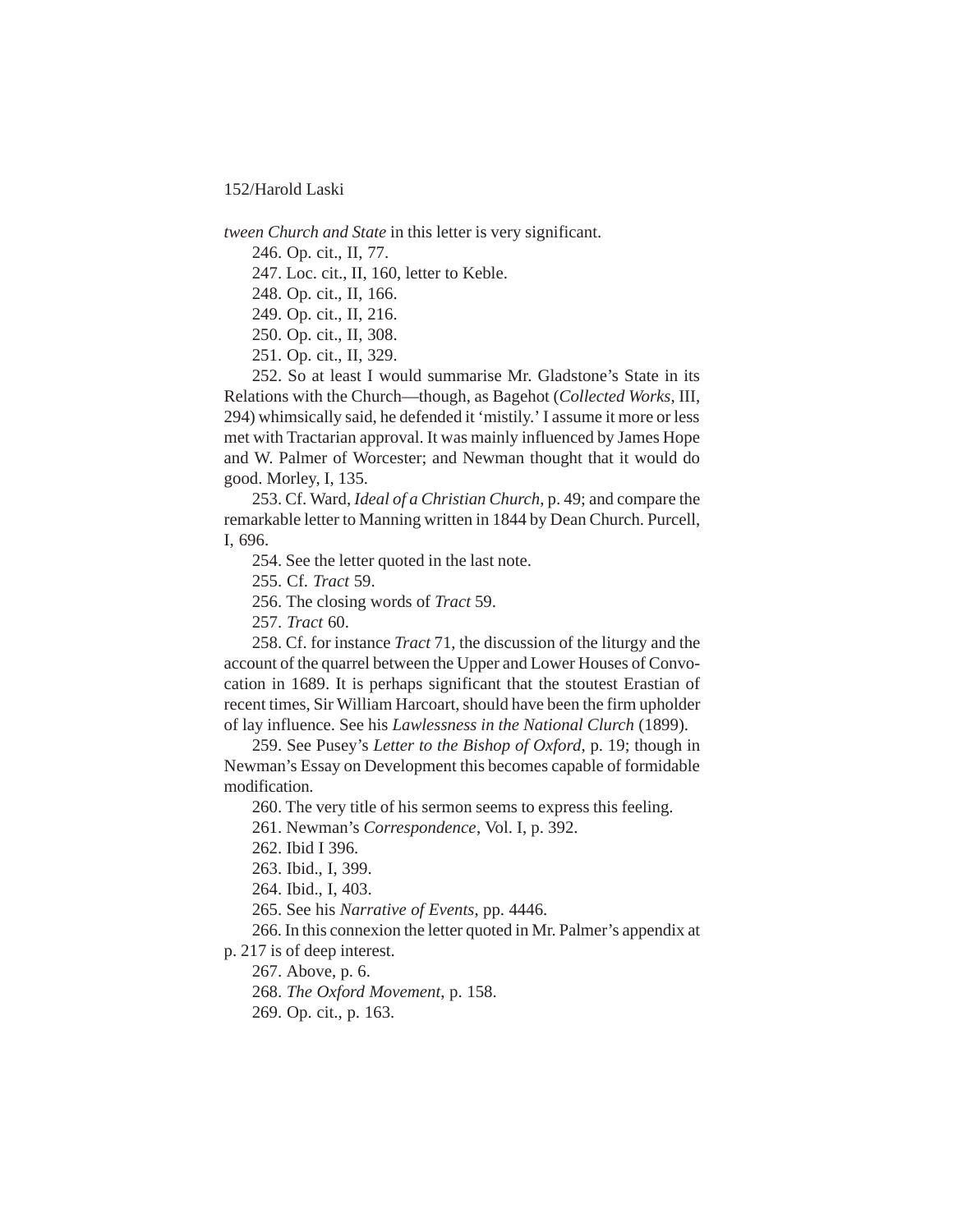270. Cf. Church, op. cit., p. 169.

271. *Correspondence*, vol. II, p. 150.

272. Op. cit., 161 (letter of Archdeacon Froude).

273. *Letters of J. B. Mosley*, p. 54.

274. Op. cit., I, 166.

275. *The Oxford Movement*, p. 177.

276. Liddon, *Life of Pusey*, Vol. II, p. 158.

277. *Life*, II, 160.

278. *Life*, II, 165.

279. See Jelf, Report of B. v. Canterbury (Archbishop). The whole case is most instructive.

280. *Life of Pusey*, Vol. I, p. 368.

281. Newman's *Correspondence*, II, 27, 78.

282. Op. cit., II, 170–171.

283. Op. cit., I 169.

284. Hansard, 3d Series, Vol. XLVIII, June 4, 1839, p. 1338.

285. Hansard, 3d Series, vol. iii, June 3, 1850, p. 600.

286. Morley, I, 280.

287. See an able essay in the *Guardian* for October 12, 1887.

288. *Life*, II, 249.

289. *Life of Pusey*, II, 254.

290. *Life of Pusey*, II, 256.

291. Loc. cit.

292. *Life of Manning*, I, 540.

293. *Life of Manning*, I, 534.

294. Morley's *Gladstone*, 1, 281.

295. *Remarks on Dr. Wiseman 's sermon on the Gorham case*,

London, 1850.

296. *Church Matters* in 1850: *A Call to Speak Out*, p. 8.

297. Loc. cit., p. 31.

298. *A letter to the Rt. Hon. Lord J. Russell on the Present Persecution of a certain portion of the English Church*, London, 1850, p. 11.

299. Op. cit., p. 49.

300. *A Few Words of Hope on the present Crisis in the English Church*, London, 1850, p. 5.

301. *The See of St. Peter*, London, 1850, p. 8.

302. *A letter to the Rt. Rev. Ashurst Turner, Lord Bishop of Chichester*, London, 1850, p. 5.

303. Op. cit., p. 6.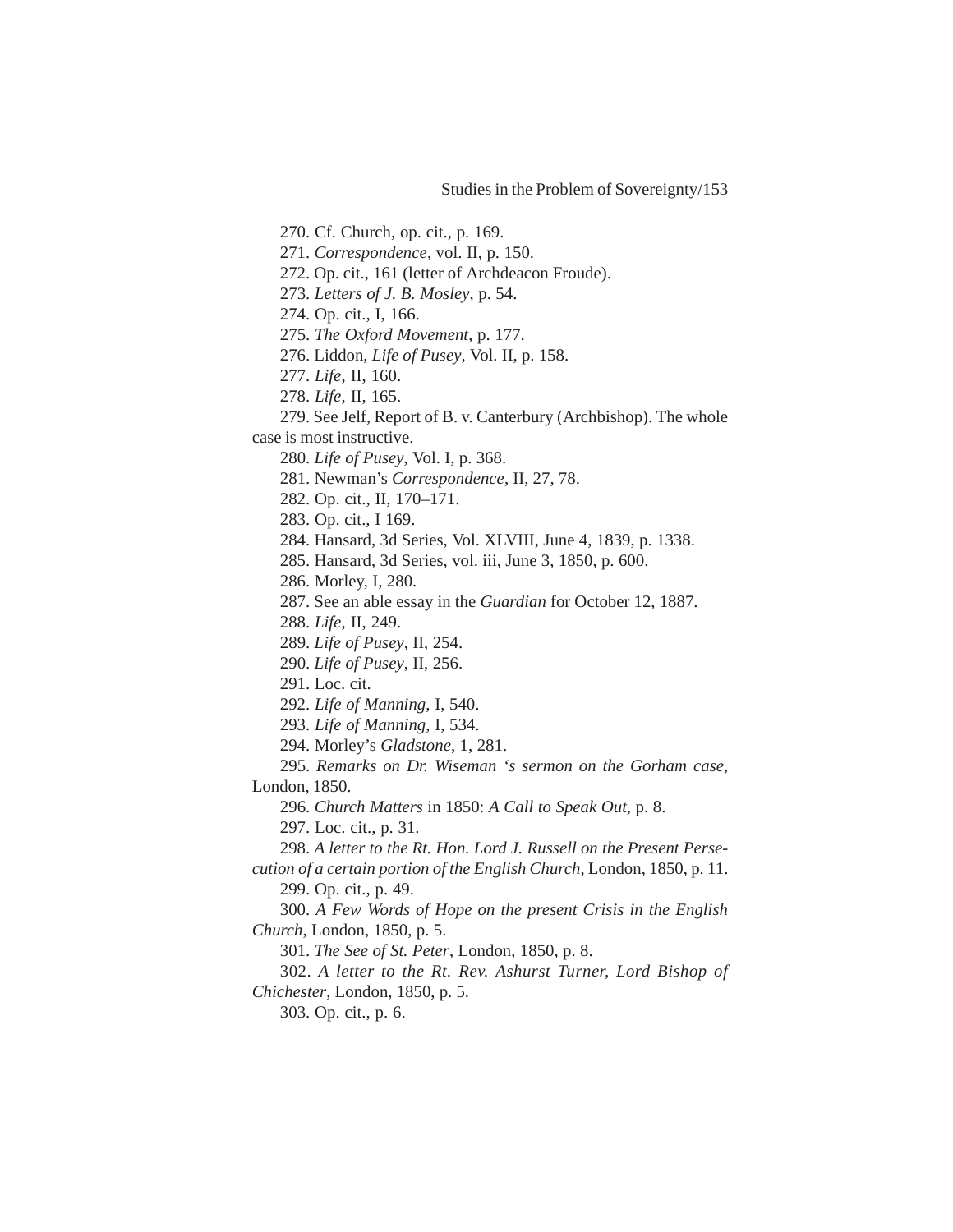304. *Life*, I, 539.

305. *Life*, I, 547.

306. *Letter to Rev. Ashurst Turner*, p. 15.

307. *Life*, I, 555.

308. Loc. cit., I, 556.

309. Loc. cit., I, 565.

310. Loc. cit., I, 558, n. 1.

311. For Manning's opinion of him see Purcell's *Life*, I, 547. For Pusey's relations with him see Liddon's *Life of Pusey*, III, 263 ff.

312. See his *Anglicanism Considered in its Results*, p. 5, London, 1851. It was written after he became a Reman Catholic.

313. Ibid., p. 56.

314. Ibid., p. 61.

315. Ibid., p. 65 ff.

316. Ward, *Life of Newman*, vol. I, p. 234. The quotation is from the *Lectures on the Difficulties of Anglicans*.

317. See a letter in the London *Times* January 11, 1869.

318. *Life and Letters of R. W. Church*, p. 284.

319. Report, vol. I, e.g., pp. 15, 18, 27, 44, 48, 53, etc.

320. *Report*, vol. II, p. 216, Q. 10510.

321. *Report*, vol. II, p. 221, Q. 10587.

322.*Report*, vol. I, p. 36, Letter of Rev. G. Tremenheere.

323. *Report*, vol. II, p. 447, Q. 14120.

324. *Report*, vol. II, p. 484, Q. 14706.

325. vol. II. Cf. *Report*, p. 499, Q. 14953.

326. See Lord H. Cecil's evidence.

327. *Lawlessness and the National Church*, 1899, p. 13.

328. See the *Political Theories of the Disruption*, supra.

329. See his *Alliance of Church and State*, p. 86.

330. Chalmers himself actually lectured on their benefits in London in 1838.

331. Though of course Newman claimed that in 1845 he was joining the true Catholic Church, just as Chalmers looked upon the Free Church as the true Presbyterian Church. The other had abandoned the Headship of Christ in his view and had therefore lost its identity with the Church of Knox and Melville which he still represented.

332. *Works*, *De Concordantia Catholica*, 11. c. 40.

333. See his *Tractatus de potestate regia et papali* in Goldast, II, p. 108 ff., esp. c. 21.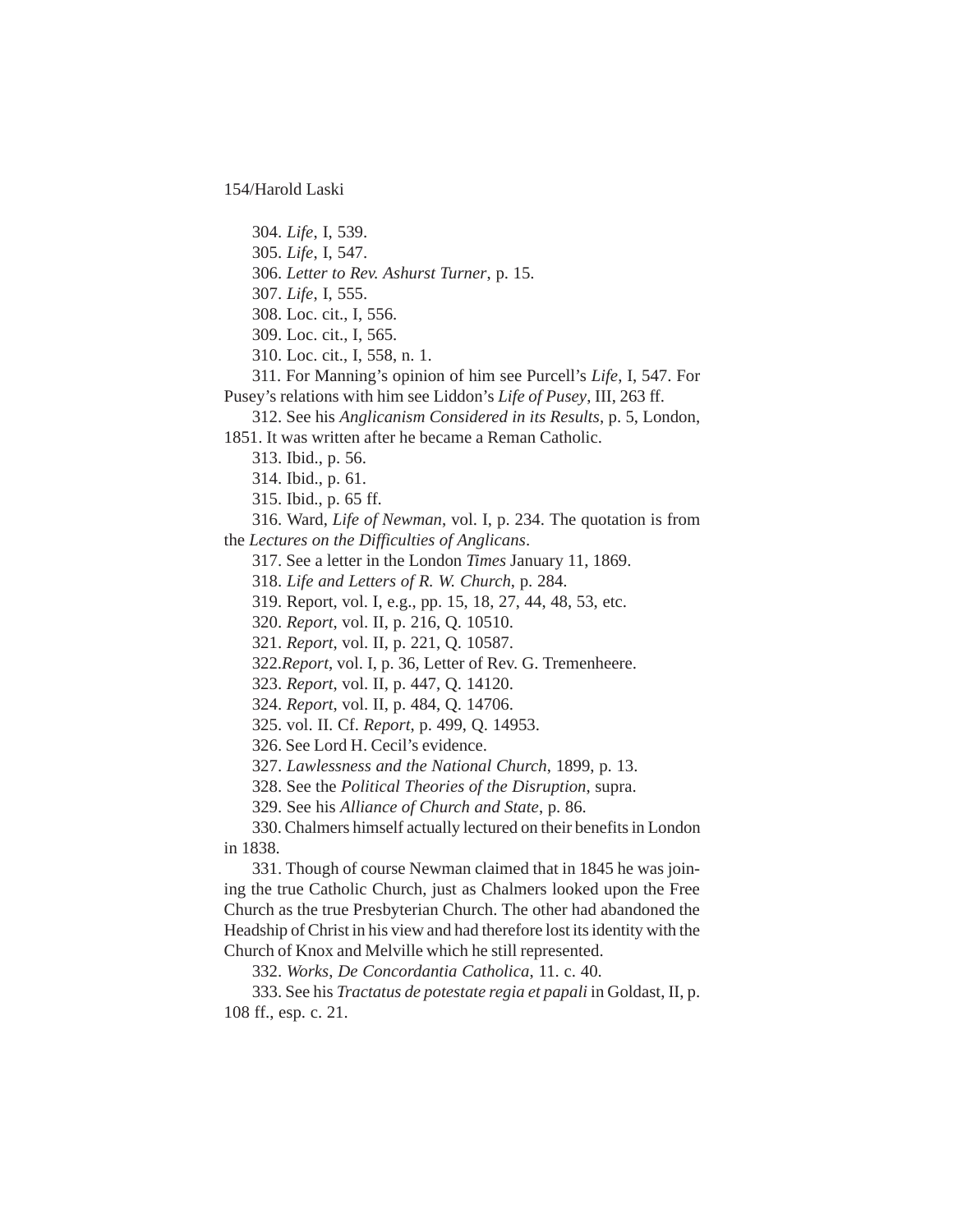334. Cf. De Officio Regis, esp. pp. 34–36, 137, 138.

335. Goldast, I, 232–242.

336. Goldast, I, 559–560.

337. Cf. *Defensor Pacis*, cc. 5–6.

338. E.g., Summa Cont. Gent., IV, 76.

339. E.g., the Gloss on C. 3. x. I, 41. and Hostiensis. Summa, I, 1, nr. 4.

340. The Somnium Vidarii, I, a. 1–16. Ockham. Dialog., I, 6, c. III. John of Paris, Tract, Introd. and c. 13–14. The references can be multiplied almost indefinitely.

341. Cf. the striking phrases in the *Registrtum*, Bk. IV, ep. II (1076), pp. 242–243.

342. The introductory lecture of Dr. Figgis, *From Gerson to Grotius* works out this conception most admirably. I should say that the substantial difference lies in the fact that the Church has become separate from the State to the Tractarians whereas to the medieval publicist the State was, in Dr. Figgis' phrase, the 'police-department of the Church.'

343. Dr. Figgis, in the brilliant little essay on Newman which he has printed as an appendix to his *Fellowship of the Mystery* has made this very clear. It is of course merely one result of that realism which Gierke and Maitland have taught us to understand.

344. As in Rev. v. Dibden [1910], P. Q. 57; Thompson v. Dibden [1912], A. C. 533. The whole mass of ritual cases is of course another aspect of the same problem.

345. Fitzgerald v. Robinson, 112 Mass. 371. Shannon v. Frost, 3 B. Mon. (Ky.), 253, 258. Dees v. Moss Point Baptist Church, 17, So. 1 (Miss.). Waller v. Howell, 20 Misc., 236, 45 N. Y. Supp., 790.

346. Grosvenor v. United Society of Believers, 118 Mass., 78; and even more striking, Fitzgerald v. Robinson, 112 Mass. 371. Farnsworth v. Storrs, 5 Cush. (Mass.), 412, 416.

347. It is, I think, the natural deduction from Jarves and Hatheway, 3 Johns. (N. Y.), 180; cf. Konkle v. Haven, 140 Mich. 472, 478.

348. The best general work on the Catholic Revival in England is that of M. Thureau-Dangin: 'La Renaissance Catholique en Angleterre an XIXme siècle.' This has been translated. To M. Thureau-Dangin, however, the movement is entirely non-political.

349. The story of the emancipation may now be consulted in Monsignor Bernard Ward's *Eve of Catholic Emancipation*. It is, however, weak on the non-religious side.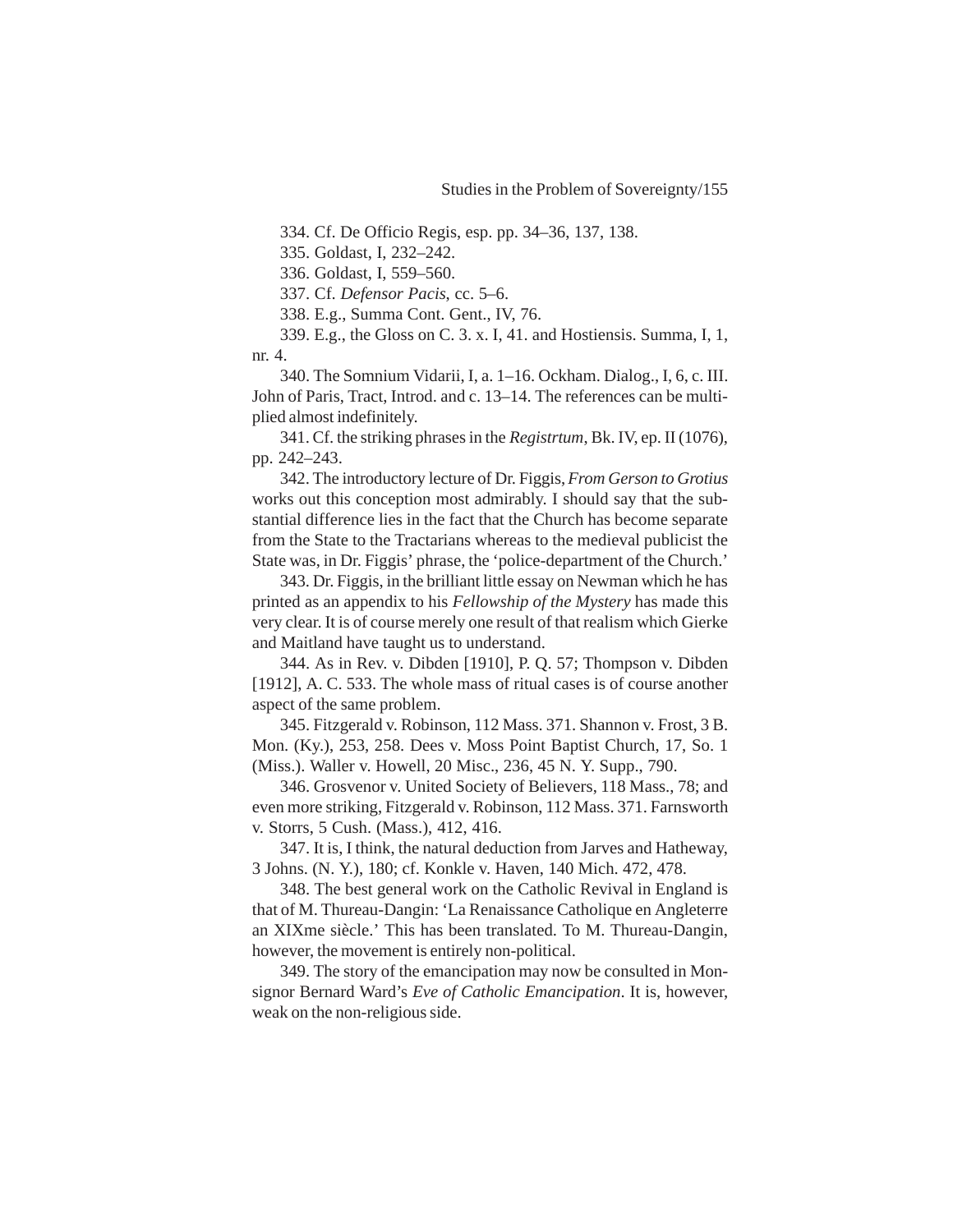350. *History of Freedom*, p. 151.

351. See for example, Lord Redeedale in Hansard, New Series, vol. xxxiv, p. 1251.

352. See Charles Butler's tribute to him in *Historical Memoirs*, vol. XV, p. 392.

353. Hansard, 2d Series, vol. XXXI, p. 477.

354. Monsignor Ward, op. cit., vol. iii, Chapters 40, 43, 46, adds much our knowledge of this part of the history.

355. Cf. Mr. Russell Smith's valuable little work, *Religious Liberty under Charles II and James II*, especially Chapter 2.

356. *Rehearsal Transposed*, p. 132.

357. Hansard, 2d Series, Vol. XL, p. 390, May 17, 1819.

358.Op. cit., p. 395.

359. Hansard, 2d Series, Vol. XXXVI, p. 616, May 16, 1817.

360. Hansard, loc. cit., p. 642.

361. Hansard, loc. cit., p. 647.

362. See his able little pamphlet, *First Letter to the People of England on the Catholic Question*, London, 1829.

363. Hansard, 2d Series, Vol. V, p. 965, February 28, 1821.

364. Penn, *England's Present Interest Discovered*, p. 32 (1675).

365. Hansard, New Series, 'Vol. V, p. 969, February 28, 1821.

366. Hansard, New Series, 'Vol. VII, p. 517, May 10, 1822.

367. It is a pity that Monsignor ward in his three volumes should not have paid Sidney Smith the tribute his *Letters of Peter Plymley* merit.

368. *Collected Works*, p. 250.

369. *Collected Works*, p. 684.

370. Ward, op. cit., vol. II, p. 65.

371. Ward, II, 143.

372. Op. cit., II, p. 148.

373. Op. cit., II, 302. The author of the pamphlet is unknown, but it was reprinted by Butler with emphatic approval, as an appendix to his *Historical Memorials* in the later editions.

374. Ward, op. cit., II, 302.

375. *Quarterly Review*, 1875, p. 494.

376. *Declaration of the Catholic Bishops*, etc., London, 1826, p. 14.

377. See the amusing opinion expressed of him by the voluble and excitable Milner. Ward, op. cit., III, 153.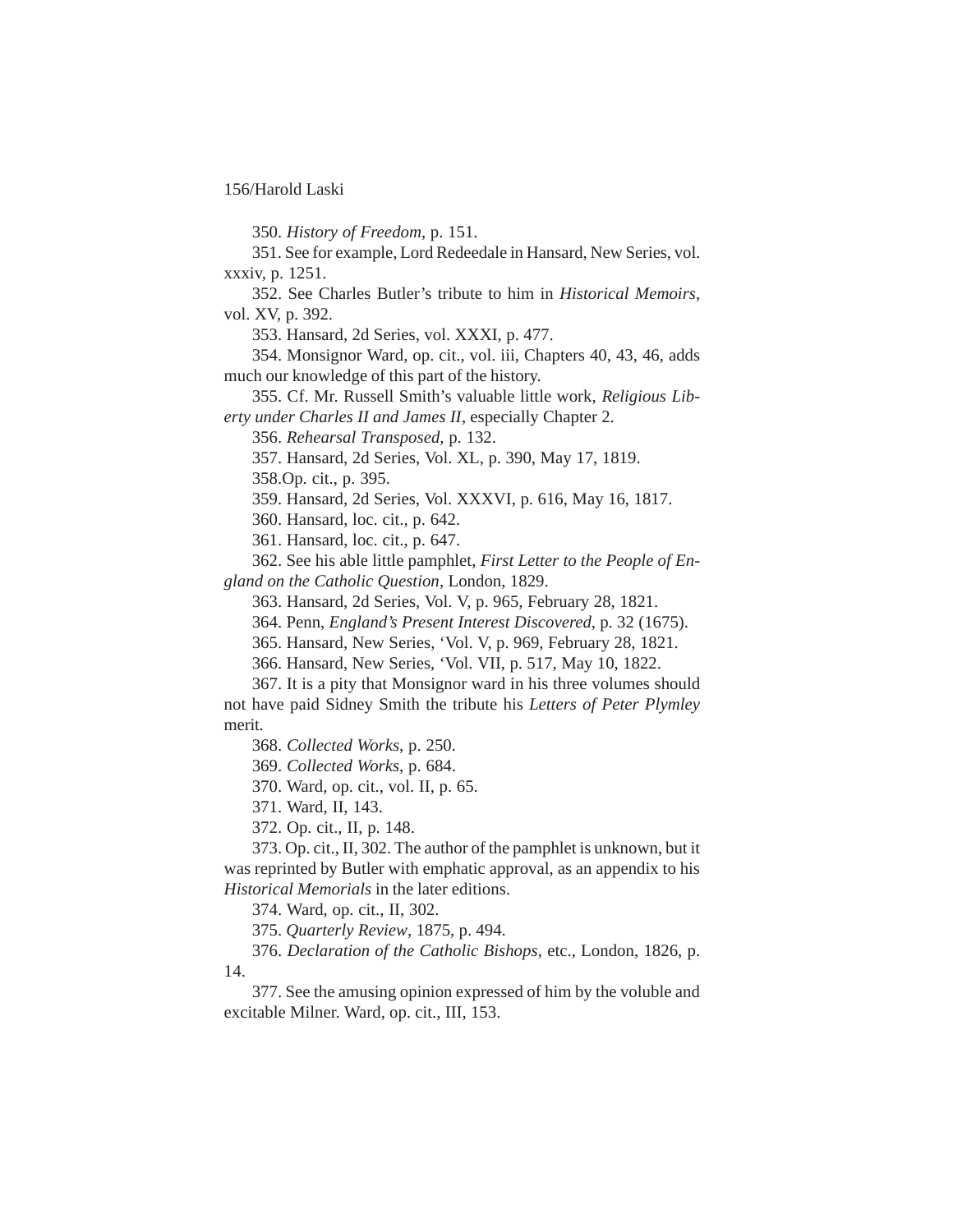378. *Letter to Lord Liverpool on the Roman Catholic Claims*, p. 115.

379. The text of these amendments is given in *Parliamentary Debates*, Vol. xxvi, pp. 88 seq.

380. Ward, II, 37.

381. Ward, II, 41. The 'heart and malice' is that of Charles Butler to whose Gallicanism Milner was unalterably opposed. See Ward, passim.

382. Ward, II, pp. 71 seq.

383. *Life and Speeches*, vol. II, 178. Ward, II, 143.

384. Ward, II, 150.

385. See the abortive resolutions proposed by Bishop Poynter. Ward, II, 242.

386. Ward, III, 58.

387. Ward, m, 63.

388. Ward, III, 77.

389. Ward, III, 158.

390. Manning's attacks on the Gallicanism of the old Catholics are well known. See Purcell, II, pp. 217, 308.

391. Ward, III, 168.

392. Ward, III, 247.

393. Ward, III, 21.

394. Nielson's *History of the Papacy*, I, 350.

395. Morley, I, 40.

396. Ward, III, 362, and see his comment at pp. 254–255.

397. Ward, III, 257, and see below.

398. This has practically been inoperative.

399. This again has been inoperative.

400. 10. G. IV.

401. SS. 12, 17, 18; and in connexion with his ownership of an advowson, see 3 Jac. I, c. 5. s. 13. and I, W. & M. C. 26. s. 2.

402. This is of old standing, see e.g., Adams v. Lambert (1602), 4 Co. Rep. 104. West v. Shuttleworth, (1835), 2 My. & K., 684. Heath v. Chapman (1854), 2 Drew, 417, 425.

403. De Themmines v. De Bonneval (1828), 5 Russ. 288.

404. Dicey, *Law and Public Opinion* (Second ed.), p. 345.

405. See his collected speeches, ed. Hoey (1855), p. 117.

406. *Life*, Vol. II, p. 126.

407. Plunket has stated its nature very eloquently and unanswerably. *Collected Speeches*, pp. 111–135.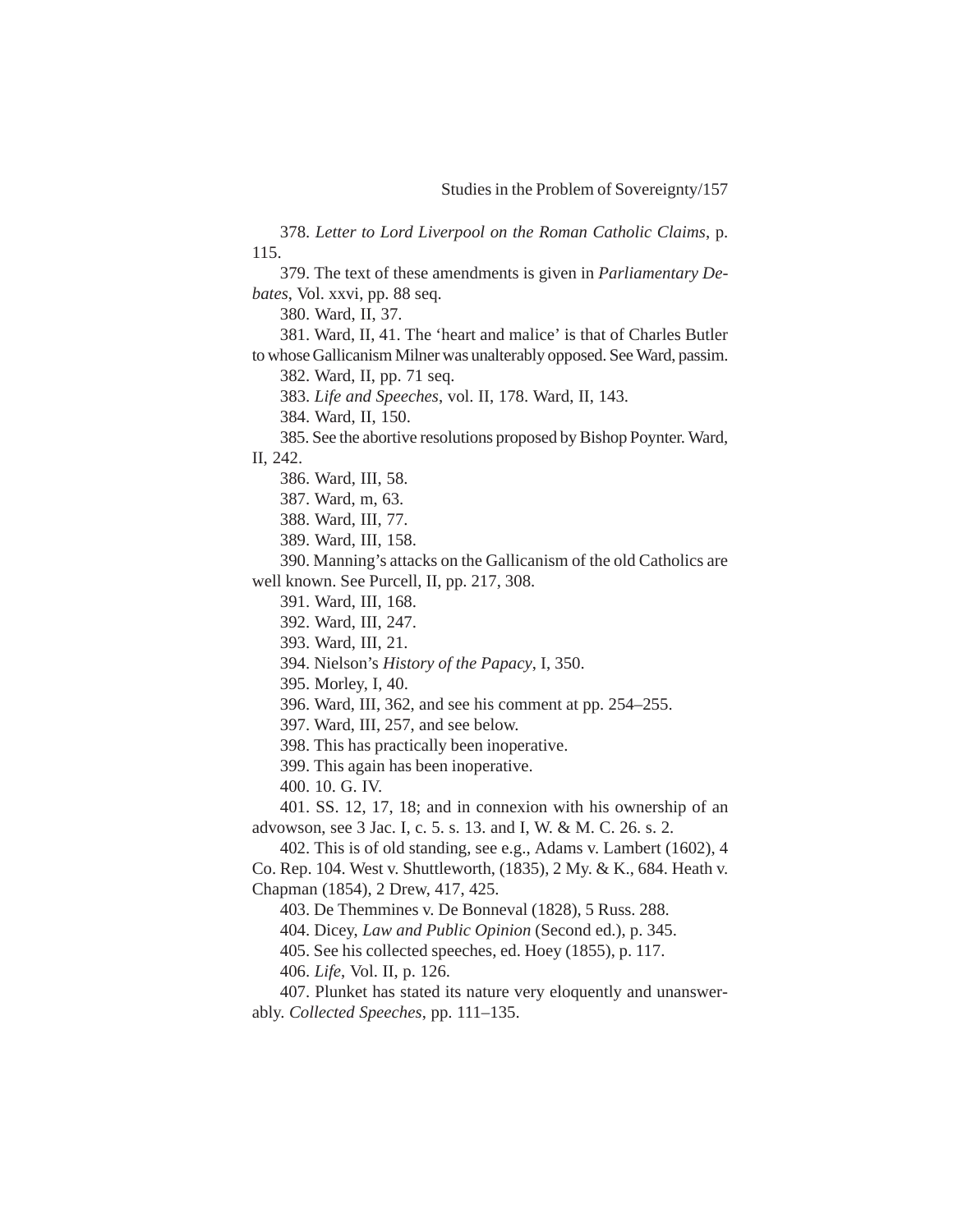408. The phrase is Plunket's. *Collected Speeches*, p. 217.

409. For some striking remarks on the Byzantinism of Henry VIII see Maitland's *English Law and the Renaissance*, especially pp. 14 ff.

410. This is the essential argument of such works as Leslie's *A Battle Royal*, Barrow on the Pope's Supremacy, Jackson on Christian Obedience, and the like.

411. In his two recent volumes, *The Sequel to Catholic Emancipation*, Monsignor Bernard Ward has related the internal history of the Catholic Body in England to the re-establishment of the hierarchy. See also Mr. Wilfrid Ward's able *Life of Cardinal Wiseman*.

412. Cf. Acton, *History of Freedom*, p. 190.

413. See Newman, *Difficulties of Anglicans* (ed. of 1908), Vol. I, pp. 37ff.

414. Indeed, as Acton pointed out in 1858, it was doubtful if there was a Catholic political system at all. See his essay, 'Political Thoughts on the Church' in the *History of Freedom*.

415. Cf. Newman's *Apologia* (ed. Ward), p. 133, and Morley's *Gladstone*, (Pop. ed.), I, 65.

416. See the preface to Dollinger's *Kirche und Kirchen*, where he gives an account of this prophecy made to the Archbishop of Rheims.

417. Ward, *Life of Wiseman*, I, 321.

418. Op. cit., 1, 330.

419. Op. cit., I, 425.

420. *History of Rationalism*, I, 159.

421. *Life*, I, 440.

422. Ibid., I, 474 ff.

423. Ibid., I, 480 ff.

424. Ibid., I, 492–494.

425. Ibid., I, 529.

426. Ibid., I, 543.

427. October 19, 1850.

428. *Life of Wiseman*, I, 548.

429. Ibid., I 551

430. Ibid., I, 553.

- 431. Ibid., II, 3.
- 432. Ibid., II, 6–9.

433. The text of the Act in given in the *Life of Wiseman*, vol. II, p.

585.

434. April, 1851, p. 574.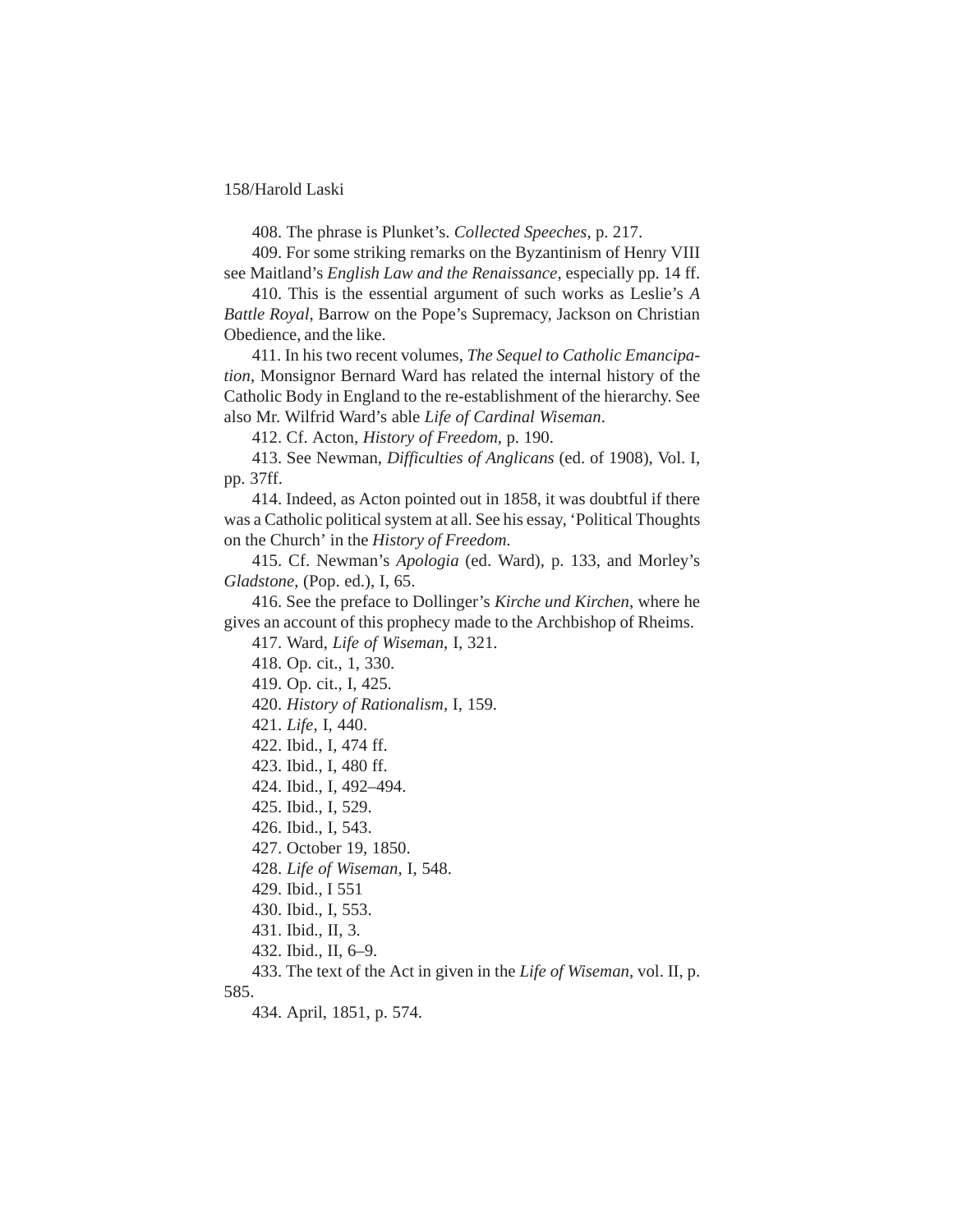435. Hodder, *Life of Shaftesbury*, vol. II, p. 332. 436. *Life of Wiseman*, II, 15. 437. Ibid 438. Trevelyan's *Life* (Nelson's ed.), vol. II, p. 275. 439. Morley, *Life*, I, 304 ff. 440. *Life of Wiseman*, I, 560. 441. Hansard, 2d Series, vol. LXXXVIII, p. 1261, Speech of April 20, 1846. 442. Ibid. 443. Hansard, 2d Series, vol. LXX–VIII, p. 362. 444. *Life of Wiseman*, 11, 566. 445. Appeal, etc., p. 23. 446. *Life of Wiseman*, II, 17 ff. 447. Ibid., II, 3. 448. *Westminster Review*, 1851, vol. LIV, p. 450. 449. Ibid., p. 454. 450. *Edinburgh Review*, April, 1851, p. 538. 451. See his *Law of the Constitution* (7th ed.), pp. 74–82. 452. *Westminster Review*, 1851, Vol. LIV, p. 458. 453. *The Cardinal Archbishop of Westminster and the New Hierarchy*, London, 1851, p. 20. 454. Ibid., p. 36. 455. Ibid., p. 18. 456. *Life of Wiseman*, vol. II, p. 9. 457. Trevelyan, *Life of Bright*, 193. 458. Ibid., 194, Speech of May 12, 1851. 459. Morley, I, 306. 460. De Tocqueville, 'Correspondence,' III, 274, quoted in Morley's *Life*. 461. Morley, I, 308. 462. *Difficulties of Anglicans* (ed. of 1908), I, 44. 463. Ibid., I, 52. 464. The reference is to the *Symbolik* (Robertson's translation), II, 36–39. 465. *Difficulties of the Anglicans*, I, 102. 466. Ibid., I, 107. 467. Ibid., I, 131. 468. Ibid., I, 173. 469. Ibid.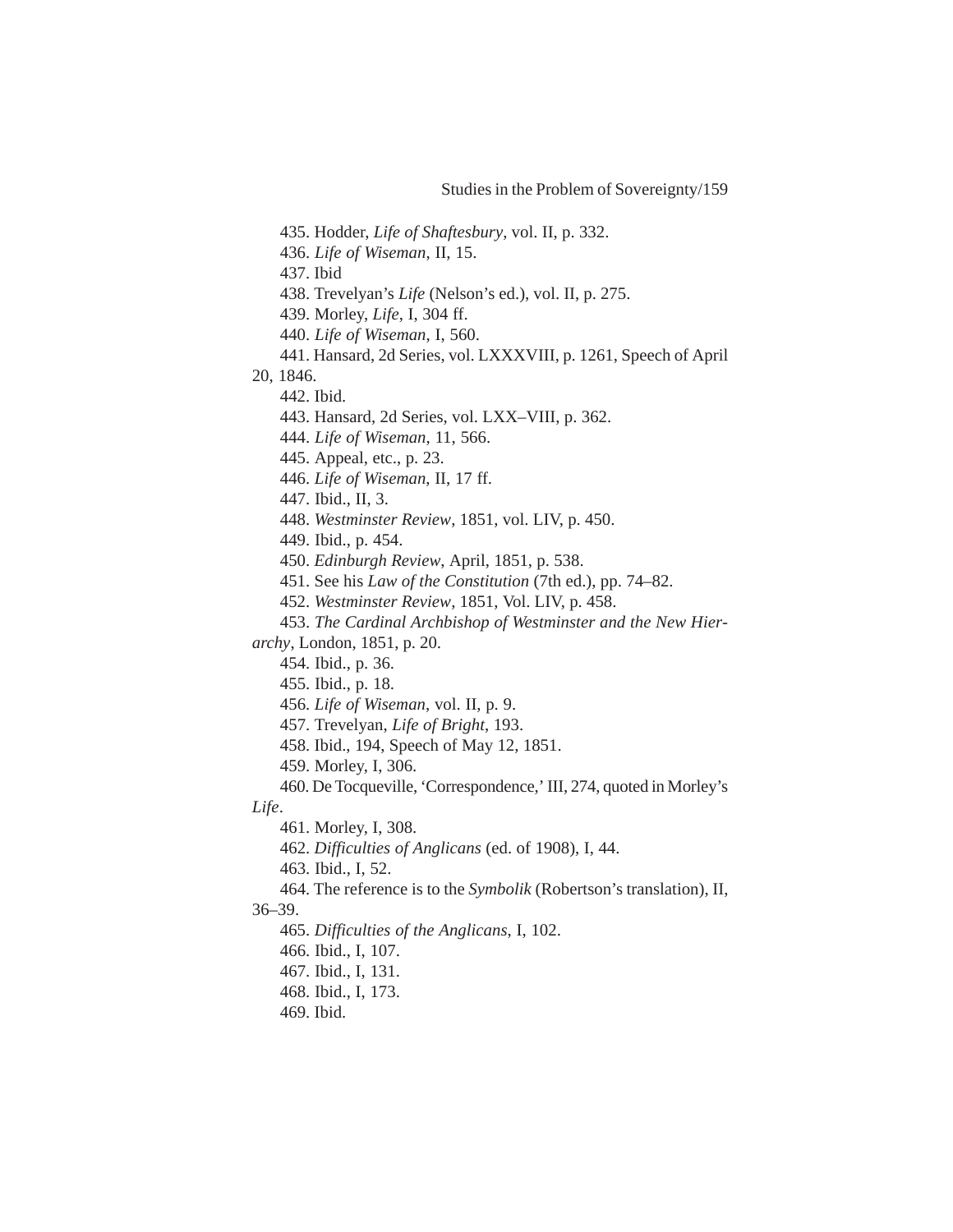470. Ibid., I, 175. 471. Ibid., I, 175. 472. Ibid., I, 181 f. 473. Ibid., I, 185. 474. Ibid., I, 187. 475. Ibid I, 196. 476. Ibid., I, 213. 477. Ibid., I, 218 478. Ep. Felix II, Ep. VIII, 5. in Thiel. *Epistolae Romanorum Pontificum*.

479. Gelasius, I, Ep. X, 9. and I, 10. in Thiel., op. cit.

480. *Tractatus*, IV, 11.

481. *Monument*, Germ. Hist., Sec. 11, Vol. II, No. 196.

482. Ad. Episcop. De Inst. Carol, cap. 1 in Migne, *Patrolog*, vol. cxxv.

483. Cf. the emphatic words in the document referred to above, 'Quod eiusdem aeclessiae corpus in duabus principaliter dividatur eximiis personis,' etc.

484. As evidence, for example, in the purgation of Leo III; the clause about his freewill is clearly the merest sop to his dignity.

485. Cf. for instance Mon. Germ. Hist. Ep., IV. Alcuin, Ep. XVIII, 108.

486. Carlyle, *Med. Pol. Theory*, I, 281. Mr. Carlyle quotes from Jonas of Orleans with whose work, however, I am not acquainted.

487.Carlyle, II, 199.

488. Cf. the important remarks of Mr. Sidney-Woolf in his brilliant essay on Bartolus, pp. 101–107.

489. As pointed out by Mr. Figgis in the essay, 'Respublica Christiana,' which he has reprinted as an appendix to his *Churches in the Modern State*.

490. I assume that nobody now doubts that the Jesuits were responsible for the syllabus of 1864 and the Decree of 1870. Cf. Acton, *History of Freedom*, p. 498 ff., and Janus' *The Pope and the Council*, passim.

491. *Sequel to Catholic Emancipation*, II, 287.

492. See above, note 102.

493. The best general work on the Papacy during the nineteenth century is that of Bishop Nielsen. Friedrich's *Life of Dollinger* contains a mass of information upon what is perhaps its most important episode.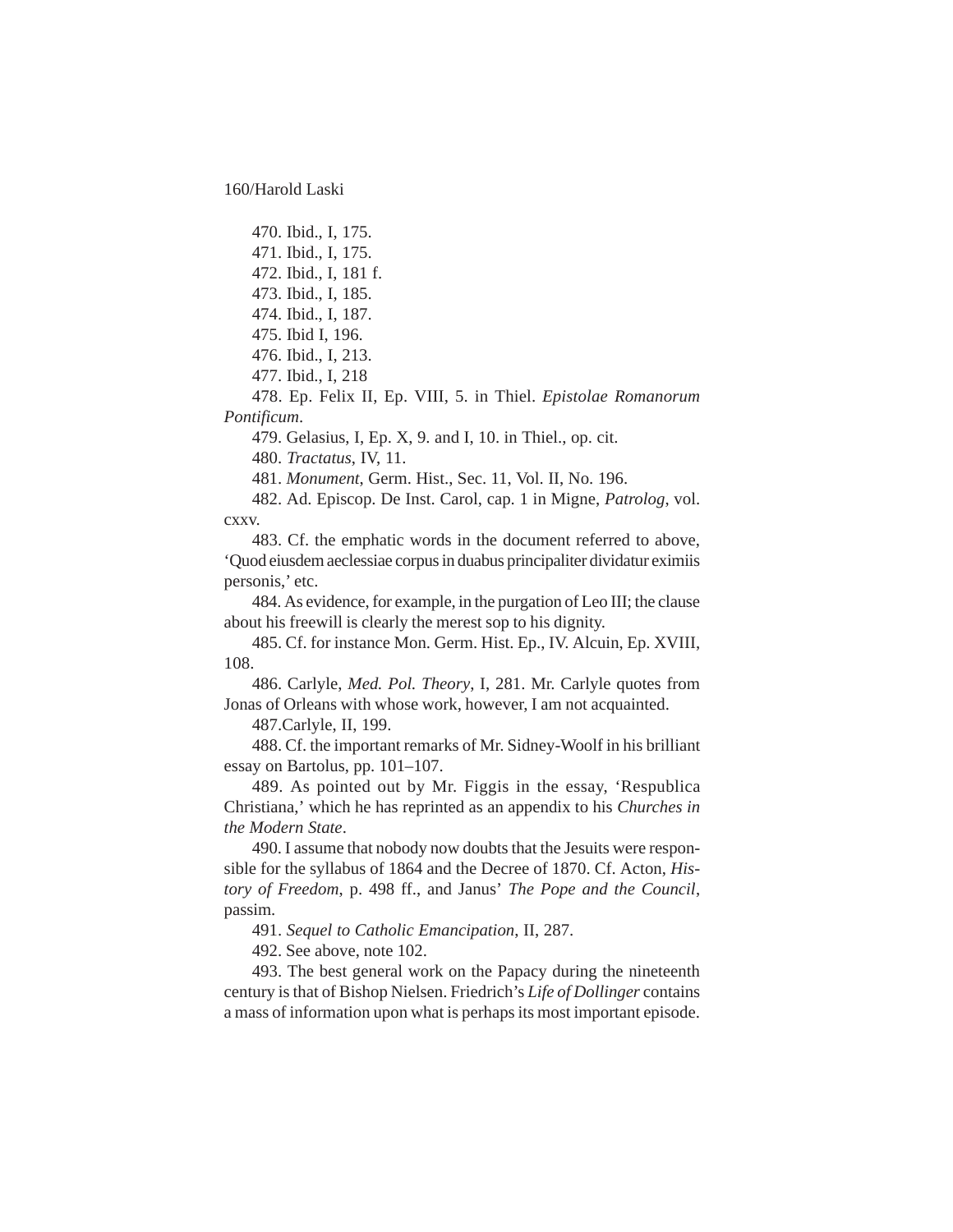The historical perspective will always be set by Janus' *The Pope and the Council.*

494. Rosmini's *Della Missione a Rome* is our best authority on this critical episode. For his interpretation of Rossi's appointment, see op. cit., p. 53.

495. Nielsen, II, 173.

496. See the very interesting note of Antonelli in Bianchi's *Storia documentata della diplomozia Europea in Italia*, Vol. VI, p. 238, seq.

497. Nielsen, II, 181.

498. Nielsen, II, 182. For Dollinger's opinion of the change, cf. his *Kleinere Schriften*, p. 582 ff.

499. Nielsen, II, 184. Lord Palmerston obtained his release in characteristic fashion by threatening to send some English warships to the Mediterranean.

500. Nielsen, II, 191 f. For the attitude of Gregory XVI, see op. cit., II, 76 f.

501. Schräder, *Pius IX als Papst und als Konig*, 12.

502. Wilfrid Ward, *W. G. Ward, and the Catholic Revival*, p. 14. I owe much to. this able and fascinating book.

503. Cf. W. Ward, op. cit., Chapter v, for a general discussion of his father's position.

504. Cf. Du Pape (ed. of 1837), vol. I, p. 345.

505. Ibid., I, 23.

506. Wilfrid Ward, op. cit., p. 141.

507. Op. cit., p. 133.

508. Op. cit., p. 134.

509. Op. cit., p. 176.

510. Op. cit., p. 186.

511. *History of Freedom*, p. 151.

512. This is apparent in the famous essay on the massacre of Saint Bartholomew.

513. *History of Freedom*, p. 246.

514. Ibid., p. 250.

515. Ibid., p. 251.

516. Ibid., p. 256.

517. Ibid., p. 257.

518. Ibid., p. 448.

519. Ibid., p. 453.

520. Ibid., p. 455.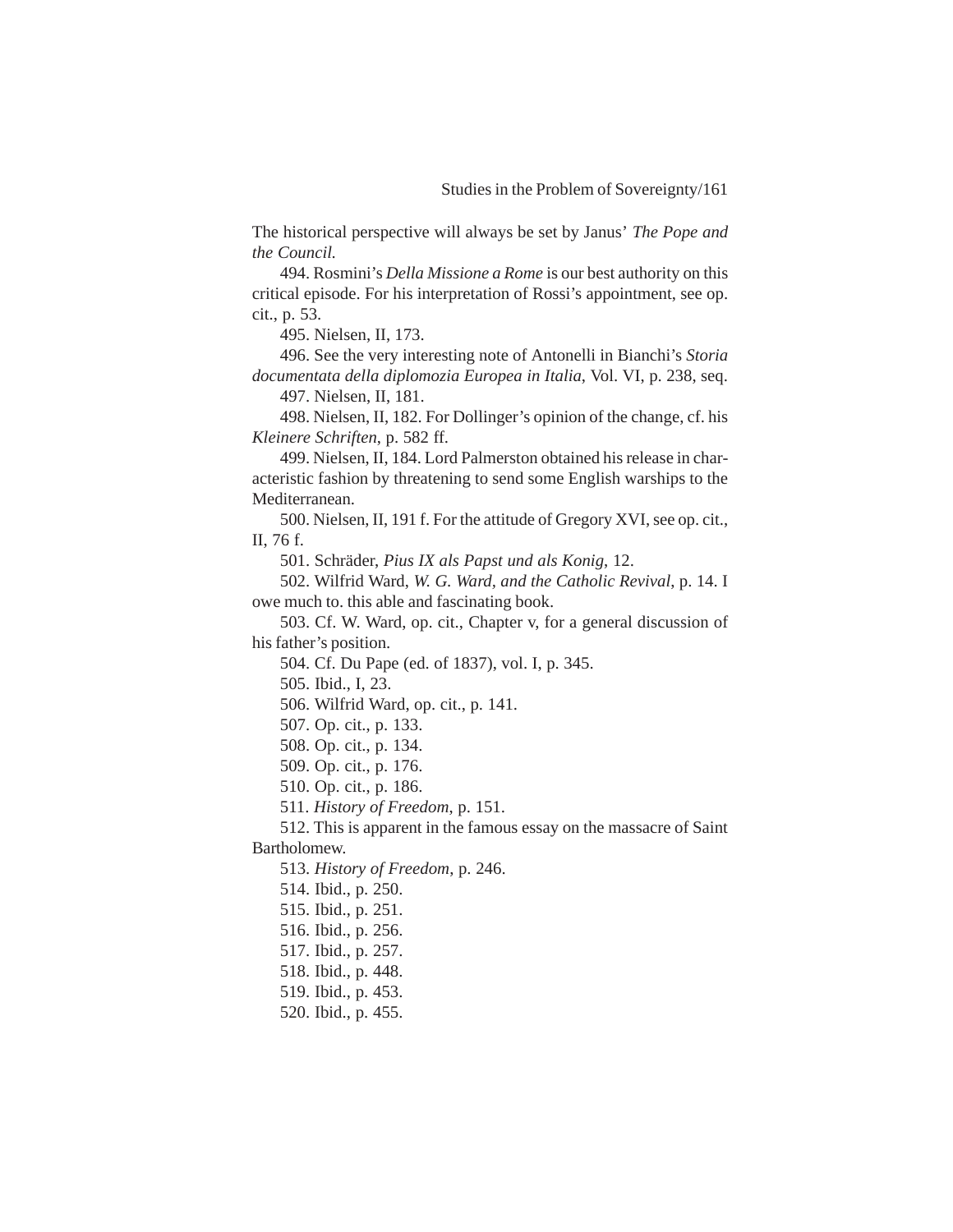521. Ibid., p. 457.

522. What freedom meant to Acton the reader can gather—his own writings apart—from the famous passage in Lord Bryce's *Contemporary Biography*. Cf. also Figgis, *Churches in the Modern State*, pp. 253–265.

523. Cf. the introduction to Basquet's *Lord Acton and His Circle*. 524. 'Conficts with Rome,' *Home and Foreign Review*, April, 1864.

525. *Letters of Lord Acton to Mary Gladstone* (2d ed.), p. 104.

526. This, I take it, is the basic thought of the 'Political Thoughts on the Church,' *History of Freedom*, p. 188, seq.

527. Cf. the comments of Lord Acton in *Letters to Mary Gladstone*, pp. 35 and 107, especially p. 35.

528. Cf. 'Wilfrid Ward, *Life of Newman*, Chapters XXI and XXIV. 529. Wilfrid Ward, *Life of Newman*, II, 101.

530. Ibid., II, 101.

531. Ibid., II, 114.

532. Cf. *Life*, vol. II, Chapter XXV, for an account of the Curia's attitude to it.

533. Cf. the impressive comment of Mr. Wilfrid Ward, *Life*, II, 213. 534. *Life*, II, 223.

535. Ibid. and cf. his emphatic protest against the idea that he was a minimiser, *Life*, II, 218.

536. *Life*, II, 218.

537. Nielson, II, 195.

538. Acton, *History of Freedom*, p. 496.

539. The authoritative exposition on the papal side is Schräder, *Die Encyclika* (1865).

540. Cf. Nielsen's comment, op. cit., II, 259.

541. Syllabus section 23.

542. Section, 24.

543. Section, 37.

544. Section 42.

545. Section 55.

546. Section 67.

547. Section 73.

548. Section 79.

549. Section 80.

550. Nielsen, II, 262.

551. Dupanloup's protest is very striking. See the life by Lagrange,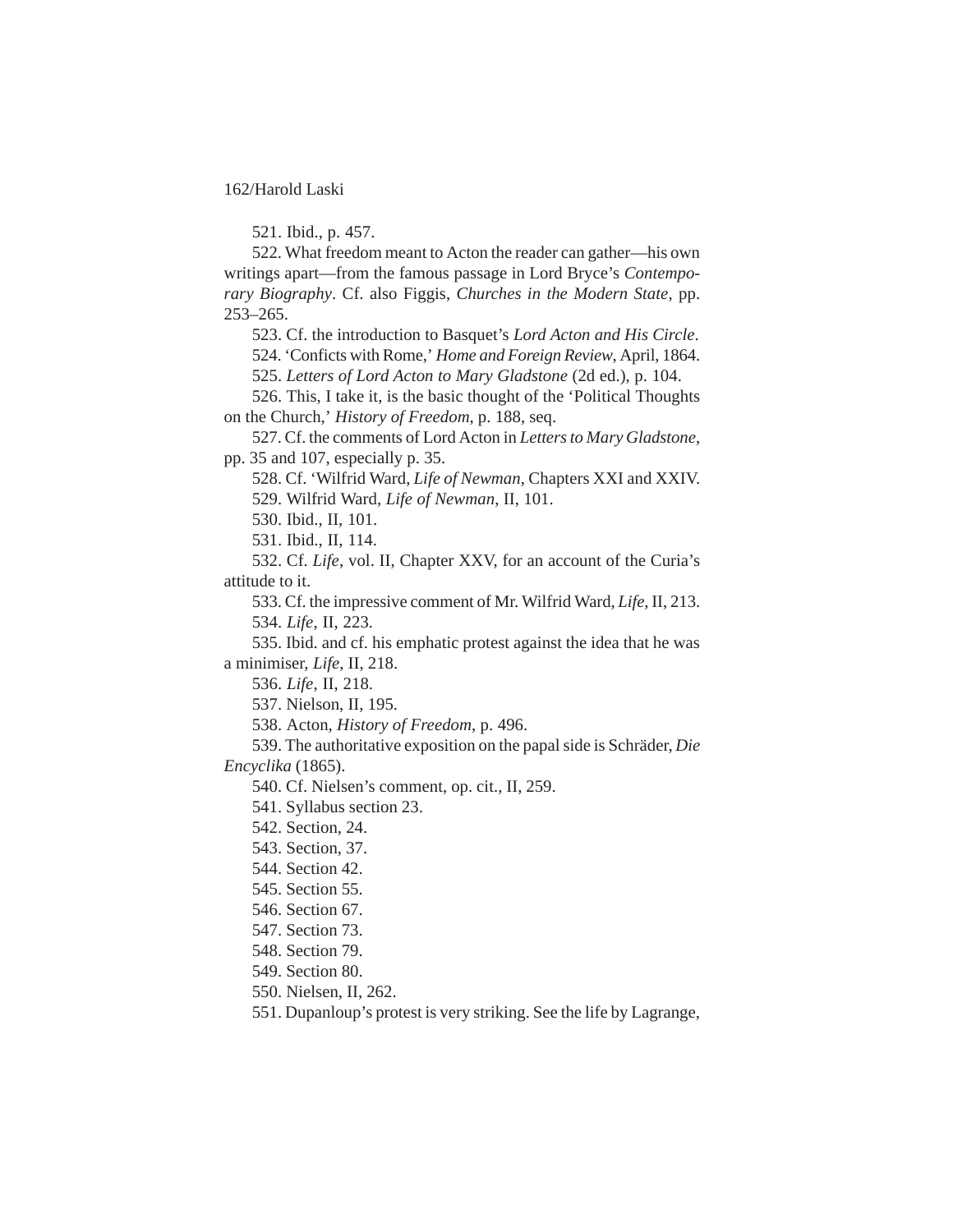II, 279.

552. The essay was published in 1865. For the charge of heresy, see Oliphant, *Memoir of Montalembert*, II, 268.

553. Nielsen, II, 265.

554. *Life*, II, 101.

555. *W. G. Ward and the Catholic Revival*, p. 248.

556. *History of Freedom*, p. 496. Lord Acton's testimony is the more important since he probably had access to what he called the 'esoteric' sources.

557. *History of Freedom*, p. 492.

558. Nielsen, II, 291.

559. *History of Freedom*, p. 495. Cf. Manning, *True Story of the Vatican Council*, p. 53.

560. Friedrich, *Tagebuch*, p. 294.

561. Purcell, *Life of Manning*, II, 420.

562. *History of Freedom*, p. 500.

563. Purcell, II, 457.

564. Nielsen, II, 296.

565. Ibid., II, 301.

566. Ibid., II, 310.

567. Life, II, 224.

568. Ibid., II, 235.

569. Ibid., II, 236.

570. Ibid., II, 240.

571. Ibid II 241.

572. For the curious history of this epithet see the *Life*, 11, 289– 290.

573. *Life*, II, 288.

574. Ibid., II, 293.

575. Ibid., II, 298.

576. Nielsen, II, 371 f. *History of Freedom*, p. 549.

577. A very beautiful little volume translated in England as *Letters and Declarations on the Vatican Decrees* gives the history of Dollinger's relation to the Church after the definition.

578. Cf. Schulte, *Die Altakatholicismus*, pp. 222, 223–228.

579. Nielsen, II, 431.

580. Nielsen, II, 431.

581. Nielsen, II, 449.

582. So Ward in the *Life of Newman*, II, 401, and Gladstone,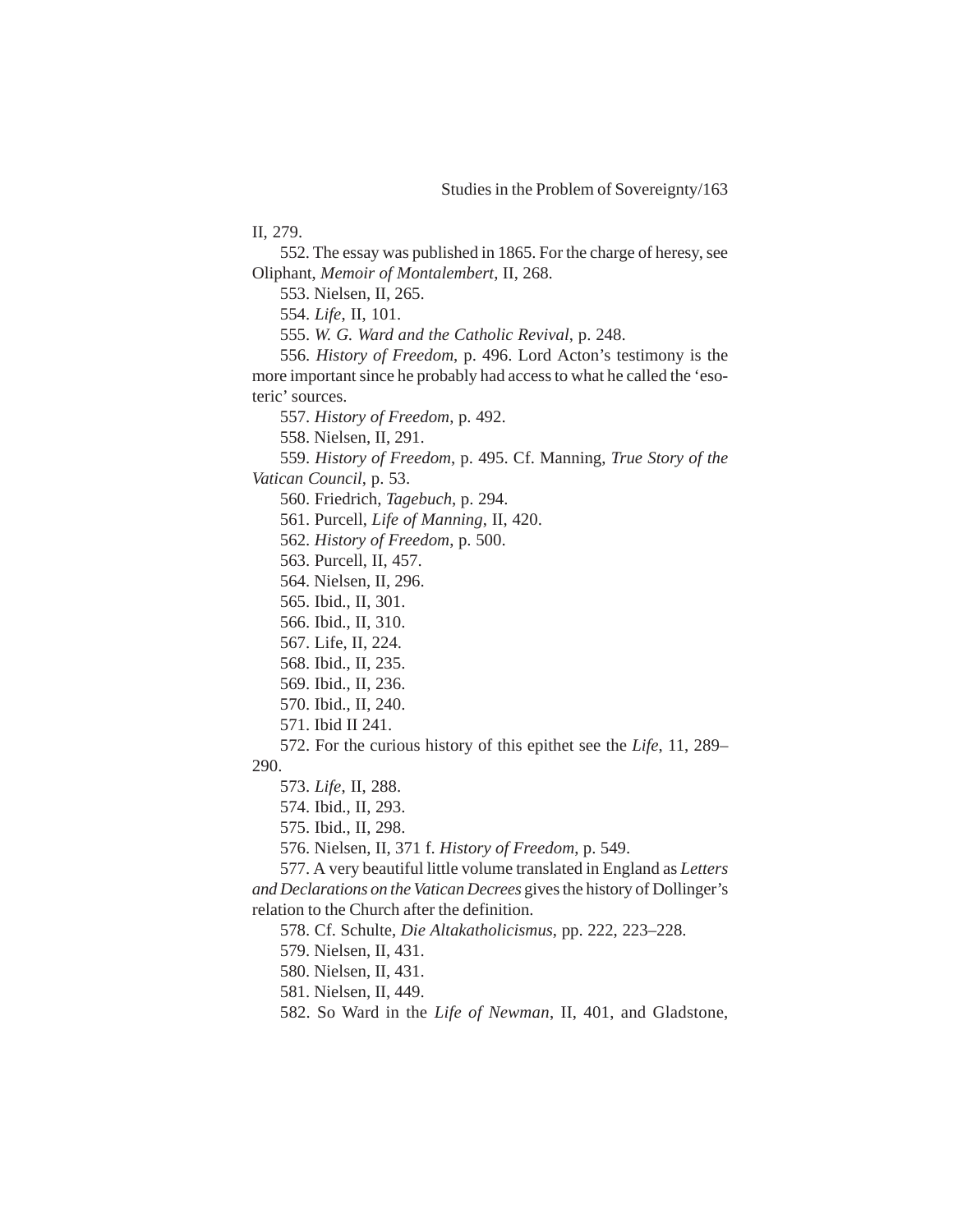*Vaticanism*, p. 41. 583. *Contemporary Review*, 1874, p. 671. 584. *Vatican Decrees*, p. 7. I use an edition of 1874 published in New York by Appletons. 585. Ibid., p. 11. 586. Ibid., p. 12. 587. Ibid., p. 16. 588. Ibid., p. 25. 589. Ibid., p. 31–33. 590. Ibid., p. 33. 591. Ibid., p. 41. 592. Ibid., p. 43. 593. Ibid., p. 45. 594. Ibid., p. 47. 595. Ibid., p. 50. 596. Ibid., p. 52. It is curious to speculate how differently Mr. Gladstone would have written in 1916. 597. Ibid., p. 62. 598. Ibid., p. 64. 599. Ibid., p. 65. 600. Ibid., p. 67. 601. *Supra*, n. 22. 602. Morley, *Life*, I, 282. 603. *Times* of November 9, 1874. 604. *Times*, same date as the letter of Manning. 605. *Life of A. P. de Lisle*, vol. II, p. 55. 606. *Annual Register* for 1874, p. 105. 607. *Edinburgh Review*, July, 1875, p. 557. 608. Ibid., p. 559. 609. *Times* of November 14, 1874. 610. See the quotation from his pamphlet in the *Dublin Review* for 1876, p. 83. 611. *Dublin Review*, 1875, p. 179. 612. Ibid., p. 197. 613. *Times* of November 23, 1874. 614. *Charges*, vol. II, p. 302. 615. *Annual Register* for 1874, p. 107. 616. *The Vatican Decrees*, London, 1875, p. 37. 617. Ibid., p. 38.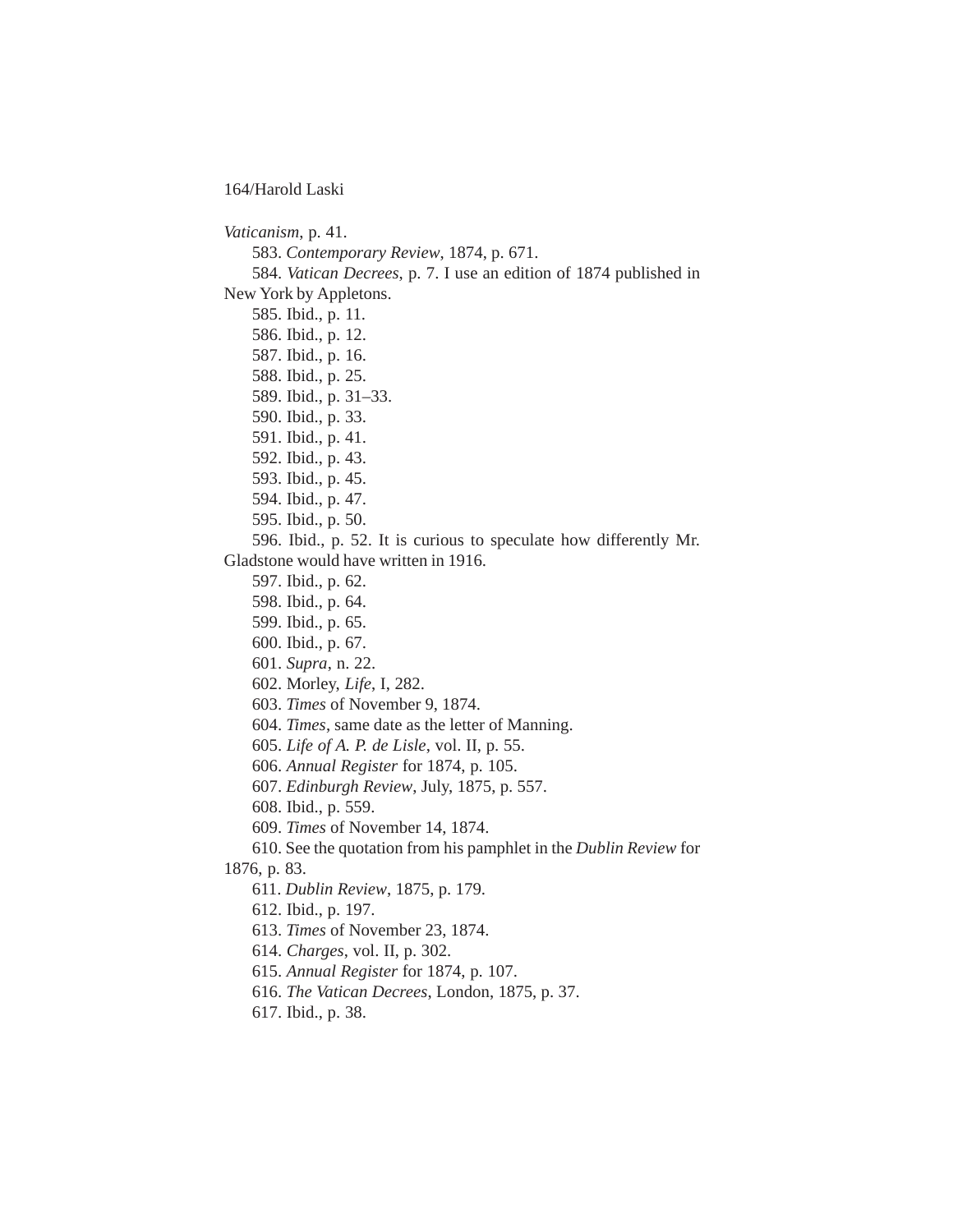618. Ibid., p. 46.

619. Ibid., p. 54.

620. Ibid., p. 55.

621. *Nineteenth Century*, 1877, vol. I, p. 804.

622. *Vaticanism*, p. 79.

623. *A Reply to Mr. Gladstone's Political Expostulation*, London, 1875.

624. Ibid., p. 53.

625. Ibid., p. 54

626. Ibid., p. 55.

627. Cf. the very valuable remarks of Dr. Figgis on this nation in the introductory lecture to his *Gerson to Grotius*.

628. *A Reply to Mr. Gladstone's Political Espostulation*, p. 81.

629. In a letter to the New York *Herald* quoted in Monsignor Capel's pamphlet, p. 67. The whole letter is an admirable exposition of the real meaning of sovereignty.

630. It would be interesting to trace the relation of this attitude to the current psychology of the unconscious. It is of course the argument of James in the famous lecture on Bergeon in his *Pluralistic Universe*.

631. The *Letter to the Duke of Norfolk* was begun in October, 1874, and published in January, 1875. Ward, *Life of Newman*, II, 402-403.

632. I use an edition published by the Catholic Truth Society of New York in 1875 and all references are to that edition.

633. Cf. his phrase p. 11, 'Dr. Newman is like the sun in the intellectual hemisphere of Anglo-Romanism' and note the different way in which throughout he deals with the criticism of Newman compared with other replies.

634. Cf. the beautiful letter to Blachford. *Life*, II, 408.

635. *Letter to Duke of Norfolk*, p. 52.

- 636. Ibid., p. 53.
- 637. Ibid., p. 54.
- 638. Ibid., p. 57.
- 639. Ibid., p. 64.
- 640. Ibid., p. 66.
- 641. Ibid., p. 68.
- 642. Ibid., p. 69.
- 643. Ibid., p. 73.
- 644. Ibid., p. 77.
- 645. Ibid., p. 80.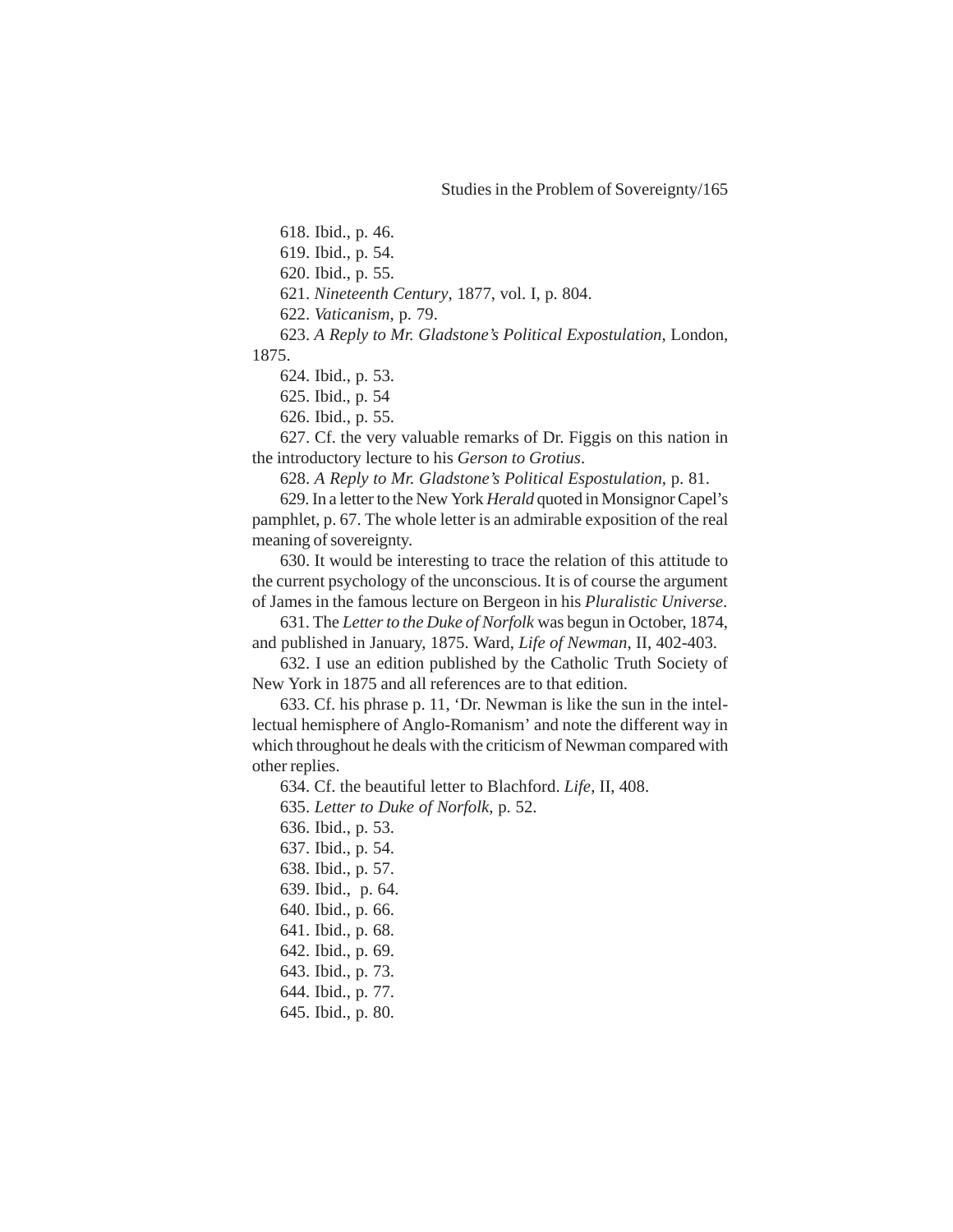646. Ibid., p. 81

647. Ibid., p. 83, and see the interesting citations he gives on this point.

648. Ibid., p. 86.

649. Newman claimed for it the sanction of Bishop Fessler—the Secretary-General of the Council. Ibid., p. 105.

650. *Vaticanism* (New York, Harpers, 1875), p. 85.

651. In his *Churches in the Modern State*.

652. I should like to refer to Mr. Barker's brilliant paper on the 'Discredited State' in the *Political Quarterly* for May, 1915, for a very full expression of this attitude. I think, however, that he unduly narrows the meaning of personality.

653. It is perhaps unnecessary to express the obligation this paper owes to the essay by Lord Morley in the first volume of his *Miscellanies*, to that of Sainte-Beuve in his *Portraits littéraires*, vol. II, and above all to the masterly analysis of Faguet in his *Politiques et Moralistes*. See also the brilliant little study by M. Georges Cogordan.

654. *Considérations sur la France*, p. 13. I use an edition published in 1910 by Roger and Chernoviz of Paris.

655. *Politiques et Moralistes*, p. 5.

656. Sainte-Beuve, *Portraits littéraires*, vol. II (ed. of 1862), p. 389.

657. He was born in 1753.

658. See the biting attack on Rousseau in the *Mélanges*, pp. 188- 192.

659. *Mélanges*, p. 192.

660. *Principe Générateur*, No. X. Cf. No. XLV.

661. *Mélanges*, p. 192.

662. Cf. the valuable remarks of M. Faguet, op. cit., p. 10.

663. *Mélanges*, p. 247.

664. Ibid., p. 249.

665. Ibid., p. 230.

666. Ibid., p. 236.

667. *De natura deorum*, II, 4.

668. *Lettres sur l'Inquisition*, I.

669. *Principe Générateur*, Nos. 19, 20, 21.

670. *Mélanges*, p. 244.

671. *Principe Générateur*, No. 28.

672. *Mélanges*, pp. 246, 347.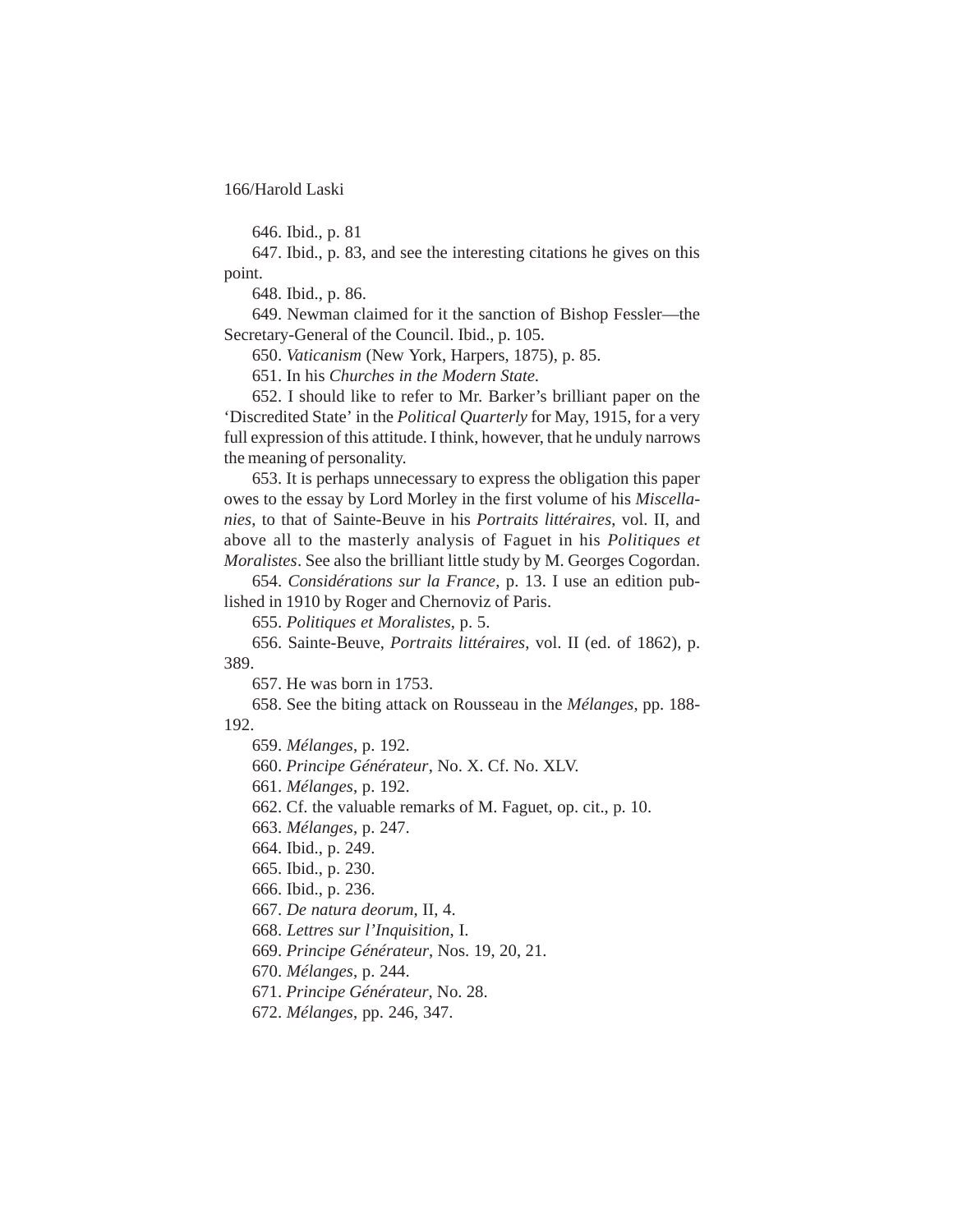673. Ibid., p. 359. 674. Ibid., pp. 332 seq. 675. Ibid., pp. 201 seq. 676. Ibid., p. 309. 677. Ibid., p. 313. 678. Ibid., p. 323. 679. *Oeuvres Choisies do Joseph de Maistre*, Vol. IV, p. 179. 680. Cf. Paguet, op. cit., p. 15. 681. *Fragments*, p. 34. 682. Ibid., p. 57. 683. *Du Pape*, Conclusion (ed. of 1910), p. 354. 684. The reader will wish to consult Sainte-Beave's reply to De Maistre's attack, *Porte-Royal*, Vol. III (ed. of 1888), p. 233 seq. 685. *IVme lettre sur l'education publique en Russse*. 686. Vide his *Sur I'État du Christianisme en Europe*. 687. *Mélanges*, p. 510. 688. Ibid., p. 513. 689. Ibid., p. 516. 690. Ibid., p. 227. 691. Ibid., p. 542. 692. Ibid., p. 547. 693. Faguet, op. cit., p. 59. 694. *Du Pape*, Bk. IV, Caps. VII–XI. 695. *Du Pape* (ed. of 1910), p. 331. 696. Faguet, op. cit., p. 5. 697. Brandes, *Main Currents of XIXth Century Literature*, Vol. III, p. 105. 698. *Du Pape*, Bk. I, Chap. I (ed. of 1910), p. 44. 699. Ibid., p. 45. 700. Ibid., p. 47. 701. Ibid., p. 49. 702. Ibid., Bk. I, Chaps. II–IX. 703. Ibid., p. 79. 704. Ibid., p. 123 (Bk. I, Chap. XVI). 705. Ibid., p. 129 (Bk. I, Chap. XVIII). 706. Ibid., p. 132 (Bk. I, Chap. XIX). 707. Ibid., p. 138–139 (Bk. II, Chap. I). 708. Ibid., p. 140 (Bk. II, Chap. II). 709. Ibid., p. 145 (Bk. II, Chap. III).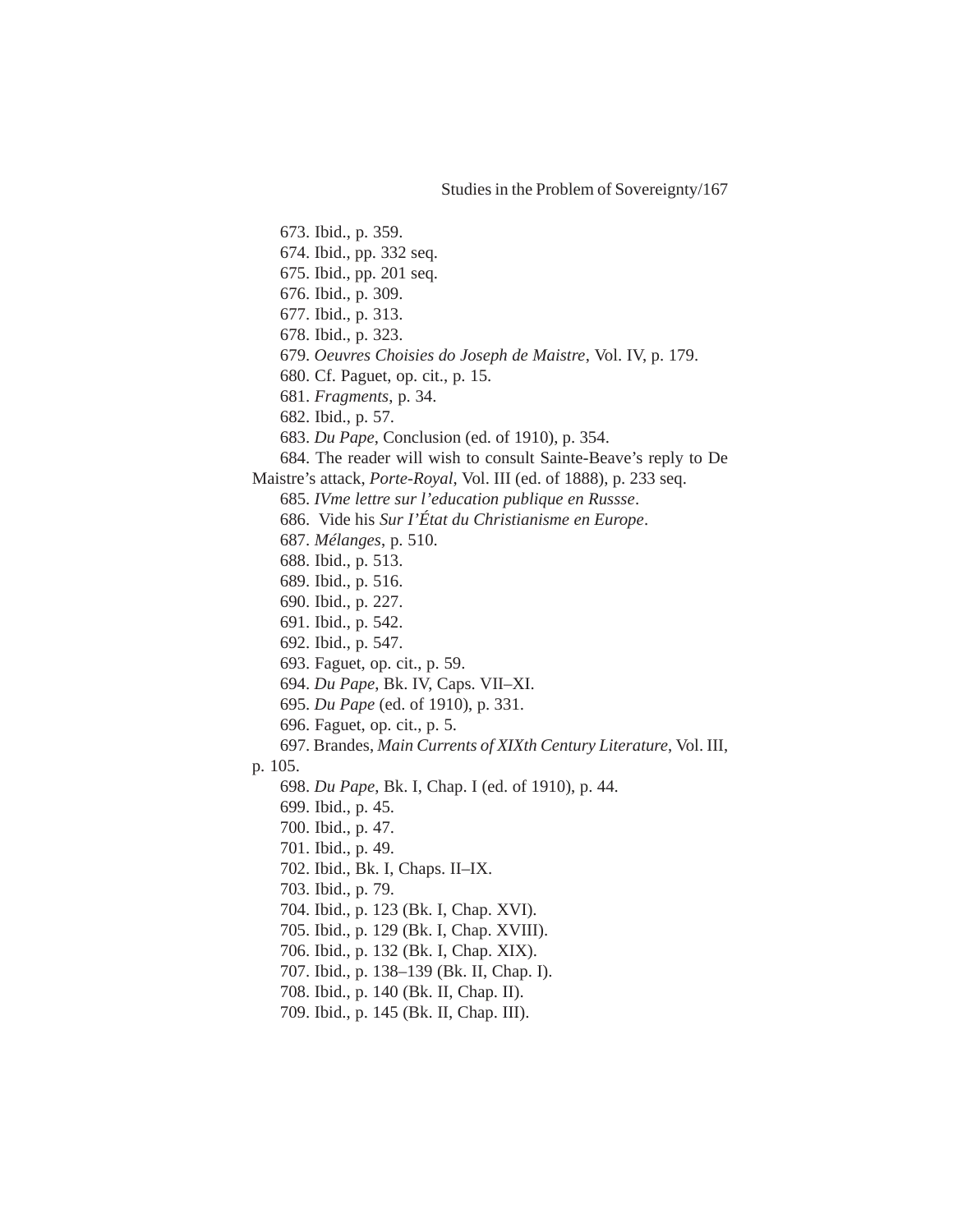710. Ibid., p. 148 (Bk. II Chap. IV). 711. Ibid., p. 149 (Bk. II; Chap. V). 712. Ibid., p. 166 (Bk. II, Chap. VII). 713. Ibid., p. 173. 714. Ibid., p. 180. 715. Ibid., Bk. II, Chap. IX. 716. Ibid., Bk. III, Chap. I. 717. Ibid., Bk. III, Chap. II. 718. Ibid., Bk. III, Chap. III. 719. Ibid., Bk. III, Chap. IV. 720. Ibid., p. 287. 721. Ibid., Bk. III, Chap. v. 722. Ibid., p. 303. 723. Ibid., Bk. IV, Chap. I.

- 724. Ibid., p. 321 ff.
- 725. Ibid., p. 347.
- 726. Ibid., p. 365.

727. His treatment of the Spanish Inquisition is a good example of this trait.

728. Cf. the admirable remarks of M. Faguet, op. cit., p. 66.

729. On Bismarck's attitude to religion the most important discussion is that of Baumgarten, *Christliche Welt* (1902), pp. 507–512, 587– 591, 626–634. See also Busch, *Our Chancellor*, Vol. I, Chap. II—probably an authoritative statement, and Glaser, *Biamarck's Stellung sum Christentum* (1909).

730. Glaser, op. cit., p. 14.

731. *Fürst Bismarcks briefe an seine Braut und Gatlin*, pp. 5–6 (January 4, 1847).

732. See the most interesting letter to Andrae Roman in Bismarck, *Briefe*, 1836–1873, ed. Kohl, p. 420.

733. Busch, *Tagenblatter* (1899), I, 249.

734. Wilmowski, *Meine Erinnerungen an Bismarck*, p. 186.

735. Bismarck's *Briefe an seine Gatlin aus dem Kriege, 1870– 1871*, pp. 70, 76.

736. Busch, *Our Chancellor*, Vol. I, p. 106.

737. Busch, op. cit., I, 115.

738. Ibid., p. 117.

739. Whitman, *Reminiscences of Bismark*, p. 296.

740. Busch, op. cit., I, pp. 154–155.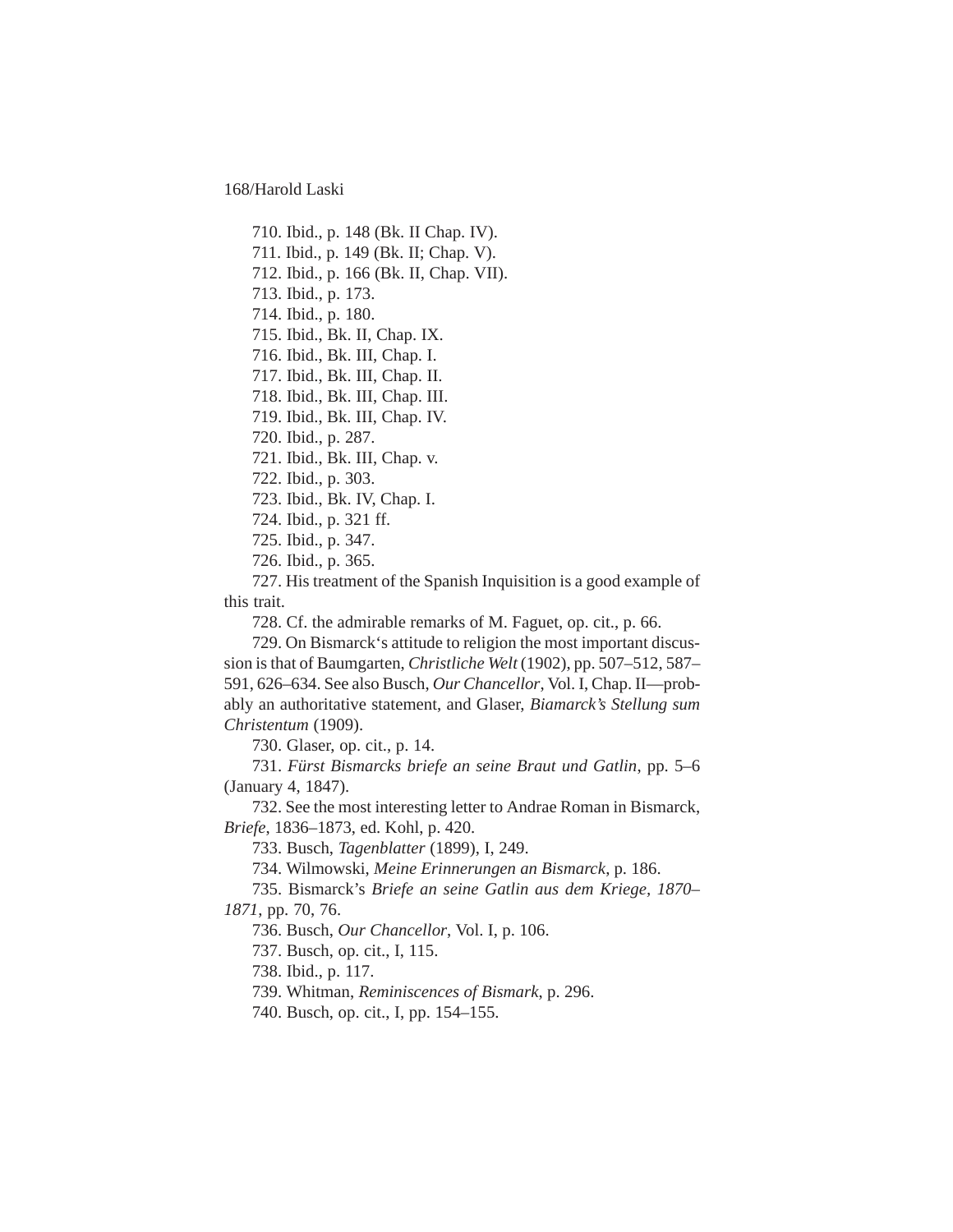741. *Aus dem Leben der beiden ersten deutschen Kaiser und ihrer Frauen* (1906), p. 309.

742. Busch, op. cit., I, 121–122.

743. On Stahl, see the admirable essay of Jacobowski, *Der Christliche Staat and seine Zukunft* (1894).

744. Reden, I, 22.

745. Her suspicion of 'raison d'état' was the secret of his antagonism to the Empress Augusta. See the very striking remarks in Bismarck, *Gedanken und Erinnerungen*, I, p. 302.

746. Busch, op. cit., I, 136.

747. See the Bismarck *Jahrbach*, 1895, Vol. II, p. 335.

748. Reden, VI, p. 269.

749. See Wilmowski, *Meine Erinnerungen an Bismarck* (1909), p. 189.

750. Hohenlohe, *Denkwurtigkeiten*, II, 61-66. It should, however, be noted that, according to Frederic III, Bismarck told the Grand Duke of Baden, on the morrow of Sedan, that he intended to fight infallibility. Kaiser Friedrich's *Tagebucker* (1902), p. 107.

751. Schulte, *Liebenserinnerungen*, I, 378.

752. Busch, *Tagenbuchblatter*, II, 547. See the Life by Pastor, II, 387.

753. Pastor, *Ruchaeneperger*, II, 49.

754. See Govone, *Mémoires* (French translation), p. 521 seq. Boullier, *Victor Emanael et Massini*, p. 251 seq.

755. Hahn, *Fürst Bismarck* (1878), I, 720–723.

756. Goyau, *Bismarck et Le Kultarkampf*, I, 52. I can not too greatly express my debt to this admirable work—easily the best extant on the subject.

757. Goyau, op. cit., I, p. 53.

758. Poschinger, *Fürst Bismarck* I, 68.

759. Bluntschli, *Denkwurtiges*, III, 232.

760. Ibid., III, 193.

761. Ibid., III, 253.

762. Goyau, op. cit., I, 68.

763. Goyau, I, 71.

764. Schneegans, *Memoiren*, p. 54.

765. *Historische und politische Auf saetze*, III, 610.

766. Majunke, *Geschichte des Cultarkampfes*, p. 144.

767. Raich, *Briefe von und an Ketteler*, p. 422.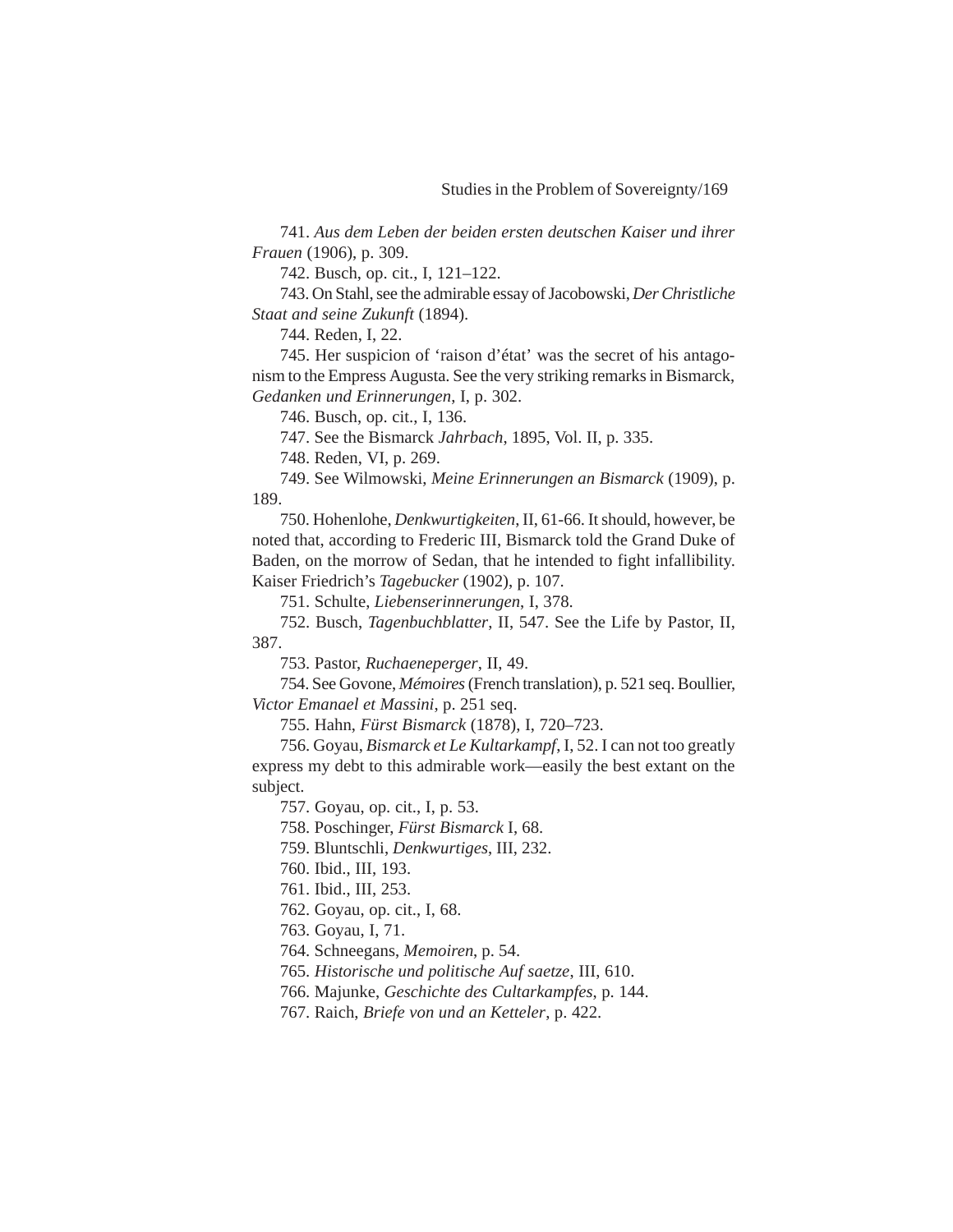768. Goyau, I, 82.

769. Ibid., I, 95.

770. Holtzendorff, *Das Deutsche Reich und die Constituirung der Christlichen Religionsparteien*, p. 16.

771. Goyau, op. cit., I, 101.

772. Goyau, op. cit., I, 105.

773. Rothan *L'Allegmane et L'Italie*, II, 380.

774. Bismarck, *Reden*, V, 16.

775. Busch, *Tagenbuchblatter*, II, 222.

776. Goyau, op. cit., I, 113.

777. Bismarck, *Politische Briefe*, I, 265 ff.

778. Busch, *Tagenbuchblatter*, II, 226.

779. Raich, op. cit., p. 443.

780. Hohenlohe, *Denkwurtigkeitein*, II, 64.

781. *Pastor Reichensperger*, II, p. 30.

782. Bismarck, *Reden*, V, 204.

783. *Reden*, V, 206.

784. Pfulf, *Ketteler*, III, 153.

785. Favre, *Rome et la République Française*, p. 143–144.

786. Bismarck, *Politsiche Briefe*, I, 268.

787. See Poschinger, *Bismarck und die Parliamentarier*, II, 160.

788. *Politische Beden*, XII, 348.

789. On the nature of the relation between medieval Church and State the reader can consult Dr. Figgis' brilliant paper, printed as an appendix to his *Churches in the Modern State*.

790. See the interesting little brochure of Mgr. Vallet, *Le prince de Bismarck à Gastein* (1906), p. 16.

791. Cf. Busch, *Our Chancellor* vol. i, p. 135.

792. Bismarck, *Reden*, v, 382.

793. Busch, op. cit., I, 138.

794. Ibid., p. 139.

795. Ibid., p. 147.

796. Ibid., p. 183.

797. Oncken, *Bennigsen*, II, 218.

798. See his retrospect of April 21, 1887, in *Reden*, XII, 369 seq.

799. Siegfried, *Actenstucke bet. reffend den preussischen Kulturkampf*, p. 46.

800. Bismarck, *Gedanken*, II, 128.

801. *Reden*, VI, 270.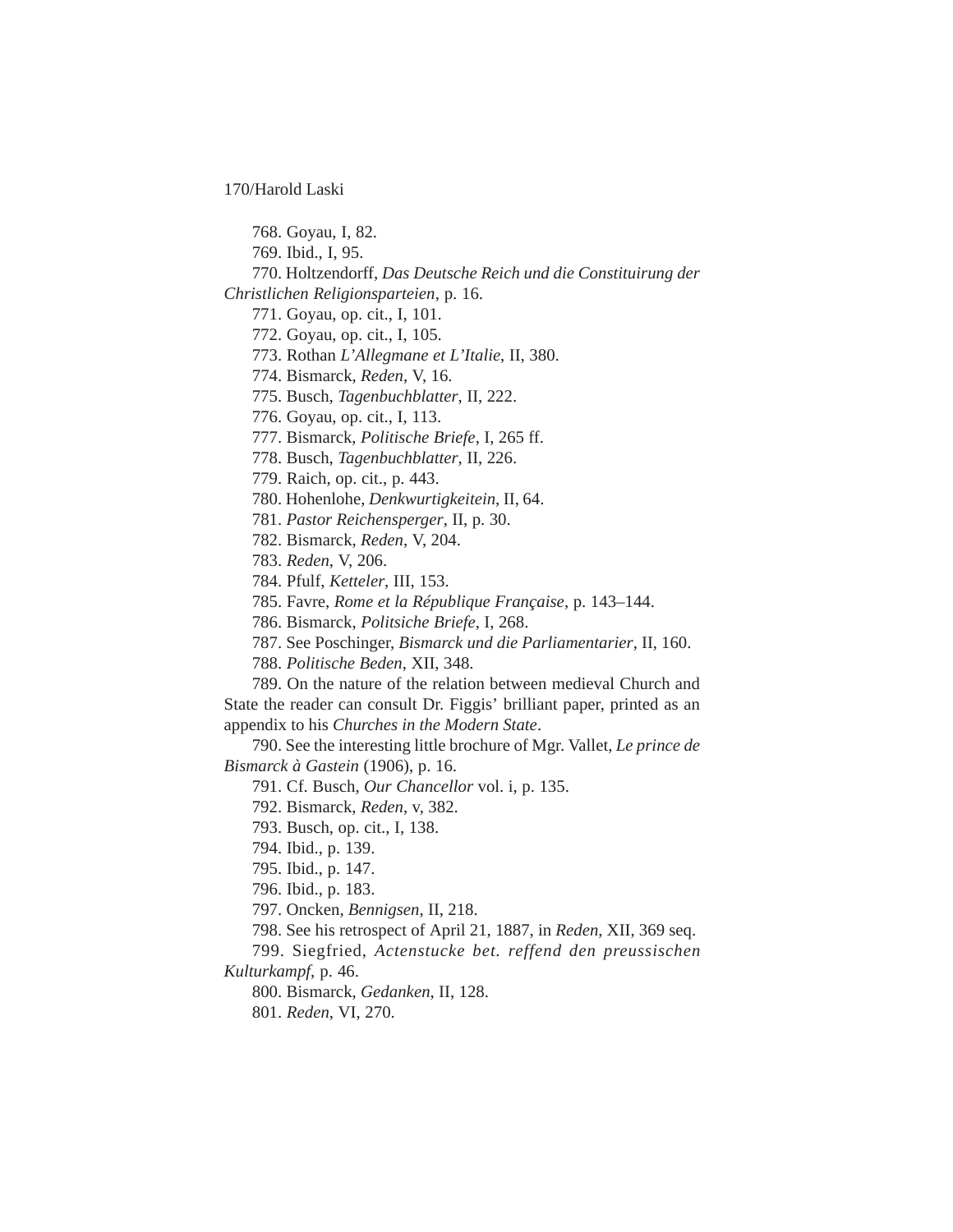802. See his conversation about Kraezig with Auguste Reichensperger, reported in Poschinger, *Bismarck und die Parliamentarier*, II, 184.

803. Cf. Majunke, *Geschicte des Culturkampfes* p. 198.

804. Goyau, op. cit., II, 96..

805. Pastor, *Reichensperger*, II, 63.

806. Hohenlohe, *Denkwurtigkeiten*, II, 78.

807. *Reden*, XI, 250–251.

808. Goyau op. cit., I, 317.

809. M. Goyau has conveniently reprinted the text of the laws in the fourth volume of his excellent work.

810. This is the Imperial Law of July 4, 1872. Goyau, IV, 225.

811. This is the law of May 11, 1873. Goyau, IV, 227.

812. Goyau IV, 231.

813. Ibid., IV, 238.

814. Ibid., IV, 241.

815. Ibid., IV, 246.

816. Prussian Law of May 31, 1875. Goyau, IV, 256.

817. Law of July 4, 1875. Goyau, IV, 272.

818. Prussian Law of June 7, 1876. Goyau, IV, 274.

819. Poschinger, *Stud. bei Bismarck* (1910), p. 159.

820. Goyau, III, 77.

821. On Falk's dismissal and his own interpretation of it, see Fischer, *Falk*, p. 17.

822. Philippson, *Friedrich*, III, p. 367.

823. Goyau, op. cit., IV, 61 f.

824. *Lefebre de Behaine Léon XIII et Bismarck*, p. 86. The whole of this admirable book, by the French ambassador at Rome during the *Kulturkampf*, must be consulted for Bismarck's tortuous negotiations.

825. See his amazing *Luther Redivivus* (1878), pp. 254–255.

826. *Reden*, IX, 162.

827. Goyau, II, 109.

828. Ibid., II, 247.

829. Busch, *Tagenbuchblatter*, II, 322.

830. Bismarck, *Gedanken*, II, 150.

831. See Treitschke's *Zehn Jahre Deutscher Kampfe*, II, 238–239. 832. Op. cit.

833. Cf. Mr. Croly's remarks in the *New Republic*, vol. IX, p. 170, and the brilliant paper of M. Duguit in the *Revue d'Economic Politique*,